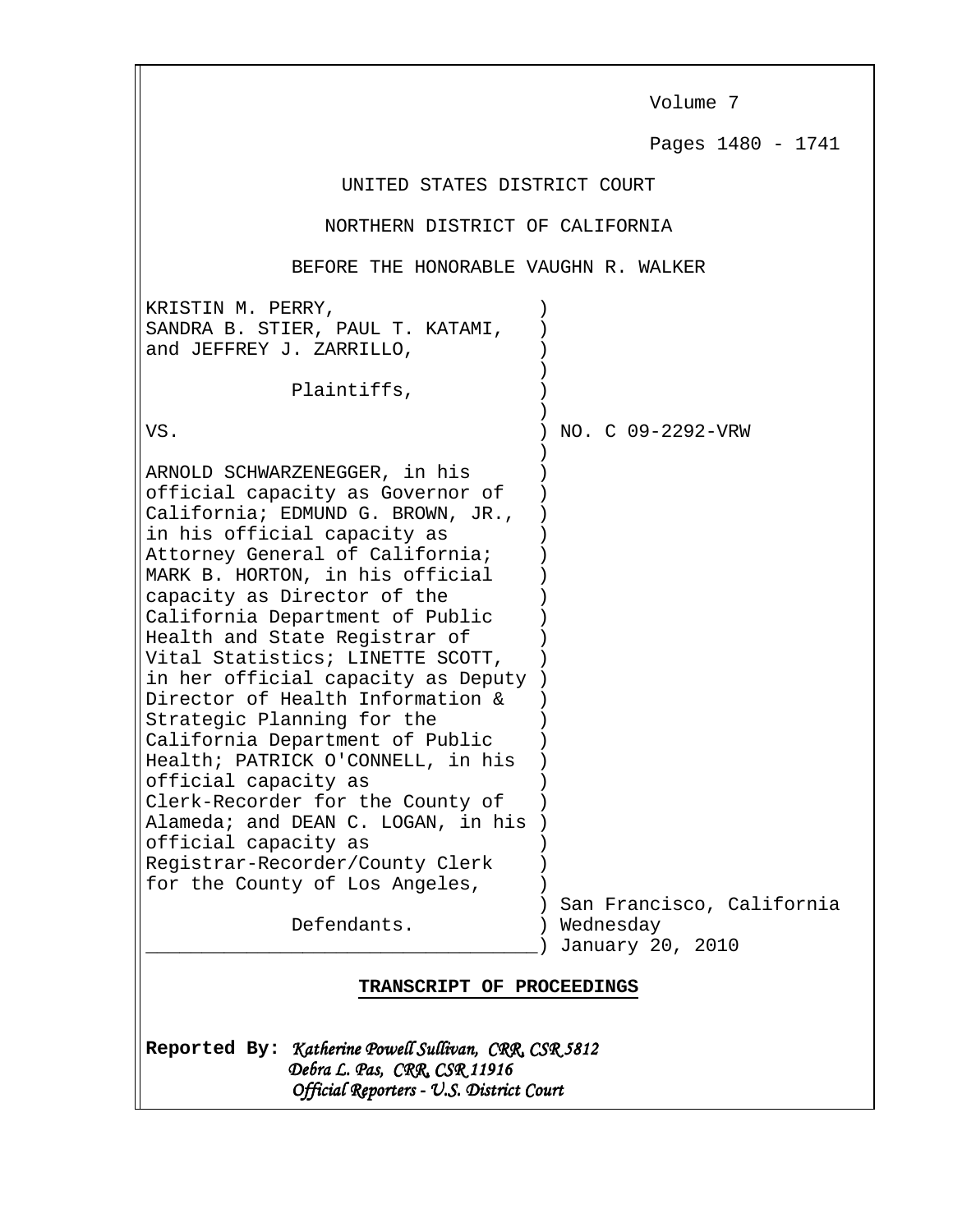**APPEARANCES**:

| For Plaintiffs:<br>BY: | GIBSON, DUNN & CRUTCHER LLP<br>1050 Connecticut Avenue, N.W.<br>Washington, D.C. 20036-5306<br>THEODORE B. OLSON, ESQUIRE<br>MATTHEW D. MCGILL, ESQUIRE<br>AMIR CAMERON TAYRANI, ESQUIRE                                      |
|------------------------|-------------------------------------------------------------------------------------------------------------------------------------------------------------------------------------------------------------------------------|
|                        | GIBSON, DUNN & CRUTCHER LLP<br>333 South Grand Avenue<br>Los Angeles, California 90071-3197<br>BY: THEODORE J. BOUTROUS, JR., ESQUIRE<br>CHRISTOPHER D. DUSSEAULT, ESQUIRE<br>SCOTT MALZAHN, ESQUIRE<br>THEANE KAPUR, ESQUIRE |
|                        | GIBSON, DUNN & CRUTCHER LLP<br>555 Mission Street, Suite 3000<br>San Francisco, California 94105-2933<br>BY: ETHAN D. DETTMER, JR., ESQUIRE<br>ENRIQUE A. MONAGAS, ESQUIRE                                                    |
| BY:                    | BOIES, SCHILLER & FLEXNER LLP<br>333 Main Street<br>Armonk, New York 10504<br>DAVID BOIES, ESQUIRE                                                                                                                            |
| BY:                    | BOIES, SCHILLER & FLEXNER LLP<br>575 Lexington Avenue, 7th Floor<br>New York, New York 10022<br>JOSHUA I. SCHILLER, ESQUIRE                                                                                                   |
|                        | BOIES, SCHILLER & FLEXNER LLP<br>1999 Harrison Street, Suite 900<br>Oakland, California 94612<br>BY: JEREMY MICHAEL GOLDMAN, ESQUIRE<br>STEVEN C. HOLTZMAN, ESQUIRE                                                           |
|                        | (APPEARANCES CONTINUED ON FOLLOWING PAGE)                                                                                                                                                                                     |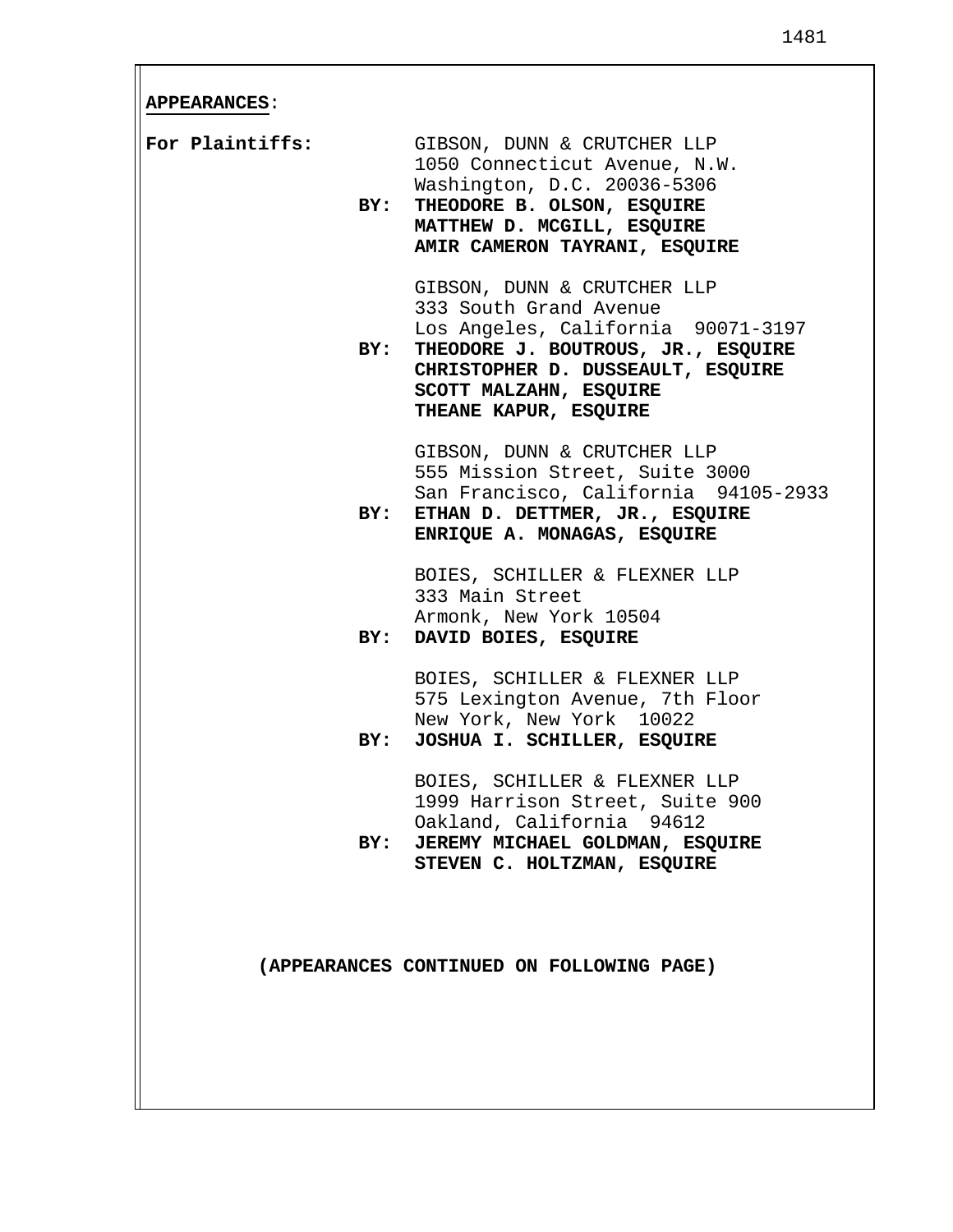**APPEARANCES (CONTINUED):**

| For Plaintiff-<br>Intervenor:<br>BY:  | CITY AND COUNTY OF SAN FRANCISCO<br>OFFICE OF THE CITY ATTORNEY<br>One Drive Carlton B. Goodlett Place<br>San Francisco, California 94102-4682<br>DENNIS J. HERRERA, CITY ATTORNEY<br>THERESE STEWART, DEPUTY CITY ATTORNEY<br>RONALD P. FLYNN<br>DANNY CHOU<br>CHRISTINE VAN AKEN<br>MOLLIE M. LEE<br>DEPUTY CITY ATTORNEYS |
|---------------------------------------|------------------------------------------------------------------------------------------------------------------------------------------------------------------------------------------------------------------------------------------------------------------------------------------------------------------------------|
|                                       | MENNEMEIER, GLASSMAN & STROUD<br>For Defendant MENNEMEIER, GLASSMAN & STROW. Schwarzenegger: 980 9th Street, Suite 1700<br>Sacramento, California 95814-2736<br>BY: ANDREW WALTER STROUD, ESQUIRE                                                                                                                            |
| For Defendant<br>BY:                  | STATE ATTORNEY GENERAL'S OFFICE<br>Edmund G. Brown Jr.: 455 Golden Gate Avenue, Suite 11000<br>San Francisco, California 94102-7004<br>TAMAR PACHTER, DEPUTY ATTORNEY GENERAL                                                                                                                                                |
| BY:                                   | STATE OF CALIFORNIA<br>Department of Justice<br>Office of the Attorney General<br>1300 I Street, 17th Floor<br>Sacramento, California 95814<br>GORDON BURNS, DEPUTY SOLICITOR GENERAL                                                                                                                                        |
| For Defendant-<br>Intervenors:<br>BY: | COOPER & KIRK<br>1523 New Hampshire Avenue, N.W.<br>Washington, D.C. 20036<br>CHARLES J. COOPER, ESQUIRE<br>DAVID H. THOMPSON, ESQUIRE<br>HOWARD C. NIELSON, JR., ESQUIRE<br>NICOLE MOSS, ESQUIRE<br>PETER PATTERSON, ESQUIRE                                                                                                |
|                                       | (APPEARANCES CONTINUED ON FOLLOWING PAGE)                                                                                                                                                                                                                                                                                    |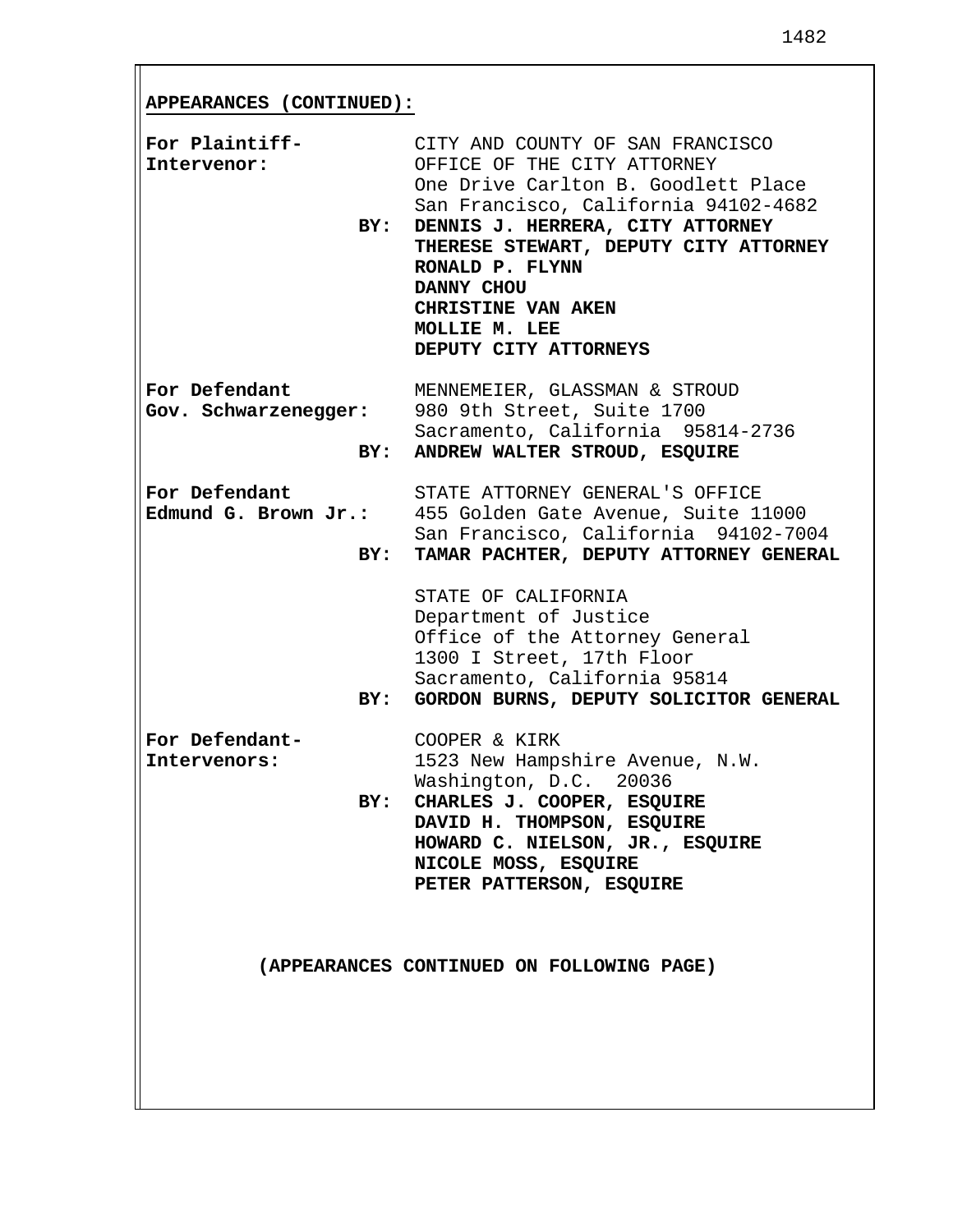**APPEARANCES (CONTINUED):**

| For Defendant-<br>Intervenors:                         | BY: | ALLIANCE DEFENSE FUND<br>15100 North 90th Street<br>Scottsdale, Arizona 85260<br>BRIAN W. RAUM, SENIOR COUNSEL<br>JAMES A. CAMPBELL, ESQUIRE<br>JORDAN LORENCE, ESQUIRE<br>DALE SCHOWENGERDT, ESQUIRE |
|--------------------------------------------------------|-----|-------------------------------------------------------------------------------------------------------------------------------------------------------------------------------------------------------|
|                                                        |     | ALLIANCE DEFENSE FUND<br>101 Parkshore Drive, Suite 100<br>Folsom, California 95630<br>BY: TIMOTHY D. CHANDLER, ESQUIRE                                                                               |
|                                                        |     | ALLIANCE DEFENSE FUND<br>801 G Street NW, Suite 509<br>Washington, D.C. 90001<br>BY: AUSTIN R. NIMOCKS, SENIOR LEGAL COUNSEL                                                                          |
| For Defendant<br>Dean C. Logan:                        |     | OFFICE OF LOS ANGELES COUNTY COUNSEL<br>500 West Temple Street, Room 652<br>Los Angeles, California 90012<br>BY: JUDY WHITEHURST, DEPUTY COUNTY COUNSEL                                               |
| For Mr. Garlow,<br>Mr. McPherson:                      |     | AMERICAN CENTER FOR LAW & JUSTICE<br>11 West Chestnut Hill Road<br>Litchfield, Connecticut 06759<br>BY: VINCENT P. MCCARTHY, ESQUIRE                                                                  |
| For Dennis<br>Hollingsworth:                           |     | ANDREW PERRY PUGNO, ESQUIRE<br>101 Parkshore Dr #100<br>Folsom, California 95630-4726                                                                                                                 |
| For Defendant-<br>Intervenor Tam:                      |     | TERRY L. THOMPSON, ESQUIRE<br>P.O. Box 1346<br>Alamo, California 94507                                                                                                                                |
| For Proposed<br>Intervenor Imperial<br>County, et al.: | BY: | ADVOCATES FOR FAITH AND FREEDOM<br>24910 Las Brisas Road, Suite 110<br>Murrieta, California 92562<br>JENNIFER L. MONK, ESQUIRE                                                                        |
|                                                        |     |                                                                                                                                                                                                       |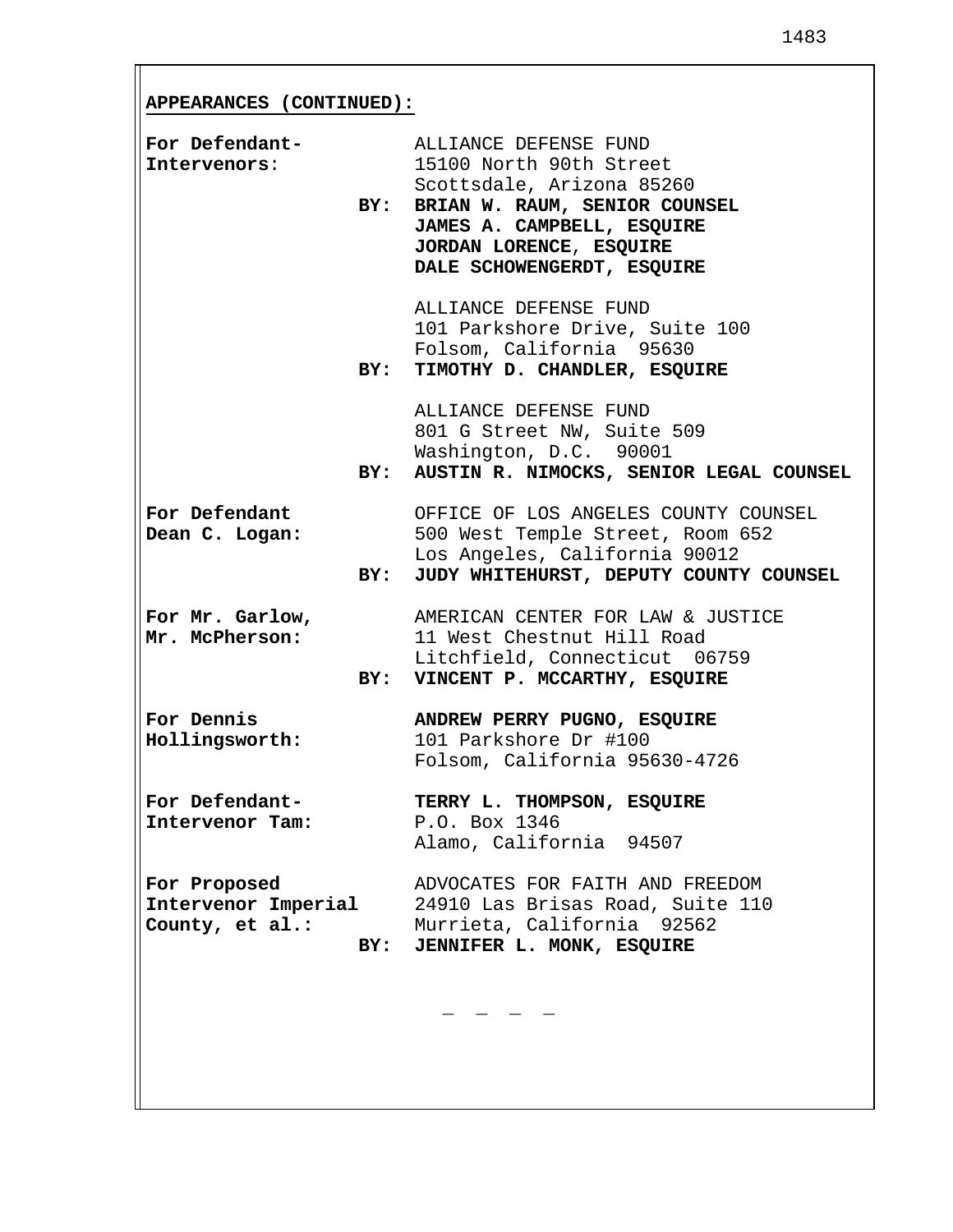| 1              | P R O C E E D I N G S                                           |
|----------------|-----------------------------------------------------------------|
| $\overline{2}$ | <b>JANUARY 20, 2010</b><br>8:38 A.M.                            |
| 3              |                                                                 |
| 4              | THE COURT: Very well. Good morning, counsel.                    |
| 5              | (Counsel greet the Court.)                                      |
| 6              | THE COURT: We have a few items to take up. And                  |
| 7              | let's take up the scheduling item, first.                       |
| 8              | I just learned that a message from the clerk to                 |
| 9              | Mr. Boutrous, apparently, was not delivered or not received,    |
| 10             | that we have cleared the calendar and will be able to continue  |
| 11             | the trial tomorrow.                                             |
| 12             | The clerk put a call in to Mr. Boutrous to that                 |
| 13             | effect, and to Mr. Thompson, and requested each to notify       |
| 14             | everybody else. Apparently, Mr. Thompson did not do so. And     |
| 15             | Mr. Boutrous apparently didn't receive the message.             |
| 16             | But, be that as it may, we're ready to continue the             |
| 17             | trial tomorrow, and we'll proceed as expeditiously as possible. |
| 18             | MR. THOMPSON: And, your Honor, I would like to                  |
| 19             | apologize. I had assumed that it was informed counsel on our    |
| 20             | side. I had not realized that I was supposed to coordinate.     |
| 21             | And I picked up the message on Tuesday morning. But I do        |
| 22             | apologize to the Court.                                         |
| 23             | THE COURT: Very well. I accept that. I understand.              |
| 24             | Now, we have some discovery and other matters to deal           |
| 25             | with.                                                           |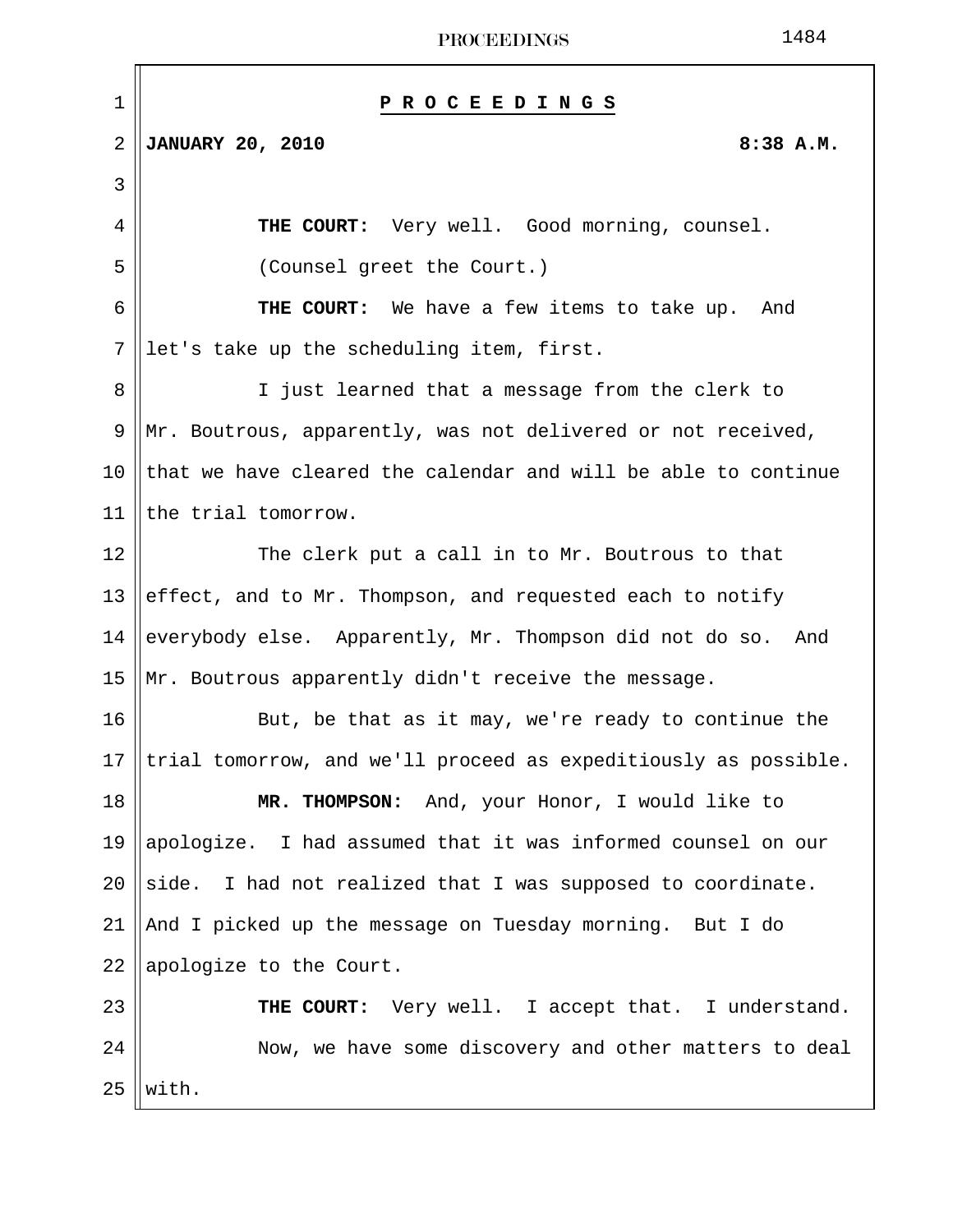| The first is proponents' objection to the                       |
|-----------------------------------------------------------------|
| magistrate's discovery order. And we just filed a written       |
| order on that objection a few moments ago. It's very brief.     |
| The bottom line is that the magistrate's order, I do            |
| not believe, is clearly erroneous, which is the standard.<br>In |
| fact, I think it's quite correct. And so the discovery order    |
| by Magistrate Judge Spero will remain undisturbed.              |
| The second is proponents' motion to amend the                   |
| January 8 discovery order to add four names to the core group   |
| designation.                                                    |
| I tried to communicate with Magistrate Judge Spero              |
| this morning, to see if he is available to hear that. I was     |
| unable to reach him.                                            |
| Inasmuch as that was a matter before him, it might              |
| make sense for him to hear that in the first instance. But I    |
| don't want that reference to delay matters. And so if he's      |
| unavailable to hear that matter and to give a decision before,  |
| say, midday today, I'd prefer to rule on that based upon the    |
| submissions here.                                               |
| But what I'll have the clerk do is try to reach him             |
| and see what his availability is, and then at least one lawyer  |
| from each side can go and discuss the matter with him and take  |
| up the issue.                                                   |
| As I understand it, the proponents wish to add four             |
| names to the core group designation. A Mr. Criswell, a          |
|                                                                 |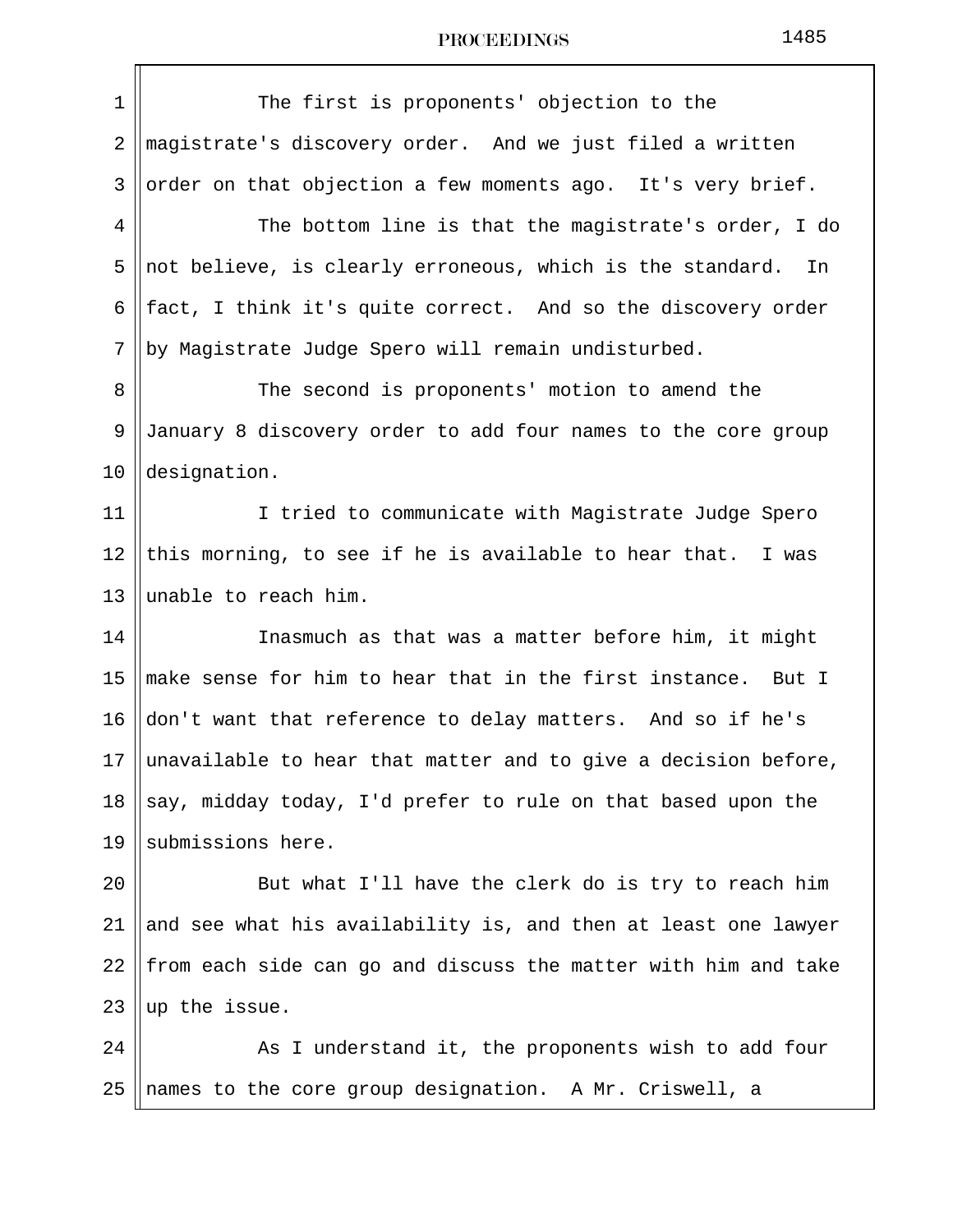$1 \parallel Mr.$  Wirthlin, a John Doe. And I have forgotten the fourth you  $2$  are seeking. 3 **MR. PUGNO:** Mr. Rob Wirthlin. 4 **|| THE COURT:** Mr. Wirthlin, yes. 5 **MS. STEWART:** Peterson. 6 **MR. PUGNO:** I'm sorry. Andrew Pugno for the 7 defendant-intervenors. 8 || Mr. Rob Wirthlin is the fourth. 9 **MS. STEWART:** Peterson. 10 || THE COURT: I mentioned Wirthlin. 11 **MR. PUGNO:** Oh, I'm sorry, Your Honor. It's Richard 12 Peterson. 13 **THE COURT:** Okay. Then we have the plaintiffs' 14 motion to reopen the deposition of Mr. Prentice. We haven't 15 || had a response on that, at least I haven't seen one. But I 16 || wonder, Mr. Boutrous, whether we really need to have a further 17 deposition of Mr. Prentice. 18 || As I understand the situation, you believe that 19  $\parallel$  you've discovered documents which call into question the 20 deposition testimony that Mr. Prentice gave. 21 Why can you not simply take that up in your 22 examination of him? When is he going to be called as a 23 Witness? 24 **MR. BOUTROUS:** We have listed him, Your Honor, for, I 25 ||think, tomorrow or Friday. And  $-$  and we thought it would,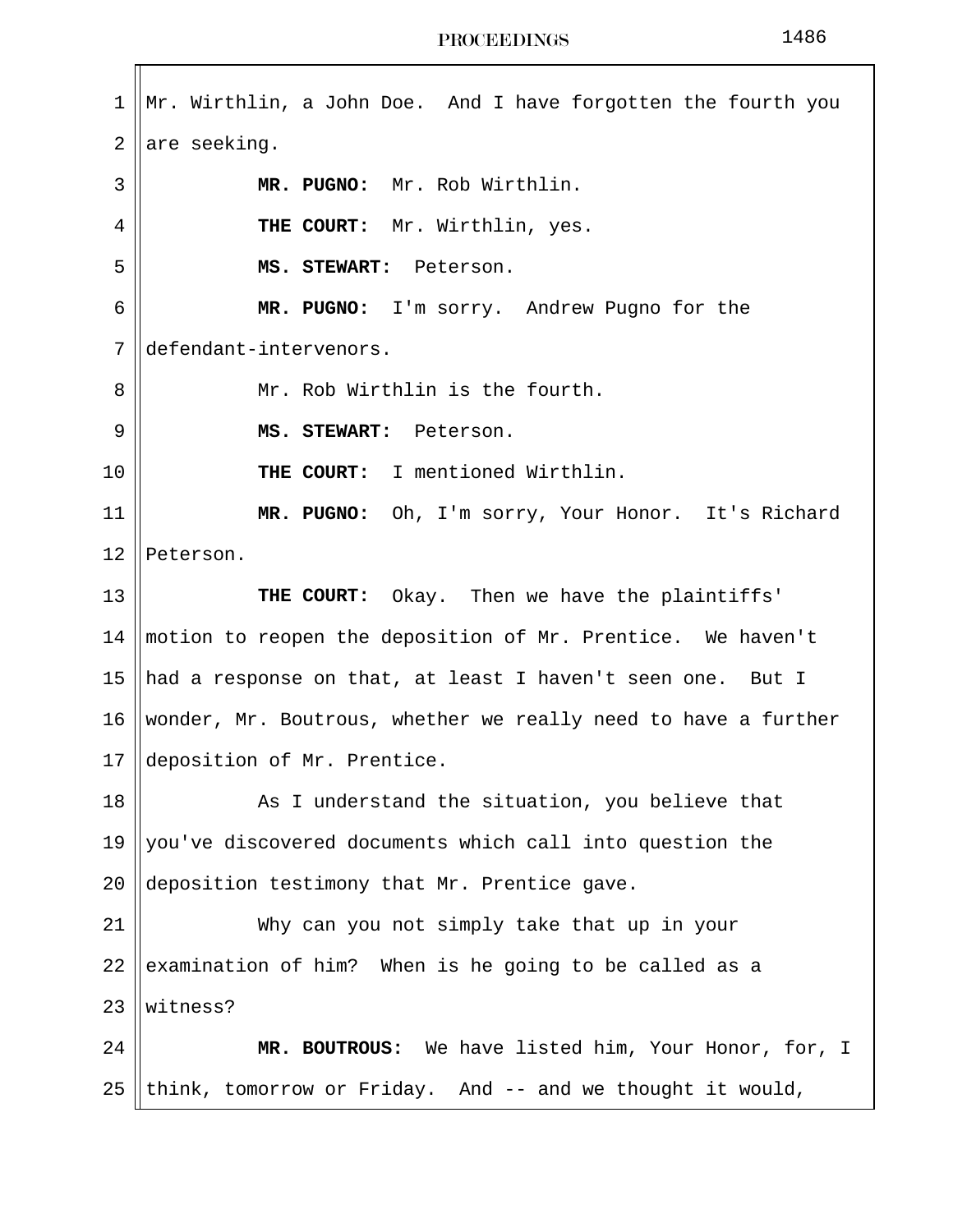| 1  | number one, streamline things if we were able to just walk      |
|----|-----------------------------------------------------------------|
| 2  | through these documents with him.                               |
| 3  | It is a fairly voluminous group of documents, which             |
| 4  | might either make it unnecessary for us to call him live, if we |
| 5  | are talking about authenticating documents, or at least would   |
| 6  | spare the Court some lengthy walking through documents and      |
| 7  | asking him what they are, and that sort of thing.               |
| 8  | And so I don't think it needs to be a really long               |
| 9  | deposition. But we thought for everyone it would be better to   |
| 10 | just do a deposition, walk through the documents, and then      |
| 11 | streamline things in the court. And we thought that would be a  |
| 12 | preferable way to approach it.                                  |
| 13 | THE COURT: Do proponents have a view?                           |
| 14 | Ms. Moss.                                                       |
| 15 | Good morning, Your Honor.<br>MS. MOSS:                          |
| 16 | And I apologize for not having a copy with me, but we           |
| 17 | did just file our opposition this morning, and I'm trying to    |
| 18 | get one printed now.                                            |
| 19 | Our position is, we are opposed to reopening the                |
| 20 | deposition of Mr. Prentice. He was deposed for 14 hours, both   |
| 21 | as the $30(b)(6)$ and in his individual capacity.               |
| 22 | And we believe that their papers suggested they had             |
| 23 | 25 documents that they wanted to go over with him. And we       |
| 24 | believe that to the extent they think that there is             |
| 25 | inconsistencies with his testimony, they can explore that on    |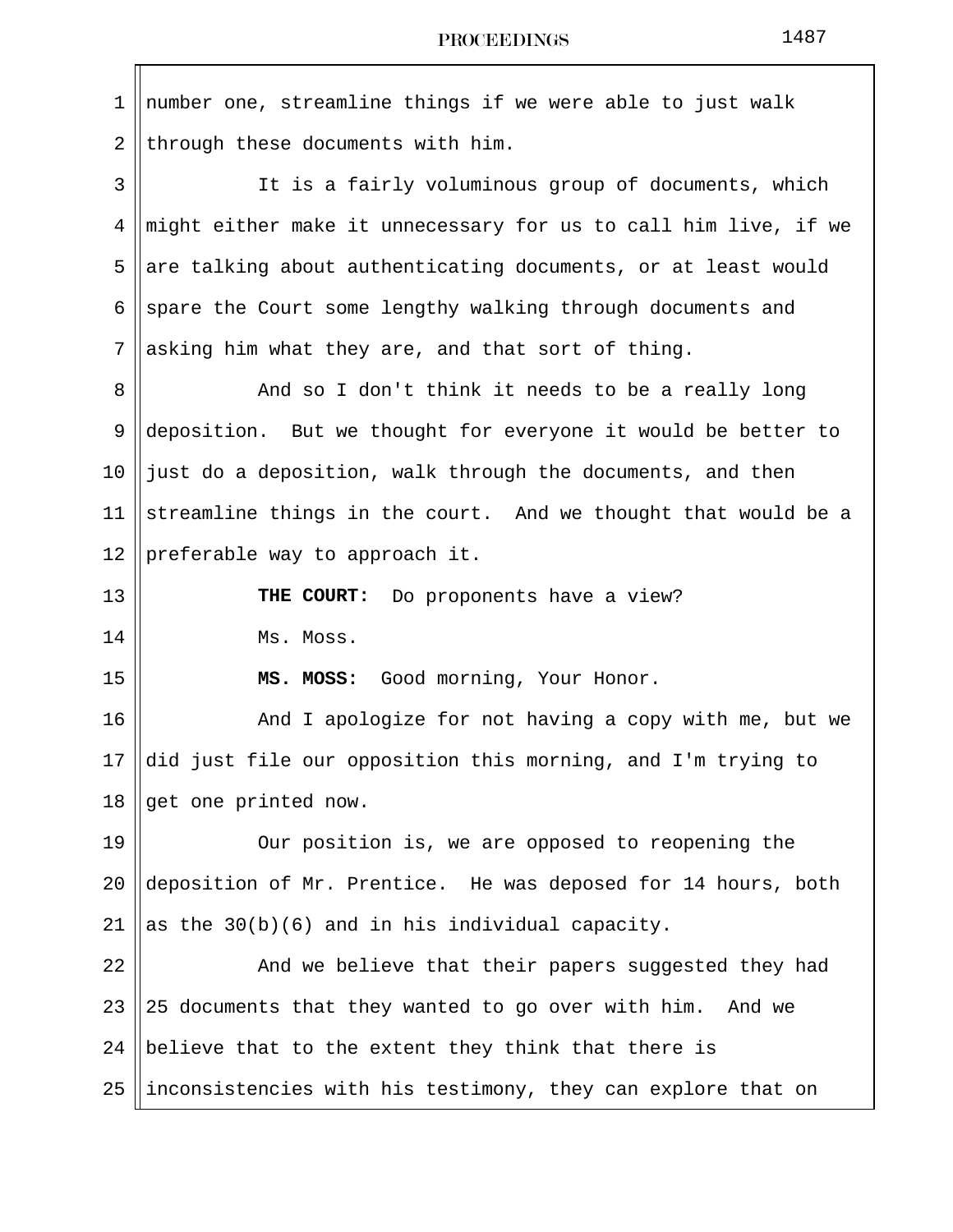| 1  | the stand; and that it would be highly prejudicial to us to     |
|----|-----------------------------------------------------------------|
| 2  | have to both sit through his deposition at the same time that   |
| 3  | it's the day before they're saying they are going to put him on |
| 4  | the stand. We wouldn't have the ability to really prepare him   |
| 5  | for his testimony.                                              |
| 6  | So we would ask that it not be reopened, or, at a               |
| 7  | minimum, that it be not the seven hours they have requested     |
| 8  | but, at most, an hour.                                          |
| 9  | MR. BOUTROUS: We would take two hours, Your Honor.              |
| 10 | And if I could just respond to the suggestion that              |
| 11 | it's the proponents who are sort of getting the short end of    |
| 12 | the stick on the fairness equation.                             |
| 13 | The proponents withheld these documents, refused to             |
| 14 | let Mr. Prentice answer questions on things that were clearly   |
| 15 | within discovery.                                               |
| 16 | And Magistrate Spero, when he heard the arguments and           |
| 17 | ruled, found that -- that the relevance arguments were entirely |
| 18 | frivolous, and I think he said outrageous, at one point,        |
| 19 | because they were clearly documents and things that were within |
| 20 | the realm of discovery and this Court's order and the Ninth     |
| 21 | Circuit's order.                                                |
| 22 | So we have been proceeding with extreme diligence.              |
| 23 | We had teams reviewing these documents for the last week.       |
| 24 | These documents should have been produced well before           |
| 25 | Mr. Prentice's deposition.                                      |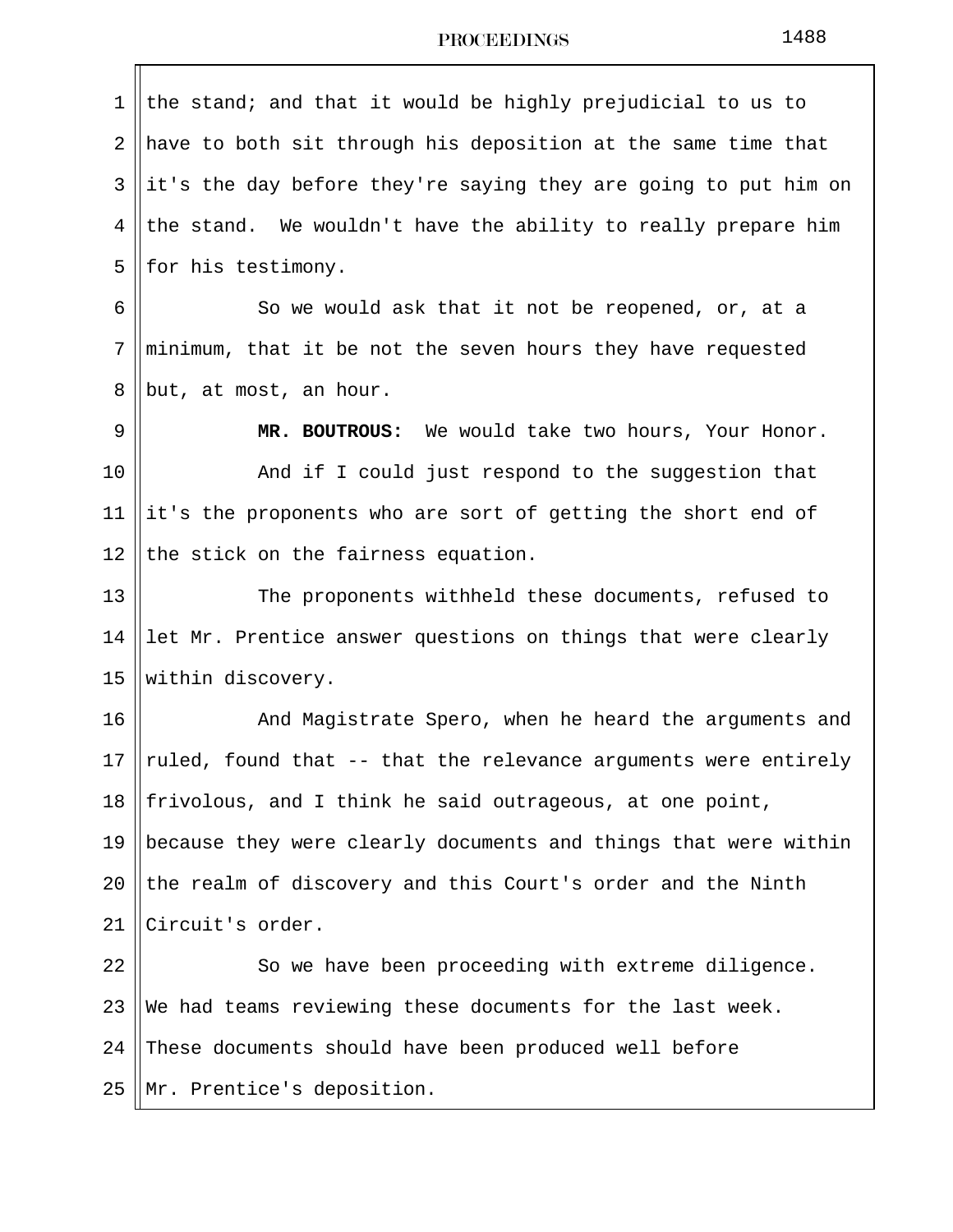| 1  | So we think that we're making a modest request for a            |
|----|-----------------------------------------------------------------|
| 2  | short deposition, which will benefit everyone, including        |
| 3  | helping streamline the proceedings.                             |
| 4  | THE COURT: I'm inclined to agree with Ms. Moss. I               |
| 5  | have not forgotten what it's like to try cases and take         |
| 6  | depositions at the same time. That's difficult under any        |
| 7  | circumstances.                                                  |
| 8  | And seems to me you will be able to cross-examine or            |
| 9  | to examine Mr. Prentice. And if there are, in fact,             |
| 10 | inconsistencies between his deposition testimony and the        |
| 11 | evidence that's now been produced, you'll be able to explore    |
| 12 | that, and can be done just as effectively here at trial as with |
| 13 | a further deposition. It may take a little more time with the   |
| 14 | authentication of documents, but we're in trial. So I'll let    |
| 15 | you proceed.                                                    |
| 16 | And, then, I believe the only other matter is the               |
| 17 | proponents' objection to the next witness.                      |
| 18 | MR. COOPER: Actually, Your Honor, before you get to             |
| 19 | that, there's something in the nature of loose ends.            |
| 20 | THE COURT: All right.                                           |
| 21 | MR. COOPER: I think --                                          |
| 22 | THE COURT: Let's tidy up those loose ends.                      |
| 23 | MR. COOPER: This won't take but a moment.                       |
| 24 | But yesterday I did maintain a provisional objection            |
| 25 | to a couple of the documents, as you may recall, that Mr. Boies |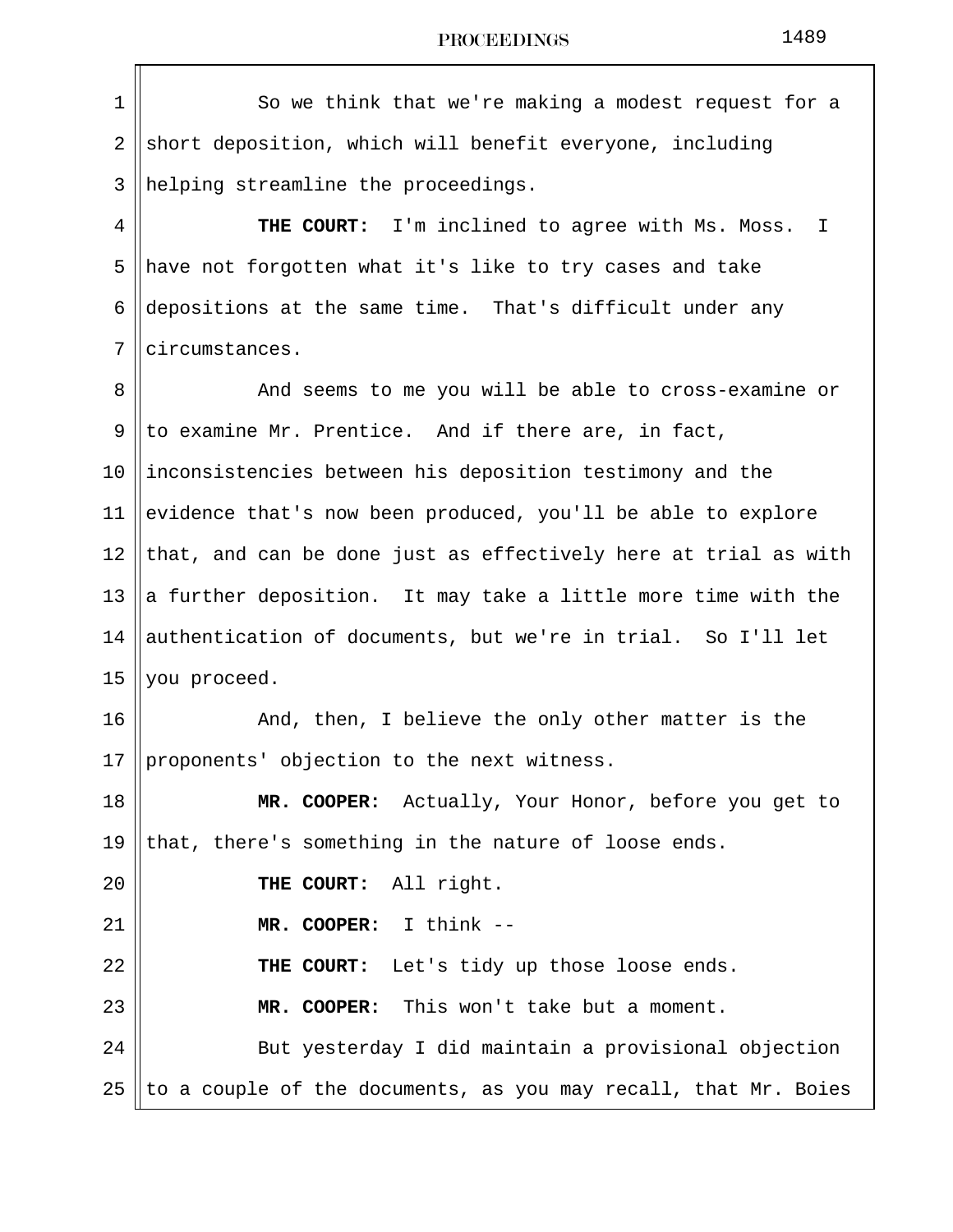| $\mathbf 1$ | introduced into evidence. It was PX0188 and PX0189.             |
|-------------|-----------------------------------------------------------------|
| 2           | Since the time of that provisional objection, my                |
| 3           | friends for the plaintiffs have provided the confirmation that  |
| 4           | those were indeed provided to us before the deposition of       |
| 5           | Dr. Badgett.                                                    |
| 6           | THE COURT: Very well.                                           |
| 7           | MR. COOPER: So we withdraw that objection.                      |
| 8           | THE COURT: All right. Thank you very much,                      |
| 9           | Mr. Cooper.                                                     |
| 10          | Then I believe the only other remaining matter is the           |
| 11          | issue of the Ryan Kendall testimony.                            |
| 12          | MR. CAMPBELL: Yes, Your Honor.                                  |
| 13          | THE COURT: And you are Mr. --                                   |
| 14          | MR. CAMPBELL: James Campbell for the                            |
| 15          | defendant-intervenors.                                          |
| 16          | THE COURT: Mr. Campbell. You took the deposition?               |
| 17          | MR. CAMPBELL: That is correct, Your Honor.                      |
| 18          | Just -- as I understand, Your Honor is familiar with            |
| 19          | the deposition --                                               |
| 20          | THE COURT: I read the deposition.                               |
| 21          | MR. CAMPBELL: As a brief background, Mr. Kendall is             |
| 22          | a man from Colorado whose parents forced him, against his will, |
| 23          | to attend some type of sexual orientation conversion therapy.   |
| 24          | And that is the nature of his testimony in this case.           |
| 25          | We believe that there are at least four reasons why             |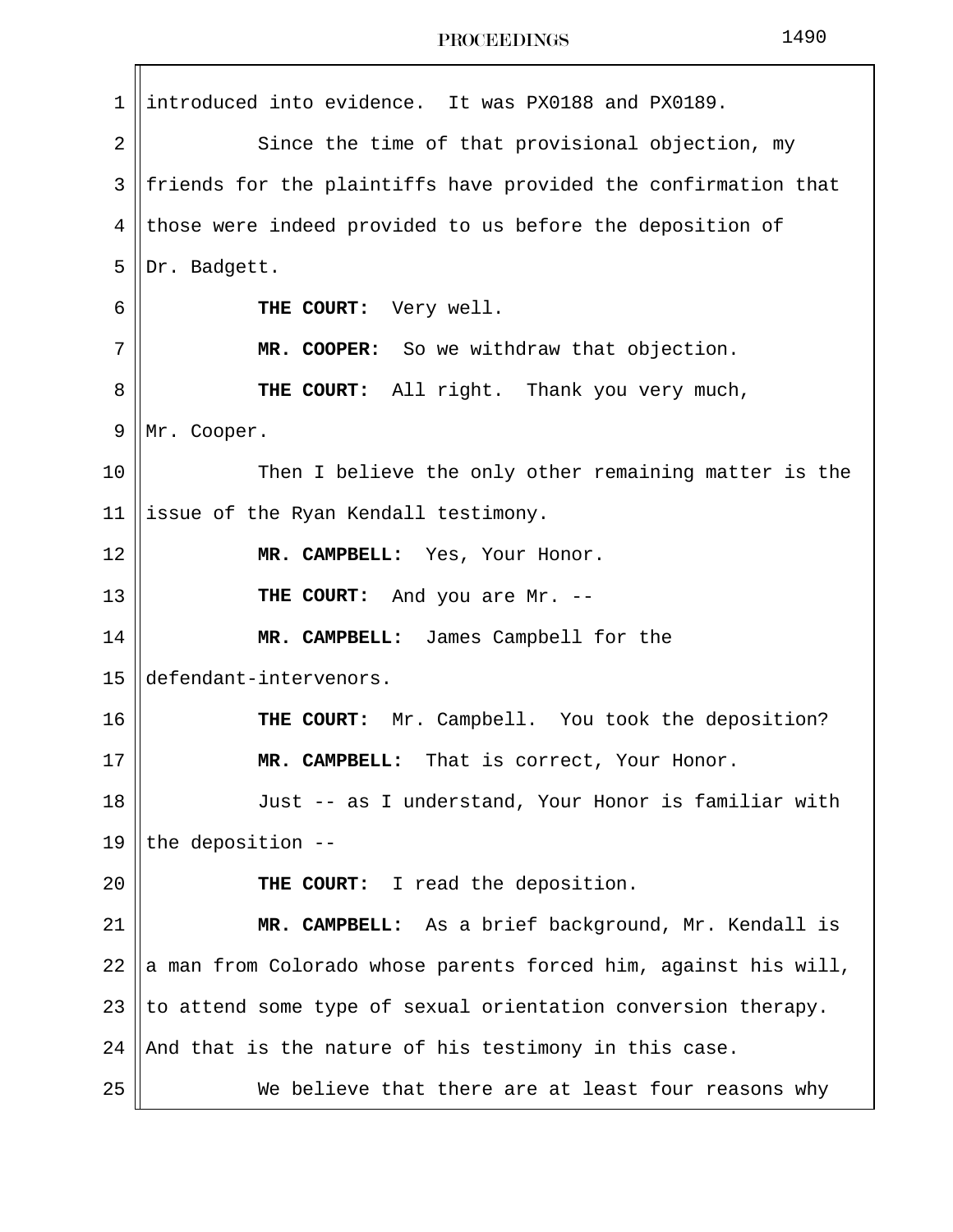$\mathbf{r}$ 

| $\mathbf 1$    | his testimony should be excluded from this case.                                                 |
|----------------|--------------------------------------------------------------------------------------------------|
| $\overline{2}$ | First of all, Mr. Kendall's testimony is irrelevant.                                             |
| 3              | He can only testify about his limited experience, which deals                                    |
| 4              | with involuntary, forced conversion therapy. And it is our                                       |
| 5              | position, Your Honor, that that is wholly irrelevant to this                                     |
| 6              | Court's analysis.                                                                                |
| 7              | Secondly, to the extent that this issue is at all                                                |
| 8              | relevant, it is the proper subject of expert testimony, not lay                                  |
| 9              | testimony.                                                                                       |
| 10             | Simply put, one man's anecdotal account of his                                                   |
| 11             | experience with a particular type of conversion therapy is                                       |
| 12             | irrelevant to this Court's analysis. It's no more relevant                                       |
| 13             | than if the defendant-intervenors found some individual and                                      |
| 14             | asked them to elicit testimony about a positive experience they                                  |
| 15             | had with this type of testimony.                                                                 |
| 16             | So we would just urge the Court that this is the                                                 |
| 17             | $\left\vert \mathrm{proper}% \right\vert$ subject of expert testimony, if it is at all relevant. |
| 18             | And, further to that point, Your Honor, the plaintiff                                            |
| 19             | and plaintiff-intervenors have already identified an expert,                                     |
| 20             | Dr. Herek, who in his expert report has already opined on the                                    |
| 21             | issue of conversion therapy. So if it's relevant, he can                                         |
| 22             | discuss it.                                                                                      |
| 23             | And, finally, Your Honor -- I think this, perhaps, is                                            |
| 24             | one of the more important points -- plaintiff and                                                |
| 25             | plaintiff-intervenors' own expert, Dr. Herek, has indicated                                      |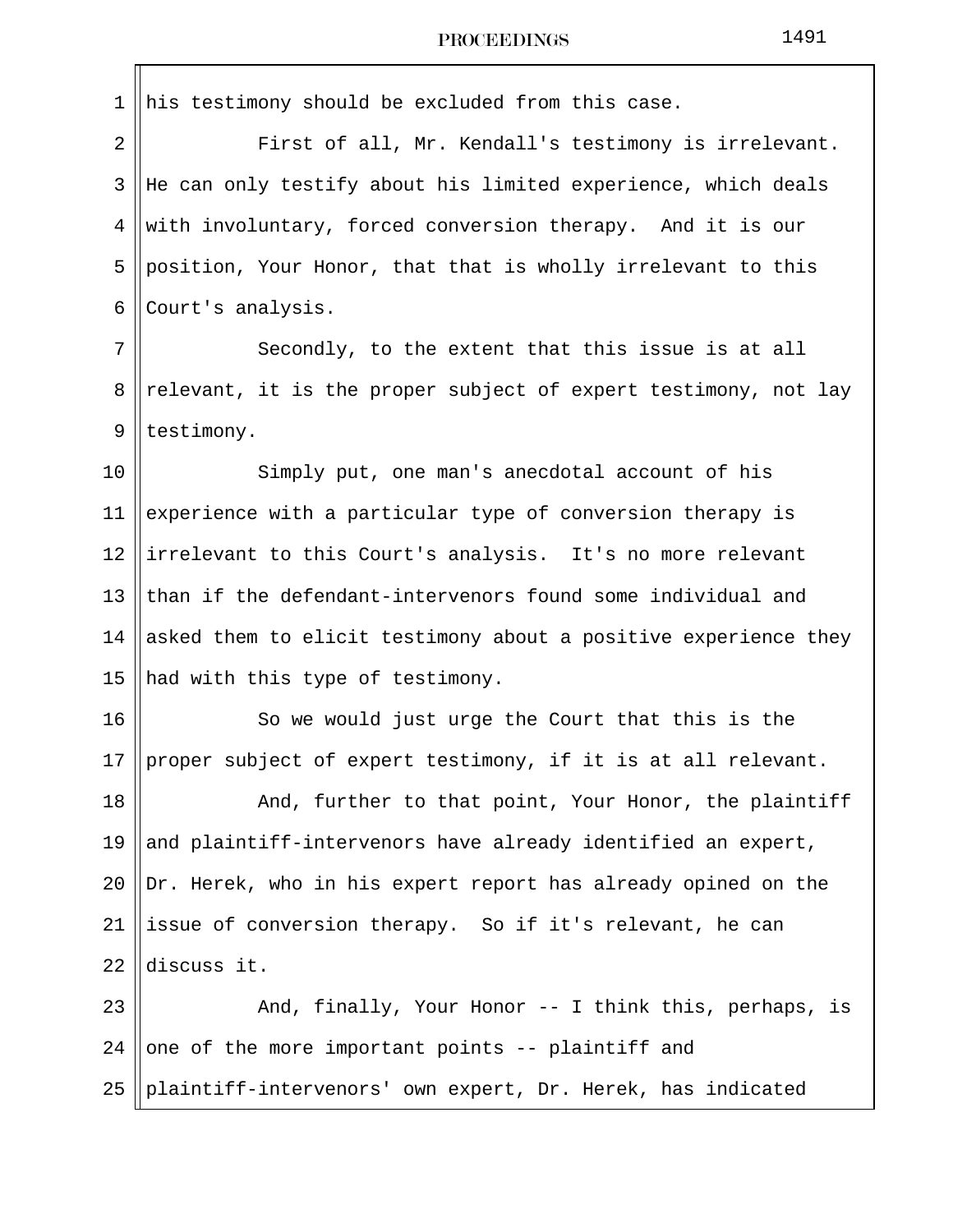| 1              | that self-reports of conversion therapy from many years ago, |
|----------------|--------------------------------------------------------------|
| $\overline{2}$ | which of course is the type of testimony that we'll be       |
| 3              | receiving from Mr. Kendall, is unreliable, often inaccurate, |
| 4              | and unhelpful for serious analysis.                          |
| 5              | And what I'm referring to specifically, Your Honor,          |
| 6              | is Plaintiffs' Exhibit 2563, which I have some copies of.    |
| 7              | This document, Your Honor, is Dr. Herek's commentary         |
| 8              | on a study of conversion therapy conducted by a person named |
| 9              | Spitzer.                                                     |
| 10             | And if I could direct the Court's -- specifically,           |
| 11             | Dr. Herek makes some comments here about self-reporting of   |
| 12             | conversion therapy, and I think they are particularly        |
| 13             | enlightening in this context.                                |
| 14             | What he says, on page 438 of this document, and it's         |
| 15             | the last paragraph on that page, just the first couple of    |
| 16             | sentences, I quote:                                          |
| 17             | "Even if Spitzer respondents sincerely tried                 |
| 18             | to give true accounts of feelings and daily                  |
| 19             | behavior from on average 12 years prior to                   |
| 20             | the interview, their reports cannot be                       |
| 21             | assumed to be reliable. People often are                     |
| 22             | inaccurate when recalling earlier mental                     |
| 23             | states, especially when their emotions,                      |
| 24             | goals, or beliefs have changed in the                        |
| 25             | interim."                                                    |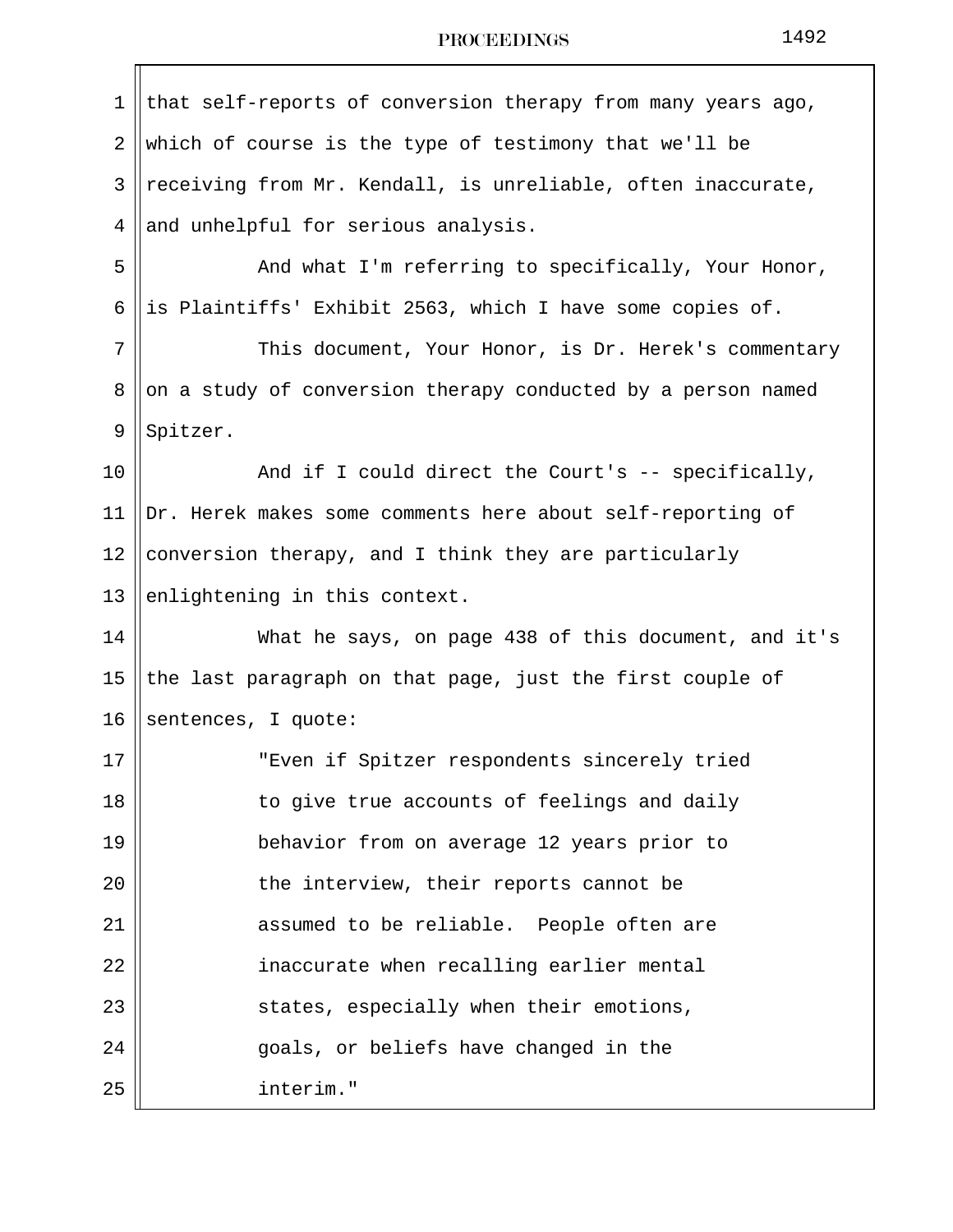1 And he goes on further, Your Honor. So I guess our  $2$  ||position on that point is, their own expert recognizes that 3 || this type of self-reporting isn't helpful for a serious  $4$  ||analysis. 5 **THE COURT:** Let me ask you, Mr. Campbell, isn't this 6 an issue that the proponents themselves have raised and opened  $7$  || in the case? 8 **MR. CAMPBELL:** I don't believe that we've -- we've 9  $\parallel$  raised the issue of forced conversion therapy, Your Honor. 10 **THE COURT:** Well, I'm looking at your trial brief. 11 | And you say: 12 || The evidence at trial will show that many 13 people freely choose their sexual 14 || orientation." 15 Goes on: 16 || The evidence will further demonstrate that 17 however it is defined sexual orientation can 18 shift over time and does so for a significant 19 number of people." 20 || The Proposed findings that the proponents have 21 Submitted include such items as: 22 || Wo aspect of sexual orientation has been 23 || Shown to be immutable." 24 "An individual's sexual orientation can 25 || change over the course of a lifetime."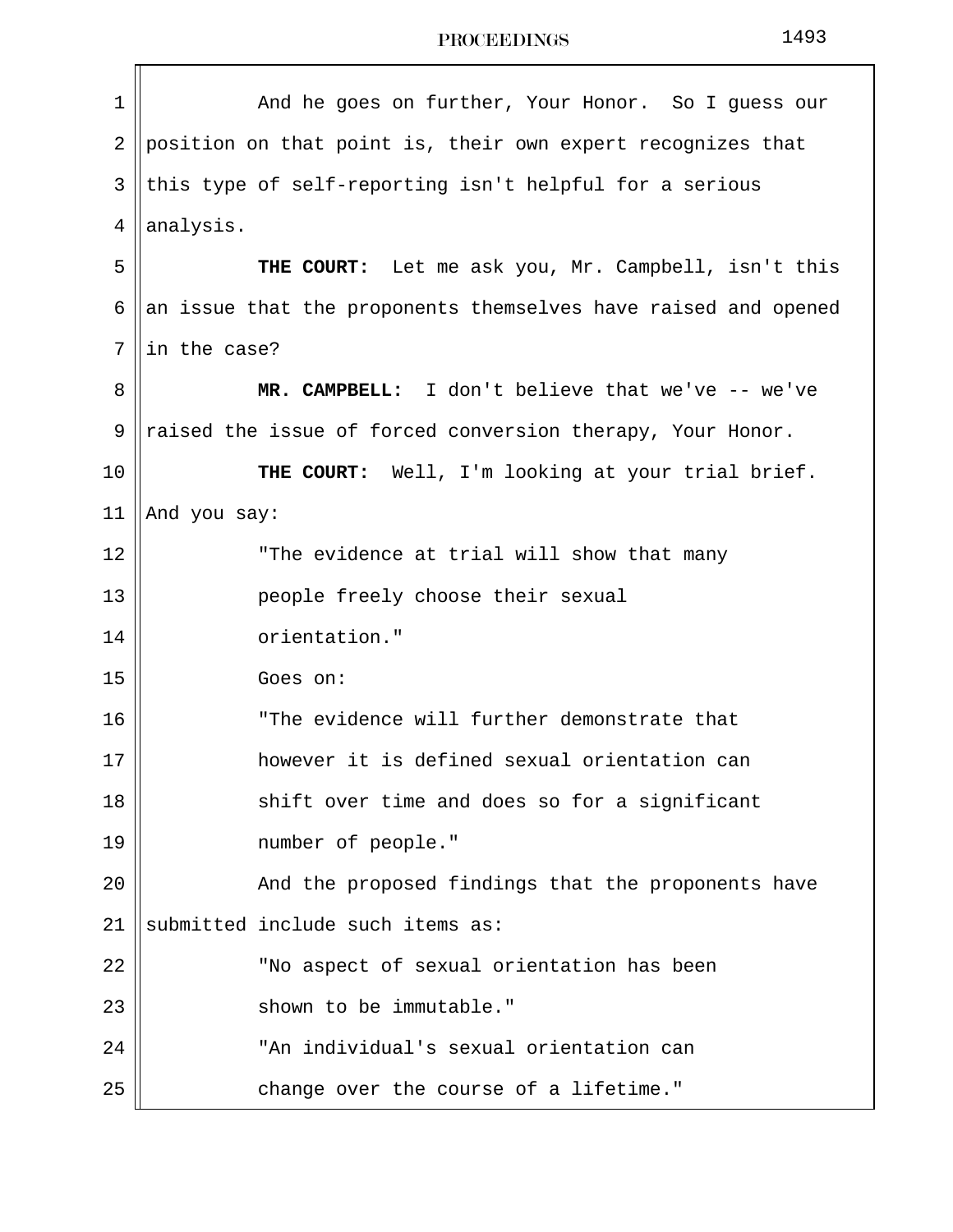| PROCEEDINGS |
|-------------|
|-------------|

| 1  | "Research shows that many individuals' sexual                 |
|----|---------------------------------------------------------------|
| 2  | orientation does change over the course of a                  |
| 3  | lifetime."                                                    |
| 4  | "Women's sexual orientation tends to be                       |
| 5  | particularly fluid, malleable, shaped by life                 |
| 6  | experiences, and capable of change over                       |
| 7  | time."                                                        |
| 8  | And:                                                          |
| 9  | "For many people, adopting a particular                       |
| 10 | sexual orientation is a conscious choice."                    |
| 11 | So these are findings that you yourself have put in.          |
| 12 | MR. CAMPBELL: That's correct.                                 |
| 13 | THE COURT: Or at least your colleagues.                       |
| 14 | And so it seems to me you have raised the very issue          |
| 15 | to which this witness is going to testify.                    |
| 16 | MR. CAMPBELL: I think the critical distinction, Your          |
| 17 | Honor, is, we don't ever mention any type of forced or        |
| 18 | structured therapy that would bring about these changes.      |
| 19 | Our position in this case and our position in those           |
| 20 | factual findings are that these changes do occur. Whether or  |
| 21 | not they occur through some type of structured therapy is not |
| 22 | an issue that's relevant.                                     |
| 23 | The bottom line is that the change occurs, and that           |
| 24 | is what's relevant to determining whether a suspect           |
| 25 | classification applies here.                                  |

1494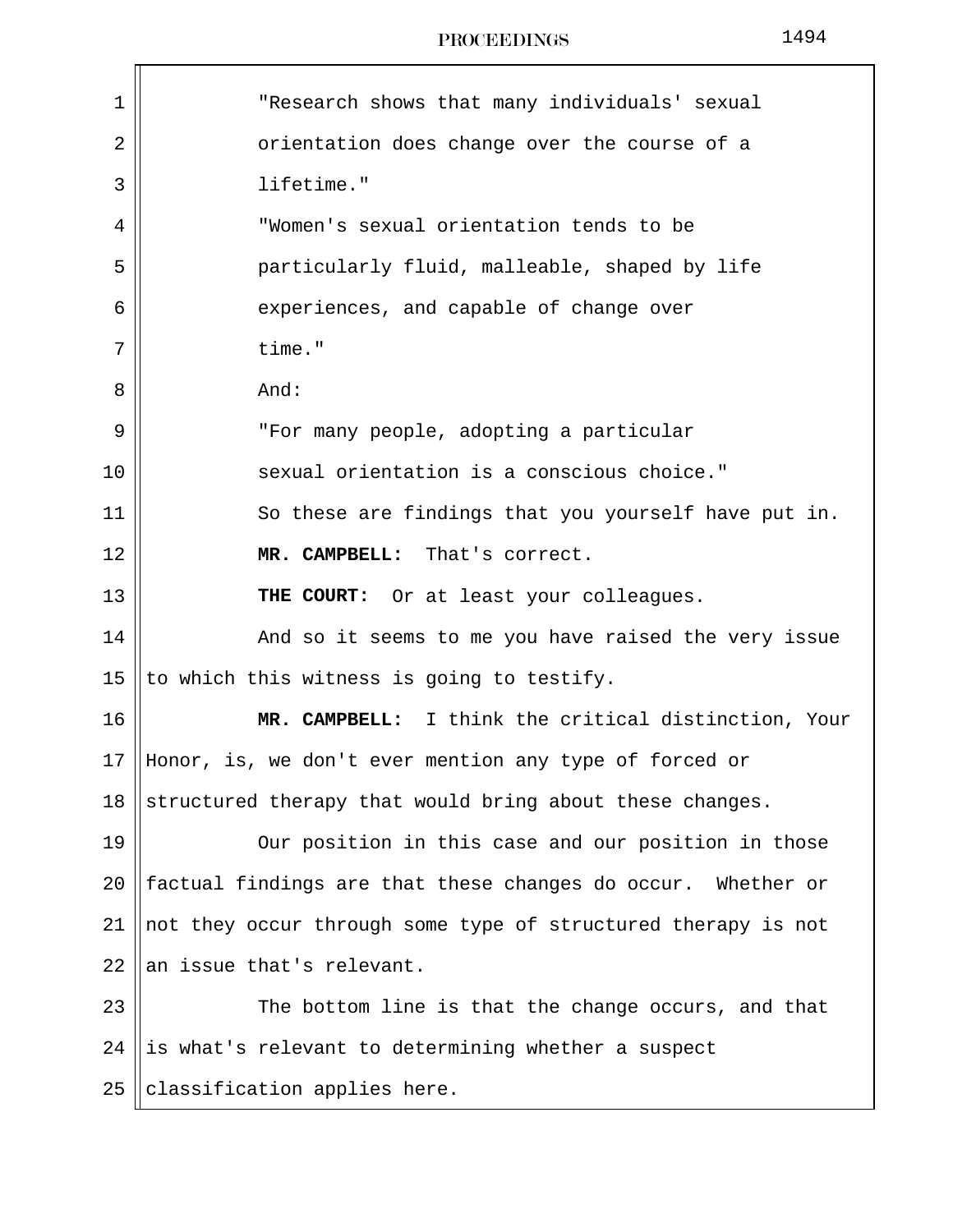1 **THE COURT:** What evidence are you going to present on  $2$  Lthis? 3 **MR. CAMPBELL:** Well, extensive -- 4 **THE COURT:** Are you going to present evidence that 5 people have successfully changed their sexual orientation? 6 **MR. CAMPBELL:** We believe that through various  $7$  cross-examinations of some of the upcoming witnesses, as well 8 as potentially through some of our own, we will show that, Your 9 Honor, exactly what you just mentioned, that people's -- 10 **THE COURT:** Other than cross-examination, how do you 11 ||intend to show this? 12 **MR. CAMPBELL:** Well, you know, as I said, we may call 13 ||our own witnesses to show this, our own experts to show this. 14 But it is something that we primarily intend to show through 15  $\vert$  cross-examination of the plaintiffs' expert. 16 **THE COURT:** I see. 17 **MR. CAMPBELL:** As well as whatever is on this note. 18 (Laughter) 19 **THE COURT:** Always handy to receive a note from one  $20$  of your colleagues. 21 **MR. CAMPBELL:** As well as through studies, Your 22 Honor. 23 **THE COURT:** Through studies. 24 **MR. CAMPBELL:** Yes. 25 (Laughter)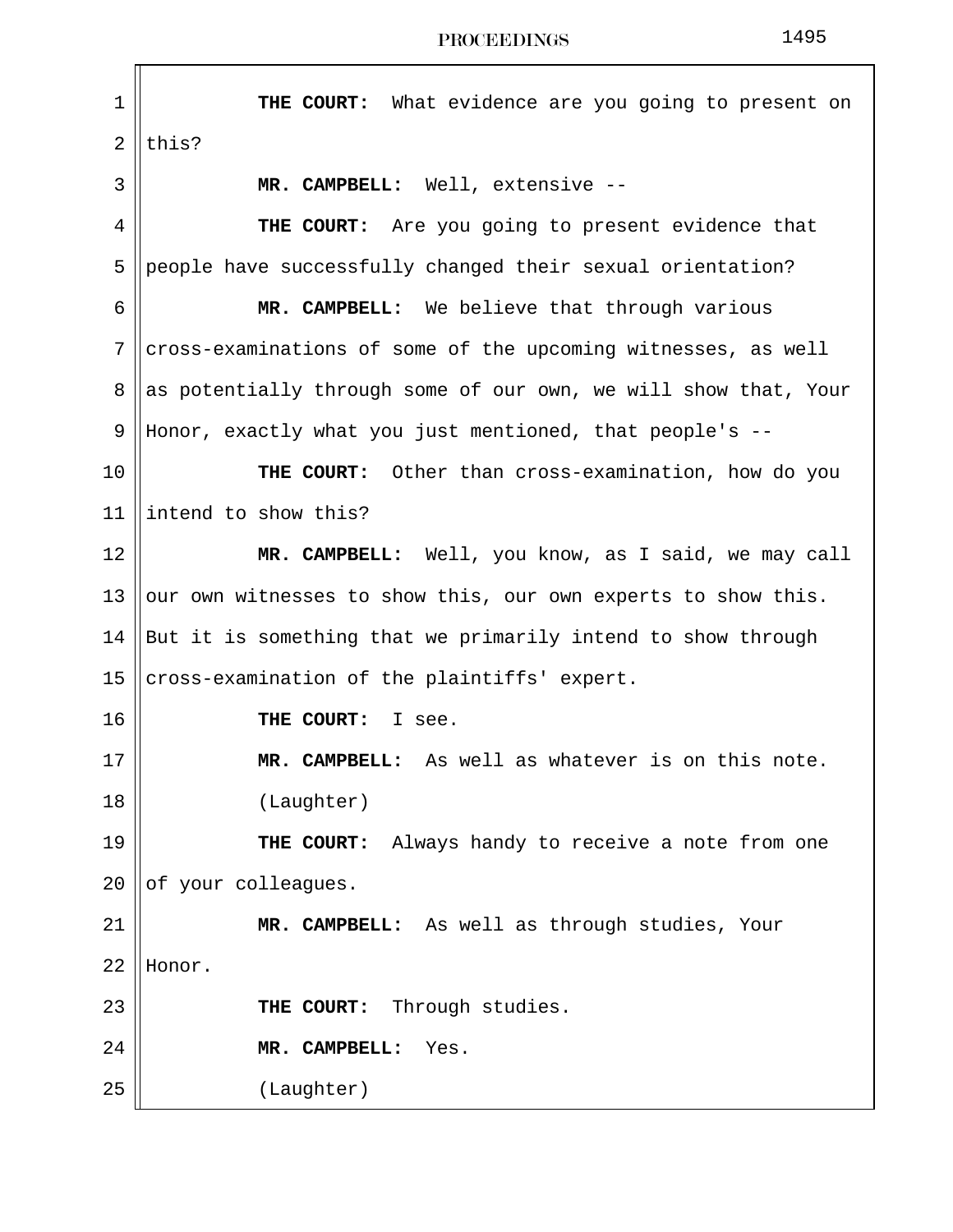| $\mathbf 1$ | THE COURT: Okay.                                                |
|-------------|-----------------------------------------------------------------|
|             |                                                                 |
| 2           | MR. CAMPBELL: Which we will introduce through -- on             |
| 3           | cross and other various means.                                  |
| 4           | Thank you, Your Honor.                                          |
| 5           | THE COURT: Thank you, Mr. Campbell.                             |
| 6           | By the way, I think you took a good deposition.                 |
| 7           | MR. CAMPBELL: Thank you.                                        |
| 8           | <b>THE COURT:</b> Well, it does seem to me that this is an      |
| 9           | issue that the proponents themselves have raised in the case,   |
| 10          | the fluidity of sexual orientation. It is true that this is an  |
| 11          | issue which largely depends upon expert testimony.              |
| 12          | But, as with so many aspects of testimony in a trial            |
| 13          | and evidence in a trial, actual firsthand experience to         |
| 14          | illustrate points that have been raised is very helpful, and -- |
| 15          | well, you're not the only one, Mr. Campbell, to receive         |
| 16          | notes -- is very helpful.                                       |
| 17          | And I think the testimony of Mr. Kendall on this                |
| 18          | issue can be evaluated by the Court and weighed in relation to  |
| 19          | the expert testimony and all the other evidence that's going to |
| 20          | be presented. And so I'm disinclined to exclude his testimony.  |
| 21          | He has, after all, been deposed. Mr. Campbell has               |
| 22          | had had a chance to explore this gentlemen's testimony and to   |
| 23          | prepare himself. And so I think it's not unfair to the          |
| 24          | proponents, having raised this issue, for Mr. Kendall to        |
| 25          | testify. And, therefore, the motion to exclude him will be      |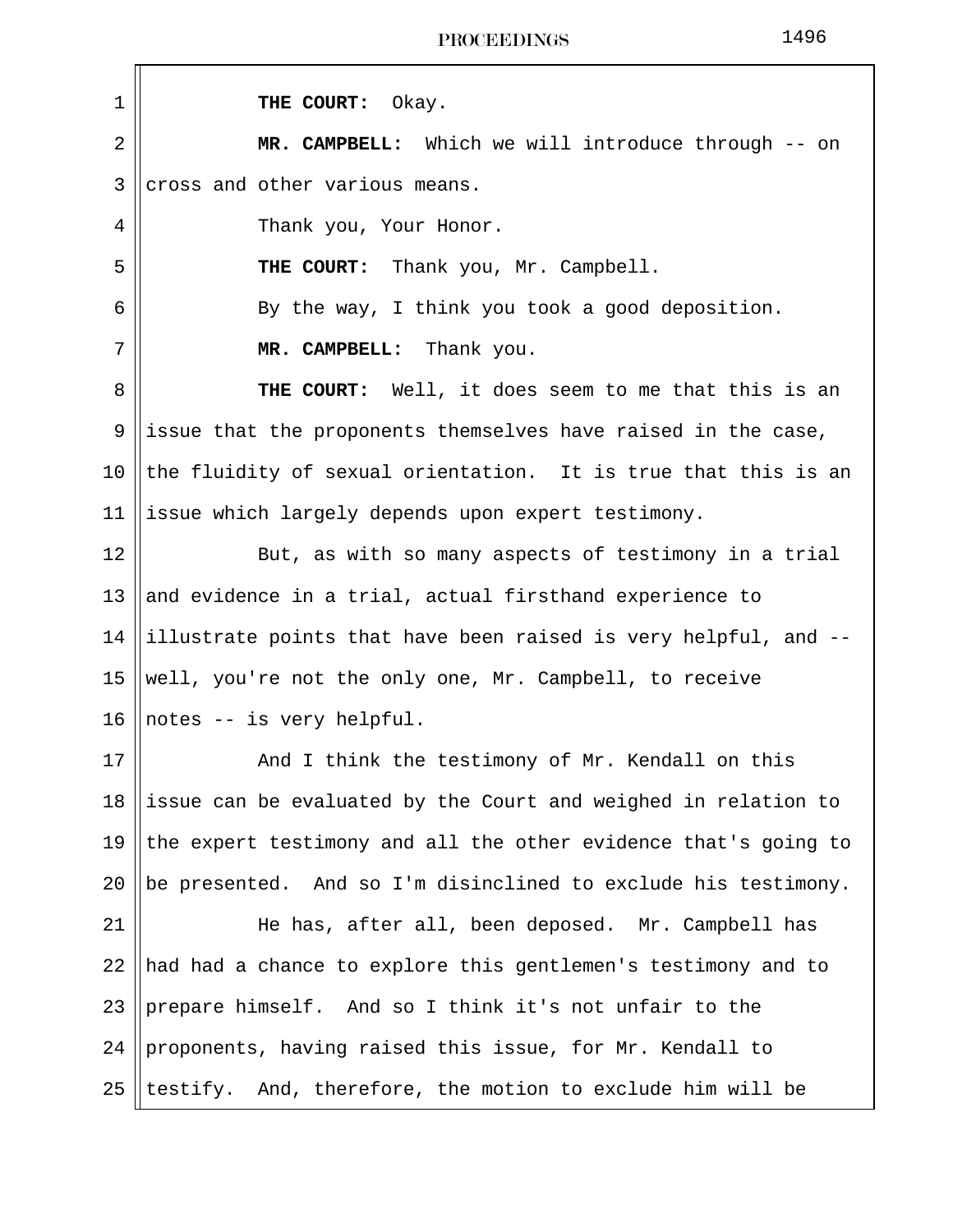1 denied. 2 || Now, the note I have just been handed is that 3 Magistrate Judge Spero can hear the core group issue right now.  $4 \parallel$  So if you would designate one of your number to hightail it to 5 Magistrate Judge Spero, he can hear the matter and render a 6 decision. 7 || (Laughter) 8 || **MR. COOPER:** Very well, Your Honor. 9 || Mr. Pugno is taking the lead for our side on these 10 subject matters. 11 **THE COURT:** Good. Thank you. 12 **MR. BOUTROUS:** And I am sending Mr. McGill in for 13  $l$  that one. 14 **THE COURT:** All right. 15 Well, I believe, Mr. Boutrous, you're calling the 16 || next witness; are you? 17 **MR. BOUTROUS:** Your Honor, I'm going to have 18 Mr. Boies explain, we're going to, first, play some video clips 19  $\parallel$  of depositions, as a prelude to today's testimony from our 20 witnesses. 21 || Mr. Boies, would you like --22 **THE COURT:** All right. Mr. Boies. 23 **MR. BOIES:** Your Honor, we are going to play 24 deposition designations from  $Dr.$  Paul Nathanson, initially. 25 || And then we are  $-$ - we are going to begin with deposition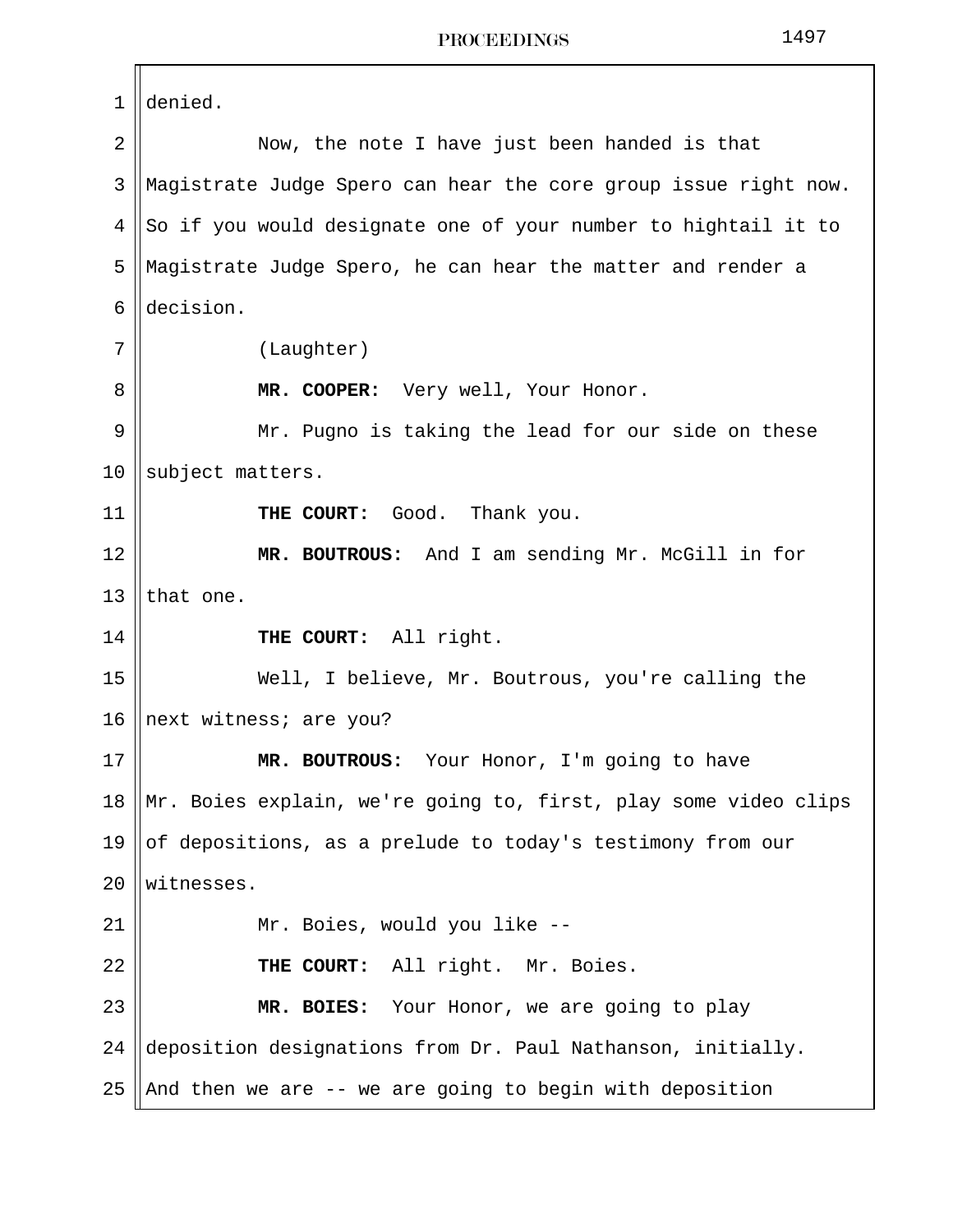| 1              | designations from Dr. Paul Nathanson, and then follow that with |  |  |  |  |
|----------------|-----------------------------------------------------------------|--|--|--|--|
| $\overline{2}$ | deposition designations from Professor Katherine Young.         |  |  |  |  |
| 3              | Both of these individuals were designated experts               |  |  |  |  |
| 4              | from the defendants, but they're -- defendants have withdrawn   |  |  |  |  |
| 5              | them, so they are not going to be calling them live.            |  |  |  |  |
| 6              | THE COURT: Let's see. Katherine Young does appear,              |  |  |  |  |
| 7              | yes, to have been designated by the defendants. And the other   |  |  |  |  |
| 8              | one is Mr. Nathanson?                                           |  |  |  |  |
| 9              | MR. BOIES:<br>Yes, Paul Nathanson, Dr. Paul Nathanson.          |  |  |  |  |
| 10             | THE COURT:<br>All right.                                        |  |  |  |  |
| 11             | Thank you, Your Honor.<br>MR. BOIES:                            |  |  |  |  |
| 12             | MR. COOPER: Your Honor, before we get underway on               |  |  |  |  |
| 13             | that, I do want to recall to the Court's attention the          |  |  |  |  |
| 14             | discussion about this, that happened a few trial days ago with  |  |  |  |  |
| 15             | Mr. Thompson.                                                   |  |  |  |  |
| 16             | These witnesses were withdrawn at their insistence.             |  |  |  |  |
| 17             | And I understand that Mr. Boies is going to -- going to submit  |  |  |  |  |
| 18             | these to the Court under -- under judicial notice, and offer    |  |  |  |  |
| 19             | judicial notice.                                                |  |  |  |  |
| 20             | And we -- we are fine with that or we're -- we will             |  |  |  |  |
| 21             | not object to that. Although, we to believe that under those    |  |  |  |  |
| 22             | circumstances it would be necessary for us to be allowed to     |  |  |  |  |
| 23             | also submit to the Court the expert witness reports that        |  |  |  |  |
| 24             | provide the basis for these deposition questions and these      |  |  |  |  |
| 25             | designations, and also to offer to the Court                    |  |  |  |  |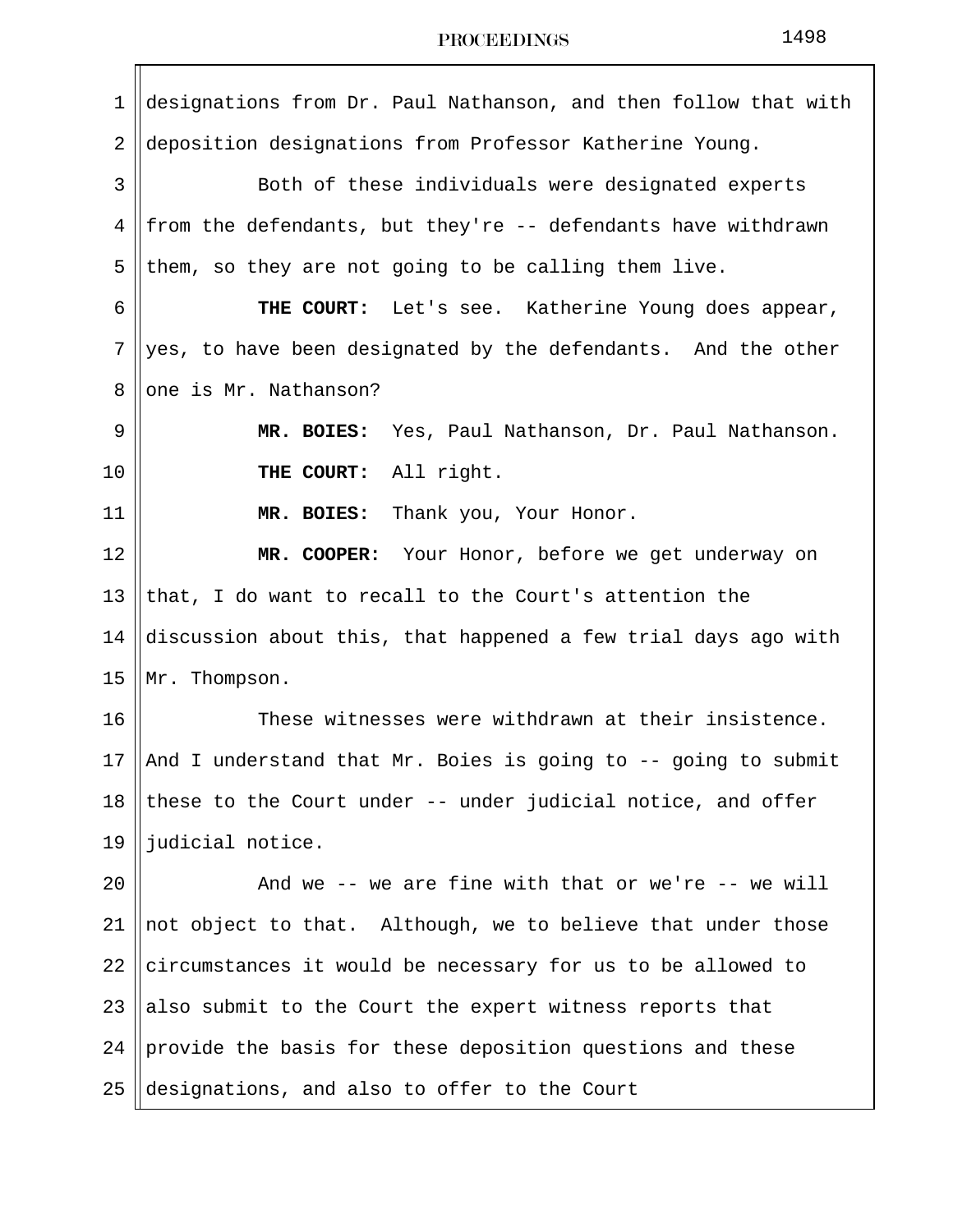| 1  | counter-designations, as soon as we are able to determine what     |  |  |  |
|----|--------------------------------------------------------------------|--|--|--|
| 2  | they're putting on and can identify counter-designations from      |  |  |  |
| 3  | the deposition, if the Court please.                               |  |  |  |
| 4  | MR. BOIES: Your Honor, we gave them these                          |  |  |  |
| 5  | designations a week ago. In fact, we told them we might play       |  |  |  |
| 6  | them last Thursday or Friday, depending on the timing. So they     |  |  |  |
| 7  | have had the deposition designations.                              |  |  |  |
| 8  | These are clearly admissible under 32 -- it's                      |  |  |  |
| 9  | subsection $4 - (a)(2)(4)$ , I think. $(a)(2)(4)$ . 32(a)(2)(4), I |  |  |  |
| 10 | think it is, where a witness is more than a hundred miles away,    |  |  |  |
| 11 | and we did not procure the witnesses' absence.                     |  |  |  |
| 12 | And I think they would also be admissible under                    |  |  |  |
| 13 | judicial notice. But I think they are admissible as evidence       |  |  |  |
| 14 | under $32(a)(4)(b)$ . $32(a)(4)(b)$ .                              |  |  |  |
| 15 | THE COURT: Well, let's see. Where are these folks                  |  |  |  |
| 16 | located?                                                           |  |  |  |
| 17 | MR. BOIES: Montreal, Canada.                                       |  |  |  |
| 18 | Both of them?<br>THE COURT:                                        |  |  |  |
| 19 | MR. BOIES: Both of them.                                           |  |  |  |
| 20 | Well, that's more than a hundred miles<br>THE COURT:               |  |  |  |
| 21 | from San Francisco.                                                |  |  |  |
| 22 | MR. BOIES: I took their depositions, so I know                     |  |  |  |
| 23 | exactly where they are and how cold it is there.                   |  |  |  |
| 24 | (Laughter)                                                         |  |  |  |
| 25 | THE COURT: All right. Well, there are probably                     |  |  |  |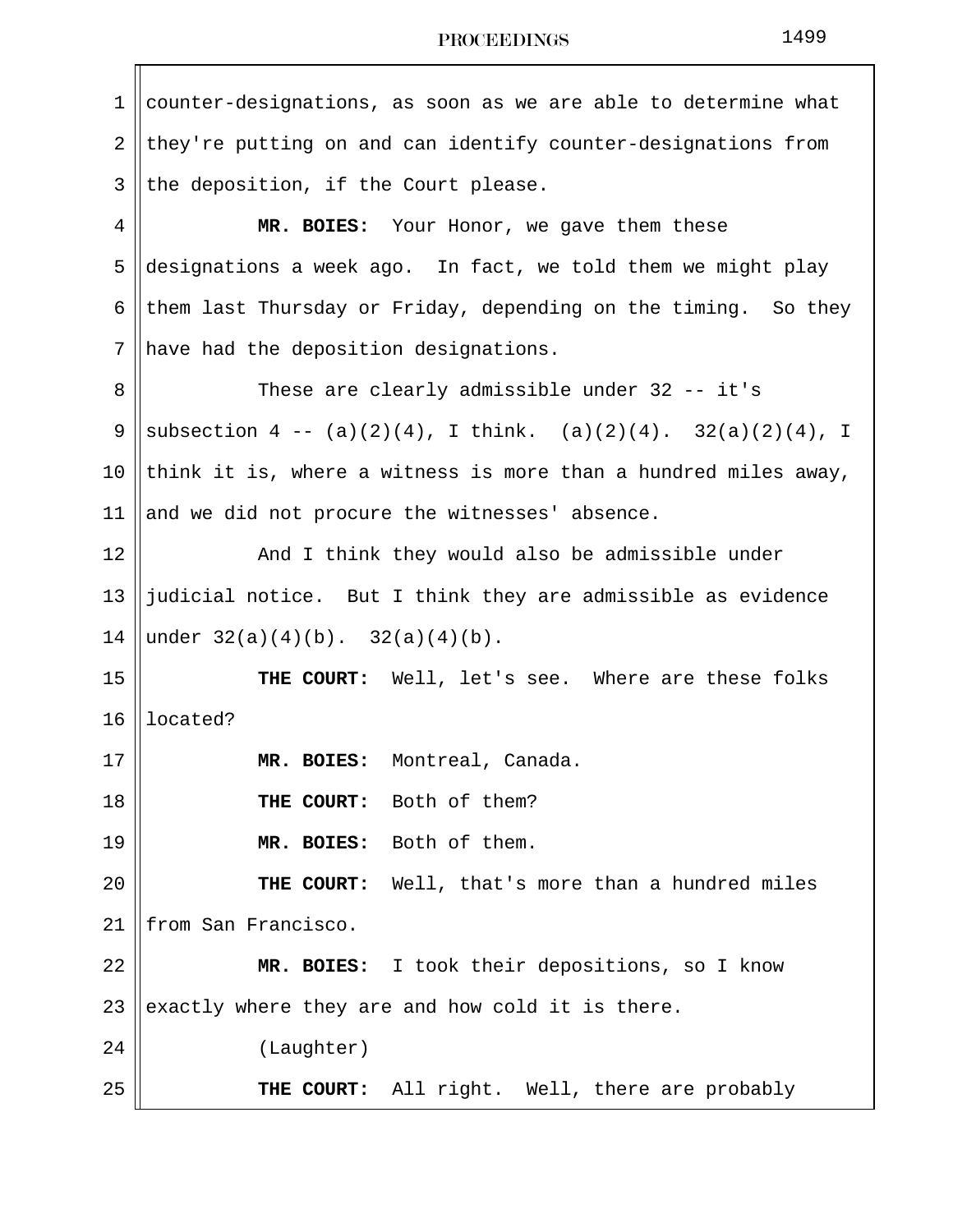| 1  | multiple grounds under which the testimony is admissible.      |
|----|----------------------------------------------------------------|
| 2  | Clearly, if there are counter-designations that the            |
| 3  | proponents wish to have the Court consider, they may do so.    |
| 4  | Although, if it's correct, Mr. Cooper, that you                |
| 5  | received these designations a week ago, I would think you'd be |
| 6  | able to get in your counter-designations by now. But I'm not   |
| 7  | going to foreclose you from making counter-designations once   |
| 8  | you hear the testimony.                                        |
| 9  | So, all right.                                                 |
| 10 | MR. BOIES: Thank you, Your Honor.                              |
| 11 | <b>WHEREUPON:</b>                                              |
| 12 | PAUL NATHANSON,                                                |
| 13 | called as a witness for the Plaintiffs herein, testified via   |
| 14 | videotaped deposition played in open court.                    |
| 15 | (Time noted: $9:01$ a.m.)                                      |
| 16 | MR. BOIES: Your Honor, that completes                          |
| 17 | Dr. Nathanson's deposition excerpt. I would offer, at this     |
| 18 | time, Plaintiffs' Exhibit 2334, which is Dr. Nathanson's       |
| 19 | resume.                                                        |
| 20 | THE COURT:<br>2354?                                            |
| 21 | 2334.<br>MR. BOIES:                                            |
| 22 | THE COURT:<br>'34. I beg your pardon. 2334.                    |
| 23 | MR. COOPER: No objection, Your Honor, to the resume            |
| 24 | coming in.                                                     |
| 25 | THE COURT:<br>Very well.                                       |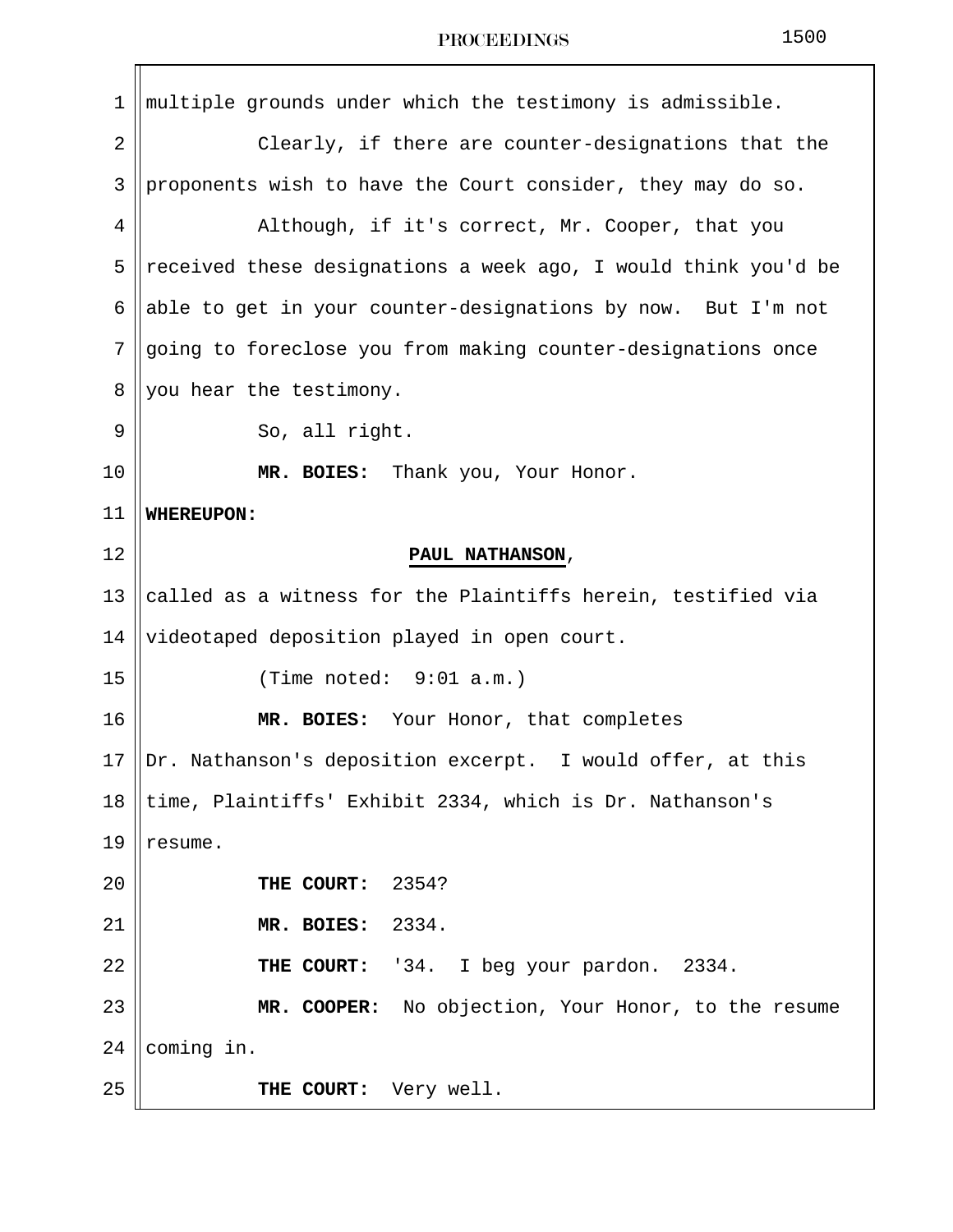| PROCEEDINGS |
|-------------|
|-------------|

| 1              | (Plaintiffs' Exhibit 2334 received in evidence.)                |
|----------------|-----------------------------------------------------------------|
| $\overline{2}$ | MR. BOIES: And, Your Honor, I would offer                       |
| 3              | Plaintiffs' Exhibit 2546 and 2547. 2546 is the disk, and 2547   |
| 4              | is the transcript of the portions of Dr. Nathanson's testimony  |
| 5              | that has just been played.                                      |
| 6              | THE COURT: Very well. And 2546 is the CD of the                 |
| 7              | testimony that we just heard, correct?                          |
| 8              | MR. BOUTROUS: May I approach, Your Honor, and                   |
| $\mathsf 9$    | provide a copy for the Court?                                   |
| 10             | THE COURT: 2546 is the CD or the disk of the                    |
| 11             | testimony that we've just heard?                                |
| 12             | MR. BOUTROUS: That's correct, Your Honor.                       |
| 13             | THE COURT: All right.                                           |
| 14             | MR. COOPER: Your Honor, I just want to reassert my              |
| 15             | previously stated objection, and also note that -- that we will |
| 16             | offer the Court our counter-designations with appreciation to   |
|                | 17    the Court's permission, tomorrow, if that is okay.        |
| 18             | THE COURT: That will be fine.                                   |
| 19             | MR. COOPER: Thank you.                                          |
| 20             | THE COURT: Very well. Are we ready with another --              |
| 21             | MR. BOIES: We are, Your Honor.                                  |
| 22             | THE COURT: -- witness?                                          |
| 23             | MR. BOIES: This is Professor Katherine Young's                  |
| 24             | deposition. And I would offer Plaintiffs' Exhibit 2335, which   |
| 25             | is her resume. And I'd offer it at this time, so the Court has  |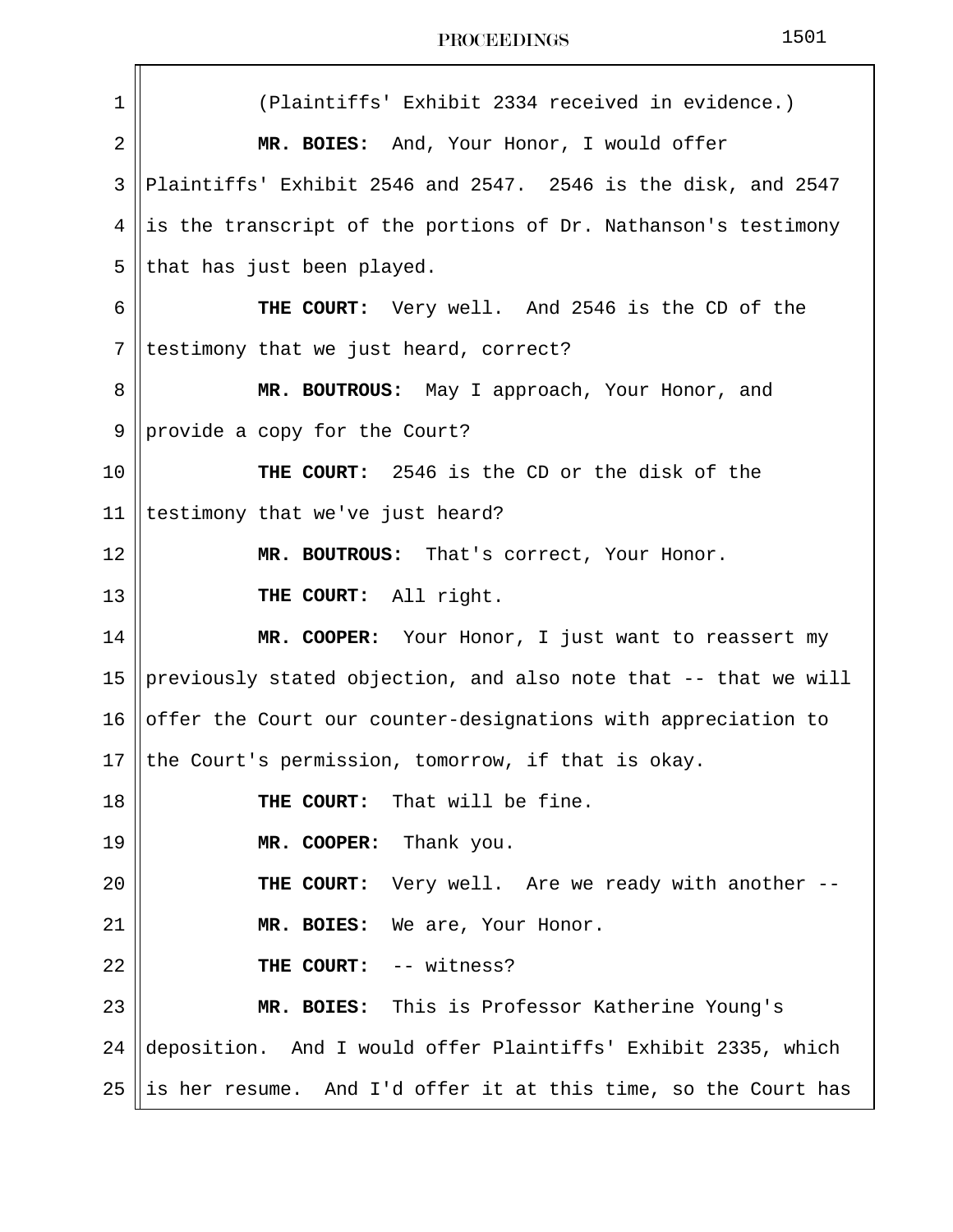||it while she's testifying. **THE COURT:** Very well. **MR. COOPER:** And there's no objection to the resume of Dr. Young. **THE COURT:** Very well. 6 (Plaintiffs' Exhibit 2335 received in evidence.) **MR. BOIES:** And the disk of the resume is Plaintiffs' 8 Exhibit 2335, as well. We also have the disk of testimony, 9 Which is Plaintiffs' Exhibit 2544. **THE COURT:** 2544? **MR. BOIES:** 2544, which is the disk of the testimony. **THE COURT:** Very well. 13 || (Plaintiffs' Exhibit 2544 received in evidence.) **MR. BOIES:** And Exhibit 2545 is the transcript of the | testimony. **THE COURT:** All right. 17 (Plaintiffs' Exhibit 2545 received in evidence.) **MR. COOPER:** Your Honor, again, subject to my 19 || previously stated points. **THE COURT:** That will be fine, Mr. Cooper. **WHEREUPON: KATHERINE YOUNG**, 23 called as a witness for the Plaintiffs herein, testified via 24 || videotaped deposition played in open court. 25 (Time noted: 9:20 a.m.)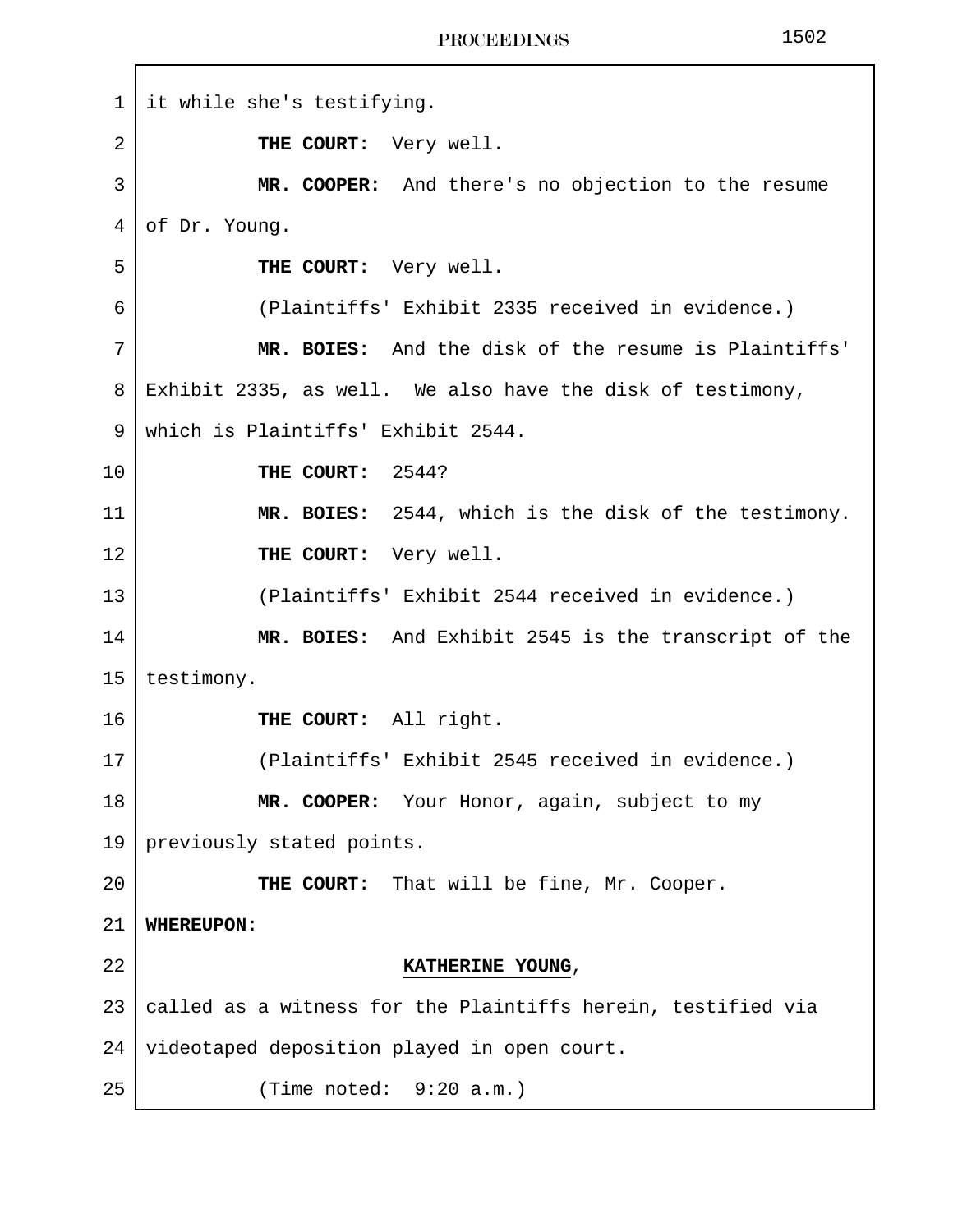**MR. BOIES:** That completes the deposition of Professor Young. 3 || Our next witness is Mr. Ryan Kendall, Your Honor. **HE COURT:** Very well. 5 I don't believe I was handed the disk of 6 Professor Young's testimony, but the clerk has it? 7 || THE CLERK: I do, Your Honor. **THE COURT:** All right. Then, 2544. All right. 9 Why don't we take a very brief break, at this time, 10 while you bring Mr. Kendall forward, and then we'll resume in  $|$  ten minutes. **MR. BOUTROUS:** Thank you, Your Honor. **MR. FLYNN:** Thank you, Your Honor. | (Recess taken from 9:39 to 9:49 a.m.) **THE COURT:** Very well. **MR. FLYNN:** Good morning. Ron Flynn, City and County  $\vert$  of City of San Francisco. Ron Flynn, City and County of San **I**Francisco. **THE COURT:** Mr. Flynn. **MR. FLYNN:** Yes, Your Honor. **THE COURT:** Very well. 22 | MR. FLYNN: I'm here to call the next witness, 23 Mr. Kendall. **THE CLERK:** Raise your right hand, please.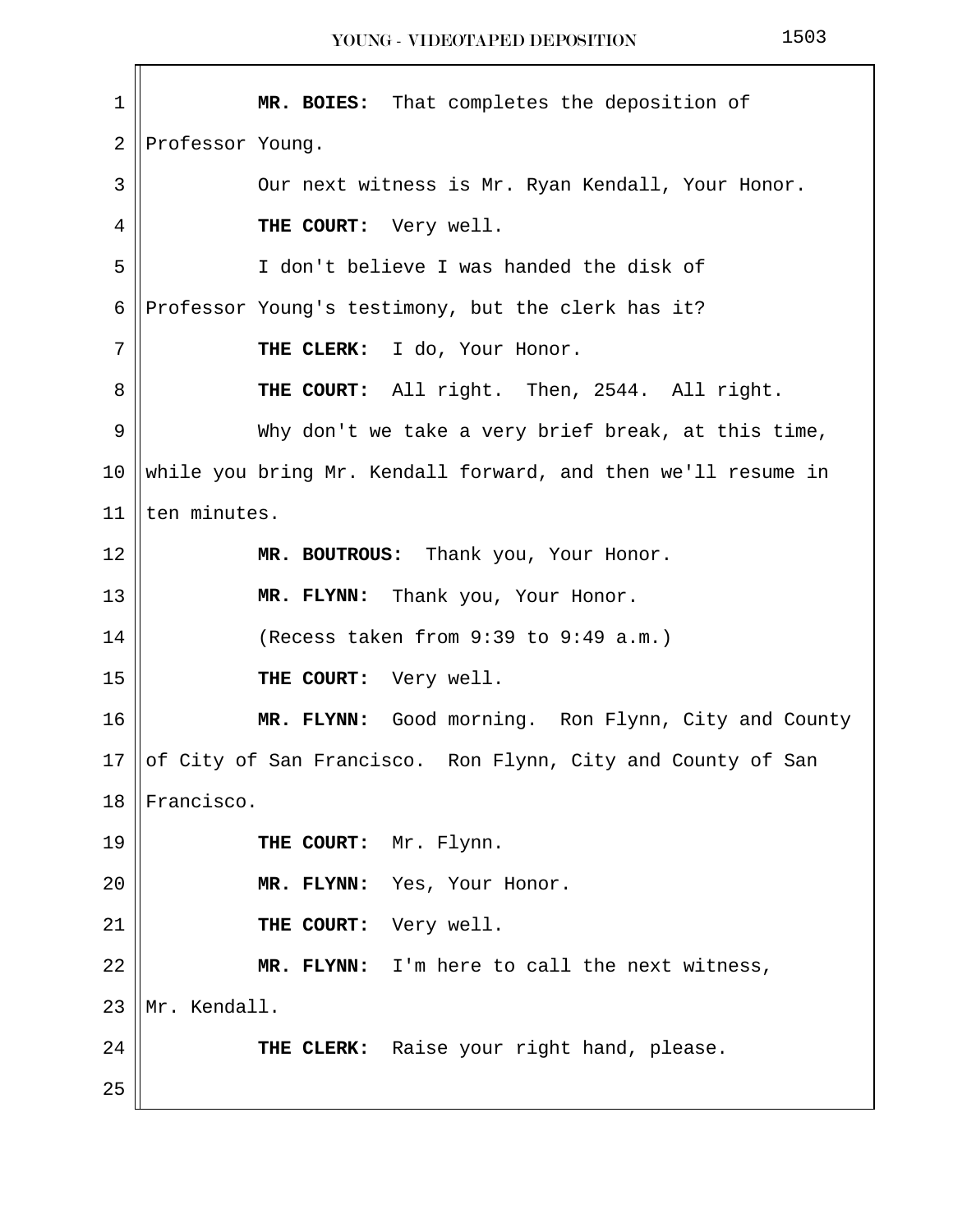| $1\,$          | RYAN KENDALL,                                                 |
|----------------|---------------------------------------------------------------|
| $\overline{2}$ | called as a witness for the Plaintiffs herein, having been    |
| 3              | first duly sworn, was examined and testified as follows:      |
| $\overline{4}$ | THE WITNESS: I do, so help me God.                            |
| 5              | THE CLERK: Thank you. State your name, please.                |
| 6              | THE WITNESS: Ryan Matthew Kendall.                            |
| 7              | THE CLERK: And spell your last name.                          |
| 8              | THE WITNESS: K-e-n-d-a-1-1.                                   |
| $\mathsf 9$    | THE CLERK: And your first name.                               |
| 10             | THE WITNESS: Ryan. R-y-a-n.                                   |
| 11             | THE CLERK: Thank you, Mr. Kendall.                            |
| 12             | DIRECT EXAMINATION                                            |
| 13             | BY MR. FLYNN:                                                 |
| 14             | Good morning, Mr. Kendall. Where do you live?<br>Q.           |
| 15             | I currently live in Denver, Colorado.<br>Α.                   |
| 16             | And who do you work for?<br>Q.                                |
| 17             | I work for the Denver Police Department.<br>Α.                |
| 18             | What do you do for the Denver Police Department?<br>Q.        |
| 19             | THE COURT: Keep your voice up, Mr. Flynn.                     |
| 20             | MR. FLYNN: Yes, Your Honor.                                   |
| 21             | THE WITNESS: I'm and NCIC agent.                              |
| 22             | BY MR. FLYNN:                                                 |
| 23             | Can you briefly tell us what an NCIC agent is.<br>Q.          |
| 24             | NCIC stands for the National Crime Information Center.<br>Α.  |
| 25             | It's a database maintained by the FBI. And I have a clearance |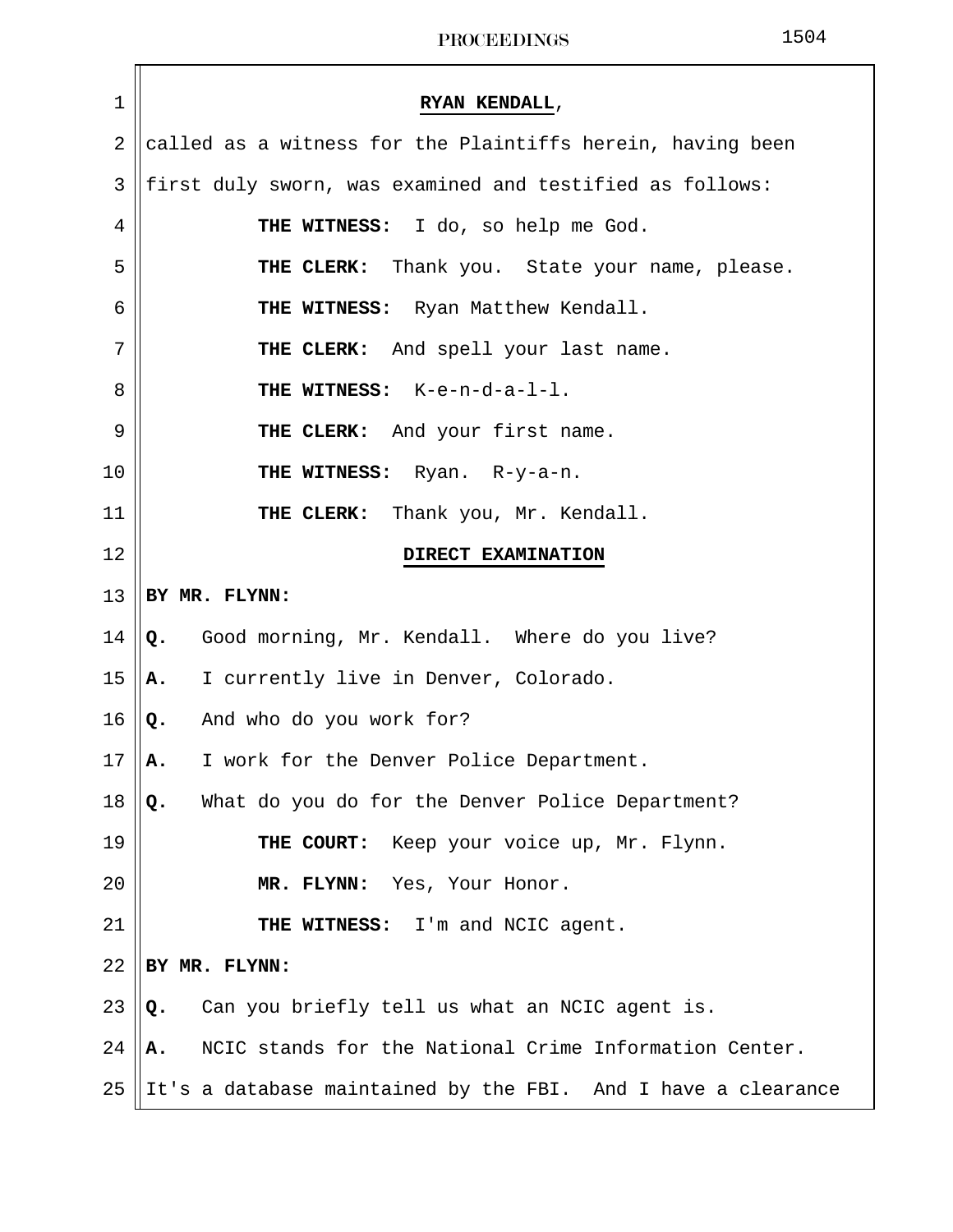| 1  | to work with secure criminal information that's on that           |  |  |  |
|----|-------------------------------------------------------------------|--|--|--|
| 2  | database.                                                         |  |  |  |
| 3  | Mr. Kendall, I want to talk about when you were younger,<br>Q.    |  |  |  |
| 4  | when you were a child.                                            |  |  |  |
| 5  | Where did you grow up?                                            |  |  |  |
| 6  | I grew up in Colorado Springs, Colorado.<br>Α.                    |  |  |  |
| 7  | And when were you born?<br>Q.                                     |  |  |  |
| 8  | In 1983.<br>А.                                                    |  |  |  |
| 9  | So you are 26 years old now?<br>Q.                                |  |  |  |
| 10 | That's correct.<br>Α.                                             |  |  |  |
| 11 | Where did you attend elementary school?<br>Q.                     |  |  |  |
| 12 | I went to a school called ECA, Evangelical Christian<br>А.        |  |  |  |
| 13 | Academy.                                                          |  |  |  |
| 14 | While you were a child in Colorado Springs, did you learn<br>Q.   |  |  |  |
| 15 | of the concept of gay people or homosexuality?                    |  |  |  |
| 16 | I remember during the discussion about Amendment 2,<br>Yes.<br>А. |  |  |  |
| 17 | during the Amendment 2 campaign, my parents would talk about      |  |  |  |
| 18 | homosexuals seeking special rights, and how they were             |  |  |  |
| 19 | essentially evil people; and how they felt threatened and how     |  |  |  |
| 20 | our family was threatened by homosexuals.                         |  |  |  |
| 21 | At that time, did you know what a homosexual was?<br>Q.           |  |  |  |
| 22 | No, I didn't. I just knew it was a big, long, scary word.<br>Α.   |  |  |  |
| 23 | And I found the whole concept very frightening.                   |  |  |  |
| 24 | Mr. Kendall, what is your sexual orientation?<br>Q.               |  |  |  |
| 25 | I'm a gay man.<br>А.                                              |  |  |  |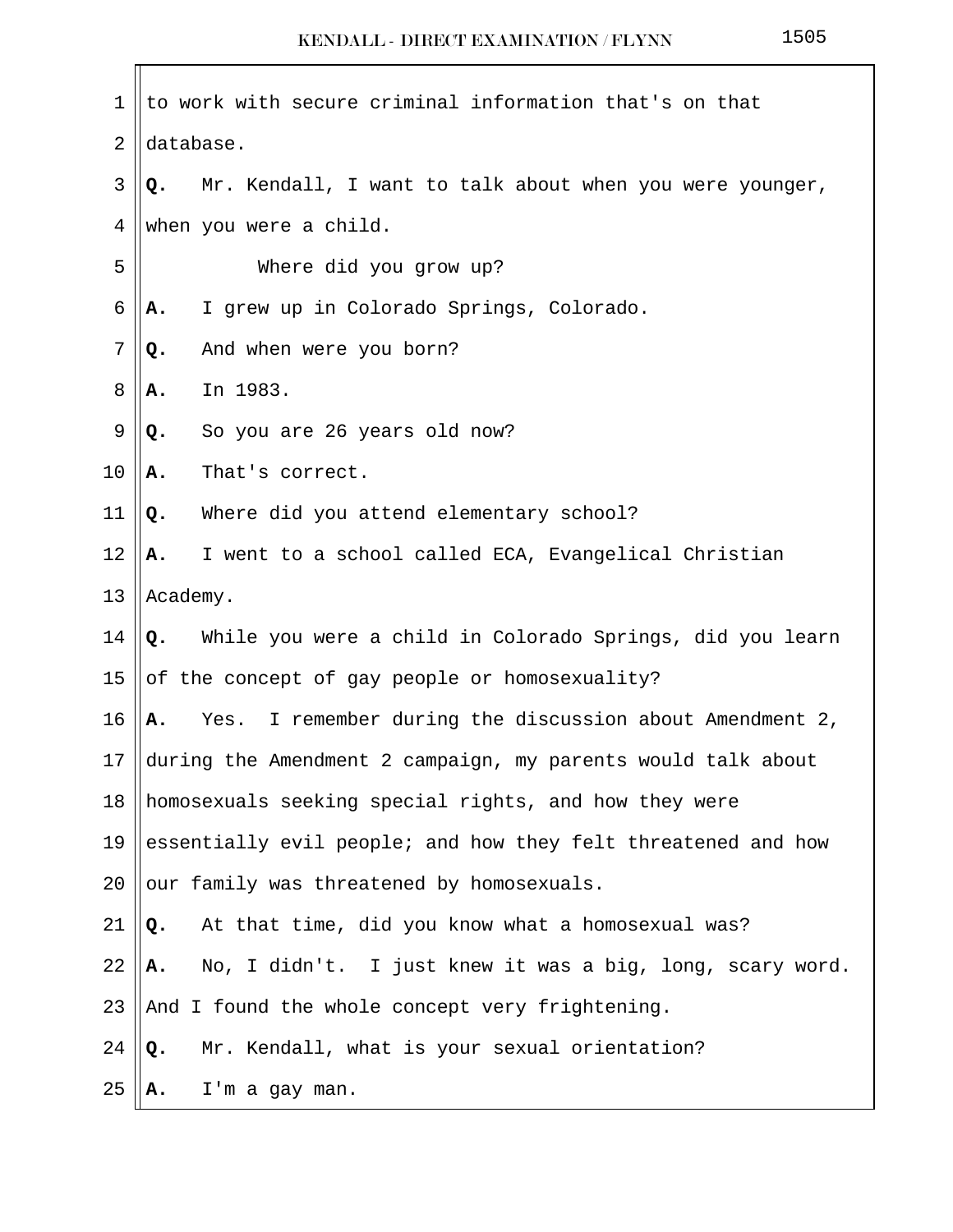| 1  | When did you first realize that you were gay?<br>Q.             |
|----|-----------------------------------------------------------------|
| 2  | When I was a little kid, I knew I liked other boys. But I<br>Α. |
| 3  | didn't realize that that meant I was gay until I was, probably, |
| 4  | 11 or 12 years old.                                             |
| 5  | How did you come to realize that it meant -- that that<br>Q.    |
| 6  | meant you were gay?                                             |
| 7  | I was a precocious kid. So one day I ended up looking up<br>A.  |
| 8  | the word "homosexual" in the dictionary. And I remember         |
| 9  | reading the definition, something along the lines of a romantic |
| 10 | attraction between members of the same sex. And it slowly       |
| 11 | dawned on me that that's what I was.                            |
| 12 | Q. Given your prior testimony about homosexuals, how did you    |
| 13 | feel when you realized that you were gay?                       |
| 14 | A. Well, once I connected this all together, I realized that    |
| 15 | what a homosexual was, the fact that I was a homosexual and the |
| 16 | fact that my family and community did not like this concept, I  |
| 17 | was scared by that. I realized this was bad news for me. So I   |
| 18 | kept this a secret, and I hid it as far away from everyone as I |
| 19 | could.                                                          |
| 20 | Around this time, did anyone talk to you about being gay?<br>Q. |
| 21 | When I was in seventh grade, I remember being taunted<br>А.     |
| 22 | about being gay. Some of the older boys and boys in my class    |
| 23 | would call me names, and things like that.                      |
| 24 | What kind of names would they call you?<br>Q.                   |
| 25 | I was called a fagot. I was called a homo, a queer, or<br>А.    |
|    |                                                                 |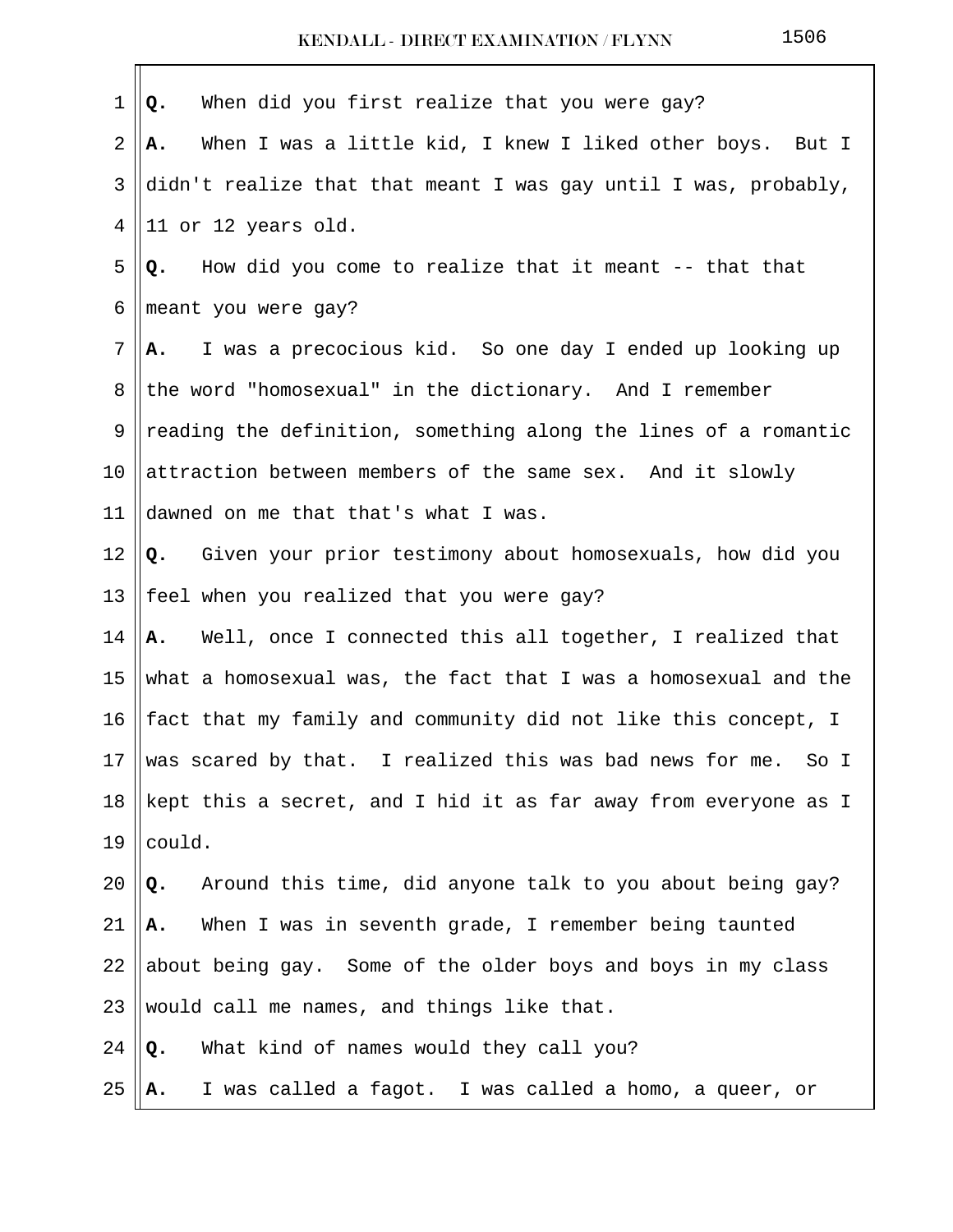| 1  | even just gay.                                                   |
|----|------------------------------------------------------------------|
| 2  | Other than name calling, did these boys do anything else<br>Q.   |
| 3  | to you?                                                          |
| 4  | I remember one incident -- I have worn glasses since I was<br>А. |
| 5  | like in the third grade. I need them to see. And a couple of     |
| 6  | the boys took my glasses and played monkey in the middle, keep   |
| 7  | away, and threw them over my head until, eventually, they broke  |
| 8  | them.                                                            |
| 9  | What was it like for you to be in that school? How did<br>Q.     |
| 10 | you feel?                                                        |
| 11 | It was scary going into that building, realizing these<br>А.     |
| 12 | kids were taunting me with a word that was so close to the       |
| 13 | truth. And it was very upsetting. I would go home and get in     |
| 14 | the car when my parents would pick me up, crying and telling     |
| 15 | them what had been going on.                                     |
| 16 | What did your parents do?<br>Q.                                  |
| 17 | My parents were horrified that I was being treated so<br>А.      |
| 18 | poorly, so, eventually, they took me out of that school and      |
| 19 | placed me in another one.                                        |
| 20 | At the time they did that, did your parents know that you<br>Q.  |
| 21 | were gay?                                                        |
| 22 | No, they did not.<br>Α.                                          |
| 23 | Did your parents ever find out that you were gay?<br>Q.          |
| 24 | Yes, when I was 13 years old, at one point my parents<br>А.      |
| 25 | discovered my journal. And for the first time in that journal,   |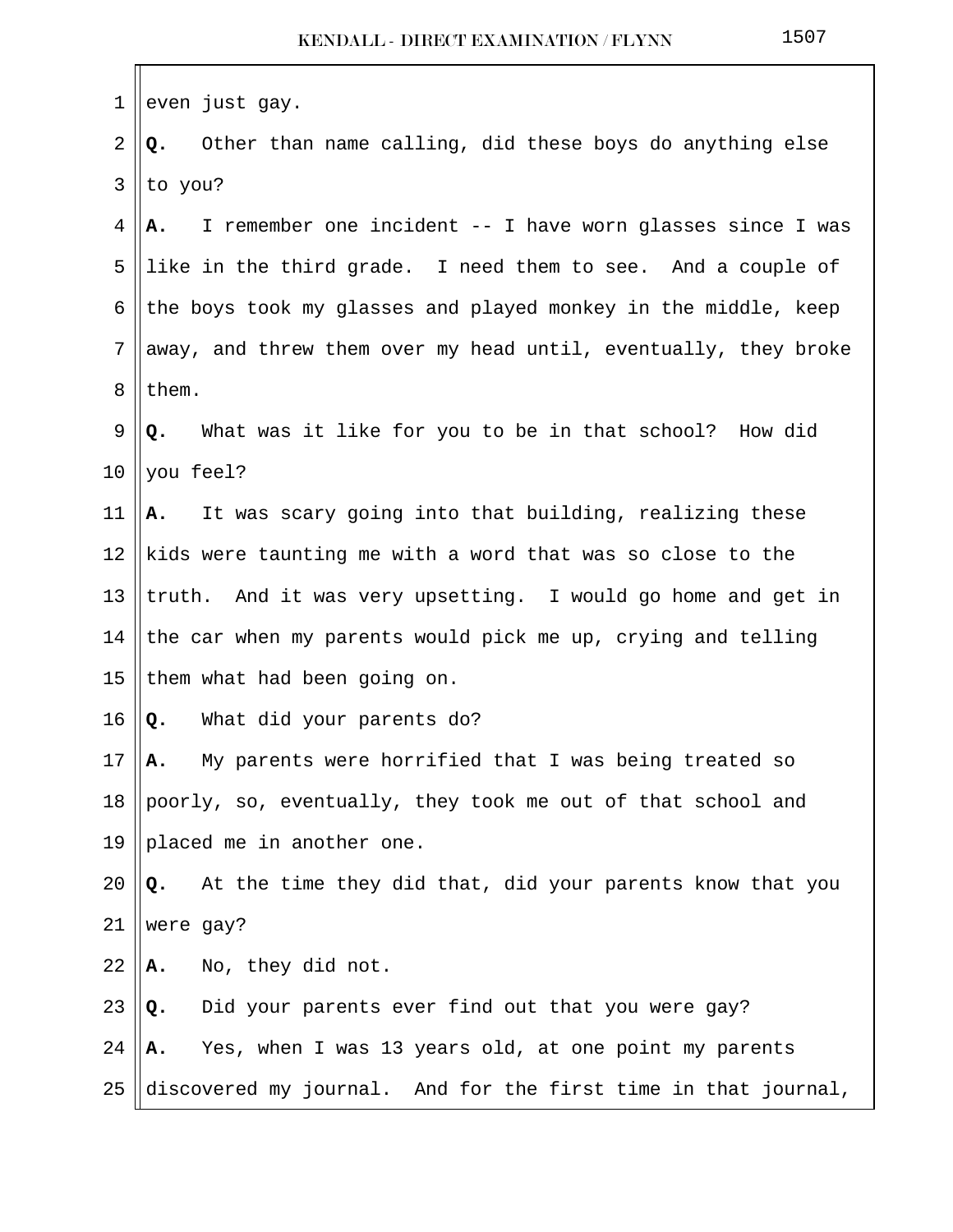$\mathbf{r}$ 

| 1  | I had admitted to myself that I was gay. And I had actually        |
|----|--------------------------------------------------------------------|
| 2  | written those words. And they found that and read it.              |
| 3  | What happened when they found that journal?<br>Q.                  |
| 4  | My parents flipped out. They were very upset. They were<br>Α.      |
| 5  | yelling. I don't remember a lot of what they said, but it was      |
| 6  | pretty scary, the level of their reaction.                         |
| 7  | Can you remember anything they said to you when they found<br>Q.   |
| 8  | the journal?                                                       |
| 9  | Yes. I remember my mother looking at me and telling me<br>Α.       |
| 10 | that I was going to burn in hell.                                  |
| 11 | Were you in a religious family?<br>Q.                              |
| 12 | A. Yes. I grew up in a very religious family. Church and           |
| 13 | God were everyday parts of our life.                               |
| 14 | So what -- what did you think when your mother told you<br>Q.      |
| 15 | that?                                                              |
| 16 | A. It was shocking. I never heard anything like that from my       |
| 17 | $\parallel$ mother. I never thought that my parents would ever say |
| 18 | anything -- I mean, hell was the worst. You don't get much         |
| 19 | worse than eternal damnation. And I was just totally stunned       |
| 20 | that they had said that.                                           |
| 21 | Did your parents later tell you anything else about you<br>Q.      |
| 22 | being gay?                                                         |
| 23 | After my parents found out, my home life changed a lot.<br>А.      |
| 24 | And my parents didn't take it very well. And I remember my         |
| 25 | mother calling me names.                                           |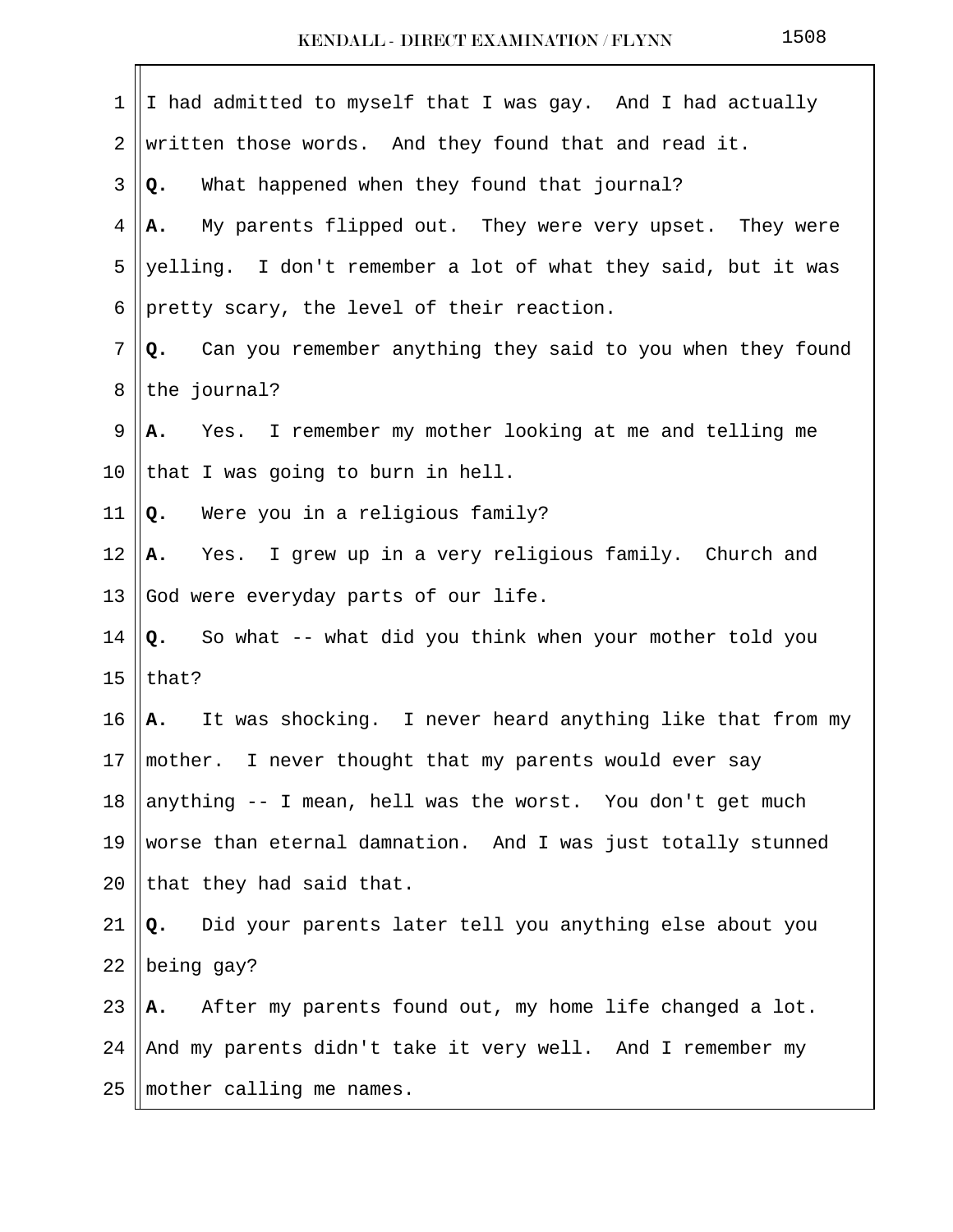| 1  | Did they make any efforts to -- to put you in any therapy<br>Q.         |
|----|-------------------------------------------------------------------------|
| 2  | or to change you in any way?                                            |
| 3  | Yes. Shortly after this incident, I was sent to a<br>А.                 |
| 4  | Christian therapist for reversal therapy.                               |
| 5  | Why do you say it was a Christian therapist?<br>Q.                      |
| 6  | That's how he was identified to me.<br>Α.                               |
| 7  | Can you tell us the goal of the Christian therapy?<br>Q.                |
| 8  | Yes. I was told that the goal was to make me a<br>А.                    |
| 9  | heterosexual.                                                           |
| 10 | How many times did you go to this therapy?<br>Q.                        |
| 11 | I went two or three times.<br>Α.                                        |
| 12 | Do you remember anything you did at that therapy?<br>Q.                 |
| 13 | I remember a little bit. I remember the therapist telling<br>А.         |
| 14 | $\vert$ me that homosexuality was inconsistent with Christian teaching, |
| 15 | and that my parents didn't want me to be gay, and I needed to           |
| 16 | change, and that homosexuals were bad people.                           |
| 17 | Q. Did Christian therapy make you feel better about the                 |
| 18 | situation?                                                              |
| 19 | No, it didn't. I -- I always wanted to be a good kid and<br>А.          |
| 20 | to make my parents proud. And, suddenly, I was in a situation           |
| 21 | where they were taking me to see this guy who was telling me I          |
| 22 | was a bad person, and they were telling me I was a bad person.          |
| 23 | And I remember feeling very, very alone.                                |
| 24 | Was the therapy successful? By that I mean, did it reach<br>Q.          |
| 25 | its goal of making you into a heterosexual?                             |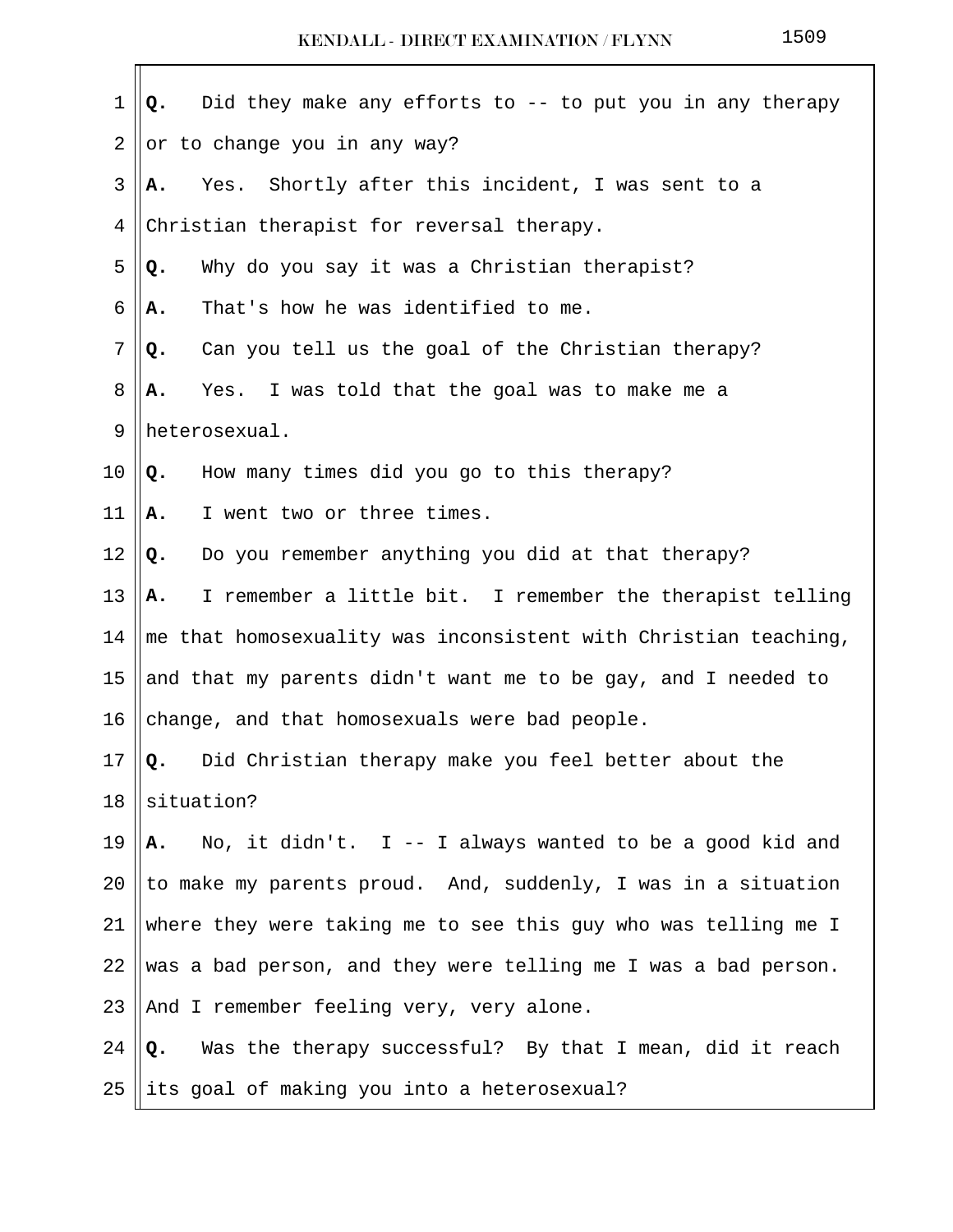| 1              | А. | No. I was still gay.                                           |
|----------------|----|----------------------------------------------------------------|
| $\overline{2}$ | Q. | Did you try to become heterosexual during those therapy        |
| 3              |    | sessions?                                                      |
| 4              | А. | No, I didn't think it was possible.                            |
| 5              | Q. | Why not?                                                       |
| 6              | А. | I knew I was gay just like I knew I'm short and I'm half       |
| 7              |    | Hispanic. And I just never thought that those facts would      |
| 8              |    | change.                                                        |
| 9              | Q. | When you stopped going to this therapy program, did you go     |
| 10             |    | to any other therapy programs?                                 |
| 11             | Α. | Yes. My parents had been referred by Focus on the Family,      |
| 12             |    | to another organization called NARTH.                          |
| 13             | Q. | What's Focus on the Family?                                    |
| 14             | Α. | Focus on the Family is a Christian family ministry based       |
| 15             |    | in Colorado Springs, Colorado, where I grew up.                |
| 16             | Q. | And what's NARTH?                                              |
| 17             | А. | NARTH stands for the National Association for Reparative       |
| 18             |    | Therapy of Homosexuality. It's a reversal therapy organization |
| 19             |    | based in Encino, California.                                   |
| 20             | Q. | Did you voluntarily go to NARTH?                               |
| 21             | А. | No.<br>My parents made all of those decisions for me.          |
| 22             | Q. | How long were you at NARTH?                                    |
| 23             | Α. | About a year and a half.                                       |
| 24             | Q. | From what ages?                                                |
| 25             |    | 14 to 16.                                                      |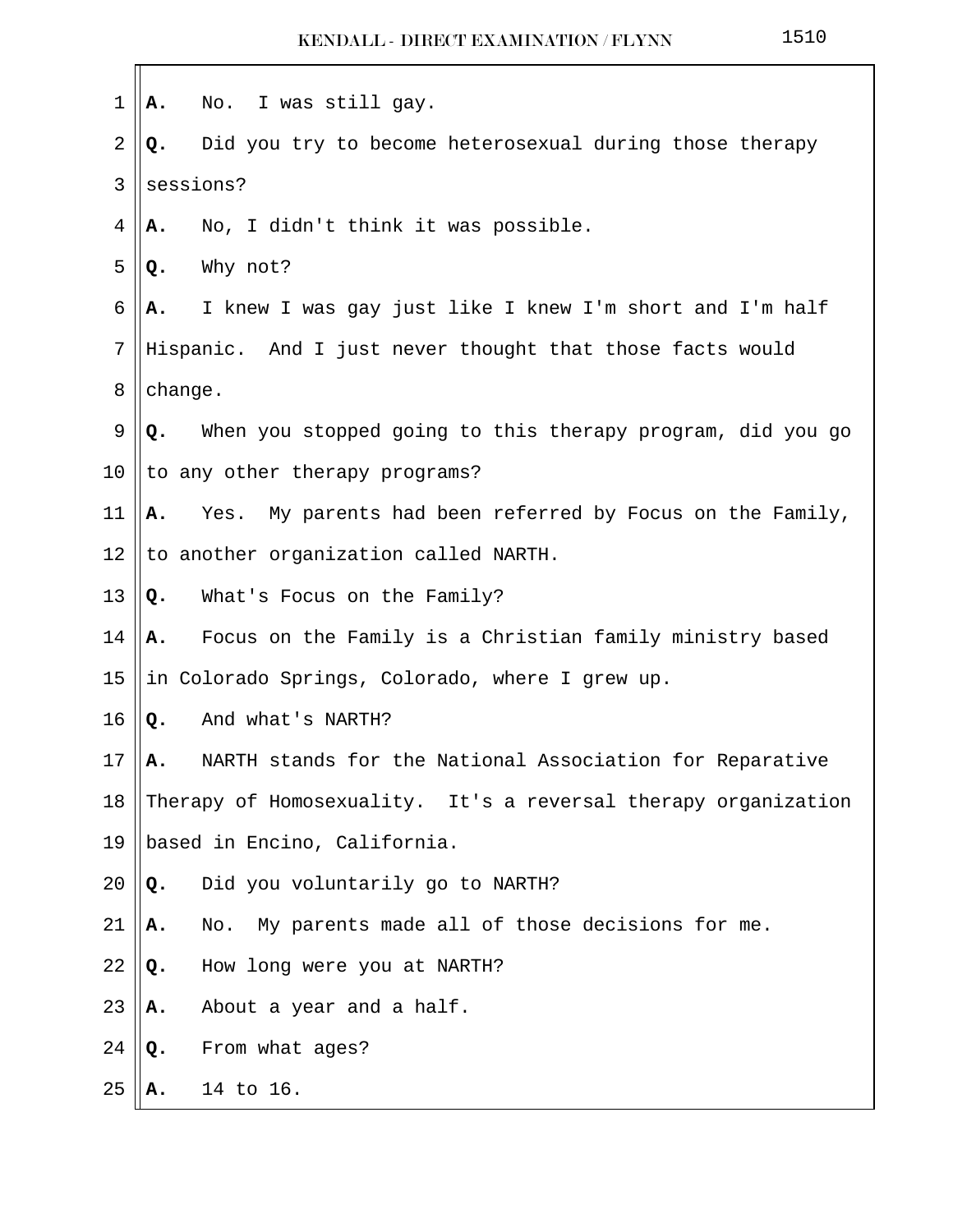| $\mathbf 1$    | During the time that you were at NARTH, how was your home<br>Q.  |
|----------------|------------------------------------------------------------------|
| $\overline{2}$ | life?                                                            |
| 3              | My home life had changed a lot. It was like night and<br>А.      |
| 4              | day.                                                             |
| 5              | I remember before this all started I had the kind of             |
| 6              | parents who would drive me to school, and make my lunches, and   |
| 7              | write notes and put them in my lunch. And after this, they       |
| 8              | were always yelling at me. They were calling me names. Uhm,      |
| 9              | and they were just telling me really horrible things. And it     |
| 10             | became a really emotionally and verbally abusive environment.    |
| 11             | What kind of names were they calling you?<br>Q.                  |
| 12             | Uhm, my mother would tell me that she hated me, or that I<br>Α.  |
| 13             | was disgusting, or that I was repulsive. Once she told me that   |
| 14             | she wished she had had an abortion instead of a gay son. She     |
| 15             | told me that she wished I had been born with Downs Syndrome or   |
| 16             | I had been mentally retarded. Things like that.                  |
| 17             | Who did you meet with at NARTH?<br>Q.                            |
| 18             | I met with Dr. Joseph Nicolosi.<br>Α.                            |
| 19             | Who was Dr. Joseph Nicolosi?<br>Q.                               |
| 20             | Nicolosi was the executive director of NARTH.<br>Α.              |
| 21             | Was he also a therapist?<br>Q.                                   |
| 22             | Yes.<br>Α.                                                       |
| 23             | Where would you -- where would you meet with Mr. Nicolosi?<br>Q. |
| 24             | Most of the time, I would go into my parents' room.<br>And<br>Α. |
| 25             | my dad had a separate line at his desk. And I would call in      |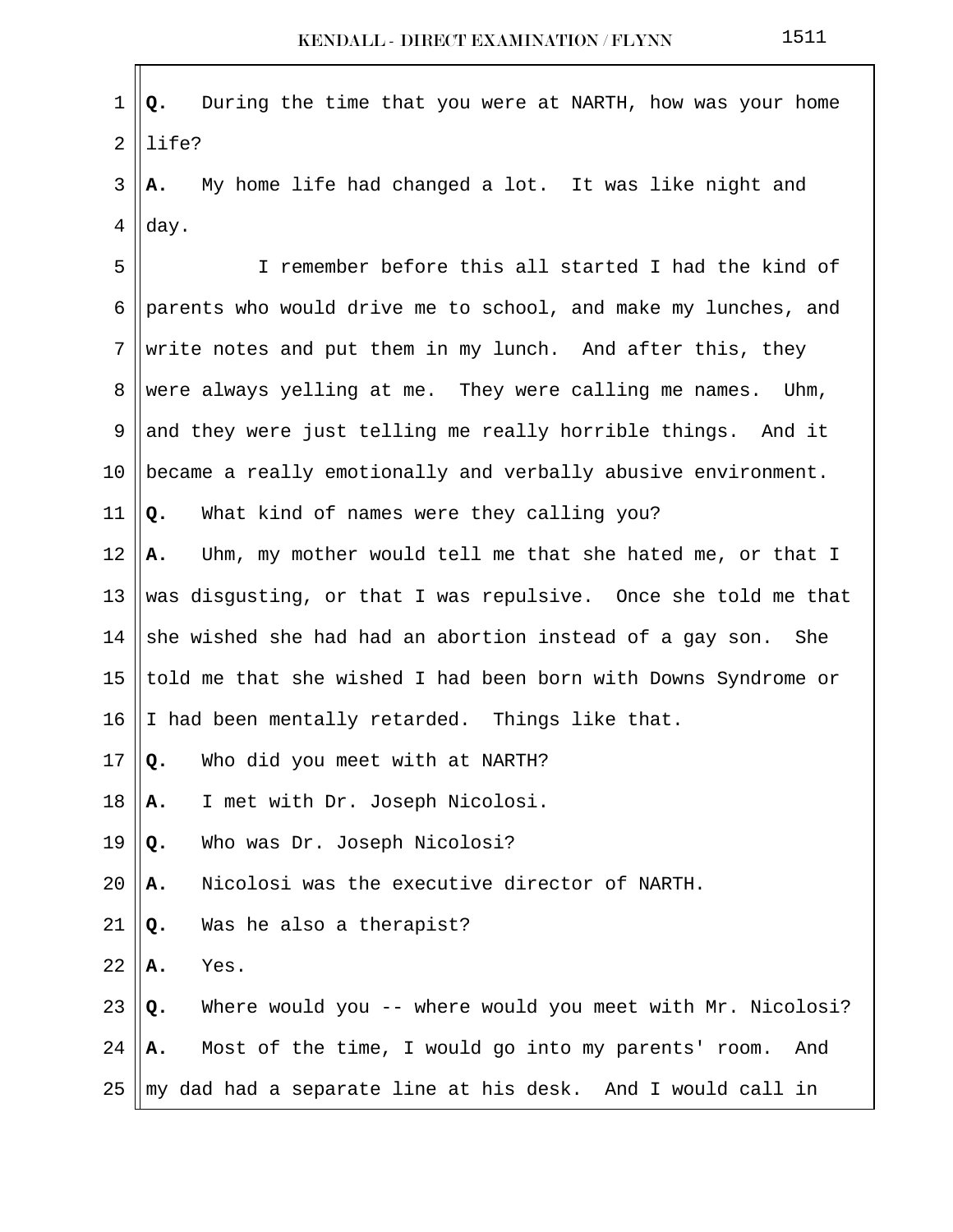$\blacksquare$ 

| 1       | and do over-the-phone sessions, for like an hour or hour and a   |
|---------|------------------------------------------------------------------|
| 2       | half. But I did, actually, fly out to California to do some      |
| 3       | in-person sessions.                                              |
| 4       | What would you talk about during those sessions?<br>Q.           |
| 5       | I don't recall a lot of what was said during those<br>Α.         |
| 6       | sessions.                                                        |
| 7       | I recall Nicolosi saying that, you know,                         |
| 8       | "Homosexuality is incompatible with what God wants for you, and  |
| 9       | your parents want you to change," and that this is a bad thing.  |
| 10      | Were you given any advice on how you would be able to<br>Q.      |
| 11      | suppress your homosexuality, in these therapy sessions?          |
| 12      | I remember it as a general admonishment, but not a<br>A.,        |
| 13      | specific technique, no.                                          |
| 14      | You remained a religious person through your experience at<br>Q. |
| 15      | NARTH, correct?                                                  |
| 16      | Yes.<br>Α.                                                       |
| $17 \,$ | Is it possible that your experience at NARTH helped you<br>Q.    |
| 18      | reconcile your faith with your identity as a gay person?         |
| 19      | At NARTH, I was being told that I had to reject who I was<br>Α.  |
| 20      | on the most fundamental level because what that was was dirty    |
| 21      | and bad.                                                         |
| 22      | While I reconciled my faith with my identity, the                |
| 23      | therapy I went to at NARTH played no role in that.               |
| 24      | How old were you when you stopped going to reversal<br>Q.        |
| 25      | therapy?                                                         |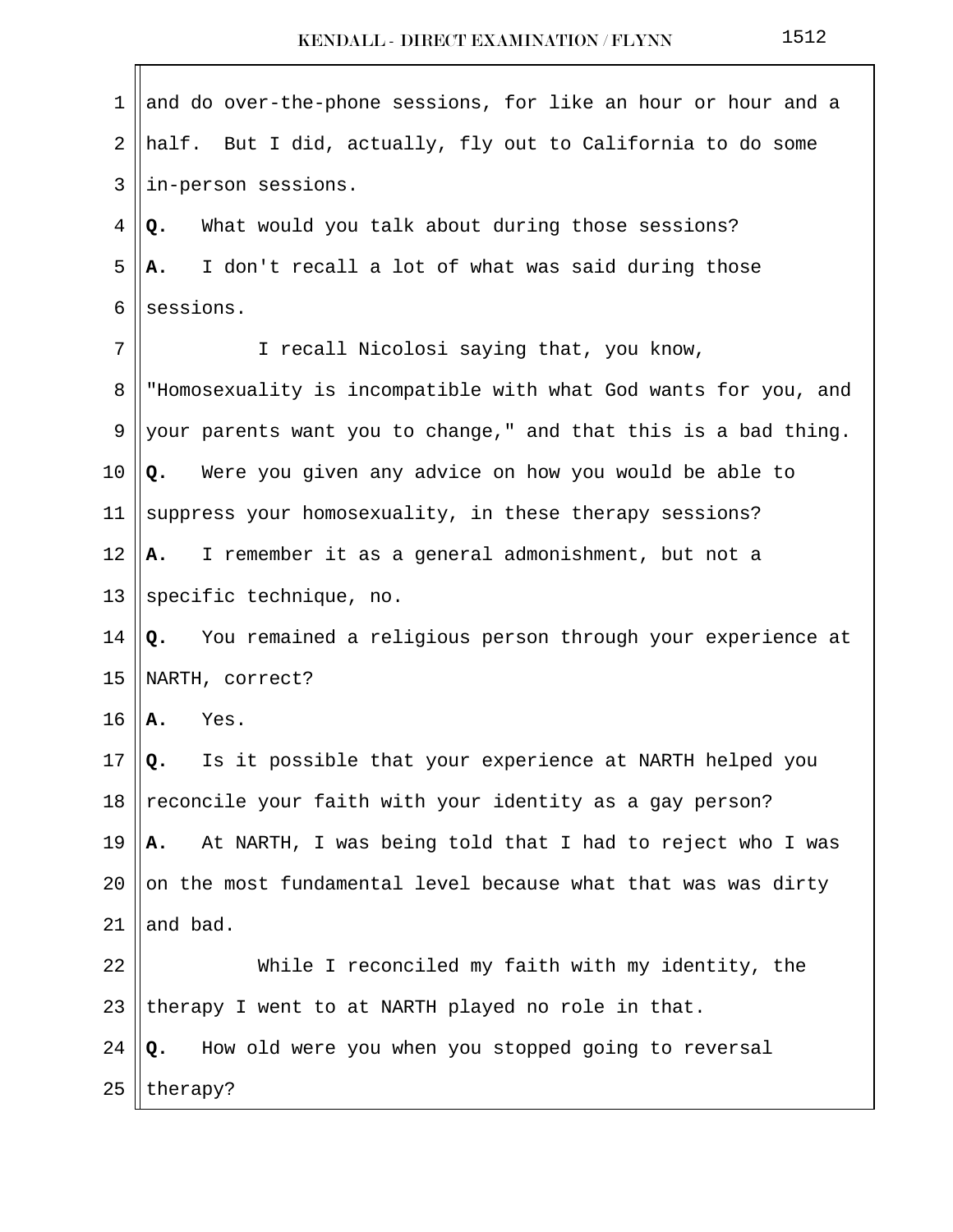| $\mathbf 1$    | I was 16 years old.<br>Α.                                        |  |
|----------------|------------------------------------------------------------------|--|
| $\overline{2}$ | And was it successful in that you were able to suppress<br>Q.    |  |
| 3              | your homosexuality?                                              |  |
| 4              | No. I was just as gay as when I started.<br>Α.                   |  |
| 5              | Why did you stop going to reversal therapy?<br>Q.                |  |
| 6              | During this whole thing, my life had kind of fallen apart.<br>Α. |  |
| 7              | I didn't have the world that I grew up in; my faith, which was   |  |
| 8              | very important to me; my family, which was even more important.  |  |
| 9              | Everything had just kind of stopped.                             |  |
| 10             | And I just couldn't take any more. And I realized,               |  |
| 11             | at one point, that if I didn't stop going I wasn't going to      |  |
| 12             | survive.                                                         |  |
| 13             | What do you mean by that?<br>Q.                                  |  |
| 14             | Uhm, I would have probably killed myself.<br>Α.                  |  |
| 15             | How is it that you were able to stop going to reversal<br>Q.     |  |
| 16             | therapy?                                                         |  |
| 17             | When I was 16, I separated myself from my family and<br>А.       |  |
| 18             | surrendered myself to the Department of Human Services in        |  |
| 19             | Colorado Springs.                                                |  |
| 20             | And what happened when you surrendered yourself to that<br>Q.    |  |
| 21             | department?                                                      |  |
| 22             | I -- I went in, and I spoke with the case worker. And I<br>A.    |  |
| 23             | told her what had been going on in my family, what had been      |  |
| 24             | going on with reversal therapy. And I told her that if I went    |  |
| 25             | back to that house, I was going to end up killing myself.        |  |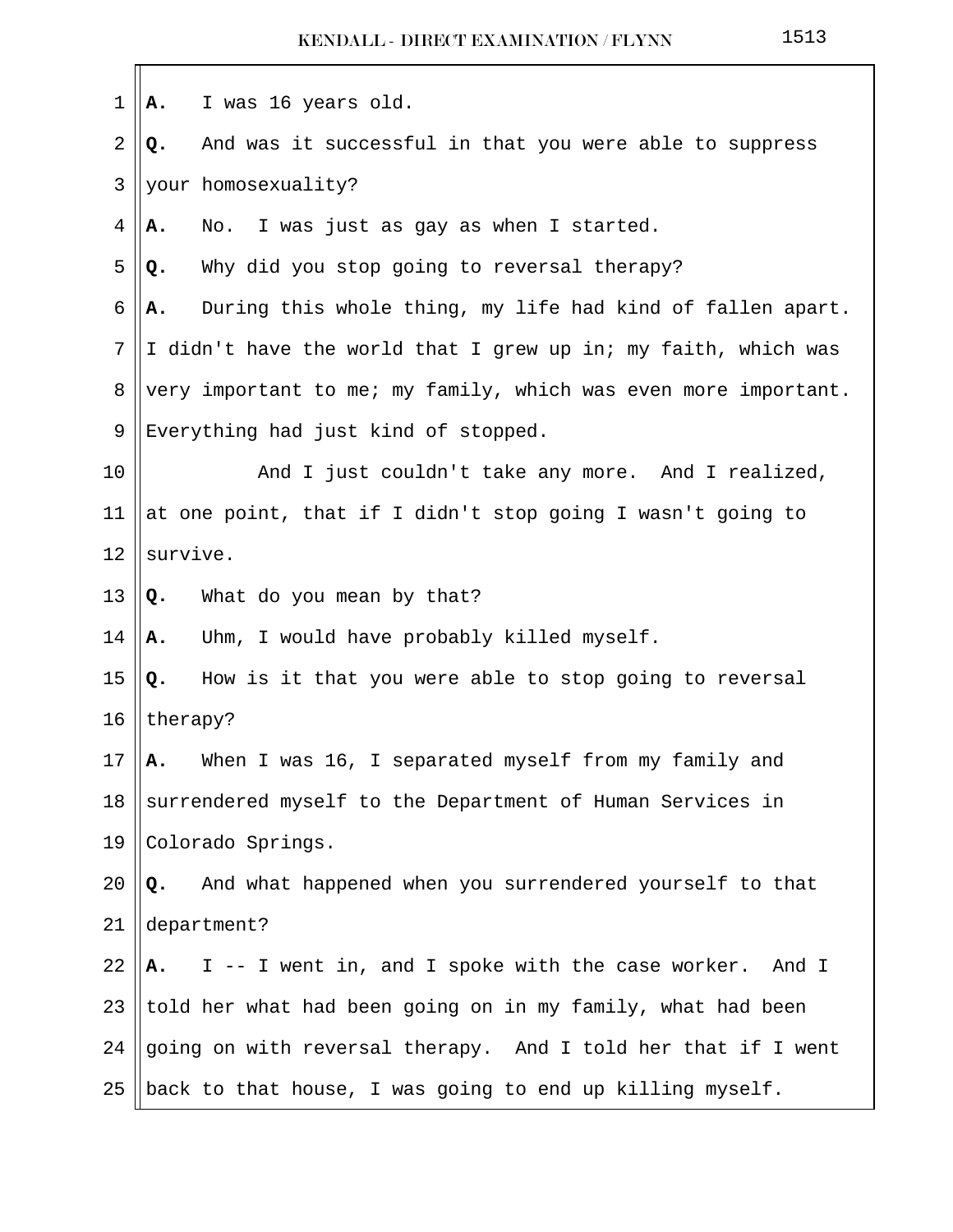| $\mathbf 1$ | And so they started a dependency and neglect                     |
|-------------|------------------------------------------------------------------|
| 2           | proceeding to revoke my parents' custody.                        |
| 3           | So did you stop living with your parents and stop going to<br>Q. |
| 4           | therapy?                                                         |
| 5           | That's correct.<br>Α.                                            |
| 6           | And did things get better?<br>Q.                                 |
| 7           | I was a 16-year-old kid who had just lost everything he<br>А.    |
| 8           | ever knew. I didn't really know what to do. I was very lost.     |
| 9           | And so the next few years I wandered in and out of jobs. I       |
| 10          | wandered in and out of attempts at school.                       |
| 11          | I was incredibly suicidal and depressed. I hated my              |
| 12          | entire life. At one point, I turned to drugs as an escape from   |
| 13          | reality and because I was, you know, trying to kill myself.      |
| 14          | So, no, things did not get better.                               |
| 15          | How long did this period last?<br>Q.                             |
| 16          | Four or five years.<br>Α.                                        |
| 17          | During this period, were you able to support yourself?<br>Q.     |
| 18          | It was a struggle for survival. I wasn't really able to<br>Α.    |
| 19          | support myself.                                                  |
| 20          | Did you rely on any public benefits, or anything like<br>Q.      |
| 21          | that, during this period?                                        |
| 22          | Uhm, well, when my healthcare ran out, you know, I had to<br>Α.  |
| 23          | go to emergency rooms to get medical care. And the only          |
| 24          | counseling I could get were through state schools, because I     |
| 25          | couldn't afford anything else.                                   |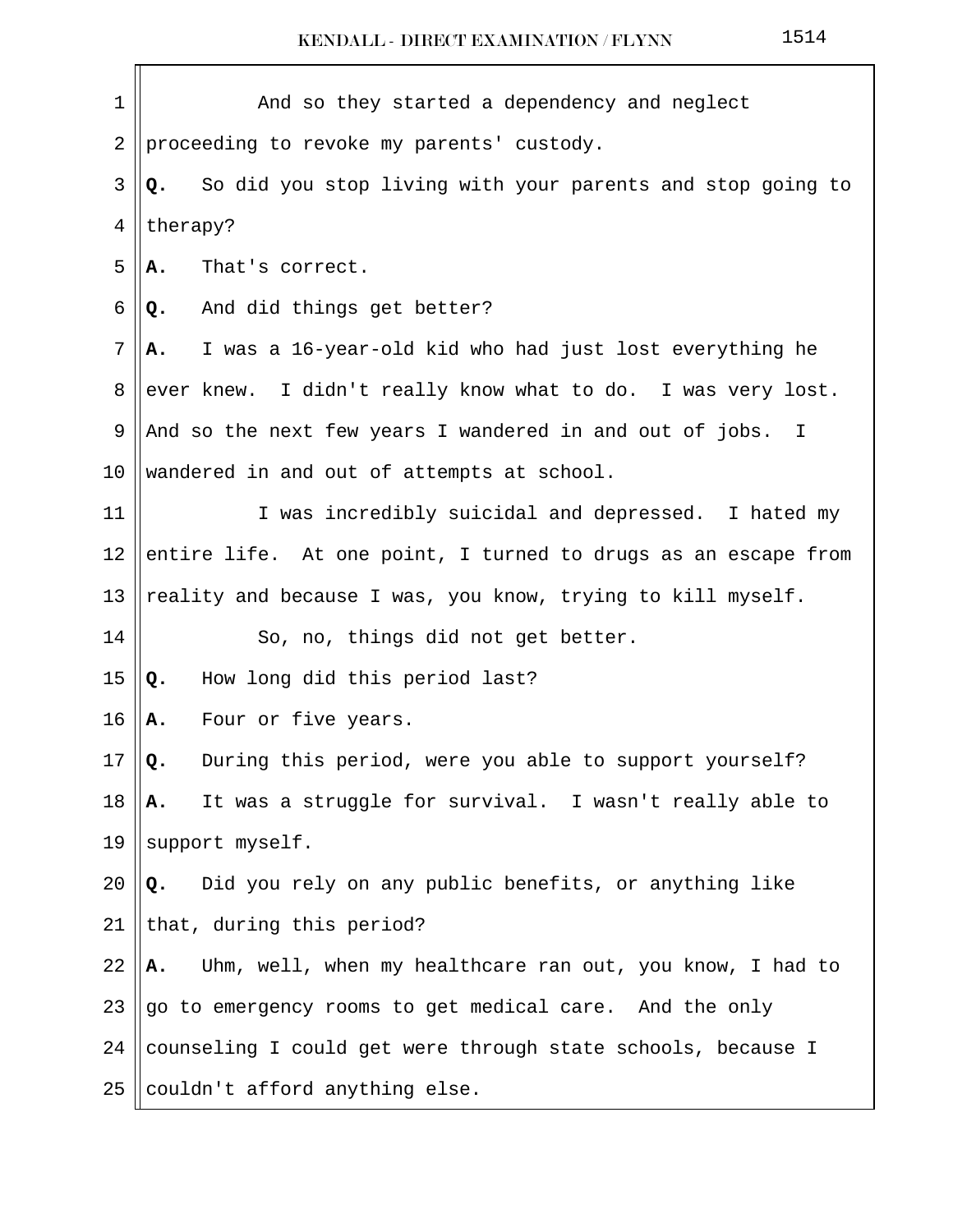| $\mathbf 1$ | Mr. Kendall, you told us that you now work for the Denver<br>Q.  |
|-------------|------------------------------------------------------------------|
| 2           | Police Department, correct?                                      |
| 3           | That's correct.<br>А.                                            |
| 4           | How long have you done that?<br>Q.                               |
| 5           | Over two years now.<br>А.                                        |
| 6           | So it would be fair to say that you've now -- you're able<br>Q.  |
| 7           | to support yourself and you're stable?                           |
| 8           | Yes. It's been a -- a long, hard journey. But I have<br>А.       |
| 9           | fought with every bit of myself to take care of myself, to get   |
| 10          | a good job, to get someplace to live. And I've been able to do   |
| 11          | that.                                                            |
| 12          | I just have a couple of questions for you, a couple more<br>Q.   |
| 13          | questions.                                                       |
| 14          | Mr. Kendall, are you a member of any organization                |
| 15          | that advocates for greater rights for gays and lesbians?         |
| 16          | Yes, I am.<br>А.                                                 |
| $17$        | Can you tell me which ones?<br>Q.                                |
| 18          | I'm a member of the National -- or I'm a member of the Log<br>Α. |
| 19          | Cabin Republicans. And I'm also the current chair of the         |
| 20          | Denver Gay, Lesbian, Bisexual, and Transgender Commission.       |
| 21          | What is that commission?<br>Q.                                   |
| 22          | It's a advisory body that advises city agencies in the<br>А.     |
| 23          | mayor's office on GLBT-related issues within the city and        |
| 24          | county of Denver.                                                |
| 25          | Are you here to testify today as a member of Log Cabin or<br>Q.  |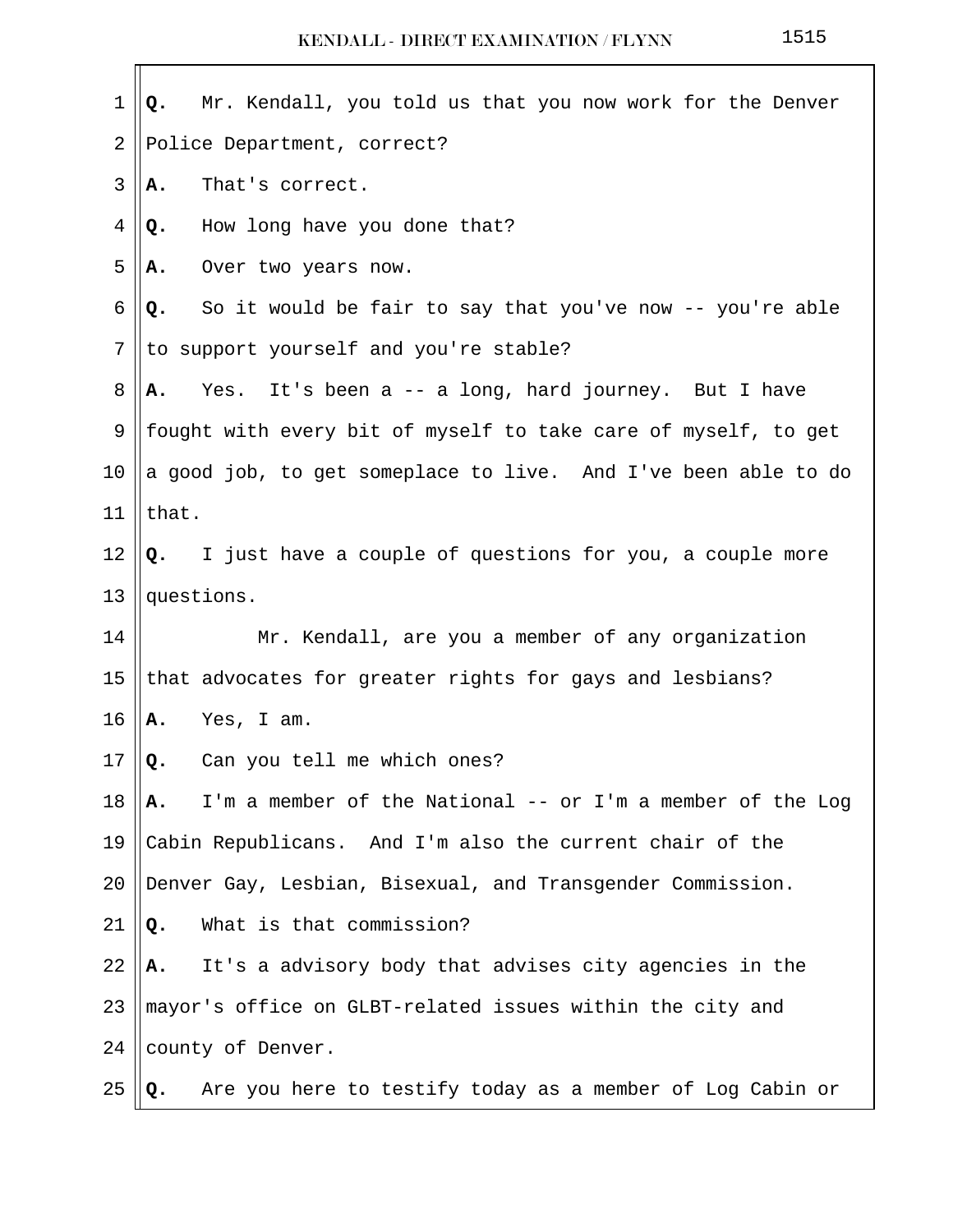| $\mathbf{1}$ | as a member of that commission?                                  |  |  |
|--------------|------------------------------------------------------------------|--|--|
| 2            | No. I came here to testify as myself, Ryan Kendall.<br>Α.        |  |  |
| 3            | Do you consider yourself personally an advocate for gay<br>Q.    |  |  |
| 4            | and lesbian rights?                                              |  |  |
| 5            | In my personal life I am, yes.<br>Α.                             |  |  |
| $\epsilon$   | Mr. Kendall, was anything you said today in court shaped<br>Q.   |  |  |
| 7            | by your role as an advocate for gay and lesbian rights?          |  |  |
| 8            | Absolutely not. I've just told you my story, what<br>А.          |  |  |
| 9            | happened to me.                                                  |  |  |
| 10           | MR. FLYNN: Thank you. I have no further questions                |  |  |
| 11           | for you.                                                         |  |  |
| 12           | Mr. Campbell, you may cross-examine.<br>THE COURT:               |  |  |
| 13           | MR. CAMPBELL: Thank you, Your Honor.                             |  |  |
| 14           | <b>CROSS EXAMINATION</b>                                         |  |  |
| 15           | BY MR. CAMPBELL:                                                 |  |  |
| 16           | Good morning, Mr. Kendall. I just have a few questions<br>Q.     |  |  |
| 17           | for you.                                                         |  |  |
| 18           | Have you ever lived in the state of California?                  |  |  |
| 19           | No, I have not.<br>Α.                                            |  |  |
| 20           | And you didn't have any role in the campaign to oppose<br>Q.     |  |  |
| 21           | Proposition 8, did you?                                          |  |  |
| 22           | No, I did not.<br>Α.                                             |  |  |
| 23           | You didn't see any of the Yes On 8 campaign materials, did<br>Q. |  |  |
| 24           | you?                                                             |  |  |
| 25           | No, I did not.<br>А.                                             |  |  |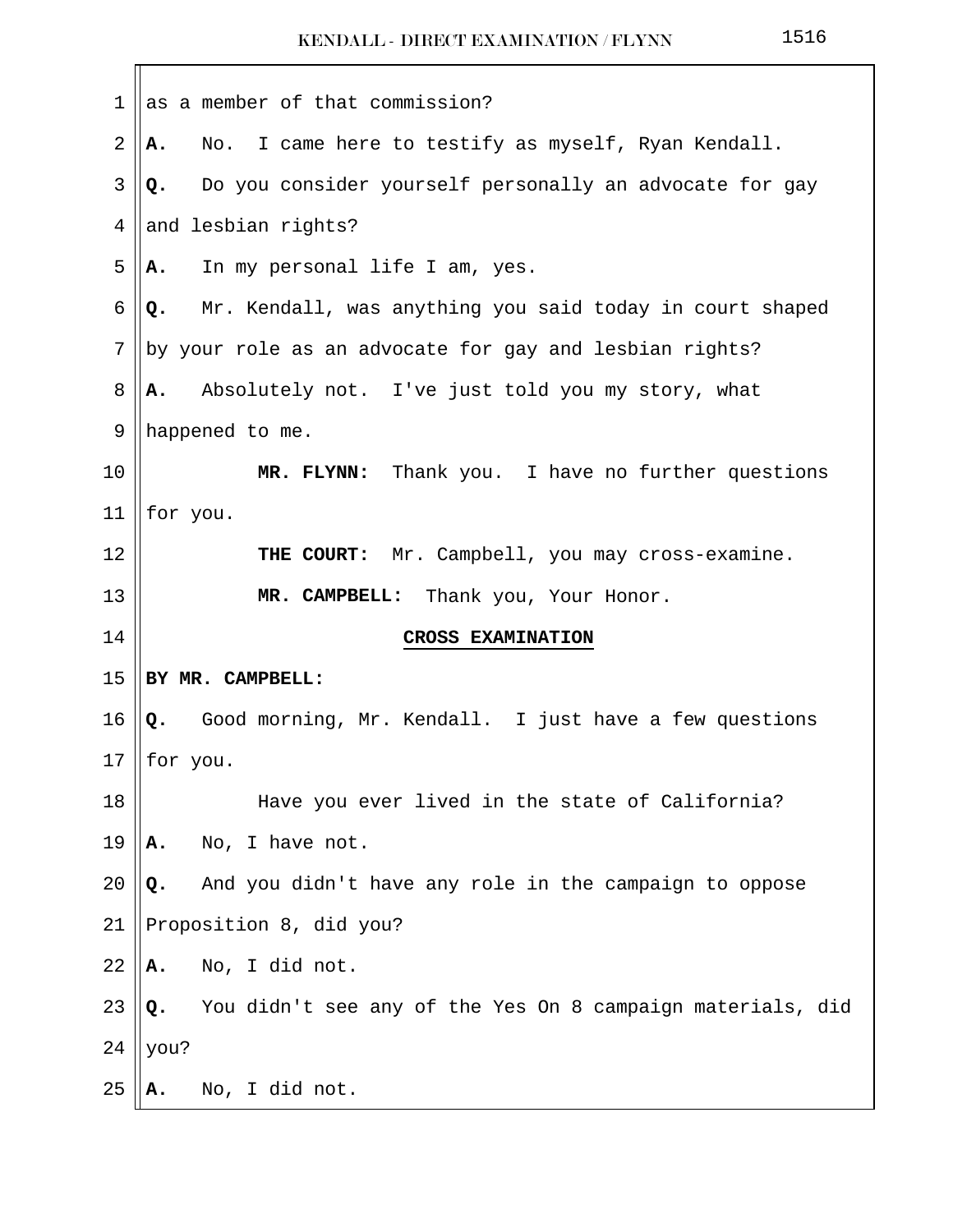| 1  | You were contacted by someone from the San Francisco City<br>Q.  |  |  |
|----|------------------------------------------------------------------|--|--|
| 2  | Attorney's Office who asked you to participate as a witness in   |  |  |
| 3  | this case; isn't that true?                                      |  |  |
| 4  | Yes.<br>Α.                                                       |  |  |
| 5  | When were you contacted by this person from the<br>Q.            |  |  |
| 6  | San Francisco City Attorney's Office?                            |  |  |
| 7  | I don't recall exactly. I think it was late October.<br>А.       |  |  |
| 8  | You have never read a scientific study addressing the<br>Q.      |  |  |
| 9  | concept of sexual orientation; isn't that true?                  |  |  |
| 10 | That is true.<br>Α.                                              |  |  |
| 11 | Q. And isn't it also true that you have never studied whether    |  |  |
| 12 | a person's sexual orientation can change throughout the course   |  |  |
| 13 | of his or her lifetime?                                          |  |  |
| 14 | No, I haven't studied it.<br>А.                                  |  |  |
| 15 | Isn't it also true that you know people who have professed<br>Q. |  |  |
| 16 | to be one sexual orientation and then, at a later time,          |  |  |
| 17 | professed to be another?                                         |  |  |
| 18 | In public, yes.<br>Α.                                            |  |  |
| 19 | And isn't it also true that you're not familiar with the<br>Q.   |  |  |
| 20 | American Psychological Association's position on conversion      |  |  |
| 21 | therapy?                                                         |  |  |
| 22 | That's also true.<br>Α.                                          |  |  |
| 23 | You talked at length about your experience with conversion<br>Q. |  |  |
| 24 | therapy. I just want to touch on some of those points.           |  |  |
| 25 | You were compelled to go to conversion therapy by                |  |  |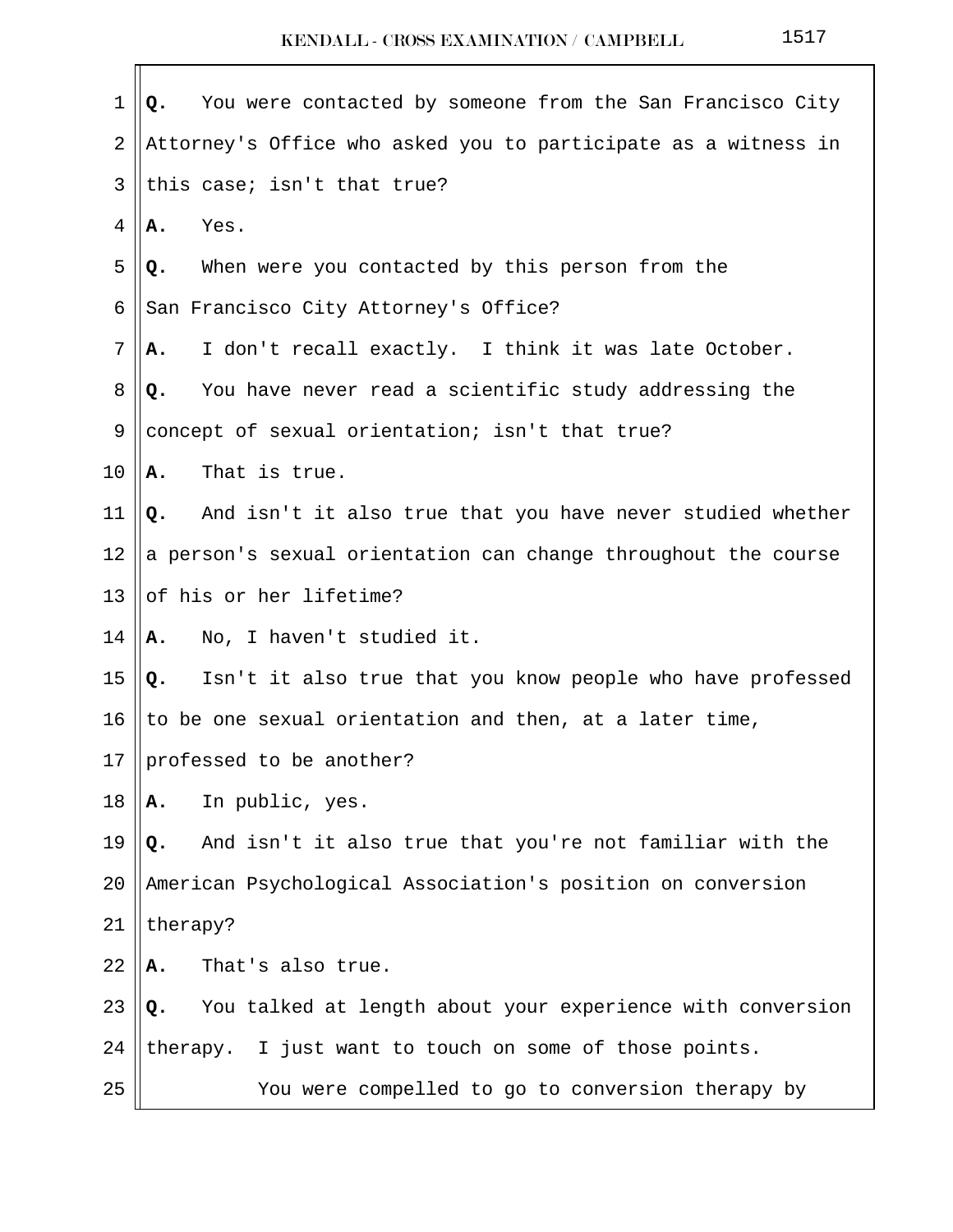| 1              |                                                              | your parents; isn't that correct?                              |  |  |  |  |
|----------------|--------------------------------------------------------------|----------------------------------------------------------------|--|--|--|--|
| $\overline{2}$ | Α.                                                           | Yes.                                                           |  |  |  |  |
| 3              | Q.                                                           | And nothing involved in conversion therapy was your            |  |  |  |  |
| 4              |                                                              | decision; it was all your parents' decision. Isn't that true?  |  |  |  |  |
| 5              | А.                                                           | Yes.                                                           |  |  |  |  |
| 6              | Q.                                                           | And when you began conversion therapy, you were not asked      |  |  |  |  |
| 7              | to consent to that particular type of counseling; isn't that |                                                                |  |  |  |  |
| 8              | true?                                                        |                                                                |  |  |  |  |
| 9              | А.                                                           | That is correct.                                               |  |  |  |  |
| 10             |                                                              | Q. At some point during your counseling, you communicated to   |  |  |  |  |
| 11             |                                                              | your parents objections to the counseling treatment you        |  |  |  |  |
| 12             |                                                              | received at conversion therapy. Is that true?                  |  |  |  |  |
| 13             | Α.                                                           | I communicated objections to what I was being told both in     |  |  |  |  |
| 14             |                                                              | my family and conversion therapy, yes.                         |  |  |  |  |
| 15             | Q.                                                           | But those objections, they didn't make any difference,         |  |  |  |  |
| 16             | because you didn't have a choice in the matter, and your     |                                                                |  |  |  |  |
| 17             |                                                              | parents compelled you to go against your will?                 |  |  |  |  |
| 18             | Α.                                                           | That's correct.                                                |  |  |  |  |
| 19             | Q.                                                           | Your only goal for conversion therapy was to survive the       |  |  |  |  |
| 20             |                                                              | experience; isn't that true?                                   |  |  |  |  |
| 21             | А.                                                           | Absolutely true.                                               |  |  |  |  |
| 22             | Q.                                                           | You didn't have the goal of changing your sexual               |  |  |  |  |
| 23             |                                                              | orientation -- I'm sorry, correction. You didn't have the goal |  |  |  |  |
| 24             |                                                              | of changing your sexual attraction, correct?                   |  |  |  |  |
| 25             | А.                                                           | That's correct.                                                |  |  |  |  |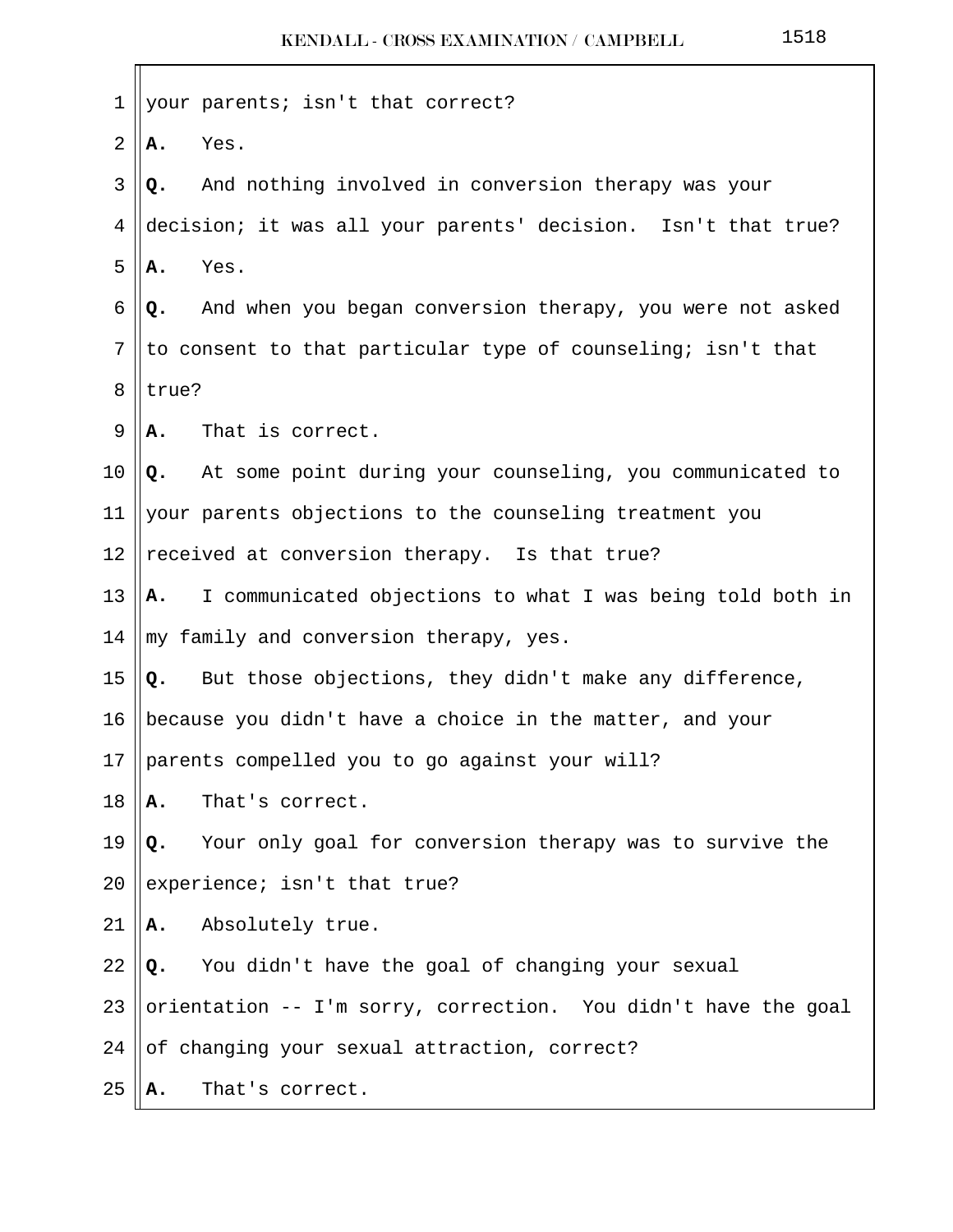| $\mathbf 1$    | Q.                                                           | Indeed, you admit that you did not truly want to reduce         |  |  |  |  |
|----------------|--------------------------------------------------------------|-----------------------------------------------------------------|--|--|--|--|
| $\overline{2}$ |                                                              | your sexual attraction to persons of the same sex; isn't that   |  |  |  |  |
| 3              | true?                                                        |                                                                 |  |  |  |  |
| 4              | Α.                                                           | That's correct.                                                 |  |  |  |  |
| 5              | Q.                                                           | You testified a little bit about the alleged emotional          |  |  |  |  |
| 6              |                                                              | harm that you've experienced from conversion therapy; isn't     |  |  |  |  |
| 7              | that true?                                                   |                                                                 |  |  |  |  |
| 8              | Α.                                                           | Yes.                                                            |  |  |  |  |
| 9              | Q.                                                           | And you also discussed a little bit about some of the           |  |  |  |  |
| 10             | various things that your parents, specifically your mother,  |                                                                 |  |  |  |  |
| 11             |                                                              | said to you; isn't that right?                                  |  |  |  |  |
| 12             | Α.                                                           | Yes.                                                            |  |  |  |  |
| 13             | Q.                                                           | But you have acknowledged, haven't you, that your               |  |  |  |  |
| 14             | particular family experience that went along with conversion |                                                                 |  |  |  |  |
| 15             | therapy was just as damaging to you as the therapy itself;   |                                                                 |  |  |  |  |
| 16             |                                                              | isn't that correct?                                             |  |  |  |  |
| 17             | Α.                                                           | Yes, I have.                                                    |  |  |  |  |
| 18             | Q.                                                           | At some point -- let me do it this way.                         |  |  |  |  |
| 19             |                                                              | At some point, your parents' custody of you was                 |  |  |  |  |
| 20             |                                                              | revoked; is that true?                                          |  |  |  |  |
| 21             | Α.                                                           | Yes.                                                            |  |  |  |  |
| 22             | Q.                                                           | And that happened at age 16; is that right?                     |  |  |  |  |
| 23             | Α.                                                           | Yes.                                                            |  |  |  |  |
| 24             | Q.                                                           | And after that point, sometime after you turned 18, you         |  |  |  |  |
| 25             |                                                              | went back to live with your parents for a short period of time; |  |  |  |  |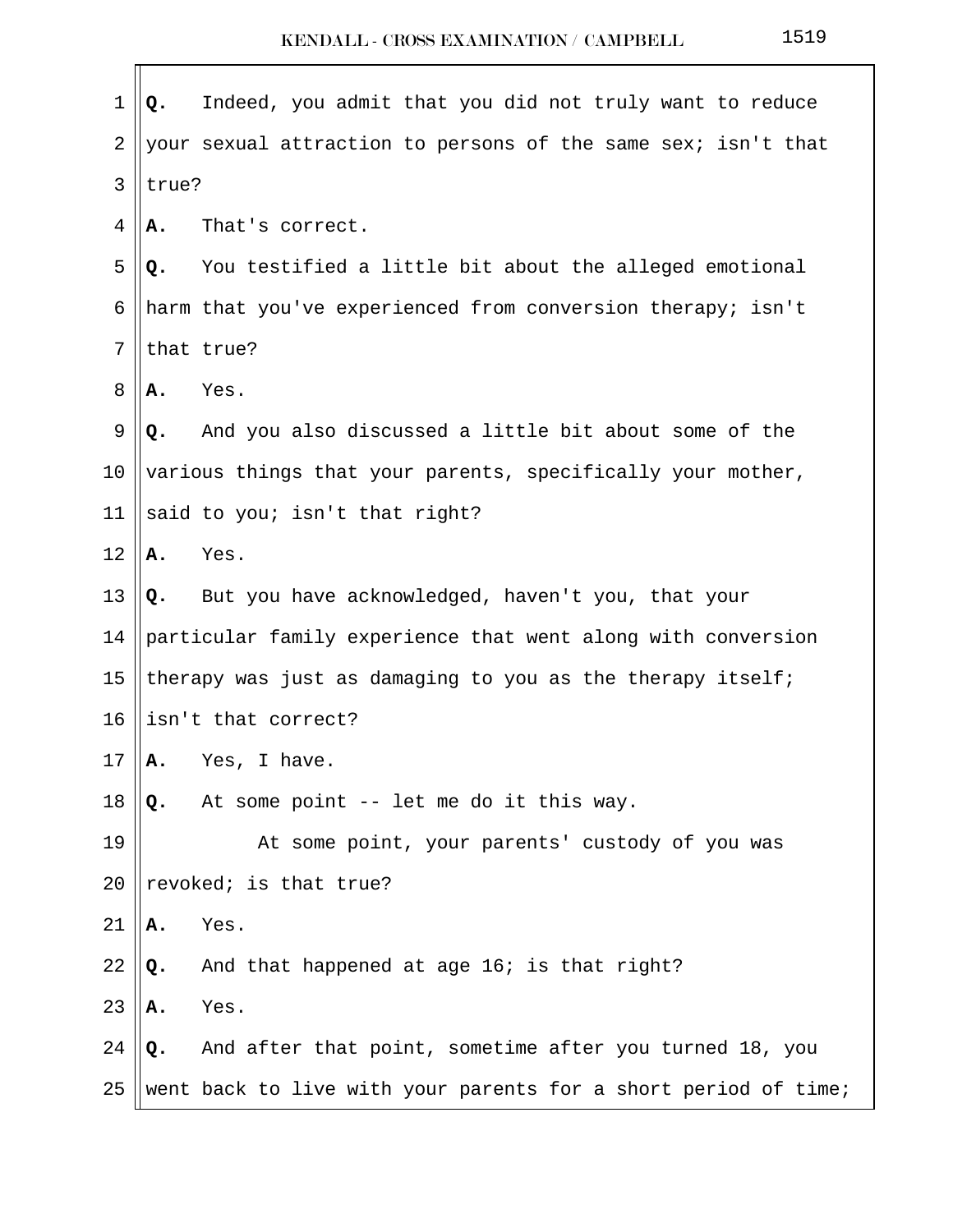| $\mathbf 1$    | isn't that true?                                                |  |  |
|----------------|-----------------------------------------------------------------|--|--|
| $\overline{2}$ | Yes, it is.<br>Α.                                               |  |  |
| 3              | You've established through your testimony today you were<br>Q.  |  |  |
| 4              | involuntarily forced to attend conversion therapy, right?       |  |  |
| 5              | That's correct, sir.<br>Α.                                      |  |  |
| $\epsilon$     | But you would acknowledge that some people do want and<br>Q.    |  |  |
| 7              | voluntarily choose to undergo some form of conversion therapy?  |  |  |
| 8              | No, sir, that's not my personal experience.<br>А.               |  |  |
| 9              | So you would not acknowledge that -- that there is anyone<br>Q. |  |  |
| 10             | who voluntarily chooses to attend conversion therapy?           |  |  |
| 11             | Well, I don't know everyone. But that's not my<br>Α.            |  |  |
| 12             | experience, sir.                                                |  |  |
| 13             | Q. So my question is: Is it your position that no one has       |  |  |
| 14             | ever gone to conversion therapy voluntarily?                    |  |  |
| 15             | I can't make that absolute assumption, no. But it is my<br>A.   |  |  |
| 16             | experience that people don't want to go to programs like NARTH. |  |  |
| 17             | Q. Well, you acknowledged in your deposition, did you not,      |  |  |
| 18             | that some people report to have effective results with          |  |  |
| 19             | conversion therapy; isn't that true?                            |  |  |
| 20             | Yes.<br>А.                                                      |  |  |
| 21             | MR. CAMPBELL: I have no further questions, Your                 |  |  |
| 22             | Honor.                                                          |  |  |
| 23             | THE COURT: Any redirect, Mr. Flynn?                             |  |  |
| 24             | MR. CAMPBELL: Very brief.                                       |  |  |
| 25             | MR. FLYNN: Very brief, Your Honor.                              |  |  |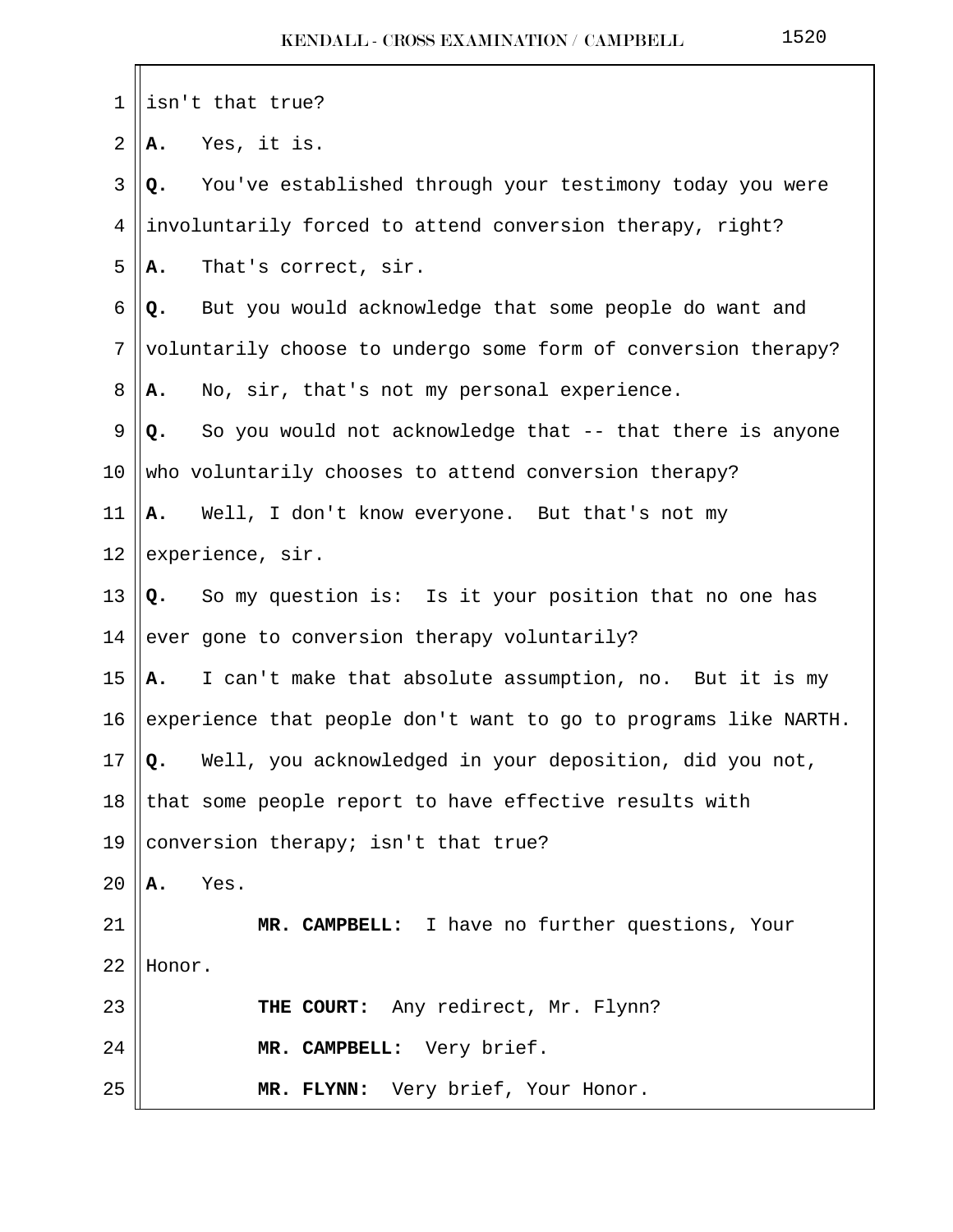| $\mathbf 1$ | REDIRECT EXAMINATION                                             |
|-------------|------------------------------------------------------------------|
| 2           | BY MR. FLYNN:                                                    |
| 3           | While you were in conversion therapy, were you introduced<br>Q.  |
| 4           | to any people who purported -- or were purported to you to have  |
| 5           | successfully undergone conversion therapy?                       |
| 6           | Yes, I was.<br>Α.                                                |
| 7           | Who was that?<br>Q.                                              |
| 8           | I remember during one of the group therapy sessions<br>А.        |
| 9           | Nicolosi trotted out his perfect patient, the guy who had been   |
| $10 \,$     | cured of his homosexuality. And his name was Kelly.              |
| 11          | Did meeting Kelly have any impact on your views of<br>Q.         |
| 12          | conversion therapy?                                              |
| 13          | A. I remember once, when Nicolosi stepped out of the room, we    |
| 14          | were talking amongst ourselves. And Kelly told me that later     |
| 15          | that night he was going to a gay bar and that he was,            |
| 16          | essentially, just pretending to be cured for the sake of his     |
|             | 17 $\ $ family.                                                  |
| 18          | (Laughter)                                                       |
| 19          | How did that make you feel about the therapy program?<br>Q.      |
| 20          | I knew I was gay. I knew that could not be changed.<br>And<br>А. |
| 21          | this just confirmed that this wasn't going to be effective for   |
| 22          | me.                                                              |
| 23          | One final thing. You said you returned to live with your<br>Q.   |
| 24          | parents; is that right?                                          |
| 25          | For a brief period, yes.<br>Α.                                   |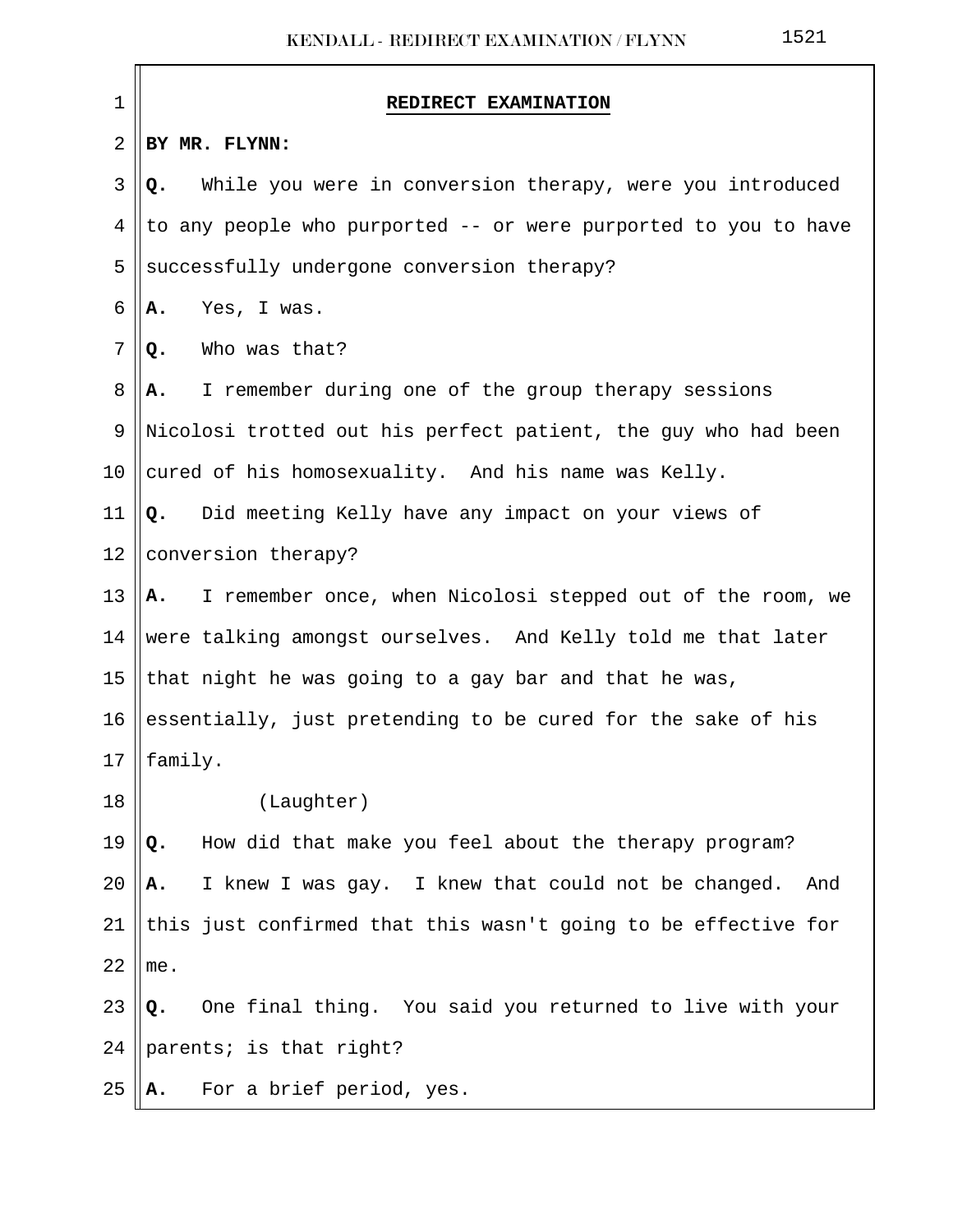| 1  | How long?<br>Q.                                               |  |  |  |  |
|----|---------------------------------------------------------------|--|--|--|--|
| 2  | Few months.<br>Α.                                             |  |  |  |  |
| 3  | How is your relationship with your mother now?<br>Q.          |  |  |  |  |
| 4  | I don't speak to my mother.<br>А.                             |  |  |  |  |
| 5  | MR. FLYNN: I have no further questions.                       |  |  |  |  |
| 6  | THE COURT: Very well. Thank you. Mr. Kendall, you             |  |  |  |  |
| 7  | may step down.                                                |  |  |  |  |
| 8  | And your next witness.                                        |  |  |  |  |
| 9  | MR. BOUTROUS: Your Honor, the plaintiffs call                 |  |  |  |  |
| 10 | Professor Gary Segura.                                        |  |  |  |  |
| 11 | With the Court's permission we will be handing out a          |  |  |  |  |
| 12 | binder that has the main exhibits for direct testimony to the |  |  |  |  |
| 13 | Court and the witness.                                        |  |  |  |  |
| 14 | THE COURT: Very well.                                         |  |  |  |  |
| 15 | MR. BOUTROUS: Your Honor, Mr. Cooper asked if we              |  |  |  |  |
| 16 | could just pause while Mr. Thompson is brought back into the  |  |  |  |  |
| 17 | courtroom.                                                    |  |  |  |  |
| 18 | THE COURT: That would be fine.                                |  |  |  |  |
| 19 | MR. BOUTROUS: To be fair.                                     |  |  |  |  |
| 20 | THE COURT: Absolutely.                                        |  |  |  |  |
| 21 | I think we can do the formalities and swear the               |  |  |  |  |
| 22 | witness, and get him ready to go.                             |  |  |  |  |
| 23 | THE CLERK: Raise your right hand, please.                     |  |  |  |  |
| 24 |                                                               |  |  |  |  |
| 25 |                                                               |  |  |  |  |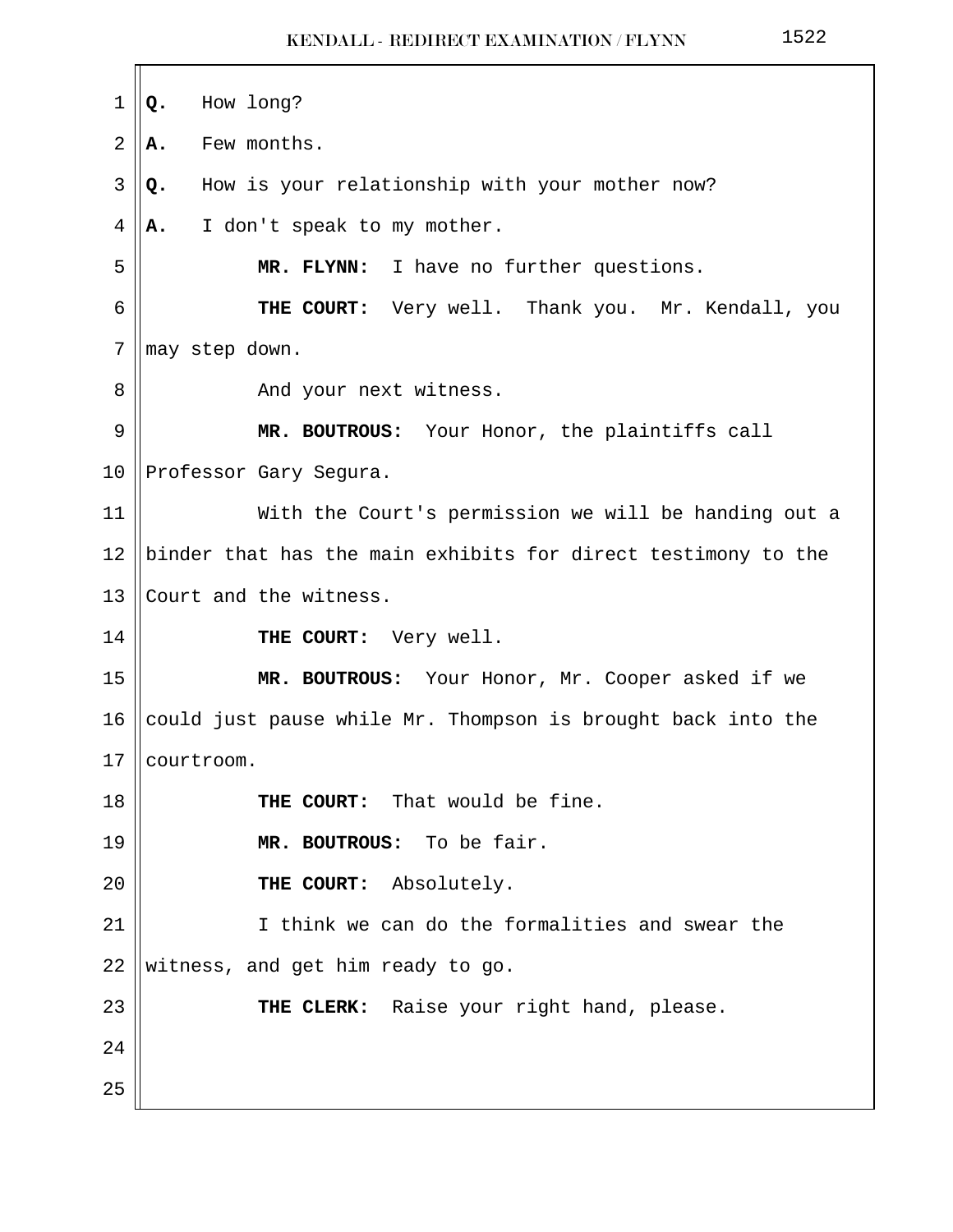| 1              | GARY SEGURA,                                                |
|----------------|-------------------------------------------------------------|
| $\overline{2}$ | called as a witness for the Plaintiffs herein, having been  |
| 3              | first duly sworn, was examined and testified as follows:    |
| 4              | THE WITNESS: I do.                                          |
| 5              | THE CLERK: Please, have a seat.                             |
| 6              | State your name, please.                                    |
| 7              | THE WITNESS: Gary Segura.                                   |
| 8              | THE CLERK: And spell your last name.                        |
| 9              | THE WITNESS: S-e-g-u-r-a.                                   |
| 10             | THE CLERK: And your first name?                             |
| 11             | THE WITNESS: Gary, G-a-r-y.                                 |
| 12             | THE CLERK: Thank you.                                       |
| 13             | (Pause)                                                     |
| 14             | THE COURT: Is Mr. Thompson back amongst us? Not             |
| 15             | yet. Well, why don't we just stand up and stretch a minute. |
| 16             | MR. COOPER: He's on his way, presently.                     |
| 17             | (Pause)                                                     |
| 18             | THE COURT: Very well. Mr. Thompson, welcome back.           |
| 19             | MR. THOMPSON: Thank you.                                    |
| 20             | THE COURT: Are you organized now?                           |
| 21             | MR. THOMPSON: Yes, Your Honor.                              |
| 22             | THE COURT: Oh, good. Then we can begin.                     |
| 23             | Mr. Boutrous, you have a witness on the stand.              |
| 24             | MR. BOUTROUS: Yes. Thank you, Your Honor.                   |
| 25             |                                                             |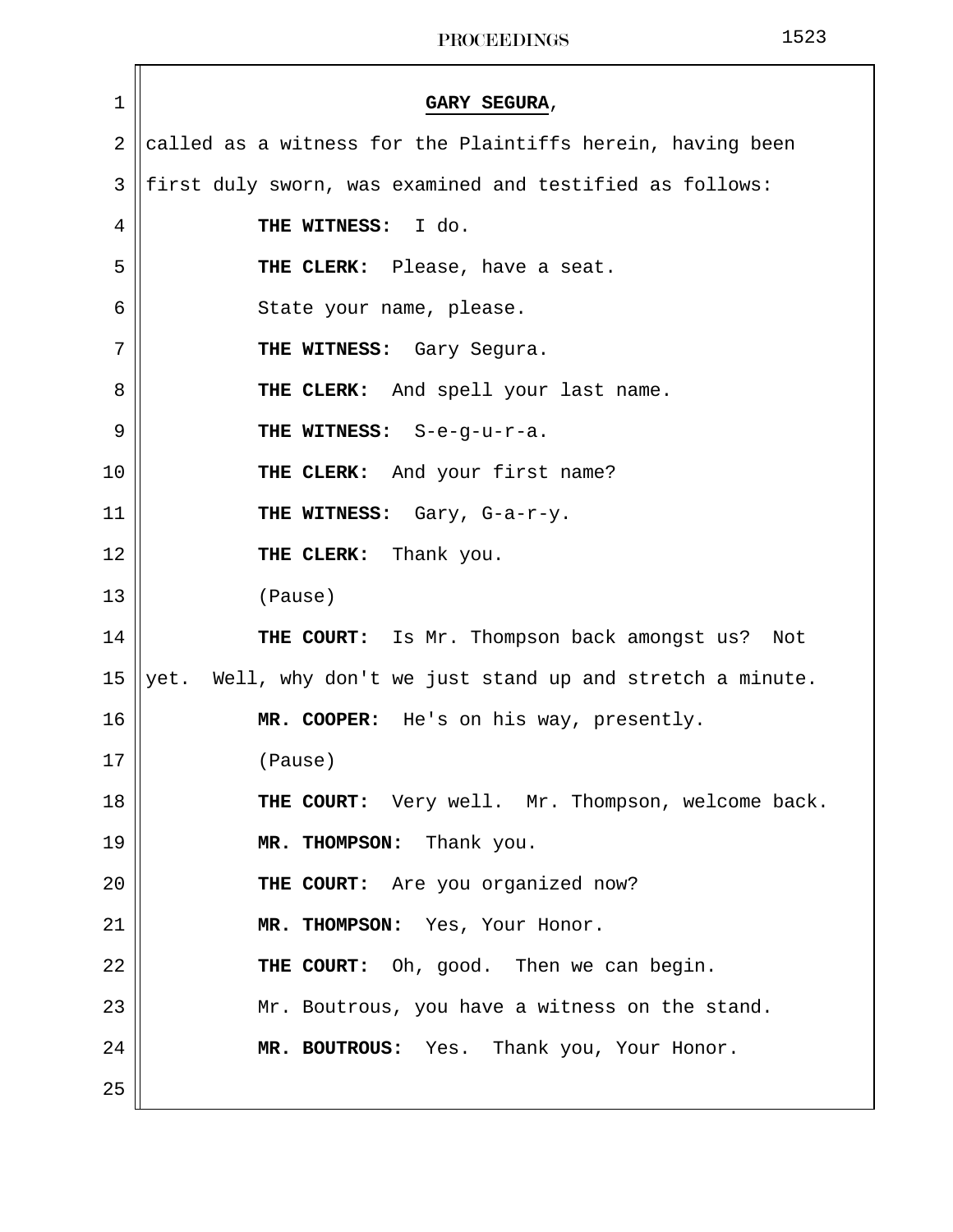| 1  | <b>DIRECT EXAMINATION</b>                                       |
|----|-----------------------------------------------------------------|
| 2  | BY MR. BOUTROUS:                                                |
| 3  | Good morning, Professor Segura.<br>Q.                           |
| 4  | Good morning.<br>А.                                             |
| 5  | Could you tell the Court a little bit about your academic<br>Q. |
| 6  | and professional background.                                    |
| 7  | I'm a professor of political science in the Department of<br>А. |
| 8  | Political Science at Stanford University.                       |
| 9  | I received a Ph.D. in political science in 1992, from           |
| 10 | the University of Illinois. I've taught at a variety of         |
| 11 | institutions, and came to Stanford about a year and a half ago. |
| 12 | I -- also at Stanford, I serve as the chair of the program on   |
| 13 | Chicano Studies.                                                |
| 14 | And I'm currently president of the Midwest Political            |
| 15 | Science Association, which is the second largest professional   |
| 16 | association of political scientists in the United States.       |
| 17 | What is the Stanford Center for Democracy?<br>Q.                |
| 18 | The Stanford Center for American Democracy is a<br>Α.           |
| 19 | newly-established center at Stanford, that I codirect with      |
| 20 | another professor, designed to use empirical techniques to      |
| 21 | explore data about the American electorate and its implication  |
| 22 | for American democracy. Our biggest project is the American     |
| 23 | National Elections Studies.                                     |
| 24 | What does the American National Elections Studies entail,<br>o. |
| 25 | briefly?                                                        |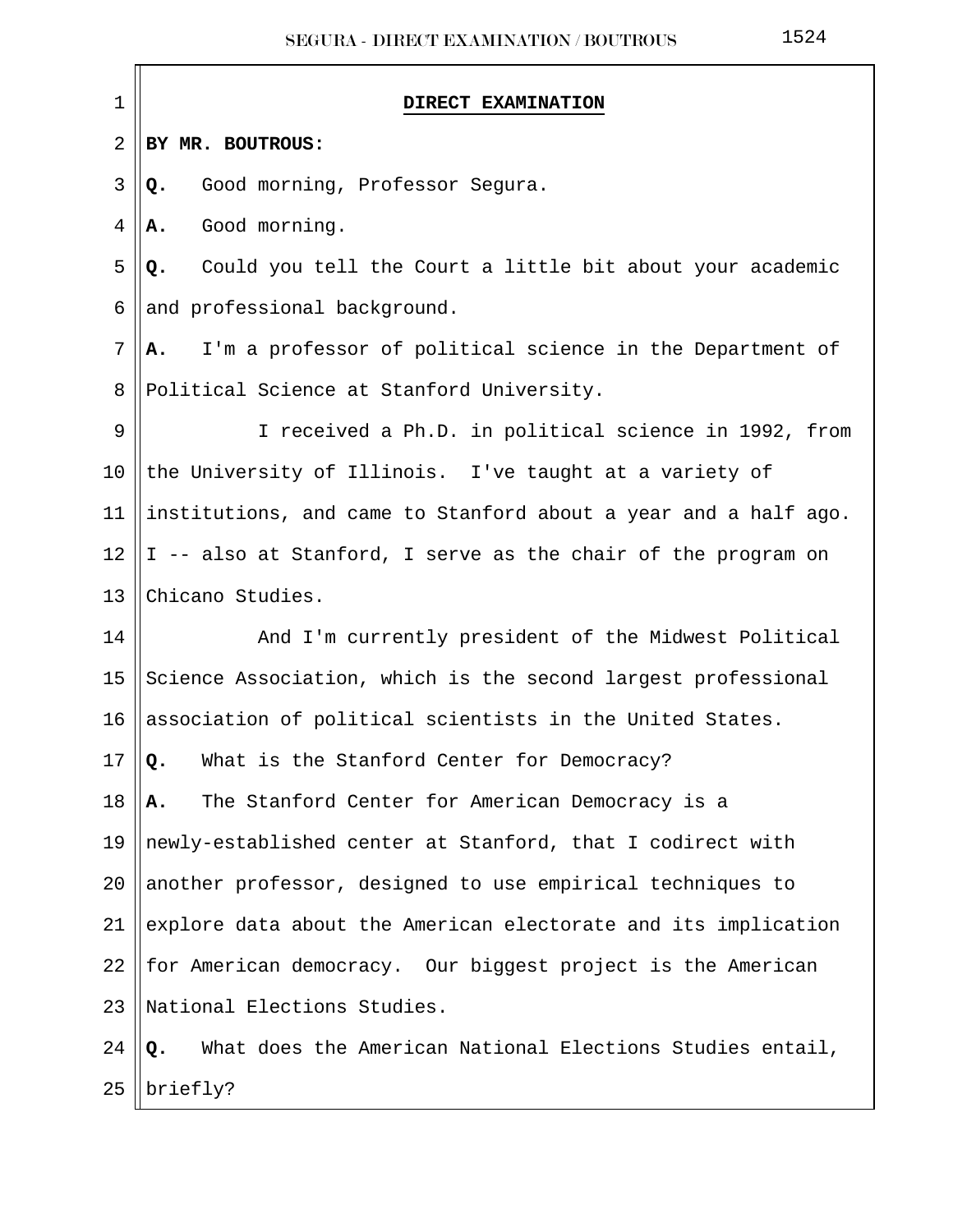| $\mathbf{1}$   | The American National Elections Studies is the gold<br>Α.       |
|----------------|-----------------------------------------------------------------|
| $\overline{2}$ | standard, as it were, of political science studies of the       |
| 3              | electorate.                                                     |
| 4              | They are conducted every four years, during an                  |
| 5              | election year, with some ancillary studies leading up to the    |
| 6              | election year. And it's been run consistently since 1948, so    |
| 7              | we have a very long portrait of what the American electorate    |
| 8              | thinks about politics.                                          |
| 9              | And my colleague and I just now are taking over the             |
| 10             | study.                                                          |
| 11             | Do you serve on any editorial boards of journals in your<br>Q.  |
| 12             | field of study?                                                 |
| 13             | I do. I'm currently on the editorial board of the AJPS,<br>A.   |
| 14             | the American Journal of Political Science.                      |
| 15             | (Reporter interrupts.)                                          |
| 16             | American Journal of Political Science. The Journal              |
| 17             | of Politics, and Political Research Quarterly.                  |
| 18             | I've previously served on the editorial board of PS:            |
| 19             | Political Science & Politics.                                   |
| 20             | Could you describe, generally, the nature of your studies<br>Q. |
| 21             | and research work and specialty.                                |
| 22             | I think of myself as a student of political<br>Α.               |
| 23             | representation. So my work is primarily political behavior,     |
| 24             | which is looking at the mass opinions and attitudes and actions |
| 25             | of citizens in the society.                                     |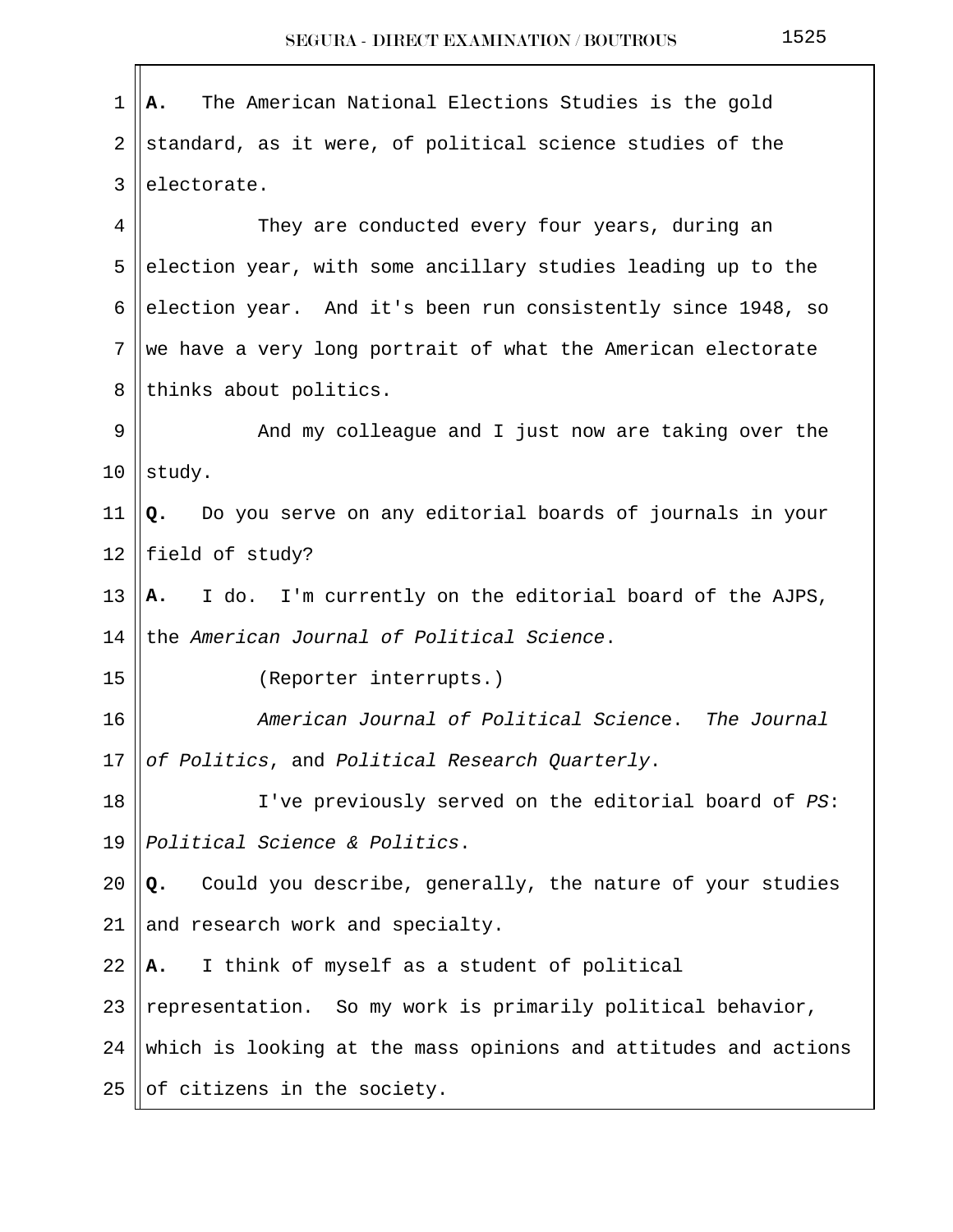| $\mathbf 1$ | As a representation theorist, what I try to look at              |
|-------------|------------------------------------------------------------------|
| 2           | is how these things subsequently connect to the actions of       |
| 3           | policymakers. So that, obviously, representation has two ends    |
| 4           | to the relationship.                                             |
| 5           | Maybe you could just briefly describe what it means to be<br>Q.  |
| 6           | a representation theorist.                                       |
| 7           | So one of the vexing questions in political science, from<br>А.  |
| 8           | its earliest days, is whether or not democratic governance by    |
| 9           | elected officials is in any way broadly responsive.              |
| 10          | And so there has been debate off and on about whether            |
| 11          | or not the elected officials are responsive to changing views    |
| 12          | of the public, whether or not they are actually leading the      |
| 13          | public; that is, the public is actually more responsive to       |
| 14          | elected officials.                                               |
| 15          | And so what I try to look at is the dynamics of how              |
| 16          | communication between elites and the mass public change how      |
| 17          | people view and how the elite act over time.                     |
| 18          | In your work, have you focused on the ability of minority<br>Q.  |
| 19          | groups to have their views heard and enacted into law?           |
| 20          | Yes. I would say that while my work began as sort of a<br>Α.     |
| 21          | broad understanding of political behavior and its effects, in    |
| 22          | the last decade and a half or so I've tended to focus more       |
| 23          | exclusively on minorities. I spent a lot of time looking at      |
| 24          | racial and ethic minorities, and particularly Latinos.           |
| 25          | In your work, have you focused at all on the rights of gay<br>Q. |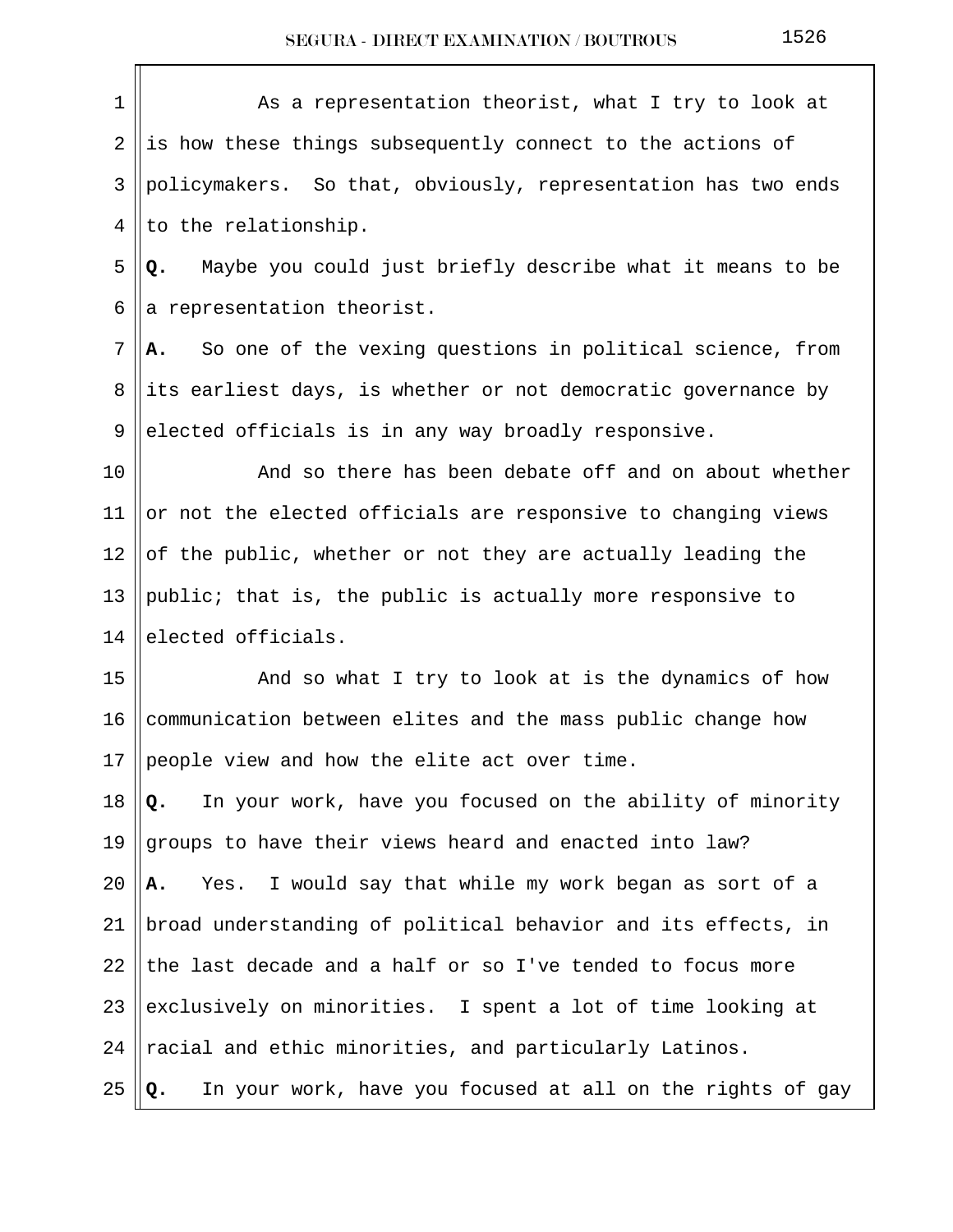| 1  |         | men and lesbians, in terms of their activities in the political |
|----|---------|-----------------------------------------------------------------|
| 2  | sphere? |                                                                 |
| 3  | А.      | I have.                                                         |
| 4  | Q.      | And have you published any books in your career?                |
| 5  | А.      | I have one co-authored book, just out this month. And I         |
| 6  |         | have a co-edited volume from several years ago.                 |
| 7  | Q.      | What is the name of the book that's just out this month?        |
| 8  | А.      | "Latino Lives in America."                                      |
| 9  | Q.      | And could you turn to Exhibit 2330, Plaintiffs' Exhibit         |
| 10 |         | 2330, which is in the binder that you've been provided.         |
| 11 | Α.      | Yes.                                                            |
| 12 | Q.      | What is that document?                                          |
| 13 | Α.      | It's my CV.                                                     |
| 14 | Q.      | Does that include a summary of your professional                |
| 15 |         | background?                                                     |
| 16 | Α.      | Yes.                                                            |
| 17 | Q.      | Does that document also include a list of your                  |
| 18 |         | publications?                                                   |
| 19 | Α.      | Yes.                                                            |
| 20 | Q.      | Have you published any articles in peer-reviewed                |
| 21 |         | publications, in your career?                                   |
| 22 | Α.      | Yes.                                                            |
| 23 | Q.      | Can you give us an overview of the number and type of           |
| 24 |         | publications you have published?                                |
| 25 | Α.      | So, I have about 42 or so total publications.                   |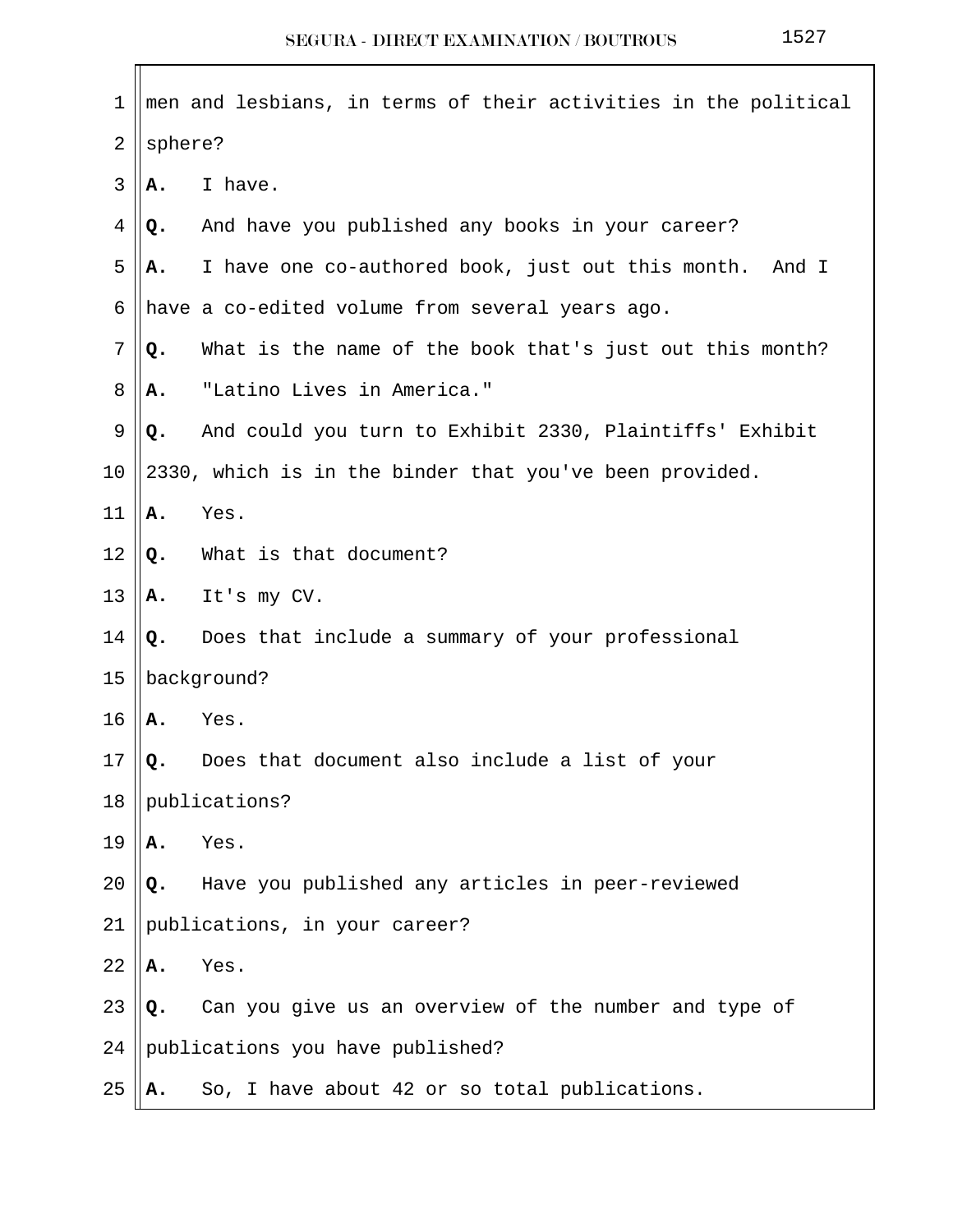| $\mathbf 1$    | So about 25 of those are peer-reviewed articles,                |
|----------------|-----------------------------------------------------------------|
| $\overline{2}$ | meaning that it's an article-length document that's submitted   |
| 3              | for a peer-review process in a journal that publishes a variety |
| 4              | of different authors each issue.                                |
| 5              | I also have about, some number, 15 or so chapters in            |
| 6              | edited volumes, which means that I submitted the article, but   |
| 7              | then the article was grouped with several others and refereed   |
| 8              | in that manner.                                                 |
| 9              | Have you given any conference presentations where you lay<br>Q. |
| 10             | out the results of your research work and theories?             |
| 11             | Constantly.<br>Α.                                               |
| 12             | Can you give us a ballpark figure over the last decade?<br>Q.   |
| 13             | Oh, probably, I don't know, between 20 and 40. I present<br>Α.  |
| 14             | pretty constantly.                                              |
| 15             | Thank you.<br>Q.                                                |
| 16             | And there's -- there's a list of examples contained             |
| 17             | in Exhibit 2330, your CV?                                       |
| 18             | Yeah.<br>I think I just put the last ten years or so in.<br>Α.  |
| 19             | Thank you.<br>Q.                                                |
| 20             | Uh-huh.<br>А.                                                   |
| 21             | Could you please describe your work on gay and lesbian<br>Q.    |
| 22             | politics and political issues.                                  |
| 23             | I have three pieces published, focusing specifically on<br>А.   |
| 24             | gays and lesbians.                                              |
| 25             | One is a piece in an edited volume, about the various           |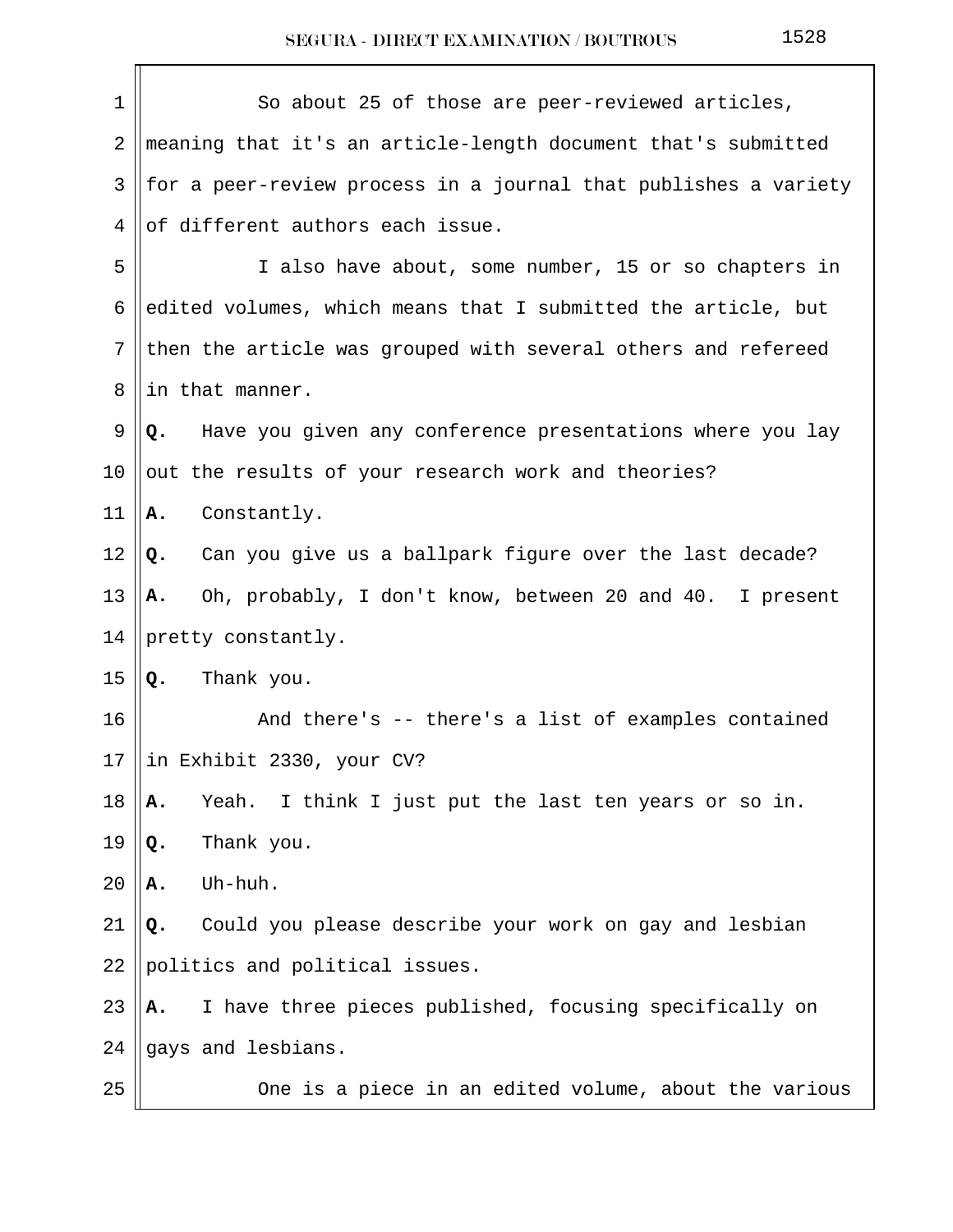$1$  aspects of gays and lesbians and their participation in the 2 democratic process. 3 And that piece is on how -- whether or not different  $4$  electoral structures would favor or disfavor gays and lesbians, 5 and focuses specifically on the City and County of San  $6$  | Francisco.  $7 \parallel$  The second is an article in a peer-reviewed journal, 8 called "Rationality in Society," where  $I$  -- I and my co-author  $9$  tried to model the self-identification and mobilization 10  $\parallel$  behavior of minorities who can pass as a member of the 11  $\parallel$  majority; that is, minorities whose identification as a 12  $\parallel$  minority is uncertain to the perceiving public. 13 || And then the third is an introduction to a symposium 14 ||in PS. And it's a satirical piece in the wake of the 2004 15 election, about the consequences of the 14 state ballot 16 || initiatives banning same-sex marriage in that year. 17  $\vert \Omega$ . What is *PS*? 18 **A.** PS? PS is a journal that serves two purposes. It's 19 published by the American Political Science Association. It 20 Serves both as sort of a topical journal, kind of events of the 21 day and what political scientists' take on those events would 22  $\vert$ be, as well as things more suited to those who are functioning 23 ||in the profession; suggestions about teaching ideas or syllabus 24 dideas, news within the profession. That.  $25$   $\parallel$  So it's both a newsletter for political scientists as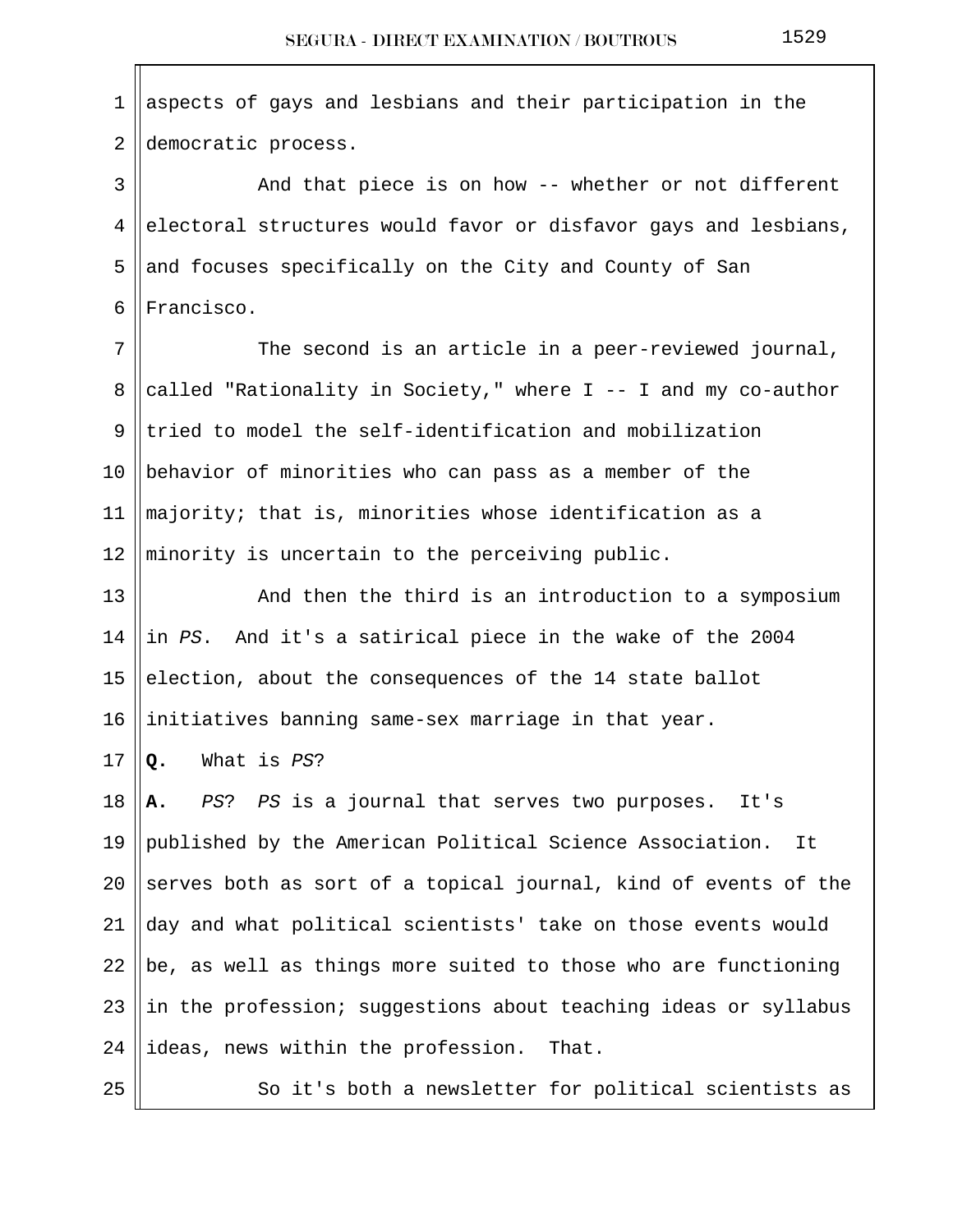| 1  | well as a presentation of topical research.                     |
|----|-----------------------------------------------------------------|
| 2  | In your classes at Stanford, do you teach any -- any<br>Q.      |
| 3  | courses that focus on the participation of gay men and lesbians |
| 4  | in the political process, recently?                             |
| 5  | Uhm, I haven't actually taught gay and lesbian politics<br>Α.   |
| 6  | for probably about a decade.                                    |
| 7  | But at Stanford, in the courses I teach on just broad           |
| 8  | questions of political behavior, and particularly in courses on |
| 9  | minority politics, I always include a unit on gays and          |
| 10 | lesbians.                                                       |
| 11 | MR. BOUTROUS: Your Honor, at this time, I would like            |
| 12 | to offer Plaintiffs' Exhibit 2330 into evidence, as well as     |
| 13 | the -- all the other exhibits in this binder.                   |
| 14 | And I will present, with the Court's permission, the            |
| 15 | clerk with a list. And I believe Mr. Thompson has agreed that   |
| 16 | there's no objections to this list of exhibits.                 |
| 17 | MR. THOMPSON: That's correct, Your Honor.                       |
| 18 | <b>THE COURT:</b> Very well. And you are offering --            |
| 19 | MR. BOUTROUS: I'm offering all the documents that               |
| 20 | are on this list. I can list them or provide it. Would you      |
| 21 | like an additional list into evidence?                          |
| 22 | THE COURT: Let's let the document speak for itself.             |
| 23 | (Laughter)                                                      |
| 24 |                                                                 |
| 25 |                                                                 |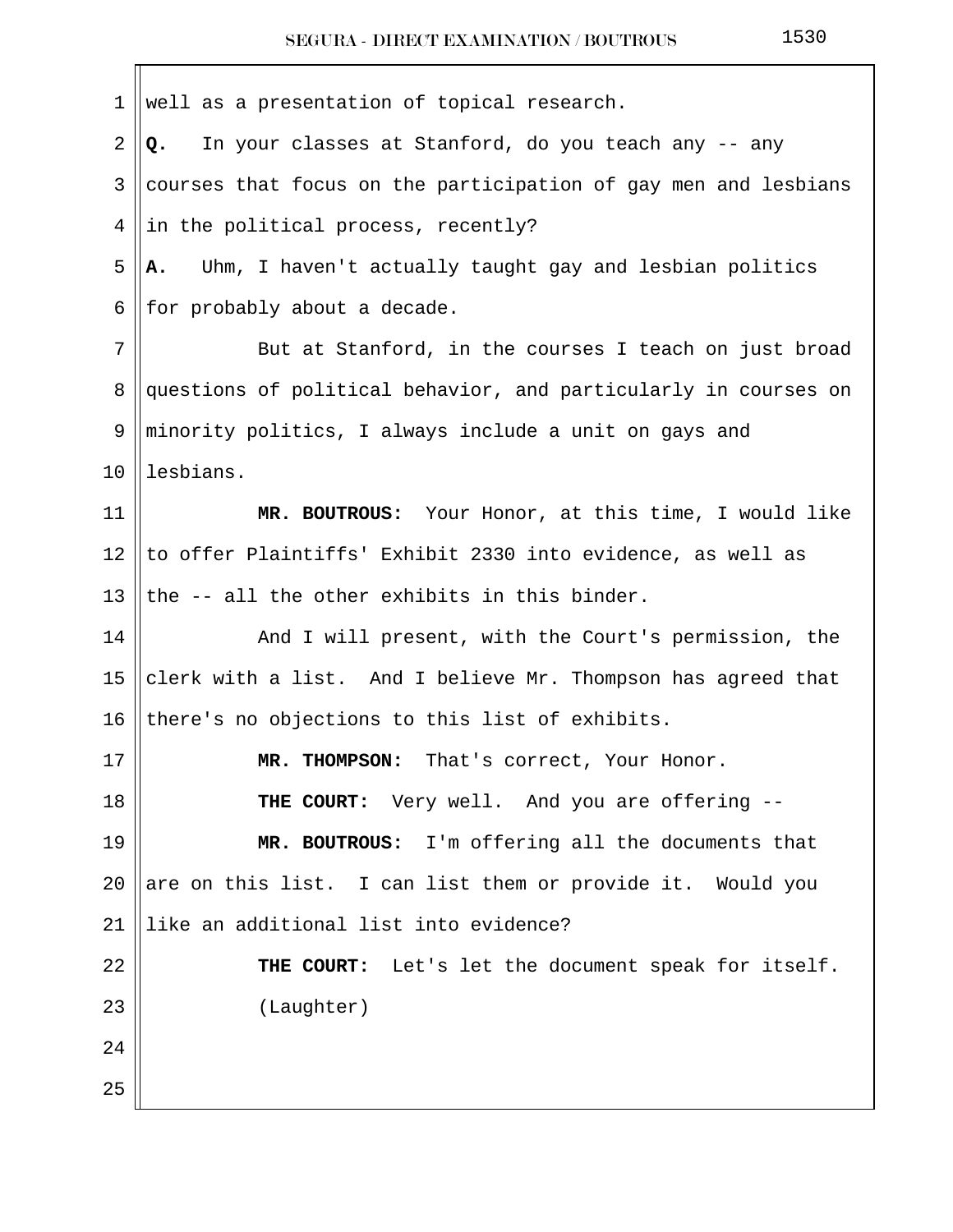| $\mathbf 1$ | (Plaintiffs' Exhibit 489, 490, 491, 492, 493, 494,              |
|-------------|-----------------------------------------------------------------|
| 2           | 831, 832, 833, 834, 835, 836, 837, 838, 839, 840,               |
| 3           | 841, 842, 843, 844, 2330, and 2582 received in                  |
| 4           | evidence.)                                                      |
| 5           | MR. BOUTROUS: Thank you, Your Honor. Happy to do                |
| 6           | that. Thank you, Your Honor.                                    |
| 7           | BY MR. BOUTROUS:                                                |
| 8           | In connection with your work on this case, Perry vs.<br>Q.      |
| 9           | Schwarzenegger, what issues were you asked to examine?          |
| 10          | A. I was asked to evaluate gays and lesbians --                 |
| 11          | THE COURT: You're getting opinions now. Have you                |
| 12          | qualified --                                                    |
| 13          | MR. BOUTROUS: Oh, yes, Your Honor. Why don't I                  |
| 14          | just -- why don't I just do that, first.                        |
| 15          | Your Honor, I would tender Professor -- I tender                |
| 16          | Professor Segura as an expert on the subject of the political   |
| 17          | power or powerlessness of minority groups in the United States, |
| 18          | and of gays and lesbians in particular.                         |
| 19          | THE COURT: Mr. Thompson.                                        |
| 20          | MR. THOMPSON: No objection, Your Honor.                         |
| 21          | THE COURT: Very well.                                           |
| 22          | MR. BOUTROUS: Thank you, Your Honor.                            |
| 23          | THE COURT: You may proceed.                                     |
| 24          | BY MR. BOUTROUS:                                                |
| 25          | Yes, what -- I'll restate my question.<br>Q.                    |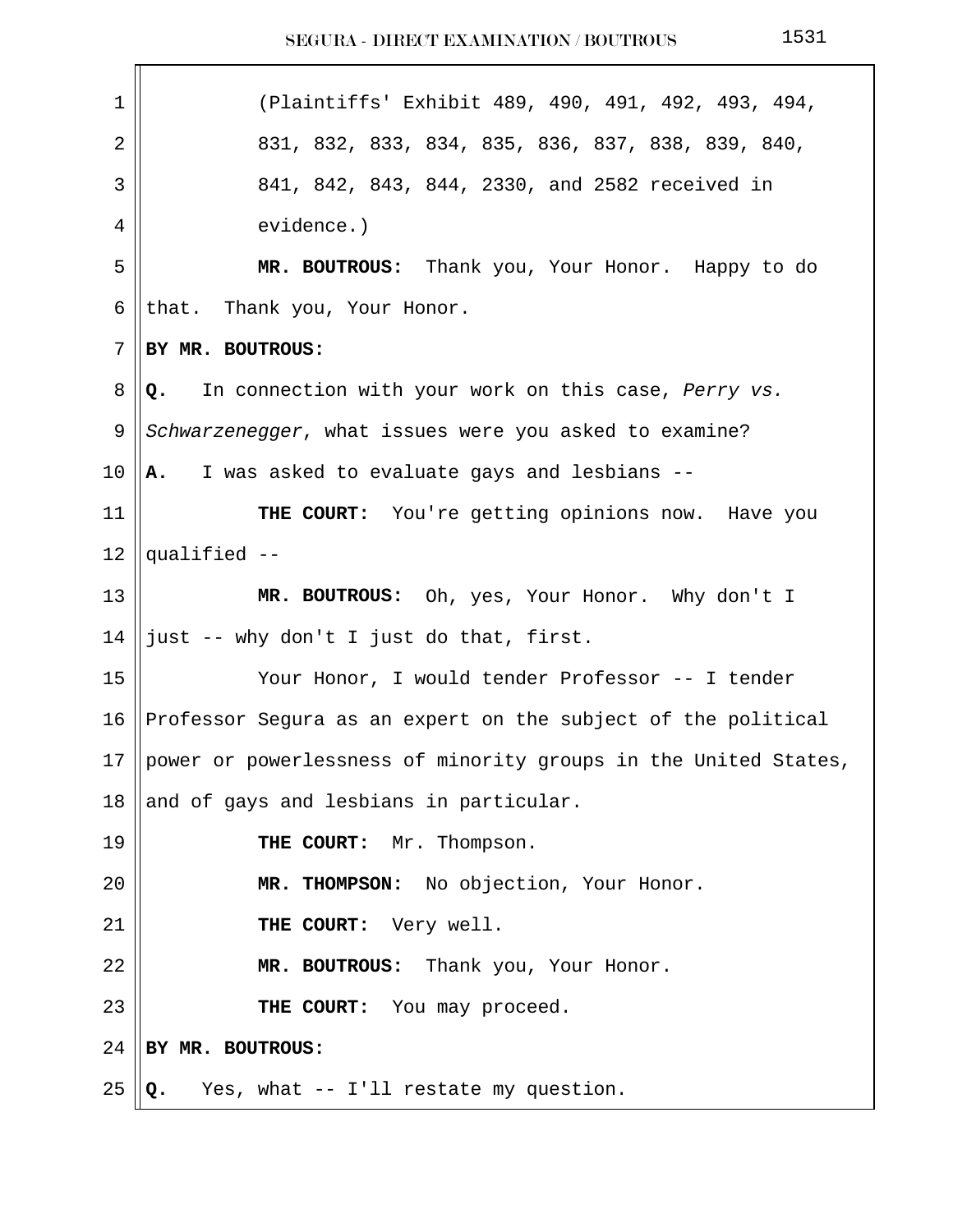| 1  | What issues were you asked to examine in this case?             |
|----|-----------------------------------------------------------------|
| 2  | I was asked to examine gays and lesbians and their<br>А.        |
| 3  | participation and -- and their -- their interest in the U.S.    |
| 4  | political process, to determine whether or not I saw them as    |
| 5  | being powerful or powerless, and what evidence would be brought |
| 6  | to bear to understand such a thing.                             |
| 7  | In conducting your analysis or your work in this case,<br>Q.    |
| 8  | what -- what did you do to arrive at your conclusions?<br>What  |
| 9  | type of information did you review, and what kind of things did |
| 10 | you study?                                                      |
| 11 | A. Well, the first thing I did is, I read. So there --          |
| 12 | there's a growing literature on gay and lesbian politics. And   |
| 13 | so I went out and found out kind of what the state of that      |
| 14 | literature was. Many of the pieces I was very familiar with.    |
| 15 | Some were new.                                                  |
| 16 | The next thing I did was try to go through the                  |
| 17 | statutory status of gays and lesbians, because it varies quite  |
| 18 | dramatically from state to state, in order to determine what I  |
| 19 | thought the circumstances of gays and lesbians were with        |
| 20 | respect to statutory protection or statutory disadvantage in    |
| 21 | the states.                                                     |
| 22 | I looked at public attitudes, including very recent             |
| 23 | data on public attitudes towards gays and lesbians.             |
| 24 | I examined the presence or absence of gays and                  |
| 25 | lesbians in political office.                                   |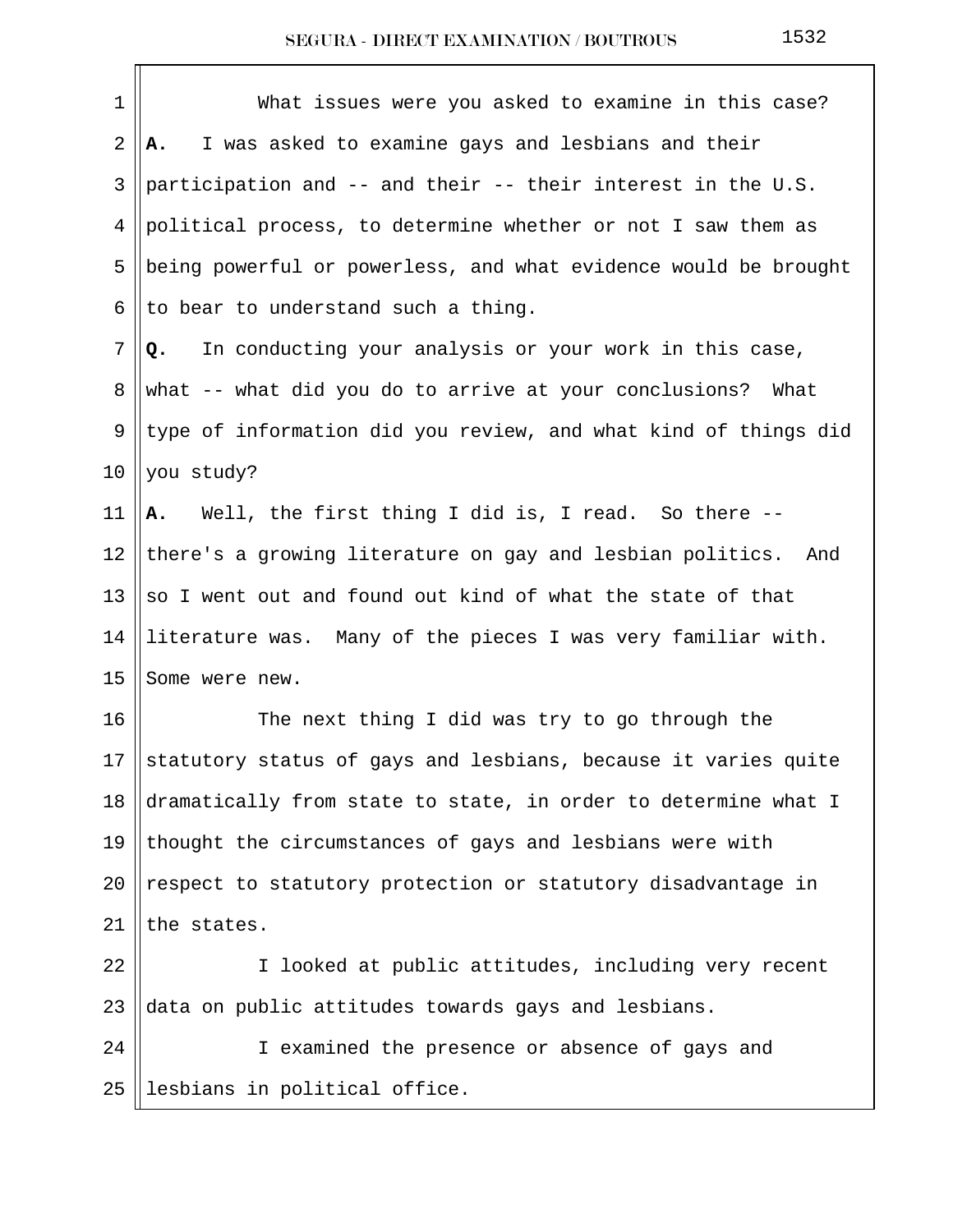| $\mathbf 1$ | And then I spent a lot of time looking at ballot               |
|-------------|----------------------------------------------------------------|
| 2           | initiatives, which are kind of the -- the central question,    |
| 3           | right now, in gay and lesbian politics.                        |
| 4           | In connection with your work, did you review and rely on<br>Q. |
| 5           | the documents that are listed on the exhibit list in --        |
| 6           | contained in the binder, aside from your CV, which is PX2330,  |
| 7           | in forming your opinions in this case?                         |
| 8           | I did.<br>А.                                                   |
| 9           | And did you also rely on your general knowledge and<br>Q.      |
| $10 \,$     | experience and work and reading through your career as a       |
| 11          | political scientist?                                           |
| 12          | I did. When I was -- when I went through and enumerated<br>Α.  |
| 13          | the things that I focused on, I realized just exactly how much |
| 14          | I read, which would explain my eyesight.                       |
| 15          | I have been -- I started graduate school in 1985.              |
| 16          | So, at this point, I've read thousands of journal articles and |
|             | 17    hundreds if not more than a thousand books.              |
| 18          | So, you know, I've read a lot about -- about politics          |
| 19          | in the United States. Many of these things inform my views.    |
| 20          | But the materials that I presented were the ones I focused on  |
| 21          | to make specific points in the arguments I was making.         |
| 22          | Did you rely at all on a book by Robert Dahl, in forming<br>Q. |
| 23          | your opinion?                                                  |
| 24          | I did.<br>Α.                                                   |
| 25          | Dahl, D-a-h-l.<br>Q.                                           |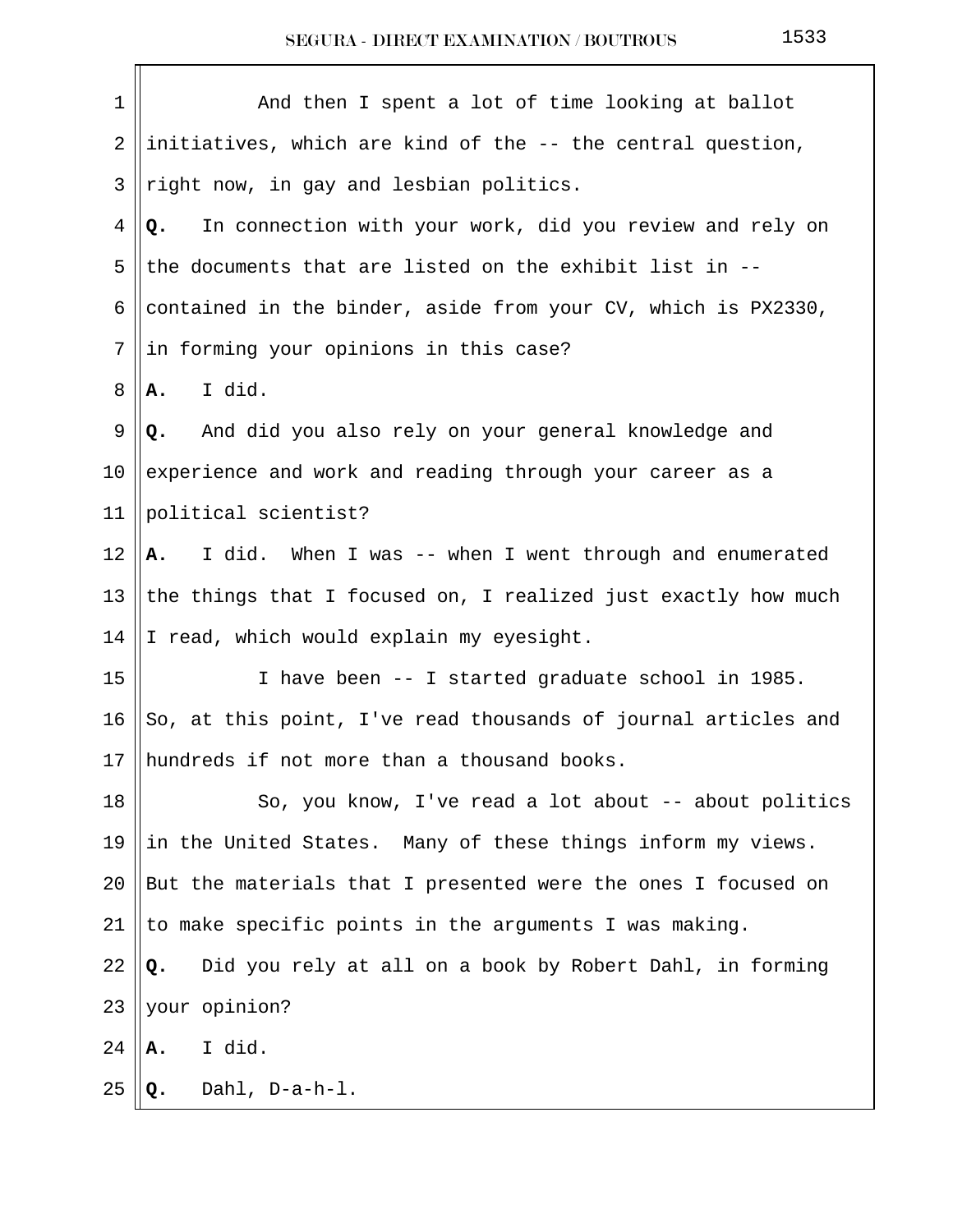| 1  | And is that something you mentioned in your report              |
|----|-----------------------------------------------------------------|
| 2  | and in your deposition in this case?                            |
| 3  | It is.<br>А.                                                    |
| 4  | And that is not a document we've included in the exhibit<br>Q.  |
| 5  | list, simply because of length, but is that a classic text in   |
| 6  | your field?                                                     |
| 7  | I would describe it as canonical. Everyone reads Dahl.<br>А.    |
| 8  | In connection with your work, did you review the<br>Q.          |
| 9  | deposition testimony of Dr. Nathanson?                          |
| 10 | I did.<br>А.                                                    |
| 11 | And did you, today, review the videotape clips that were<br>Q.  |
| 12 | played from Dr. Nathanson's deposition?                         |
| 13 | I did. I was in the overflow room.<br>Α.                        |
| 14 | Q. And in connection with your work, did you prepare a          |
| 15 | rebuttal report to Dr. Nathanson's report, when he was put      |
| 16 | forth as an expert in this case by the proponents of            |
| 17 | Proposition 8?                                                  |
| 18 | I did. And I was deposed a second time on that.<br>Α.           |
| 19 | And did you also review the expert report and deposition<br>Q.  |
| 20 | of Dr. Miller, one of the proponents of Proposition 8's experts |
| 21 | in this case?                                                   |
| 22 | I did.<br>Α.                                                    |
| 23 | Did you attend Dr. Miller's deposition?<br>Q.                   |
| 24 | I did.<br>Α.                                                    |
| 25 | I'd like to publish demonstrative No. 1, and ask you,<br>Q.     |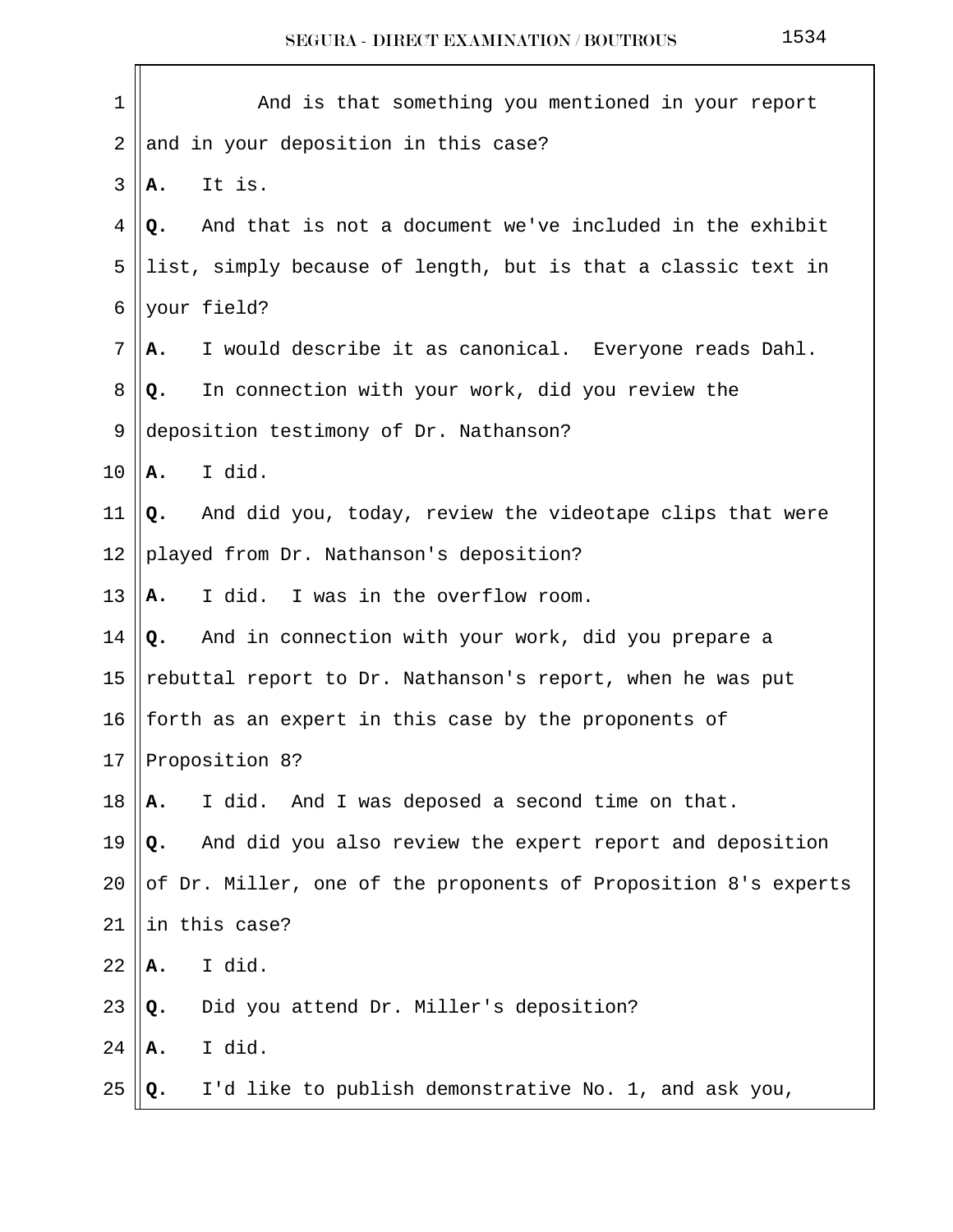| 1  | Professor, to state very briefly, with an overview, what         |
|----|------------------------------------------------------------------|
| 2  | opinions you've arrived at in this case, based on your work.     |
| 3  | So I've -- I want to offer three, which I think speak to<br>А.   |
| 4  | the questions that I was asked to consider.                      |
| 5  | The first is that, in my view, when we consider the              |
| 6  | U.S. political system, gays and lesbians do not possess a        |
| 7  | meaningful degree of political power. They are not able to       |
| 8  | protect their basic interests and effectuate their interests     |
| 9  | into law and to secure those.                                    |
| 10 | The second is that, relative to some other groups                |
| 11 | that currently enjoy judicial protection, gays and lesbians are  |
| 12 | actually, in the statutory and constitutional sense, worse off   |
| 13 | than some of those groups were when they were granted judicial   |
| 14 | protection.                                                      |
| 15 | And, finally, $I - - I - I'm$ deeply troubled by some            |
| 16 | of the comments or some of the conclusions that                  |
| 17 | Professor Miller drew in his rebuttal, and I find them           |
| 18 | unpersuasive.                                                    |
| 19 | Why don't we, as a prelude of getting to the details of<br>Q.    |
| 20 | your testimony, talk a little bit about what you mean when you   |
| 21 | talk about political power.                                      |
| 22 | How do you define that term for purposes of your                 |
| 23 | analysis here today?                                             |
| 24 | For me, political power is the ability of an individual or<br>А. |
| 25 | group, through mustering their own resources, to achieve and     |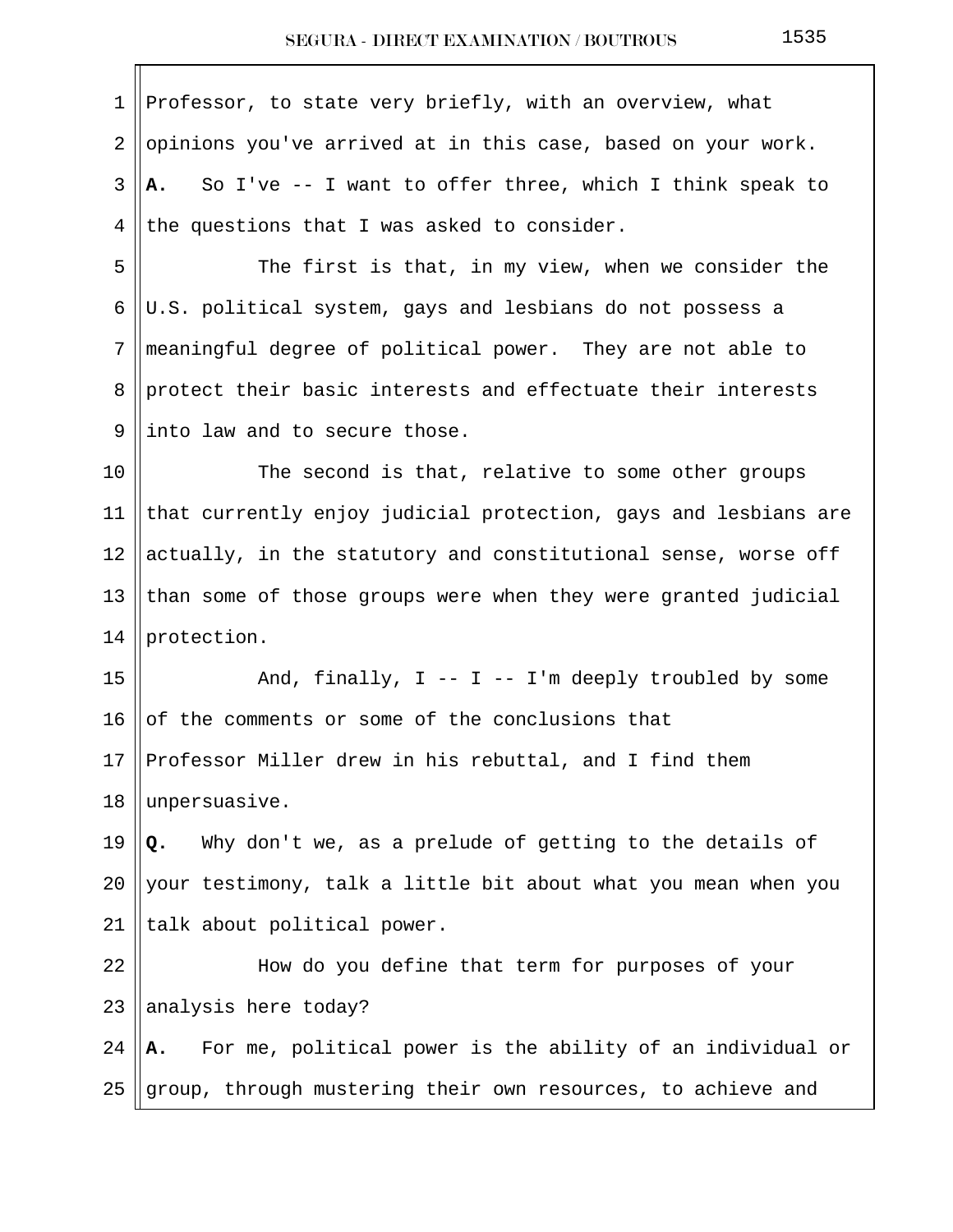| 1              | secure their interests in the political system, and to do so     |
|----------------|------------------------------------------------------------------|
| $\overline{2}$ | relying primarily on their -- on themselves. That is, there      |
| 3              | has to be an exercise whereby their resources bring about the    |
| 4              | change that they're hoping to accomplish.                        |
| 5              | Is that a definition of political power that is consistent<br>Q. |
| 6              | with generally-accepted notions in the literature of political   |
| 7              | science?                                                         |
| 8              | I believe that it is. And, in fact, I think it's drawn<br>Α.     |
| 9              | directly from Robert Dahl's classic definition that A has power  |
| 10             | over B when A can get B to do something B otherwise wouldn't     |
| 11             | And there's a key element of that, which is that A is<br>do.     |
| 12             | getting B to do something that B may or may not be predisposed   |
| 13             | to, because that distinguishes political power from simple       |
| 14             | agreement.                                                       |
| 15             | My current favorite example is, I happen to be a New             |
| 16             | Orleans Saints fan. There's lots of other New Orleans Saints     |
| 17             | fans. But I don't have power over them, we just happen to        |
| 18             | agree.                                                           |
| 19             | And in your concept and definition of political power, how<br>Q. |
| 20             | does the -- the -- the concept of pluralism in our democracy     |
| 21             | play out?                                                        |
| 22             | So there -- there is a theory of American government that<br>А.  |
| 23             | was put forward, first, by the founders, by Madison in the       |
| 24             | Federalist Papers, and then sort of reinvented in 20th century   |
| 25             | political thought, specifically in the person of Robert Dahl,    |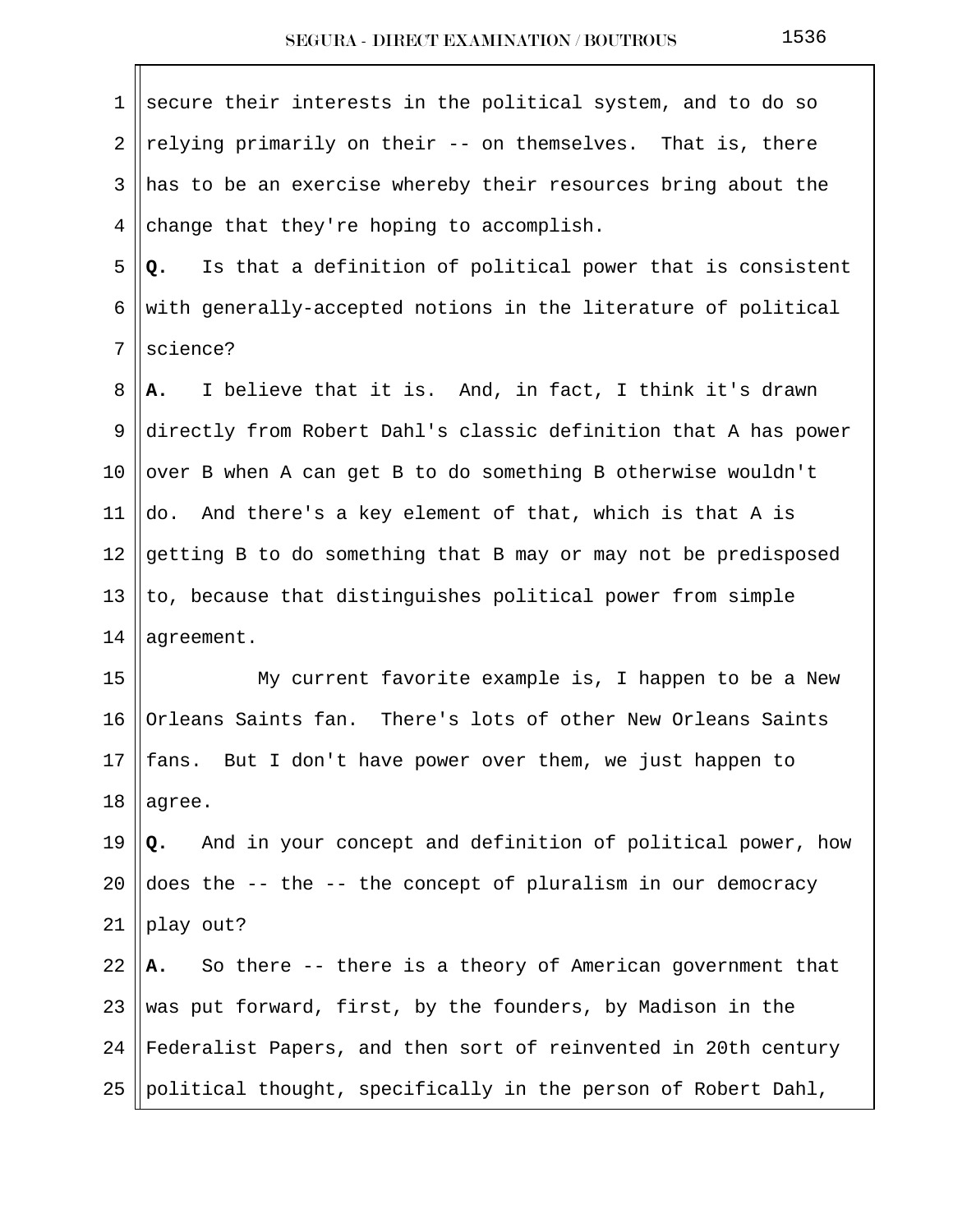1 that one of the biggest threats to society is faction. 2 || That is, if you have individuals who are able to  $3 \parallel$  secure and hold power over a long period of time without  $4 \parallel$  rotation in office, that they might conceivably tyrannize other 5 || parts of the society.  $6 \parallel$  And so, for Madison, the solution to this was the 7 extended republic; that in the extended republic, there would 8 be many, many interests. And as a consequence of the plurality 9 || of interests, none of them would be able to gain the upper hand 10  $\parallel$  for a very long period of time; and that would mitigate the 11 dangers of faction and the risk of tyranny. 12 || In the 20th century, political theorists have 13 || conceptualized this as pluralism; the idea that there's an 14  $\parallel$  almost self-equilibrating system. There are groups and 15 ||interests and if they become too powerful, they disturb the 16 ||interests of individuals who are  $-$ - hold a different opinion. 17 | And they organize. 18 || And so it's almost Newtonian: To every action, 19 || there's a reaction. And this is supposed to prevent the 20  $\parallel$  accumulation of power by one group. 21 || But it presupposes that there's no such thing as a 22 || permanent majority. And it also presupposes that this system  $23$  of contestation is fair.  $24$  || The chief critics of pluralism, E.E. 25 Schattschneider, has a very famous quote. And the quote is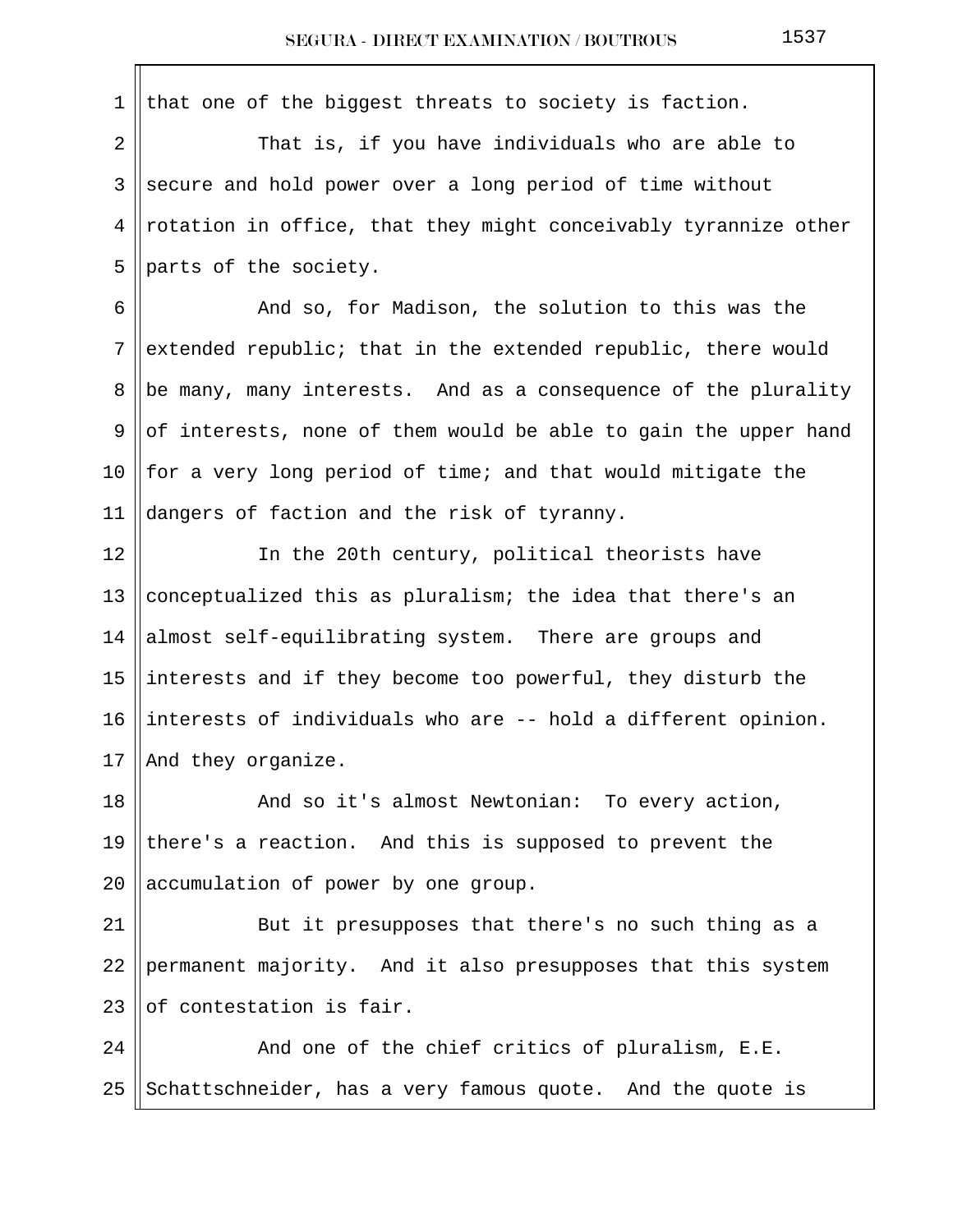| 1               | that, "The flaw in the pluralist heaven is that the heavenly     |
|-----------------|------------------------------------------------------------------|
| 2               | chorus sings with a decidedly upper-class accent."               |
| 3               | That is, in -- in this contestation between groups,              |
| 4               | it is people with resources that are more likely to achieve      |
| 5               | outcomes; and people without resources, no matter how            |
| 6               | dedicated, are going to be disadvantaged in that system.         |
| 7               | How does this concept of pluralism relate to the opinions<br>Q.  |
| 8               | you are giving here today regarding the power or powerlessness   |
| 9               | of gay men and lesbians in the United States?                    |
| 10 <sub>o</sub> | I think that, by any measure, gays and lesbians would have<br>Α. |
| 11              | to be understood as a minority faction, in Madison's terms.      |
| 12              | That is, people who accept the -- the normativity, if it were,   |
| 13              | of heterosexuality, have held power essentially forever. So it   |
| 14              | is difficult, with the resources that they have, for gays and    |
| 15              | lesbians to press their cause in the political system.           |
| 16              | They -- they just simply don't have the numbers and              |
| 17              | the resources to be effective advocates in a lot of political    |
| 18              | arenas.                                                          |
| 19              | Do the courts -- does the judiciary play a role in<br>Q.         |
| 20              | pluralism, in that concept of pluralism that you've just         |
| 21              | described?                                                       |
| 22              | Well, the reason -- we frequently refer to our system of<br>А.   |
| 23              | government as "Madisonian." And we say this as a                 |
| 24              | contradistinction to majoritarianism, because the founders       |
| 25              | specifically -- the founders and also the proponents of the      |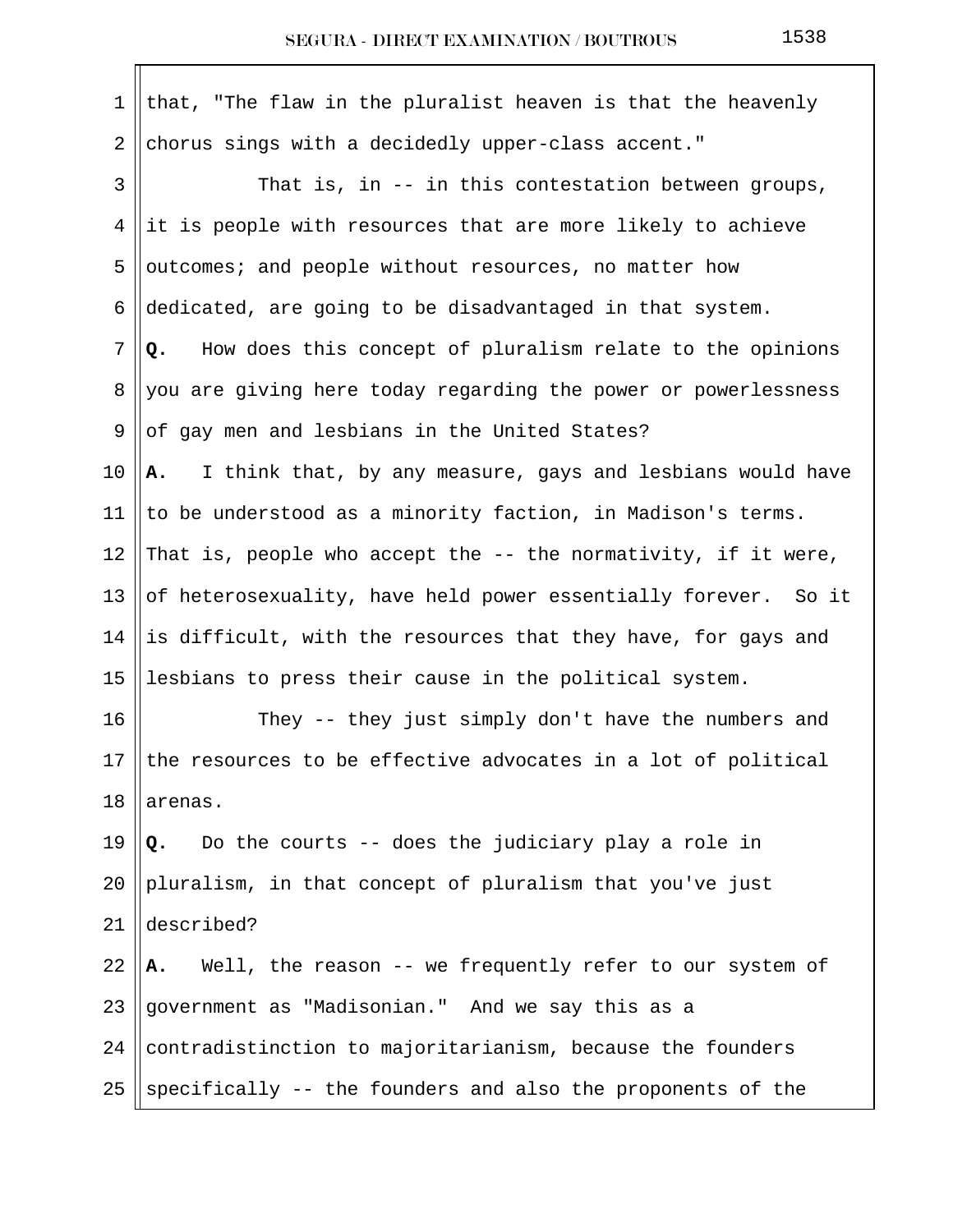| 1          | first ten Amendments of the Constitution, specifically          |
|------------|-----------------------------------------------------------------|
| $\sqrt{2}$ | envisioned a set of constraints to sort of rein in the          |
| 3          | majoritarian impulse.                                           |
| 4          | So it is certainly a society that responds to                   |
| 5          | majority rule, but it's also a society where there are          |
| 6          | limitations on what the majority can do.                        |
| 7          | The majority cannot gather together and vote to deny            |
| 8          | a whole group of people, say, the right to vote or some other   |
| 9          | basic right.                                                    |
| 10         | Now, when you talk about obtaining politically favorable<br>Q.  |
| 11         | outcomes, is that, in and of itself, sufficient to determine    |
| 12         | whether a particular group has political power in our system?   |
| 13         | Uhm, well, certainly, favorable outcomes is certainly a<br>A.   |
| 14         | positive thing that I would want to consider. I would also      |
| 15         | want to know some circumstances of the favorable outcomes.      |
| 16         | Were they judicially triggered as opposed to                    |
| 17         | legislative? Were they passed with bipartisan majorities or     |
| 18         | with slim majorities? What's the arena of contestation?<br>Are  |
| 19         | we talking about a favorable outcome over some advantage that's |
| 20         | being accrued to the -- to the group, or are we talking about a |
| 21         | favorable outcome trying to ameliorate a severe disadvantage?   |
| 22         | So we would want to take into account the process               |
| 23         | whereby the outcome was achieved, and the subject matter of the |
| 24         | outcome, before we concluded that the outcome by itself was     |
| 25         | sufficient evidence.                                            |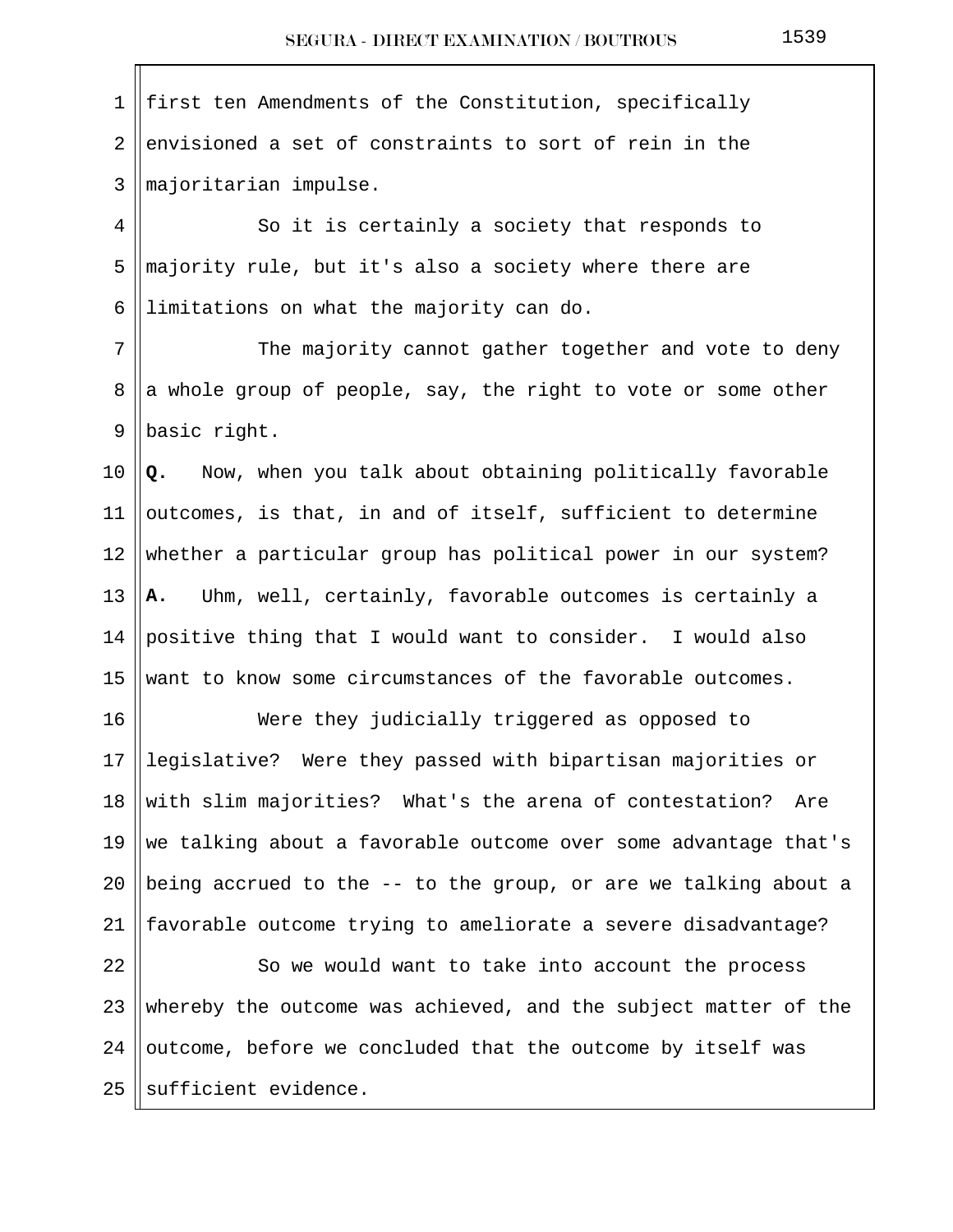1 **Q.** Can you give me an example of a favorable outcome that 2 does not necessarily reflect the successful exertion of 3 political power by gay men and lesbians? 4 **A.** There's a very good recent one. So, there's been a lot of 5 || news recently about the newly elected mayor of Houston, who is 6 a lesbian. And this was talked about extensively in the news 7 media as, you know, holy cow, there's a gay mayor of a major 8 | American city. 9 || I know a little bit about Houston politics and a

10 little bit about Texas politics, particularly mayoral politics. 11  $\parallel$  And it turns out that the race that she was elected in pitted a 12 white lesbian Democrat against an African-American male 13 IDemocrat.

14 || Now, Houston is a city where there's been tremendous 15  $\parallel$  racial and ethnic divisions. There have been tremendous 16 divisions over development. That's one of the key fracturing 17 lines in Texas politics: Will the developers be allowed to do 18 what they'd like to do, or should they be constrained?

19 || And so there is a fairly complex web of racial and 20  $\parallel$  economic and social and partisan fracturing lines in Houston 21 ||politics.

 $22$   $\parallel$  That she was elected certainly is a positive element 23 || to consider for gay and lesbian political power. However, I'd 24  $\parallel$  have to look at the context. And the context suggests there 25 Was a lot else going on in that election.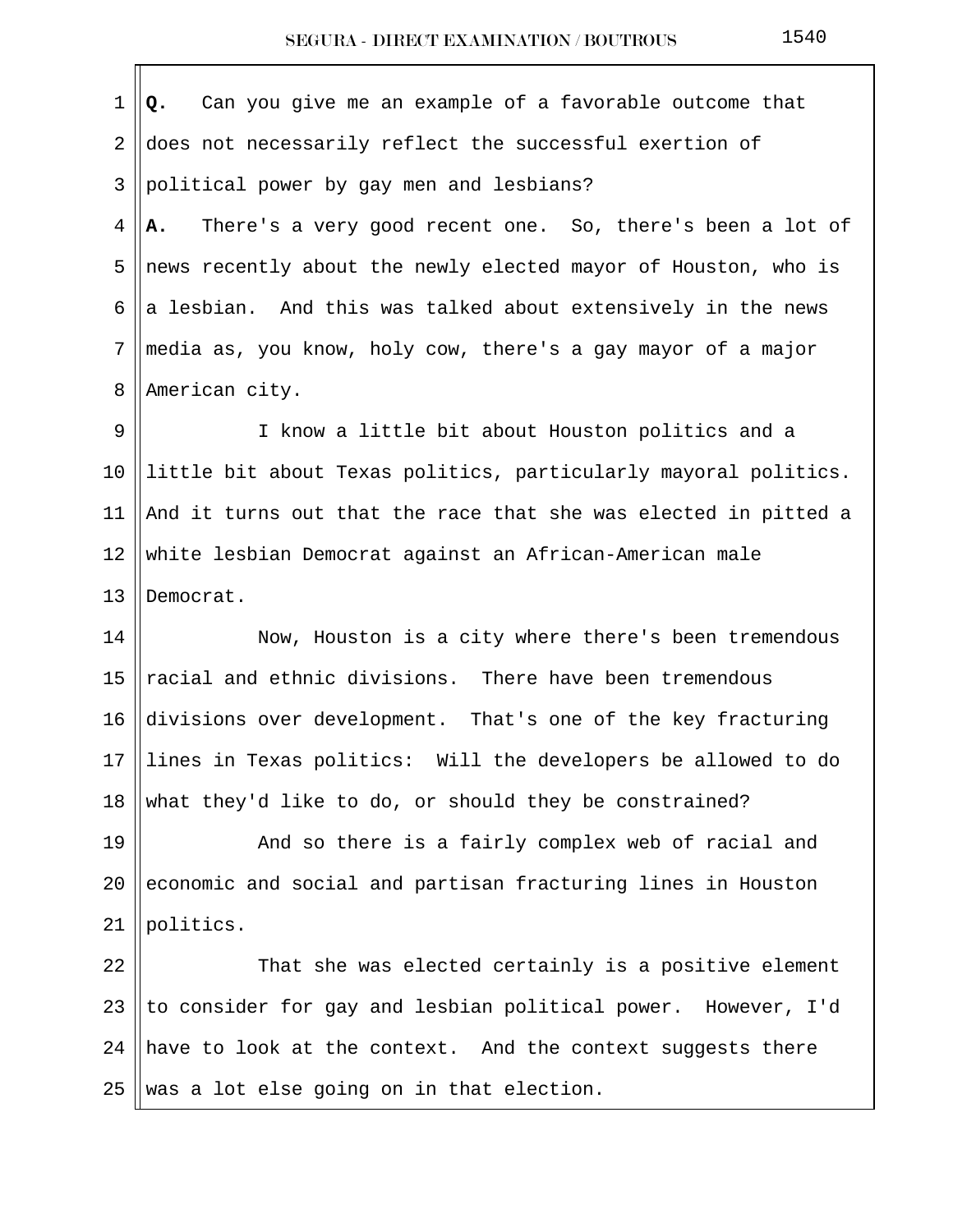| $\mathbf 1$    | And just a few years back, Houston voters were                   |
|----------------|------------------------------------------------------------------|
| 2              | actually asked to weigh in on the question of whether or not     |
| 3              | Houston's city employees can have same-sex domestic partner      |
| 4              | insurance benefits. And by a city-wide plebiscite they voted     |
| 5              | it down.                                                         |
| 6              | So while there is now a lesbian mayor of Houston, her            |
| $7\phantom{.}$ | partner of 19 years cannot obtain health insurance through the   |
| 8              | city.                                                            |
| 9              | How about the recent signing into law by President Obama<br>Q.   |
| 10             | of hate crime legislation that includes hate crimes based on     |
| 11             | sexual orientation, does that -- how does that -- does it        |
| 12             | reflect political power?                                         |
| 13             | Uhm, I would say it reflects positively on gay and lesbian<br>А. |
| 14             | political power on one dimension, and negatively on two.         |
| 15             | So the positive news out of the -- the hate crimes               |
| 16             | legislation is that this is a 20-year priority for gay and       |
| 17             | lesbian activists. And it was achieved in November -- or         |
| 18             | October, I think, of this past fall. So that's clearly           |
| 19             | something that they were -- were happy about.                    |
| 20             | From the opposite side, I would consider both the                |
| 21             | context in which it was passed and the subject matter of         |
| 22             | contestation. So what we are looking at here is a piece of       |
| 23             | legislation that criminalizes bias-motivated attacks on gays     |
| 24             | and lesbians.                                                    |
| 25             | So we're not talking about, you know, a huge victory             |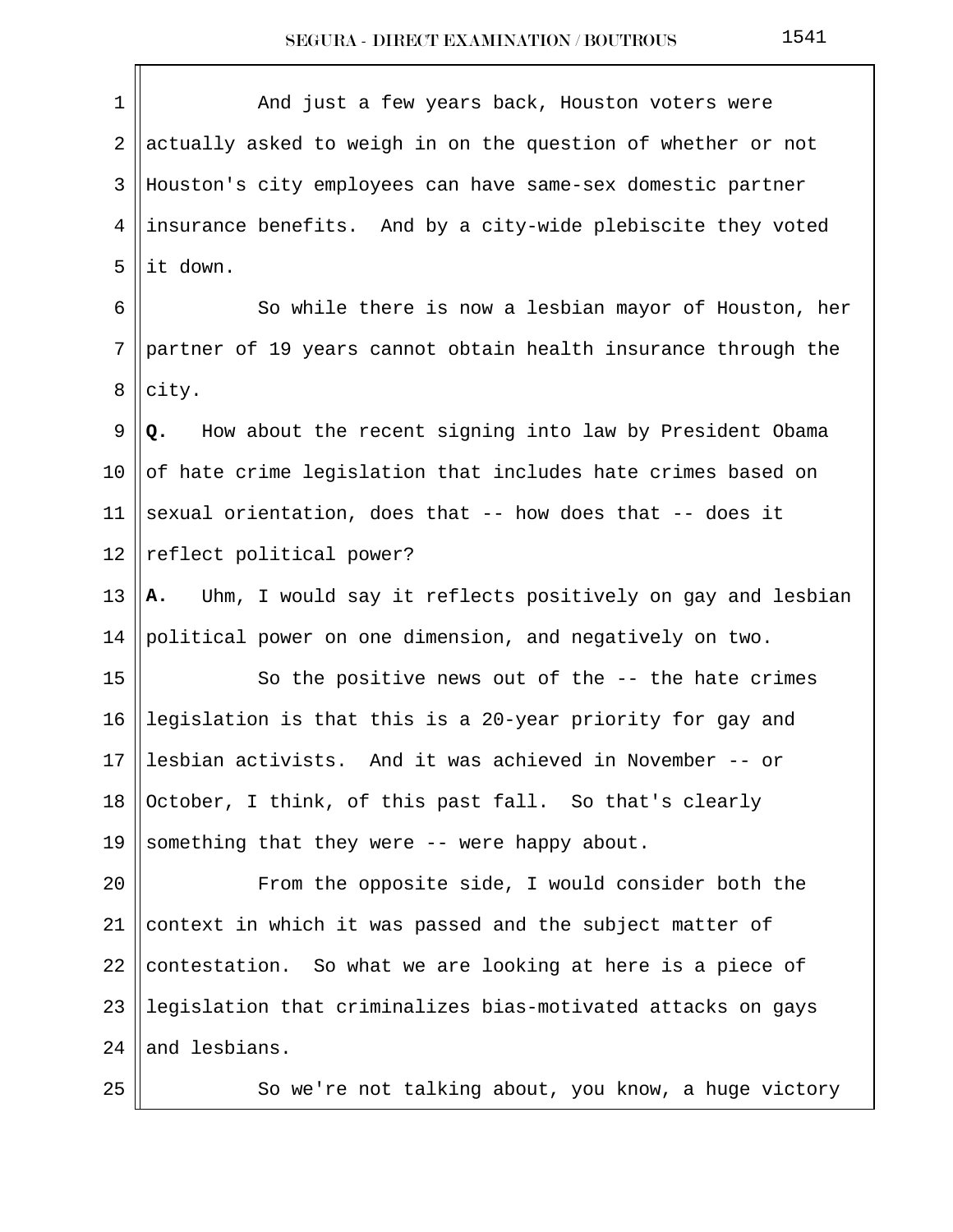| $\mathbf{1}$   | that, you know, creates, you know, gay spots in a service       |
|----------------|-----------------------------------------------------------------|
| $\overline{2}$ | academy, or something like that. We're talking about sort of    |
| 3              | ameliorating a real serious element of disadvantage that gays   |
| 4              | and lesbians face in American society.                          |
| 5              | The other thing is that, in order to get it passed,             |
| 6              | it was attached as a rider to the Defense Authorization Bill.   |
| 7              | And it's a common practice in Congress to attach more           |
| 8              | controversial pieces of legislation to more consensual pieces   |
| 9              | of legislation, to make it harder for people to vote against    |
| 10             | it. So it was attached to the Defense Authorization Bill.       |
| 11             | Even though it was attached to the Defense Bill,                |
| 12             | 75 percent of the Republicans in the United States Senate voted |
| 13             | against it. They voted against the Defense Authorization Bill,  |
| 14             | which is not a customary Republican position in the Senate.     |
| 15             | So I think that when we consider how the hate crimes            |
| 16             | bill was passed, and the fact that we're talking about          |
| 17             | criminalizing pretty vicious behavior, that would weigh against |
| 18             | a judgment for political power.                                 |
| 19             | In analyzing the political power of a particular minority<br>Q. |
| 20             | group, is it also appropriate to look at the vulnerability of   |
| 21             | the favorable outcomes that have been achieved?                 |
| 22             | Well, I'm not sure it's -- it's necessarily the case in<br>Α.   |
| 23             | all circumstances, but it's certainly the case for gays and     |
| 24             | lesbians because of the role of ballot initiatives.             |
| 25             | So in a number of jurisdictions, most of the western            |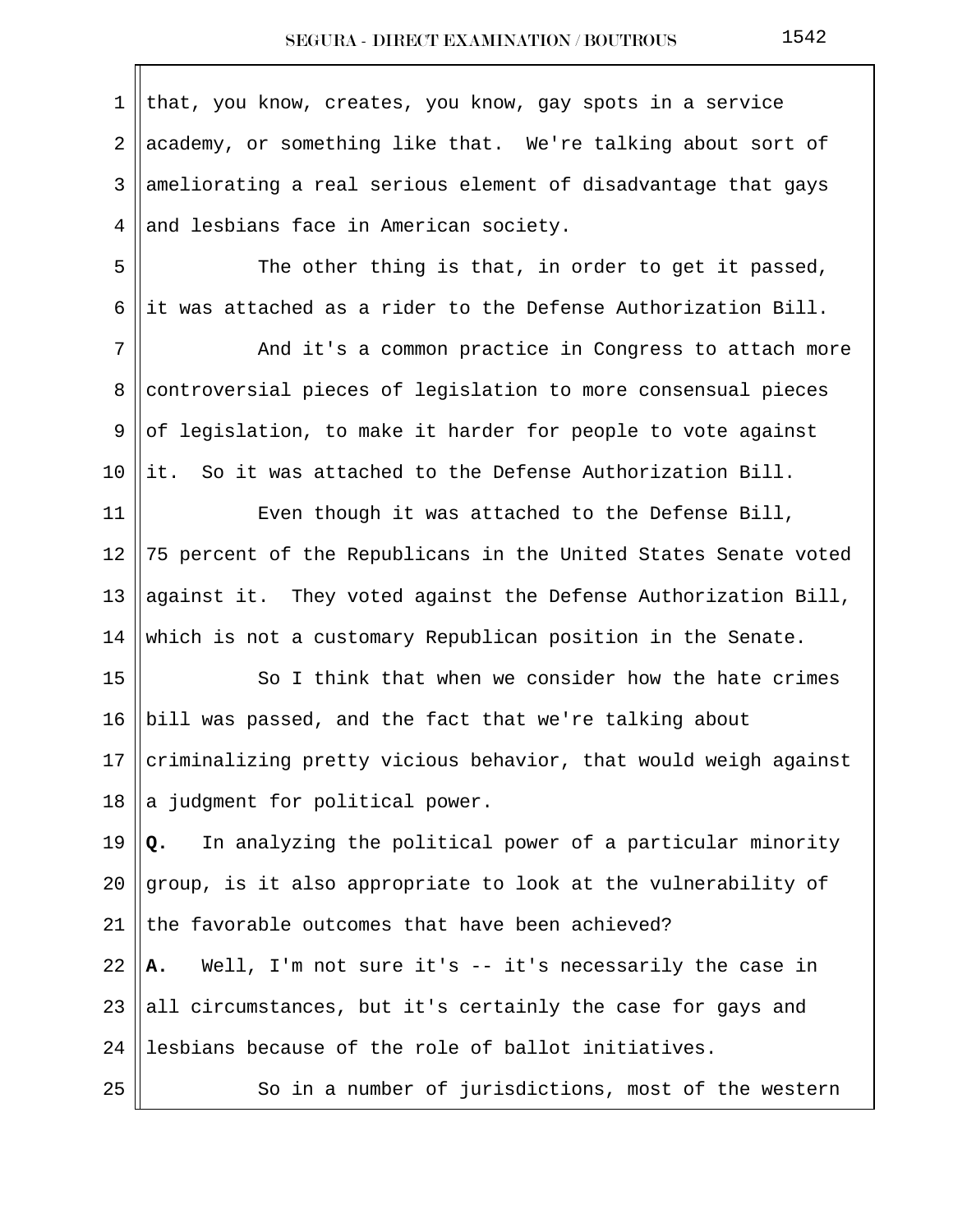1 || part of the United States, and parts of the east, as well, laws 2 || passed by the legislature or laws passed by even city and  $3 \parallel$  county legislatures are able to be overturned by popular 4 | plebiscite.

 5 Or there's a process where citizens can just have a 6 || law voted on through the initiative process. And initiatives 7 have been used to roll back legislative gains by gays and 8 || lesbians over and over again.

9 || In fact, between 1990 and the middle part of the 10  $\parallel$  2000s, there's been probably like 150 -- not even counting the 11  $\parallel$  same-sex marriage votes, there's been like 150 votes on gay and 12 || lesbian  $-$  usually, on gay and lesbian antidiscrimination 13 || protections. And they lose about 70 percent of the time. 14 **Q.** Now, when you're looking at political power on a 15 || particular issue, is it also a factor to  $-$ - that you consider 16 the importance of the issue to the gay and lesbian community, 17 || or whatever minority group you're talking about? Is that 18 another factor you apply when you're looking at favorable 19  $\vert$  outcomes?

20 **A.** Well, sure. I think we would want to look at the subject 21 matter of any piece of legislation.

  $\parallel$  So, for example, in California, there's now a  $\parallel$  standard clause, a standard antidiscrimination clause, that's  $\parallel$  attached to the end of many pieces of California legislation.  $\parallel$  And they might have to do with state licensing requirements on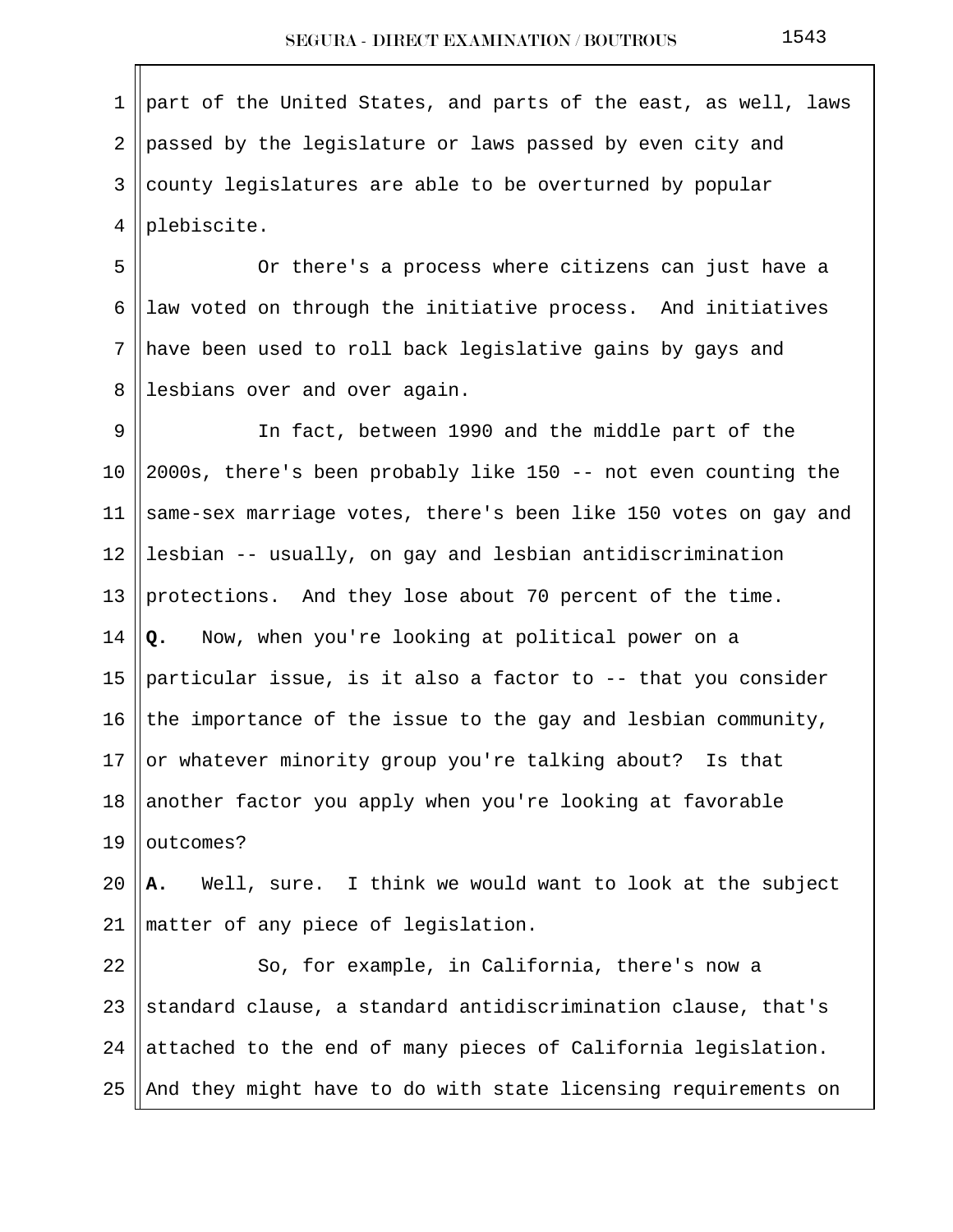| $\mathbf 1$ | some profession or some type of business, or whatever.<br>And   |
|-------------|-----------------------------------------------------------------|
| 2           | then at the end they say "shall not be discriminatory."         |
| 3           | I wouldn't call that a victory for gay and lesbian              |
| 4           | rights, because it's not clear that gays and lesbians were, you |
| 5           | know, actively working for, you know, rights in insulation      |
| 6           | contracting or, you know, some other sort of licensing issue.   |
| 7           | We want to focus -- when we want to focus on                    |
| 8           | estimating political power, we want to focus on the things that |
| 9           | are important to the group whose power we are trying to assess. |
| 10          | Q. Would marriage qualify as one of the salient important       |
| 11          | issues that would serve as a marker?                            |
| 12          | Yes.<br>Α.                                                      |
| 13          | Speaking of markers, in your expert opinion, what are the<br>Q. |
| 14          | markers of political powerlessness?                             |
| 15          | So, there were two types of markers I talked about in my<br>А.  |
| 16          | report.                                                         |
| 17          | The first are sort of manifestations: Can we look at            |
| 18          | the results of power or powerlessness? And then the second      |
| 19          | were the causes or the factors that might contribute to those   |
| 20          | results.                                                        |
| 21          | Why don't we start with the manifestations of political<br>Q.   |
| 22          | powerlessness of gays and lesbians in the United States.        |
| 23          | Could you give us an example of one manifestation               |
| 24          | that supports your opinion regarding the powerlessness of gays  |
| 25          | and lesbians?                                                   |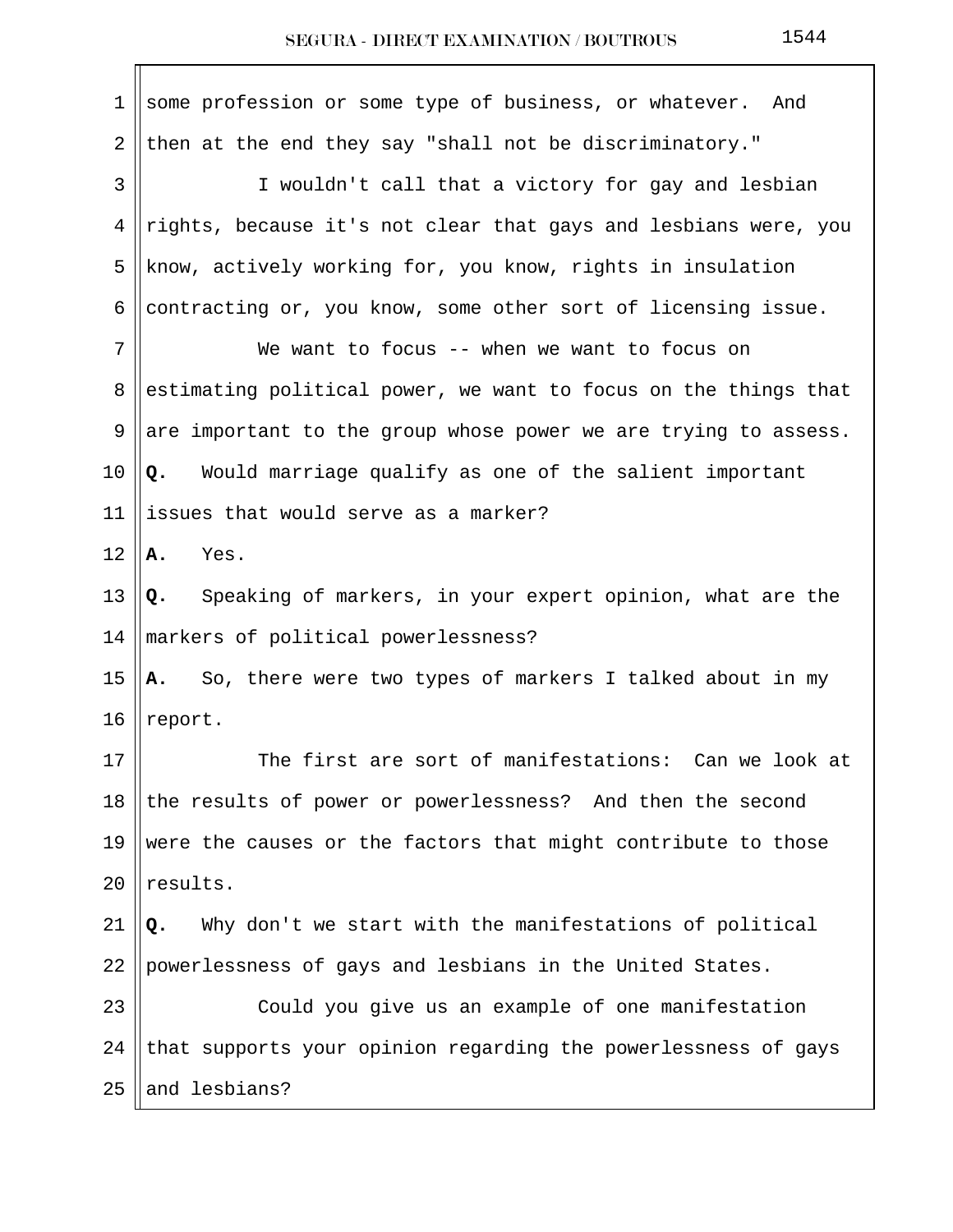| 1       | Sure. The first thing I would look at is the -- is the<br>Α.    |
|---------|-----------------------------------------------------------------|
| 2       | absence of statutory protection or the presence of statutory    |
| 3       | disadvantage. So if -- if there are laws hurting you and there  |
| 4       | are no laws helping you, that would be evidence that you have a |
| 5       | lack of power.                                                  |
| 6       | I would like to display demonstrative 3, which -- and ask<br>Q. |
| 7       | you to comment a little bit about the absence of protections in |
| 8       | the United States for gay -- gays and lesbians.                 |
| 9       | Okay.<br>Α.                                                     |
| $10 \,$ | Q. And, in fact, could you describe what this demonstrative     |
| 11      | 3, that we put up on the screen, reflects.                      |
| 12      | (Document displayed.)                                           |
| 13      | These are -- this map displays the states that have<br>A.       |
| 14      | statewide -- some form of statewide protection for employment   |
| 15      | nondiscrimination against gays and lesbians.                    |
| 16      | Q.<br>And how many states do not include protections based on   |
| 17      | sexual orientation, against discrimination?                     |
| 18      | Twenty-nine.<br>Α.                                              |
| 19      | You watched Dr. Nathanson's testimony this morning,<br>Q.       |
| 20      | correct?                                                        |
| 21      | I did.<br>Α.                                                    |
| 22      | And you heard him mention the Matthew Shepard case?<br>Q.       |
| 23      | I did.<br>Α.                                                    |
| 24      | Which state was Matthew Shepard's -- where did that event<br>Q. |
| 25      | regarding Matthew Shepard occur?                                |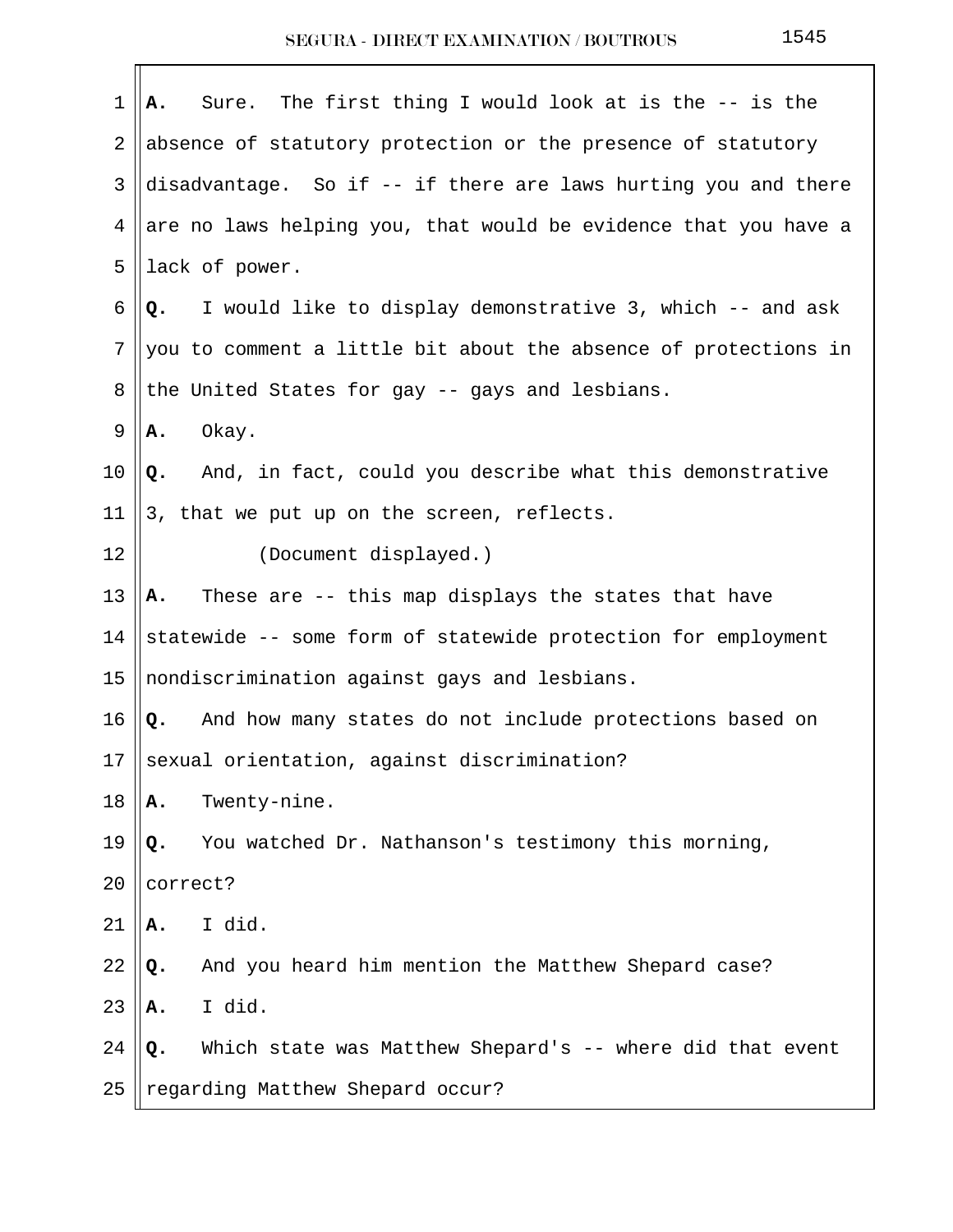| $\mathbf 1$    | Wyoming.<br>Α.                                                  |
|----------------|-----------------------------------------------------------------|
| $\overline{2}$ | And is Wyoming one of the states that has, since that<br>Q.     |
| 3              | event, enacted any kind of protection based on sexual           |
| 4              | orientation discrimination?                                     |
| 5              | Wyoming has no protection. And this is a little bit off<br>А.   |
| 6              | the topic, but Wyoming doesn't even have a hate crimes law.     |
| 7              | In terms of the ten largest states in the United States,<br>Q.  |
| 8              | how many of them have laws that provide protection against      |
| 9              | discrimination based on sexual orientation?                     |
| 10             | Three.<br>Α.                                                    |
| 11             | Let's look at the federal system. Are there any statutory<br>Q. |
| 12             | absences in the federal system that, to your mind, indicate, in |
| 13             | your expert view, a lack of political power on the part of gay  |
| 14             | men and lesbians?                                               |
| 15             | Uhm, yes. And I would say there are also statutory<br>Α.        |
| 16             | disadvantages at the federal level. So there is no              |
| 17             | federal-level antidiscrimination protection for housing and     |
| 18             | employment. There's no federal-level protection, really, on     |
| 19             | any level beyond the recently passed Hate Crimes Bill.          |
| 20             | There is federal legislation prohibiting gays and               |
| 21             | lesbians from receiving partner benefits in federal employment, |
| 22             | as an incident of the Defense of Marriage Act.                  |
| 23             | There is the exclusion of gays and lesbians from                |
| 24             | service in the military.                                        |
| 25             | And, historically, at one point, gays and lesbians              |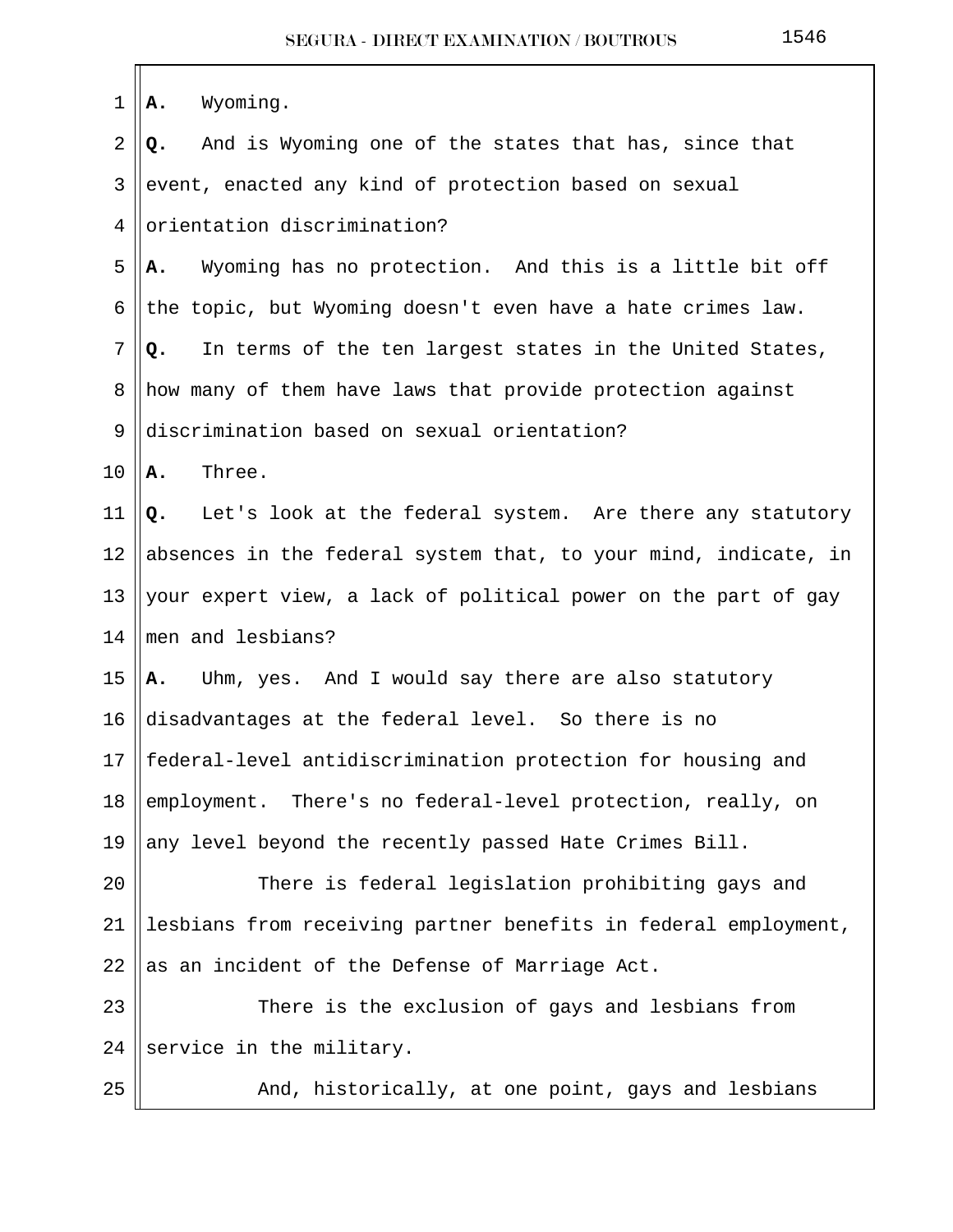| 1              | were completely forbidden from working for the federal           |
|----------------|------------------------------------------------------------------|
| $\overline{2}$ | government.                                                      |
| 3              | How long ago was that?<br>Q.                                     |
| 4              | I think that actually ended in the 1970s, but it started<br>А.   |
| 5              | as far back as immediately in the post-war era, maybe President  |
| 6              | Eisenhower.                                                      |
| 7              | And in that regard, are you familiar with a man named<br>Q.      |
| 8              | Frank Kameny?                                                    |
| 9              | I am.<br>Α.                                                      |
| 10             | Q. Can you tell us a little bit about Mr. Kameny's               |
| 11             | experience?                                                      |
| 12             | So, in the early days of the homophile movement, the first<br>А. |
| 13             | pro gay organization -- and "pro gay" is a strange way to        |
| 14             | describe this, but the first organization working to ameliorate  |
| 15             | the disadvantages faced by gays and lesbians was an              |
| 16             | organization called the Mattachine Society. And it started on    |
| 17             | the coasts, particularly Los Angeles and New York. This was in   |
| 18             | the early 1950s. It then kind of fell on hard times, in part     |
| 19             | because they faced a lot of repression.                          |
| 20             | In the 1960s, the Mattachine Society was revived in              |
| 21             | Washington, D.C., and Frank Kameny was essentially the           |
| 22             | principal organizer. And he took a much more proactive stand     |
| 23             | than the leaders of the Mattachine in Los Angeles and New York   |
| 24             | did.                                                             |
| 25             | So Kameny regularly would send letters to the U.S.               |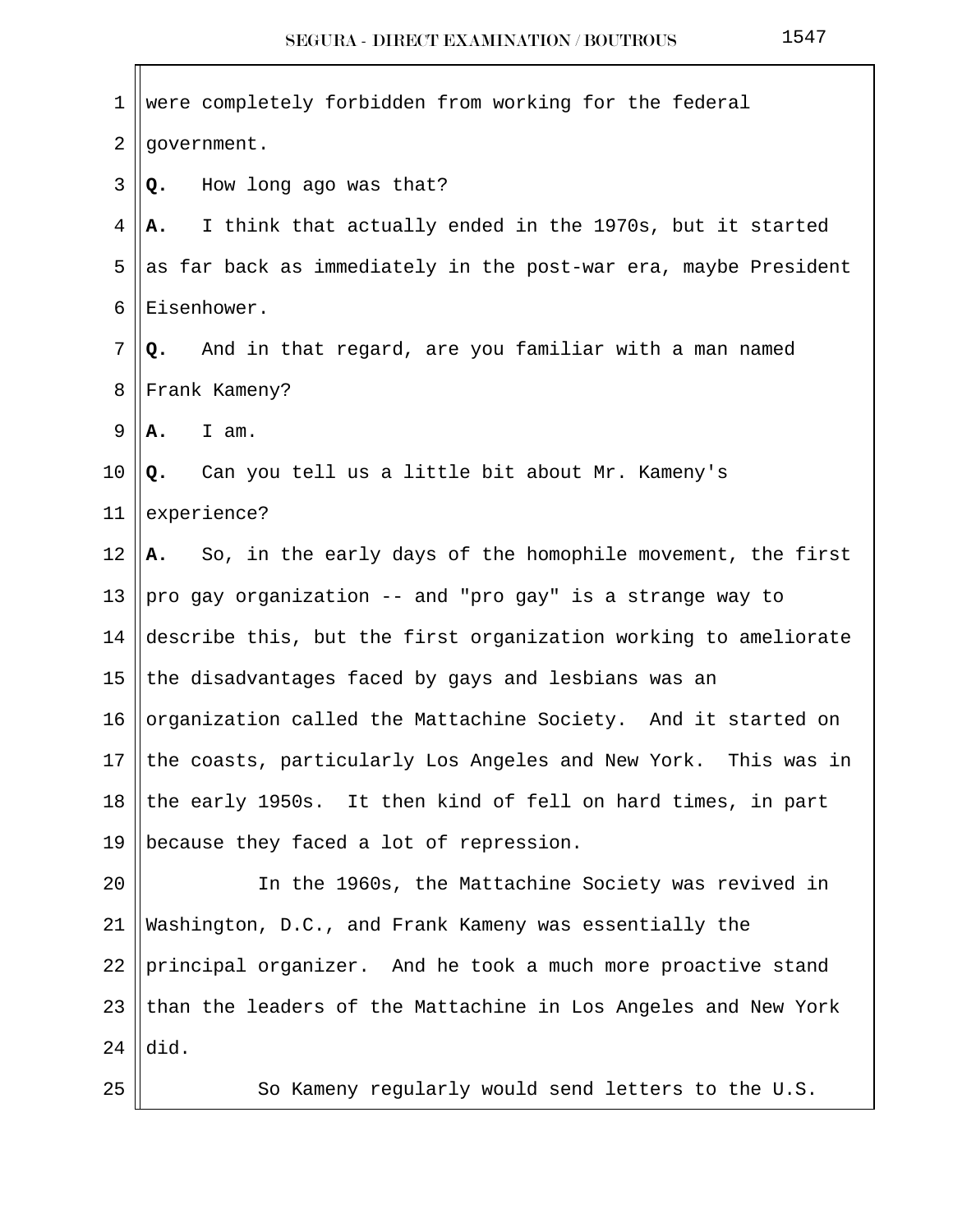| 1     | Government, demanding that the prohibitions on gay employment   |
|-------|-----------------------------------------------------------------|
| 2     | be dropped; or, you know, asking, you know, why there were      |
| 3     | these various obstacles to tax deductions or other benefits     |
| 4     | that other nonprofits enjoyed. So he was much more likely to    |
| 5     | engage the political system.                                    |
| 6     | Was he employed by the federal government?<br>Q.                |
| 7     | I believe he had been dismissed. I don't remember the<br>А.     |
| 8     | exact circumstances of his participation.                       |
| 9     | Q. Let me ask you this: In terms of protections -- well, let    |
| 10    | me back up.                                                     |
| 11    | In terms of statutory protections, does the fact that           |
| 12    | California includes a number of antidiscrimination provisions   |
| 13    | that apply to gay men and lesbians affect your view regarding   |
| 14    | the lack of political power of that group?                      |
| 15    | A. Well, it was certainly something I considered. The           |
| 16    | presence of statutory protections is preferable to the absence  |
| 17 II | of statutory protections in evaluating power.                   |
| 18    | That said, I would still want to look at the                    |
| 19    | circumstances by which they were passed, the degree to which    |
| 20    | they are secure in the political system, and also the subject   |
| 21    | matter over which they are covered.                             |
| 22    | So in some instances -- in most of these instances,             |
| 23    | these are attempts to redress discrimination. So if we look at  |
| 24    | a hate crimes protection or we look at an antidiscrimination    |
| 25    | ordinance, the purpose of that is to ameliorate a disadvantage, |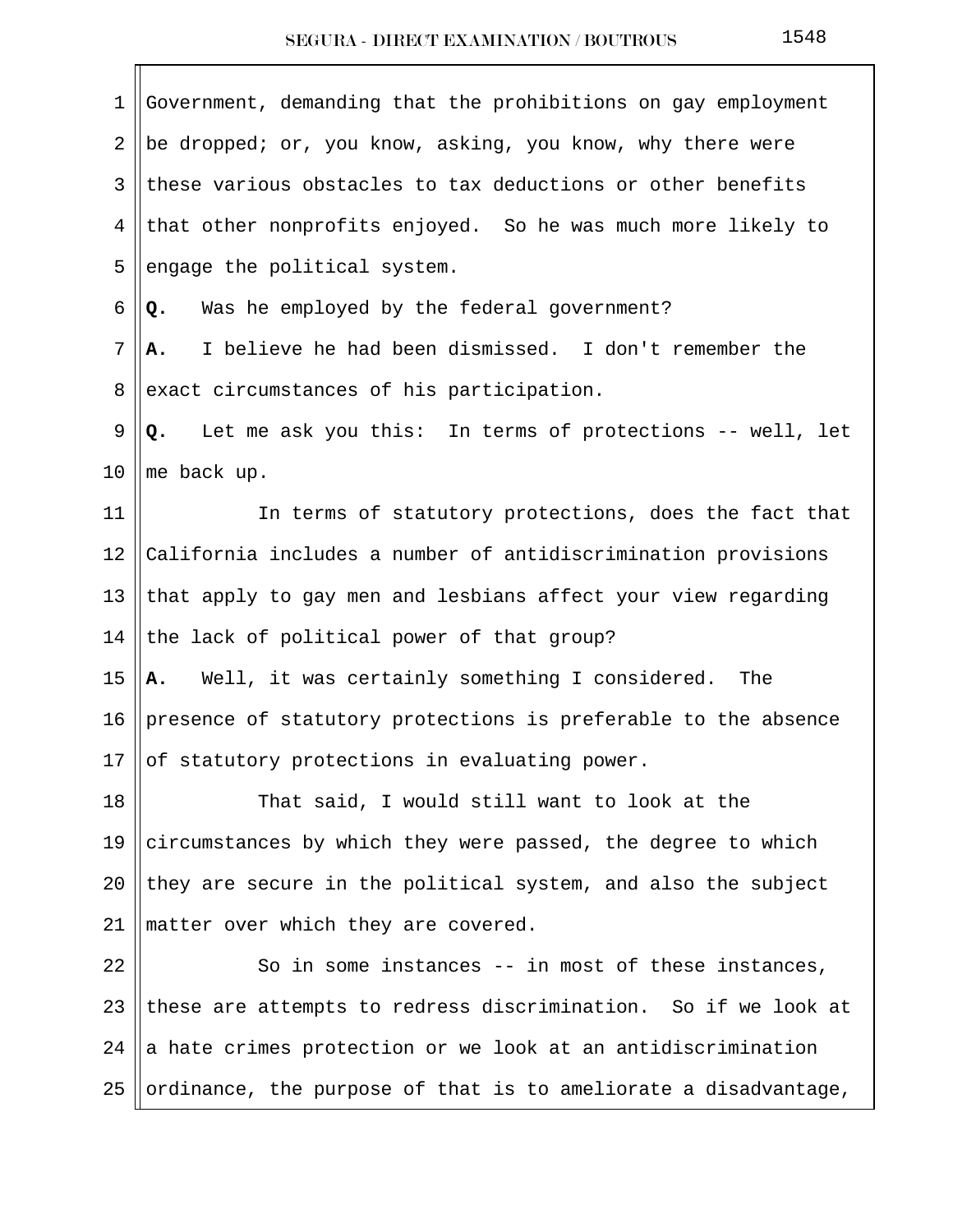| 1              | ameliorate a wrong that exists.                                |
|----------------|----------------------------------------------------------------|
| $\overline{2}$ | While it's certainly good to have that, it's                   |
| 3              | difficult to conclude that that's a measure of political power |
| 4              | in and of itself.                                              |
| 5              | It would be akin to saying that because you have more          |
| 6              | prescriptions, clearly you're healthier. No. You have          |
| 7              | prescriptions because there's a problem.                       |
| 8              | And the same would be true here. We have                       |
| 9              | antidiscrimination statutes because there's discrimination.    |
| 10             | The second thing I would want to look at is how those          |
| 11             | ordinances were passed. In some instances, some of the         |
| 12             | California ordinances were passed in the wake of court         |
| 13             | decisions ordering that policies be adopted. This is true for  |
| 14             | California's anti-employment discrimination ordinance.         |
| 15             | And even though the courts had already held this,              |
| 16             | that political process was quite contested. For example, the   |
| 17             | first version placed the -- the first attempt to codify this   |
| 18             | court decision placed gay and lesbian employment and housing   |
| 19             | protections in the Fair Employment and Housing Act of          |
| 20             | California. And that was vetoed by the governor.               |
| 21             | So when the decision was codified, it was codified in          |
| 22             | the Labor Code of the state, which has a shorter time period   |
| 23             | for complaint and a much more relaxed sort of regulatory       |
| 24             | mechanism.                                                     |
| 25             | So there was -- it was really -- there was quite a             |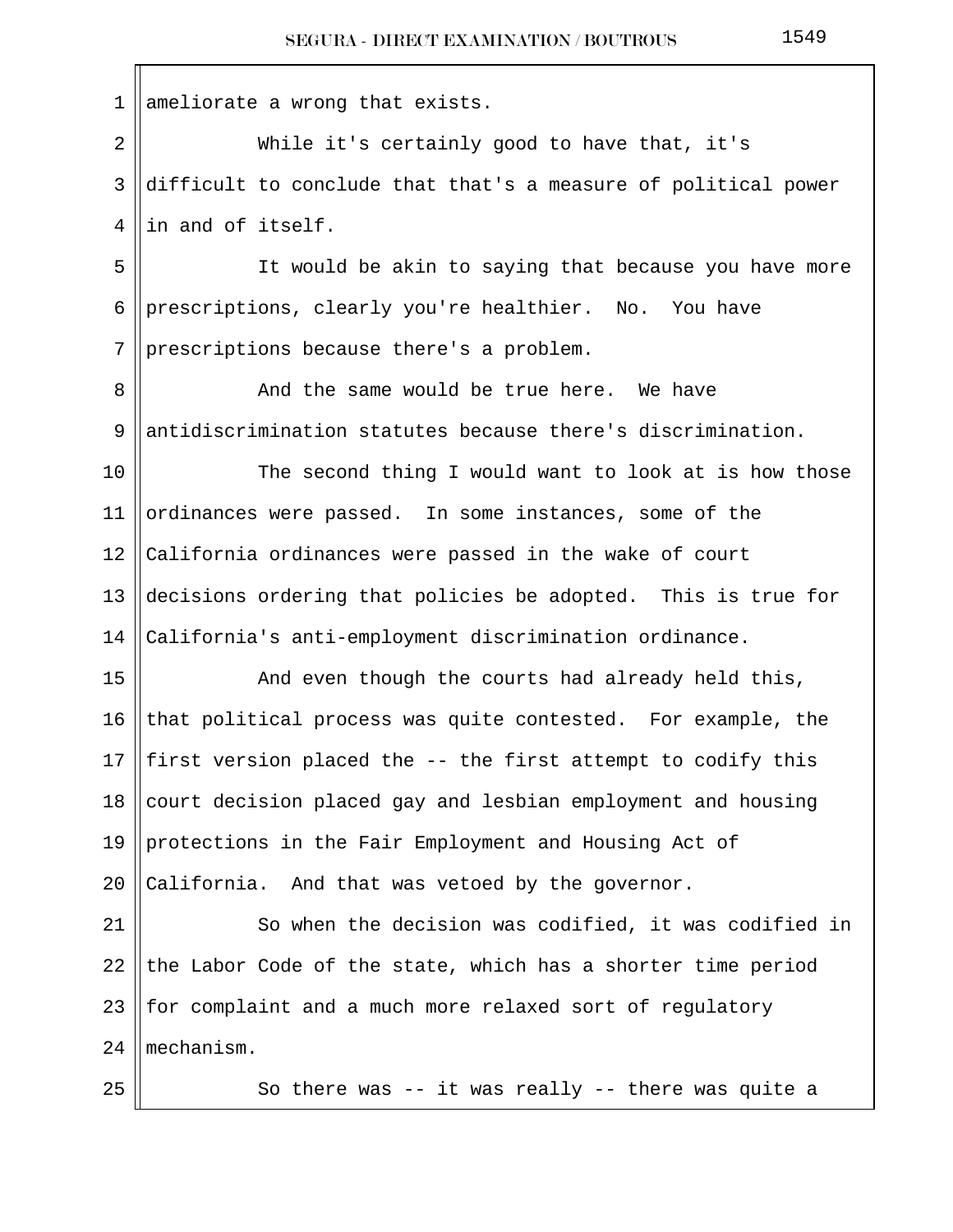1 || bit of opposition even to codifying a decision that had already 2 | been handed down by the courts.

 3 And, of course, the minority party in this state, as 4 a part of its platform, made it clear that it would like to 5 || repeal all of those. So I'm not sure I would be certain that 6 they're, you know, permanent protection.

7 || A third concern I would raise would be that it's 8 problematic to focus only on a single jurisdiction, because a 9 domestic partnership ordinance in California does not provide 10  $\parallel$  any protection for you if your partner becomes ill on a trip to 11 Las Vegas or attending the Mardi Gras in New Orleans.

12 || That when we look at -- particularly when we look at 13 Prop eight, these are national questions; that the politics of 14 the proposition was national, the politics of most of the 15 || ballot initiatives on same-sex marriage and on 16  $\parallel$  anti-discrimination involved activists on both sides from 17 || around the country.

18 || So I'm not sure I would conclude on the basis of some 19 positive statutory outcomes, ameliorating some severe  $\parallel$  disadvantages, that that alone constitutes political power. **Q.** Let me ask that demonstrative two that you prepared be  $\parallel$  displayed and ask you -- this is a quote from Romer versus  $\parallel$  Evans. Perhaps you could read that so it's into the record, 24 and then explain to me how that bears on your evaluation of  $\parallel$  California's protections against discrimination to the extent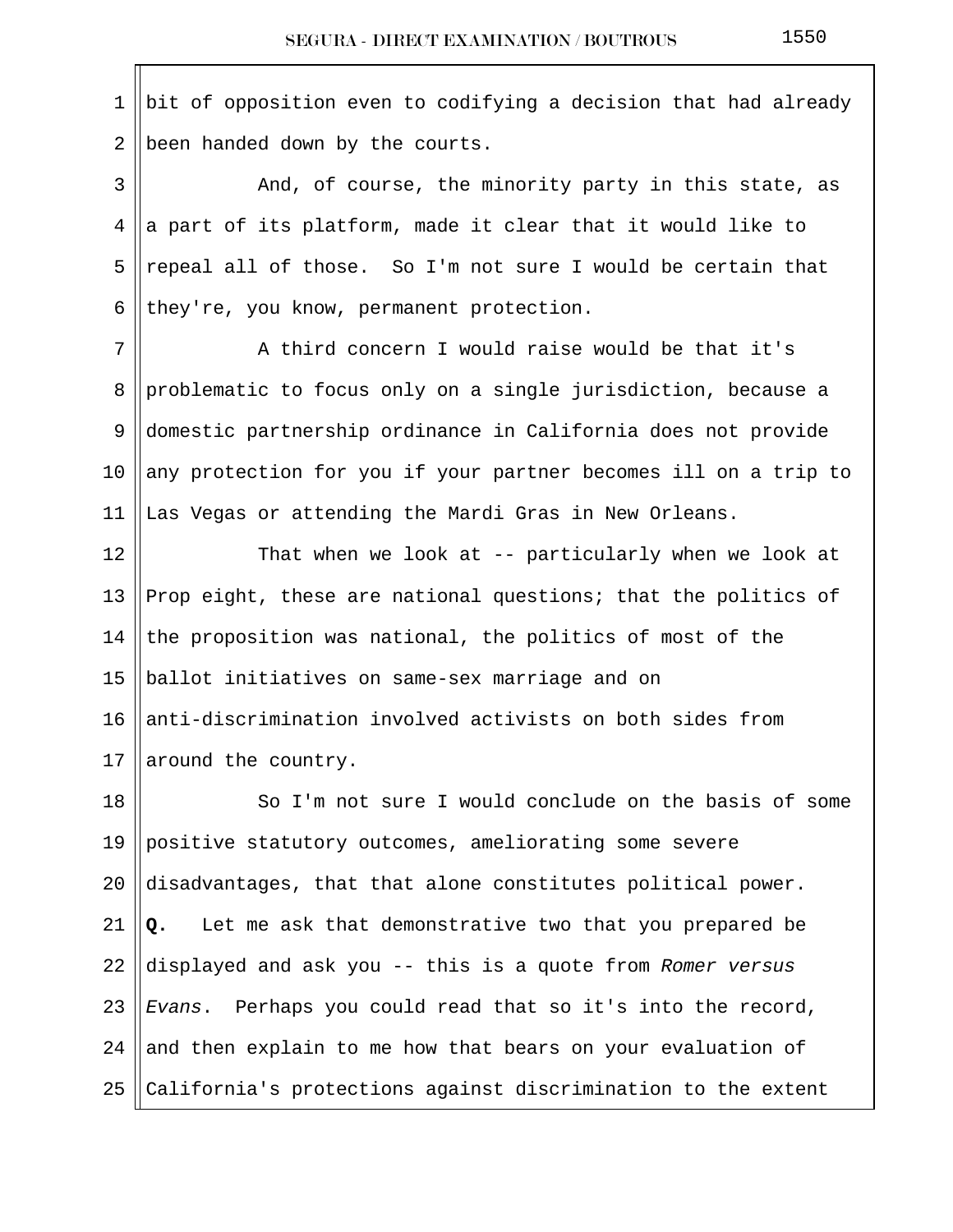| 1  | they exist for gays and lesbians?                                |
|----|------------------------------------------------------------------|
| 2  | So I will preface it with the -- there is a trope in the<br>A.,  |
| 3  | argument against protections for gays and lesbians, that these   |
| 4  | are special rights that gays and lesbians don't need.            |
| 5  | And speaking specifically to that argument in Romer,             |
| 6  | Justice Kennedy writes:                                          |
| 7  | "We find nothing special in the protections                      |
| 8  | Amendment 2 withholds. These are protections                     |
| 9  | taken for granted by most people, either                         |
| 10 | because they already have them or do not need                    |
| 11 | them."                                                           |
| 12 | What protections had Amendment 2 withheld in Colorado?<br>Q.     |
| 13 | Amendment 2 was a breathtaking piece of legislation.<br>So<br>А. |
| 14 | at the time several small cities -- I believe it was like        |
| 15 | Aspen, Boulder and Denver, that sounds right -- had passed --    |
| 16 | Denver, a big city obviously -- had passed anti-discrimination   |
| 17 | ordinances.                                                      |
| 18 | And so Colorado's Amendment 2 would have amended the             |
| 19 | Colorado constitution to eliminate those local ordinances that   |
| 20 | were anti-discrimination ordinances, but it would also have      |
| 21 | prohibited any locality or the state legislature from enacting   |
| 22 | any future protections from gays and lesbians.                   |
| 23 | So it was not just -- it didn't just reverse the                 |
| 24 | existing laws, it preempted any future action.                   |
| 25 | How have ballot initiatives in this country affected the         |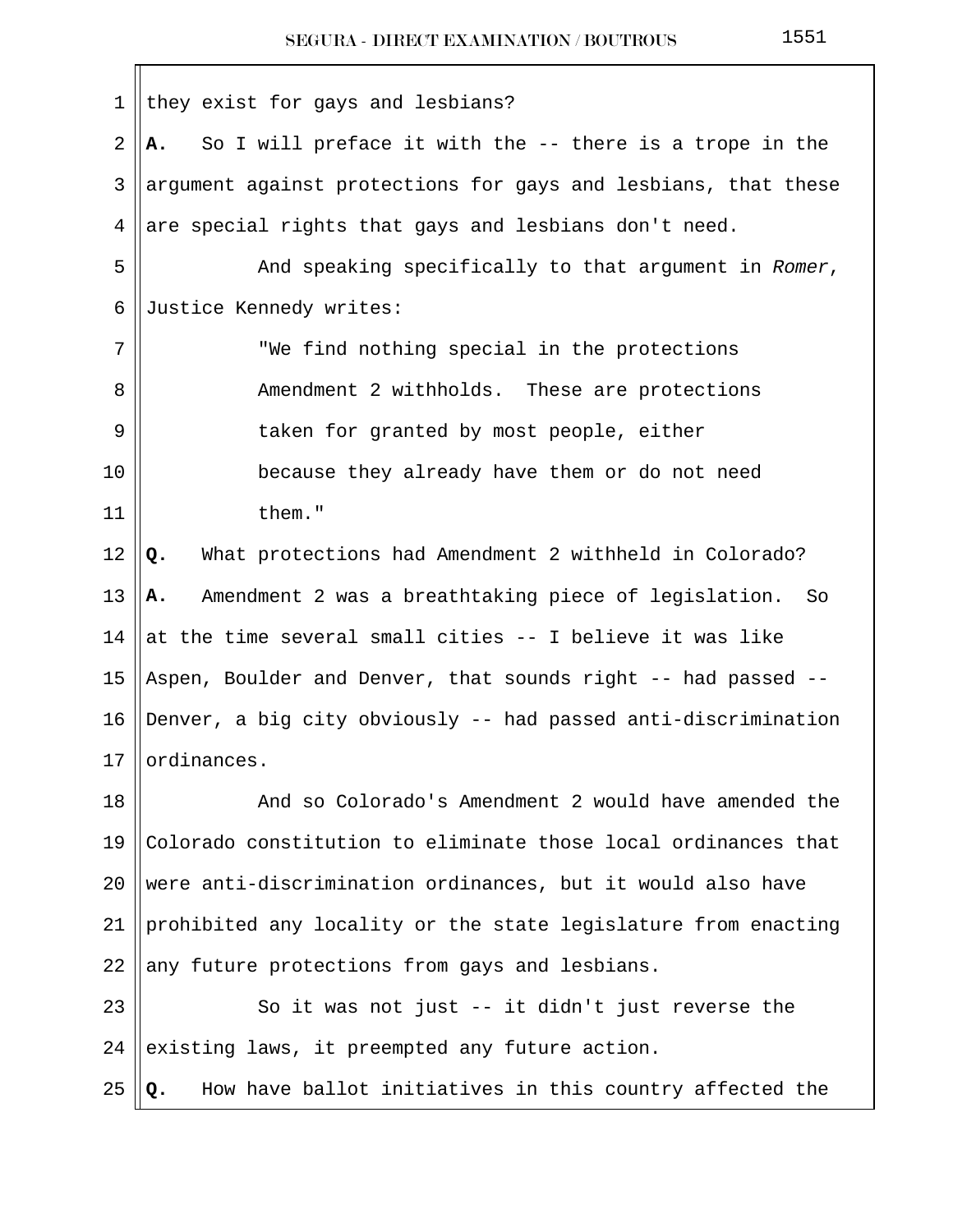$1$  rights of gay men and lesbians in terms of their political  $2$  | power? 3 **A.** Well, for starters, there is no group in American 4 Society -- and I would include in this undocumented aliens, who 5 are probably a distant second. 6 || There is no group in American society who has been  $7$  || targeted by ballot initiatives more than gays and lesbians. 8 The number of ballot initiative contests since the first one in 9 the late 1970's is probably at or above 200. Gays and lesbians 10 || lose 70 percent of the contests over other matters. They have 11 essentially lost a hundred percent of the contests over 12  $\parallel$  same-sex marriage and now on adoption. 13 || The initiative process nationalizes issues because 14 money and activism crosses state lines. So even if there is a 15 local legislative majority to enact something for the 16 | protection of gays and lesbians, participation of people around 17 the country can play a role in shaping a ballot process that 18 would reverse it. 19 || The initiative process has been really the waterloo  $20$  of gay and lesbian politics. 21 **Q.** We would like to display demonstrative number four, which 22 you can elaborate, but it lays out what I think you just said 23  $|concerning$  ballot initiatives. 24 || But let me ask you this: What is it about gay and 25 ||lesbian politics and ballot initiatives that has in your view,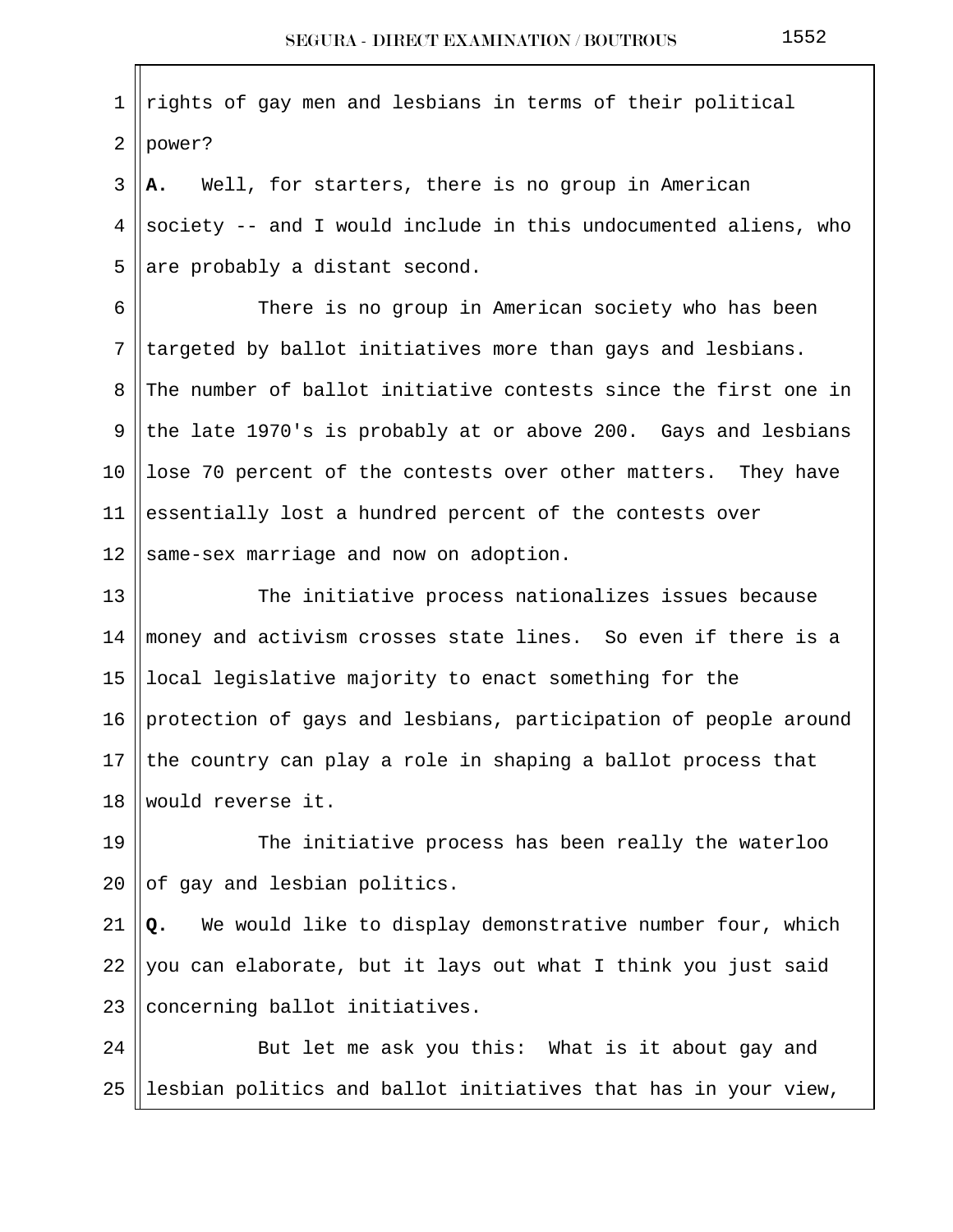| $\mathbf 1$ | your expert opinion, caused the ballot initiative process to be   |
|-------------|-------------------------------------------------------------------|
| 2           | unleashed in this manner against that particular group?           |
| 3           | Well, the -- you know, it's a hard question to answer.<br>А.      |
| 4           | There is -- proponents and opponents of gay rights would say      |
| 5           | that there is a culture war going on in the society. And as a     |
| 6           | consequence, these are things that people feel very deeply        |
| 7           | about and it gets them hot under the collar.                      |
| 8           | Initiative processes have -- they are a mixed bag                 |
| 9           | historically. On the one hand, they serve as a reasonable         |
| 10          | check on the behavior of the legislature if the population is     |
| 11          | dissatisfied.                                                     |
| 12          | On the other hand, they are frequently been used to               |
| 13          | target minorities, and this is not just gays and lesbians.<br>But |
| 14          | no group has been more targeted than gays and lesbians.           |
| 15          | And I think from a political science standpoint, what             |
| 16          | we would think about is sort of expanding the scope of            |
| 17          | conflict; that if your side is not doing well in the              |
| 18          | legislature, perhaps because of the partisan distribution, then   |
| 19          | you try to move the arena of contestation to the populace where   |
| 20          | you can motivate people through, you know, campaign               |
| 21          | commercials; you know, you inflame momentary passions.            |
| 22          | In your expert view, does the ballot initiative process<br>Q.     |
| 23          | put the gay and lesbian community at a particular disadvantage    |
| 24          | in the political process?                                         |
| 25          | I would say yes, first and foremost because of the<br>А.          |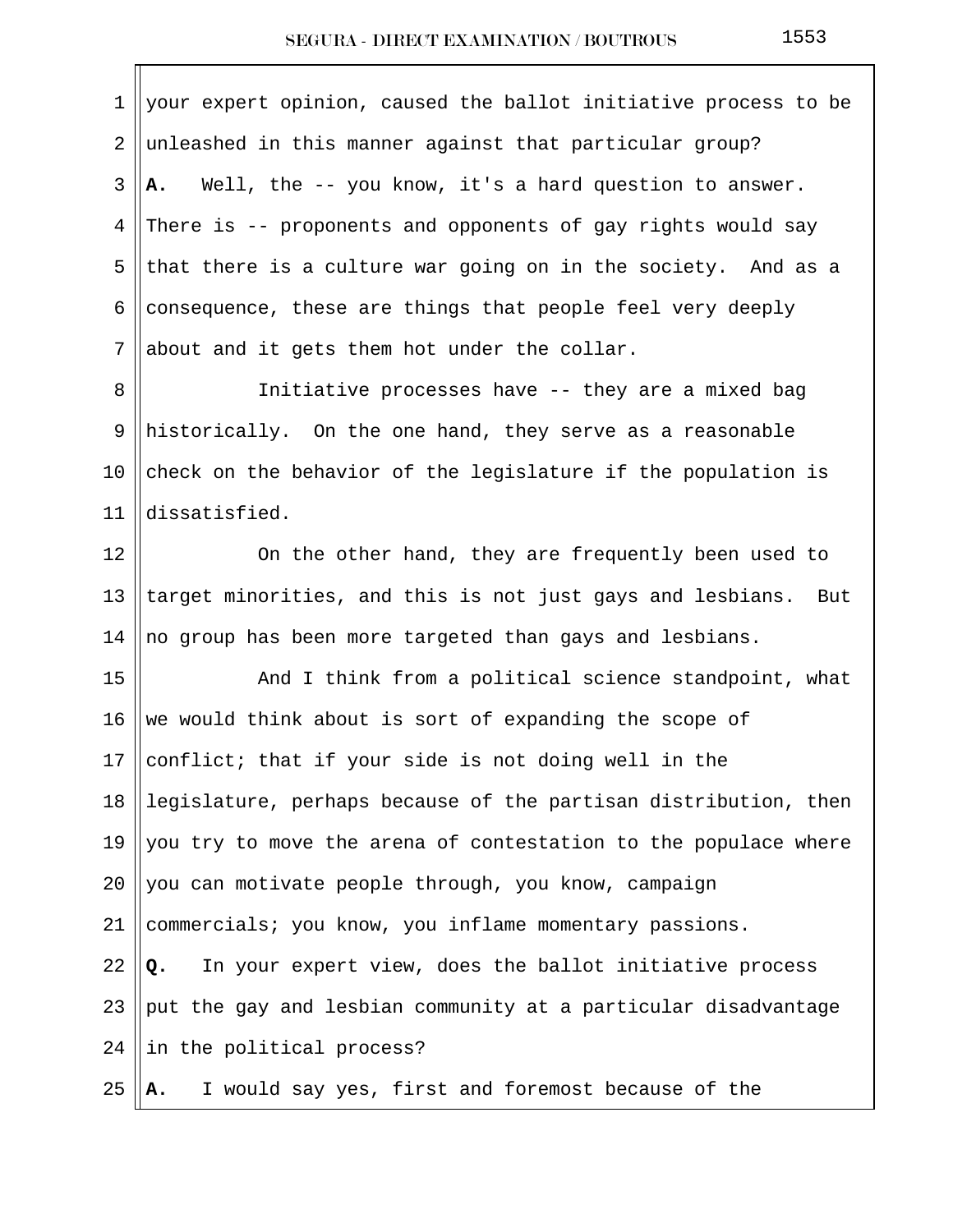| 1              | numbers. So in the end the ballot initiative process is a       |
|----------------|-----------------------------------------------------------------|
| $\overline{2}$ | plebiscite and you need notes. You need 50 percent plus one.    |
| 3              | The ballot initiative process in California is                  |
| 4              | particularly problematic, in part, because we allow the         |
| 5              | amending of the state Constitution with a simple majority and,  |
| 6              | in part, because we have really widely varying rates of turnout |
| 7              | between, say, ballot initiative contest and the contest that    |
| 8              | would produce a state legislature, so that the state            |
| 9              | legislative distribution looks a lot more like the underlying   |
| 10             | population than a turnout in the state-wide election. And, of   |
| 11             | course, this allows money and organizations to transcend state  |
| 12             | lines. So it moves the focus of the contest away from state     |
| 13             | politics alone and into a national arena.                       |
| 14             | How many ballot initiatives have been passed relating to<br>Q.  |
| 15             | marriage between individuals of the same gender in the last     |
| 16             | decade?                                                         |
| 17             | I believe 33 of 34. Because in one state it failed and<br>А.    |
| 18             | then they came back in the next election and passed it, and     |
| 19             | that was Arizona.                                               |
| 20             | You mentioned that there have been other examples of the<br>Q.  |
| 21             | use of ballot initiatives against minority groups -- you        |
| 22             | mentioned Romer.                                                |
| 23             | Could you give us a couple of other examples relating           |
| 24             | to other groups?                                                |
| 25             | In the 1960's there was an attempt to overturn the<br>Sure.     |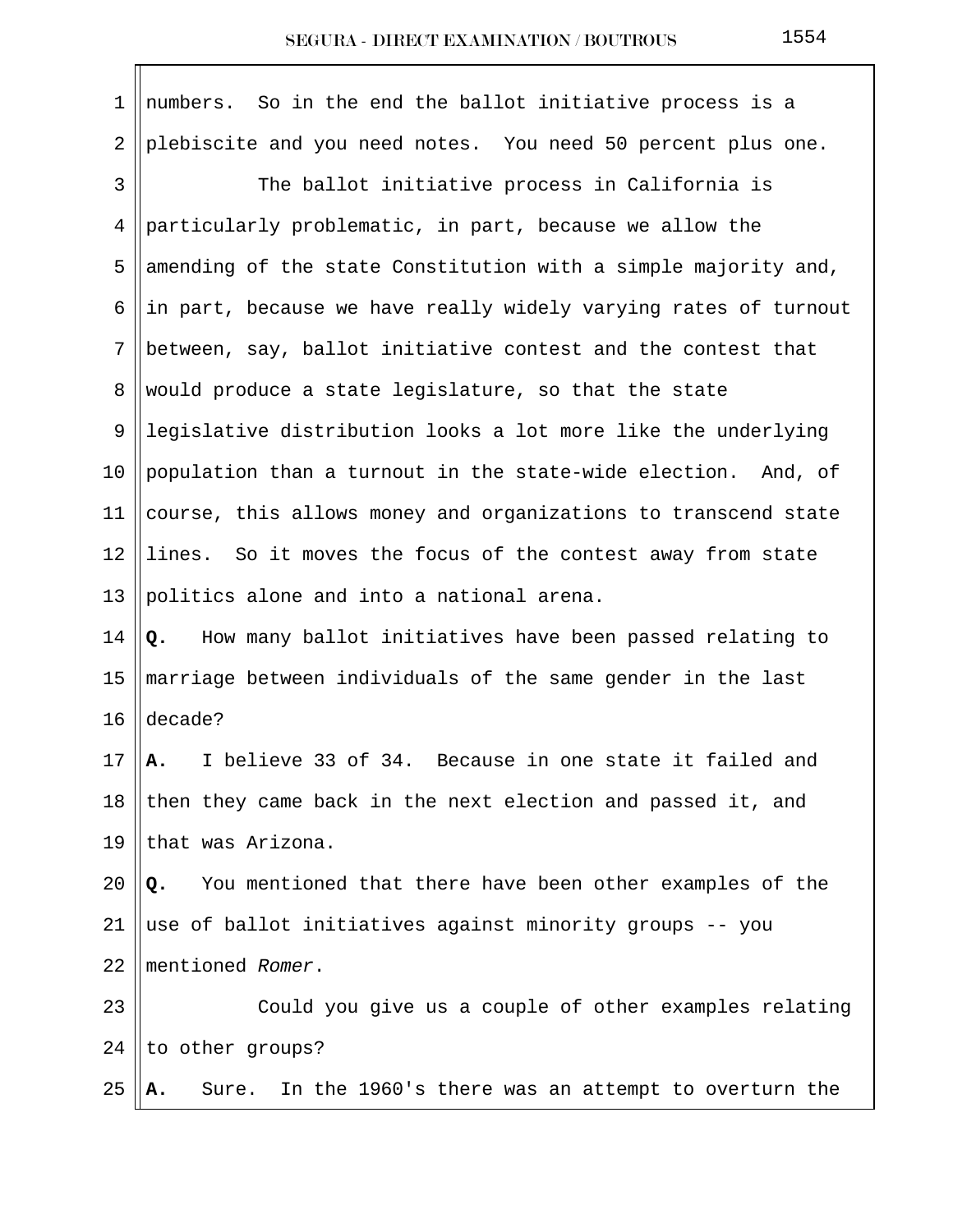| $\mathbf 1$    | implementation of the Fair Housing Act in California by having  |
|----------------|-----------------------------------------------------------------|
| $\overline{2}$ | a state-wide ballot initiative saying that landlords and        |
| 3              | property owners could rent or sell to whomever they wanted,     |
| 4              | even if that was discriminatory in its practice.                |
| 5              | There have been a whole host of ballot initiatives              |
| 6              | targeting immigrants, and in some instances targeting more than |
| 7              | immigrants. Prop 187 would be an example of that.               |
| 8              | What happened to Prop 187?<br>Q.                                |
| 9              | Prop 187, as I understand, was struck down at the lower<br>Α.   |
| 10             | court level and the state declined to appeal that ruling.       |
| 11             | Prop 187 was really contentious because the                     |
| 12             | official -- the language of the initiative was that state       |
| 13             | employees could withhold state services from any person they    |
| 14             | suspected of being an undocumented immigrant, but the basis of  |
| 15             | that suspicion was not particularly clear in the legislation.   |
| 16             | Latino activists in the state felt that that would              |
| 17             | create essentially open season a Latinos; that, you know, if    |
| 18             | you walk in with a Spanish accent or with dark skin, you know,  |
| 19             | that would be the basis for a state employee withholding state  |
| 20             | services from you until you could prove otherwise.              |
| 21             | And what happened to the Fair Housing -- the housing<br>Q.      |
| 22             | proposition that you mentioned from the 1960's?                 |
| 23             | It was struck down.<br>Α.                                       |
| 24             | Now, if the -- is there an effect on the ability of gay<br>Q.   |
| 25             | men and lesbians to achieve political power based on the fact   |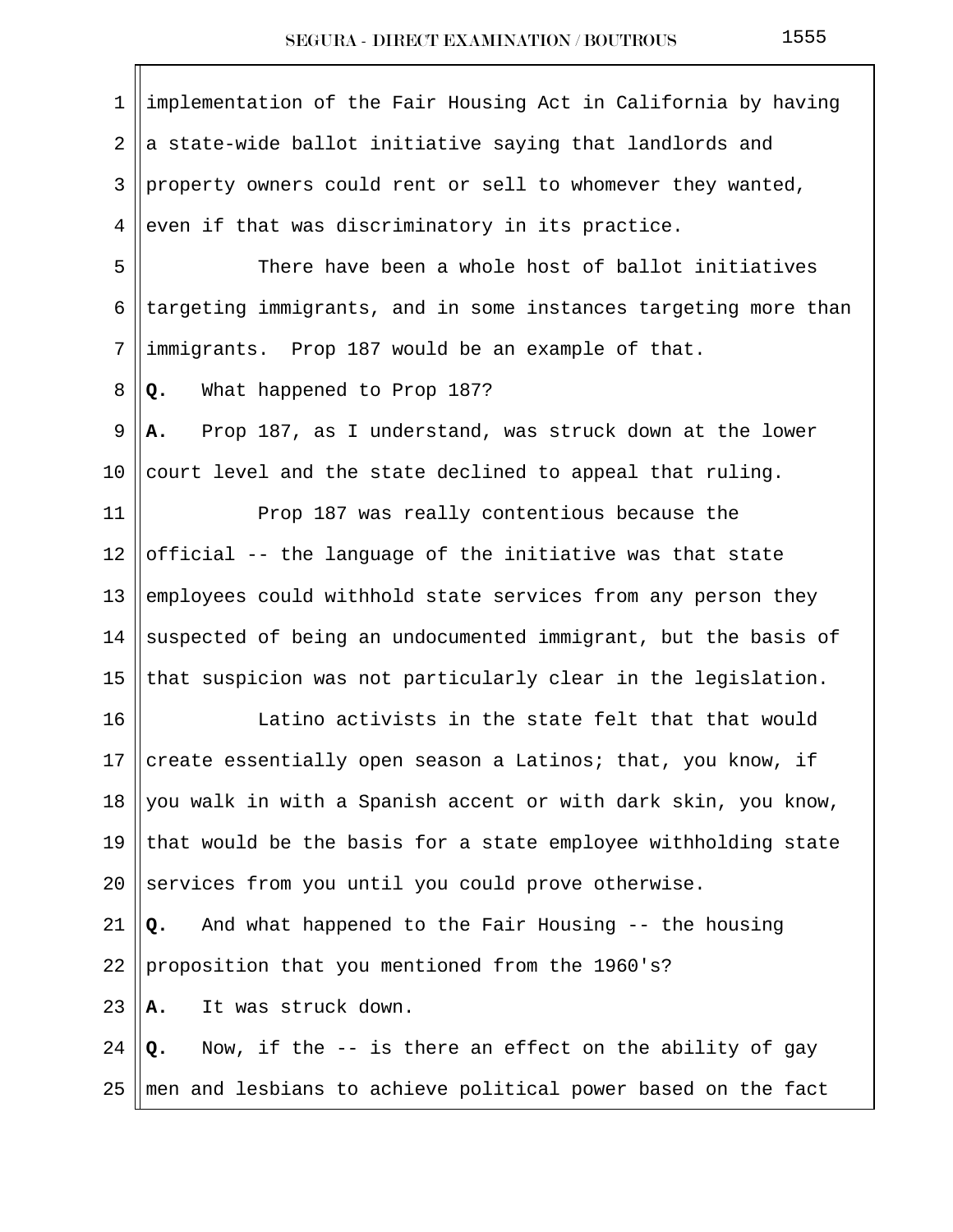1 that they find themselves fighting these ballot initiatives? 2 **A.** Umm, I would say there are two effects, one of which is  $3$  ||obvious and one of which is maybe less obvious. 4 The obvious effect is that legislative gains that 5 are, you know, hard earned get overturned and in some instances 6  $\parallel$  gays and lesbians find themselves, even in the events where  $7$  they win, contesting the same issues over and over again and 8 spending a lot of resources on this. 9 I think that the less visible effect is that it 10  $\|$  chills legislatures. Legislatures thinking about passing some 11 Statute that would be advantageous to gays and lesbians think 12 Utwice about that because no legislator relishes being 13 || overturned by a plebiscite. 14 **Q.** How does the fact that ballot issues can be used to amend 15 State constitutions effect the political power of gay men and  $16$  | lesbians? 17 **A.** The amendment process in many states -- in fact, in most 18 states -- require that the vote of the people take place. 19 || So even were it the case that every elected official 20 In California decided that Prop 8 were a bad idea, there is, 21 || frankly, nothing they can do to change it unless there is a 22 vote of the people. 23 **Q.** Are gays and lesbians underrepresented in political office  $24$  ||in the United States? 25 **A.** They are. At last count only six people have ever served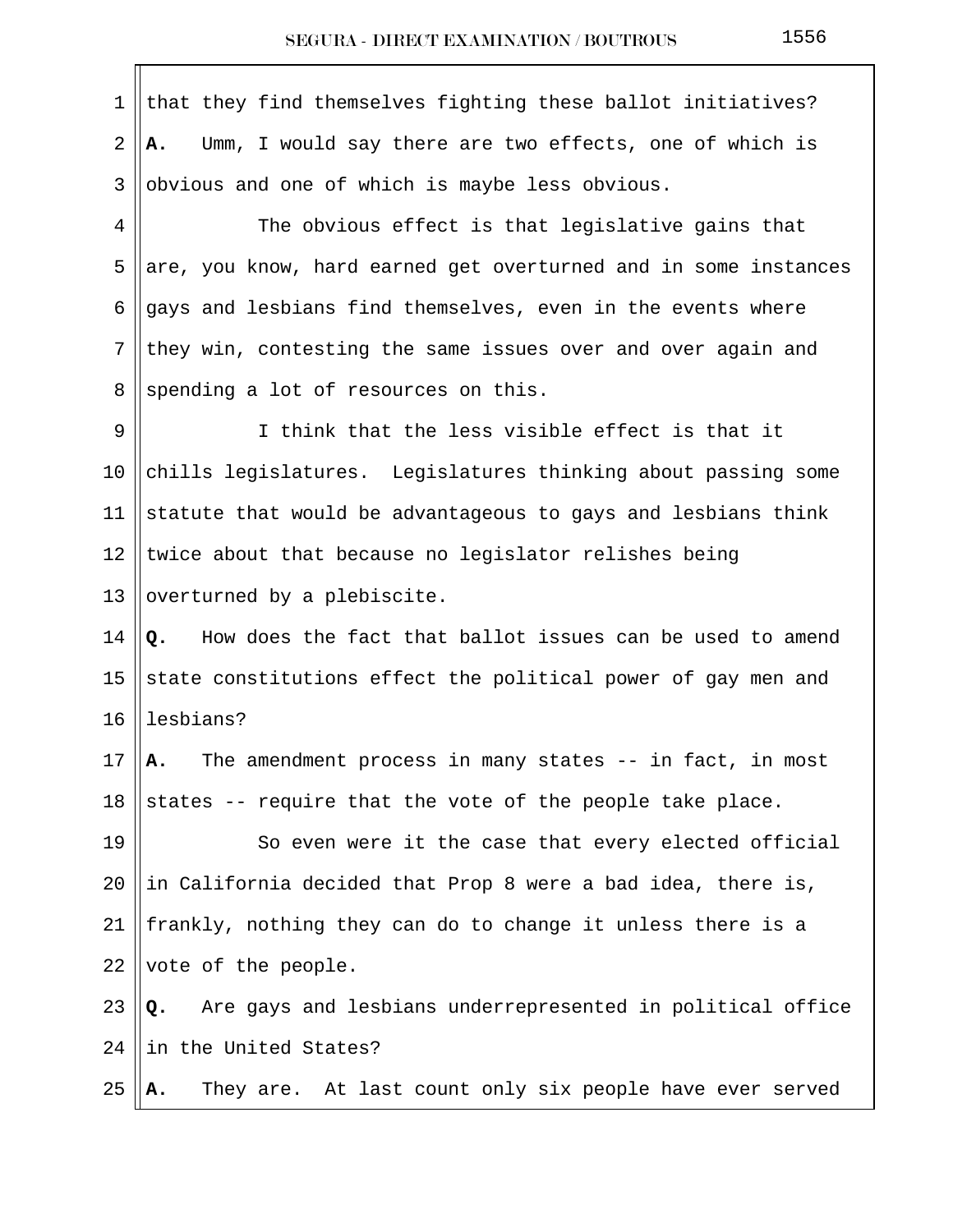| 1  | in the House of Representatives who have been openly gay and    |
|----|-----------------------------------------------------------------|
| 2  | only two of those were elected as openly gay. So in the other   |
| 3  | four instances their sexuality became a matter of public record |
| 4  | after their initial election.                                   |
| 5  | There has never been an openly gay senator or cabinet           |
| 6  | member or certainly, you know, president.                       |
| 7  | There is only about one percent of the state's                  |
| 8  | legislatures that are gay and an even smaller, much smaller     |
| 9  | percentage of local elected officials.                          |
| 10 | Do you recall the percentage of local officials?<br>Q.          |
| 11 | I believe it's five-hundredths of one percent.<br>Α.            |
| 12 | How about state -- total state legislatures, what is the<br>Q.  |
| 13 | percentage?                                                     |
| 14 | I think it's right around one percent.<br>А.                    |
| 15 | Thank you.<br>Q.                                                |
| 16 | Now, in your view, how does the low number of                   |
| 17 | officeholders who are gay or lesbians affect the political      |
| 18 | power or powerlessness of gay men and lesbians in the United    |
| 19 | States?                                                         |
| 20 | So in political science we call the election of a<br>А.         |
| 21 | representative who shares a demographic characteristic of their |
| 22 | constituents descriptive representation. Theorists who have     |
| 23 | examined descriptive representation identify two effects.       |
| 24 | The first effect is that there is the direct                    |
| 25 | representation; that having a gay man or lesbian sitting at a   |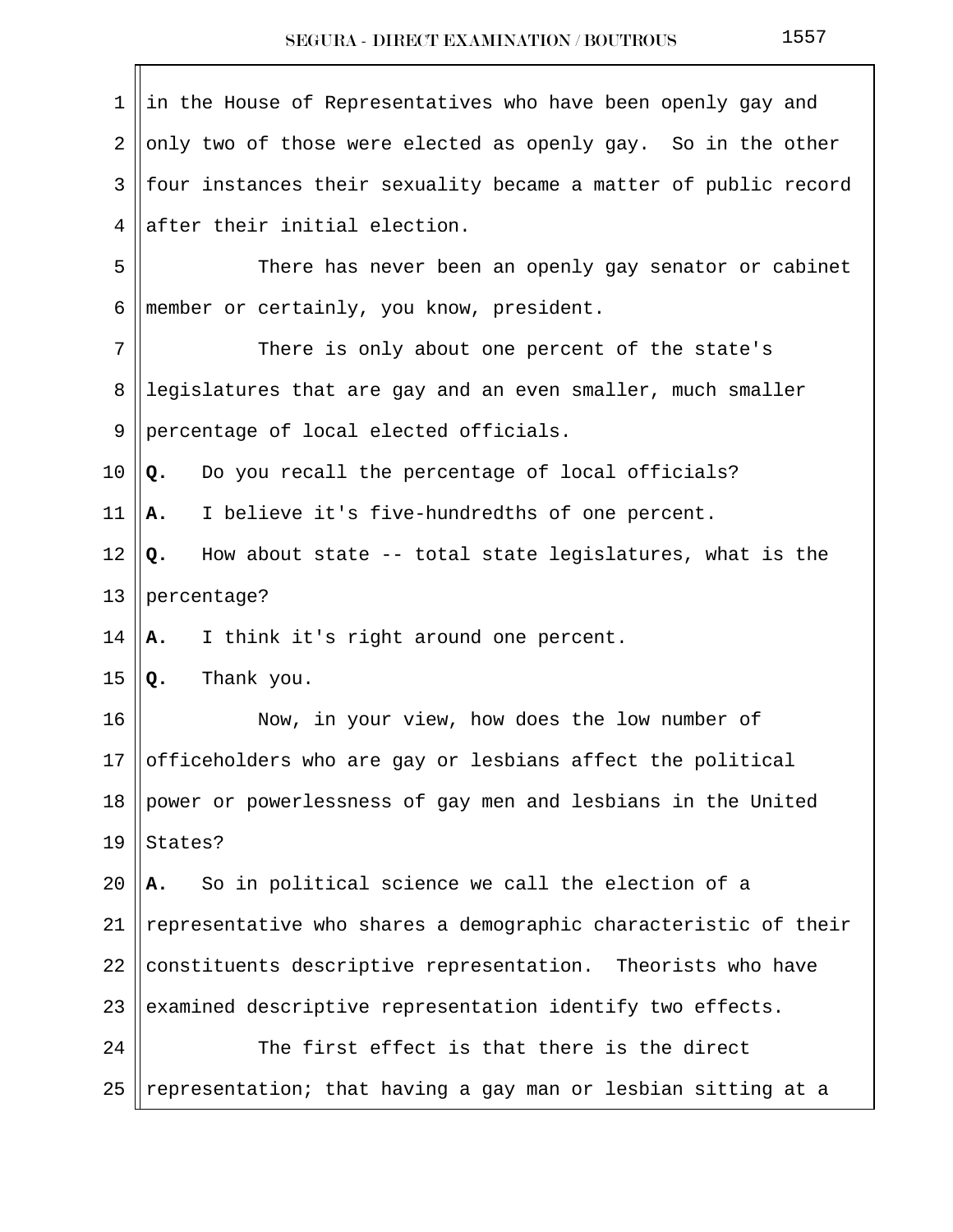1 legislative table debating a particular issue, working out the 2  $\parallel$  policy, increases their voice. They are able to have their  $3$  wishes, at least, considered in the process or whatever.  $4 \parallel$  and the second is that the presence of  $-$  and less 5 clear is that the presence of gay men or lesbians in public 6 office  $-$ - or, for that matter, racial and ethnic minorities or  $7$  any other group -- really serves to constrain some of the bad 8 Behavior of other members of the legislature  $-$ - 9 There is a famous case when Senator Moseley Braun was 10 || representing Illinois in the Senate where the Senate kind of 11 | voted on, without comment, reauthorizing the U.S.  $-$ - the 12 Congressional resolution creating the Daughters of the 13  $\vert$  Confederacy, and this just kind of swept through without any 14 discussion. 15 || And Carol Moseley Braun went down to the well of the 16 Senate and gave an impassioned speech about what that felt like 17 and what that looked like to African-Americans, and the Senate 18  $\parallel$  promptly reversed themselves as a consequence of her presence. 19 || And at the time she was the only  $A$ frican-American member of the  $20$  | body. 21 || So having someone from the group certainly directly 22 || represents their voices, but, also, makes others a little less 23 Willing to engage in some thoughtless or disparaging behavior.  $24$   $\mathbf{Q}$ . So how does the lack of participation or representation in

 $25$  ||high ranking and other government positions undermine political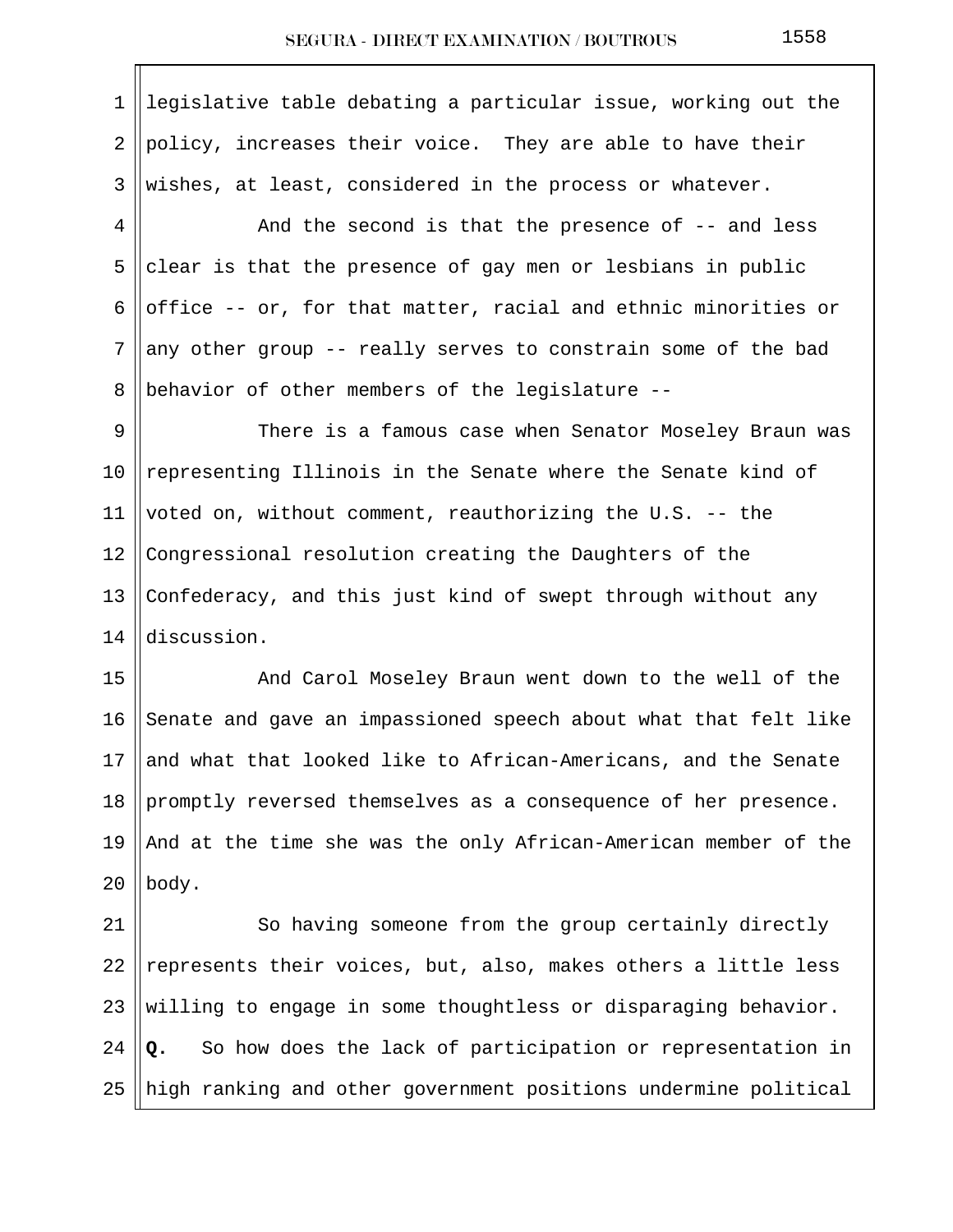1 power of gay men and lesbians?

 2 **A.** Well, for starters in many parts of the country elected 3 || officials have absolutely no problem speaking about gays and 4 lesbians in a way that you could not imagine them speaking  $5$  ||about any other member of the electorate.

6 || So in addition to gay and lesbian concerns not being  $7$  considered meaningfully, for example, in the U.S. Senate, there 8 are members of the United States Senate who, in public  $9 \parallel$  speeches, have compared same-sex marriage to marrying a box 10  $\parallel$  turtle. There is a member of the Senate who has a hold on a 11 judicial nomination because the nominee attended a lesbian 12 | commitment ceremony.

13 || Senator Coburn has gone on record saying that the gay 14 and lesbian agenda is the greatest threat to freedom in the 15 United States today.

16 | And a Senator from South Carolina, when he was 17 elected to the Senate said during the course of his campaign 18 that gays and lesbians shouldn't be allowed to teach in the 19 ||public schools.

20 || It's difficult to imagine an elected official saying 21  $\parallel$  such a thing about, really, almost any other citizen group in 22 the United States.

23 **Q.** Is the fact that some public officials feel so free to 24 publicly denounce gay men and lesbians a factor that 25 contributes to the lack of political power of that group?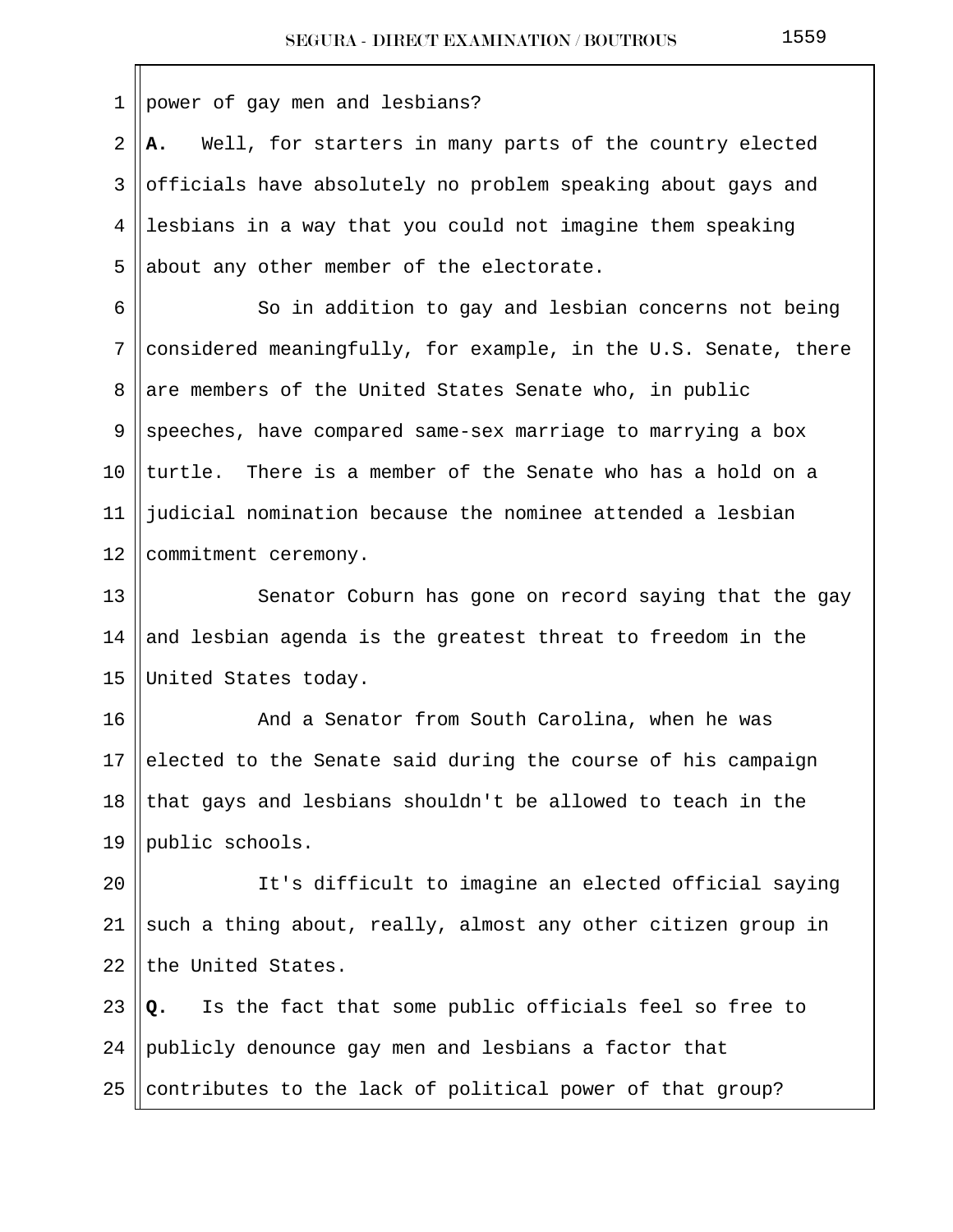| 1  | Absolutely. And, again, I think it plays out in multiple<br>Α. |
|----|----------------------------------------------------------------|
| 2  | ways.                                                          |
| 3  | First, this demonstrates a real hostility of that              |
| 4  | legislator, or perhaps his party, to the interests of gays and |
| 5  | lesbians.                                                      |
| 6  | But secondly, when someone in a position of authority          |
| 7  | communicates to you that this is okay, then it moves those     |
| 8  | thoughts into the mainstream.                                  |
| 9  | So if -- if two U.S. senators compare same-sex                 |
| 10 | marriage to bestiality, that makes that part of the mainstream |
| 11 | conversation. That's not the fringe. That's a United States    |
| 12 | senator. And as a consequence, it legitimizes some of these    |
| 13 | deeply hostile beliefs.                                        |
| 14 | Can you provide us with another example of a factor that<br>Q. |
| 15 | contributes to the political powerlessness of gay men and      |
| 16 | lesbians?                                                      |
| 17 | A. The simplest one would be their numbers. There just         |
| 18 | simply aren't enough gays and lesbians in any jurisdiction of  |
| 19 | any size to shape outcomes.                                    |
| 20 | Do the attitudes of other people towards gay men and<br>Q.     |
| 21 | lesbians affect their political power?                         |
| 22 | I think that the role of prejudice is profound. So when<br>А.  |
| 23 | we are engaged in the pluralist struggle, as Dahl and others   |
| 24 | envisioned it, we are engaged in a contest of ideas where I'm  |
| 25 | trying to persuade you of the rightness of my position and you |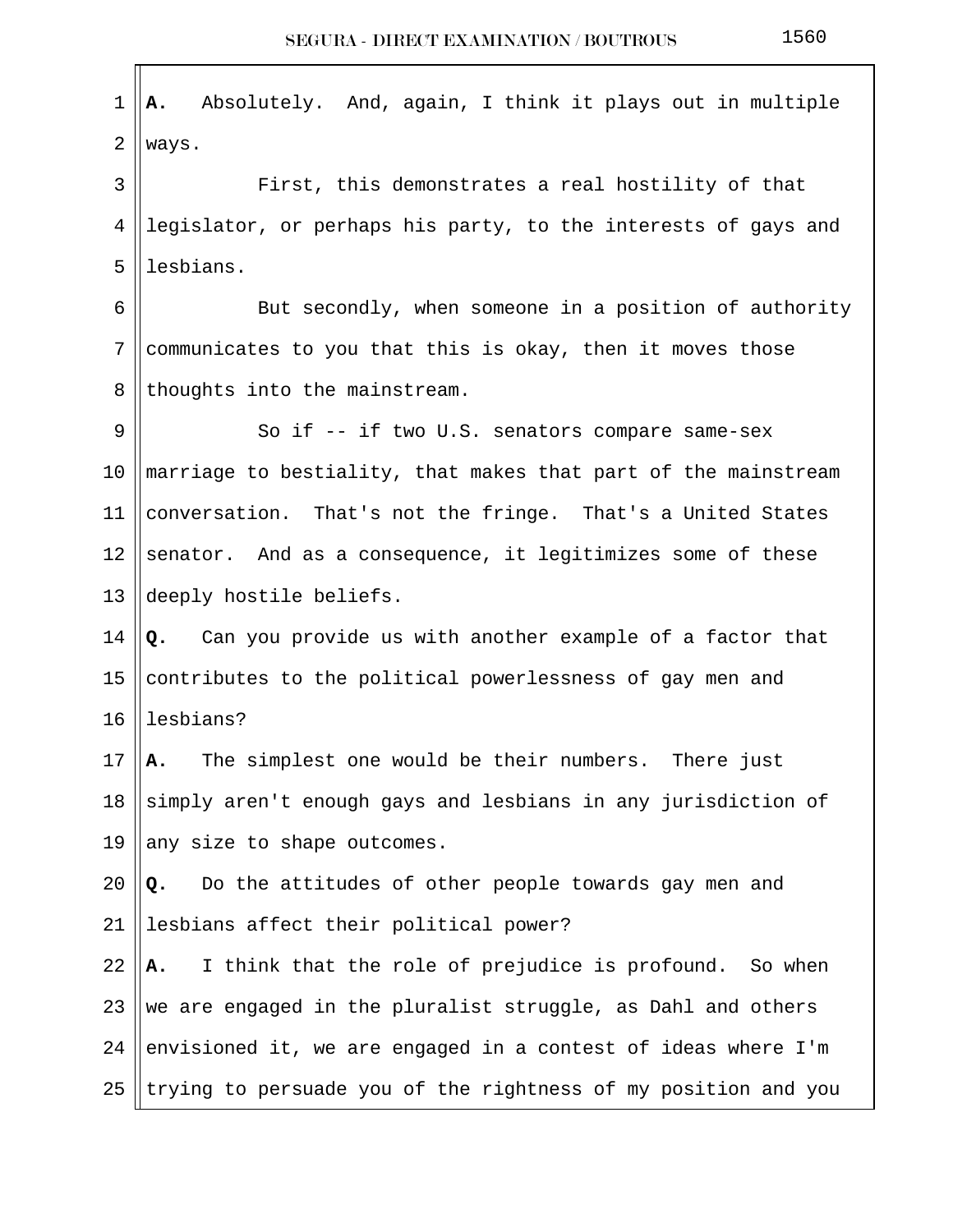1 are trying to persuade me of the rightness of your position. 2 But if the group is envisioned as being somehow or 3 ||another morally inferior, a threat to children, a threat to 4 freedom, if there's these deeply-seated beliefs, then the range  $5$  of compromise is dramatically limited. 6 || It's very difficult to engage in the give-and-take of  $7$  the legislative process when I think you are an inherently bad 8 person. That's just not the basis for compromise and  $9$  || negotiation in the political process. 10 **Q.** Did Dr. Nathanson's testimony that was played in court 11  $\parallel$  about the prejudice and hostility towards gay men and lesbians 12  $\parallel$  affect your view on this issue concerning political power? 13 **A.** It was consistent with my view in that I felt like he was 14 || agreeing with the position that I would take; that there is a 15 || lot of hostility to gays and lesbians. 16 || It is still the case, even today, that a majority of 17 || Americans find sex between two persons of the same gender to be 18 morally unacceptable in all cases. Another huge percentage 19 || finds it morally unacceptable in most cases. 20  $\parallel$  So I think he -- he sort of validated the belief that 21  $\parallel$  I had based on my examination of the data in the literature. 22  $\left\| \mathbf{Q}_{\cdot} \right\|$  I would like to display demonstrative number six, which 23  $\parallel$  you prepared based on your report and deposition and ask you 24 Some questions about what political scientists call a feeling  $25$  | thermometer.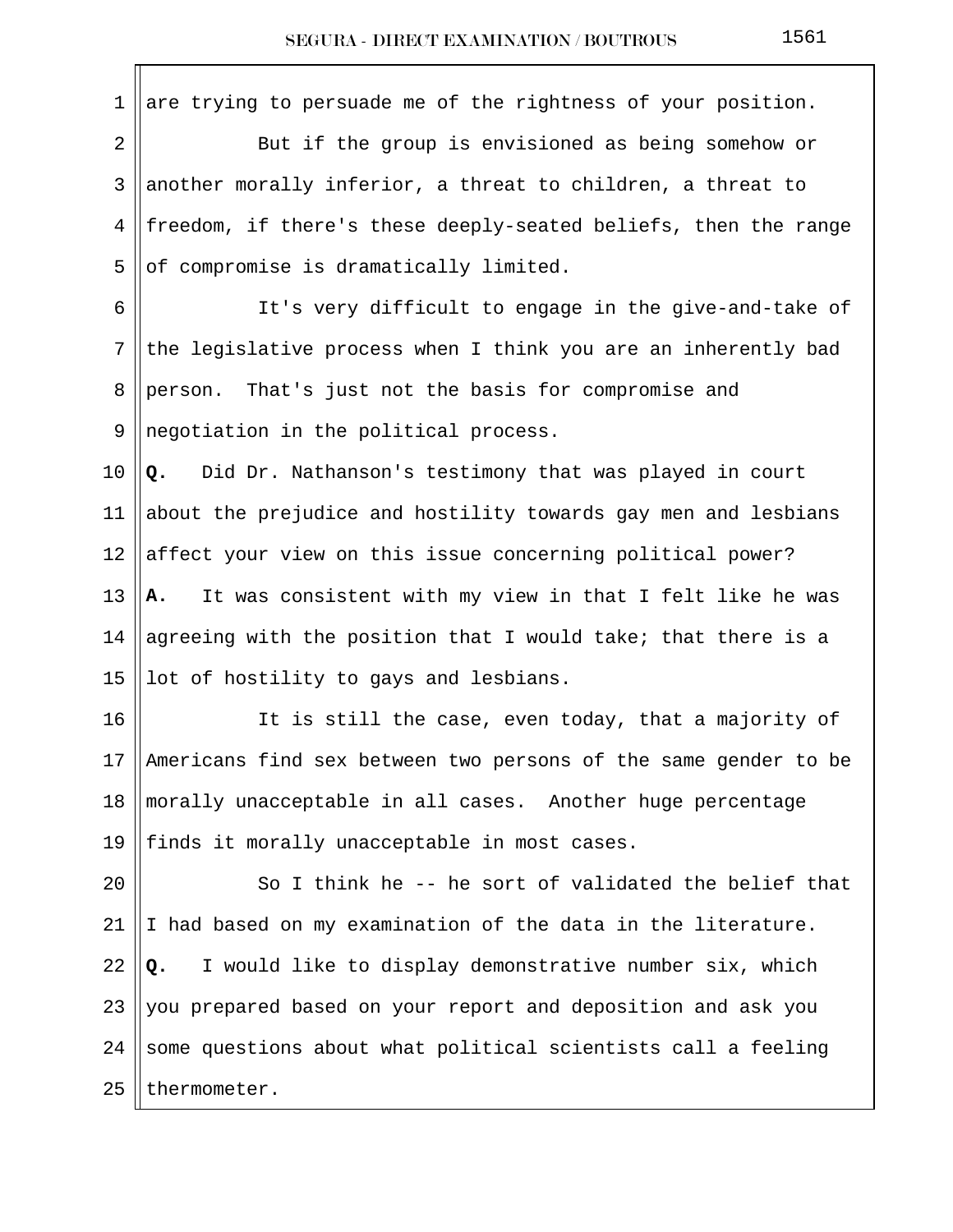| $1 \parallel A$ . | Okay. |
|-------------------|-------|
|-------------------|-------|

 2 **MR. BOUTROUS:** And I resisted the temptation to use a 3 || thermometer graphic, your Honor.

4 **BY MR. BOUTROUS:** 

5 **Q.** What in your field is a feeling thermometer?

 $6$   $\parallel$  **A.** So a feeling thermometer is a simple question that we can  $7$  ask respondents, and it's an unobtrusive measure of sentiment.

8 || So I ask you: On a scale from zero to 100, how 9 warmly do you feel about Evangelical Christians? How warmly do 10  $\parallel$  you feel about African-Americans? How warmly do you feel about 11 Democrats, about Republicans, et cetera. And you could put any 12  $\parallel$  group in.

13 What's nice about a feeling thermometer is because we 14  $\parallel$  don't -- they don't know -- we are not asking them to compare, 15 ||Do you like one group better than another, people are going to 16 give us fairly honest answers. They might bias those answers 17 ||upward. People tend to say they feel warmly about everybody, 18 which is, I guess, nice to see, but a little bit dubious.

19 || But they can say they feel warmly, but if there are 20  $\parallel$  still between group differences, we are identifying sort of 21 differences in attitudes by the general public across different  $22$  ||groups.

23 **Q.** In connection with your work on this case, did you study 24 || opinion data relating to this sort of  $-$ - this feeling 25 || thermometer analysis?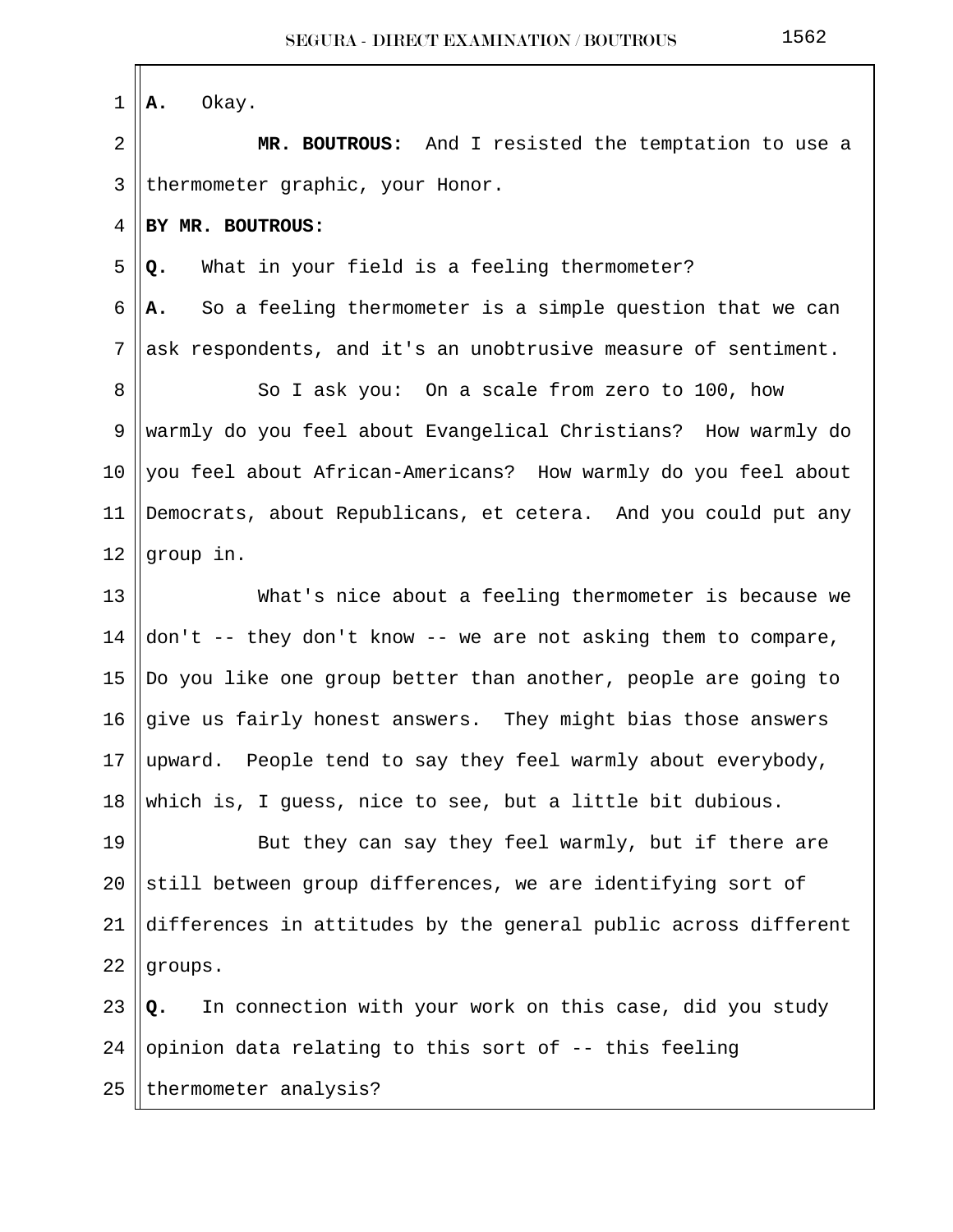1 **A.** I did.

 2 **Q.** What conclusions did you reach based on your analysis of  $3$  || that data concerning the political power of gay men and 4 llesbians?

 5 **A.** The conclusion I reached is that the American public is 6 not very fond of gays and lesbians.

7 || So on a scale from zero to 100, almost every group 8 you could imagine that had any demographic identity, that would 9 || be the source of contestation. So religion, race and ethnicity 10 were scoring in the upper 60's. So people were giving them a 11 Score somewhere between 65 and 69.

12 || The Mand every group has its haters. And it turns out 13  $\parallel$  that for African-Americans and Hispanics, Catholics and Jews, 14 Some number of people placed the group below the midpoint, 15 || below the 50 score; between a third and, say, 45 percent.

16 || For gays and lesbians, instead of the mean score 17 || establishing between 65 and 70, the mean score was  $49.4$ . So it 18 Was as much as 16 to 20 points below the average score for 19  $\parallel$  these other groups about whom we know there is already some 20  $\parallel$  amount of societal distance. So, you know, Hispanics and 21 African-Americans are held in higher esteem than gays and  $22$  lesbians.

23 || And over 65 percent of the respondents placed gays 24 and lesbians below the midpoint, below the score of  $50$ ; 25 ||whereas, only, again, a third to 45 percent did the same for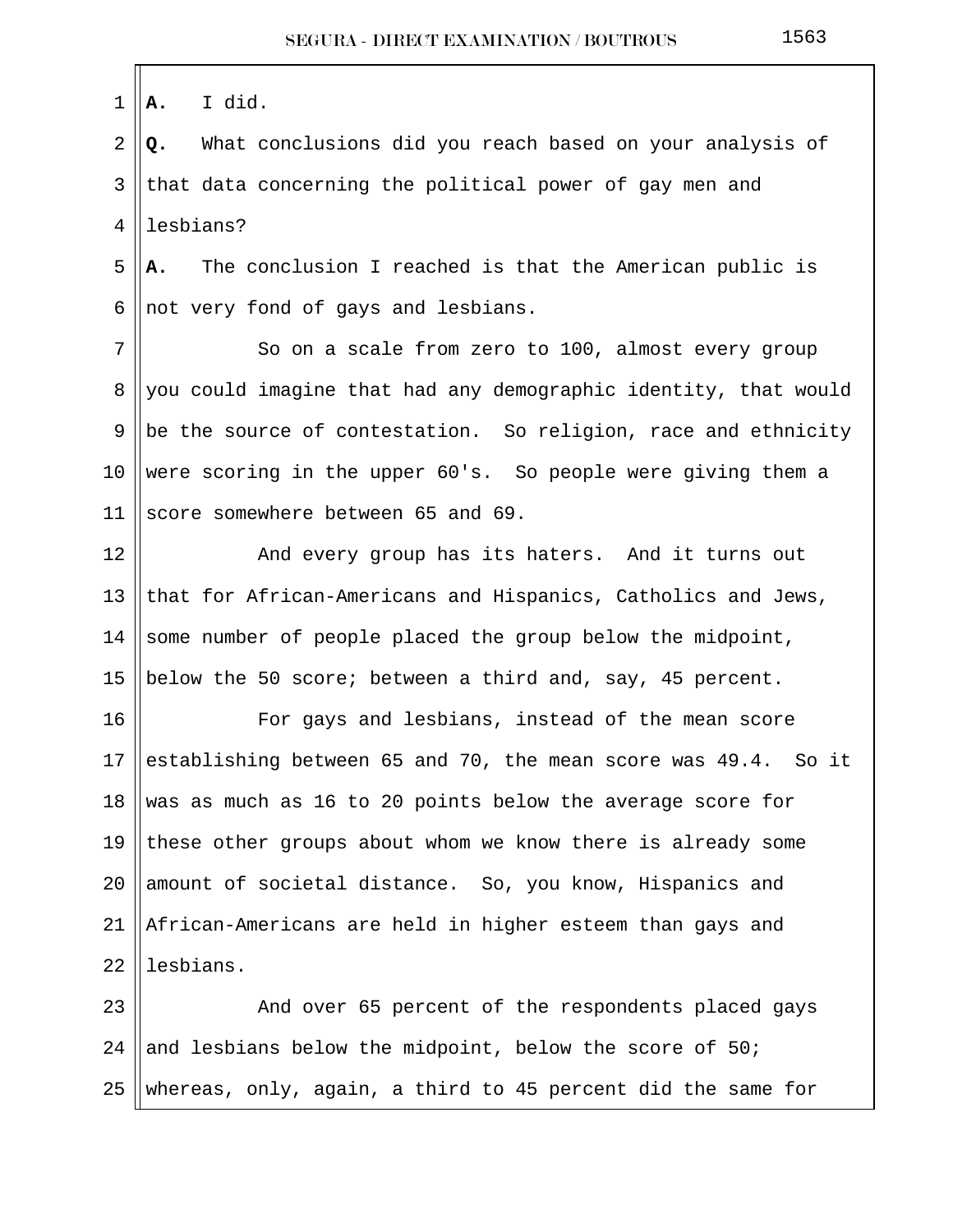$1$  | other groups.

 2 **Q.** Do you think that those numbers and those measurements had 3 ||anything to do about the ballot initiatives that have been put  $4 \parallel$  on the ballot in so many states in recent years? 5 **A.** I do. And I think that it speaks to the larger question 6 of the variation of opinion across the states and how that may  $7$  affect my notion of political power.

8 || So when you see that approximately two-thirds of all 9 || respondents are giving gays and lesbians a score below 50, 10  $\|$  that's telling elected officials that they can say bad things 11  $\parallel$  about gays and lesbians, and that could be politically 12  $\parallel$  advantageous to them because, indeed, many parts of the 13 electorate feel the same way.

14 || It's also suggesting that the initiative process 15 could be fertile ground to try to mobilize some of these voters 16 || to the polls for that cause and for other causes.

17 || So similarly we might find, for example, that about 18  $\parallel$  half of all people think that sex between two people is morally 19 Wrong, but in some states that number would be a lot higher, 20  $\parallel$  and so you could use that as a place to target gays and 21 || lesbians. 22 **Q.** And do you believe that the views of major religious 23 denominations have an effect on the political power of gay men

24 and lesbians in this country?

 $25 \, \|\mathbf{A.} \quad I \, do.$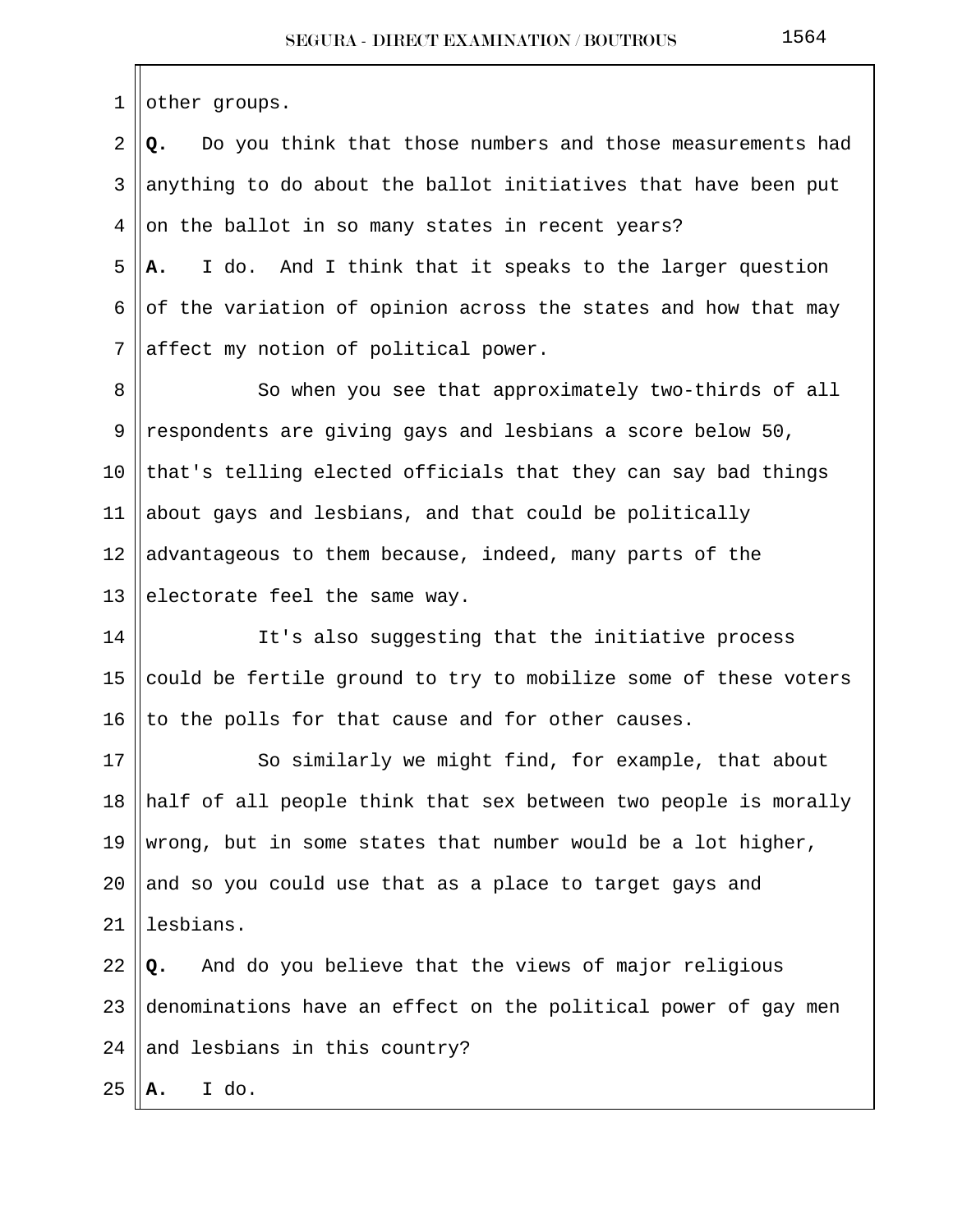| 1  | What is your view?<br>Q.                                           |
|----|--------------------------------------------------------------------|
| 2  | I think that religion is the chief obstacle for gay and<br>Α.      |
| 3  | lesbian political progress, and it's the chief obstacle for a      |
| 4  | couple of reasons.                                                 |
| 5  | The first is that after government, it's difficult to              |
| 6  | think of a more powerful social entity in American society than    |
| 7  | the church. Religion is something that deeply connects to          |
| 8  | people's lives. Indeed, America is a very church-going nation      |
| 9  | compared with other western democracies. It provides the           |
| 10 | opportunity for people to meet together on a weekly basis.         |
| 11 | So it's a very powerful organization, and in large                 |
| 12 | measure they are arrayed against the interests of gays and         |
| 13 | lesbians.<br>There are exceptions, but in large measure they are   |
| 14 | arrayed against gays and lesbians.                                 |
| 15 | This is an important contrast with African-Americans,              |
| 16 | because except for the Southern Baptist Church, virtually every    |
|    | 17 denomination was supportive of the civil rights movement at the |
| 18 | time.                                                              |
| 19 | Do you recall Dr. Nathanson's testimony earlier this<br>Q.         |
| 20 | morning about religious organizations and their views on gay       |
| 21 | men and lesbians?                                                  |
| 22 | I do.<br>А.                                                        |
| 23 | And did that effect your views in any way on this issue of<br>Q.   |
| 24 | the interaction between religious groups and gays and lesbians     |
| 25 | as it relates to political power?                                  |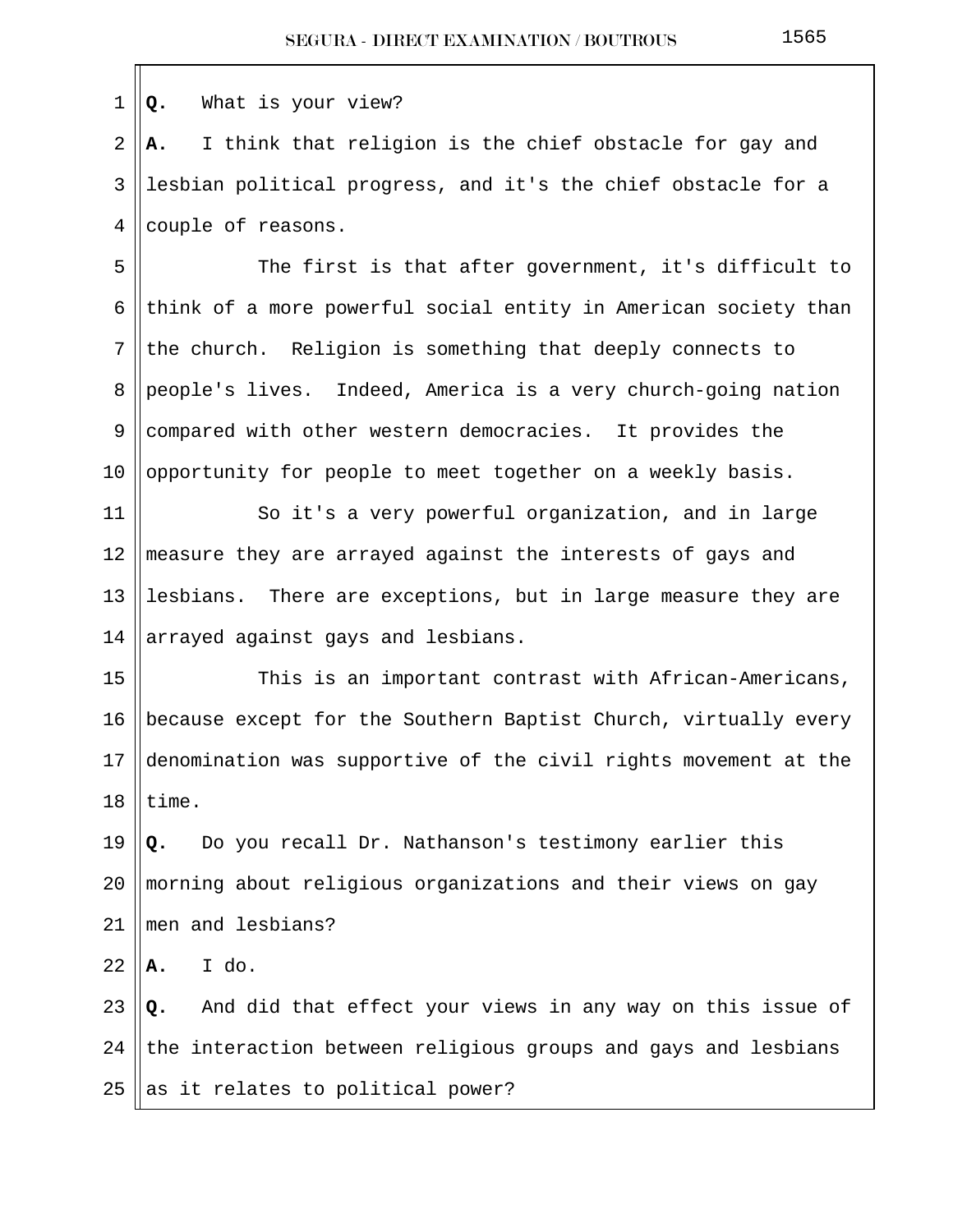| 1  | It confirmed what I had previously believed, which is that<br>Α. |
|----|------------------------------------------------------------------|
| 2  | biblical condemnation of homosexuality and the teaching that     |
| 3  | gays are morally inferior on a regular basis to a huge           |
| 4  | percentage of the public makes the political ground, the         |
| 5  | political opportunity structure very hostile to gay interests.   |
| 6  | It's very difficult to overcome that.                            |
| 7  | And are you aware from your work in responding to<br>Q.          |
| 8  | Dr. Nathanson, that he's a professor of religious studies?       |
| 9  | I don't believe he actually holds a professorial position<br>Α.  |
| 10 | anywhere.                                                        |
| 11 | That his area of specialty is religious studies?<br>Q.           |
| 12 | That's correct.<br>Α.                                            |
| 13 | And did you also -- do you recall professor -- Dr. Young's<br>Q. |
| 14 | testimony earlier this morning regarding the views of religious  |
| 15 | denominations in the United States as to gay men and lesbians?   |
| 16 | I do.<br>A.                                                      |
| 17 | And what is your understanding of Dr. Young's position?<br>Q.    |
| 18 | I think Dr. Young freely admits that religious hostility<br>Α.   |
| 19 | to homosexuals is an important role in creating a social         |
| 20 | climate that's conducive to hateful acts, to opposition to       |
| 21 | their interest in the public sphere, and to prejudice and        |
| 22 | discrimination.                                                  |
| 23 | Can you point to any other situation in which religious<br>Q.    |
| 24 | groups in the United States have been so unified in their        |
| 25 | opposition to a particular minority social group?                |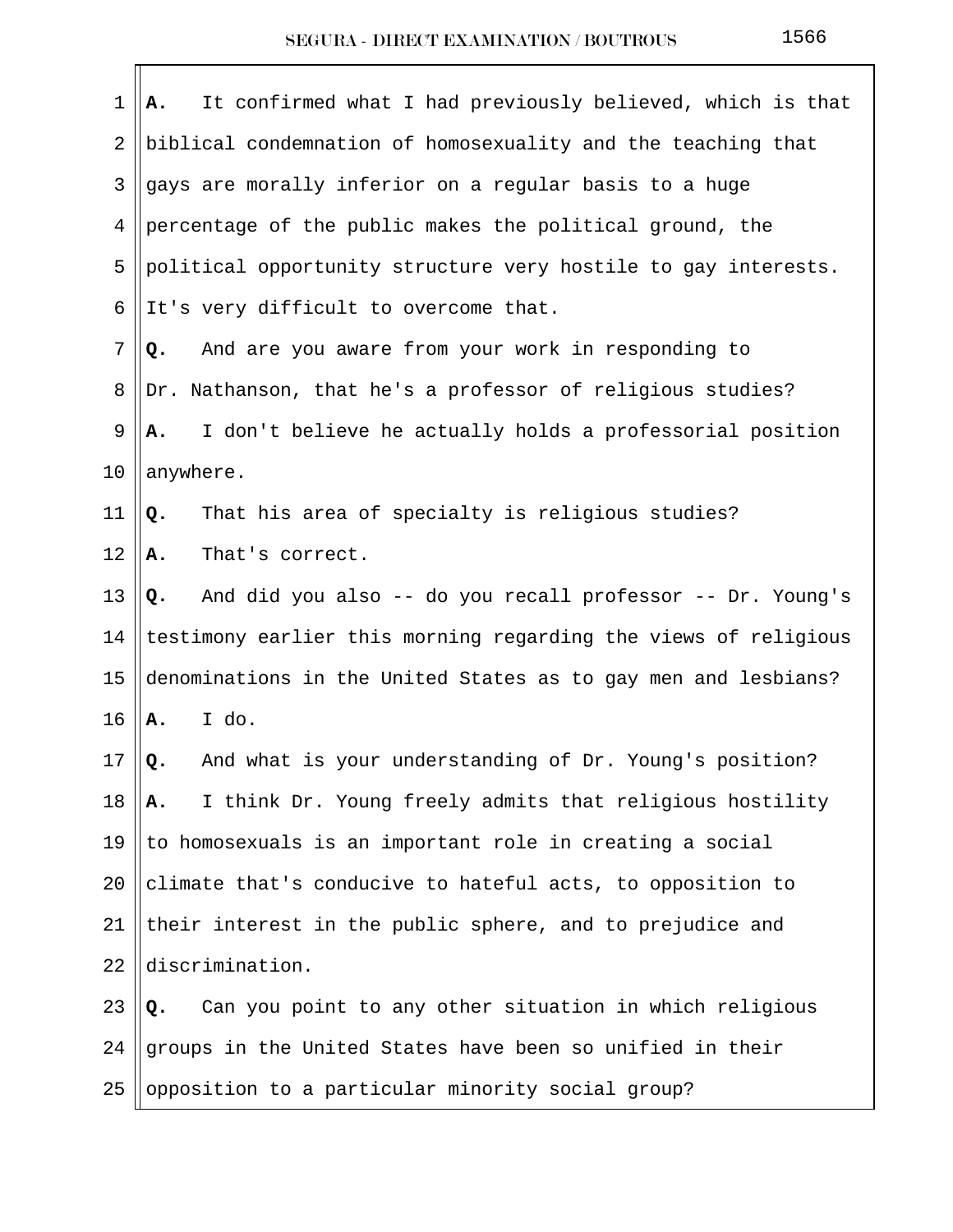| 1     | I could not. A moment ago I gave the example of the<br>Α.        |
|-------|------------------------------------------------------------------|
| 2     | relatively high level of unity during the black civil rights     |
| 3     | movement in favor of the social group, but there is even an      |
| 4     | interesting piece of work that I relied on in my opinion by a    |
| 5     | scholar of religion and politics who suggested that opposition   |
| 6     | to homosexuality has been a real boost in the arm for the        |
| 7     | ecumenical movement because it's something on which many         |
| 8     | different sects could agree, and so it's served as the basis of  |
| 9     | cooperation between religious denominations.                     |
| 10    | Q. Is violence against gay men and lesbians another factor       |
| 11    | that you believe, in your expert opinion, contributes to the     |
| 12    | lack of political power of that group?                           |
| 13    | It is.<br>A.                                                     |
| 14    | Why is that?<br>Q.                                               |
| 15    | So it's important to understand conceptually what we think<br>Α. |
| 16    | a hate crime is. So a hate crime is distinguished from a         |
| 17 II | simple assault in that it targets not just the individual who's  |
| 18    | being assaulted, but it is intended to send a message to the     |
| 19    | entire group.                                                    |
| 20    | That's why there has to be the extenuating                       |
| 21    | circumstances to suggest that the person was targeted for their  |
| 22    | identity.                                                        |
| 23    | So if a gay man is beaten in a particular part of                |
| 24    | town, it's not just that he is the victim; the intended message  |
| 25    | is that you shouldn't be here in this part of town, or you       |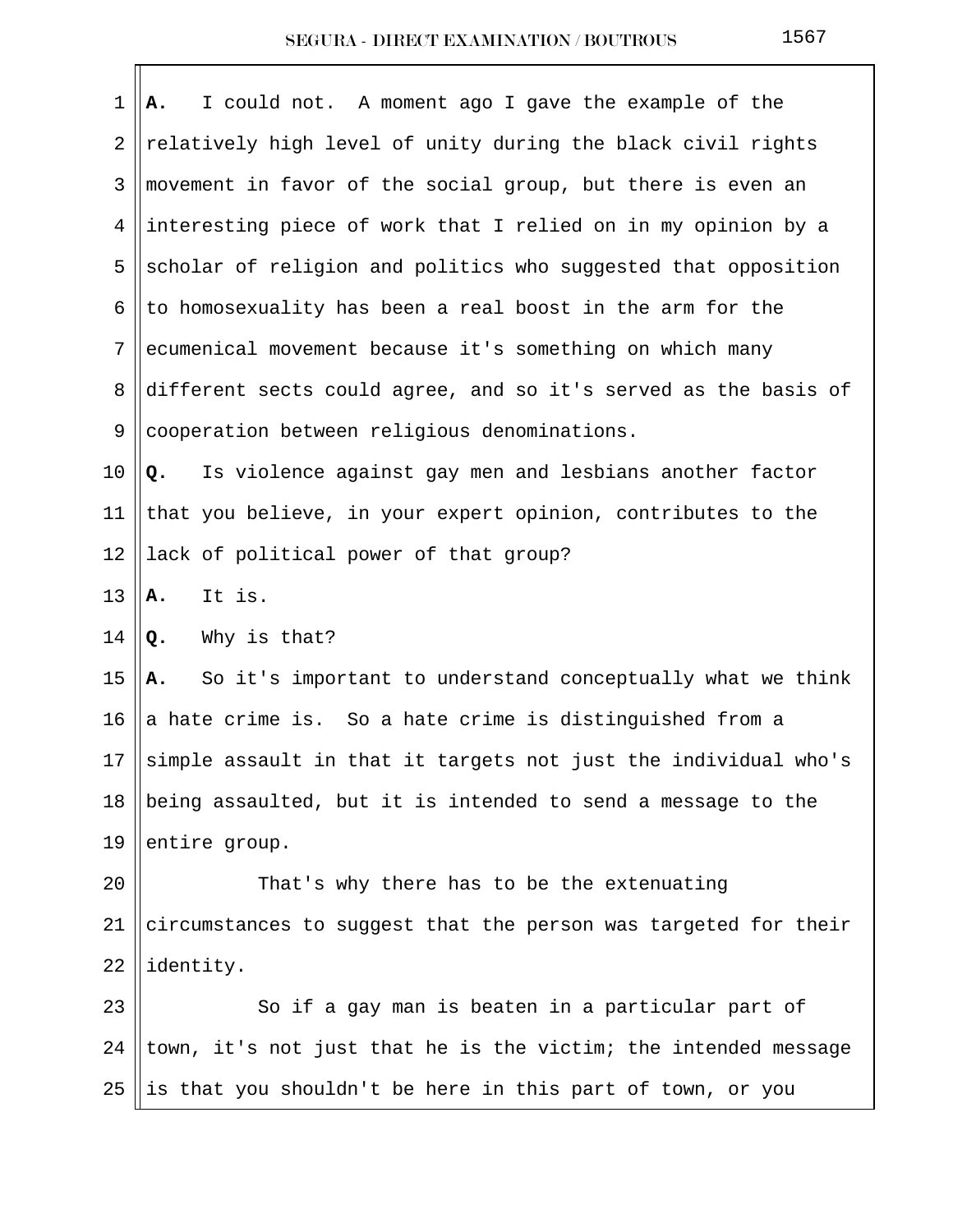| 1  | shouldn't be engaging in the behavior in which you are           |
|----|------------------------------------------------------------------|
| 2  | engaging, or you are not supposed to have a public expression    |
| 3  | of self in the normal commerce of everyday life. Creates a       |
| 4  | fear that really constrains or chills what individuals would do  |
| 5  | in the normal daily activities of life.                          |
| 6  | So it's designed to make you pull back, to make you              |
| 7  | less active.                                                     |
| 8  | If you have a fear of violence, you are less likely              |
| 9  | to self identify. If you have a fear of violence, you are less   |
| 10 | likely to go to a place where someone might see that by virtue   |
| 11 | of your being there, you actually are gay or lesbian. If there   |
| 12 | is violence you might know that if you go to a certain place     |
| 13 | there is some chance that you will be hurt.                      |
| 14 | I have known of individuals who simply don't leave a             |
| 15 | bar without two people because it's just not safe. In many       |
| 16 | parts of the country it can be quite hazardous.                  |
| 17 | In your work on this case did you study and review the FBI<br>Q. |
| 18 | Hate Crime Statistics that are now in evidence as Plaintiff's    |
| 19 | Exhibits 489 through 494 covering the years 2003 through 2008?   |
| 20 | I reviewed 2003 through 2007 for my report and deposition.<br>А. |
| 21 | The 2008 numbers had not yet been released when I was deposed.   |
| 22 | Have you since reviewed the 2008 statistics?<br>Q.               |
| 23 | I have.<br>Α.                                                    |
| 24 | Did you also review the Los Angeles Hate Crime Report that<br>Q. |
| 25 | has now been admitted as Plaintiffs' Exhibit 834?                |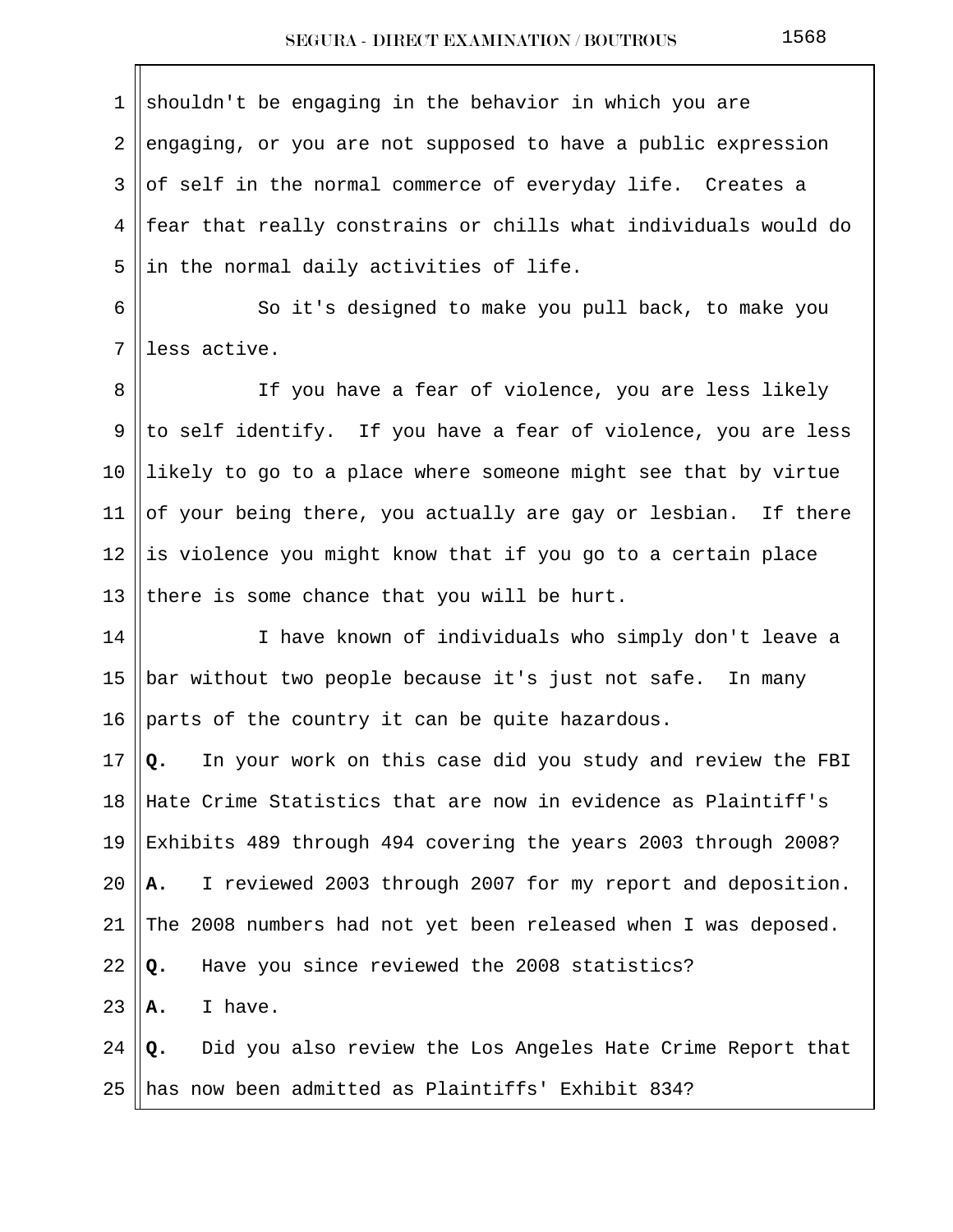| 1              | I did.<br>Α.                                                    |
|----------------|-----------------------------------------------------------------|
| $\overline{2}$ | And when did you review that?<br>Q.                             |
| 3              | That, too, was released after my deposition. It was<br>А.       |
| 4              | released in the latter part of last year.                       |
| 5              | With the Court's permission I would like to display<br>Q.       |
| 6              | demonstrative number seven.                                     |
| 7              | (Document displayed)                                            |
| 8              | And ask you, Professor Segura, have rate crimes been on<br>Q.   |
| 9              | the increase or the decrease in the United States as directed   |
| 10             | against gay men and lesbians?                                   |
| 11             | The data that I observed show that over the last decade,<br>Α.  |
| 12             | there has been no real improvement, no real decline; and over   |
| 13             | the last five years, there has actually been an increase in     |
| 14             | violence directed towards gay men and lesbians.                 |
| 15             | And in 2008 -- we have those overt demonstrative -- was<br>Q.   |
| 16             | there an increase between 2007 and 2008 in hate crimes?         |
| 17             | There was a substantial increase.<br>Α.                         |
| 18             | And I would also point to the next column of figures,           |
| 19             | which is the share of all hate crimes. So what's happening is   |
| 20             | that gays and lesbians are representing a larger and larger     |
| 21             | portion of the number of acts of bias motivated violence.       |
| 22             | And when we talk about hate crimes and when the FBI talks<br>Q. |
| 23             | about hate crimes, what is your understanding in terms of the   |
| 24             | definition of a hate crime offense?                             |
| 25             | My understanding of a hate crime offense, as the FBI<br>А.      |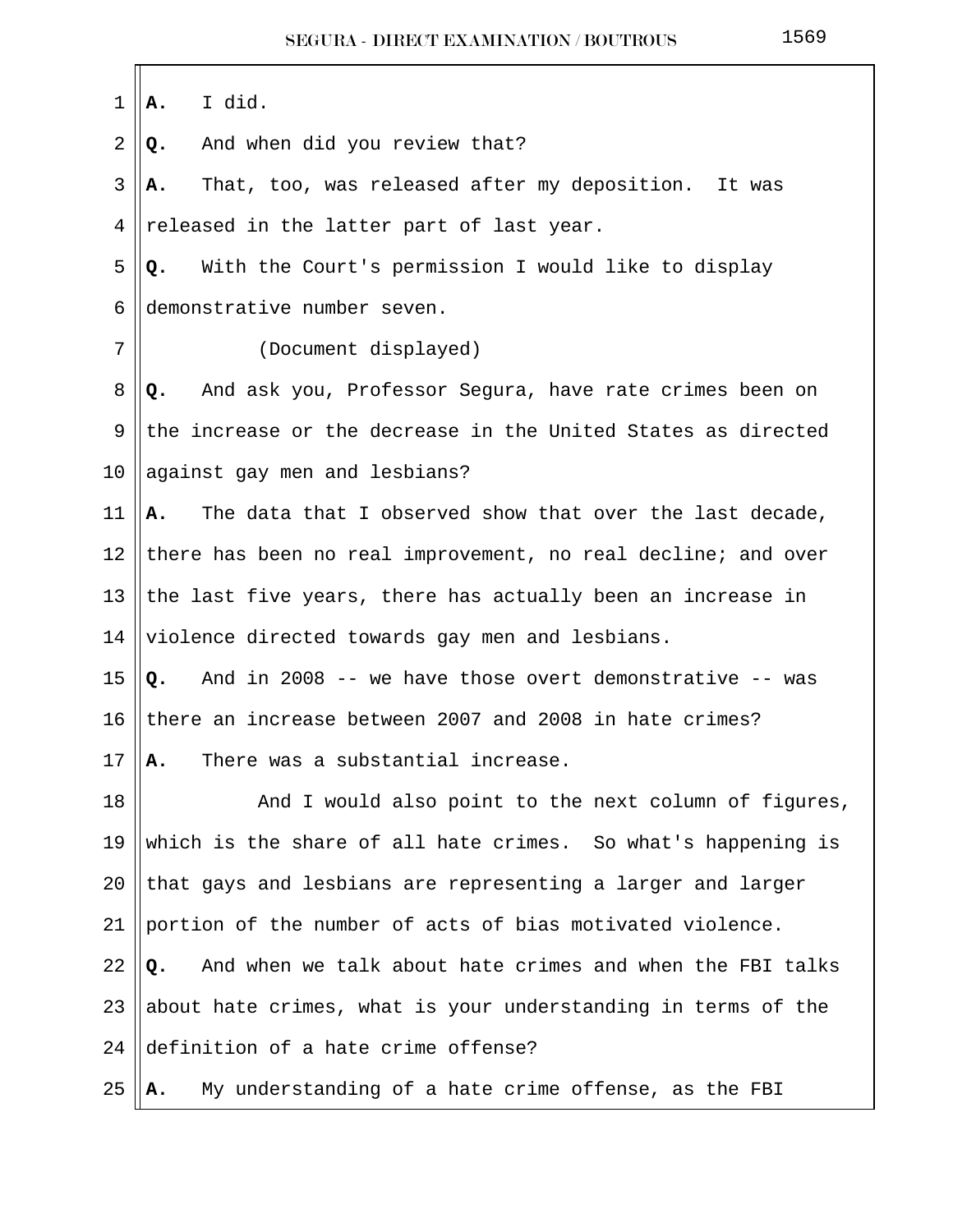| 1              | collects it, is that there has to be an underlying criminal           |
|----------------|-----------------------------------------------------------------------|
| $\overline{2}$ | offense on which there are exacerbating characteristics               |
| 3              | suggesting that the purpose of the offense was bias related.          |
| 4              | So it's not just simply a shouting an epithet. It's                   |
| 5              | shouting an epithet in association with an act of vandalism, or       |
| 6              | in association with a felonious assault, or in association with       |
| 7              | a robbery, or something like that.                                    |
| 8              | How did the hate crime figures for 2008 compare to the<br>Q.          |
| 9              | levels each year over the prior decade?                               |
| 10             | 2008 is the highest, I think, for the last period of time<br>Α.       |
| 11             | and represents a pretty substantial increase. I know that the         |
| 12             | numbers are also up in California and in Los Angeles County.          |
| 13             | It's also important to look at the intensity. So we                   |
| 14             | don't want to look at just the number of crimes, but we want to       |
| 15             | look at the type of crimes.                                           |
| 16             | So one of the things the FBI does is it looks at what                 |
| 17             | $\parallel$ percentage of the hate crimes were violent, as opposed to |
| 18             | simply an act of vandalism. And it turns out that gays and            |
| 19             | lesbians are far more likely to experience violence. Like, I          |
| 20             | think the number is 73 percent of all the hate crimes committed       |
| 21             | against gays and lesbians also include an act of violence.            |
| 22             | And in 2008 -- we are talking about the most extreme                  |
| 23             | forms of hate based violence, so rape and murder. 71 percent          |
| 24             | of all hate-motivated murders in the United States were of gay        |
| 25             | men and lesbians in 2008.                                             |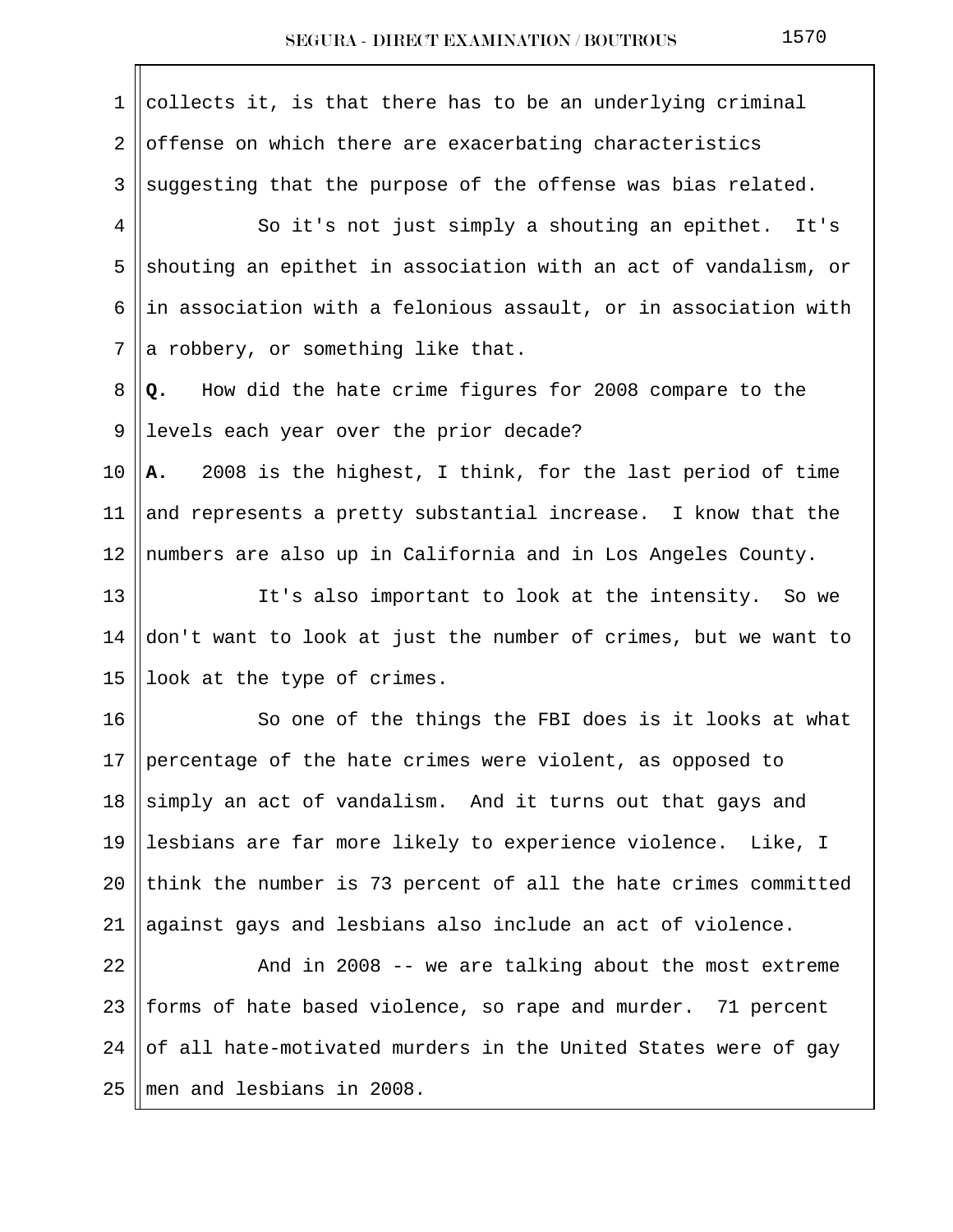| $\mathbf 1$    | Fifty-five percent of all hate-motivated rapes were            |
|----------------|----------------------------------------------------------------|
| $\overline{2}$ | against gays and lesbians in 2008.                             |
| 3              | There is simply no other person in society who                 |
| 4              | endures the likelihood of being harmed as a consequence of     |
| 5              | their identity than a gay man or lesbian.                      |
| 6              | I asked you about the Los Angeles data. I would like to<br>Q.  |
| 7              | have displayed Plaintiffs' Exhibit 834 and ask you a few       |
| 8              | questions and have you turn to that exhibit in your binder.    |
| 9              | (Document displayed)                                           |
| 10             | And that is the 2008 Los Angeles Hate Crimes Report.<br>Q.     |
| 11             | Okay.<br>Α.                                                    |
| 12             | You have reviewed this document --<br>Q.                       |
| 13             | I have.<br>Α.                                                  |
| 14             | (Continuing) -- correct?<br>Q.                                 |
| 15             | What does it tell you about the situation concerning           |
| 16             | hate crimes with respect to gay and lesbian individuals in Los |
|                | $17$   Angeles?                                                |
| 18             | It tells me a couple of things. So I'm -- I particularly<br>Α. |
| 19             | took note of two items, and there are perhaps others.          |
| 20             | The first is that how many times on the basis of               |
| 21             | race, ethnicity and national origin from 2007 to 2008 declined |
| 22             | by 16 percent.                                                 |
| 23             | Which page are you looking at?<br>Q.                           |
| 24             | Nine.<br>Α.                                                    |
| 25             | MR. BOUTROUS: Put page nine on the screen?<br>Thank            |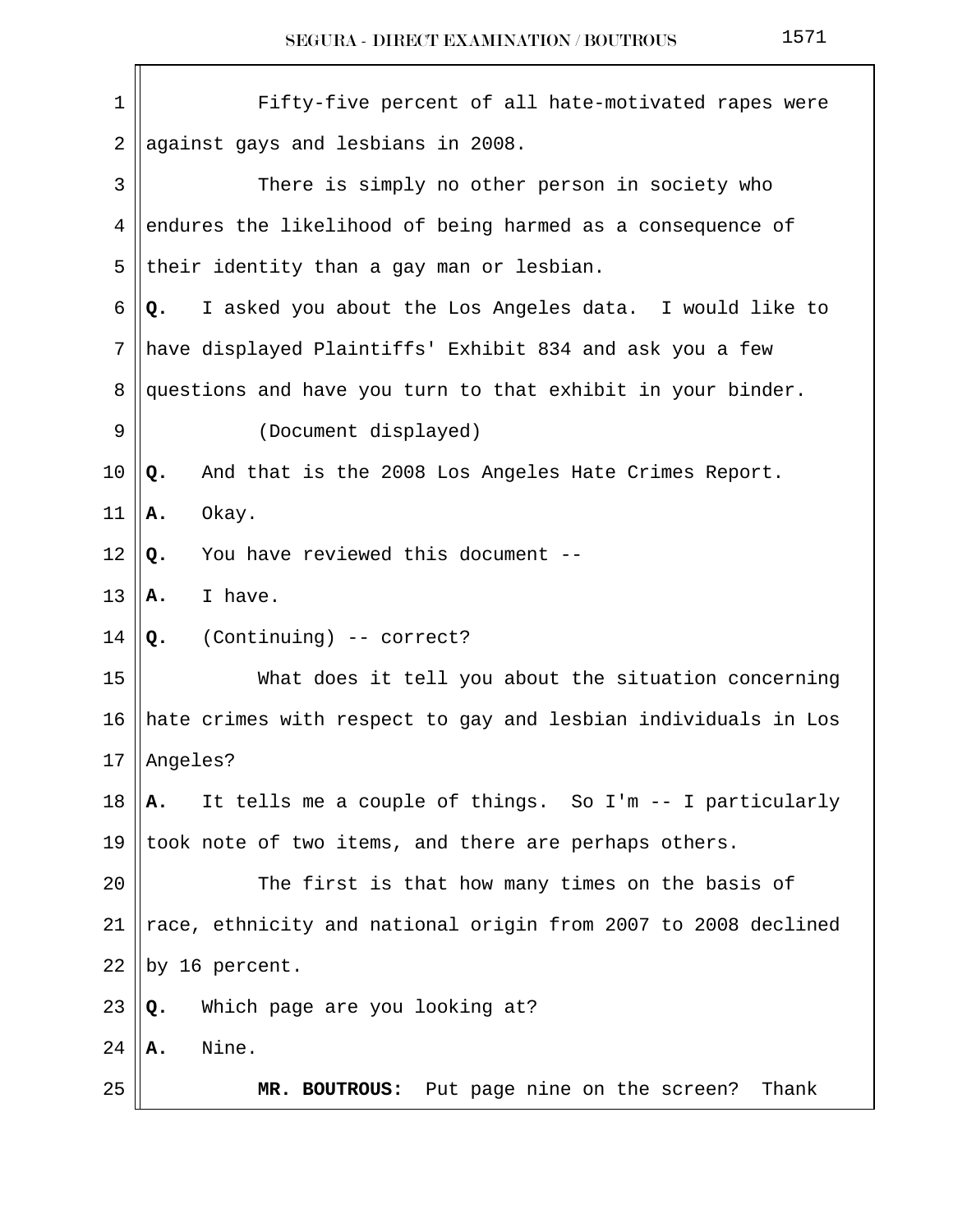| 1  | you.                                                           |
|----|----------------------------------------------------------------|
| 2  | (Document displayed)                                           |
| 3  | BY MR. BOUTROUS:                                               |
| 4  | Continue. I'm sorry I interrupted you.<br>Q.                   |
| 5  | No problem.<br>А.                                              |
| 6  | So there is a decline in race -- racial and ethnic             |
| 7  | hate crimes, which I think is a good thing. But in the same    |
| 8  | period of time, there's an increase of 21 percent in           |
| 9  | bias-motivated crimes against gays and lesbians. So even if    |
| 10 | there is a sort of general negative drift overall, the drift   |
| 11 | for gays and lesbians is positive.                             |
| 12 | The second thing I took note of was that on page 14,           |
| 13 | Los Angeles County documented a fair number of hate crimes     |
| 14 | specifically related to the Proposition 8 ballot initiative.   |
| 15 | And what did -- and what did the report conclude<br>Q.         |
| 16 | specifically?                                                  |
| 17 | That there were some number of crimes. I believe there<br>А.   |
| 18 | were nine acts of vandalism. There were a number of other      |
| 19 | smaller numbers of physical assaults associated with           |
| 20 | Proposition 8. These included acts of graffiti, the targeting  |
| 21 | of cars, et cetera.                                            |
| 22 | It you'll see at the bottom it says, "In addition, there<br>Q. |
| 23 | were four violent crimes"?                                     |
| 24 | I'm sorry?<br>Α.                                               |
| 25 | At the $-$<br>Q.                                               |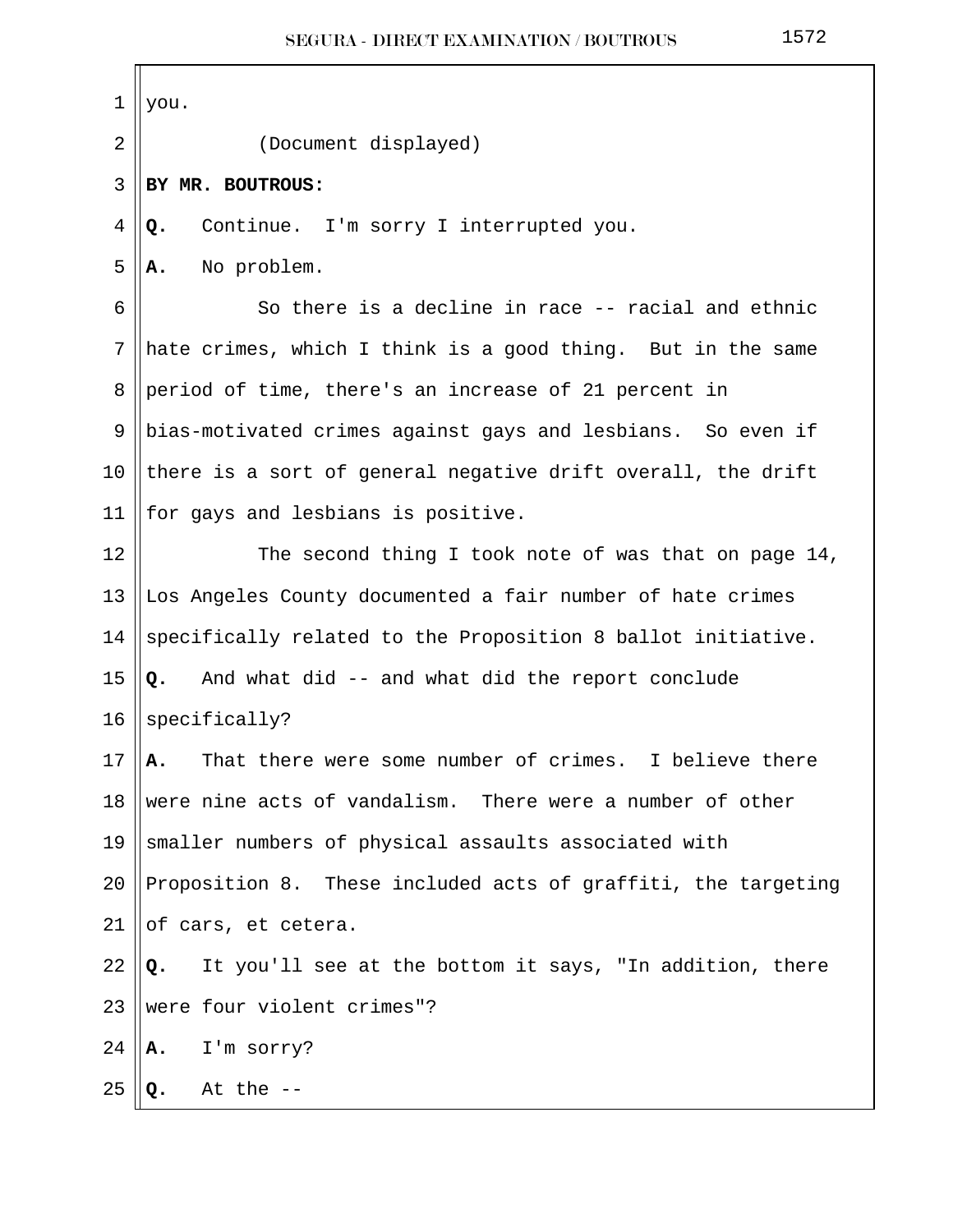| 1               | Yes. "Four violent crimes." That's the very last line.<br>Α.    |
|-----------------|-----------------------------------------------------------------|
| 2               | I would like you to turn to page 26, please.<br>Q.              |
| 3               | (Witness complied.)                                             |
| 4               | And perhaps you can describe what this -- what the report<br>Q. |
| 5               | concludes here and how that affects your views concerning the   |
| 6               | political power of gay men and lesbians?                        |
| 7               | Well, so this reports the distribution of crimes by --<br>A.    |
| 8               | targeting people on the basis of real or perceived sexual       |
| 9               | orientation.                                                    |
| 10              | And it shows that in a couple of categories the                 |
| 11              | number declined, and in most of the categories the numbers      |
| 12              | increased and increased sizably.                                |
| 13              | And were you in court yesterday during the testimony of<br>Q.   |
| 14              | Mayor Sanders from San Diego?                                   |
| 15              | I was in the overflow room upstairs, yes.<br>А.                 |
| 16              | Did you see the advertisement that was played during his<br>Q.  |
| 17 <sup>1</sup> | testimony concerning alleged acts of vandalism relating to      |
| 18              | Proposition 8 proponents?                                       |
| 19              | I did.<br>Α.                                                    |
| 20              | Does that undermine your view that hate crimes and<br>Q.        |
| 21              | violence directed against gay men and lesbians is a factor that |
| 22              | undermines, that detracts, that renders less the political      |
| 23              | power of gay men and lesbians?                                  |
| 24              | I wasn't quite sure what to make of that video. On the<br>Α.    |
| 25              | one hand -- let me state categorically, I think those sorts of  |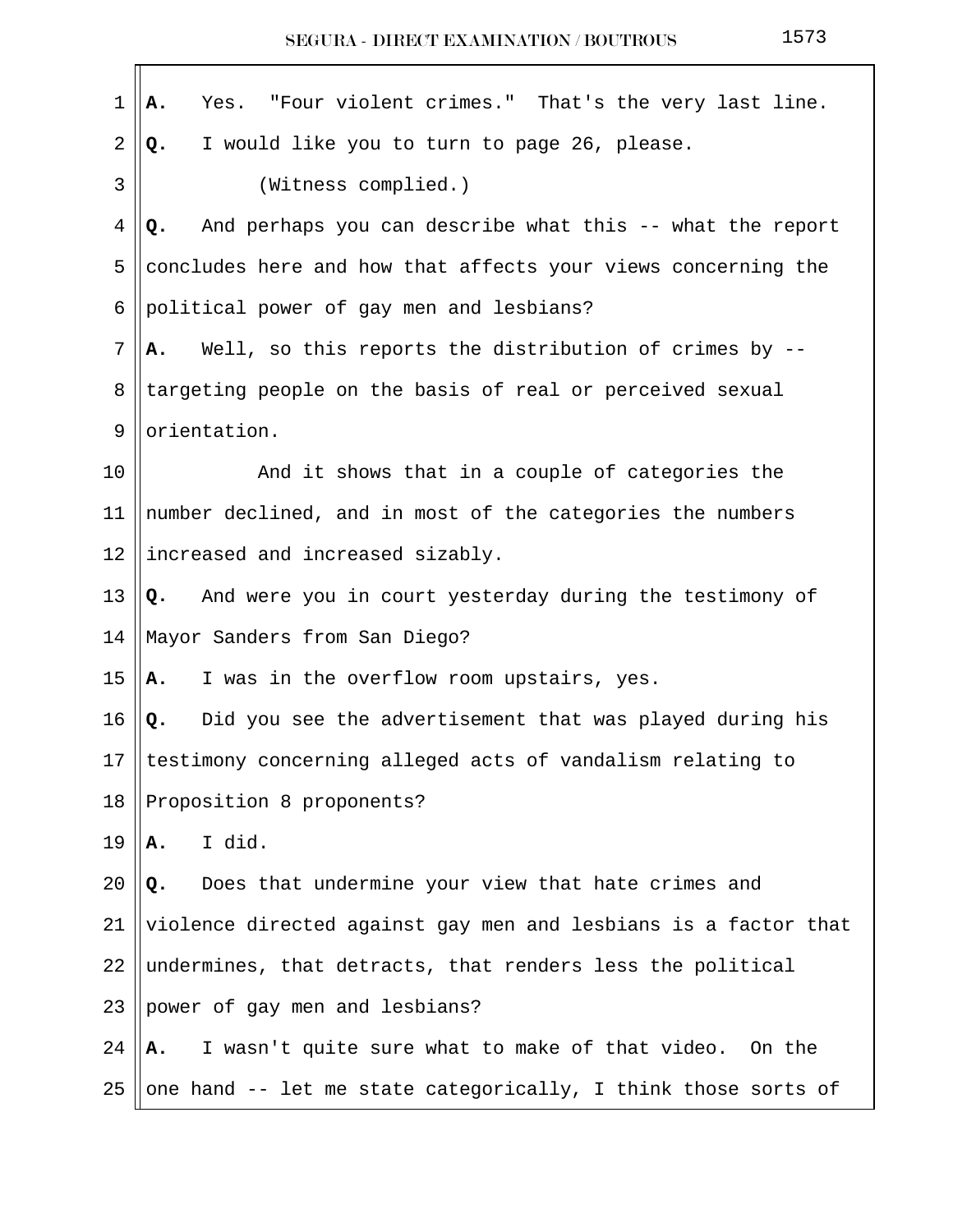1 | behaviors are unacceptable.

 $2 \parallel$  and I would also state that as a political scientist, 3 I am aware of and there is a small literature on act of 4 vandalism, even in candidate-based elections. Electioneering 5 activities are frequently not pleasant; tearing down of signs,  $6$  let cetera.

7 || That notwithstanding, I thought it was interesting 8 that their video certainly doesn't report any acts in the 9 opposite direction. Acts of vandalism, as Mayor Sanders 10 || pointed out, you know, even in front of his own house, the 11 || tearing down of Pro 8 signs, the hundred or more acts of 12 Violence against gays and lesbians during the course of 2008; 13 that a more balanced way to look at what the effect of these 14  $\parallel$  behaviors, would be to look at the effects from both sides. 15  $\parallel$  And, obviously, that was, you know, not the interest of the 16 || advocates producing the video, but...

17 **Q.** In your view, in the political world and in American 18 Society, is there pressure on gay men and lesbians to remain 19  $\parallel$  invisible to a certain extent?

20  $\parallel$ **A.** Certainly  $-$ 

21 || THE COURT: To remain visible?

22 **MR. BOUTROUS:** Remain invisible.

23 **THE COURT:** Invisible.

24 **A.** I think that the sort of the psychology of the closet and 25  $\parallel$  the social and economic pressures of the closet are still quite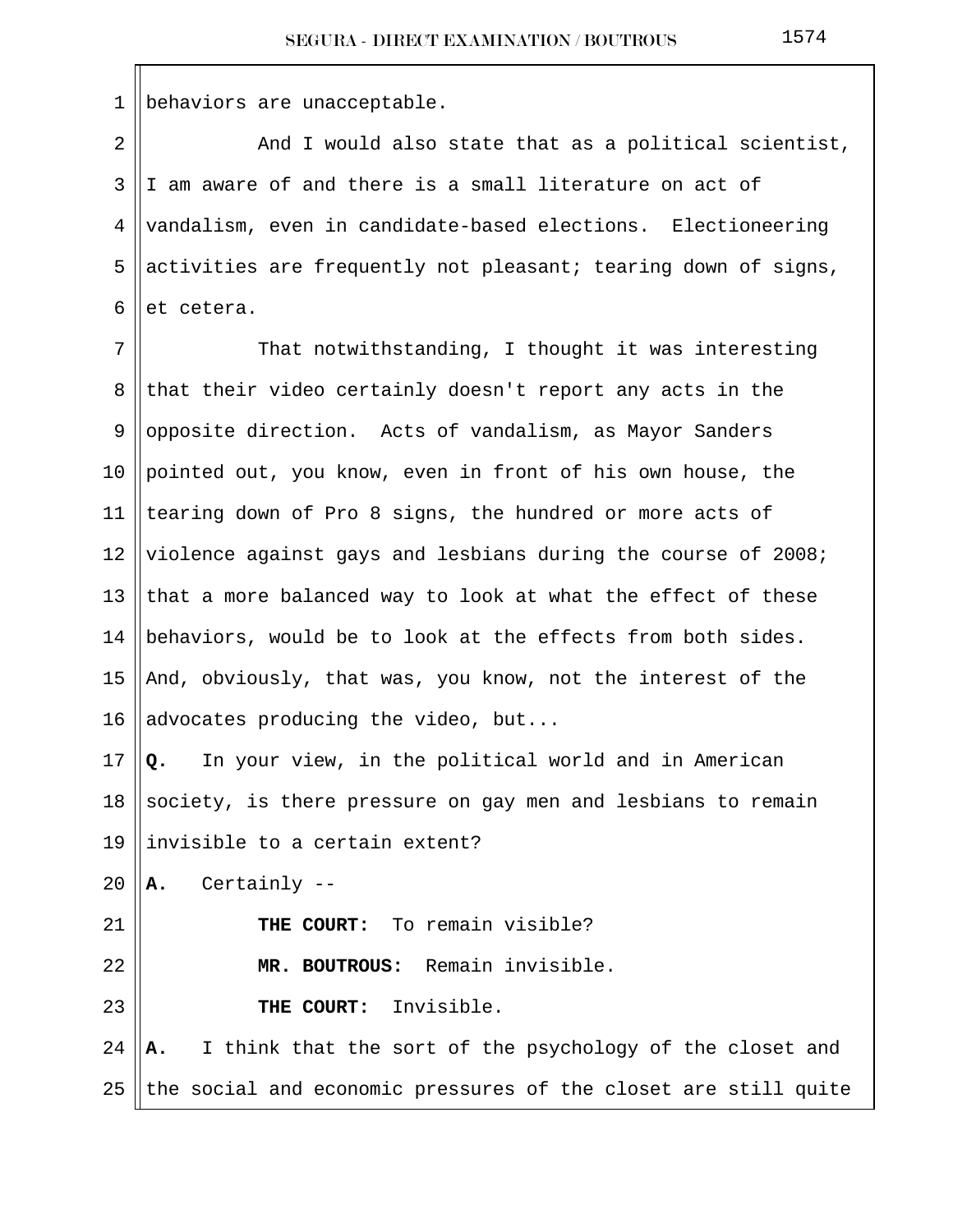$1$  || relentless and insidious. 2 They do vary dramatically across the country and they  $3 \parallel$ do vary across racial and ethnic groups and across 4 Socioeconomic status. 5 So for people who are in sort of working class 6 ||  $o$ ccupations, for people who are from the deep south or the 7 great plain states, self-identification as a gay man or a 8 ||lesbian can be quite detrimental to one's health, one's income. 9 There is still a profound incentive to not self-identify. 10 **BY MR. BOUTROUS:**  11 **Q.** How does that factor contribute in any way to the 12 political powerlessness of gay men and lesbians, in your view? 13 **A.** For starters, if you can't self-identify, you are not 14  $\parallel$  really available for political mobilization. 15 || Any rational person would include that, you know, 16 even though I'm secretly gay or lesbian, I'm going to go to the 17  $\log x$  rights march; that that's not going to work out for them, 18 || because their attendance at the gay rights march would be, at 19 least, an indicator to the public that, perhaps, you are a 20 member of the community. So if you are in the closet, you are 21  $\parallel$  unlikely to mobilize. 22 || If you are in the closet, it's difficult for you to 23 even necessarily have information about what other gays and 24 || lesbians are doing. It's harder for gays and lesbians to find

25 ||one another for political mobilization, particularly in places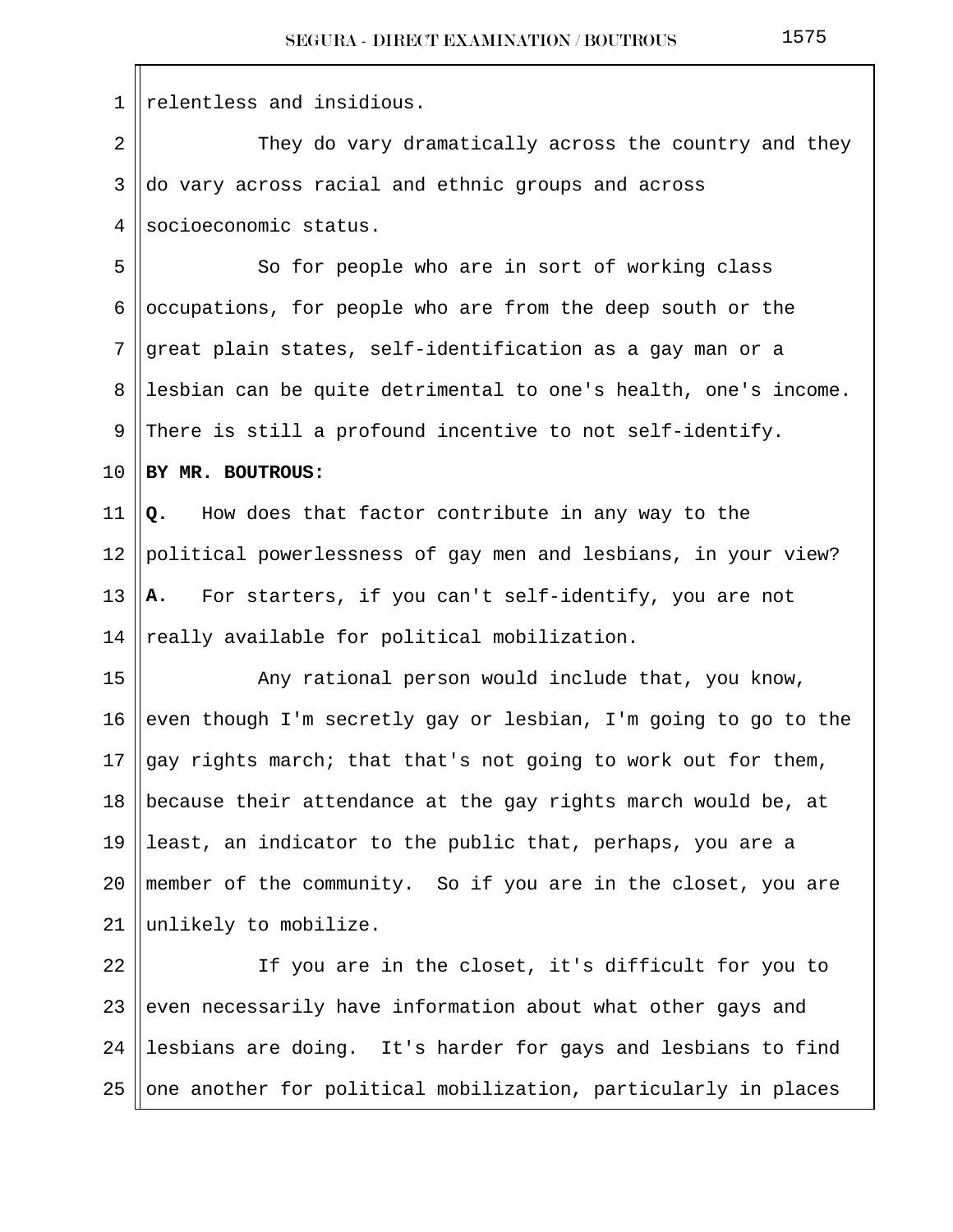1 where their density is smaller.

| $\overline{a}$ | The other effect is that it creates a misperception              |
|----------------|------------------------------------------------------------------|
| 3              | in the public. So when the public sees gays and lesbians, what   |
| 4              | they see are gays and lesbians in major cities. And they         |
| 5              | conclude, Gee, you know, there's lots of gay activism and        |
| 6              | there's -- you know, all the gay men I have ever seen have       |
| 7              | advanced degrees and whatnot, when, in fact, that's something    |
| 8              | of a misperception because it's the gays and lesbians you don't  |
| 9              | see that present the other side of that picture; people who,     |
| 10             | for economic necessity or for physical safety, have chosen not   |
| 11             | to self-identify.                                                |
| 12             | So the public has a lower estimation of the total                |
| 13             | number of gays and lesbians. They have a misinformed             |
| 14             | estimation of the socioeconomic status of gays and lesbians.     |
| 15             | And I think they have a misperception of the quality of life or  |
| 16             | the level of societal treatment of gays and lesbians. Not        |
| 17             | every gay man is Will from Will and Grace.                       |
| 18             | What does that have to do, though, with political power or<br>Q. |
| 19             | powerlessness?                                                   |
| 20             | Well, because people are likely to perceive gays and<br>А.       |
| 21             | lesbians as not having any political needs.                      |
| 22             | Going back to my Will and Grace example, you know,               |
| 23             | Will was an attorney in Manhattan with a large apartment and a   |
| 24             | private practice. That is not the reality of every gay men in    |
| 25             | America and, as a consequence, when people see this, they are    |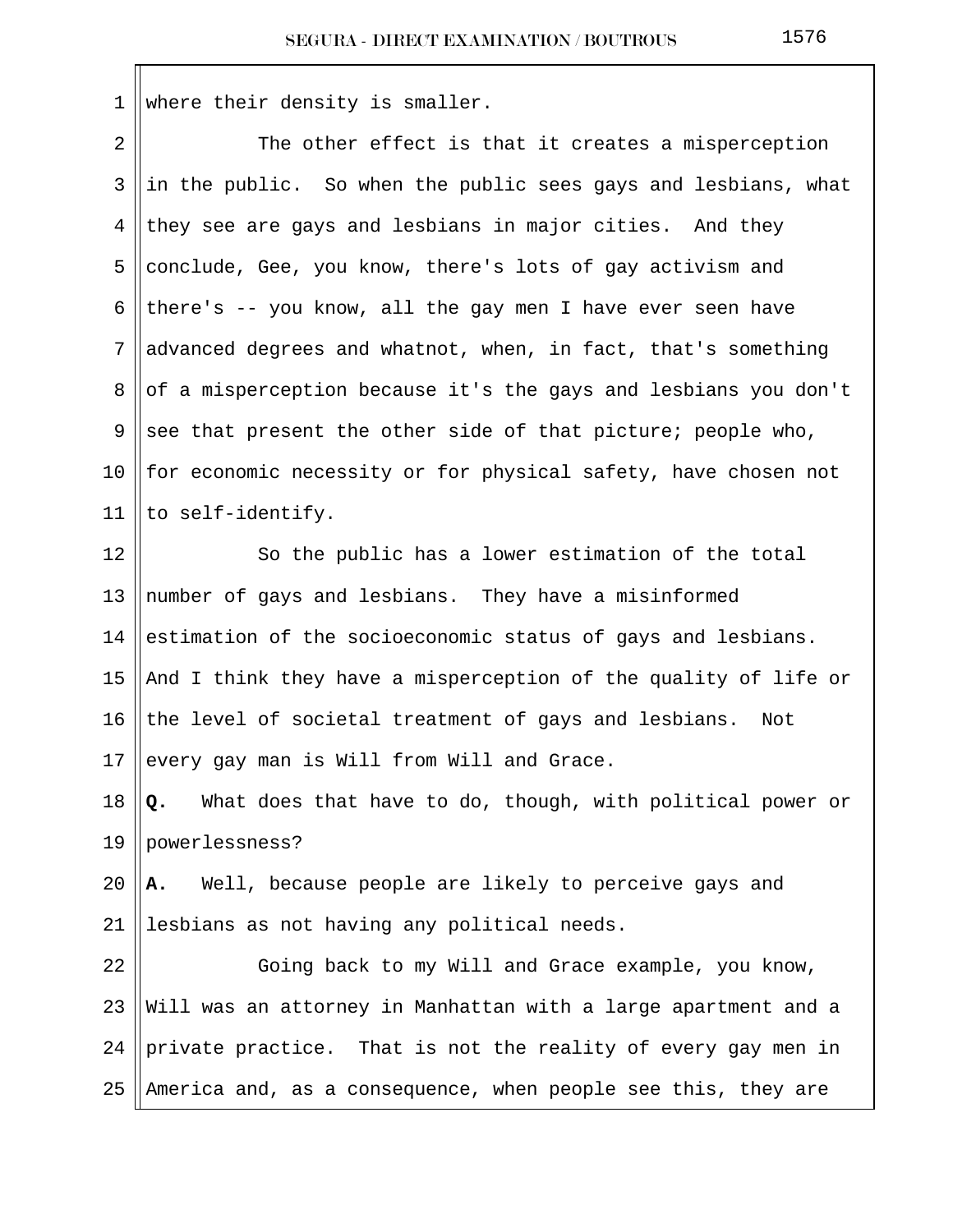| 1  | going to say, Well, you know, these are not individuals who     |
|----|-----------------------------------------------------------------|
| 2  | need any form of protection. What do you mean we need           |
| 3  | anti-discrimination laws? There's lot of gay people in          |
| 4  | prominent jobs.                                                 |
| 5  | So it makes the public a little bit less sympathetic.           |
| 6  | It make the public think that there's less need for some of     |
| 7  | these protections. It also makes the public view the numbers    |
| 8  | of gays and lesbians as being smaller and, therefore, maybe not |
| 9  | as politically interesting.                                     |
| 10 | How about the concept of censorship? Are gay men and<br>Q.      |
| 11 | lesbians in society censored in any way that's relevant to the  |
| 12 | concept of their political power?                               |
| 13 | A. Over the last 25 years or so there have been statutory       |
| 14 | enactments preventing, for example, the discussion of           |
| 15 | homosexuality in public health classes in school.               |
| 16 | Some states specifically forbid the mentioning of               |
| 17 | homosexuality in health classes or actually instruct teachers   |
| 18 | to tell students that it's not an acceptable lifestyle and it's |
| 19 | unhealthy.                                                      |
| 20 | There was a ban on the funding of any art that had              |
| 21 | homoerotic images in it for the National Endowment for the Arts |
| 22 | for a period of time.                                           |
| 23 | There was even a period of time where one of the                |
| 24 | states had a provision in their anti-HIV education program that |
| 25 | said that no -- no portrayal of homosexuality can be used in    |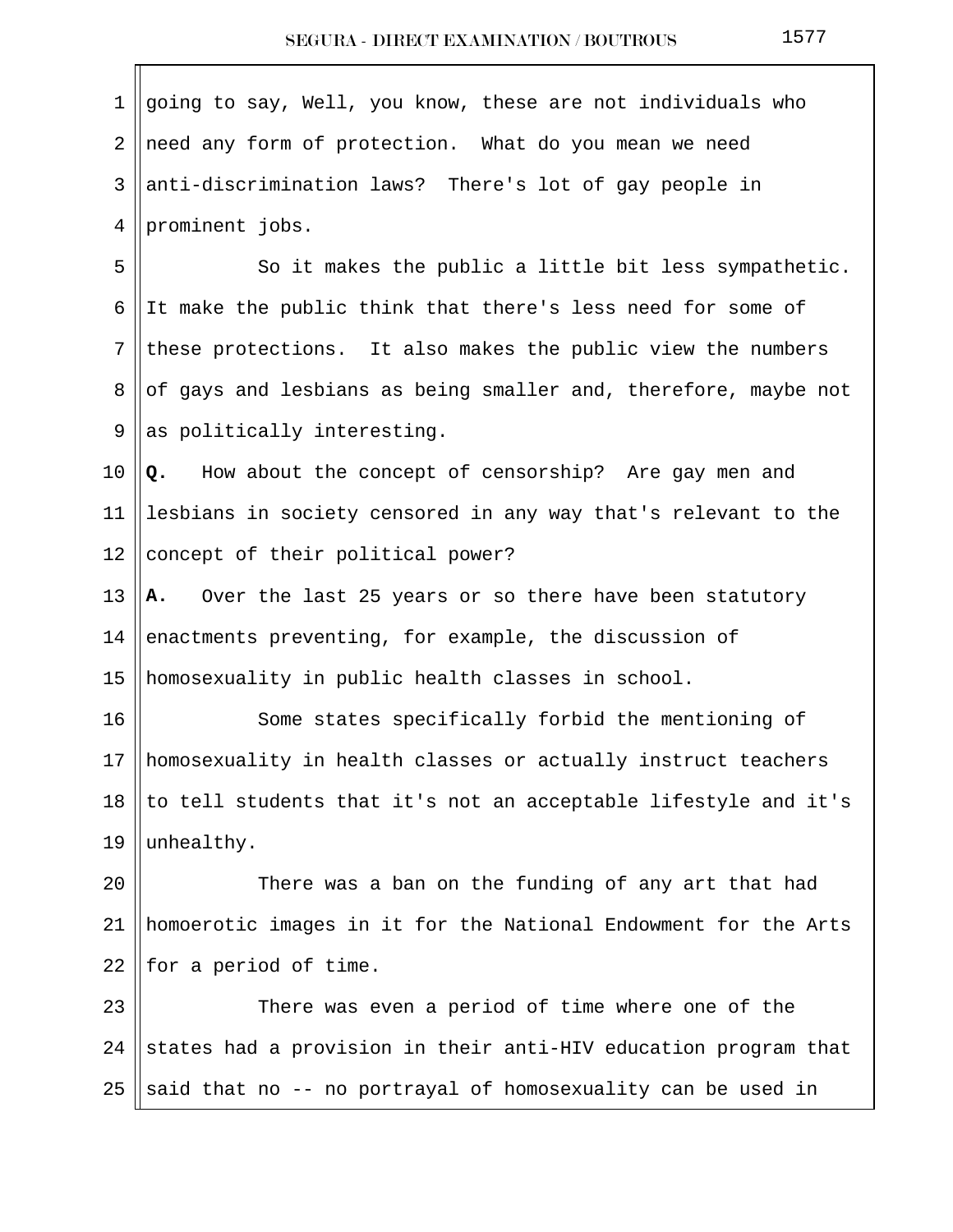| 1              | the discussion of safe sex instructions to prevent HIV          |
|----------------|-----------------------------------------------------------------|
| $\overline{2}$ | transmission, which struck me as particularly odd.              |
| 3              | If we go back historically, of course, there were               |
| 4              | periods of time when gays and lesbians weren't allowed to use   |
| 5              | the mails; that the transmission of material through the U.S.   |
| 6              | mails related to gay and lesbian political activity was         |
| 7              | considered to be obscene and, therefore, illegal.               |
| 8              | Is there anything in the Yes On 8 campaign that occurred<br>Q.  |
| 9              | here in California that illustrates the censorship point you    |
| 10             | just made?                                                      |
| 11             | MR. THOMPSON: Your Honor, I would object. This is               |
| 12             | not a subject that's addressed in his report.                   |
| 13             | MR. BOUTROUS: Censorship certainly was an issue in              |
| 14             | the report, your Honor.                                         |
| 15             | And I believe Mr. Thompson vigorously questioned the            |
| 16             | witness about his views as to what prompted the passage of      |
| 17             | Proposition 8, questioned him in great detail about Proposition |
| 18             | 8 in the campaign.                                              |
| 19             | MR. THOMPSON: My objection stands. I don't believe              |
| 20             | it's in the report.                                             |
| 21             | THE COURT: Well, I gather you are not disputing that            |
| 22             | this was a subject explored at the witness's deposition.        |
| 23             | MR. THOMPSON: We did discuss the motivations behind             |
| 24             | Proposition 8, yes, your Honor.                                 |
| 25             | Then I think it's appropriate to explore<br>THE COURT:          |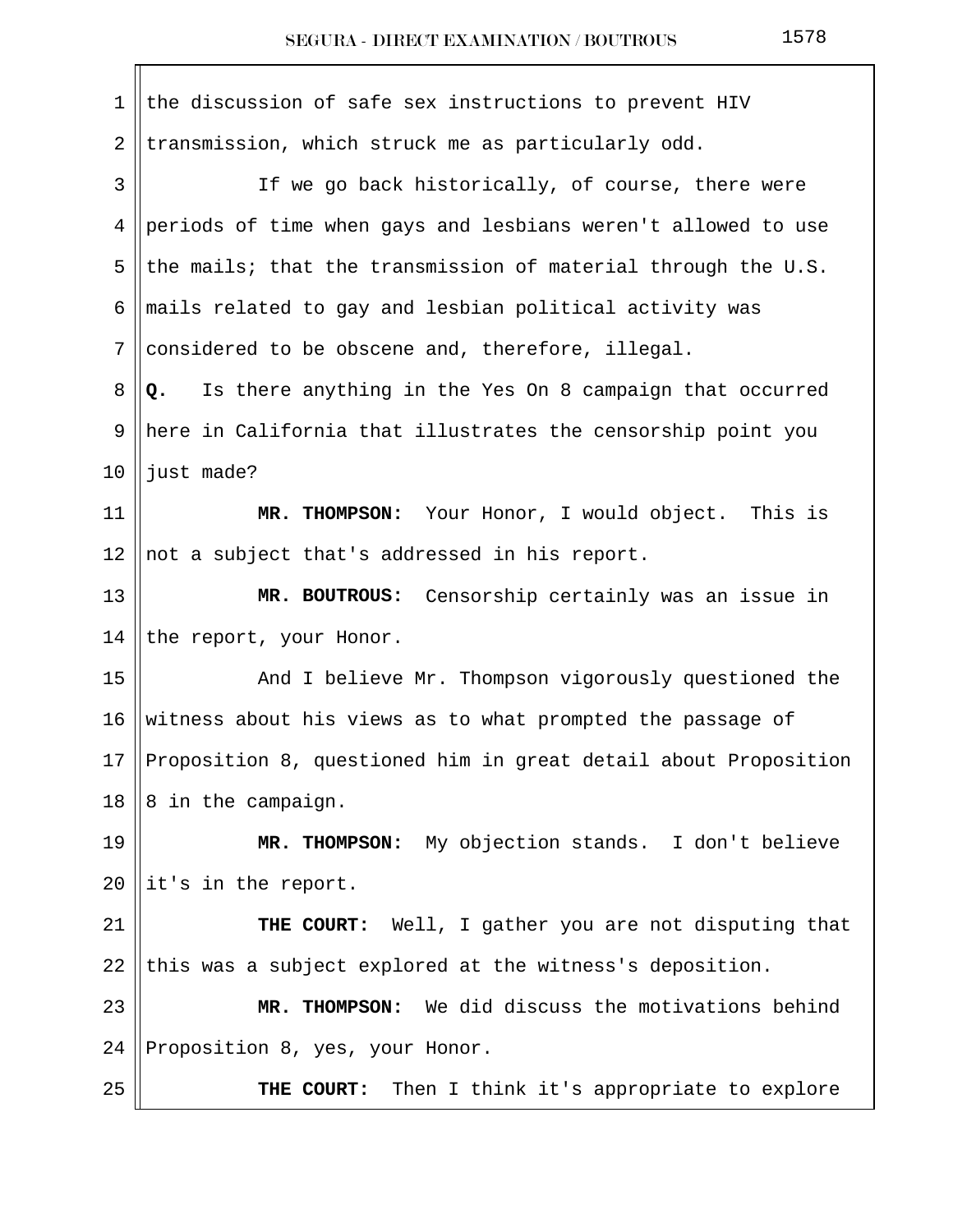| 1  | that in his testimony.                                               |
|----|----------------------------------------------------------------------|
| 2  | You may proceed, Mr. Boutrous.                                       |
| 3  | MR. BOUTROUS: Thank you, your Honor.                                 |
| 4  | BY MR. BOUTROUS:                                                     |
| 5  | Is there anything about the Proposition 8 campaign by the<br>Q.      |
| 6  | Yes On 8 campaign that illustrates the censorship point that         |
| 7  | you discussed a few moments ago?                                     |
| 8  | So one of the enduring sort of tropes of anti-gay<br>А.              |
| 9  | argumentation has been that gays are a threat to children. And       |
| 10 | one particular instance in the Prop 8 campaign was a campaign        |
| 11 | advertisement saying, "At school today, I was" -- a young girl       |
| 12 | saying, "At school today, I was told that I could marry a            |
| 13 | princess too." And the underlying message of that is that the        |
| 14 | public school -- that if Prop 8 failed, the public schools are       |
| 15 | going to turn my daughter into a lesbian.                            |
| 16 | At some level the notion is a little bit amusing or                  |
| 17 | $\vert$ risible, but at another level it's sort of a reflection that |
| 18 | there is a very strong taboo about the portrayal of                  |
| 19 | homosexuality as anything other than pathological in the views       |
| 20 | of a lot of Americans. It's never to be talked about; not only       |
| 21 | not positively, but even neutrally.                                  |
| 22 | How does that affect, in your view as a political<br>Q.              |
| 23 | scientist, the public's view concerning the value of the             |
| 24 | contributions made to society by gay men and lesbians?               |
| 25 | Well, it certainly lowers their familiarity. So if the<br>Α.         |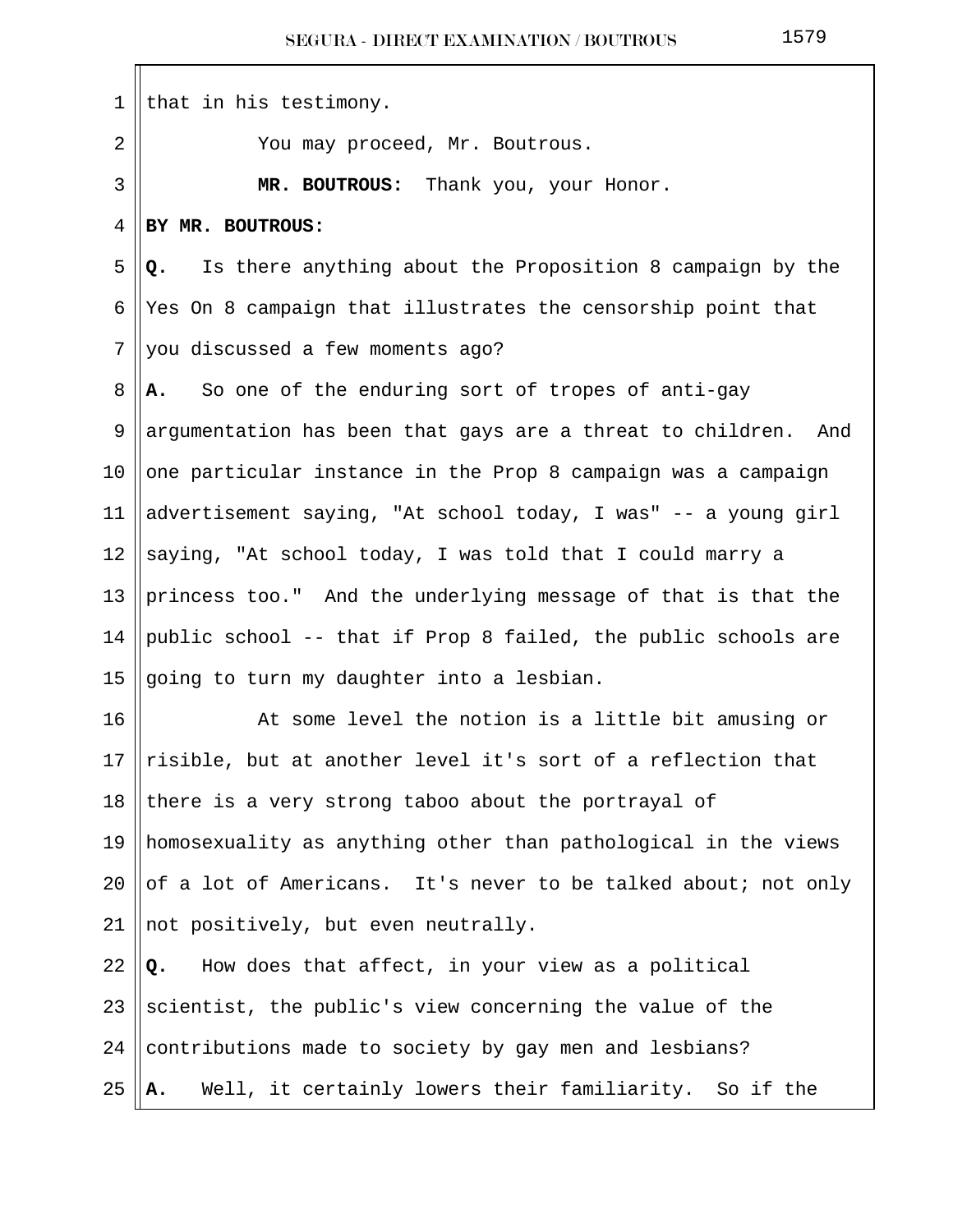| $\mathbf 1$    | public is not aware of any contributions of gay people to        |
|----------------|------------------------------------------------------------------|
| $\overline{2}$ | American life or to world society, or if they are aware of the   |
| 3              | contributions, but the individual is not identified as being     |
| 4              | gay or lesbian, then the public might reasonably conclude that   |
| 5              | they don't have any evidence of significance social              |
| 6              | contributions by gay men and lesbians.                           |
| 7              | How does that affect the political power?<br>Q.                  |
| 8              | Again, it demeans the relative worth of the community<br>Α.      |
| 9              | vis-a-vis all others.                                            |
| 10             | Does it make other groups not take gay men and lesbians as<br>Q. |
| 11             | seriously when they speak out on behalf of a particular issue?   |
| 12             | A. Conceivably, it means that they are not taken as              |
| 13             | seriously.                                                       |
| 14             | It also might mean that they are not seen as                     |
| 15             | desirable coalition partners. And at the same time it makes      |
| 16             | them easier targets. It's easier to target people who have       |
| 17             | never contributed anything.                                      |
| 18             | You don't dispute, do you, that gay men and lesbians do<br>Q.    |
| 19             | have some allies in the political system, in California and in   |
| 20             | the United States?                                               |
| 21             | They do, of varying reliability, but they do.<br>Α.              |
| 22             | Why doesn't that give that group political power in this<br>Q.   |
| 23             | country?                                                         |
| 24             | Okay. So the question of allies is an important one<br>А.        |
| 25             | because we need to look at allies with respect to both their     |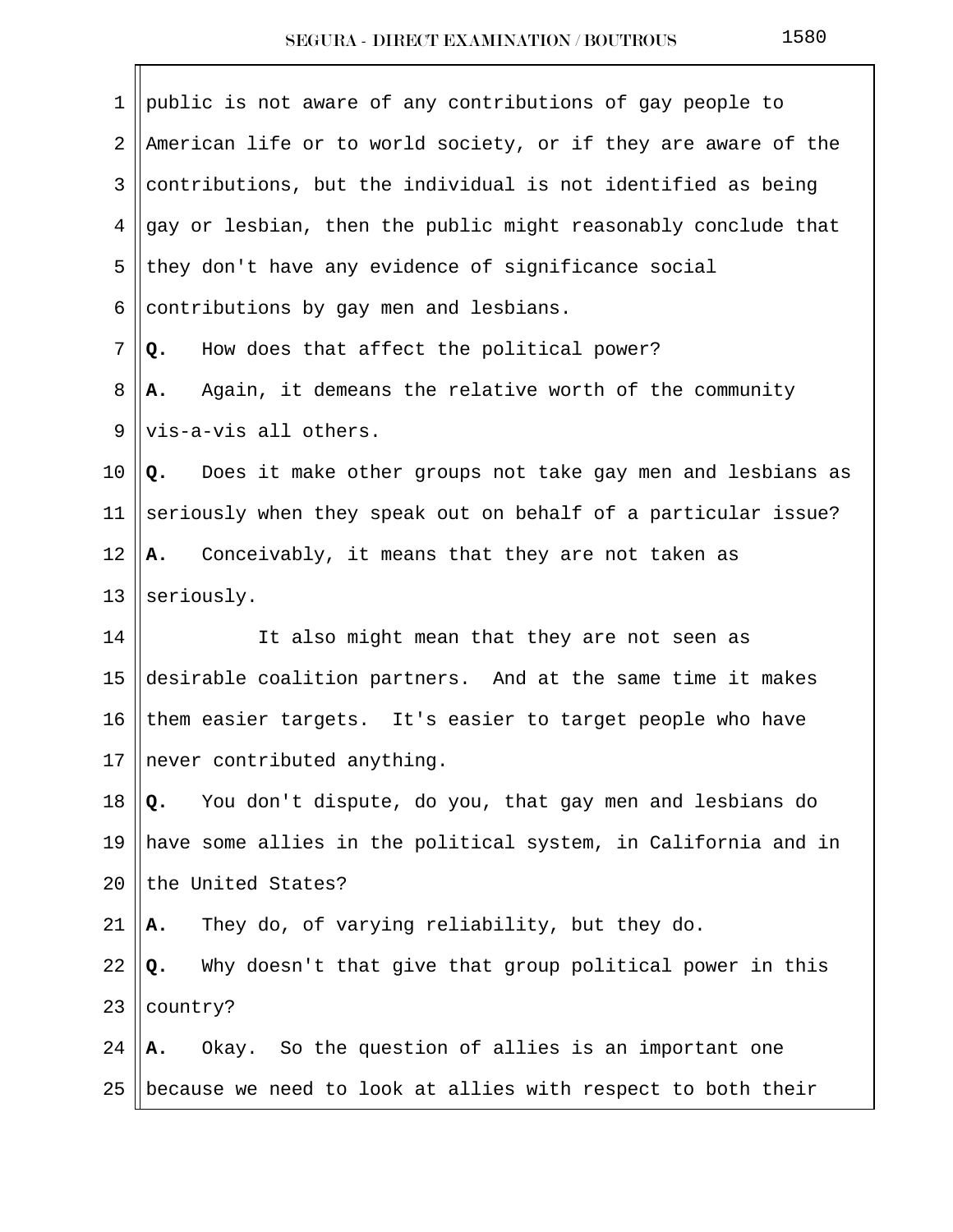1 || reliability, with respect to the range of their potential  $\parallel$  actions on behalf of gays and lesbians, and with respect to ||kind of what potential outcomes they can and can't secure with the structure of the governmental system.

5 So it is nice to have allies; and if those allies are 6  $\vert$  reliable, that's even better. But there are a number of  $7$  ||instances where ostensible allies of the gay community, when 8 || faced with difficult decisions that might be electorally risky,  $9$  || retreat and retreat quickly.

10 || Or, there is also the disconnect between, say, 11 Thetoric on the one hand and action on the other. So if you 12 think of the major groups in society, you know, outside of the 13 || commercial enterprises, you think about, you know, the 14 military, the church, the Democratic and Republican parties. 15 These are the power centers in American society. And of those 16  $\vert$  only the Democratic party purports to be an ally of gays and 17 llesbians.

18 || But the Defense of Marriage Act was signed into law 19 ||by a Democratic president. "Don't ask, Don't tell" was passed  $20$  |by a Democratic Congress and signed into law by a Democratic 21 | president.

  $\parallel$  The current president describes himself as a fierce  $\parallel$  advocate of gay and lesbian civil rights, but, yet, has 24 actually taken no steps to overturn either of those and,  $\parallel$  actually, I understand has refused an order by the chief judge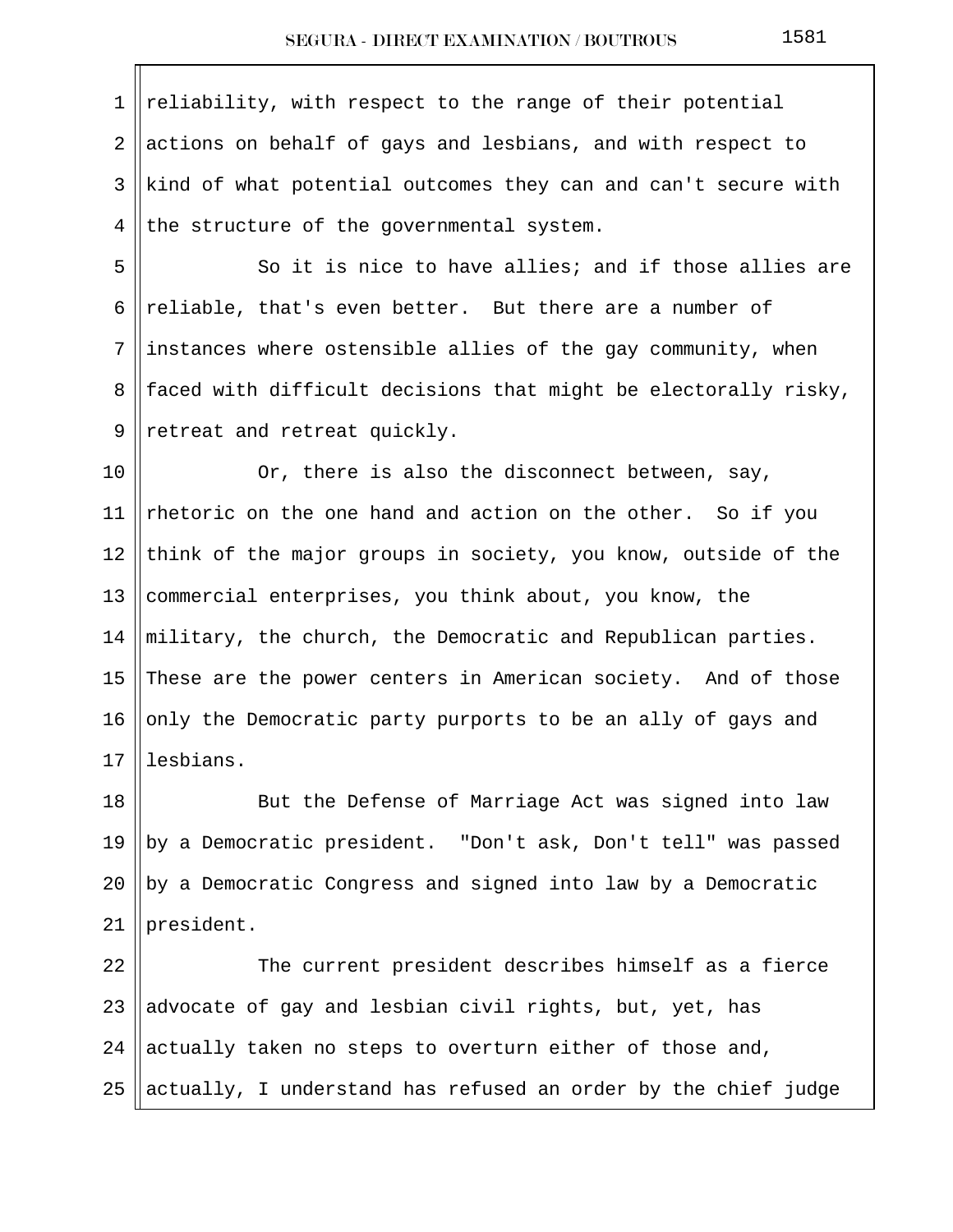| $\mathbf 1$    | of the Ninth Circuit to provide domestic partner benefits to     |
|----------------|------------------------------------------------------------------|
| $\overline{2}$ | his clerk and has filed briefs hostile to gay and lesbian        |
| 3              | interests.                                                       |
| 4              | So even fierce advocates are submitting briefs                   |
| 5              | supporting the Defense of Marriage Act, comparing gay and        |
| 6              | lesbian same-sex marriage to bestiality. This is not a           |
| 7              | reliable ally.                                                   |
| 8              | Now, certainly, some allies are more reliable than               |
| 9              | that, but we have to look at the disconnect between rhetoric     |
| 10             | and action.                                                      |
| 11             | In your view, is a smaller group in society more in need<br>Q.   |
| 12             | of reliable allies in the political sphere?                      |
| 13             | Well, just from the absolute numerical question of<br>Α.         |
| 14             | electoral politics, the smaller the group, the more allies       |
| 15             | necessary in order to sustain the day. That's clearly the        |
| 16             | case.                                                            |
| $17\,$         | If you are particularly insular or you are                       |
| 18             | geographically isolated, without allies you are very unlikely    |
| 19             | to have an impact beyond, you know, fairly limited geographic    |
| 20             | circumstances.                                                   |
| 21             | In your expert opinion, does the gay and lesbian community<br>Q. |
| 22             | have any reliable allies in the way you are using that term      |
| 23             | from a political science standpoint?                             |
| 24             | Umm sure. I wouldn't say that they have no reliable<br>Α.        |
| 25             | allies. I think that would be an unfair statement.               |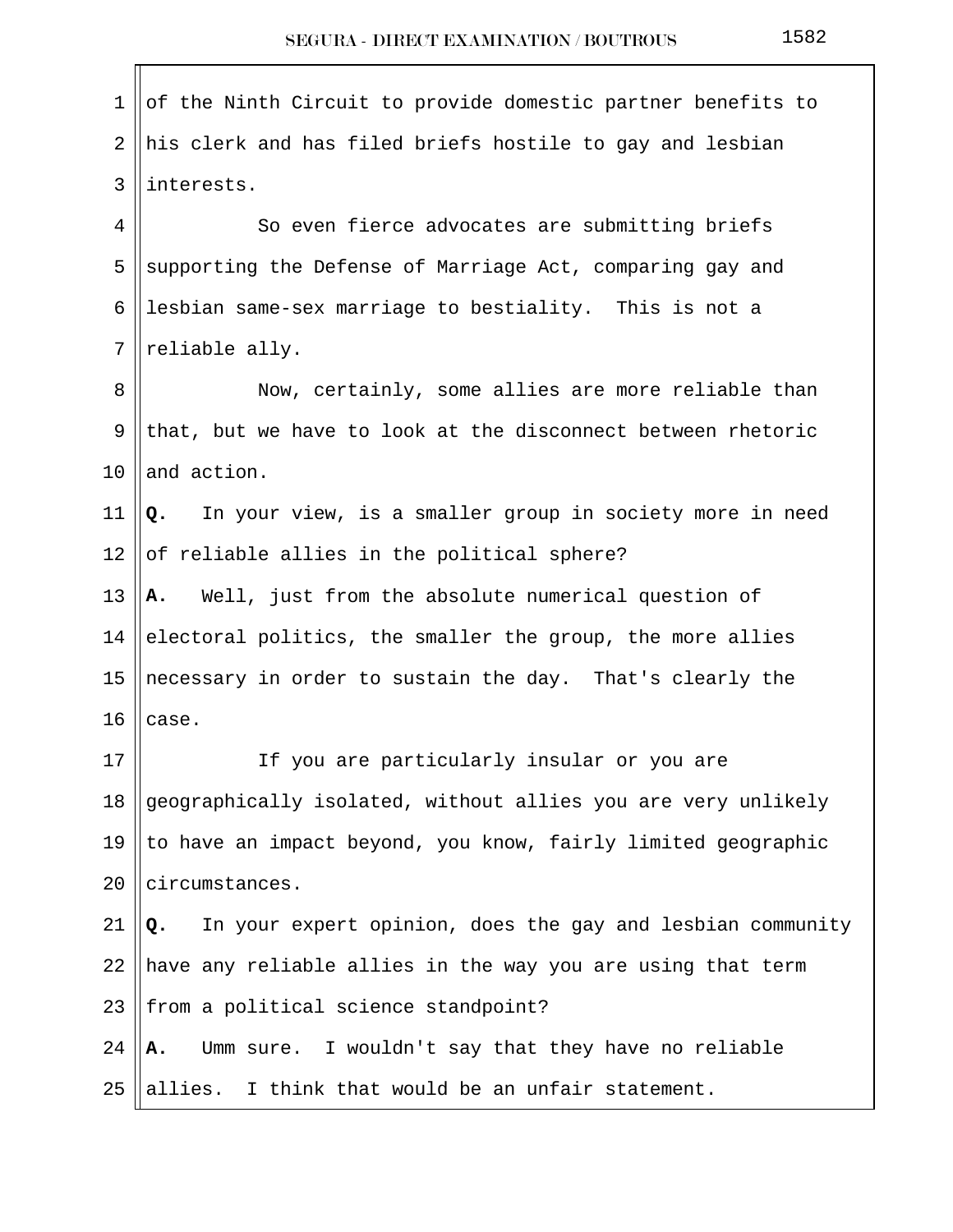| $\mathbf 1$    | I think that when we look at kind of across the                 |
|----------------|-----------------------------------------------------------------|
| 2              | country and across the range of issues, the number of allies on |
| 3              | which gays and lesbians can count on in a tough fight is fairly |
| 4              | small, but I wouldn't say it's zero.                            |
| 5              | Do you think that those -- that group of reliable allies<br>Q.  |
| 6              | is sufficient to give gay men and lesbians political power in   |
| $7\phantom{.}$ | the United States?                                              |
| 8              | In my view, no.<br>Α.                                           |
| 9              | What has been the impact of HIV and Aids on the political<br>Q. |
| $10 \,$        | power of gay men and lesbians in this country?                  |
| 11             | So I spoke before about the fairly small numbers of gays<br>Α.  |
| 12             | and lesbians. Those numbers are diminished by over 300,000      |
| 13             | deaths of men engaged primarily in same sex sexual behavior     |
| 14             | from HIV, another quarter of a million infections in the same   |
| 15             | category.                                                       |
| 16             | So that's done a couple of things. One is, it's                 |
| 17             | diminished the voting power of a group that's already small.    |
| 18             | Second, the disease has rather dramatically sapped              |
| 19             | the financial resources of the group. Obviously, the 300,000    |
| 20             | who have passed are not in a position to make contributions.    |
| 21             | Those who are ill, are frequently on disability, spending       |
| 22             | untold treasure on their medications.                           |
| 23             | More importantly, resources from the healthy are                |
| 24             | being directed towards HIV activities and action, prevention    |
| 25             | campaigns, HIV support, charities and whatnot, quite rightly.   |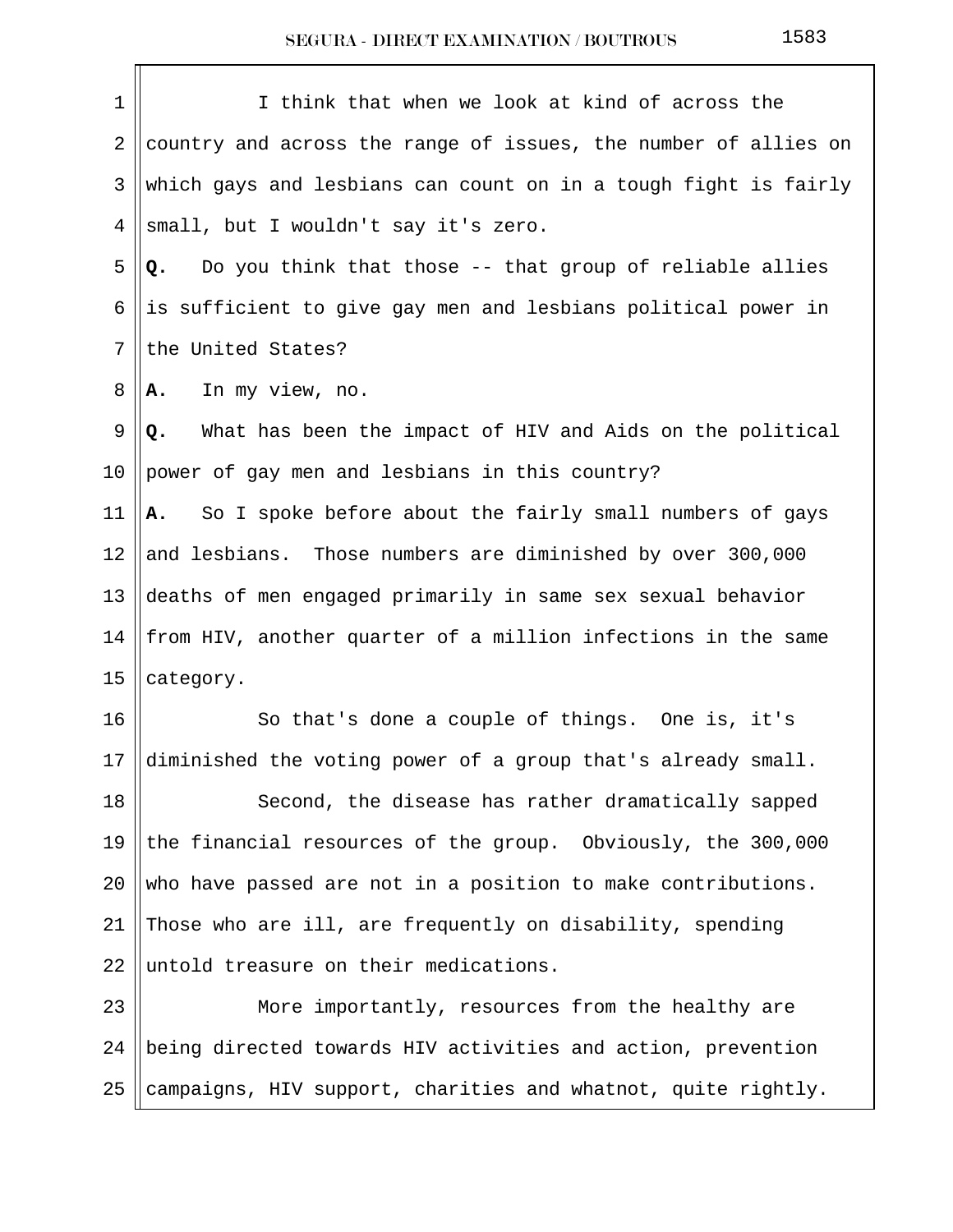| 1  | And, finally, during the period of the worst severity            |
|----|------------------------------------------------------------------|
| 2  | of the Aids epidemic, that was, frankly, the more important      |
| 3  | agenda item; that gays and lesbians turn their attention first   |
| 4  | to surviving before engaging the political system.               |
| 5  | So I think HIV has been a real setback, certainly,               |
| 6  | for the people who have been infected, but for the cause as      |
| 7  | well.                                                            |
| 8  | When a group, when a minority group faces a well<br>Q.           |
| 9  | orchestrated, well-funded opposition, does that affect its       |
| 10 | powerlessness in our political system?                           |
| 11 | Right. And so I think this really kind of gets to one of<br>Α.   |
| 12 | the central problems that gays and lesbians face in the          |
| 13 | political system.                                                |
| 14 | So you could imagine for the sake of hypothesis that             |
| 15 | there are two groups with exactly the same number of voters,     |
| 16 | with exactly the same number of dollars. Are they equally        |
| 17 | powerful? And the answer is, no, because that depends on what    |
| 18 | their opposition is.                                             |
| 19 | So you can imagine a group that faces relatively                 |
| 20 | little hostility or relatively little opposition, and we would   |
| 21 | assume that they would be more powerful than a group that faces  |
| 22 | well-funded and coordinated opposition to simply even with the   |
| 23 | same amount of resources, because it's tougher sledding.<br>It's |
| 24 | an uphill battle for the group with strong opposition.           |
| 25 | MR. BOUTROUS: Your Honor, I'm going to ask to                    |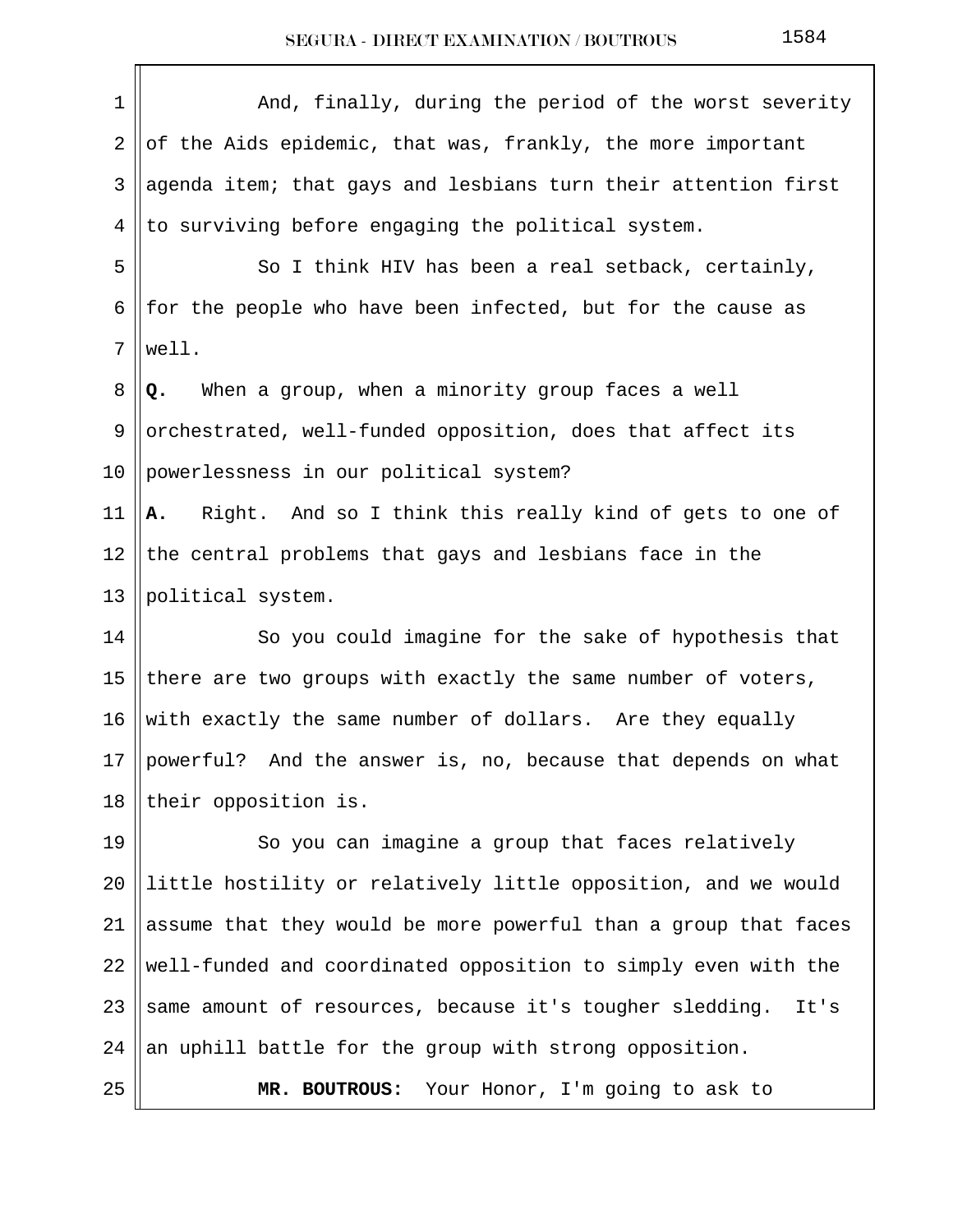| $\mathbf 1$ | approach to provide the witness with another smaller collection  |
|-------------|------------------------------------------------------------------|
| 2           | of exhibits in a binder and provide the Court and opposing       |
| 3           | counsel with those exhibits, if that's okay?                     |
| 4           | THE COURT: Very well.                                            |
| 5           | MR. BOUTROUS: Thank you.                                         |
| 6           | (Whereupon, binders were tendered                                |
| 7           | to the Court, counsel and the witness.)                          |
| 8           | MR. BOUTROUS: And, your Honor I'm going to present               |
| 9           | the clerk with a listing of exhibits for convenience of the      |
| 10          | Court. I have provided a copy to the witness and opposing        |
| 11          | counsel as well.                                                 |
| 12          | THE COURT: Very well.                                            |
| 13          | BY MR. BOUTROUS:                                                 |
| 14          | Q. Professor Segura, I would like you to start out by opening    |
| 15          | the binder to Plaintiffs' Exhibit 1550 --                        |
| 16          | (Witness complied.)                                              |
| 17          | (Continuing) -- and ask you if this is a document that you<br>Q. |
| 18          | reviewed in connection with your testimony in this case?         |
| 19          | It is.<br>Α.                                                     |
| 20          | And before I ask you questions about that document, did<br>Q.    |
| 21          | you study the Proposition 8 campaign and draw any conclusions    |
| 22          | about the degree of opposition that gay men and lesbians faced   |
| 23          | during the Proposition 8 campaign?                               |
| 24          | I generally familiarized myself with the details of the<br>А.    |
| 25          | campaign, but I can't say as I went into any depth on the        |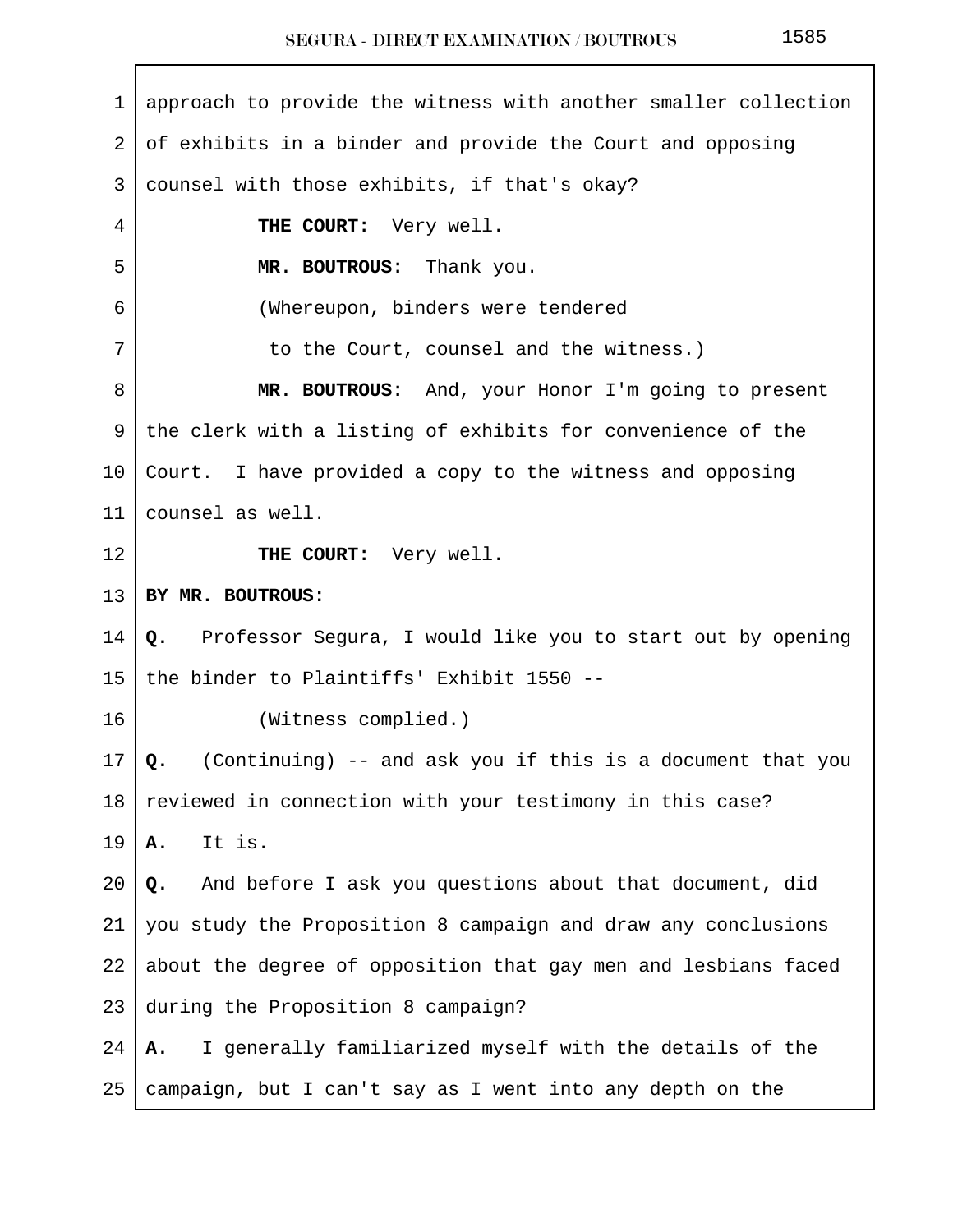| 1  | organizations of the two sides.                                 |
|----|-----------------------------------------------------------------|
| 2  | So I know what money was spent, et cetera, but I                |
| 3  | didn't really have available to me a lot of information about,  |
| 4  | for example, volunteerism and those sorts of things.            |
| 5  | And since you have been involved in this case, were you<br>Q.   |
| 6  | provided with certain documents that were received by the       |
| 7  | plaintiffs during the discovery over the last week from the     |
| 8  | proponents of Proposition 8 in this case?                       |
| 9  | I was.<br>Α.                                                    |
| 10 | And is one of those documents Plaintiffs' Exhibit 1550?<br>Q.   |
| 11 | It is.<br>Α.                                                    |
| 12 | And could you tell us what, if anything -- well, describe<br>Q. |
| 13 | this document and explain to the Court what, if anything, it    |
| 14 | tells you about the political opposition arrayed against gay    |
| 15 | men and lesbians?                                               |
| 16 | It appears to be a flyer or perhaps a web screen capture<br>Α.  |
| 17 | then sent as an electronic mail.                                |
| 18 | There are two things in it that I took note of when I           |
| 19 | was looking through it. The first is on the second page the     |
| 20 | role of the LDS Church in supporting Prop 8.                    |
| 21 | MR. BOUTROUS: And, your Honor, I would move                     |
| 22 | admission of Plaintiffs' Exhibit 1550.                          |
| 23 | MR. THOMPSON: No objection, your Honor.                         |
| 24 | THE COURT: Very well. 1550 is admitted.                         |
| 25 |                                                                 |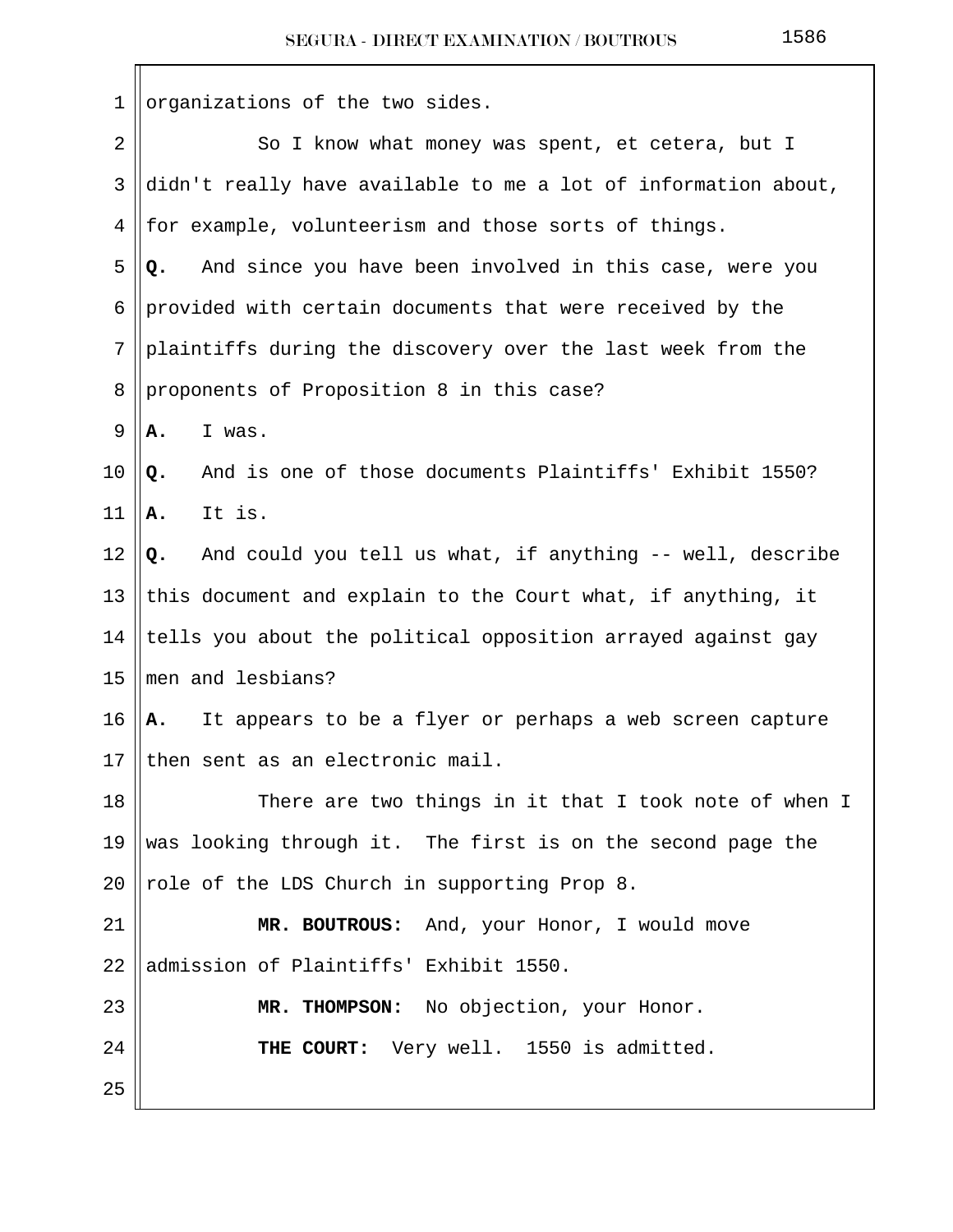| $\mathbf 1$    | (Plaintiffs' Exhibit 1550 received in evidence.)                  |
|----------------|-------------------------------------------------------------------|
| $\overline{2}$ | BY MR. BOUTROUS:                                                  |
| 3              | And if we could display Plaintiffs' Exhibit 1550?<br>Q.           |
| 4              | (Document displayed)                                              |
| 5              | And, Professor Segura, I would ask you to direct us to the<br>Q.  |
| 6              | portion that you are referring to on page two and read the        |
| 7              | portion that you found relevant.                                  |
| 8              | Page two under the title "LDS Church takes an active<br><b>A.</b> |
| 9              | role." I'm particularly interested in a couple of notes.          |
| 10             | First, the second sentence:                                       |
| 11             | "A letter from the First Presidency of the                        |
| 12             | LDS Church in Salt Lake announced the                             |
| 13             | church's official position during Sunday                          |
| 14             | services on June 29th. The LDS Church rarely                      |
| 15             | takes an official stand on political issues,                      |
| 16             | but in this case the First Presidency sent a                      |
| $17$           | letter to the highest worldwide church                            |
| 18             | leaders and California local LDS leaders."                        |
| 19             | And why do you find that relevant to the question of<br>Q.        |
| 20             | political power and powerlessness of gay men and lesbians?        |
| 21             | Churches -- many churches, and the LDS Church I would<br>Α.       |
| 22             | include in this, are hierarchical. They have very clear           |
| 23             | patterns and lines of communication.                              |
| 24             | All churches have the good fortune to essentially be              |
| 25             | able to speak to their flock once a week or more, which makes     |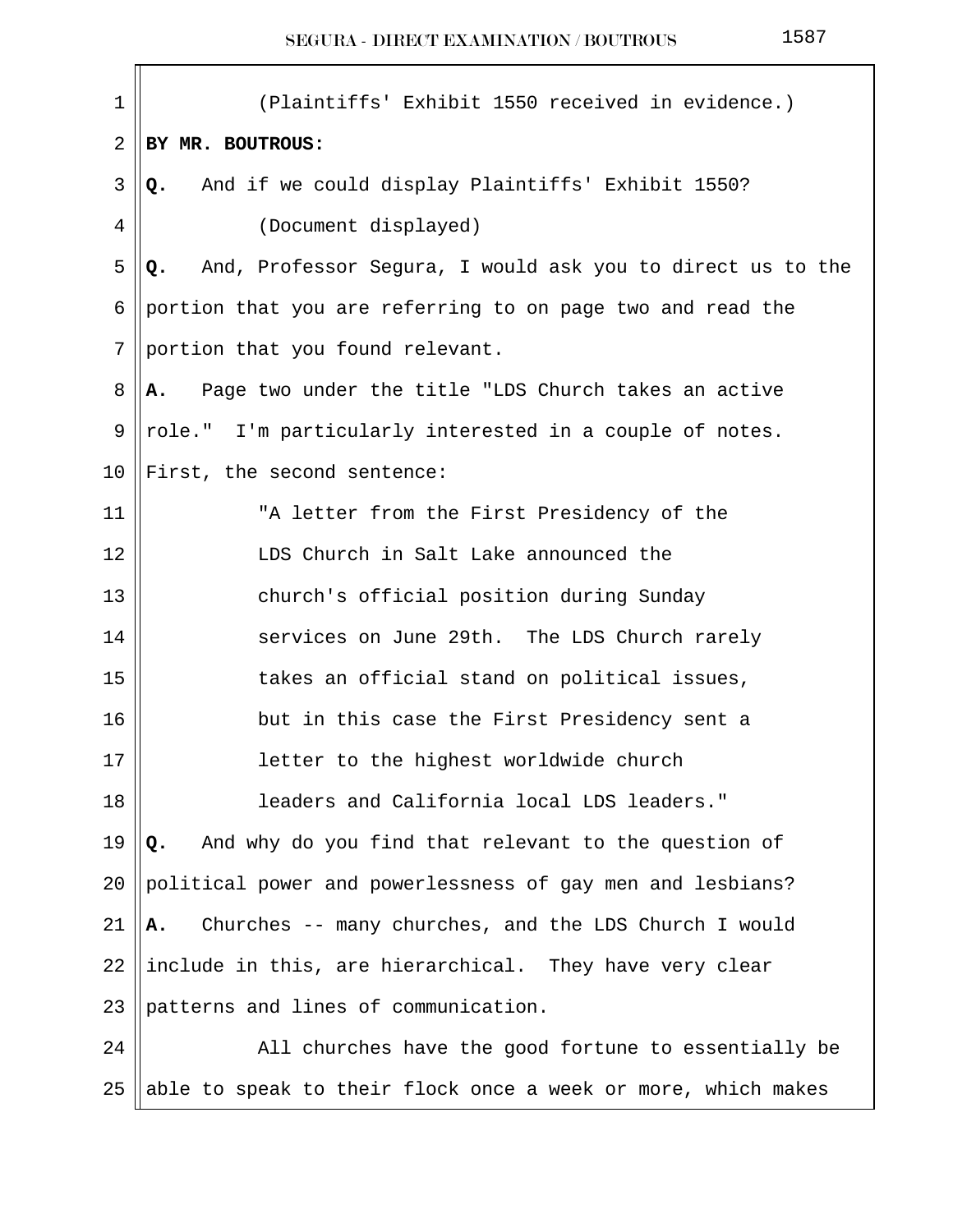|--|--|--|

| 1      | for a very strong communications network.                       |
|--------|-----------------------------------------------------------------|
| 2      | And so to me this illustrated that the LDS Church was           |
| 3      | very active, not just on the financial side, but even in the    |
| 4      | sort of grassroots side of pushing forward the proposition.     |
| 5      | Please turn to page three of Plaintiffs' Exhibit 1550?<br>Q.    |
| 6      | (Witness complied.)                                             |
| 7      | Is there anything on that page that you found relevant to<br>Q. |
| 8      | your analysis of the political forces arrayed against gay men   |
| 9      | and lesbians gay men and lesbians in the Prop 8 campaign?       |
| 10     | Under the subtitle "Pastor's Committee."<br>Sure.<br>Α.         |
| 11     | If you could read that for the record and then explain<br>Q.    |
| 12     | what, if any, relevance it has to your opinions?                |
| 13     | On $17$ -- excuse me:<br>Α.                                     |
| 14     | "On June 17, 2008, Jim Garlow, senior pastor                    |
| 15     | of Skyline Church in San Diego, released an                     |
| 16     | invitation letter to the state's pastor                         |
| $17\,$ | community asking them to participate in a                       |
| 18     | state-wide conference call for pastors.<br>The                  |
| 19     | call, which marked the first in a series of                     |
| 20     | pastor meetings, served to kick off an                          |
| 21     | aggressive grassroots campaign among churches                   |
| 22     | of varying denominations. A total of 1700                       |
| 23     | pastors based in 101 locations across the                       |
| 24     | state participated."                                            |
| 25     | What relevance does that passage have to your analysis of<br>Q. |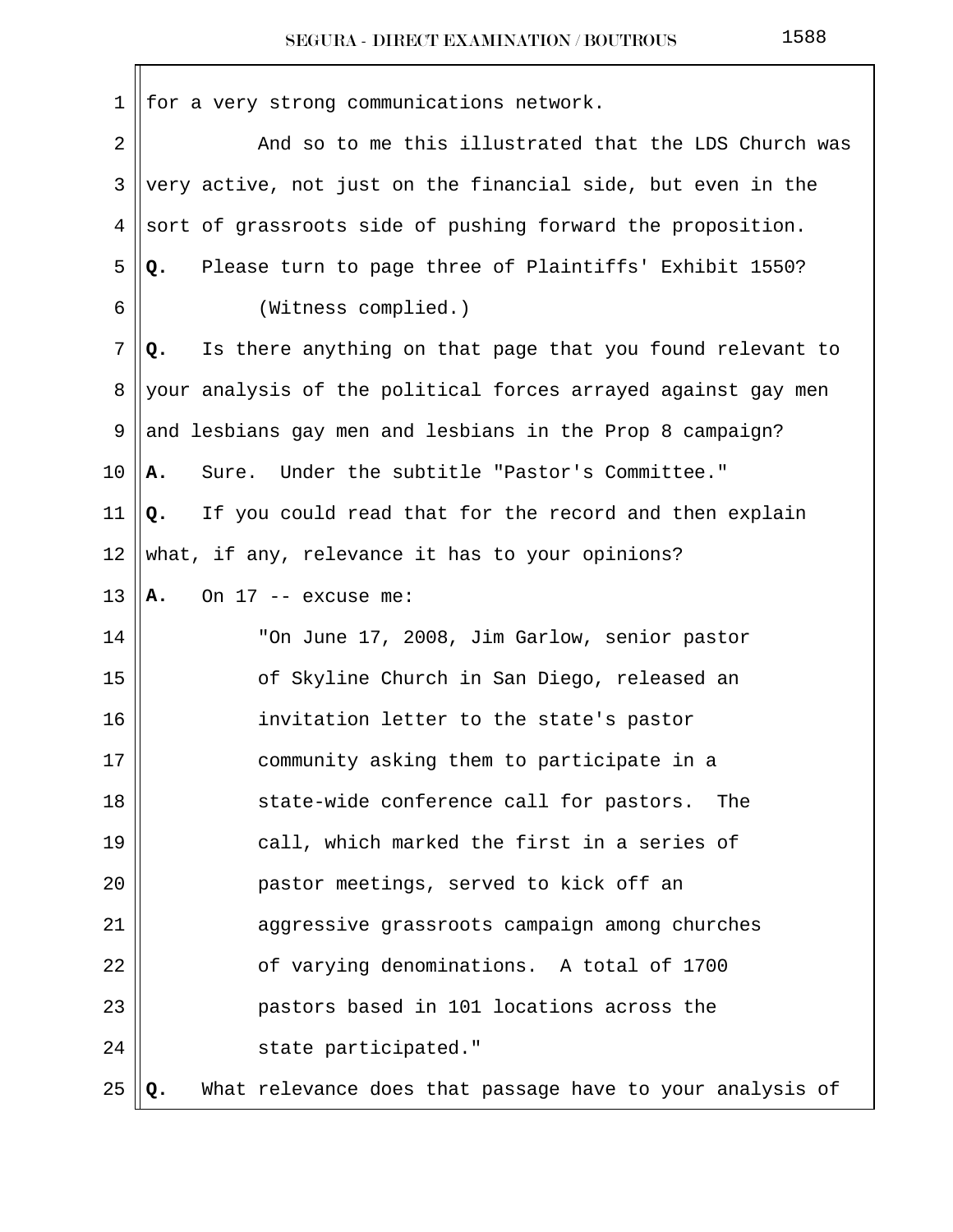| 1              | the political powerlessness issue in this case?                 |
|----------------|-----------------------------------------------------------------|
| $\overline{2}$ | So in going through these documents, Reverend Garlow's<br>А.    |
| 3              | name appears frequently and he ends up organizing this team,    |
| 4              | and it goes on to become, I believe, Protect Marriage CA.       |
| 5              | And they were very instrumental in trying to involve            |
| 6              | the Evangelical community in supporting the proposition.        |
| 7              | And I was particularly taken aback by the notion of             |
| 8              | 1700 pastors. That is a profound network of influence.<br>I     |
| 9              | think most campaigns, candidate campaigns, initiative           |
| 10             | campaigns, party coordinated campaigns would be thrilled to     |
| 11             | have 1700 volunteers across the state on any given conference   |
| 12             | call. I think that that would be considered a heroic success.   |
| 13             | So this is an admirable organization at some level.             |
| 14             | I mean, it's enviable.                                          |
| 15             | And you are not suggesting there is anything wrong with<br>Q.   |
| 16             | like-minded groups and like-minded organizations, including     |
| 17             | churches, banding together to fight for a cause they believe    |
| 18             | in, right?                                                      |
| 19             | Umm, well, of course, there are limitations under the tax<br>А. |
| 20             | code about political advocacy; but of terms of individual       |
| 21             | groups working together on their own behalf, they are perfectly |
| 22             | allowed to do that. And, in fact, that's kind of the center     |
| 23             | piece of pluralist democracy, is that people get to advocate    |
| 24             | for what they believe in.                                       |
| 25             | I think what takes me back here is just sort of the             |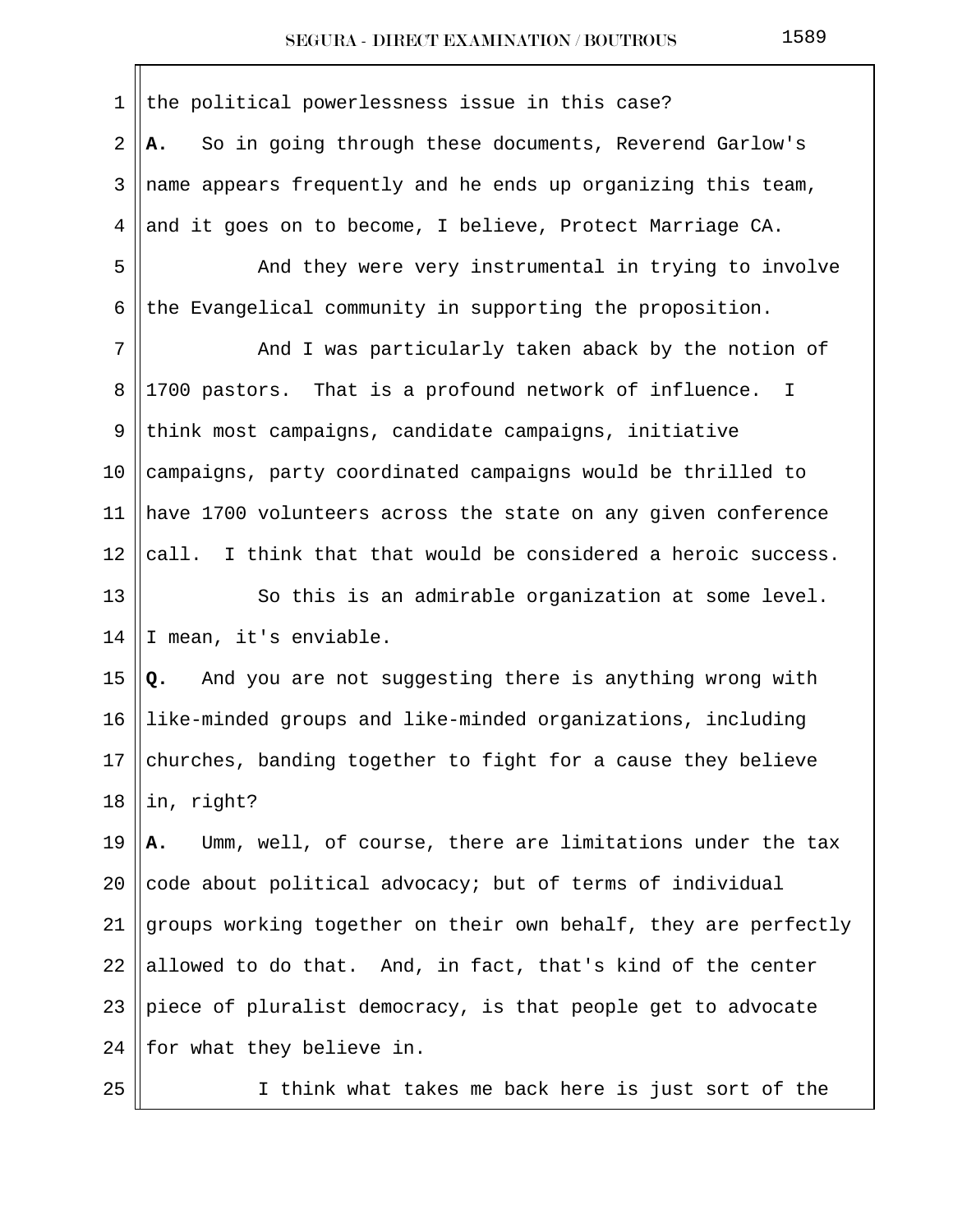$\mathbf{r}$ 

| 1  | sheer breadth of the organization and its level of coordination  |  |  |  |
|----|------------------------------------------------------------------|--|--|--|
| 2  | with Protect Marriage.                                           |  |  |  |
| 3  | Let's turn to Plaintiffs' Exhibit 2310, which is the<br>Q.       |  |  |  |
| 4  | second document in the binder.                                   |  |  |  |
| 5  | (Witness complied.)                                              |  |  |  |
| 6  | Is this a document that you reviewed in connection with<br>Q.    |  |  |  |
| 7  | your work on this case over the last week?                       |  |  |  |
| 8  | It is.<br>Α.                                                     |  |  |  |
| 9  | And could you describe your understanding of what this<br>Q.     |  |  |  |
| 10 | document is?                                                     |  |  |  |
| 11 | This document appears to be a cover page screen capture of<br>А. |  |  |  |
| 12 | ProtectMarriage.com's website.                                   |  |  |  |
| 13 | MR. BOUTROUS: Your Honor, I move admission of                    |  |  |  |
| 14 | Plaintiffs' Exhibit 2310.                                        |  |  |  |
| 15 | MR. THOMPSON: No objection, your Honor.                          |  |  |  |
| 16 | THE COURT: 2310 is admitted.                                     |  |  |  |
| 17 | (Plaintiffs' Exhibit 2310 received in evidence.)                 |  |  |  |
| 18 | BY MR. BOUTROUS:                                                 |  |  |  |
| 19 | Professor Segura, was there anything about this document<br>Q.   |  |  |  |
| 20 | that caught your eye as you evaluated the relative political     |  |  |  |
| 21 | power of gay men and lesbians vis-a-vis others?                  |  |  |  |
| 22 | Frankly, it was just the word "coalition."<br>Α.                 |  |  |  |
| 23 | So the very first subpoena is:                                   |  |  |  |
| 24 | "ProtectMarriage.com is a broad-based                            |  |  |  |
| 25 | coalition of California families, community                      |  |  |  |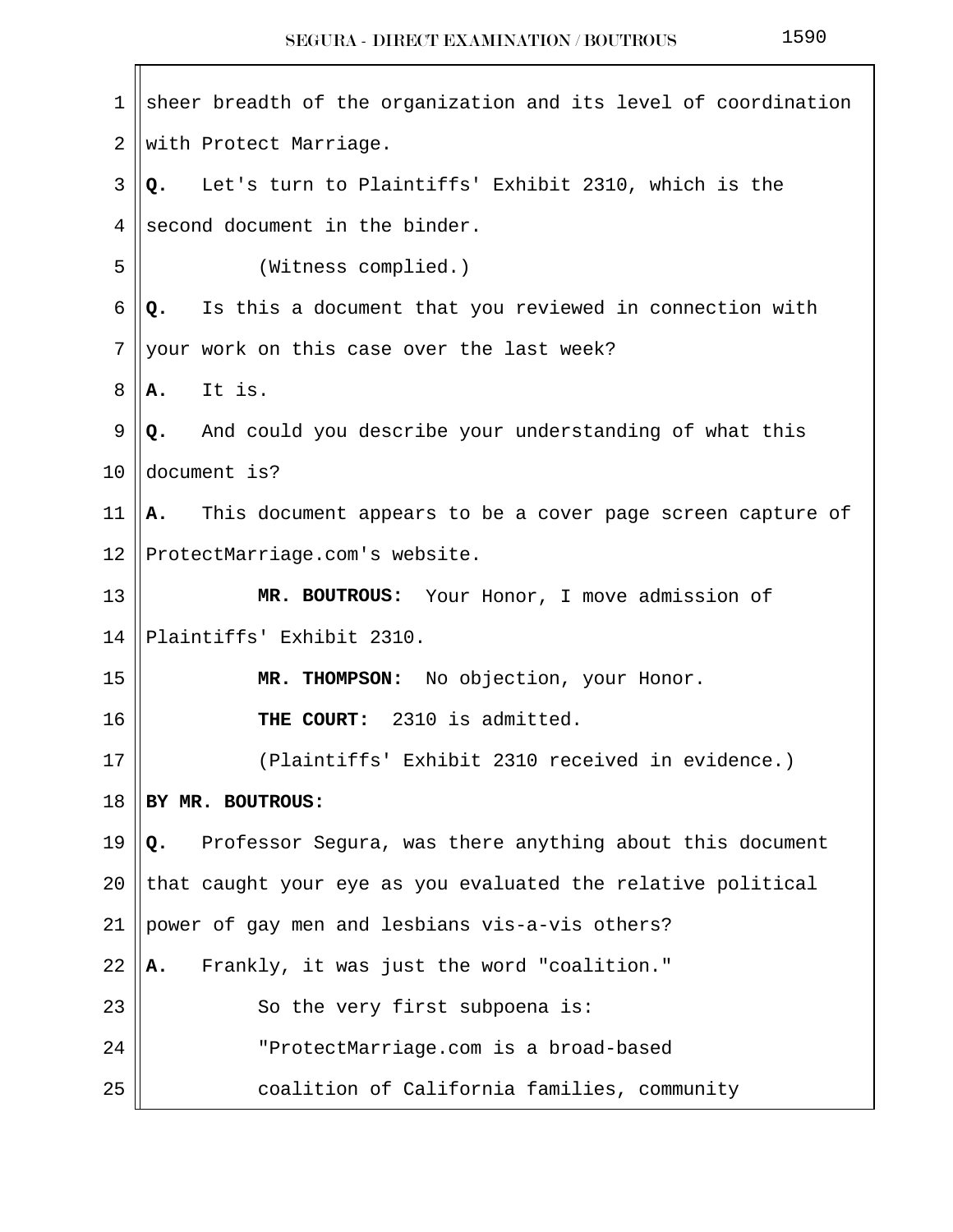| 1  | leaders, religious leaders, pro-family                           |  |  |
|----|------------------------------------------------------------------|--|--|
| 2  | organizations and individuals from all walks                     |  |  |
| 3  | of life who have joined together to support                      |  |  |
| 4  | Proposition 8."                                                  |  |  |
| 5  | And so coalitions we know exist, you know, in an                 |  |  |
| 6  | informal sense in all forms of political contestation. And       |  |  |
| 7  | this appeared to be sort of a stipulation of a more formal       |  |  |
| 8  | association.                                                     |  |  |
| 9  | So it was more of an impression that I got from that             |  |  |
| 10 | sentence that -- you know, that there was an organized effort    |  |  |
| 11 | here, rather than just simply a group of people who happened to  |  |  |
| 12 | agree.                                                           |  |  |
| 13 | Based on your evaluation of the record in this case before<br>Q. |  |  |
| 14 | you saw these documents and in connection with public            |  |  |
| 15 | statements that you had seen previously, was the use of the      |  |  |
| 16 | word "coalition" significant to you in this document?            |  |  |
| 17 | When I evaluate the political opportunity structure that<br>Α.   |  |  |
| 18 | gays and lesbians face in my evaluation of their level of power  |  |  |
| 19 | or powerlessness, it enhances my understanding and enhances my   |  |  |
| 20 | estimation of the strength of their opposition.                  |  |  |
| 21 | Professor Segura, please turn to Plaintiffs' Exhibit 2314.<br>Q. |  |  |
| 22 | (Witness complied.)                                              |  |  |
| 23 | I'm there.<br>Α.                                                 |  |  |
| 24 | Have you reviewed this document?<br>Q.                           |  |  |
| 25 | I have.<br>А.                                                    |  |  |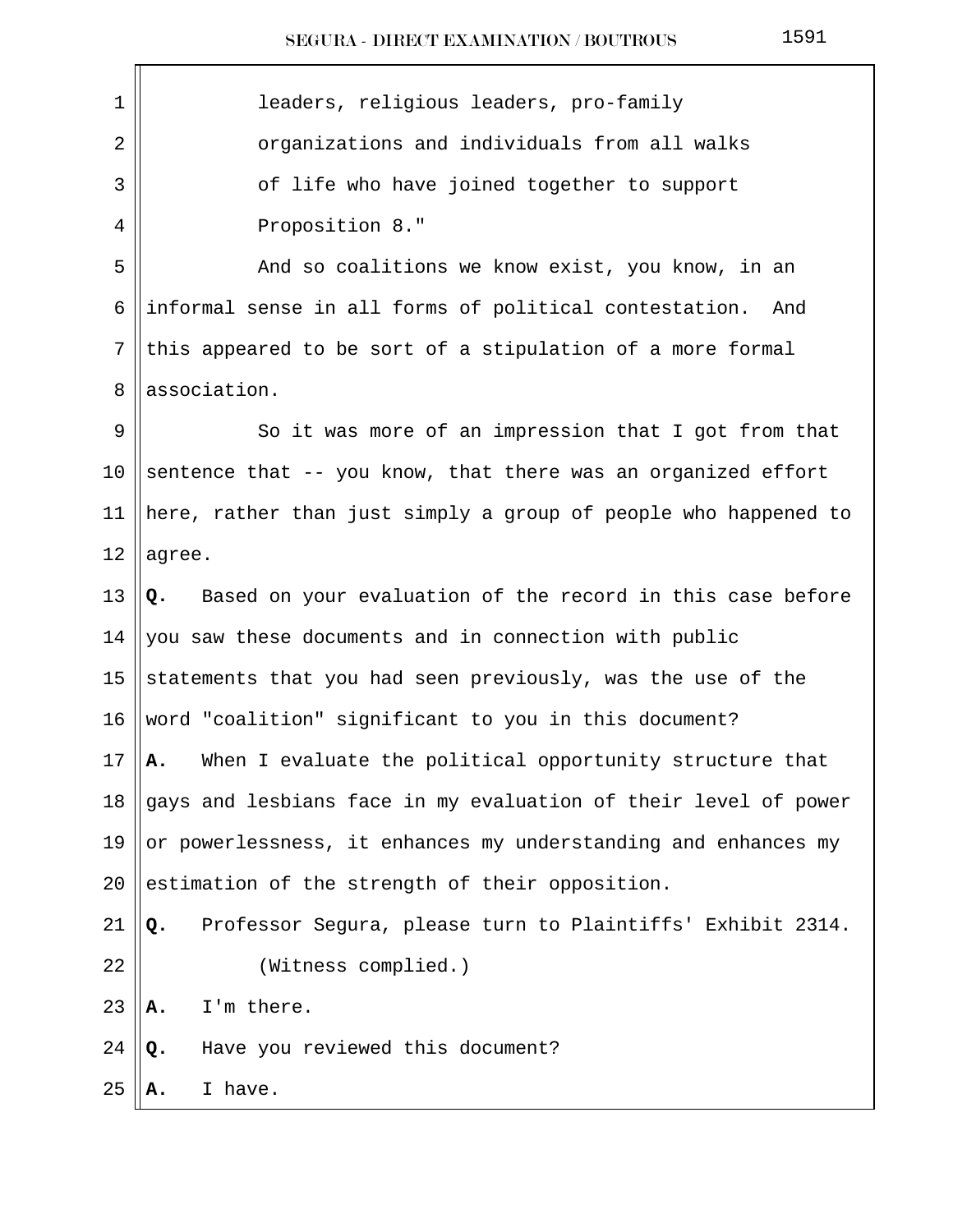| 1              | What does -- could you describe this document? And then I<br>Q. |  |  |  |
|----------------|-----------------------------------------------------------------|--|--|--|
| $\overline{2}$ | will ask that it be moved into evidence before you go on. But   |  |  |  |
| 3              | just give your over -- overall description of the document,     |  |  |  |
| 4              | please?                                                         |  |  |  |
| 5              | This is also a screen capture of a website called "The<br>А.    |  |  |  |
| 6              | Pastor's Rapid Response Team," which sounds fun and --          |  |  |  |
| 7              | (Laughter.)                                                     |  |  |  |
| 8              | I'm sorry. The term "rapid response" just struck me as<br>Α.    |  |  |  |
| 9              | Again, it's headed by Jim Garlow from Skyline Church.<br>odd.   |  |  |  |
| 10             | MR. BOUTROUS: And, your Honor, I move admission of              |  |  |  |
| 11             | Plaintiffs' Exhibit 2314.                                       |  |  |  |
| 12             | MR. THOMPSON: No objection, your Honor.                         |  |  |  |
| 13             | THE COURT: Very well, 2314 is in.                               |  |  |  |
| 14             | (Plaintiffs' Exhibit 2314 received in evidence.)                |  |  |  |
| 15             | MR. BOUTROUS:<br>Thank you, your Honor.                         |  |  |  |
| 16             | Please display 2314.                                            |  |  |  |
| $17$           | (Document displayed)                                            |  |  |  |
| 18             | BY MR. BOUTROUS:                                                |  |  |  |
| 19             | In political parlance, Professor Segura, what is a rapid<br>Q.  |  |  |  |
| 20             | response team?                                                  |  |  |  |
| 21             | It's an unusual term in political science. I'm more<br>А.       |  |  |  |
| 22             | accustomed to the term with respect to toxic waste bills or     |  |  |  |
| 23             | fires or medical emergency sorts of things. So I'm not sure     |  |  |  |
| 24             | what they had in mind when they coined the term.                |  |  |  |
| 25             | I would assume that what they wanted to do would be             |  |  |  |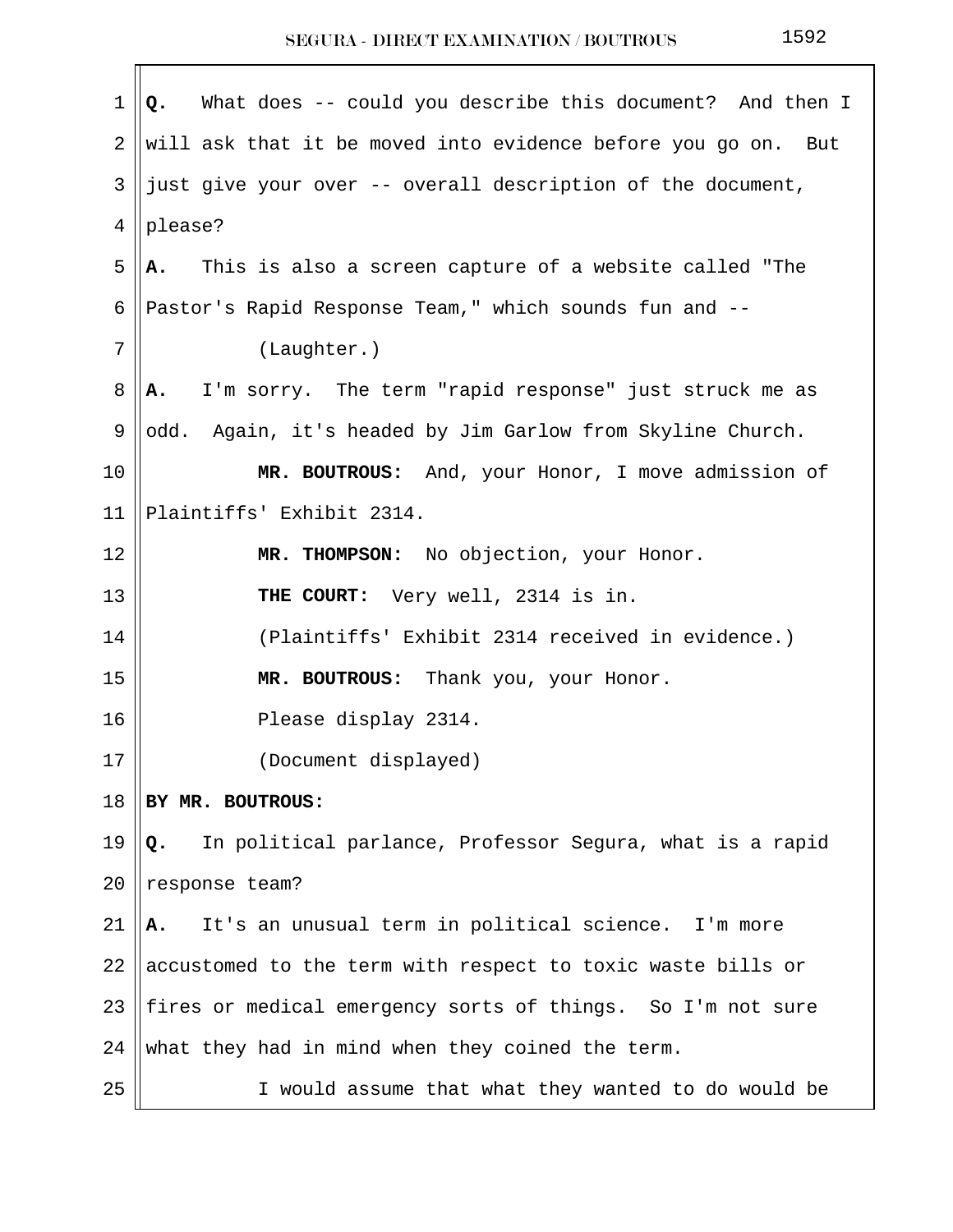$1 \parallel in$  a position to put out responses to or to stage a public  $2 \parallel$  event quickly in response to sort of developments throughout  $3$  the course of the campaign, the word "rapid" and "response" 4 || being the key words there.

5 || But I was just more taken aback that there was an 6 || organization who was sort of regularly monitoring everything  $7$  and ready to go at a moment's notice.

8 **Q.** Well, thank you. Let's turn to Plaintiffs' Exhibit 2389.

 9 **MR. THOMPSON:** Your Honor, I would like to say we are 10  $\parallel$  getting to a part of this binder where there are many documents 11 || that are stamped "Attorneys' Eyes Only," "Highly Confidential." 12 This document doesn't have that stamp on it, but we believe it 13 llis confidential.

14 || We haven't had an opportunity to have dialogue with 15 || plaintiffs' counsel about the extent to which we might be able 16 || to lift those designations, but we are certainly concerned 17 about these documents being discussed in open court without 18 || having an opportunity to assess that.

19 || And I might suggest that we take a lunch break and 20  $\parallel$  look and see whether we can work with plaintiffs' counsel to 21 || resolve those issues without having to take the Court's time 22 || fighting document by document over this on the fly.

23 **MR. McCARTHY:** If I may, your honor, attorney Vincent 24 McCarthy. I represent Pastor Jim Garlow and Pastor Miles 25 McPherson.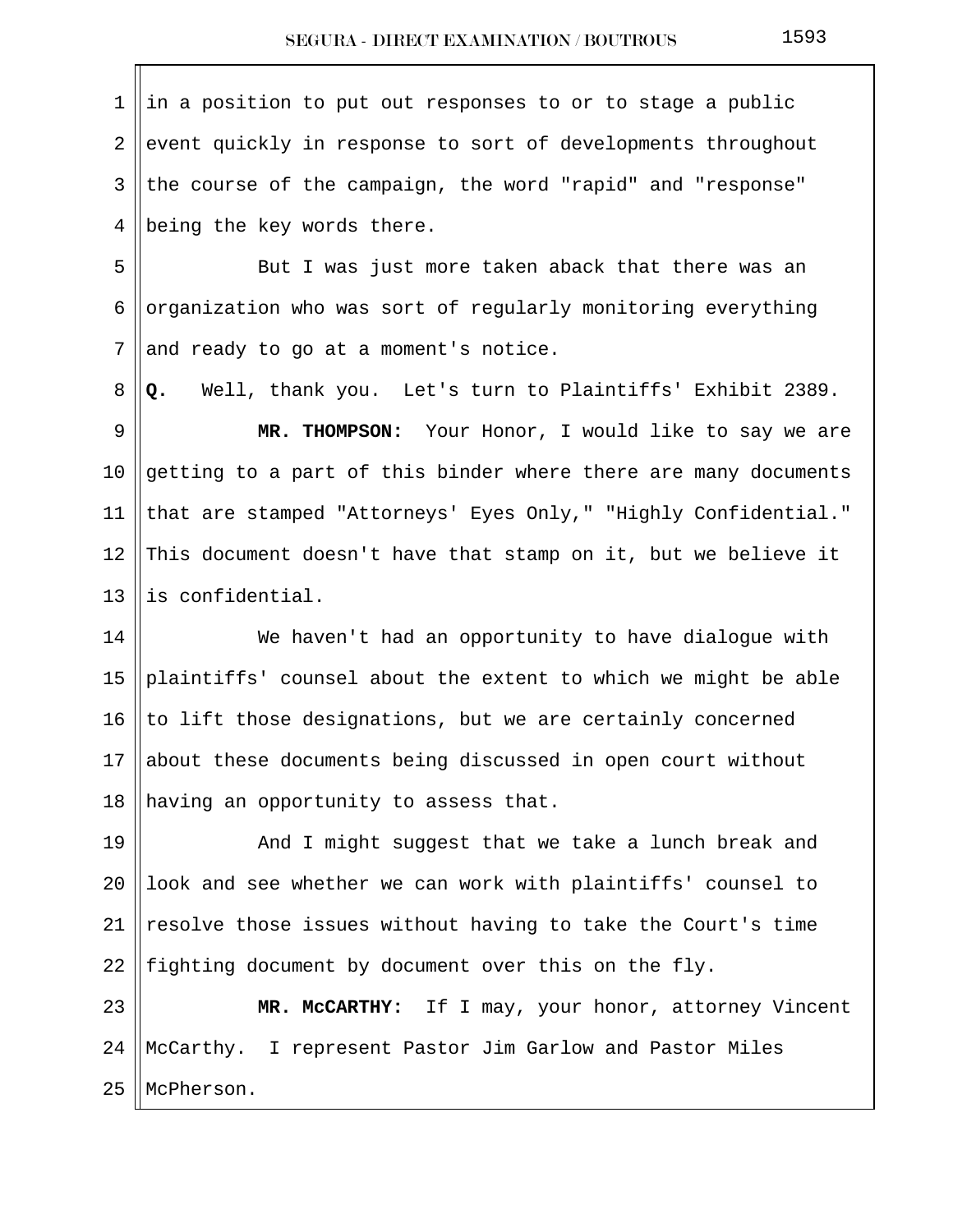1 || I have concerns regarding these documents, which I 2 haven't seen, your Honor. I'm presently in the process of 3 discussing with counsel for the plaintiffs a potential 4 || agreement on the motion to quash and for a protective order  $5$  || that I filed in this matter. 6 My clients are currently reviewing certain documents  $7$  and disks, some of which appear to be the documents that are 8 || being introduced here, to make a decision as to whether or not 9 they will agree to the introduction of those documents and/or 10  $\alpha$  authenticity of the documents. 11 || For plaintiffs to be introducing these while telling 12  $\parallel$  me that they want my clients to review them on the issues of 13  $\parallel$  both authenticity and admissibility, I think is somewhat 14  $\parallel$  misleading. We are still reviewing these documents and if they 15 are going to be introduced at this point or counsel is going to 16 seek to introduce them, then I would like to have the motion to 17  $\alpha$  and for a protective order decided, because the part of 18 the motion that goes to a protective order goes to any 19 || testimony by Pastors Garlow and McPherson. And if these 20  $\parallel$  documents include testimonial matters regarding these two 21  $\beta$  pastors, then they are included within the motion for 22  $|$  protective order. 23 || As your Honor knows, we have argued not only under 24 the earlier Perry decision, but the Trump decision, that there

25  $\parallel$  are First Amendment implications to the introduction of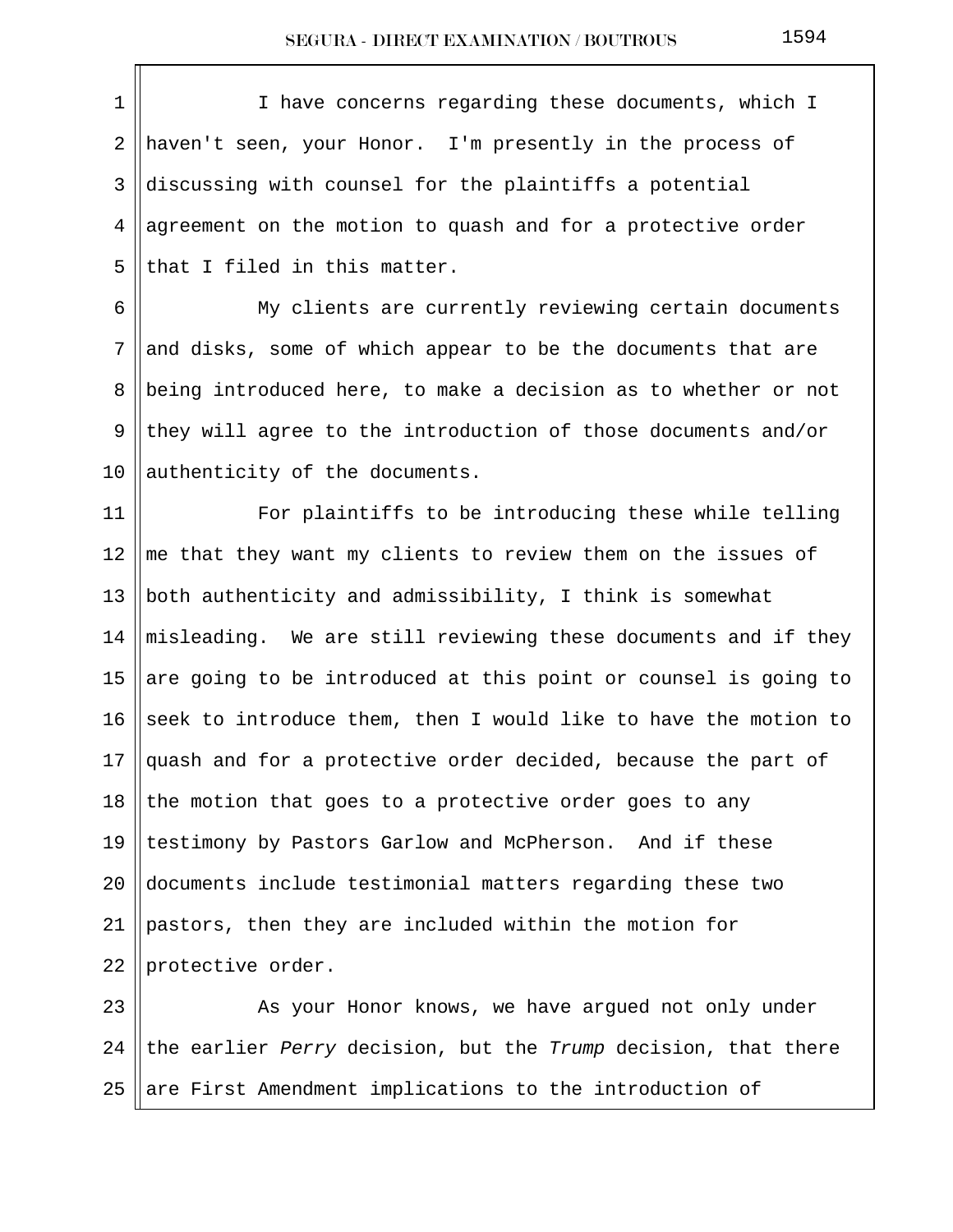| 1              | testimonial evidence from pastors. Particularly, a lot of       |  |  |
|----------------|-----------------------------------------------------------------|--|--|
| $\overline{a}$ | this, I think, concerns sermons that they have given, speeches  |  |  |
| 3              | they have given to other people regarding their biblical        |  |  |
| 4              | beliefs, and all of which we believe are protected by the First |  |  |
| 5              | Amendment and have been argued in the motion papers that your   |  |  |
| 6              | Honor presently has.                                            |  |  |
| 7              | THE COURT: Well, Mr. Boutrous, I guess there are two            |  |  |
| 8              | suggestions; Mr. Thompson's suggestion for lunch, and the       |  |  |
| 9              | comment raised by counsel for Reverend Garlow.                  |  |  |
| 10             | MR. BOUTROUS: I have no objection to the lunch                  |  |  |
| 11             | suggestion.                                                     |  |  |
| 12             | (Laughter.)                                                     |  |  |
| 13             | MR. BOUTROUS: Let me make that clear, but let me                |  |  |
| 14             | address two of the points.                                      |  |  |
| 15             | First, counsel -- we provided this gentleman with               |  |  |
| 16             | disks, documents. Asked him over the weekend, as I represented  |  |  |
| 17             | to the Court we would do, to review the documents that we might |  |  |
| 18             | use to absolve his clients of having to appear and testify      |  |  |
| 19             | about them.                                                     |  |  |
| 20             | He sent us back an email, which I can provide the               |  |  |
| 21             | Court -- I was hoping to spare you having to delve into this -- |  |  |
| 22             | basically that it would be too burdensome for his clients to    |  |  |
| 23             | review the documents to tell us whether they had any objection  |  |  |
| 24             | to us using them, and essentially refused to participate in the |  |  |
| 25             | back-and-forth on the documents. That's number one.             |  |  |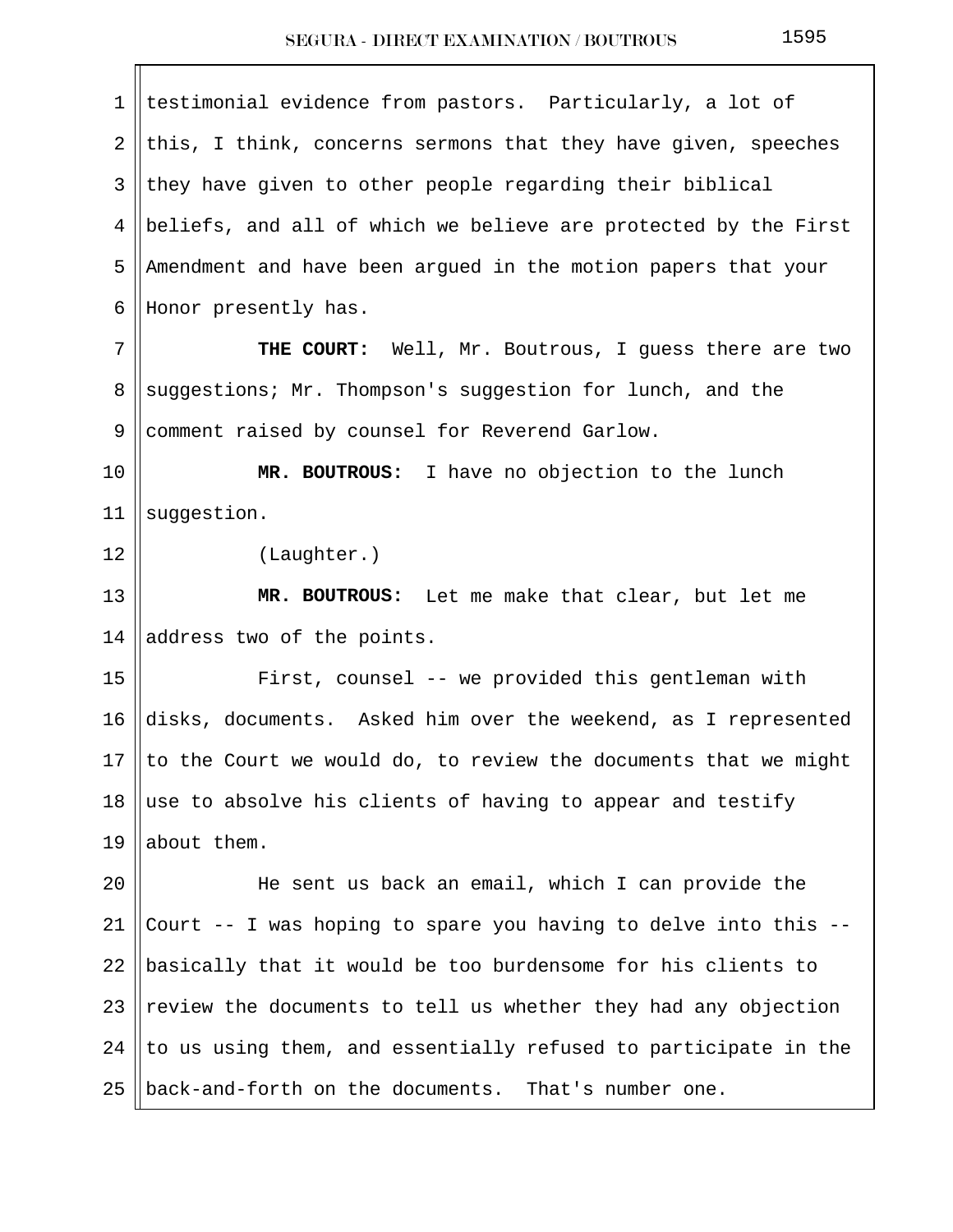| 1  | Number two. This document that is -- as Mr. Thompson            |
|----|-----------------------------------------------------------------|
| 2  | astutely noted, the next exhibit, Plaintiffs' Exhibit 2389,     |
| 3  | does not say "Attorneys' Eyes Only." It was not designated      |
| 4  | confidential. It's an email from Ned Dolejsi, who was on the    |
| 5  | executive committee of ProtectMarriage.com, and we obtained it  |
| 6  | from the formerly anonymous Mr. Swardstrom in production        |
| 7  | without any limitation on our using this document whatsoever.   |
| 8  | The third point I would make, your Honor, is that               |
| 9  | these are documents that were produced after the Ninth Circuit  |
| 10 | amended its opinion in footnote 12, after Judge Spero ruled     |
| 11 | regarding the scope of the privilege. These are documents that  |
| 12 | were disseminated widely, widely.                               |
| 13 | Some of the documents you will see, your Honor, they            |
| 14 | talk about 3,000 pastors on a conference call in order to       |
| 15 | disseminate more messages to huge numbers of people.            |
| 16 | So they are clearly not within any cognizable scope             |
| 17 | of a First Amendment privilege and they're covered -- and this  |
| 18 | is -- covered by the order that the Court today upheld from     |
| 19 | Judge Spero.                                                    |
| 20 | So and, finally, we did redact the names. We did not            |
| 21 | do it on this document because it was not produced pursuant to  |
| 22 | any protective order. But the version I have provided the       |
| 23 | Court and the witness and that I was going to seek admission of |
| 24 | evidence, we redacted the names that we believed had not been   |
| 25 | made public or we didn't know, consistent with the agreement    |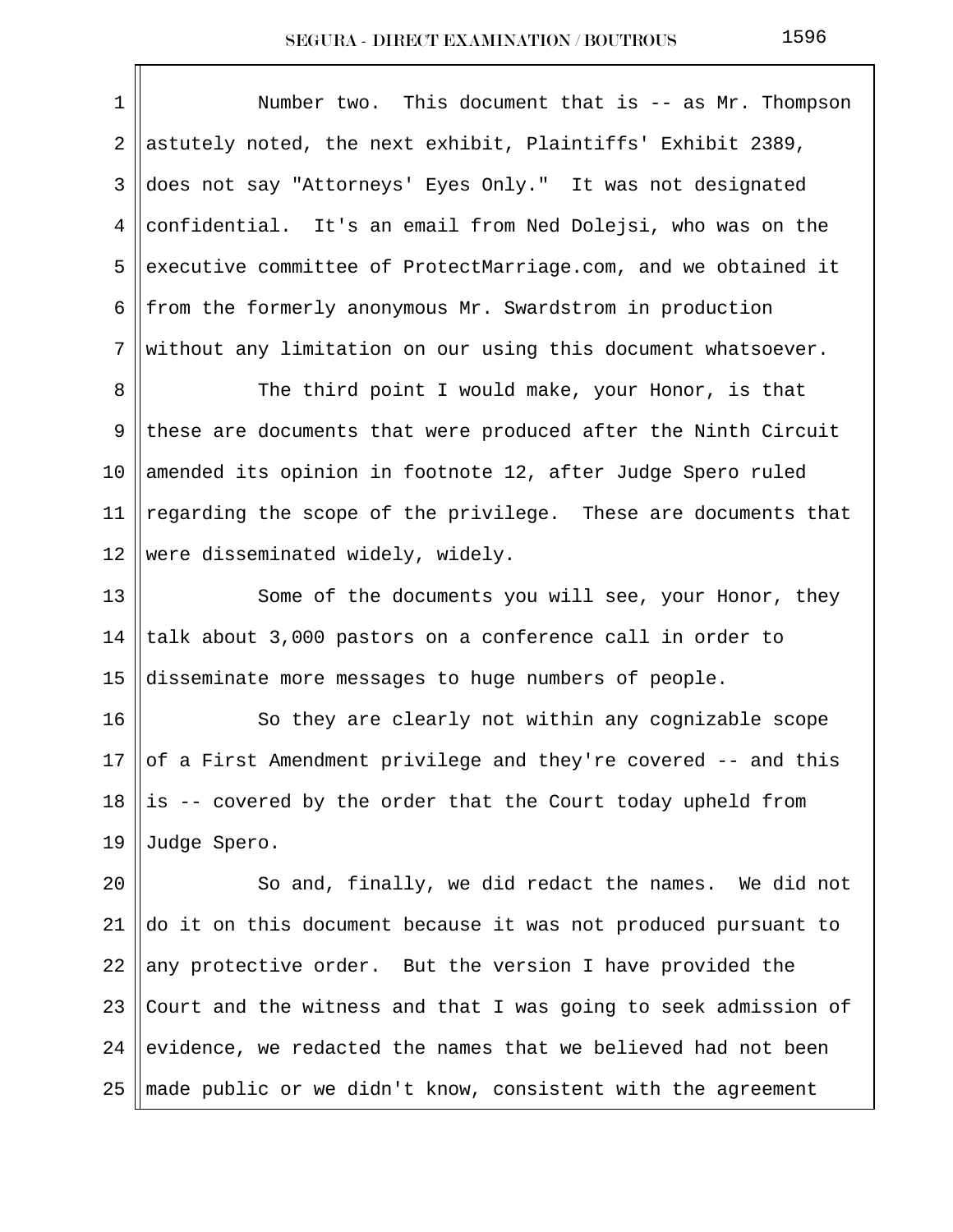| 1  | that I made with Mr. Cooper last week regarding the use of                |
|----|---------------------------------------------------------------------------|
| 2  | these documents.                                                          |
| 3  | And we did have a dialogue with $-$ - with the                            |
| 4  | proponents' counsel over the weekend in terms of redaction, and           |
| 5  | I think some of the things we did agree on and others -- we are           |
| 6  | in the middle of trial with witnesses. We just took our best              |
| 7  | good faith effort to eliminate names of people we didn't have             |
| 8  | information concerning, the extent to which they had been                 |
| 9  | publicly revealed.                                                        |
| 10 | So I don't think there's any basis for any objection                      |
| 11 | to these documents. They are documents produced by the                    |
| 12 | proponents or the individual members of the executive                     |
| 13 | committee, in the latter case, without any limitation on our              |
| 14 | use.                                                                      |
| 15 | THE COURT: You are representing that Exhibit 2389                         |
| 16 | and the other document that are contained in this binder came             |
|    | 17 $\parallel$ from the sources you identified rather than from counsel's |
| 18 | client?                                                                   |
| 19 | MR. BOUTROUS: Correct, your Honor.                                        |
| 20 | MR. McCARTHY: Your Honor, if I may just correct the                       |
| 21 | record?                                                                   |
| 22 | I don't think one hand knows what the other is doing                      |
| 23 | with regard to plaintiffs' team. There is an attorney named               |
| 24 | Lazarus, who I am dealing with, who presented me yesterday with           |
| 25 | a separate binder with, I believe, eight disks in it and about            |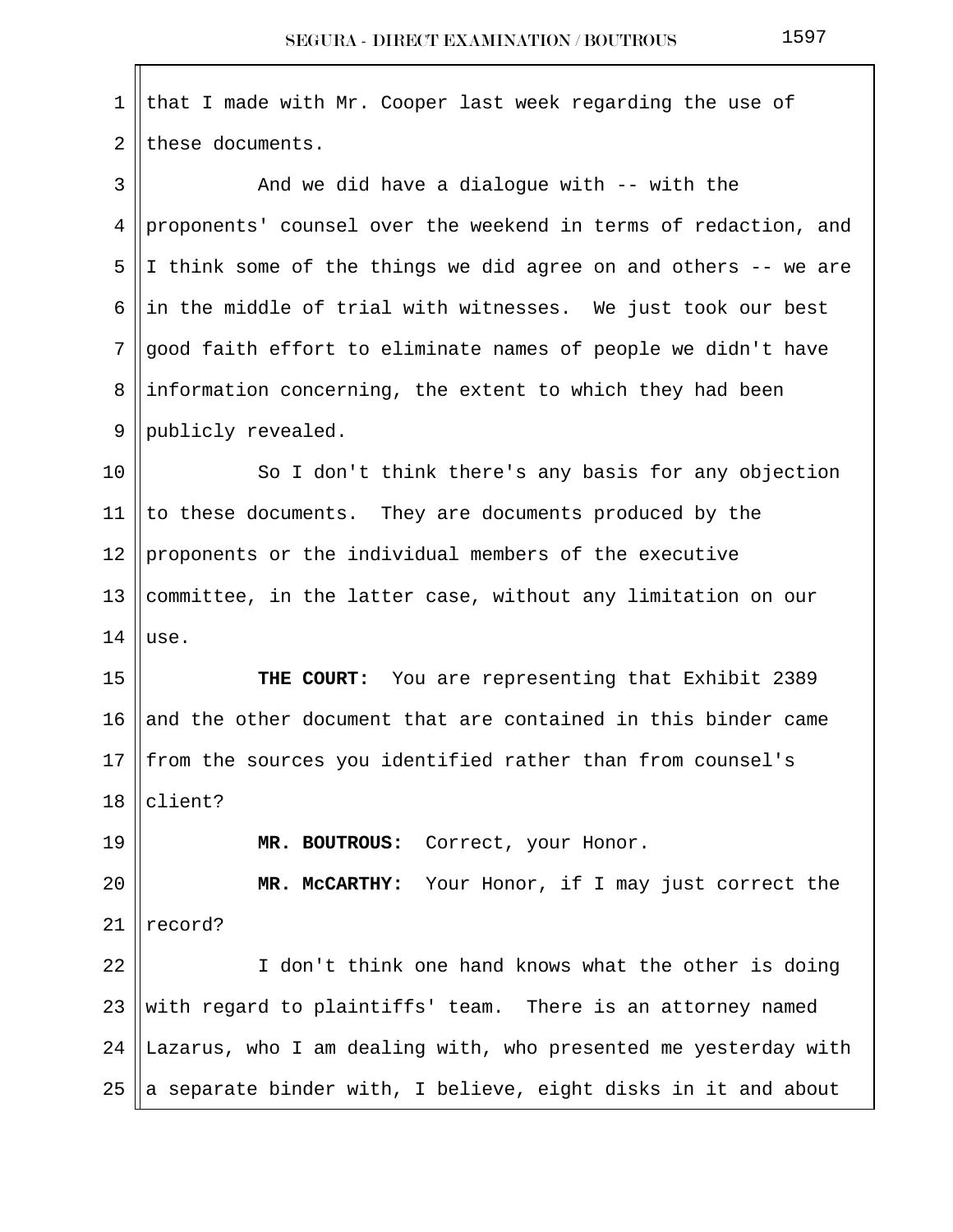$1 \parallel 10$  or 12 documents.

2 She stated to me on the phone that if my clients 3 Would review them, she would  $-$  and agree to the 4  $\parallel$  admissibility -- or not admissibility, authenticity of the 5 documents, she would withdraw the subpoenas.

6 || Now, I sent those documents in good faith, together  $7$  with the disks, by overnight mail yesterday to my clients 8 because the prior package that had been sent to me was over 40 9 hours in length and the plaintiffs wanted my clients to review 10  $\parallel$  them on a Sunday and Martin Luther King holiday, which it was 11 || impossible to get the documents to them and for them to spend 12 30 hours on that on a Sunday on Martin Luther King's birthday. 13  $\parallel$  So right now my clients are reviewing them thinking that there 14 lis an offer on the table here.

15 || So we are completely taken by surprise. And if 16  $\parallel$  counsel is going to proceed with this, apparently, then they 17 are withdrawing the offer that they made earlier to me 18 || yesterday and I would like an opportunity to argue the motion 19  $|$  to quash.

20 || And we've also prepared a motion to stay, because we 21 Would like to have the Ninth Circuit take a look at this as well. We know of no instance in which pastors have been called  $\parallel$  to testify regarding their sermons and other biblical ||interpretations to their congregants and others. **THE COURT:** Well, that's a separate issue, is it not,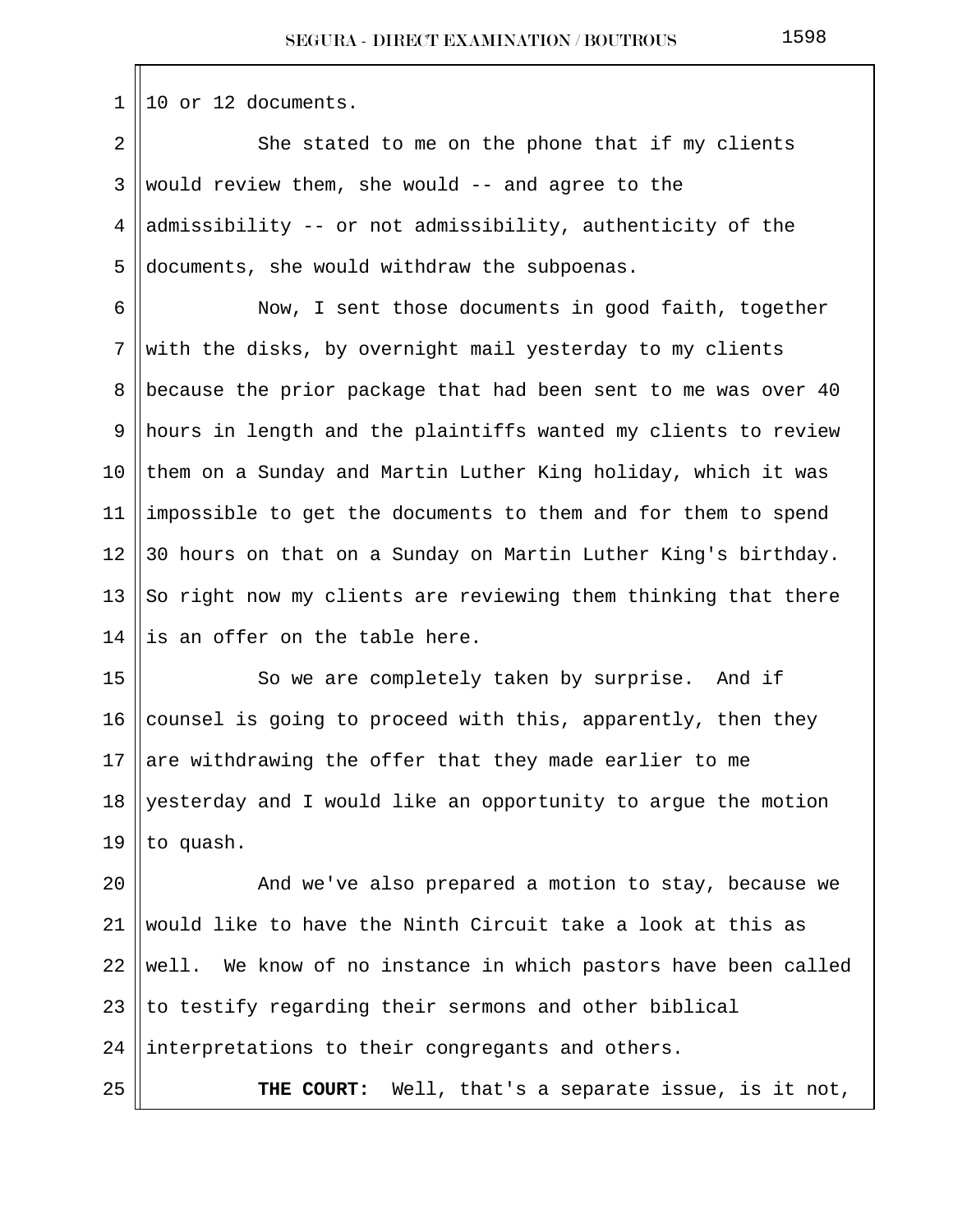1 || from the documents that Mr. Boutrous is proposing to use with  $2$  lthis witness? 3 **MR. McCARTHY:** Unless they include testimonial 4 materials, your Honor. Then they would be covered by the  $5$  ||motion for a protective order. 6 **THE COURT:** A protective order motion is different.  $7$  || As I understand it, these are not the documents that were 8 produced by or came from the files of your client. 9 **MR. McCARTHY:** Right. But I'm objecting not only to 10 the authenticity of the documents, but, also, to the 11 admissibility of the document because of the First Amendment 12 || consideration set out in our motion. 13 **THE COURT:** That is a separate issue, isn't it? 14 **MR. McCARTHY:** It's only separate if there is no 15  $|$  testimonial materials in the documents that have been 16 | introduced. 17 **THE COURT:** Now, what do you mean "testimonial 18 material"? 19 **MR. McCARTHY:** In other words, if there are 20 Statements from either Pastors Garlow or McPherson in these 21 documents, then what plaintiffs are doing is getting in 22 Statements by my clients over the motion for protective order 23 || that I have made protecting any statements made by my clients 24  $\parallel$  under the First Amendment. 25 **THE COURT:** If the statements, however, were made to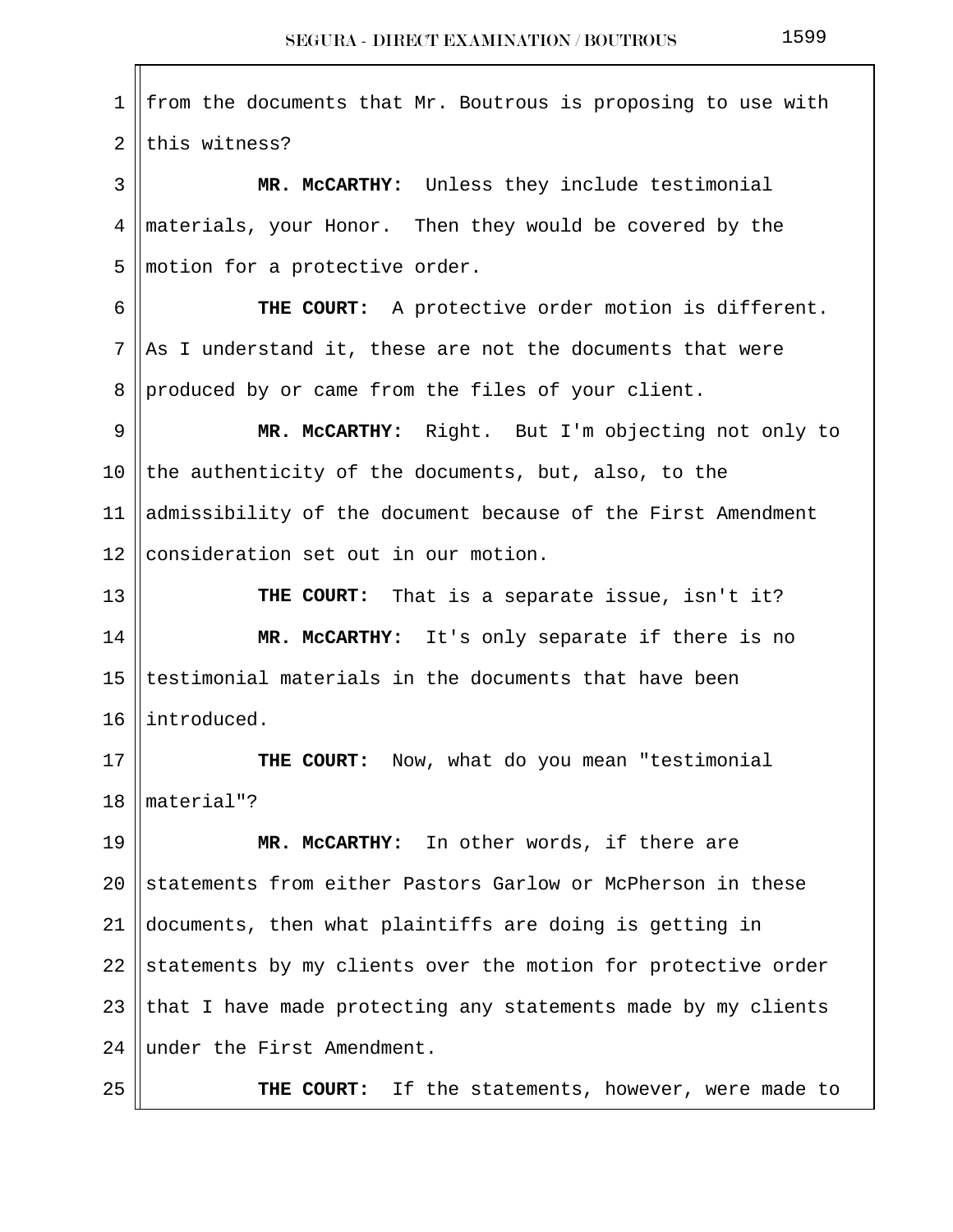1 third parties, what possible protection could there be for  $2$  these statements? 3 **MR. McCARTHY:** Your Honor, I don't even -- I haven't 4 seen these before. I have no idea what's in them. I was 5 || provided with a  $-$  6 **THE COURT:** That would tell you whether there is some  $7$  ||kind of privilege that attaches to the statements, would it 8 llnot? 9 **MR. McCARTHY:** Well, it would, sure. If the material 10  $\parallel$  in these documents includes biblical interpretations of my 11 clients of the issues that are being talked about here, then 12 the Court is really asking a pastor to testify as to his of 13 ||view of traditional marriage, of same-sex marriage, and we 14  $\parallel$  believe that would violate the First Amendment rights of a 15  $\beta$  pastor to do that, your Honor. 16 || **MR. BOUTROUS:** Your Honor, may I make one point? 17 || This was a pastor who was on the Pastor's Rapid  $18$  Response team. So he injected himself into the political 19 || sphere. 20 **THE COURT:** You are saying he can respond quickly, is 21  $\|$ that it? 22 | (Laughter.) 23 **MR. BOUTROUS:** I wish I had thought of that. 24 **THE COURT:** All right. Lets take Mr. Thompson's 25 Suggestion and have lunch, and you and Mr. Thompson can work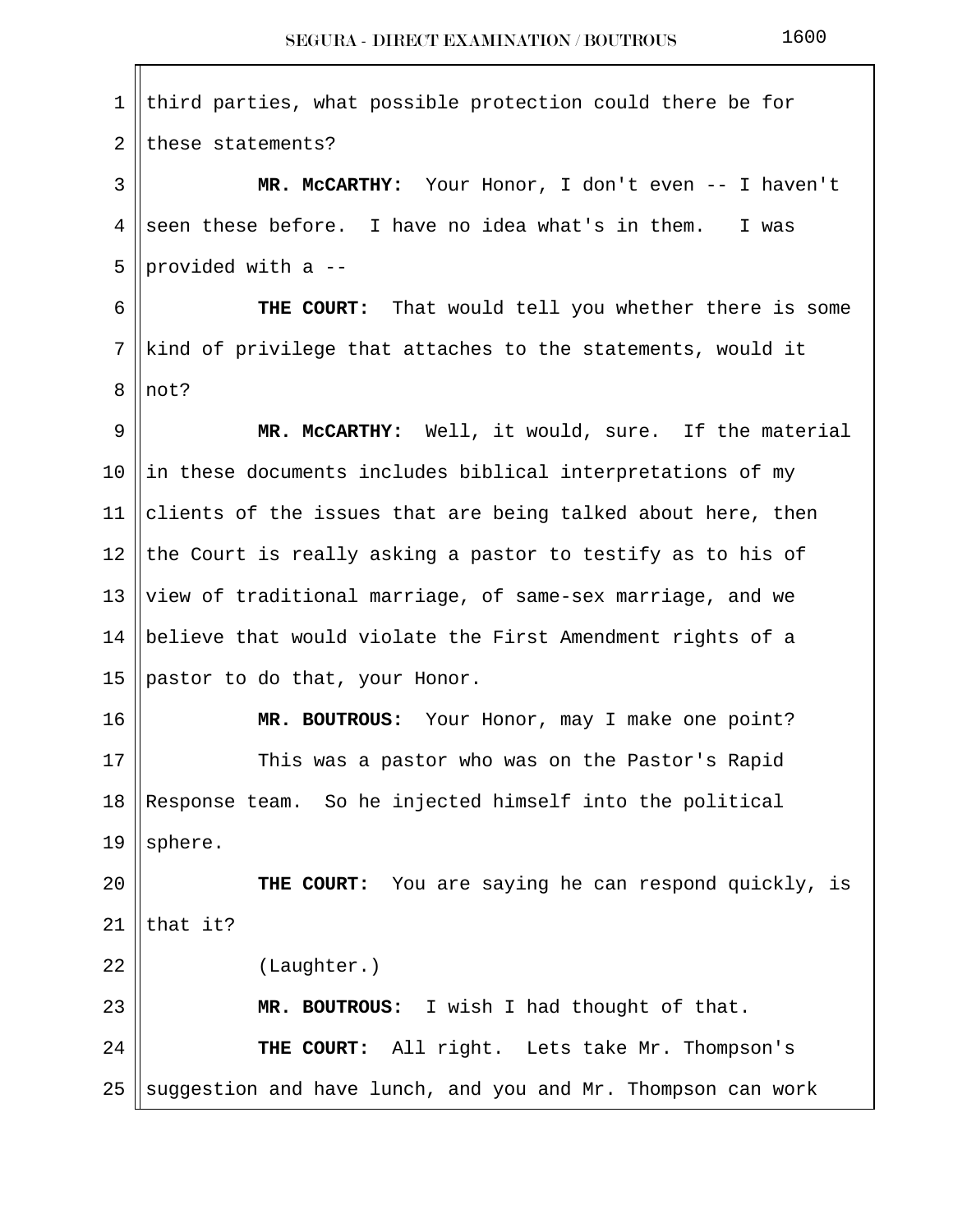| $\mathbf 1$     | out whatever you want with respect to these documents.          |
|-----------------|-----------------------------------------------------------------|
| 2               | One other piece of information for counsel. I have              |
| 3               | been informed that Magistrate Judge Spero has heard the parties |
| 4               | on proponents' motion to expand the designation of the          |
| 5               | proponents' core group.                                         |
| 6               | Magistrate Judge Spero granted proponents' motion               |
| $7\phantom{.0}$ | with respect to John Doe, but denied the motion with respect to |
| 8               | Rob Wirthlin, Richard Peterson and Bill Criswell. So you may    |
| 9               | consider that in the course of your discussions.                |
| 10              | MR. BOUTROUS: Thank you, your Honor.                            |
| 11              | THE COURT: All right.                                           |
| 12              | (Whereupon at 12:12 p.m. proceedings                            |
| 13              | were adjourned for noon recess.)                                |
| 14              |                                                                 |
| 15              |                                                                 |
| 16              |                                                                 |
| $17\,$          |                                                                 |
| 18              |                                                                 |
| 19              |                                                                 |
| 20              |                                                                 |
| 21              |                                                                 |
| 22              |                                                                 |
| 23              |                                                                 |
| 24              |                                                                 |
| 25              |                                                                 |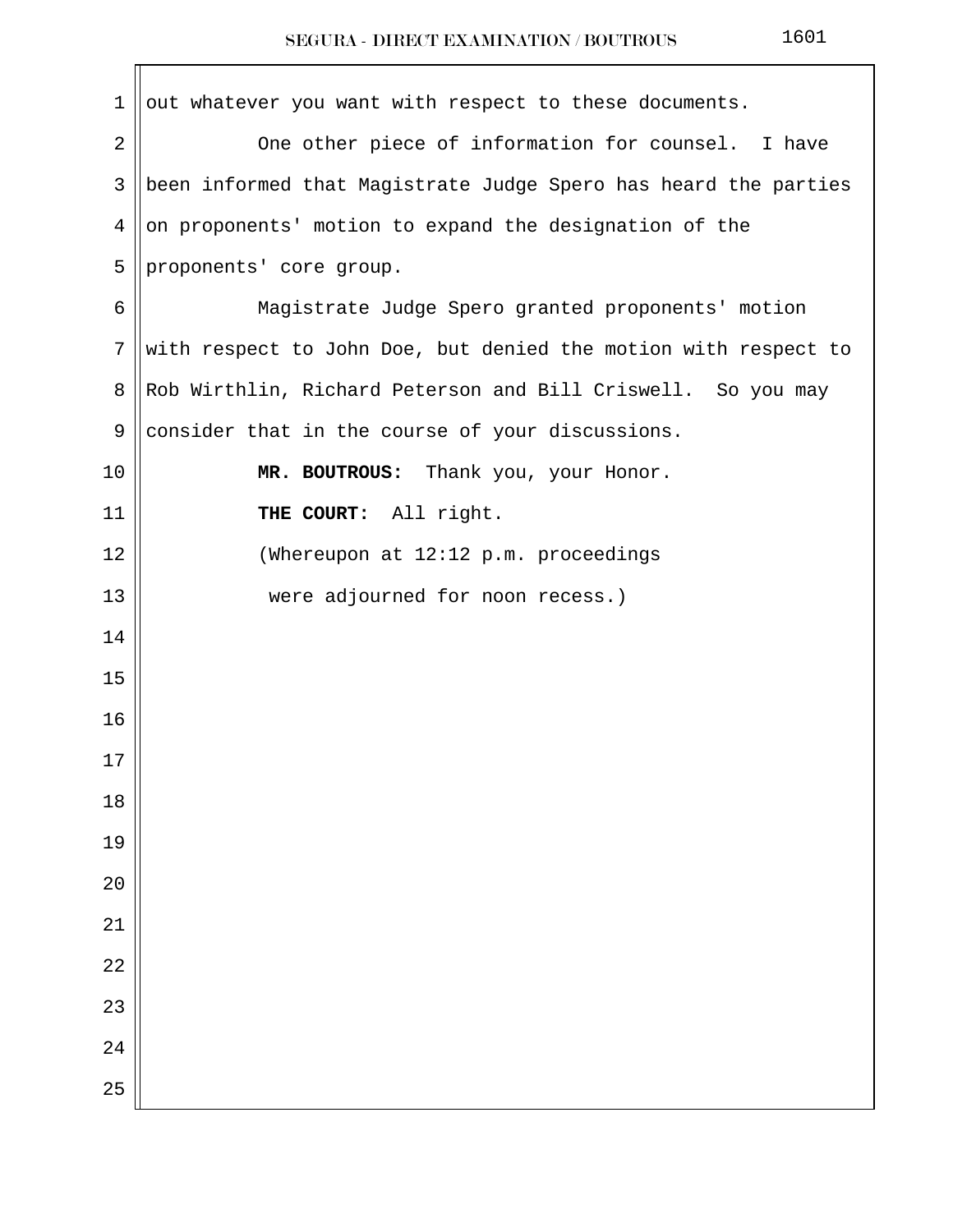| $\mathbf 1$    | ROCEEDINGS<br>Р                                                 |
|----------------|-----------------------------------------------------------------|
| $\overline{2}$ | <b>JANUARY 20, 2010</b><br>$1:09$ $P.M.$                        |
| 3              |                                                                 |
| 4              | THE COURT: Very well. With regard to the matter                 |
| 5              | that we were discussing just before the luncheon recess, I want |
| 6              | to advise counsel that I'm going to make a reference of the     |
| 7              | motion to quash, that counsel is addressing, to Magistrate      |
| 8              | Judge Spero so that he may attend to that while we proceed with |
| 9              | the trial.                                                      |
| 10             | And so I would urge Counsel, whose name I'm afraid I            |
| 11             | have forgotten --                                               |
| 12             | MR. MCCARTHY: McCarthy, Your Honor.                             |
| 13             | THE COURT: Oh, yes, Mr. McCarthy.                               |
| 14             | MR. MCCARTHY: Yes, Your Honor.                                  |
| 15             | THE COURT: If you and your opposite numbers on the              |
| 16             | plaintiffs' team and on the proponents' team would make         |
| 17             | yourself available to Magistrate Judge Spero, he will be able   |
| 18             | to attend to this matter and deal with it.                      |
| 19             | Thank you, Your Honor.<br>MR. MCCARTHY:                         |
| 20             | MR. BOUTROUS: Your Honor, may I just confer with                |
| 21             | Mr. McGill, for one moment?                                     |
| 22             | THE COURT: Of course.                                           |
| 23             | (Pause)                                                         |
| 24             | THE COURT: Ready to go?                                         |
| 25             | MR. BOUTROUS: Yes, Your Honor.                                  |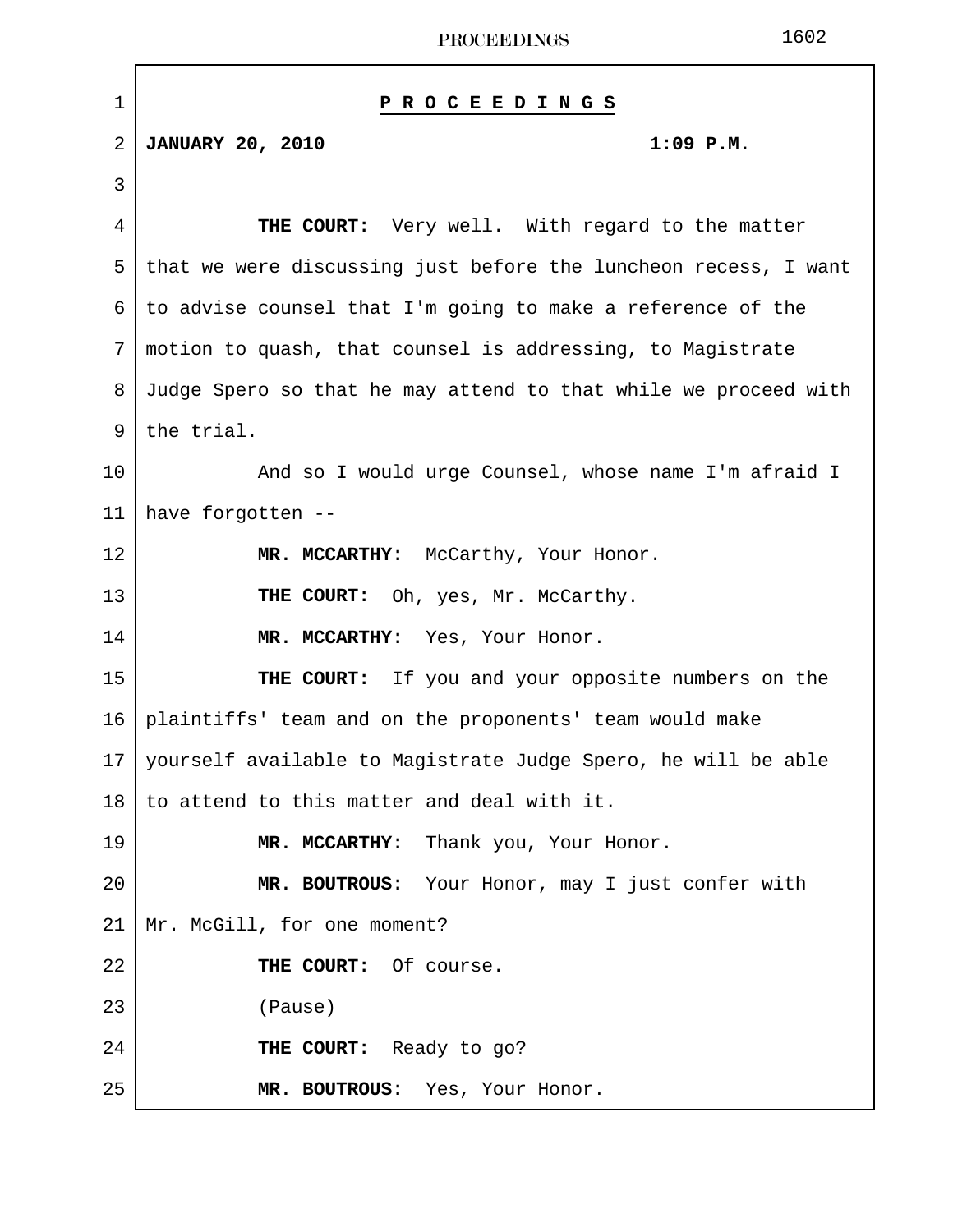| 1              | THE COURT: All right. You may continue with your                |
|----------------|-----------------------------------------------------------------|
| $\overline{2}$ | direct examination.                                             |
| 3              | And I will remind the witness, you're still under               |
| 4              | oath.                                                           |
| 5              | THE WITNESS: Yes, Your Honor.                                   |
| 6              | THE COURT: You understand that?                                 |
| 7              | THE WITNESS: Yes, I do.                                         |
| 8              | THE COURT:<br>Fine.                                             |
| 9              | MR. BOUTROUS: Thank you, Your Honor.                            |
| 10             | DIRECT EXAMINATION RESUMED                                      |
| 11             | BY MR. BOUTROUS:                                                |
| 12             | I would like to ask the witness to go back to Plaintiffs'<br>Q. |
| 13             | Exhibit 2389, and not discuss it until I ask you a question. I  |
| 14             | would like to proceed through this step by step.                |
| 15             | First, is this a document that you have seen?                   |
| 16             | Yes.<br>Α.                                                      |
| 17             | And, just in general terms, could you describe for the<br>Q.    |
| 18             | Court what it is, without mentioning anyone's name except the   |
| 19             | name of the individual who -- whose name appears in the "from"  |
| 20             | line.                                                           |
| 21             | It is an e-mail to many people, from someone named Ned<br>А.    |
| 22             | Dolejsi.                                                        |
| 23             | And are you aware that Mr. Dolejsi is a member of the<br>Q.     |
| 24             | executive committee of ProtectMarriage.com?                     |
| 25             | I am.<br>А.                                                     |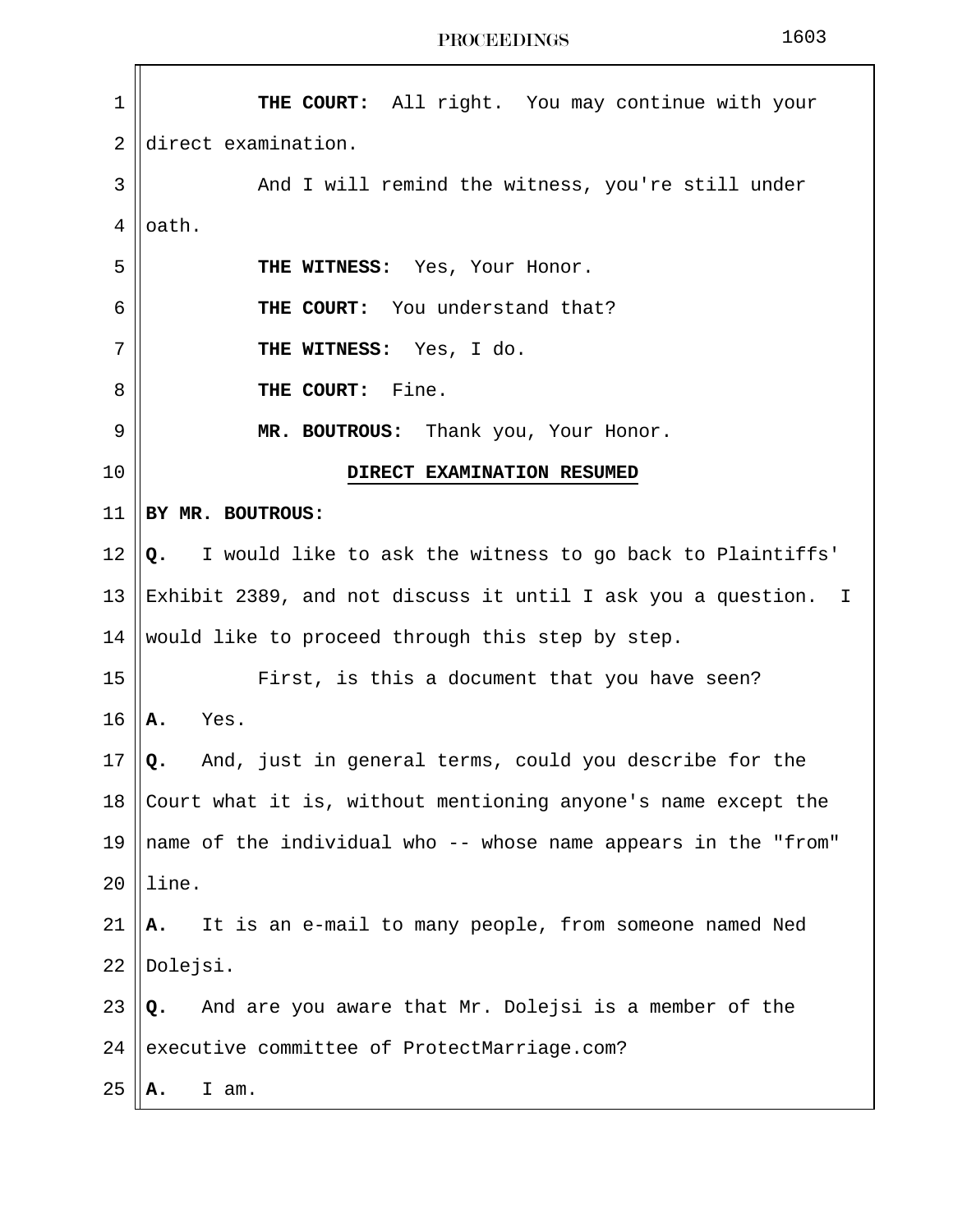| 1  | And without disclosing the names or the titles of the<br>Q.    |
|----|----------------------------------------------------------------|
| 2  | individuals to whom this e-mail was sent, can you generally    |
| 3  | describe the nature of the -- the people to whom this e-mail   |
| 4  | was sent?                                                      |
| 5  | In broad terms, I would describe it as the senior<br>Α.        |
| 6  | leadership of the Roman Catholic Church in California.         |
| 7  | And could you generally describe the subject matter of<br>Q.   |
| 8  | this e-mail, at least as to the first page of the document.    |
| 9  | Again, without going into any detail concerning the actual     |
| 10 | specific contents.                                             |
| 11 | Uhm, it appears to be sort of half of a thank you note,<br>Α.  |
| 12 | half of a celebratory message on the election day, recounting  |
| 13 | the specific contributions that Catholic organizations and the |
| 14 | Church itself played in prosecuting the Yes On 8 campaign.     |
| 15 | In going back to the top of the document. Under the<br>Q.      |
| 16 | "from" line there's a "subject" line. Could you read that for  |
| 17 | me.                                                            |
| 18 | It says, "Go to confession."<br>Α.                             |
| 19 | And what is the date of the e-mail?<br>Q.                      |
| 20 | November 4, 2008.<br>Α.                                        |
| 21 | And is there a time stamp on it?<br>Q.                         |
| 22 | 9:28, in the morning.<br>Α.                                    |
| 23 | MR. BOUTROUS: Your Honor, I move admission of                  |
| 24 | Plaintiffs' Exhibit 2389. The parties did -- we did discuss    |
| 25 | this document.                                                 |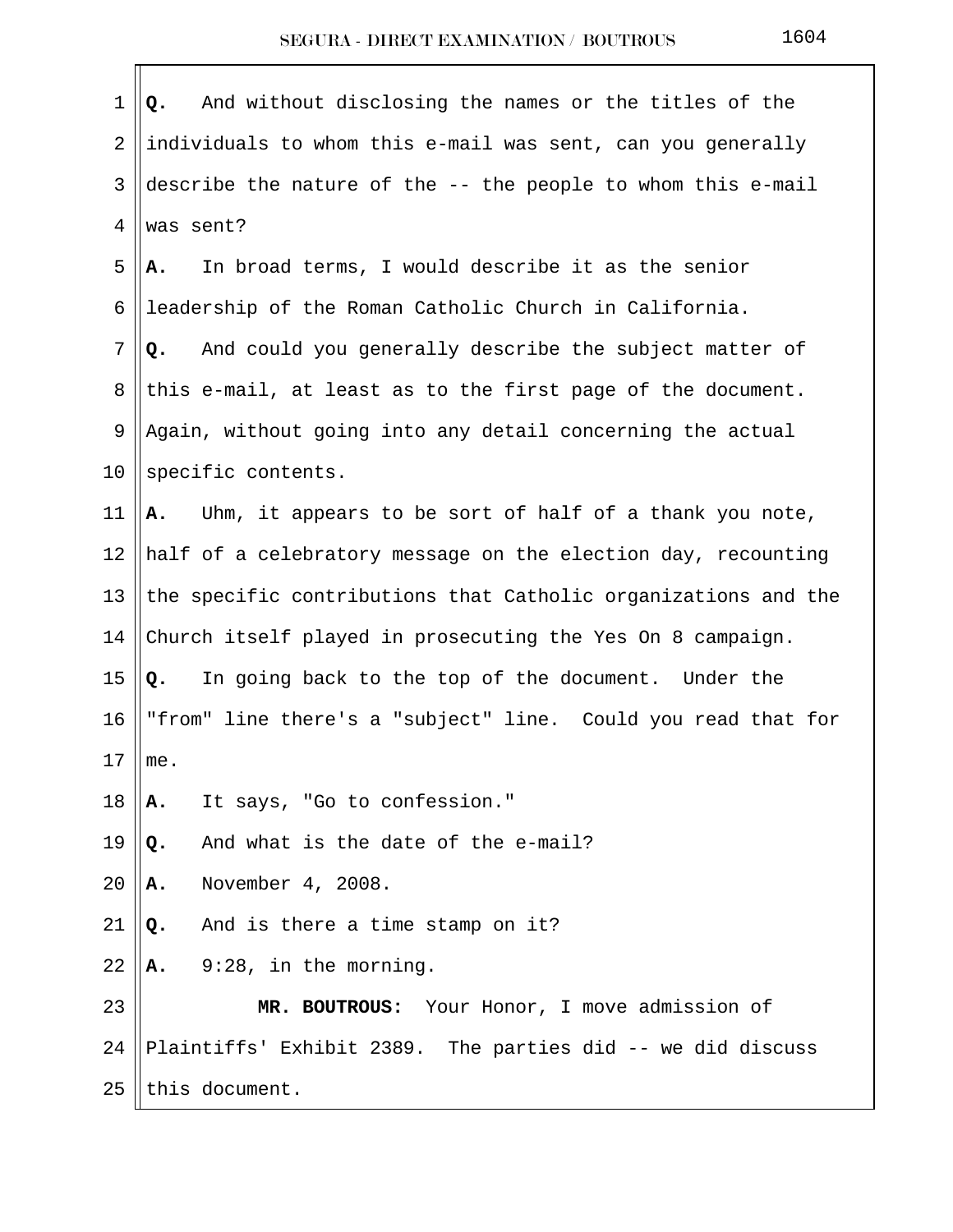| 1              | There is still a dispute about whether the whole               |
|----------------|----------------------------------------------------------------|
| $\overline{2}$ | thing can come in. I propose that it be entered into evidence  |
| 3              | subject to redaction, and that I would only display the        |
| 4              | portions of the document that the parties agreed to be         |
| 5              | displayed, published to the public and put on the screen for   |
| 6              | And then we could resolve the -- any other -- I still<br>now.  |
| 7              | believe this document is not covered by any privilege. But to  |
| 8              | move things along, would suggest we proceed that way.          |
| 9              | THE COURT:<br>Mr. Pugno.                                       |
| 10             | MR. PUGNO:<br>Thank you, Your Honor. Is this on?               |
| 11             | I believe it is.<br>THE COURT:                                 |
| 12             | MR. PUGNO:<br>I'm sorry, Your Honor.                           |
| 13             | Thank you. And thank you for pronouncing my name               |
| 14             | correctly. Everyone gets it wrong.                             |
| 15             | Oh, well.<br>THE COURT:                                        |
| 16             | MR. PUGNO: We discussed this at length during the              |
| 17             | break, and we're doing everything we can to accommodate the    |
| 18             | plaintiffs on this.                                            |
| 19             | And we identified some portions of this that we were           |
| 20             | comfortable having read to the witness. But the -- but the --  |
| 21             | this is, as has been described by the witness, a communication |
| 22             | between the executive director of the Catholic Conference of   |
| 23             | Bishops and the bishops who make up the Catholic Conference of |
| 24             | Bishops. And, you know -- and the subject matter has to do     |
| 25             | with the Church's involvement, as I understand it from the     |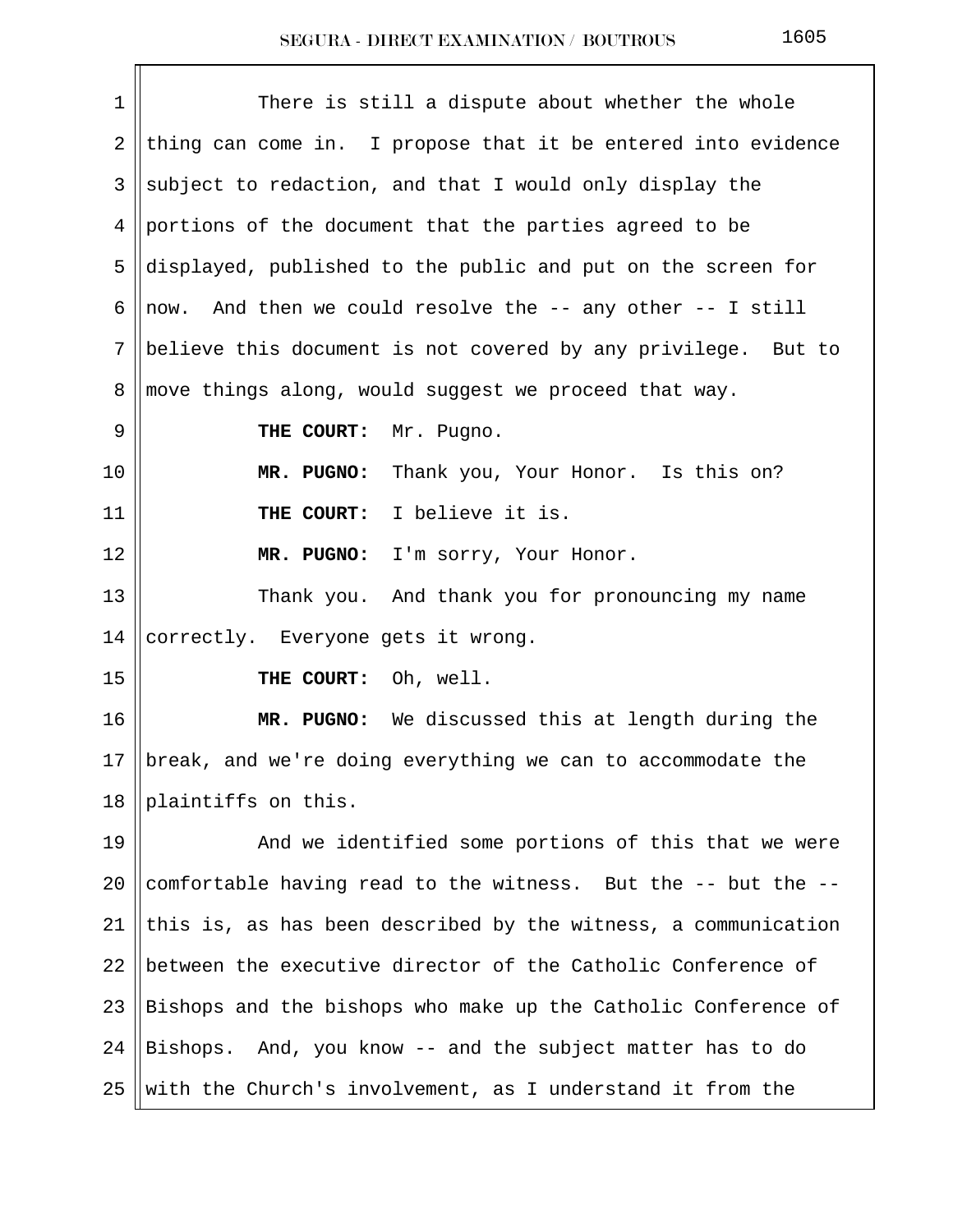1 witness. 2 We don't agree to lift, voluntarily, the attorneys' 3 eyes only privilege for this entire document. But we did, 4 earlier, work out some highlighted portions that could be read 5 || to the witness without our objections. So that's where we are 6 at this moment. 7 || THE COURT: Well, then, do I understand it's mutually 8 agreeable to the parties that we proceed with respect to the 9 portions that you've highlighted and as to which there is no 10  $\vert$  objection to being read to the witness? 11 **MR. BOUTROUS:** Yes. 12 **MR. PUGNO:** That is correct. But as to the admission 13  $\parallel$  of the entire document into evidence, we haven't gotten there 14  $|$  yet. 15 **THE COURT:** All right. Well, we'll deal with that 16 when and if we reach that point. 17 **MR. PUGNO:** Thank you, Your Honor. 18 **MR. BOUTROUS:** Thank you, Your Honor. 19 || At this time, I would like to publish the newly 20  $\parallel$  redacted first page of Exhibit -- Plaintiffs' Exhibit 2389. 21 | And then I'll ask the witness to read from the 22  $\parallel$  sections that have not been redacted, those paragraphs. And 23 || then I'll ask the witness a couple of questions about that. 24 || Maybe we can enlarge it, so it's easier to read. 25 (Document displayed.)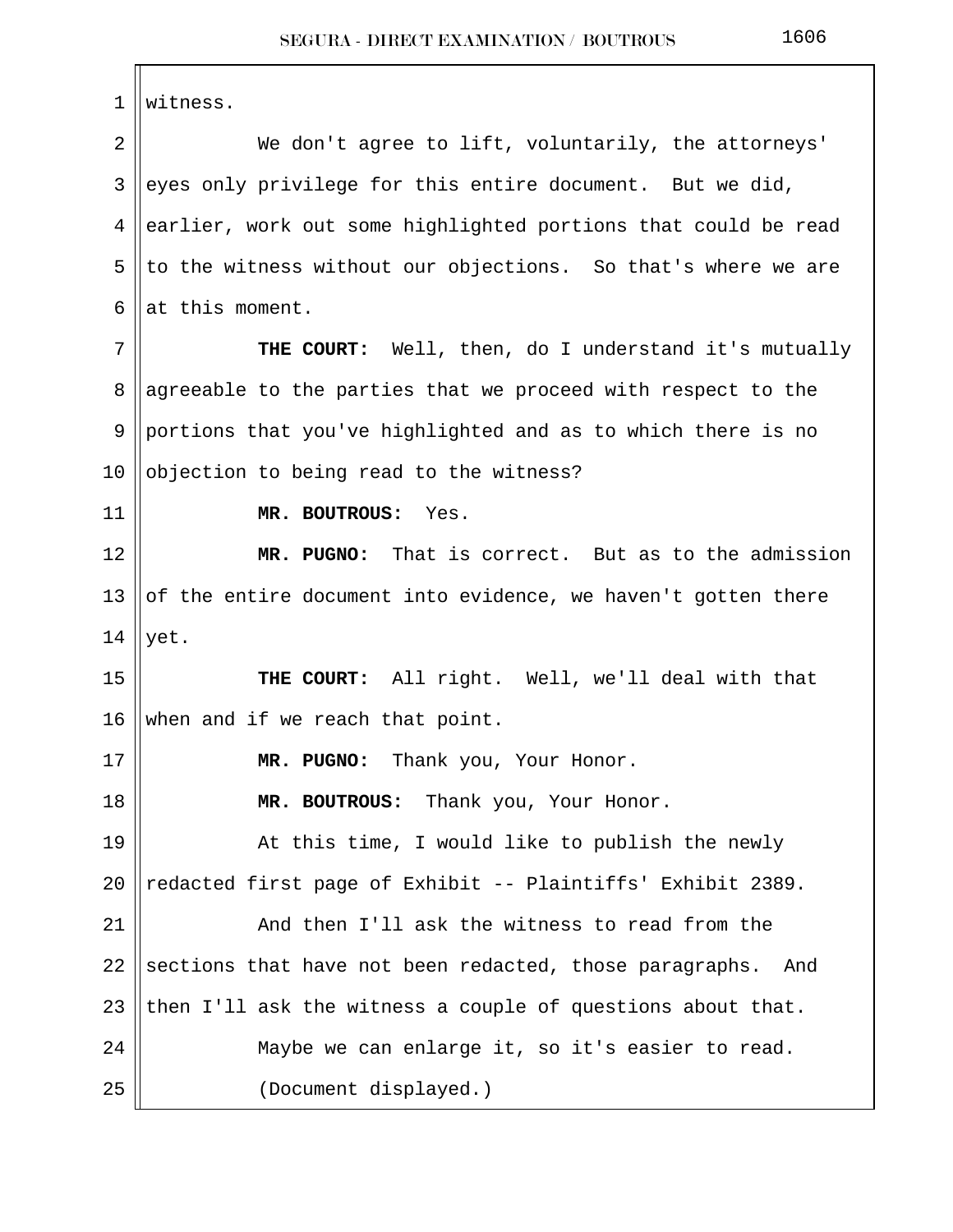| 1              | Thank you.<br>MR. BOUTROUS:                                 |
|----------------|-------------------------------------------------------------|
| $\overline{2}$ | THE WITNESS: Would you like me to read it in its            |
| 3              | entirety?                                                   |
| 4              | BY MR. BOUTROUS:                                            |
| 5              | Yes, if you could, Professor. Thank you.<br>Q.              |
| 6              | (As read)<br>Α.                                             |
| 7              | "Today is election day. I am sure you share                 |
| 8              | my relief that it is finally here. We have                  |
| 9              | all been subjected to the longest campaign                  |
| 10             | for President in American history. And in                   |
| 11             | our own state, the intensity of the campaign                |
| 12             | around Proposition 8 has been incredible.                   |
| 13             | The direct involvement of the CCC has been                  |
| 14             | unusual - although not unprecedented."                      |
| 15             | MR. PUGNO: Your Honor, I'm sorry to interrupt.<br>But       |
| 16             | what's been posted on the screen is more than what has been |
| 17             | highlighted and agreed to by the parties.                   |
| 18             | MR. BOUTROUS: Oh, I'm sorry. Were you -- do you             |
| 19             | want additional sentences? I had this sort of blocked. I    |
| 20             | thought --                                                  |
| 21             | MR. PUGNO: That's fine.                                     |
| 22             | MR. BOUTROUS: -- we had agreed to those two                 |
| 23             | paragraphs.                                                 |
| 24             | MR. PUGNO: What's highlighted.                              |
| 25             | MR. BOUTROUS: Okay. Well, maybe I can ask our team          |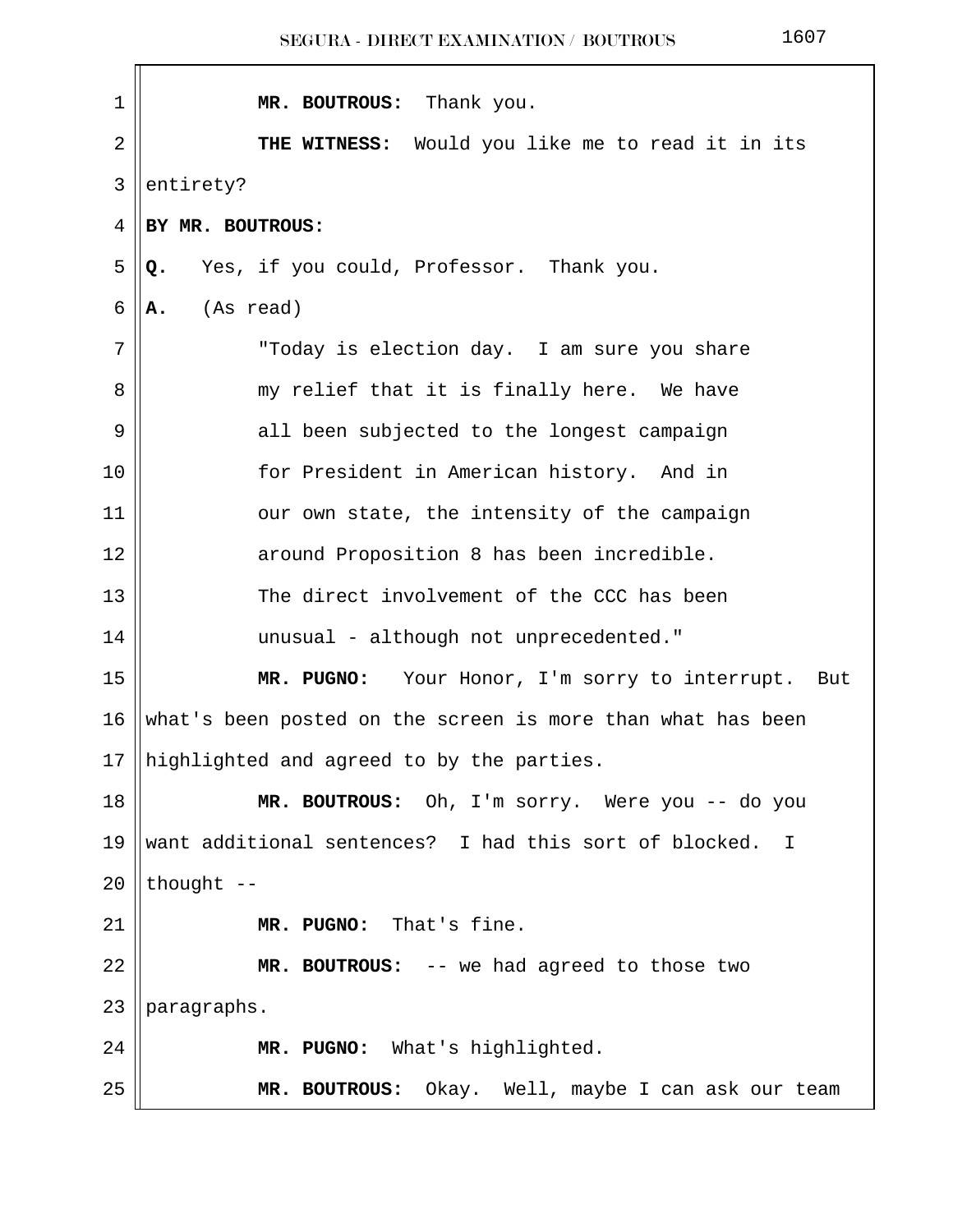| 1  | to redact, in that second paragraph, everything -- not that I  |
|----|----------------------------------------------------------------|
| 2  | like asking to have things redacted. Let me just make that     |
| 3  | clear. But to move this along, the sentences that -- up until  |
| 4  | the sentence that begins, "The Catholic conference has         |
| 5  | played" So, basically, the first two sentences of the          |
| 6  | second paragraph. If we can redact those as well.              |
| 7  | My apologies for the delay, Your Honor.                        |
| 8  | There we go. Thank you.<br>Yes.                                |
| 9  | (Document displayed.)                                          |
| 10 | BY MR. BOUTROUS:                                               |
| 11 | Professor Segura, could you pick up reading with the now<br>Q. |
| 12 | slimmed-down version -- slimmed-down version of this exhibit.  |
| 13 | (As read)<br>Α.                                                |
| 14 | "The Catholic Conference has played a                          |
| 15 | substantial role in inviting Catholic                          |
| 16 | faithful to put their faith in action by                       |
| 17 | volunteering and donating. Led by the                          |
| 18 | Knights of Columbus national donation of                       |
| 19 | \$1.15 million, other million-dollar donors,                   |
| 20 | and countless major donors, and with a                         |
| 21 | significant percentage of the 90,000 online                    |
| 22 | donors, the Catholic community has stepped                     |
| 23 | Of course, this campaign owes an<br>up.                        |
| 24 | enormous debt to the LDS Church. I will                        |
| 25 | comment specifically at a later time, under                    |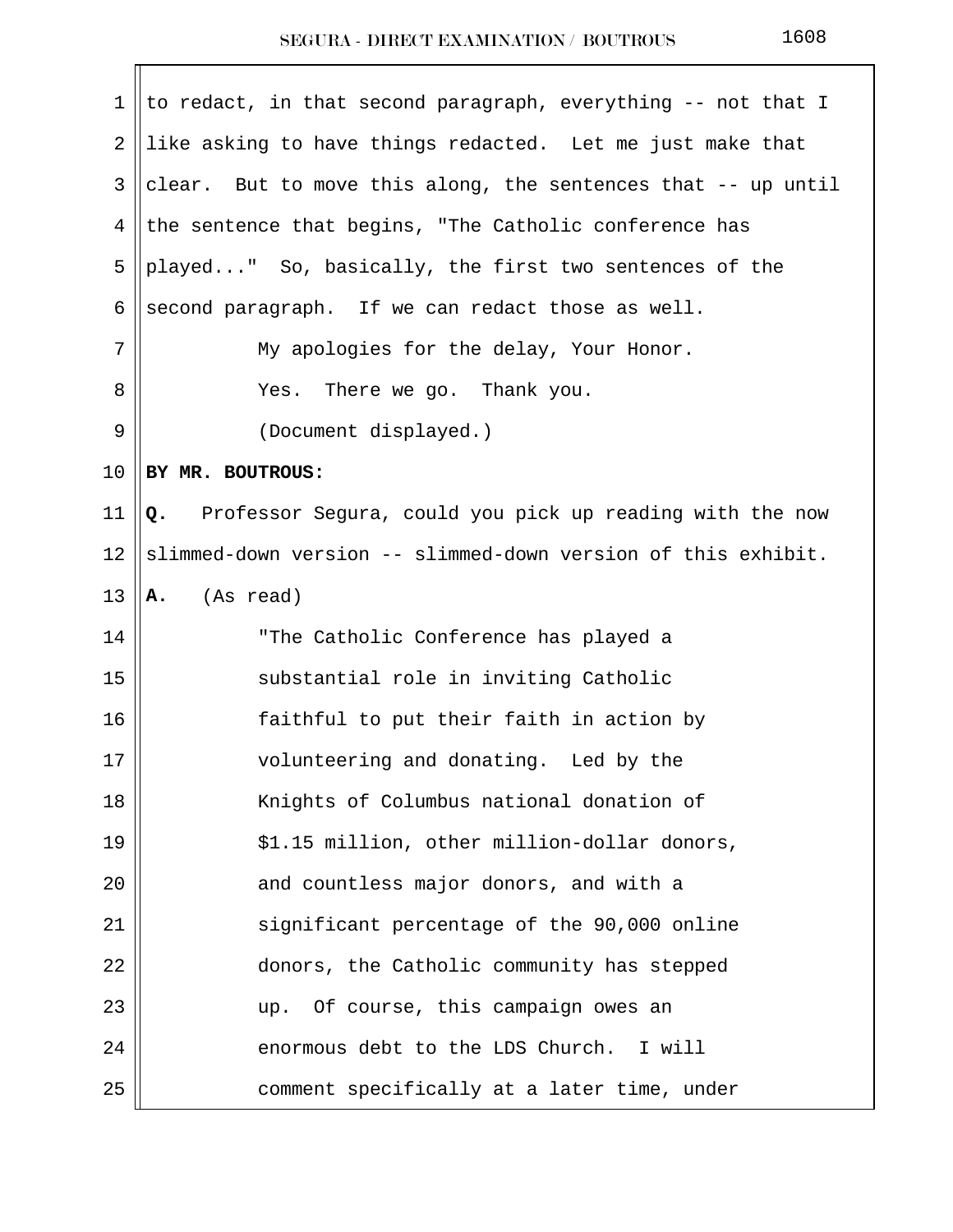| $\mathbf 1$    | separate cover, about their financial,                          |
|----------------|-----------------------------------------------------------------|
| $\overline{2}$ | organizational and management contribution to                   |
| 3              | the success of the effort.<br>The                               |
| 4              | ProtectMarriage.com campaign has surpassed                      |
| 5              | \$37 million in donations."                                     |
| 6              | Thank you, Professor Segura.<br>Q.                              |
| 7              | What about this document, and in particular those               |
| 8              | passages that you read, bears on your analysis of the array of  |
| 9              | political opposition that gay men and lesbians face in the      |
| 10             | United States in general, and in particular in California as it |
| 11             | relates to Proposition 8.                                       |
| 12             | Well, certainly, it suggests that the fairly substantial<br>А.  |
| 13             | monetary resources of the Roman Catholic Church and its         |
| 14             | faithful were mobilized in substantial portion on behalf of the |
| 15             | Yes On 8 campaign.                                              |
| 16             | It also suggests a fairly close cooperation between             |
| 17             | the Catholic Church and the LDS Church, which is certainly      |
| 18             | remarkable from a historic perspective.                         |
| 19             | And I was taken aback, frankly, by the phrases                  |
| 20             | "financial, organizational and management contributions to the  |
| 21             | success of the effort," which suggests a very close             |
| 22             | coordination between those organizations and the campaign.      |
| 23             | In your study of American politics and political science,<br>Q. |
| 24             | to your recollection, have you ever seen an example where two   |
| 25             | churches of the scope and size and power of the Catholic Church |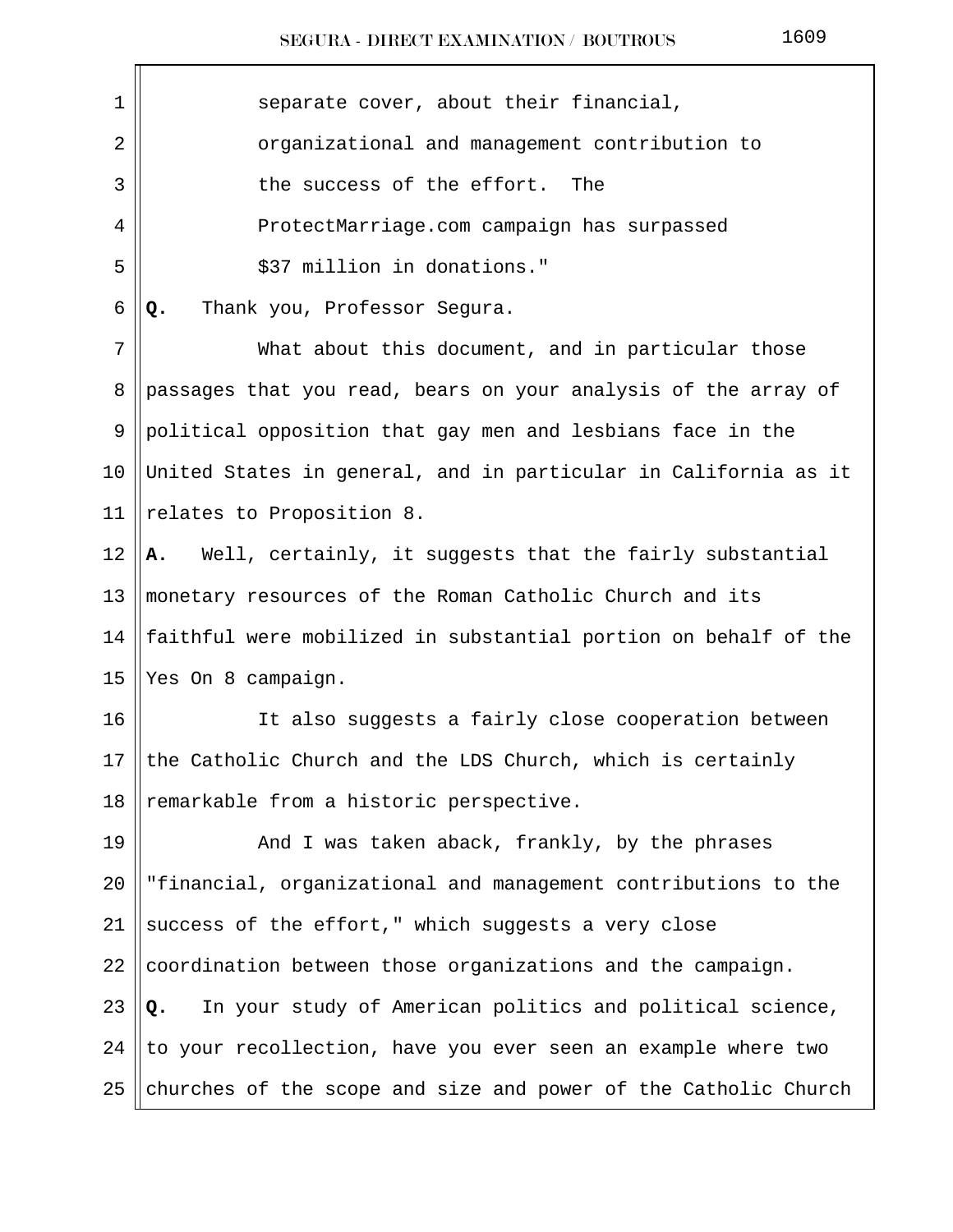| 1              | and the LDS Church had banded together and arrayed themself     |
|----------------|-----------------------------------------------------------------|
| $\overline{2}$ | against a particular minority group in society?                 |
| 3              | I don't -- I wouldn't claim to have an exhaustive<br>А.         |
| 4              | knowledge of the political action of those churches forever,    |
| 5              | but I would suggest that this is unprecedented in my            |
| 6              | experience.                                                     |
| 7              | Let's turn to the next exhibit, Plaintiffs' Exhibit 2552.<br>Q. |
| 8              | MR. BOUTROUS: And, Your Honor, I would move -- I                |
| 9              | would move -- actually, let me can ask the witness a couple of  |
| 10             | questions first.                                                |
| 11             | BY MR. BOUTROUS:                                                |
| 12             | Is this a document that you've seen before, sir?<br>Q.          |
| 13             | Yes, it is.<br>Α.                                               |
| 14             | And is it a document you've reviewed this week, in<br>Q.        |
| 15             | preparing for your testimony, once we received this document in |
| 16             | the production that proponents of Proposition 8 made to the     |
| 17             | plaintiffs in this case?                                        |
| 18             | Yes, it is.<br>Α.                                               |
| 19             | MR. BOUTROUS: Your Honor, I move admission of                   |
| 20             | Plaintiffs' Exhibit 2552.                                       |
| 21             | MR. THOMPSON: No objection, Your Honor.                         |
| 22             | THE COURT: Very well. 2552 is admitted.                         |
| 23             | (Plaintiffs' Exhibit 2552 received in evidence.)                |
| 24             | MR. BOUTROUS: Thank you, Your Honor.                            |
| 25             |                                                                 |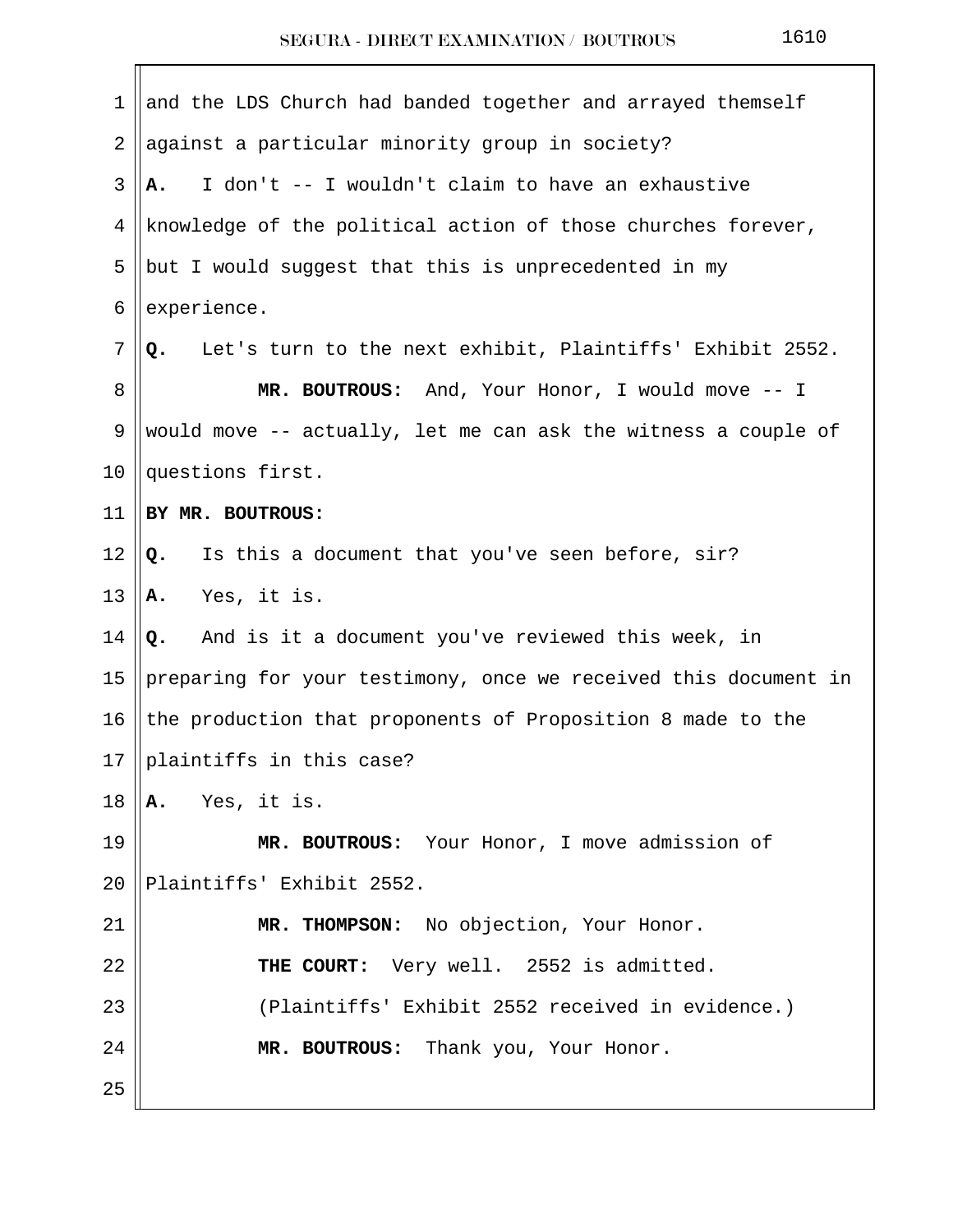| 1              | BY MR. BOUTROUS:                                                 |
|----------------|------------------------------------------------------------------|
| $\overline{2}$ | Professor Segura, can you describe your understanding of<br>Q.   |
| 3              | this document and how it relates to your analysis of the         |
| 4              | political powerlessness of gay men and lesbians.                 |
| 5              | This document appears to be a personal e-mail from the<br>А.     |
| 6              | chairman of the protect marriage effort. And it recounts the     |
| 7              | financing of the signature petition gathering -- signature       |
| 8              | gathering phase of the Prop 8 campaign.                          |
| 9              | MR. BOUTROUS: I would like to publish this exhibit,              |
| 10             | 2552, to the screen, please.                                     |
| 11             | (Document displayed.)                                            |
| 12             | BY MR. BOUTROUS:                                                 |
| 13             | In your understanding, is the e-mail line from -- and<br>Q.      |
| 14             | maybe we can highlight that -- "ronp" of CaliforniaFamily.org,   |
| 15             | who do you understand "ronp" to be?                              |
| 16             | Ron Prentice.<br>Α.                                              |
| 17             | And who do you understand Ron Prentice to be?<br>Q.              |
| 18             | The chairman of ProtectMarriage.com, or the head.<br>Α.          |
| 19             | What about -- what was it about this document, what<br>Q.        |
| 20             | portion of this document did you find shed light on the          |
| 21             | opinions that you formed, that you're giving in this case?       |
| 22             | On the second page, the paragraph about a third of the way<br>А. |
| 23             | down the page that begins with "the total."                      |
| 24             | Could you read that for the record.<br>Q.                        |
| 25             | (As read)<br>А.                                                  |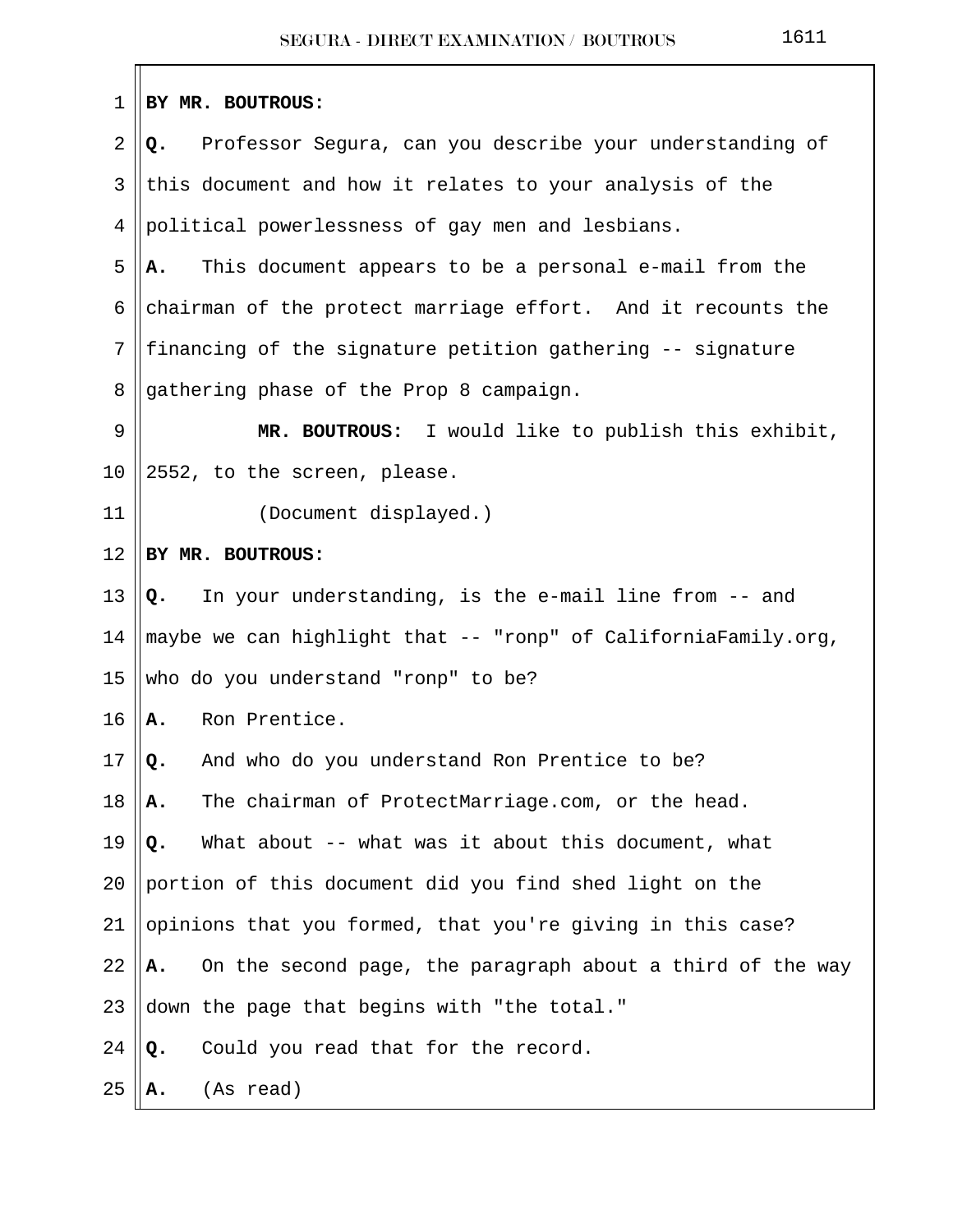| 1    | "The total projected cost for the                              |
|------|----------------------------------------------------------------|
| 2    | qualification effort has been set at                           |
| 3    | 1.5 million. Thus far, 1.25 million has been                   |
| 4    | raised and spent. The monies have come from                    |
| 5    | four primary sources thus far: The Catholic                    |
| 6    | community of San Diego, due to the                             |
| 7    | involvement of Auxillary Bishop Cordileone,                    |
| 8    | Fieldstead & Company, who pledged 50 cents                     |
| 9    | for each dollar raised in January for the                      |
| 10   | effort, Focus on the Family, and small gifts                   |
| 11   | from direct mail efforts by                                    |
| 12   | ProtectMarriage.com."                                          |
| 13   | Are you knowledgeable, generally, about the organization<br>Q. |
| 14   | Focus on the Family?                                           |
| 15   | I am.<br>Α.                                                    |
| 16   | What is Focus on the Family?<br>Q.                             |
| $17$ | It's a nationally prominent evangelical organization<br>А.     |
| 18   | dedicated to supporting issue positions consistent with the    |
| 19   | evangelical community's preferences.                           |
| 20   | Is it a group that has been known to be politically<br>Q.      |
| 21   | active?                                                        |
| 22   | Very much so.<br>Α.                                            |
| 23   | And going back to page 1 of the document, the first<br>Q.      |
| 24   | paragraph of the document, if we could pull that up.           |
| 25   | (Document displayed.)                                          |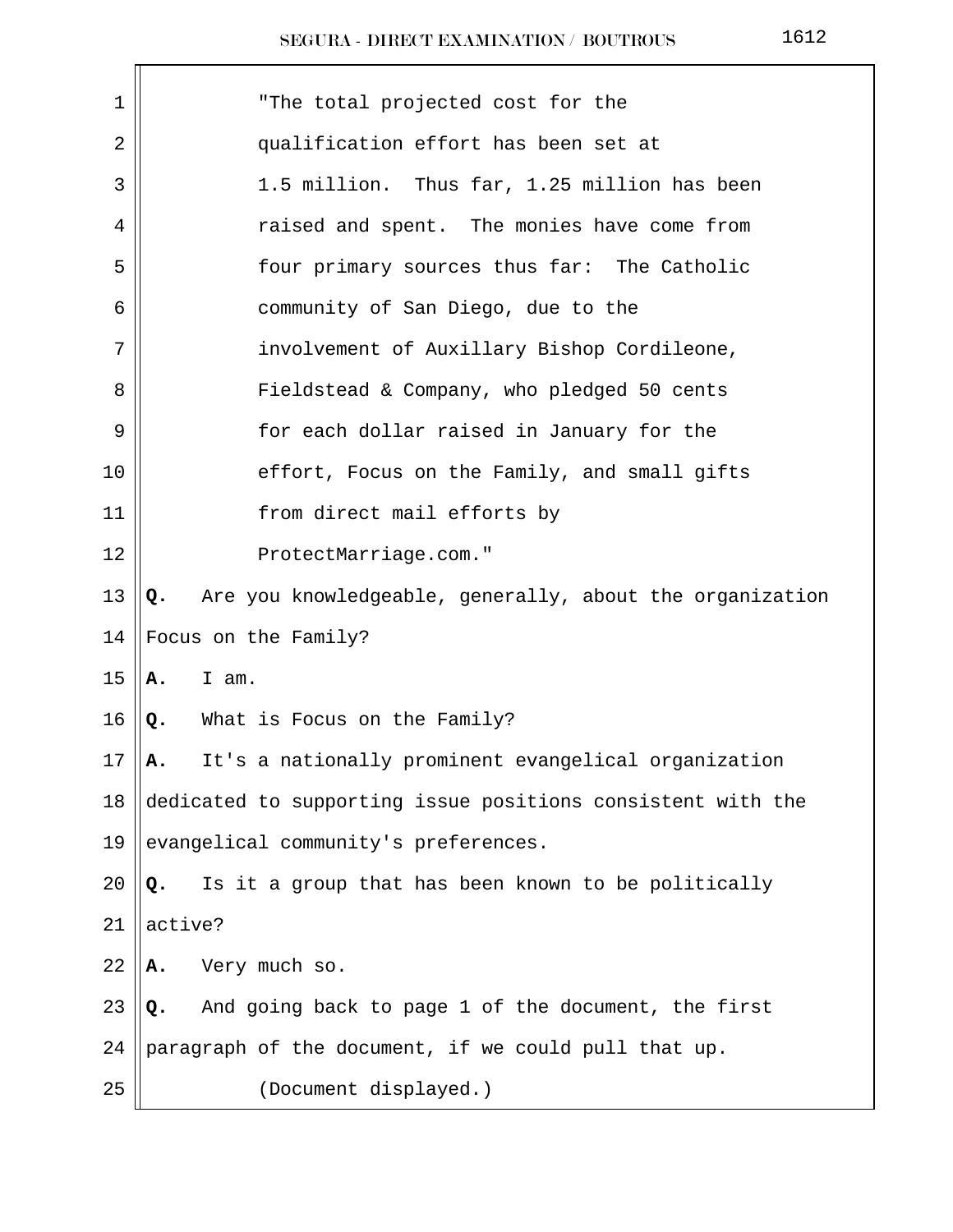| 1  | Could you -- could you read -- just read that                  |
|----|----------------------------------------------------------------|
| 2  | paragraph, just into the record, so we have it.                |
| 3  | Okay. (As read)<br>А.                                          |
| 4  | "I spoke with" -- person redacted -- "in your                  |
| 5  | office, who suggested I send along some                        |
| 6  | information. I serve as the CEO of the                         |
| 7  | California Family Council. Our 501c4                           |
| 8  | organization, California Renewal, is the                       |
| 9  | sponsoring organization for the marriage                       |
| 10 | amendment that is attempting to qualify in                     |
| 11 | California. Thus, I serve as the volunteer                     |
| 12 | chairman of ProtectMarriage.com steering                       |
| 13 | committee."                                                    |
| 14 | What is it about this document that relates to your<br>Q.      |
| 15 | opinions on political powerlessness of gay men and lesbians?   |
| 16 | Well, I drew from this two things. First of all, was the<br>Α. |
| 17 | very early involvement of the organized religious communities  |
| 18 | in the signature and petition gathering phase of the campaign. |
| 19 | And the second thing I drew from it was that this              |
| 20 | was, really, a national political campaign; that Focus on the  |
| 21 | Family is, of course, a national organization; and, therefore, |
| 22 | communities, organizations, and leaders far and wide were      |
| 23 | involved in the effort.                                        |
| 24 | Adding Focus on the Family and the organizations -- the<br>Q.  |
| 25 | other organizations mentioned in this document, to the LDS     |
|    |                                                                |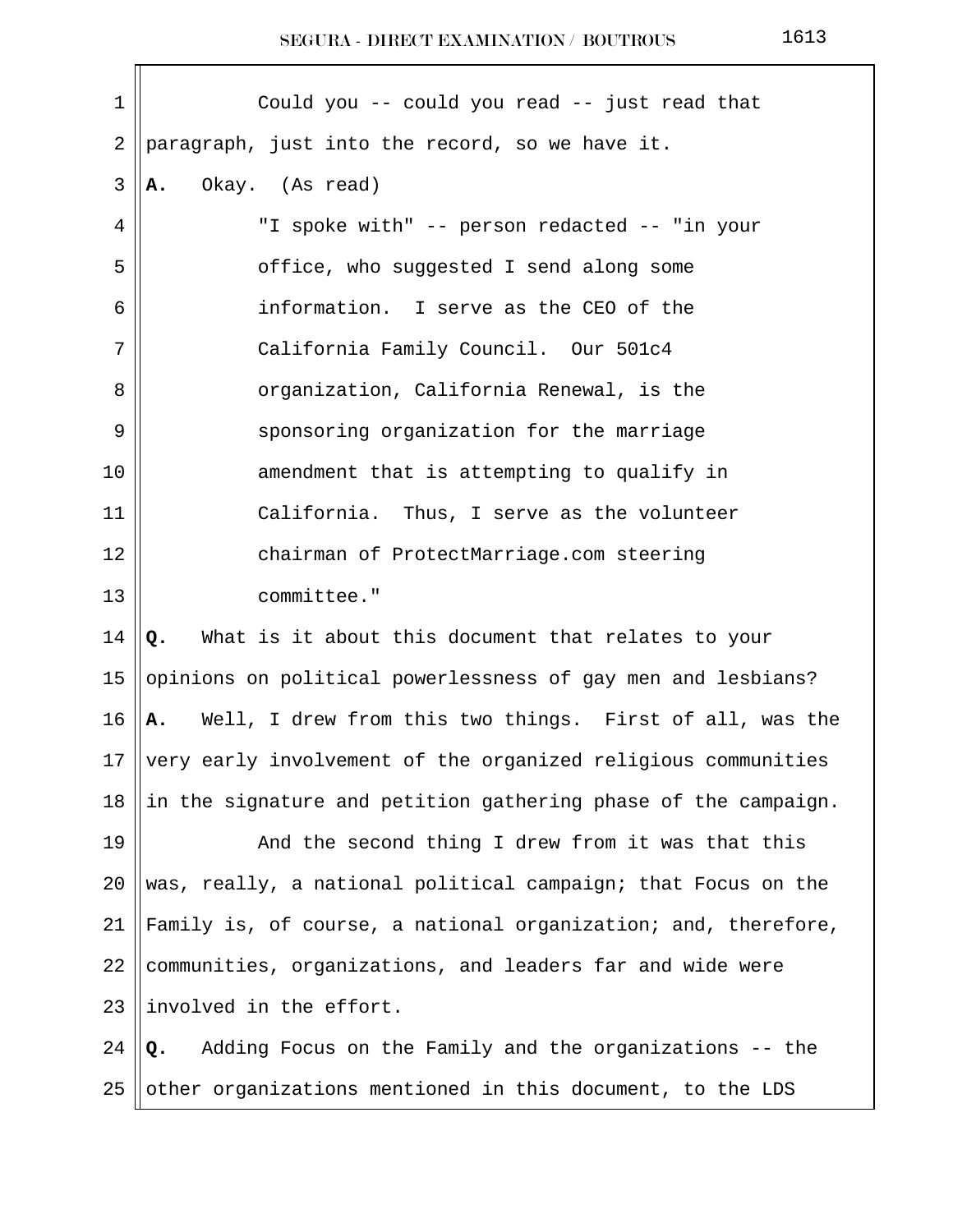| 1  | Church and the Catholic Church, that was discussed in the prior  |
|----|------------------------------------------------------------------|
| 2  | document, is that a coalition you've seen before, arrayed        |
| 3  | against a particular minority group in the United States in a    |
| 4  | political battle?                                                |
| 5  | I would say that there's probably one other issue position<br>А. |
| 6  | against which such a coalition might emerge, and that would be   |
| 7  | a Pro Choice abortion rights position.                           |
| 8  | Apart from that, I can't think of a minority group               |
| 9  | against whom such a coalition has been raised.                   |
| 10 | Thank you.<br>Q.                                                 |
| 11 | I would like you to now turn to Plaintiffs' Exhibit              |
| 12 | 2554. And I'm going to ask you some general questions about      |
| 13 | this document.                                                   |
| 14 | I would like you to refrain from mentioning any of               |
| 15 | the names, but -- because, as you can see by the approach of     |
| 16 | Mr. Thompson, there's an objection to admission of this          |
| 17 | document.                                                        |
| 18 | But have you seen this document before?                          |
| 19 | I have.<br>Α.                                                    |
| 20 | Does this document shed any light on the powerful<br>Q.          |
| 21 | political forces arrayed against gay men and lesbians in         |
| 22 | connection with the Proposition 8 campaign?                      |
| 23 | Your Honor, if I may object, this --<br>MR. PUGNO:               |
| 24 | THE COURT: Let's get an answer to the question                   |
| 25 | first.                                                           |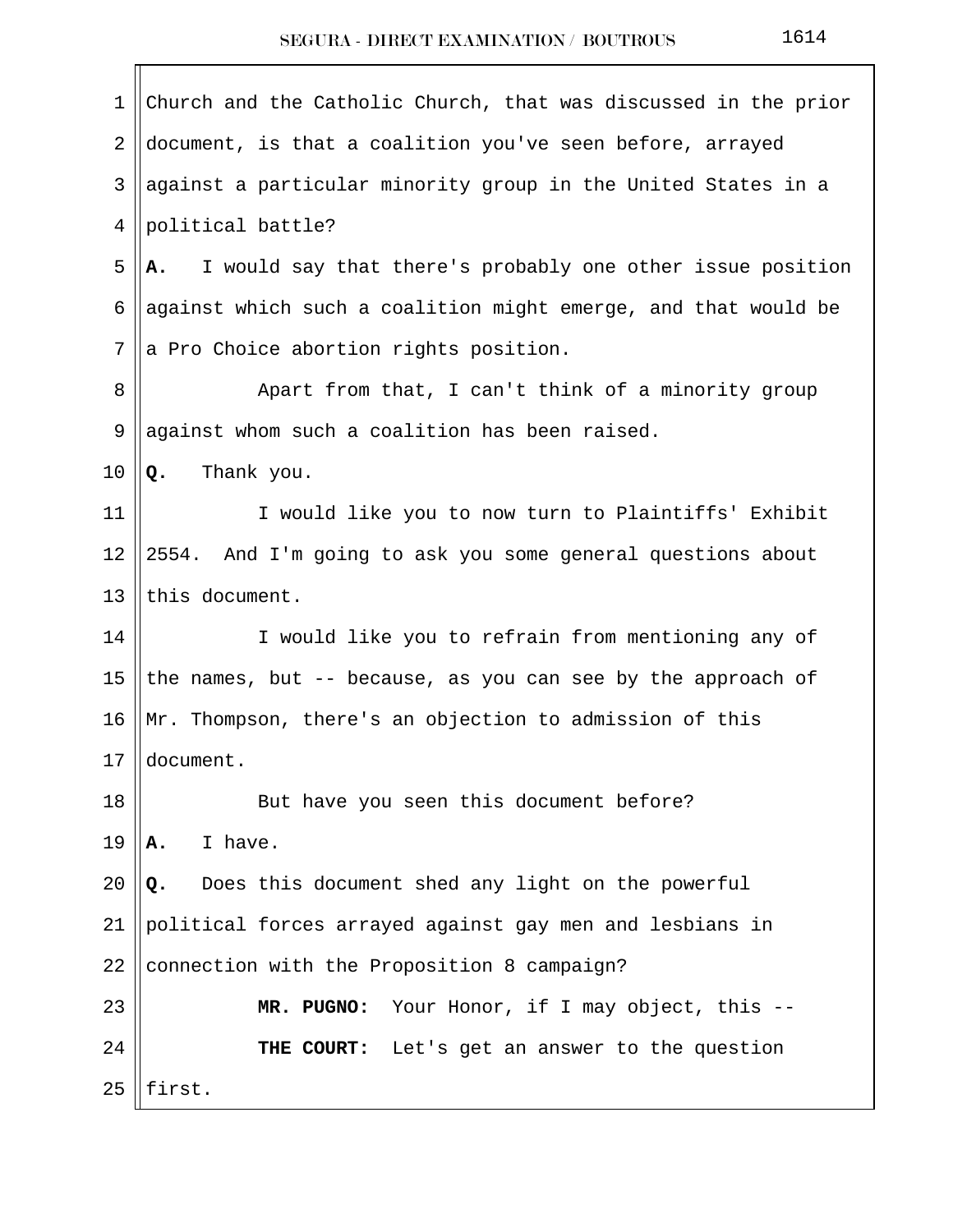| 1  | MR. PUGNO: I'm sorry, Your Honor.                               |
|----|-----------------------------------------------------------------|
| 2  | THE WITNESS: Yes, it sheds light.                               |
| 3  | THE COURT: All right. Mr. Pugno.                                |
| 4  | MR. PUGNO: Yes. Your Honor, this is still under                 |
| 5  | attorneys' eyes only confidentiality.                           |
| 6  | As the Court can probably see from the body of the              |
| 7  | message, the "to" and the "cc" designations, from all           |
| 8  | appearances, this is an internal communication among leadership |
| 9  | of a particular church.                                         |
| 10 | I don't see anything that connects it to the Prop 8             |
| 11 | campaign, or that it was disclosed beyond the church leadership |
| 12 | officials that are listed there.                                |
| 13 | So we would object to testimony about this document.            |
| 14 | THE COURT: Mr. Boutrous.                                        |
| 15 | MR. BOUTROUS: Thank you, Your Honor.                            |
| 16 | First, without revealing anything other than the                |
| 17 | following, I think I can reveal that it references the fact     |
| 18 | that the effort being discussed in the -- in this e-mail is in  |
| 19 | concert with the leaders of many other faiths and community     |
| 20 | groups forming part of the ProtectMarriage.com Coalition.       |
| 21 | This is a document that we received in production               |
| 22 | from the proponents of Proposition 8 in this case, in the wake  |
| 23 | of the order rejecting their First Amendment claims and         |
| 24 | defining the core group.                                        |
| 25 | So I think it's not subject to a First Amendment                |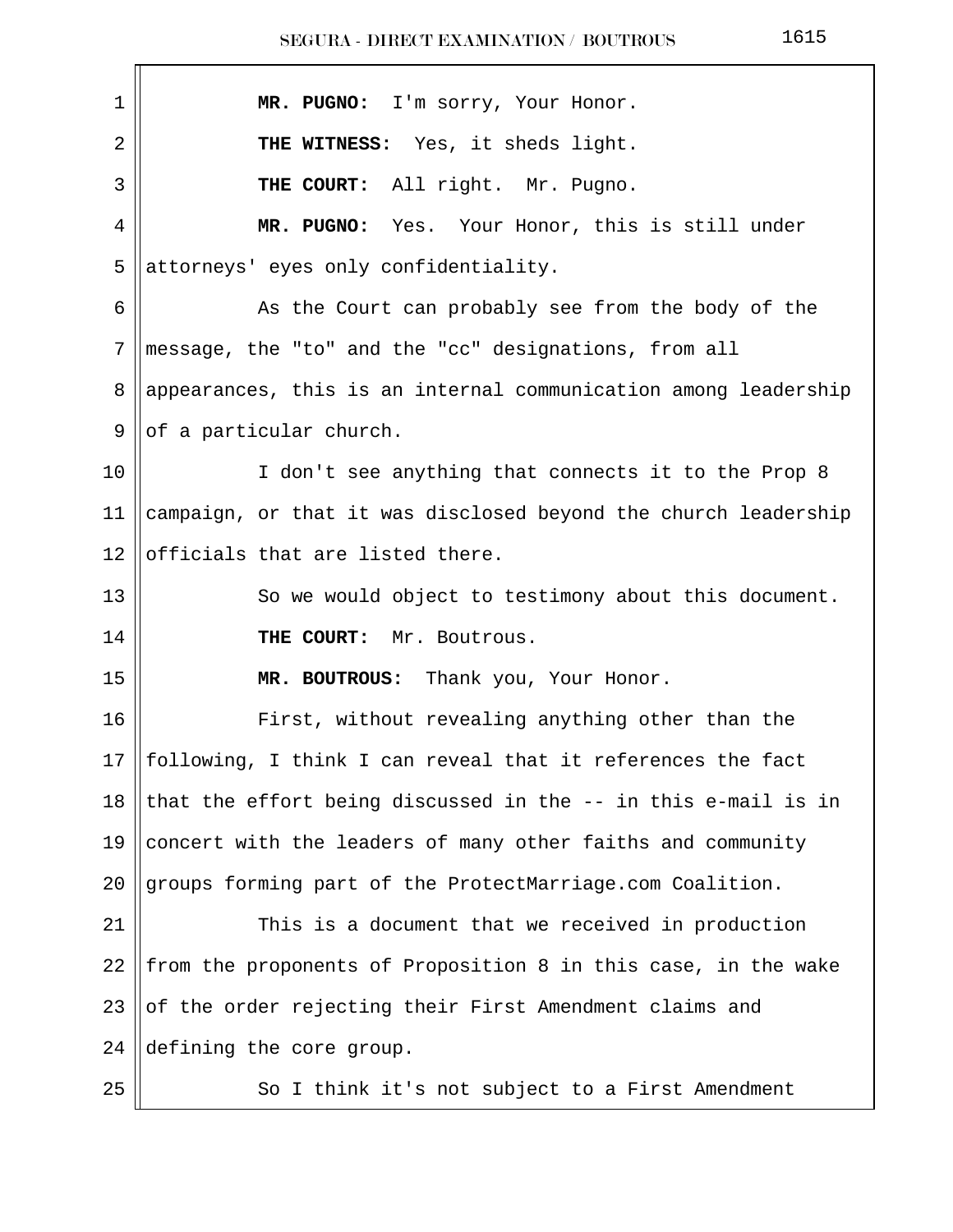1 privilege. It was clearly disseminated more widely than those  $2 \parallel$  who saw it. And, therefore, I believe it should be admissible. 3 **MR. PUGNO:** Your Honor -- 4 **THE COURT:** This Mr. Bentley is not one of the 5 ||individuals that has been designated  $-$ - that have been 6 designated as in the core group. Is that correct? 7 **MR. BOUTROUS:** That's correct, Your Honor. 8 **MR. PUGNO:** Your Honor, I really must clarify, this 9  $\vert$  document -- how do I say this? 10 Whether or not any of these individuals are in the 11  $\parallel$  core of ProtectMarriage.com is completely a different issue. 12 ||<br>This is a document in the possession of one of our 13 clients who is -- or, at the time, was a church official and 14 had a document in his possession revealing communications with 15  $\vert$  other church officials. And that's the body of this. 16 || Now, it may relate to Prop 8, but there is -- I think 17 || that we are  $-$  it would be very troublesome to say that 18  $\parallel$  religious organizations, churches, lose their ability to 19  $\parallel$  communicate within their leadership in the church because the 20  $\|$  church works with other churches and other organizations, even  $21$  ||in a cooperative way in a campaign. 22 **THE COURT:** But, as I understand it, this is a 23 ||document that was in ProtectMarriage.com's files. 24 **MR. PUGNO:** No, Your Honor. In the file of an  $25$  ||individual who is an official proponent.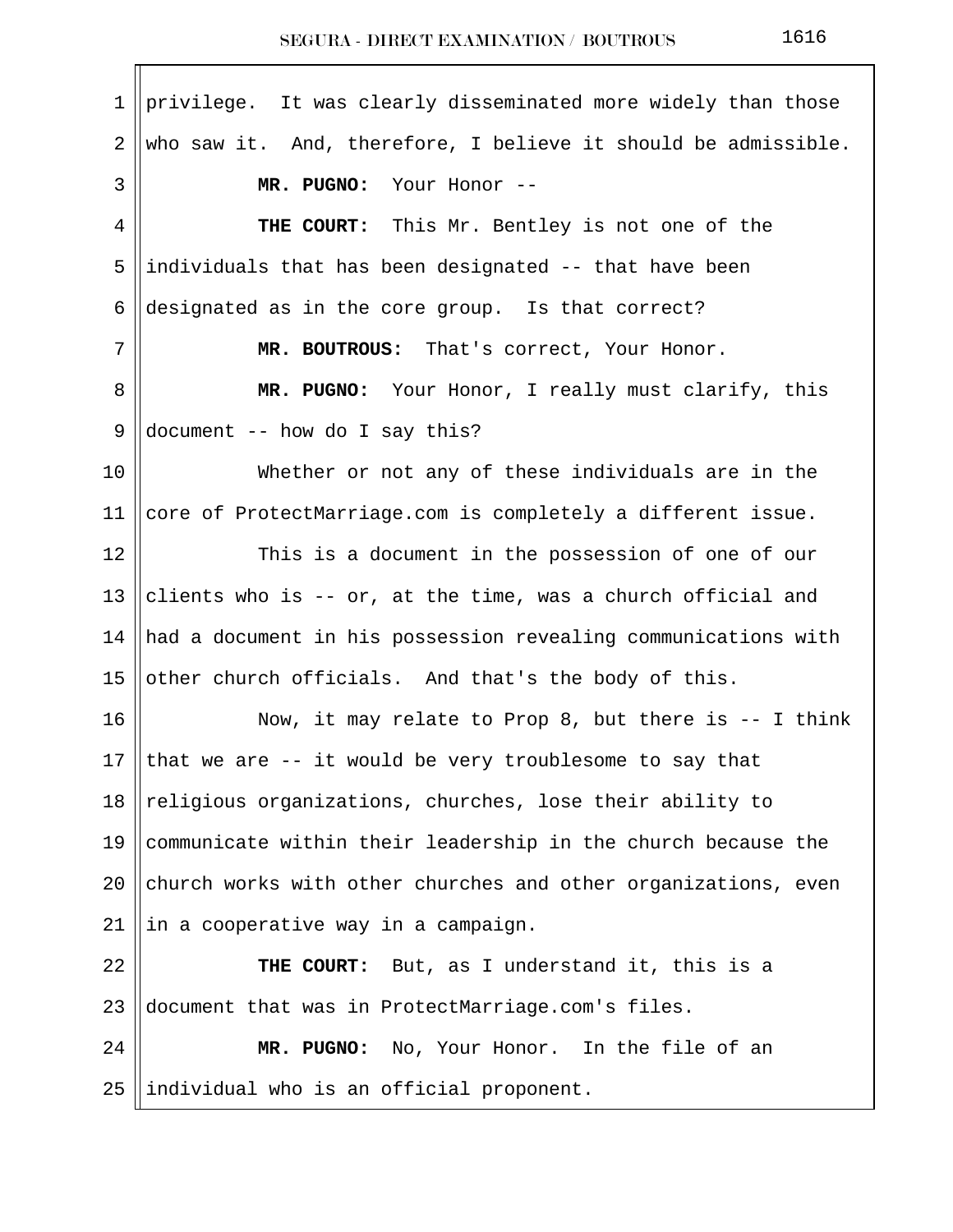| $\mathbf 1$ | THE COURT: One of the parties?                                  |
|-------------|-----------------------------------------------------------------|
| 2           | MR. PUGNO: One of the intervenor individuals, not               |
| 3           | the campaign committee.                                         |
| 4           | THE COURT: But it was in that individual's files?               |
| 5           | MR. PUGNO:<br>That's right.                                     |
| 6           | THE COURT: That individual is not part of this                  |
| 7           | religious organization, correct?                                |
| 8           | MR. PUGNO: He is, Your Honor. That individual is a              |
| 9           | member of the organization -- a member of the religious         |
| 10          | denomination, and at the time had a position of authority in    |
| 11          | that church and was -- sent this e-mail in that -- in           |
| 12          | connection with his -- in other words, Your Honor, someone can  |
| 13          | be on the executive committee and be an official proponent, and |
| 14          | they can also be involved with their church.                    |
| 15          | And this is a communication about Prop 8 among church           |
| 16          | officials with one of our proponents who was also a church      |
|             | $17 \parallel$ official                                         |
| 18          | In other words --                                               |
| 19          | THE COURT: Well, but he's one of the proponents.                |
| 20          | He's an individual intervenor-defendant in the case.            |
| 21          | The document relates to the Prop 8 campaign.<br>Ιf              |
| 22          | there has been a disclosure --                                  |
| 23          | MR. PUGNO: It relates to the churches' support for              |
| 24          | Prop 8.                                                         |
| 25          | This is not a publication of the campaign. This is              |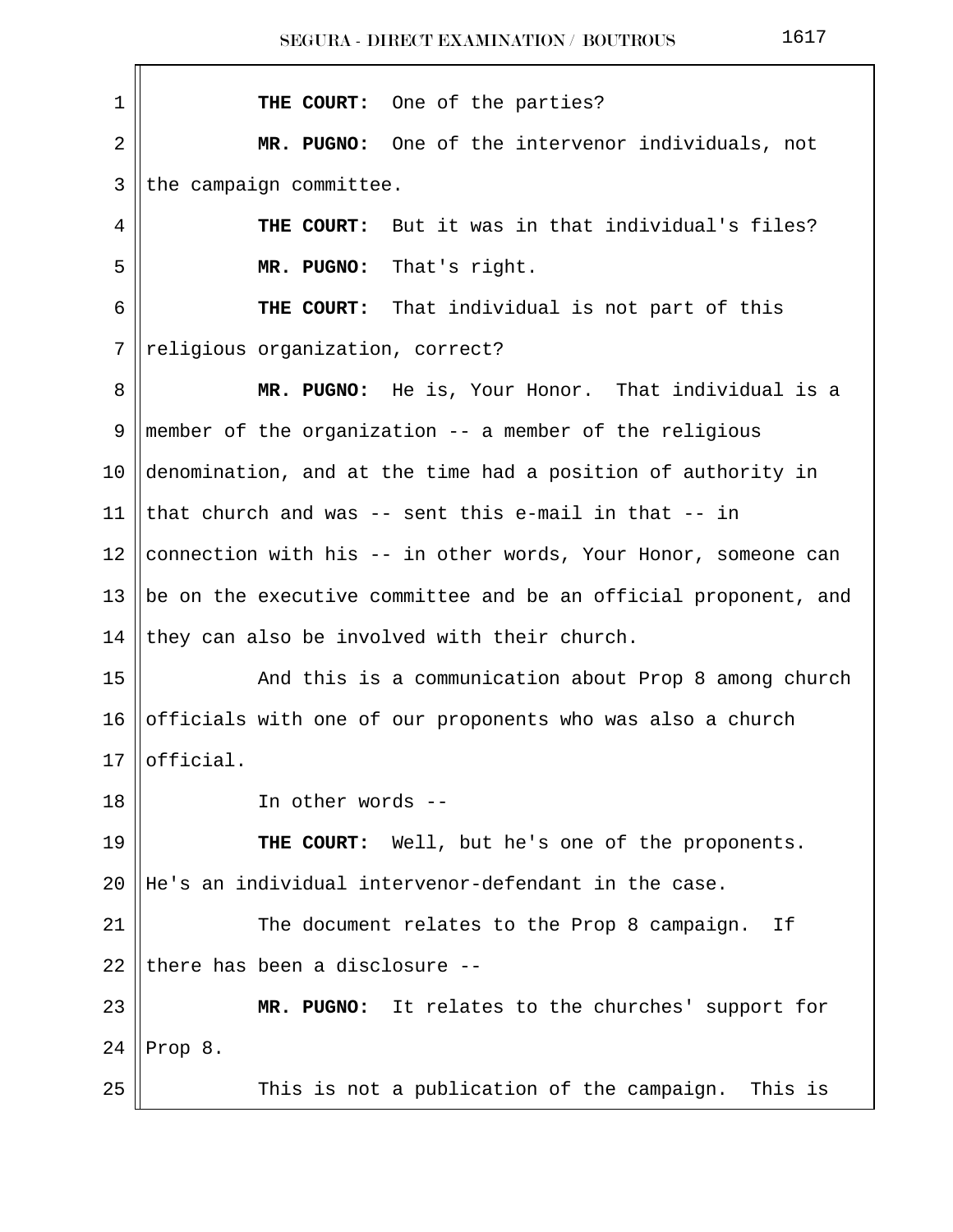| 1               | not a document produced by ProtectMarriage.com. This is an      |  |
|-----------------|-----------------------------------------------------------------|--|
| 2               | internal church communication.                                  |  |
| 3               | THE COURT: I don't understand how, if it is a                   |  |
| 4               | document that relates to the Prop 8 campaign, in the files and  |  |
| 5               | possession of one of the defendant-intervenors, how it can have |  |
| 6               | some kind of privilege attached to it.                          |  |
| 7               | MR. PUGNO: Well, there's $--$ there's $--$                      |  |
| 8               | THE COURT: It obviously falls outside the                       |  |
| 9               | First Amendment privilege as defined by the Ninth Circuit.      |  |
| 10              | MR. PUGNO:<br>Absolutely agree with that, Your Honor,           |  |
| 11              | because that First Amendment privilege articulated by the Ninth |  |
| 12              | Circuit was with regard to the campaign's internal formulation  |  |
| 13              | of messaging strategy.                                          |  |
| 14              | We are on a completely different field here. We're              |  |
| 15              | dealing with the religious association of a religious           |  |
| 16              | denomination and their ability to communicate with one another  |  |
| 17 <sub>1</sub> | within the walls of the church.                                 |  |
| 18              | THE COURT: Mr. Boutrous.                                        |  |
| 19              | MR. BOUTROUS: Your Honor, I would make a couple of              |  |
| 20              | points.                                                         |  |
| 21              | First, I don't see how Mr. Pugno and                            |  |
| 22              | ProtectMarriage.com have standing to assert this                |  |
| 23              | First Amendment privilege on behalf of the people who wrote     |  |
| 24              | this document, number one --                                    |  |
| 25              | THE COURT: Well, he can assert it on behalf of the              |  |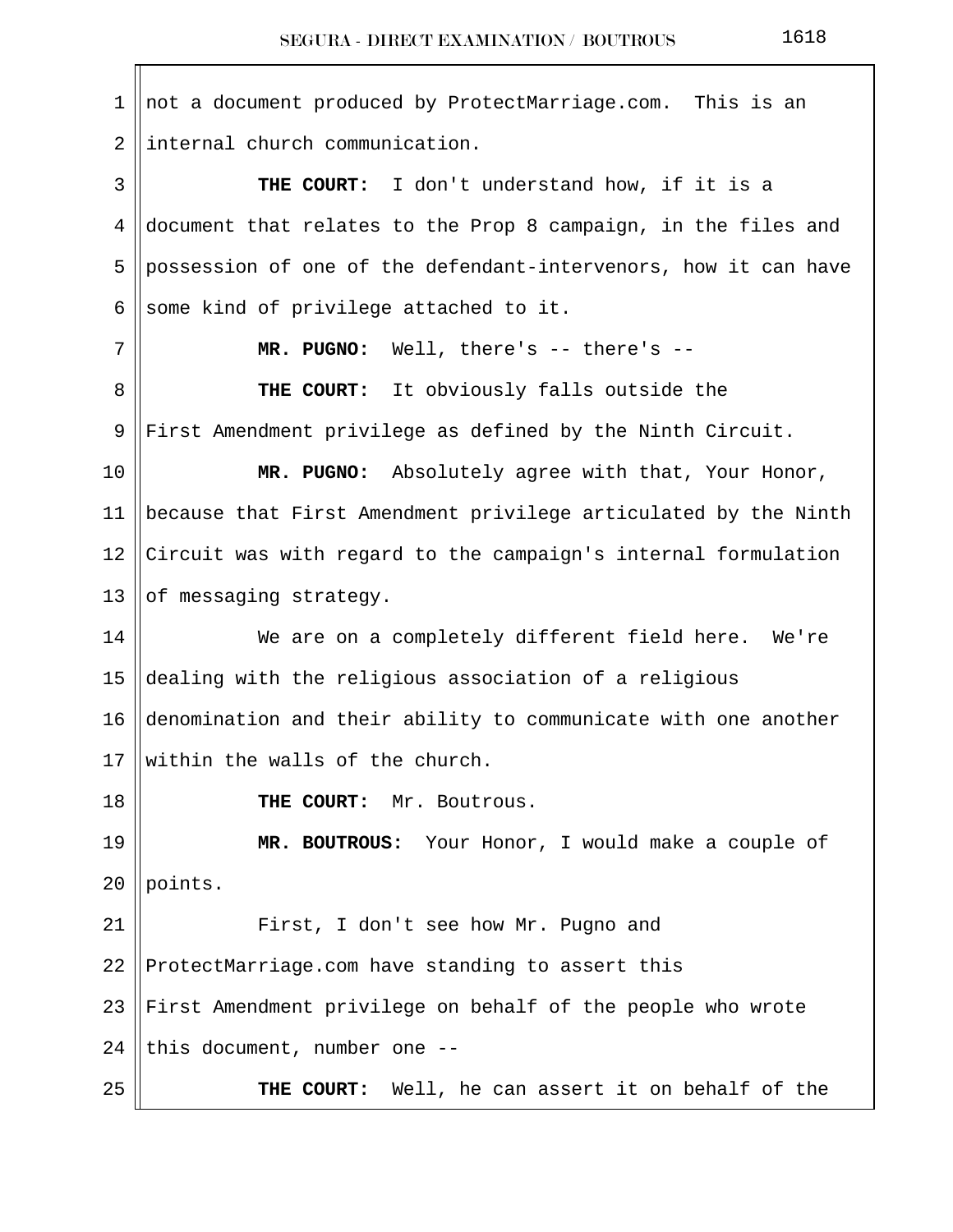|--|--|--|--|

| $\mathbf 1$    | individual that he represents.                                 |
|----------------|----------------------------------------------------------------|
| $\overline{2}$ | MR. PUGNO: Right, the individually-named defendant.            |
| 3              | MR. BOUTROUS: Mr. Jansson.                                     |
| 4              | THE COURT: Which named defendant are we talking                |
| 5              | about?                                                         |
| 6              | MR. BOUTROUS: Mr. Jansson.                                     |
| 7              | THE COURT: Mr.?                                                |
| 8              | MR. BOUTROUS: Jannson.                                         |
| 9              | THE COURT: Mr. Jansson.                                        |
| 10             | MR. BOUTROUS: Yes.                                             |
| 11             | THE COURT: Okay.                                               |
| 12             | MR. BOUTROUS: So assuming there is some level of               |
| 13             | standing, the -- I would direct the Court to the first         |
| 14             | sentence. And, again, I think I can read this without bringing |
| 15             | down the First Amendment.                                      |
| 16             | MR. PUGNO: I am going to object, Your Honor, to                |
| 17             | this -- this internal church communication being read aloud in |
| 18             | court.                                                         |
| 19             | MR. BOUTROUS: Let me try it this way, Your Honor.              |
| 20             | The document, on its face, says it relates to the role in      |
| 21             | Public Affairs of the Prop 8 campaign.                         |
| 22             | And then in the third -- or the fourth paragraph, it           |
| 23             | talks all about the campaign and the fact that certain         |
| 24             | officials -- who I won't name, even though I don't think that  |
| 25             | name is confidential -- who report directly to the             |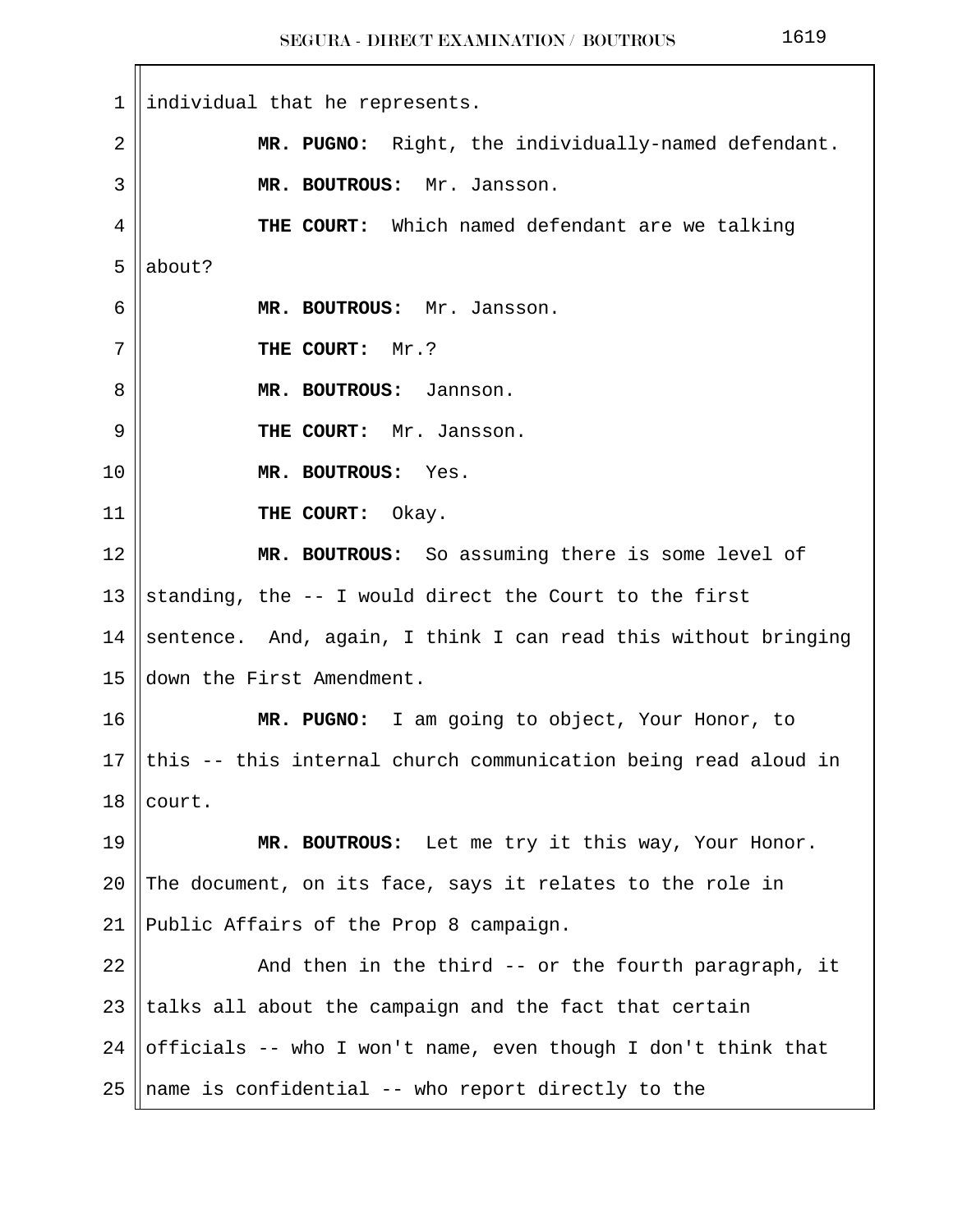1 | ProtectMarriage.com Coalition leaders.

 $2 \parallel$  So it seems to me this is a classic -- it's a 3 document that's in the files of a person who sat on the 4 executive committee of ProtectMarriage.com precisely to play  $5$  this role in this broad coalition that breaches and breaks down 6 any limits between these groups for this effort in the  $7$  political sphere, and then arrays against the folks on the 8 || other side of Proposition 8.  $9 \parallel$  So I think it -- it's hardly the kind of sensitive 10  $\parallel$  religious tract that might otherwise be subject to protection 11 under the First Amendment. 12 **MR. PUGNO:** Your Honor, Mr. Jansson testified in his 13 deposition that he, at this time, was a member of  $-$ - forgive 14 me. I don't remember the exact name. But it was the Public 15 Affairs something something office of the Church of Jesus 16 Christ of Latter-day Saints. 17 || That was a role that he played independent of the 18 executive committee of ProtectMarriage.com. 19 The references in capital letters, in title caps, to 20 "Public Affairs" are a reference to those church officials. 21 || And there's also a mention in the cc to -- to -- I won't say it 22 aloud, but other leadership in the church. 23 || So this is an internal communication of the church. 24  $\parallel$  It certainly refers to the larger Prop 8 effort. But unless 25 there is a communication from Mark Jannson to another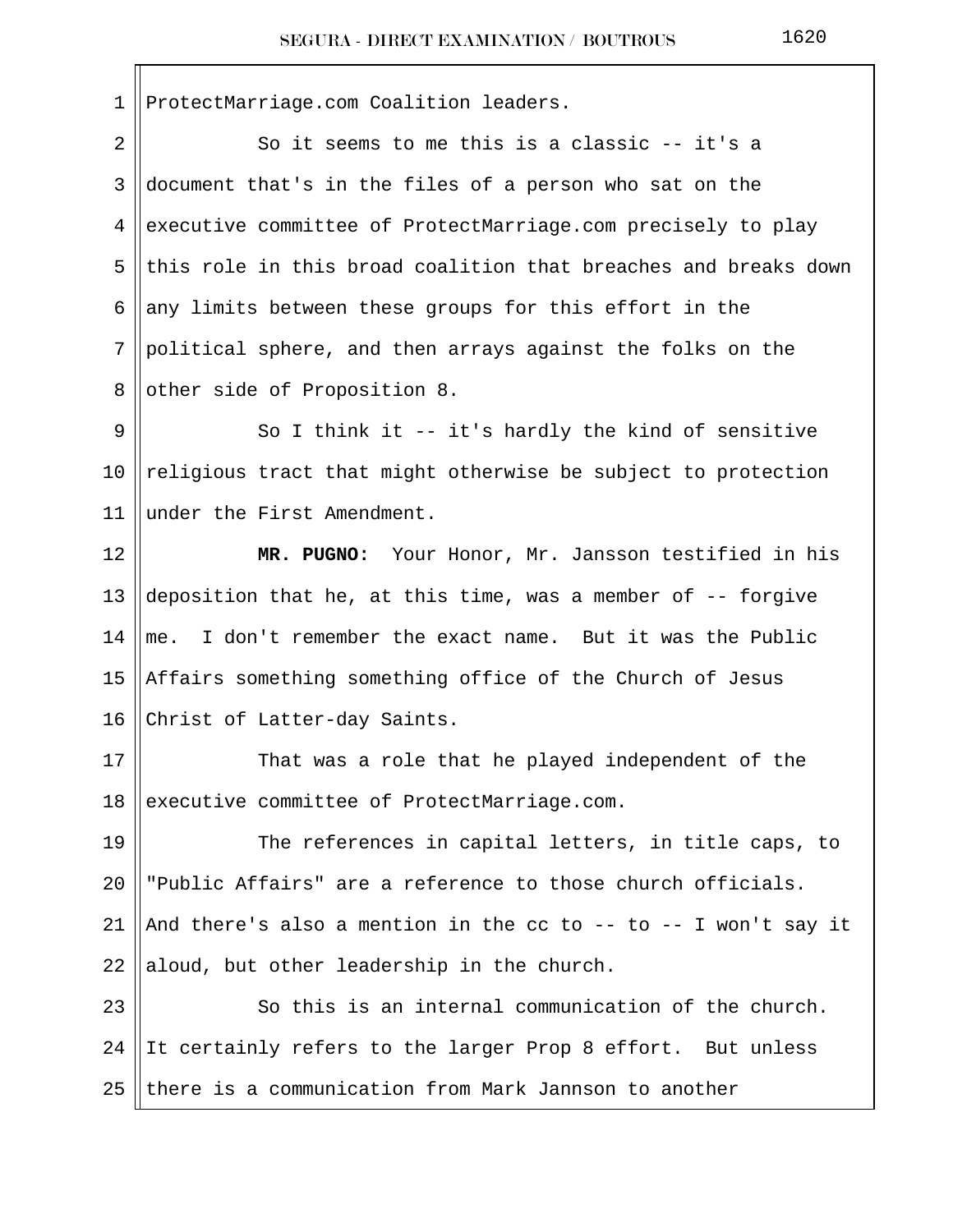1 ||organization in his capacity as an official proponent or as an 2 executive committee member -- which this is not -- then we 3 ||really are not having to be even concerned with what the core  $4$  ||is, and so on. 5 This is an individually-asserted First Amendment 6 || protected right of Mr. Jansson to have in his possession an  $7$  ||internal church memo that he does not have to produce in court. 8 **THE COURT:** The content of the document appears to  $9$  || relate to the messaging of the campaign. 10 || Mr. Jansson is a party to the litigation. The issue 11 || of his role in the campaign is very much an issue in the case. 12 He intervened to serve as a party in the case. And I think it 13  $\parallel$  is appropriate that the plaintiffs have sought from and 14  $\parallel$  obtained discovery concerning his role. And, apparently, his 15 || role relates to his religious affiliation. I'm not aware of 16  $\parallel$  any privilege that attaches to that, under these circumstances. 17 || And the objection will be overruled. 18 **MR. BOUTROUS:** Thank you, Your Honor. 19 With that, I would like to publish the original 20 || version as redacted. Not any other version, but the original 21 | version to the screen. Thank you. 22 || (Document displayed.) 23 **BY MR. BOUTROUS:** 24 **Q.** Professor Segura, I'd like you to look at the very first  $25$  | paragraph of this document.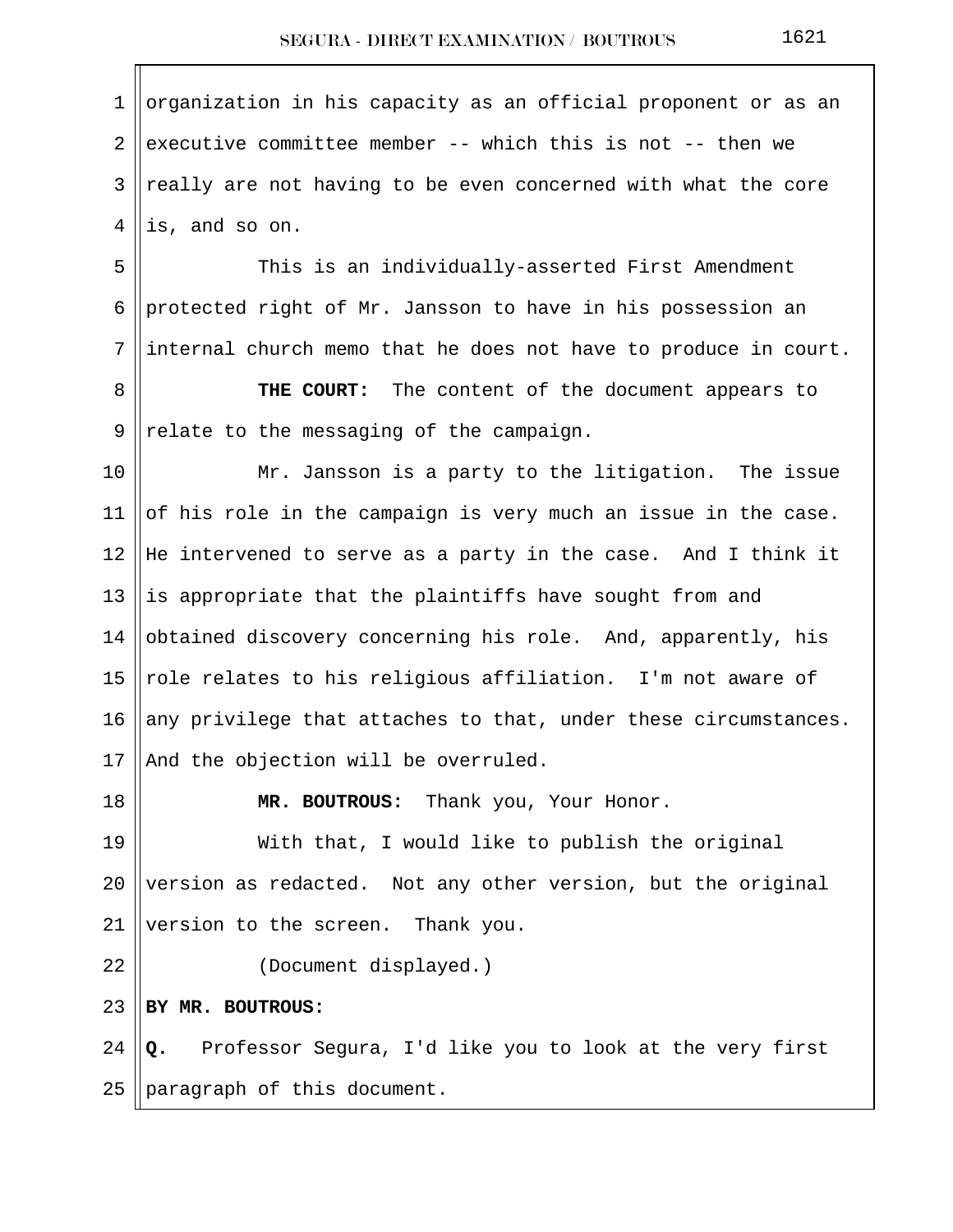| 1  | MR. BOUTROUS: And enlarge that on the screen so we              |  |  |
|----|-----------------------------------------------------------------|--|--|
| 2  | can take a look at it.                                          |  |  |
| 3  | (Document displayed)                                            |  |  |
|    |                                                                 |  |  |
| 4  | BY MR. BOUTROUS:                                                |  |  |
| 5  | If you could read that into the record, and then give me<br>Q.  |  |  |
| 6  | your views on any -- the significance, if any, of that          |  |  |
| 7  | statement to your opinions.                                     |  |  |
| 8  | (As read)<br>Α.                                                 |  |  |
| 9  | "Since the first Presidency letter was read                     |  |  |
| 10 | in every ward throughout California last                        |  |  |
| 11 | month, I have been frequently asked what our                    |  |  |
| 12 | role in Public Affairs will be in the Prop 8                    |  |  |
| 13 | campaign."                                                      |  |  |
| 14 | And in the third paragraph, that begins "as you know," if<br>Q. |  |  |
| 15 | you could read that. And then maybe you can talk about the      |  |  |
| 16 | significance, more generally, with respect to the entire        |  |  |
| 17 | document, rather than going through it one by one, paragraph by |  |  |
| 18 | paragraph.                                                      |  |  |
| 19 | Sure. (As read)<br>Α.                                           |  |  |
| 20 | "As you know from the first Presidency                          |  |  |
| 21 | letter, this campaign is entirely under                         |  |  |
| 22 | priesthood direction - in concert with                          |  |  |
| 23 | leaders of many other faiths and community                      |  |  |
| 24 | groups forming part of the                                      |  |  |
| 25 | ProtectMarriage.com Coalition. I believe" --                    |  |  |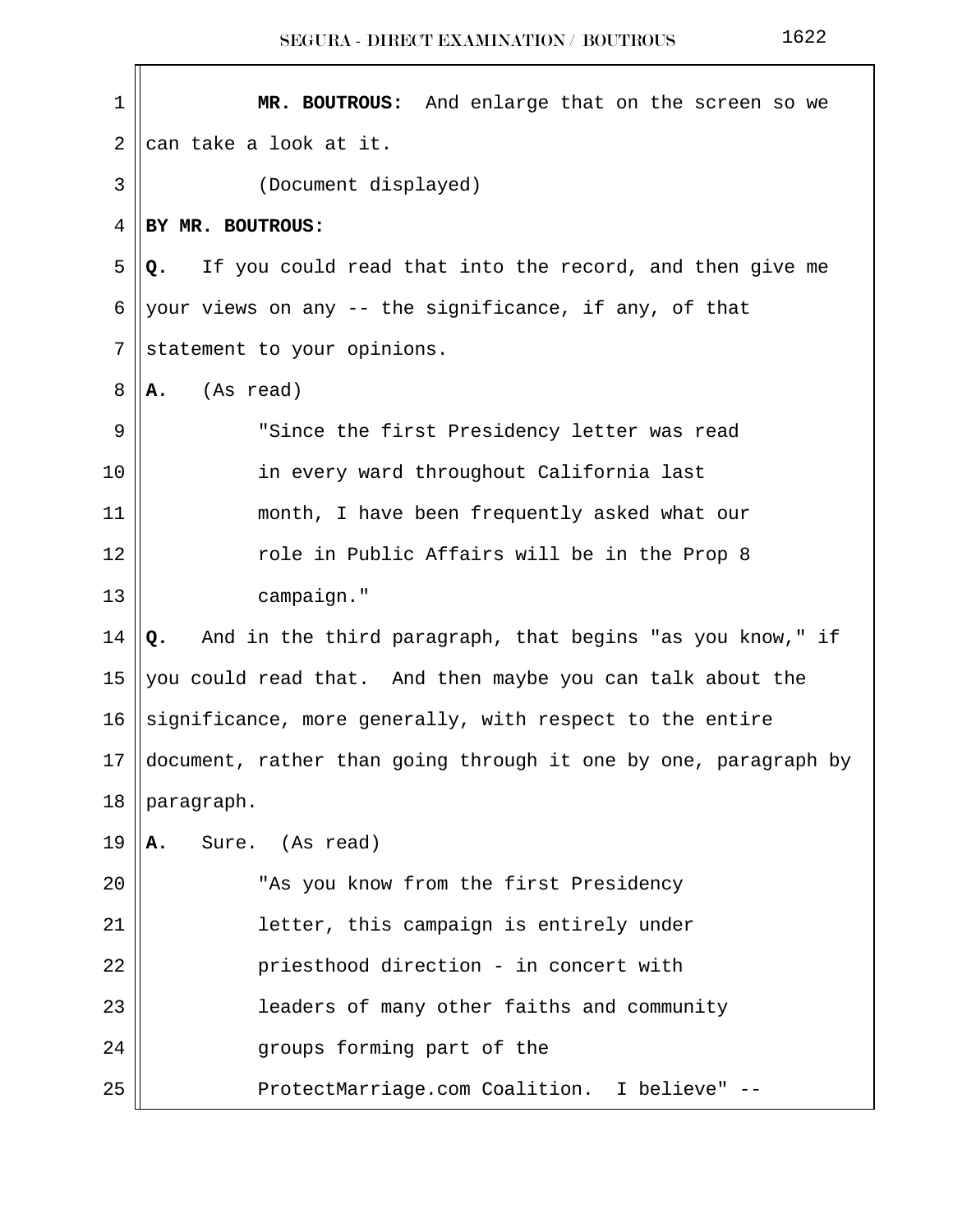$\mathbf{r}$ 

| 1              | name redacted -- "will be the LDS chair for                      |
|----------------|------------------------------------------------------------------|
| 2              | all of California, with the help in Southern                     |
| 3              | California from" --                                              |
| $\overline{4}$ | Why don't you just skip --<br>Q.                                 |
| 5              | Skip that.<br>Α.                                                 |
| 6              | -- that for now.<br>Q.                                           |
| 7              | I will.<br>Α.                                                    |
| 8              | "All of us working in public affairs will                        |
| 9              | simply stand by and prepare to be anxiously                      |
| 10             | engaged, like all citizens and lay members,                      |
| 11             | when that time comes."                                           |
| 12             | And then if we jump down to the next -- the paragraph that<br>Q. |
| 13             | begins, "What is the necessary step in this campaign?" Could     |
| 14             | you read -- read that into the record, and then tell me your     |
| 15             | views about this document.                                       |
| 16             | (As read)<br>А.                                                  |
| 17             | "What is the next step in this campaign?<br>I.                   |
| 18             | understand that all grass roots organizing                       |
| 19             | efforts in OC will be led by "                                   |
| 20             | I believe his name is not protected?                             |
| 21             | I believe that's correct.<br>Q.                                  |
| 22             | (As read)<br>Α.                                                  |
| 23             | " Gary Lawrence, who will report directly                        |
| 24             | to the ProtectMarriage.com Coalition                             |
| 25             | leaders."                                                        |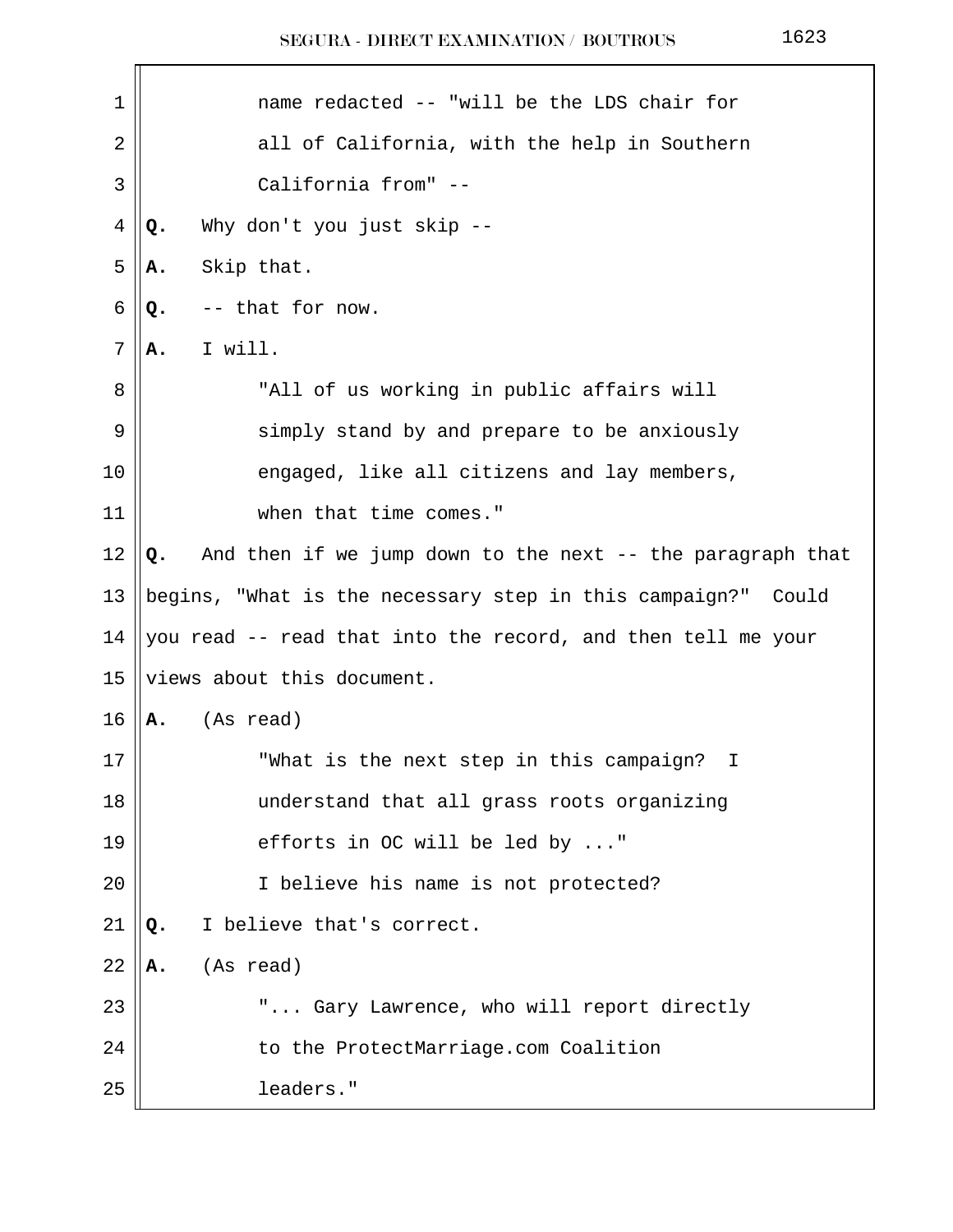| MR. PUGNO: Your Honor, somewhat after the fact, I                 |
|-------------------------------------------------------------------|
| need to object that Mr. Lawrence's role in another capacity was   |
| not protected, and was disclosed, and has been open -- open and   |
| public in this whole trial.                                       |
| His capacity here has been, as far as I know,                     |
| protected, not disclosed.                                         |
| THE COURT: Well, recall that the Ninth Circuit --                 |
| MR. PUGNO: It would have been nice to have a chance               |
| to redact this, maybe, with regard --                             |
| THE COURT: Well, the Ninth Circuit protected                      |
| communications, internal communications involving the core        |
| group.                                                            |
| This would appear to be a communication that mentions             |
| Mr. Lawrence, but it's outside a communication among the core     |
| group. So the mere fact that an individual is in the core         |
| group does not mean that his or her name cannot come out in       |
| some other way in the course of discovery.                        |
| MR. PUGNO: I don't disagree with that at all, Your                |
| Honor. Just that individuals have privacy rights to be able to    |
| be involved in a campaign and to not have their name become       |
| part of the public record, against their will, in connection      |
| with things that they did not do in a public way.                 |
| THE COURT: Well, but Mr. Lawrence has been afforded               |
| core group protection for his internal communications.<br>This is |
| not one of those communications.                                  |
|                                                                   |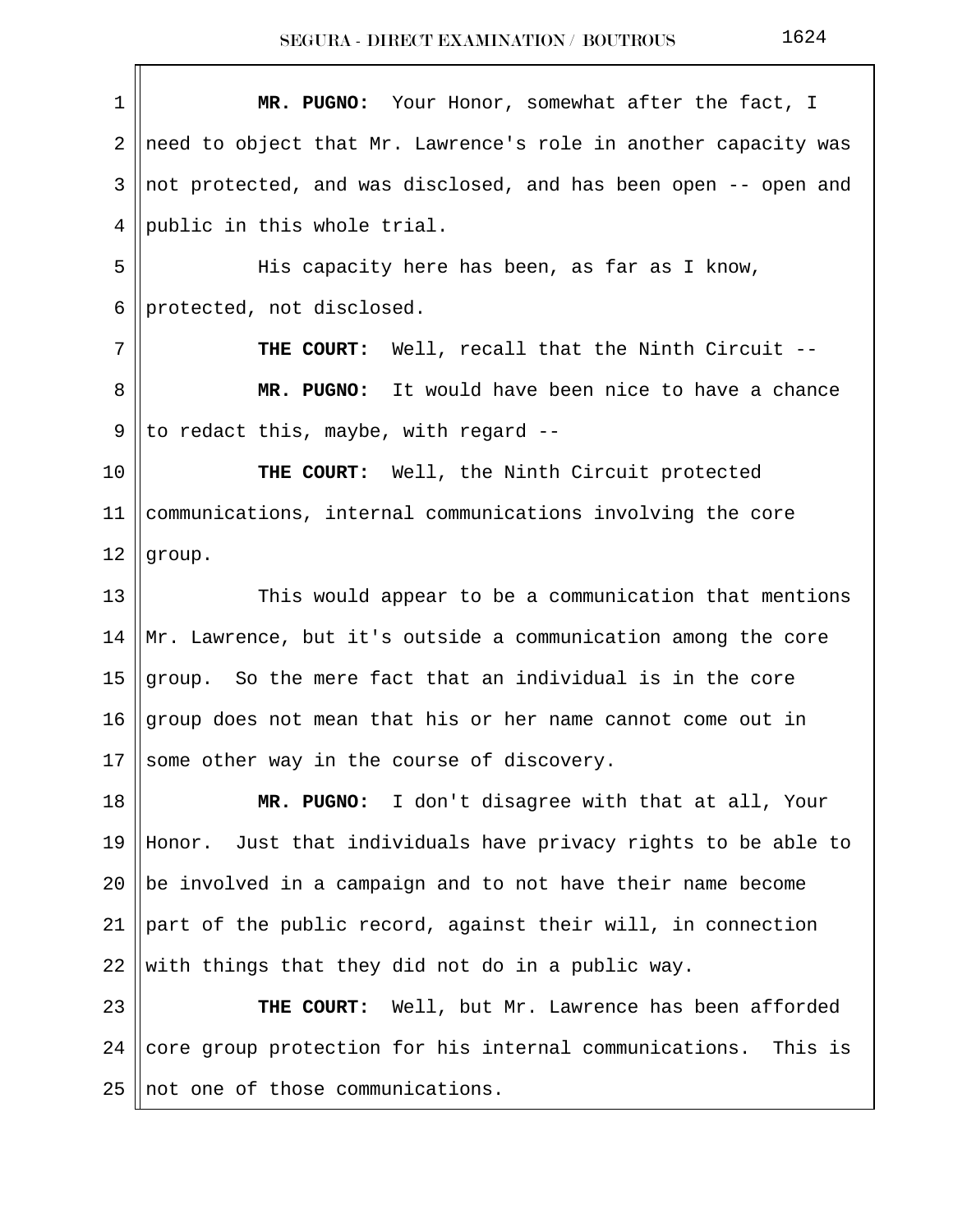| $\mathbf 1$ | MR. PUGNO: He was a polling and researcher for the             |
|-------------|----------------------------------------------------------------|
| 2           | campaign, polling and so on. Actually, the protection was      |
| 3           | Lawrence Research, the company. And Judge Spero's order of     |
| 4           | January 8 says that the protection is given to Lawrence        |
| 5           | Research, the company through which the campaign did polling.  |
| 6           | This is attempting to reveal, without an opportunity           |
| 7           | to redact, a completely different role that he had, that was   |
| 8           | not a public role.                                             |
| 9           | THE COURT:<br>Mr. Boutrous.                                    |
| 10          | MR. BOUTROUS: Your Honor, Mr. Lawrence's name was              |
| 11          | public. He was publicly associated with the campaign.          |
| 12          | And this paragraph talks about the fact that the               |
| 13          | efforts in OC -- which I guess is Orange County -- will be led |
| 14          | by Gary Lawrence, who will report directly to                  |
| 15          | ProtectMarriage.com Coalition leaders.                         |
| 16          | So it's talking about his role in a campaign, a                |
| 17          | public campaign to pass a law in California. And the fact that |
| 18          | religious organizations participate in the political debate is |
| 19          | a perfectly fine thing.                                        |
| 20          | But once they do, and they're public, there's no               |
| 21          | support for the notion that we suddenly keep people's names    |
| 22          | secret even though they are associated publicly.               |
| 23          | And from a First Amendment perspective, probably one           |
| 24          | of the most basic principles is that once something is public, |
| 25          | courts and other governmental bodies aren't allowed to keep it |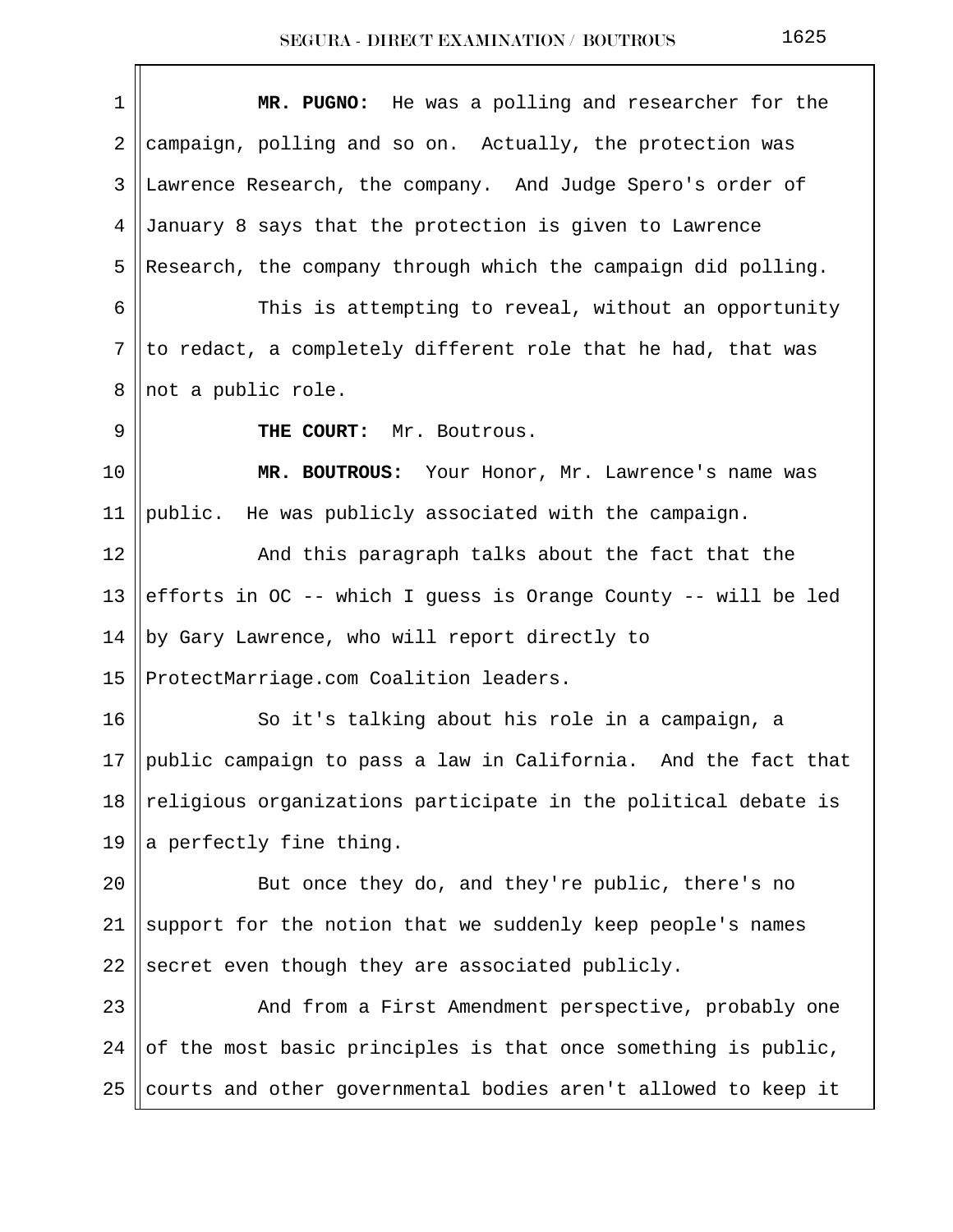$1$  secret without a compelling reason. 2 So Mr. Lawrence's name is public. He has been 3 ||well-known to be associated with the campaign. I can't see a 4 First Amendment interest in not noting that he was playing a 5 principal role and liaison role here, with this broad-based  $6$  ||group of coalition leaders. 7 || THE COURT: Last word, Mr. Pugno. 8 **MR. PUGNO:** Your Honor, I realize the nuance that his 9 company did research and polling. He had a completely 10  $\parallel$  different hat that he wore in this campaign, that was not a 11  $\parallel$  public hat. 12 || And if we're going to start revealing those, I don't 13 See a distinction between this and production of a list of 14 every volunteer who helped in the campaign. 15 **THE COURT:** Well, this individual appears not to fit 16 the category of the famous Mrs. McIntyre, who was the subject 17  $\vert\vert$  of a good deal of litigation in the Supreme Court. 18 It's important to bear in mind, this is a public 19  $\parallel$  campaign. This is a political campaign. It was out in the 20 || open. And the people who advocate on either side, as a result 21  $\parallel$  of their advocacy, and particularly their participation in the  $22$  ||litigation that follows, inevitably subject themselves to 23 disclosures of the kind that are contained in this document. 24 || So I don't see, frankly, Mr. Pugno, that there is a 25 || privilege or protection that applies to this document, or that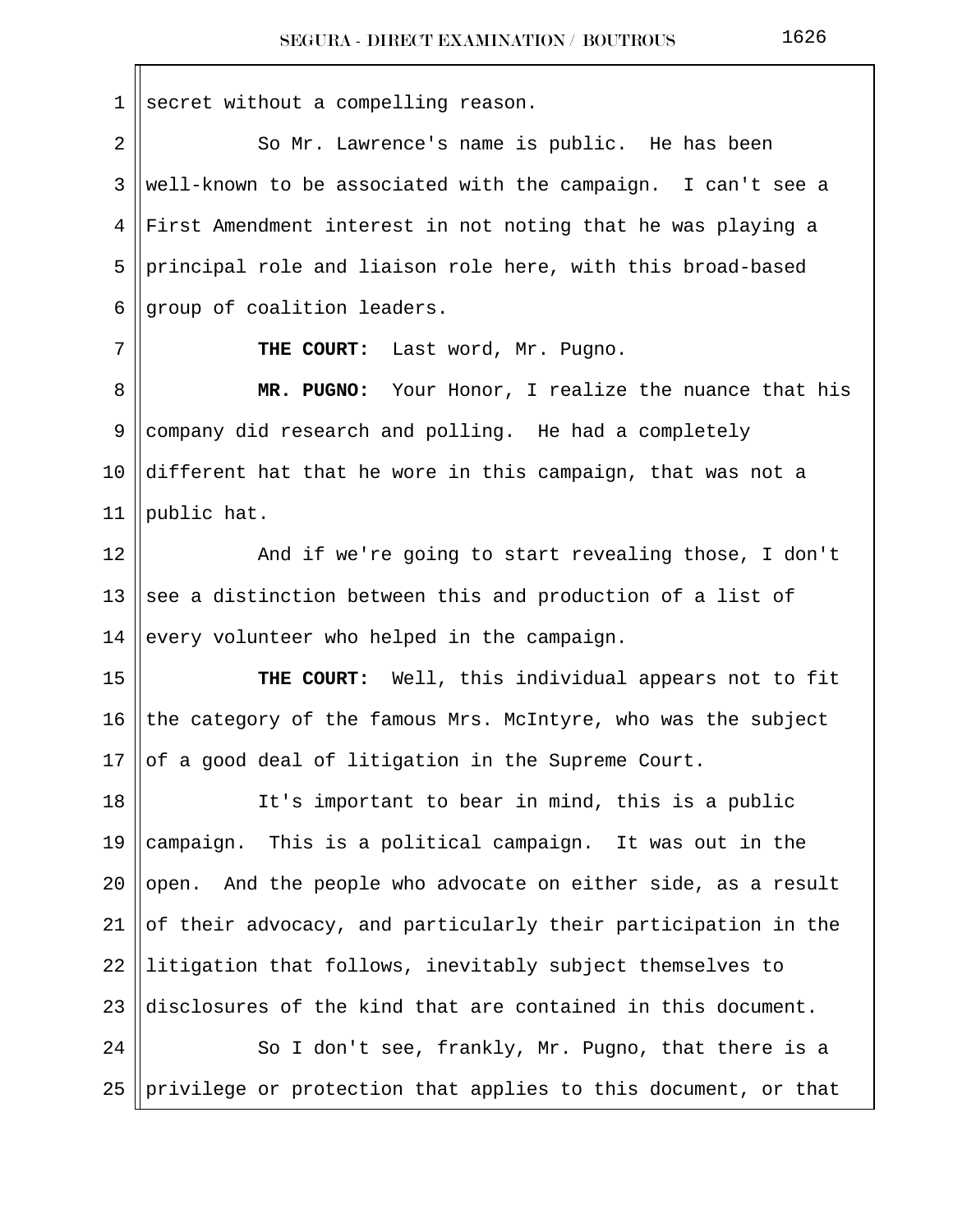| $\mathbf 1$ | applies to Mr. Lawrence's role in this communication.<br>An      |
|-------------|------------------------------------------------------------------|
| 2           | internal communication with other members of the core group is   |
| 3           | a different matter, entirely.                                    |
| 4           | Very well. Proceed, Mr. Boutrous.                                |
| 5           | MR. BOUTROUS: Thank you, Your Honor.                             |
| 6           | BY MR. BOUTROUS:                                                 |
| 7           | Professor Segura, if you could finish reading that<br>Q.         |
| 8           | paragraph, and then we can -- we can move on to your opinions    |
| 9           | regarding this document as it relates to political power.        |
| 10          | Okay. (As read)<br>Α.                                            |
| 11          | "He has also been hired by the coalition to                      |
| 12          | do polling work for Prop 8. The main                             |
| 13          | California grass roots leaders are in the                        |
| 14          | process of being called as, quote, area                          |
| 15          | directors, end quote, with the responsibility                    |
| 16          | for areas that generally correspond to each                      |
| 17          | of the 17 LDS coordinating councils for the                      |
| 18          | LDS mission boundaries. Thereafter,                              |
| 19          | priesthood leaders will call local prop                          |
| 20          | coordinators over each stake and leaders by                      |
| 21          | zip code within each ward - potentially                          |
| 22          | working not only with LDS, but also LDS                          |
| 23          | volunteers."                                                     |
| 24          | In your opinion, Professor Segura, what does this document<br>Q. |
| 25          | relate to, in analyzing the degree of political power of gay     |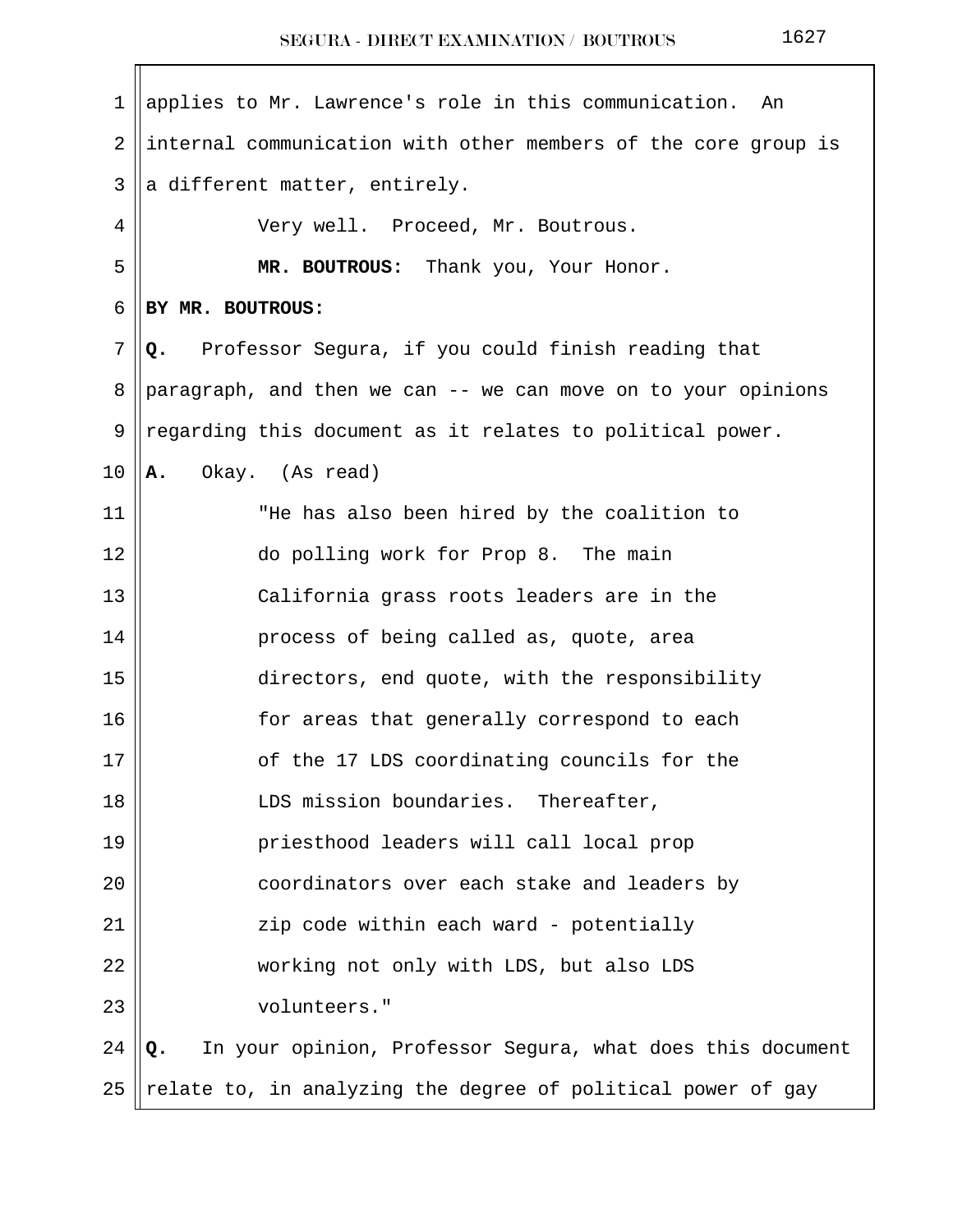| 1              | and lesbians, and particularly with respect to the Prop 8       |
|----------------|-----------------------------------------------------------------|
| $\overline{2}$ | campaign?                                                       |
| 3              | There are at least two things worthy of note.<br>Α.             |
| 4              | The first is that there is a very close coordination            |
| 5              | between people involved in the church and the campaign, from an |
| 6              | organizational standpoint.                                      |
| 7              | Phrases like, you know, "This entire campaign is                |
| 8              | entirely under priesthood direction" are -- are notable.        |
| 9              | The other thing that I take notice of is the term               |
| 10             | "called." So it is customary, in the practice of the LDS        |
| 11             | Church, for volunteers to be solicited through encouragement.   |
| 12             | So it appears that there was an LDS volunteer in                |
| 13             | every zip code, to coordinate those activities. Which is, once  |
| 14             | again, a very enviable political organization. I think any      |
| 15             | political candidate would be pleased to have such a thing.      |
| 16             | Thank you.<br>Q.                                                |
| 17             | MR. BOUTROUS: Your Honor, I wanted to make sure that            |
| 18             | with all the back and forth, that Plaintiffs' Exhibit 2554 had  |
| 19             | been admitted into evidence.                                    |
| 20             | THE COURT:<br>It has.                                           |
| 21             | (Plaintiffs' Exhibit 2554 received in evidence.)                |
| 22             | MR. BOUTROUS: Thank you, Your Honor.                            |
| 23             | BY MR. BOUTROUS:                                                |
| 24             | Professor Segura, let's move on to Plaintiffs' Exhibit<br>Q.    |
| 25             | 2555.                                                           |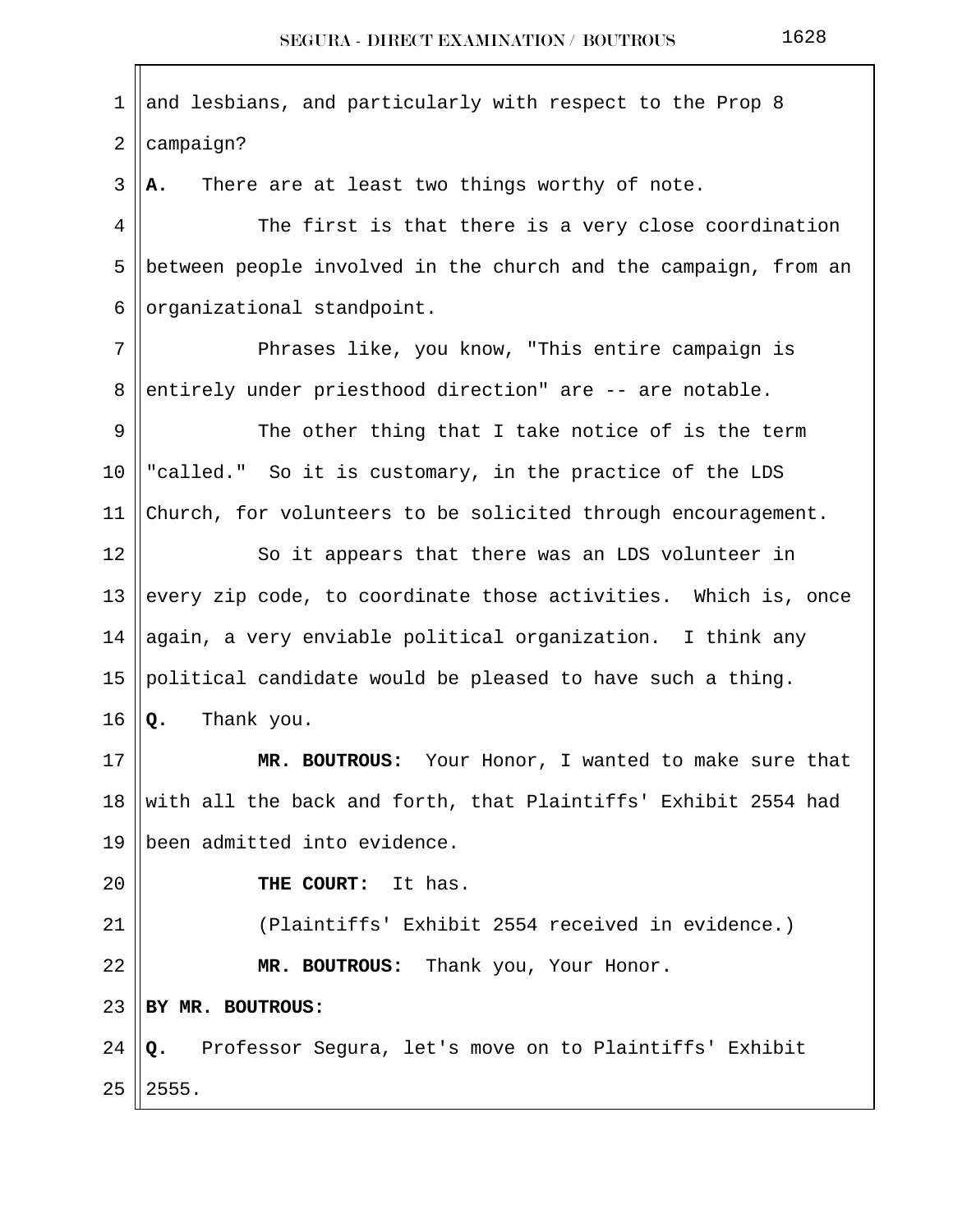| 1              | Is this a document that you have reviewed over the             |
|----------------|----------------------------------------------------------------|
| 2              | past week, in connection with your work on this case and your  |
| 3              | analysis of the issues in the case?                            |
| 4              | It is.<br>А.                                                   |
| 5              | MR. PUGNO: Your Honor, I apologize, but I must lodge           |
| 6              | another objection. And perhaps I could just lodge what will be |
| $7\phantom{.}$ | a standing objection.                                          |
| 8              | These are the minutes of a church meeting. I cannot            |
| 9              | imagine how this is not protected from disclosure in a federal |
| 10             | court trial, especially -- Your Honor, this has got to be      |
| 11             | protected information.                                         |
| 12             | THE COURT: Well, I think we need a foundation for              |
| 13             | this document.                                                 |
| 14             | MR. BOUTROUS: I will -- I will establish one, Your             |
| 15             | Honor.<br>Thank you.                                           |
| 16             | THE COURT: All right.                                          |
| 17             | BY MR. BOUTROUS:                                               |
| 18             | Professor Segura, did you -- you reviewed this document.<br>Q. |
| 19             | And did it shed any light on your analysis of political power? |
| 20             | THE COURT: Well, is this witness able to lay a                 |
| 21             | foundation for the document?                                   |
| 22             | MR. BOUTROUS: This witness can testify that this was           |
| 23             | a document we represented to him was produced by proponents in |
| 24             | this case pursuant to the production order, and that he        |
| 25             | reviewed it, and that it's relevant to his opinion.            |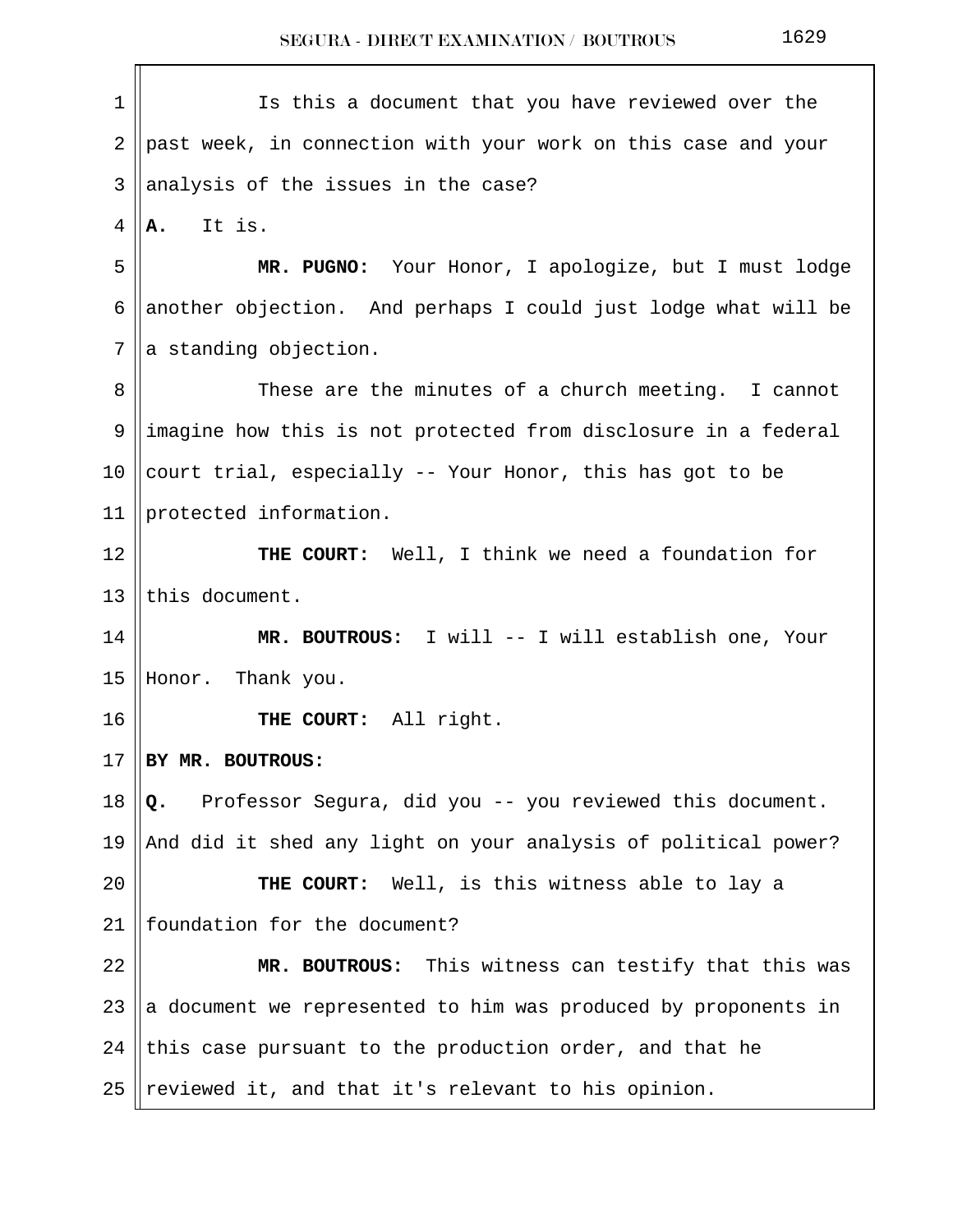| THE COURT: And your representation is, from what                |
|-----------------------------------------------------------------|
| source did the document come?                                   |
| MR. BOUTROUS: This document was produced by the                 |
| defendant-intervenors in response to our request for            |
| production, after they began to comply with Judge Spero's order |
| rejecting their First Amendment claim.                          |
| So I think it falls into the same category as the               |
| last document, 2554.                                            |
| <b>THE COURT:</b> It does appear to be the minutes of a         |
| Stake meeting.                                                  |
| I gather, Mr. Pugno, this is a document that came               |
| from the files of ProtectMarriage.com, or one of the individual |
| intervenor-defendants?                                          |
| MR. PUGNO: I can say, Your Honor, it was one or the             |
| other. I'm not certain which. But I suspect it was --           |
| THE COURT: Well, if it is, in fact, what it appears             |
| to be, and that is minutes of a Stake meeting, but it was,      |
| nonetheless, in the files of an organization other than a       |
| religious organization, I can't see how it would enjoy any      |
| religious institution privilege, if there is one.               |
| MR. PUGNO: Well, Your Honor, just to clarify, I'm               |
| almost certain this came from Mr. Jansson's file.               |
| As far as the named defendant-intervenors, he's the             |
| only one that I'm aware of that is a member of the LDS church.  |
| These are the minutes of a meeting of church members            |
|                                                                 |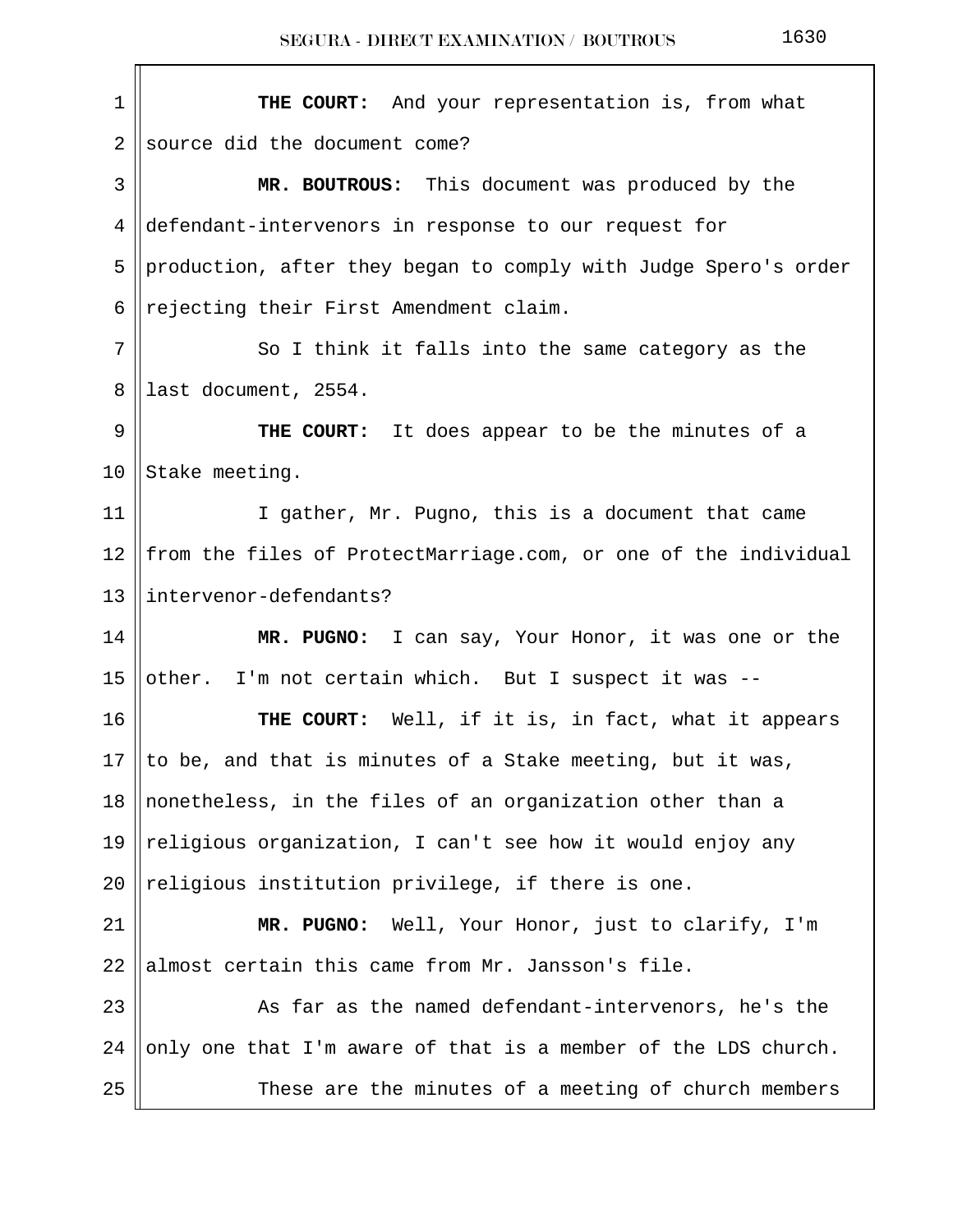| $\mathbf 1$    | and officials. And the fact that it was in Mr. Jansson's        |
|----------------|-----------------------------------------------------------------|
| $\overline{2}$ | possession, I cannot imagine, abrogates the privilege to be     |
| 3              | able to communicate with $--$ with $--$ there really is no      |
| 4              | First Amendment protection here, Your Honor, if having a copy   |
| 5              | of your correspondence with other members of your church in     |
| 6              | your possession becomes -- abrogates -- abrogates your          |
| 7              | First Amendment rights.                                         |
| 8              | THE COURT: Well, it's rather lengthy attorney-client            |
| 9              | privilege. Confidentiality must be maintained. And it appears   |
| 10             | that that was not done in connection with this document.        |
| 11             | Mr. Jansson may have had multiple roles, but his role           |
| 12             | here is his role in the campaign. And this document apparently  |
| 13             | relates to that activity.                                       |
| 14             | MR. PUGNO: Your Honor, there's no evidence here that            |
| 15             | this was sent to anyone, by Mr. Jansson. This is in             |
| 16             | Mr. Jansson's shoebox under his bed. This is the minutes of a   |
| 17             | meeting that I don't -- I don't even -- I haven't looked to see |
| 18             | whether he was in attendance at the meeting. But this $-$ - I   |
| 19             | know that he was a -- a Public Affairs official at the time of  |
| 20             | the campaign.                                                   |
| 21             | But my point is, is that Mr. Jansson did not send               |
| 22             | this to anybody. The only reason this is here is because a      |
| 23             | federal court order told him to take it out of his shoebox and  |
| 24             | bring it in to court.                                           |
| 25             | Shoebox?<br>THE COURT:                                          |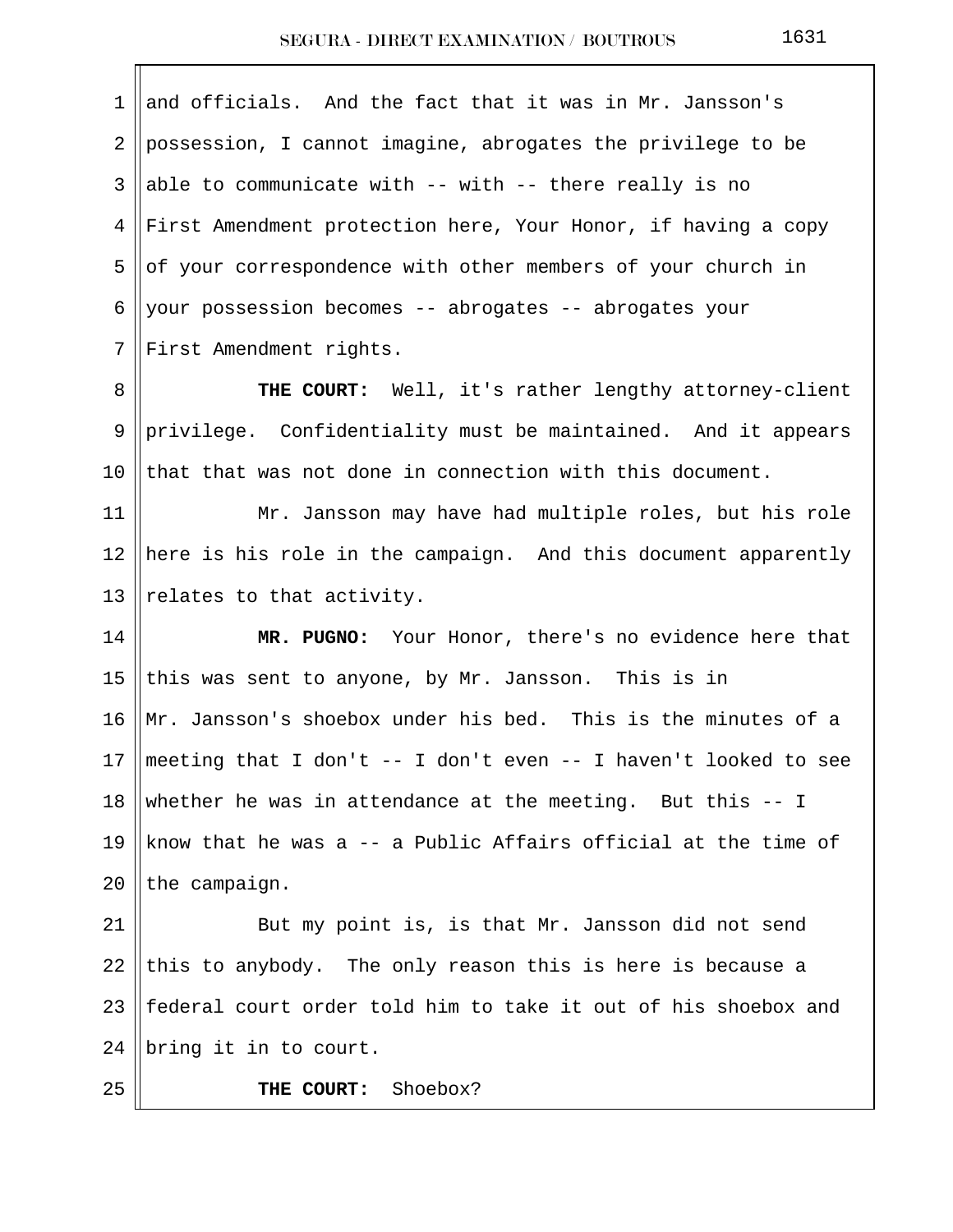1 (Laughter) 2 **MR. PUGNO:** It illustrates the point, Your Honor. He  $3 \parallel$ did not send this to his neighbors. These are his private 4 || records of his private political religious associations. How 5 ||in the world can that be compelled to be brought into court and 6 || laid bare in the public record?

7 **THE COURT:** But this appears to relate to the Prop 8  $8$  | campaign.

 9 **MR. PUGNO:** It clearly relates to this religious 10 denomination's Public Affairs meeting, part of which included a 11 discussion of a ballot measure and the efforts of their 12 members, in which anyone on either side of the issue has a 13  $\parallel$  fundamental right to associate with others, including in their 14  $\Vert$  religious organizations --

 **THE COURT:** Of course. Of course, no one is  $\vert$  questioning the fundamental right of association. No one is  $\parallel$  questioning the right of Mr. Jansson to participate in the 18 | political campaign.

19 || But that does not afford a right against the 20 disclosure of his role, what he did.

 **MR. PUGNO:** Well, Your Honor, then I would suggest 22 that unless there is something in this document for which a  $\parallel$  foundation can be laid that he had anything to do with the  $\parallel$  matters discussed in here, then I have to object on a lack of | foundation.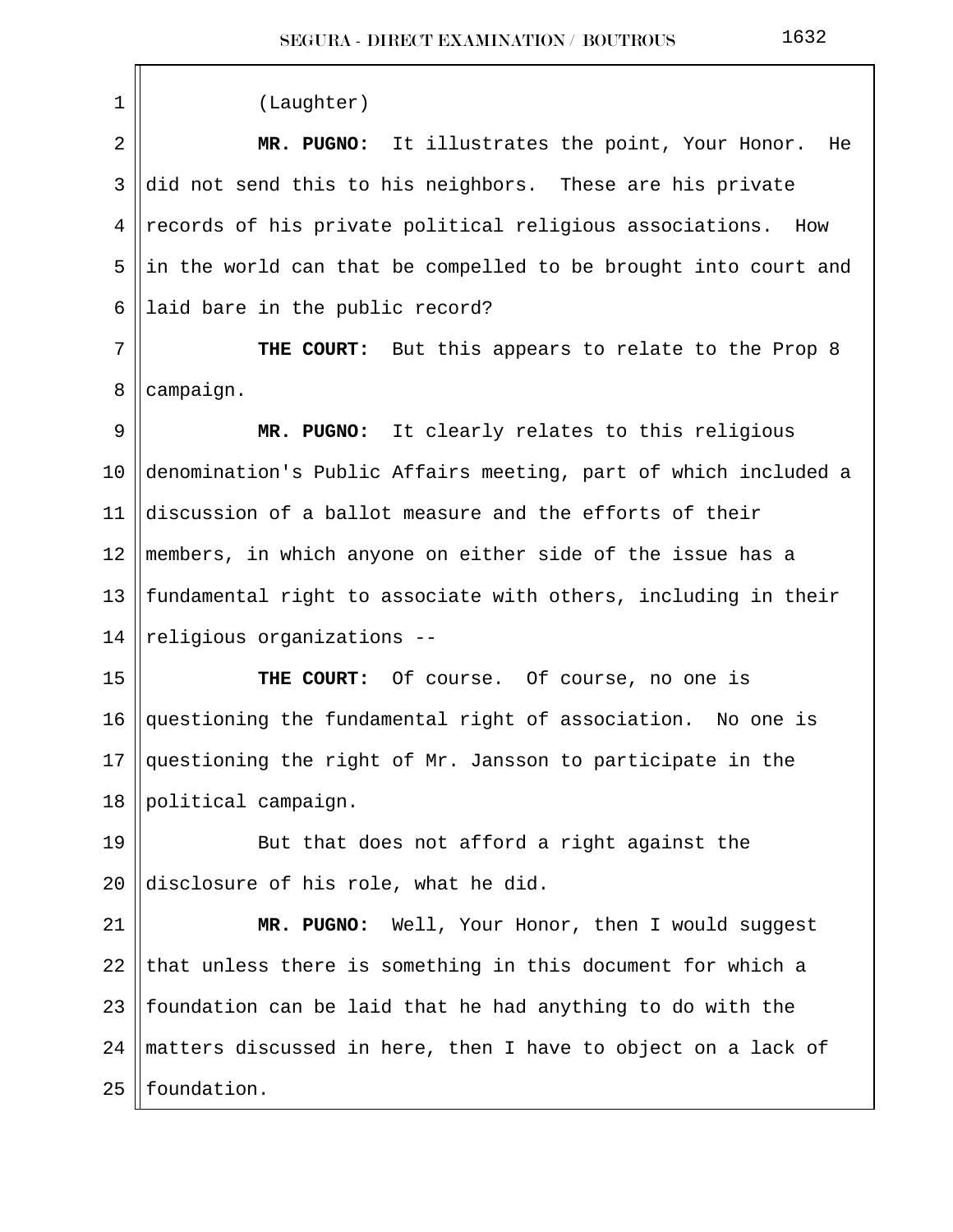1 **MR. BOUTROUS:** I think I can lay that foundation, 2 Your Honor. 3 **THE COURT:** I beg your pardon? 4 **MR. BOUTROUS:** I think I can lay that foundation. 5 **THE COURT:** All right. 6 **MR. BOUTROUS:** On page 10685, which would be the 7 second page  $-$ - and this is, really, the  $-$ - the paragraph that 8 || begins "Legislative Update"? 9 **THE COURT:** Yes. 10 **MR. BOUTROUS:** That's really -- the remaining 11 | portions of this document I think we could probably redact even 12  $\parallel$  more, if it goes into the record. 13 || But this is the key part, the part that says, "Mark 14 Jannson reported on the California Constitutional Amendment 15 Proposition 8." 16 And then it goes on to describe the public activities 17 With ProtectMarriage.com, this broad-based coalition. That's, 18 || really, what I would like to direct the witness's attention to. 19 **THE COURT:** Very well. The objection will be 20  $\sqrt{ }$  overruled, and 2555 is admitted. 21 (Plaintiffs' Exhibit 2555 received in evidence.) 22 **MR. BOUTROUS:** Thank you, Your Honor. 23 || Please publish Plaintiffs' Exhibit 2555. Focus on --24 ||if we can go right to page 10685, the paragraph that is 25 entitled "Legislative Update."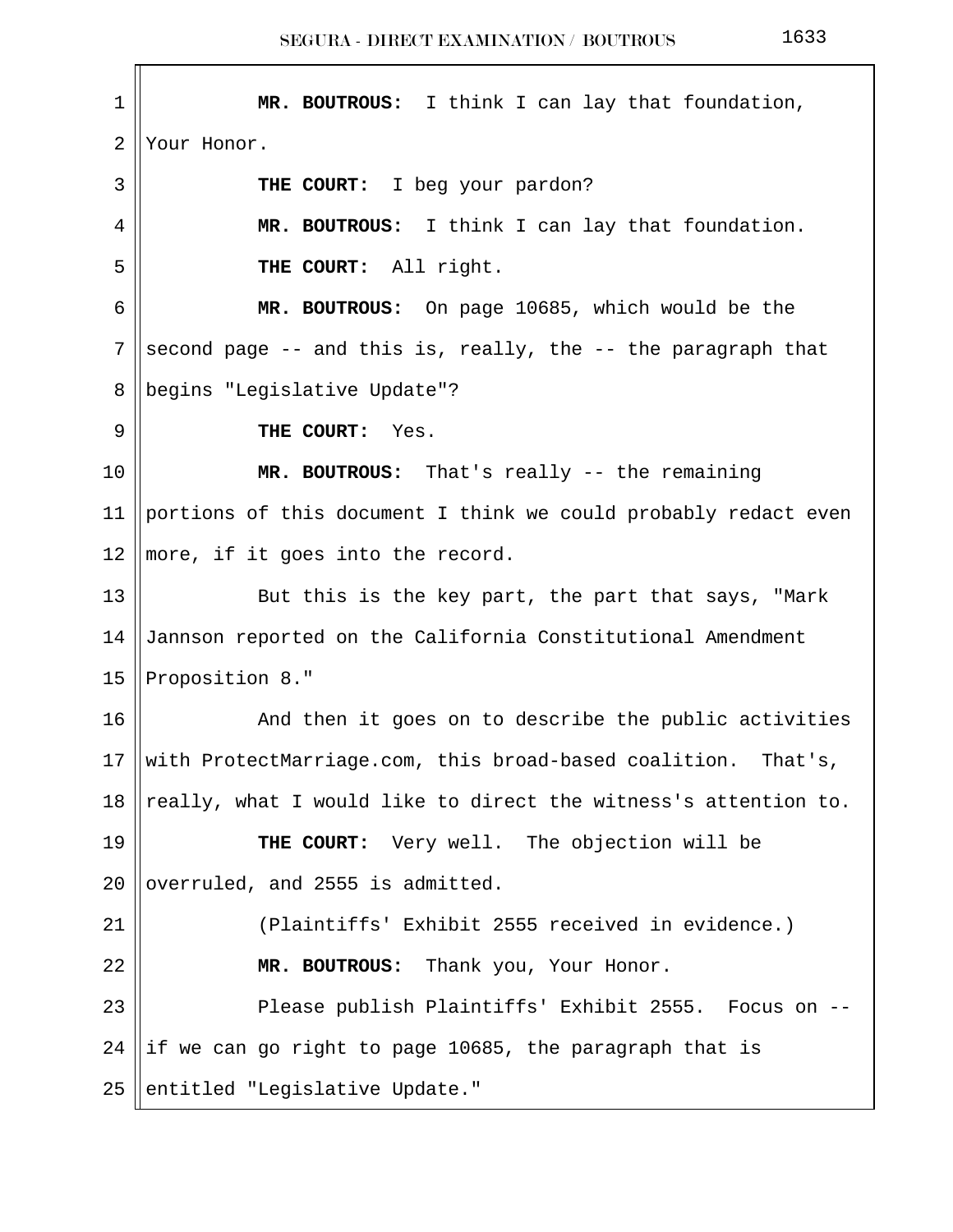| 1  | (Document displayed.)                                            |
|----|------------------------------------------------------------------|
| 2  | MR. BOUTROUS: And, actually, if you can put the                  |
| 3  | paragraph that follows that, as well.                            |
| 4  | (Document displayed.)                                            |
| 5  | BY MR. BOUTROUS:                                                 |
| 6  | And while that's happening, Professor Segura, give me your<br>Q. |
| 7  | impression as to what this document, this portion of the         |
| 8  | document, relating to Legislative Update, is doing in terms of   |
| 9  | this memorandum.                                                 |
| 10 | As I read it, Mr. Jansson is reiterating the strategy<br>A.      |
| 11 | that's to be employed, with how church leaders and church        |
| 12 | members should present themselves with respect to the Prop 8     |
| 13 | campaign.                                                        |
| 14 | Q. And in what -- what is it about this document that leads      |
| 15 | you to that conclusion?                                          |
| 16 | Particularly, the first two sentences of the second<br>Α.        |
| 17 | paragraph. Quote:                                                |
| 18 | "Brother Jannson emphasized that we are not                      |
| 19 | to take the lead on this proposition but to                      |
| 20 | join in coalition with ProtectMarriage.com.                      |
| 21 | Salt Lake City conducted a teleconference                        |
| 22 | with 159 of 161 Stake presidents in the State                    |
| 23 | of California, and told the presidents LDS                       |
| 24 | are involved in this issue but are not to                        |
| 25 | take the lead; teach youth and young adults                      |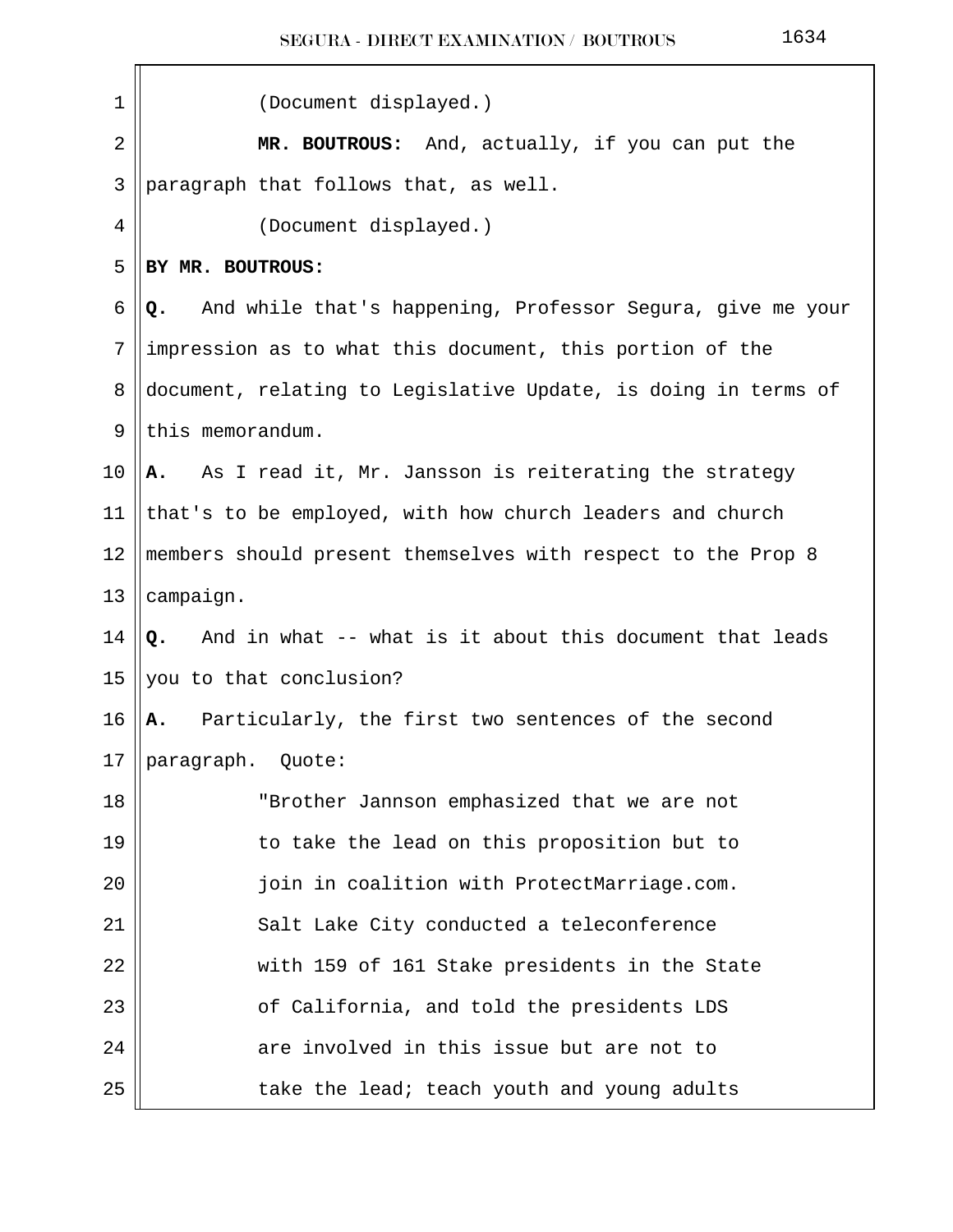| 1  | the doctrine of marriage by using the" $-$ I                   |
|----|----------------------------------------------------------------|
| 2  | assume that's "letter read in sacrament                        |
| 3  | meetings, and LDS are encouraged to                            |
| 4  | contribute the fund-raising \$30 suggested                     |
| 5  | donation. Brother Jannson announced that                       |
| 6  | 5 million is the projected goal in addition                    |
| 7  | to general fund-raising. Donations are best                    |
| 8  | provided to ProtectMarriage.com."                              |
| 9  | Then, if we could turn to the next page, 10686, which is<br>Q. |
| 10 | the stamped number on the bottom of the page, the paragraph    |
| 11 | begins, "We were asked."                                       |
| 12 | Uh-huh.<br>Α.                                                  |
| 13 | I would like to focus you on the first and the last<br>Q.      |
| 14 | sentence of that paragraph. And then tell me your views on the |
| 15 | connection between this document and political power.          |
| 16 | (Document displayed.)                                          |
| 17 | (As read)<br>А.                                                |
| 18 | "We were asked to wait patiently for talking                   |
| 19 | points from the Coalition."                                    |
| 20 | And then how about the last sentence?<br>Q.                    |
| 21 | (As read)<br>Α.                                                |
| 22 | "Director Holland highlighted the luxury of                    |
| 23 | having Mark Jannson on key committees, and                     |
| 24 | that he will receive direct communications,"                   |
| 25 | I assume, "from him."                                          |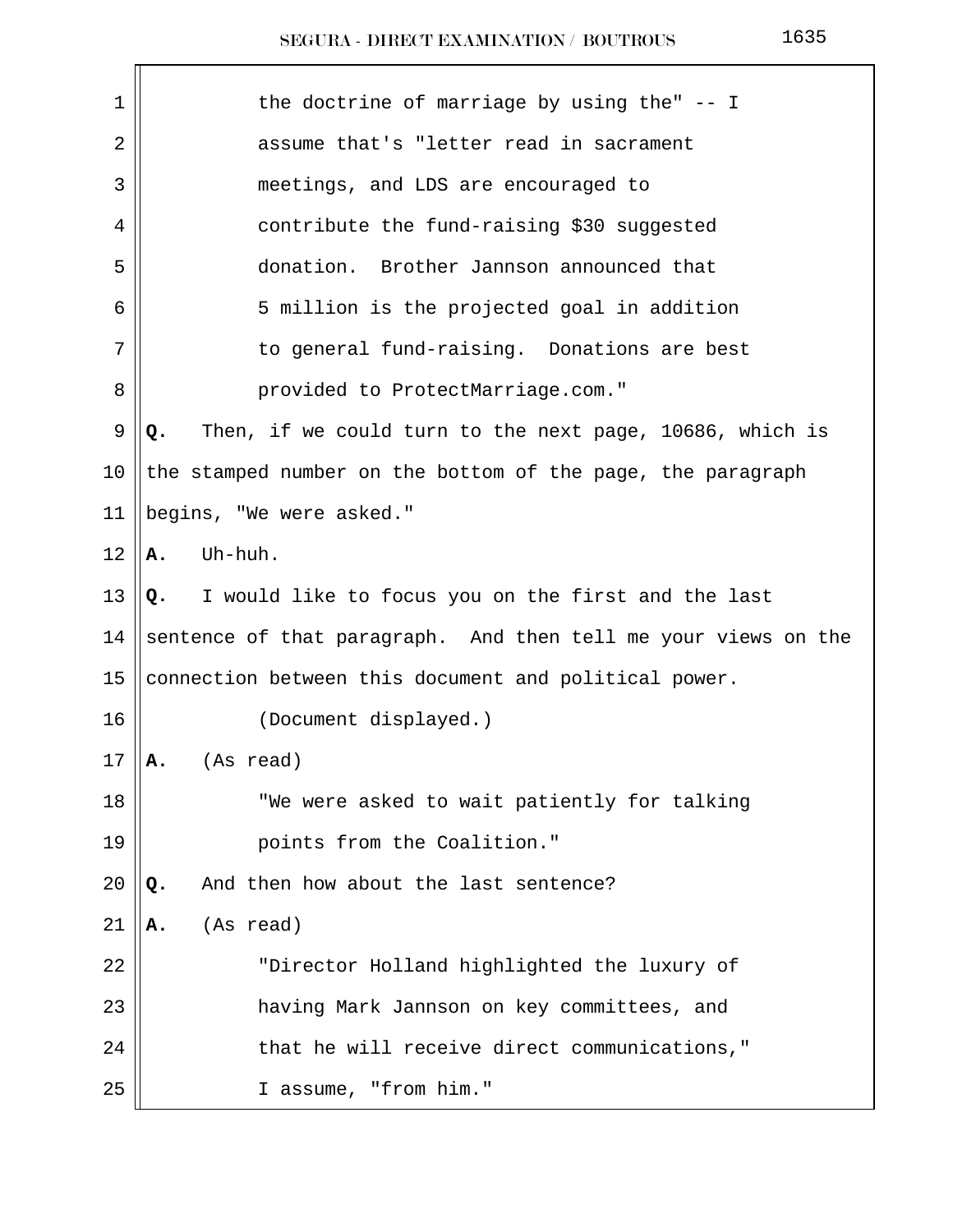| $\mathbf 1$    | As a political scientist, what is it about this document<br>Q.   |
|----------------|------------------------------------------------------------------|
| $\overline{2}$ | and these statements that is relevant to analyzing the balance   |
| 3              | of political power between gay men and lesbians and religious    |
| 4              | organizations to the extent they're involved in political        |
| 5              | activities in California?                                        |
| 6              | Well, with respect to the Proposition 8 campaign, it makes<br>Α. |
| 7              | it clear that there was a sort of two-way flow of information,   |
| 8              | where strategic talking points were being provided to religious  |
| 9              | leaders by the campaign. And, in turn, the religious leaders     |
| 10             | were providing volunteers to the campaign.                       |
| 11             | But there was this cautious strategic                            |
| 12             | not-to-take-the-lead notion so as to provide a -- I don't know,  |
| 13             | plausible deniability or respectable distance between the        |
| 14             | church organization per se and the actual campaign.              |
| 15             | And does that have an impact on how the power of gay and<br>Q.   |
| 16             | lesbians is viewed by public officials and in the public, that   |
| 17             | kind of approach to political advocacy?                          |
| 18             | Well, certainly, because as we're looking at the political<br>Α. |
| 19             | opportunity structure, sort of how fertile the ground is for     |
| 20             | political action, and how strong your opponents might be, we     |
| 21             | might look at the religious belief as a source of opposition to  |
| 22             | homosexuality and say some number of religious adherents went    |
| 23             | out and voted their -- their beliefs on election day. And I      |
| 24             | think that that's, in fact, kind of the end of it.               |
| 25             | But, in fact, this appears to suggest fairly close               |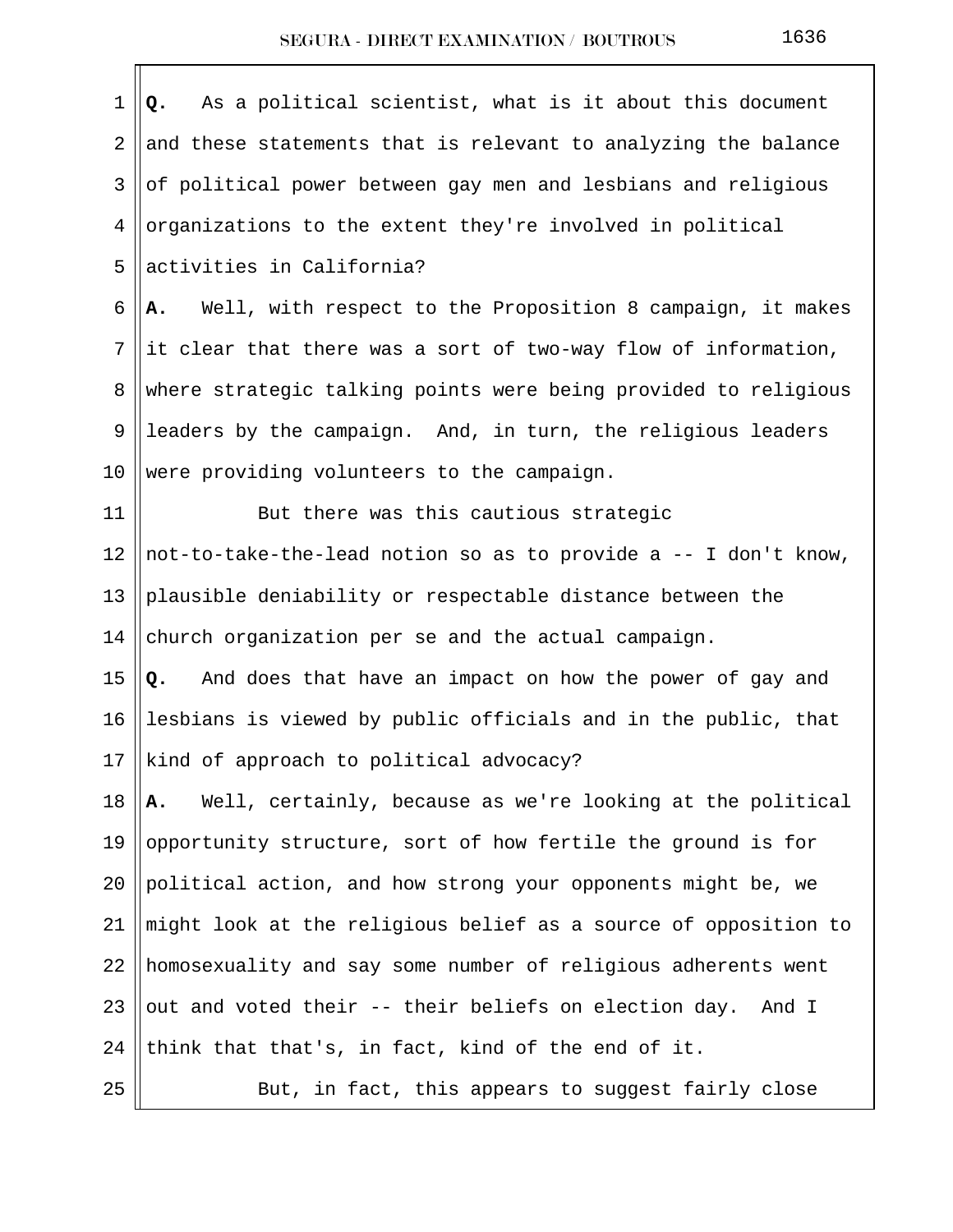| 1  | coordination between hierarchy and officials within church      |
|----|-----------------------------------------------------------------|
| 2  | organizations -- as in some of the past documents have          |
| 3  | illustrated -- and the leaders of the ballot initiative.        |
| 4  | Have you ever, in your studies, in your review of the<br>Q.     |
| 5  | literature, and your analysis of political activity in the      |
| 6  | United States, ever seen this kind of structure constructed and |
| 7  | deployed in an effort to eliminate a fundamental state          |
| 8  | constitutional right of a community group?                      |
| 9  | This is new in my experience.<br>Α.                             |
| 10 | Let's -- let's jump ahead to Plaintiffs' Exhibit 2557.<br>Q.    |
| 11 | Okay.<br>Α.                                                     |
| 12 | MR. PUGNO: Your Honor, I need to lodge an objection             |
| 13 | to the use of this document. Again, it is under attorneys'      |
| 14 | eyes only confidential privilege.                               |
| 15 | This is a post-election document. And it refers to              |
| 16 | activities and financial activities post-election.              |
| 17 | And so the -- the relevance is a problem, and it                |
| 18 | to the extent this reveals confidential inner-workings of       |
| 19 | relationships between organization that supported Prop 8, this  |
| 20 | is highly, highly revealing and -- and confidential, and we     |
| 21 | object.                                                         |
| 22 | THE COURT: Well, not to make light of that, usually             |
| 23 | why people want to introduce documents is because they are      |
| 24 | revealing.                                                      |
| 25 | (Laughter)                                                      |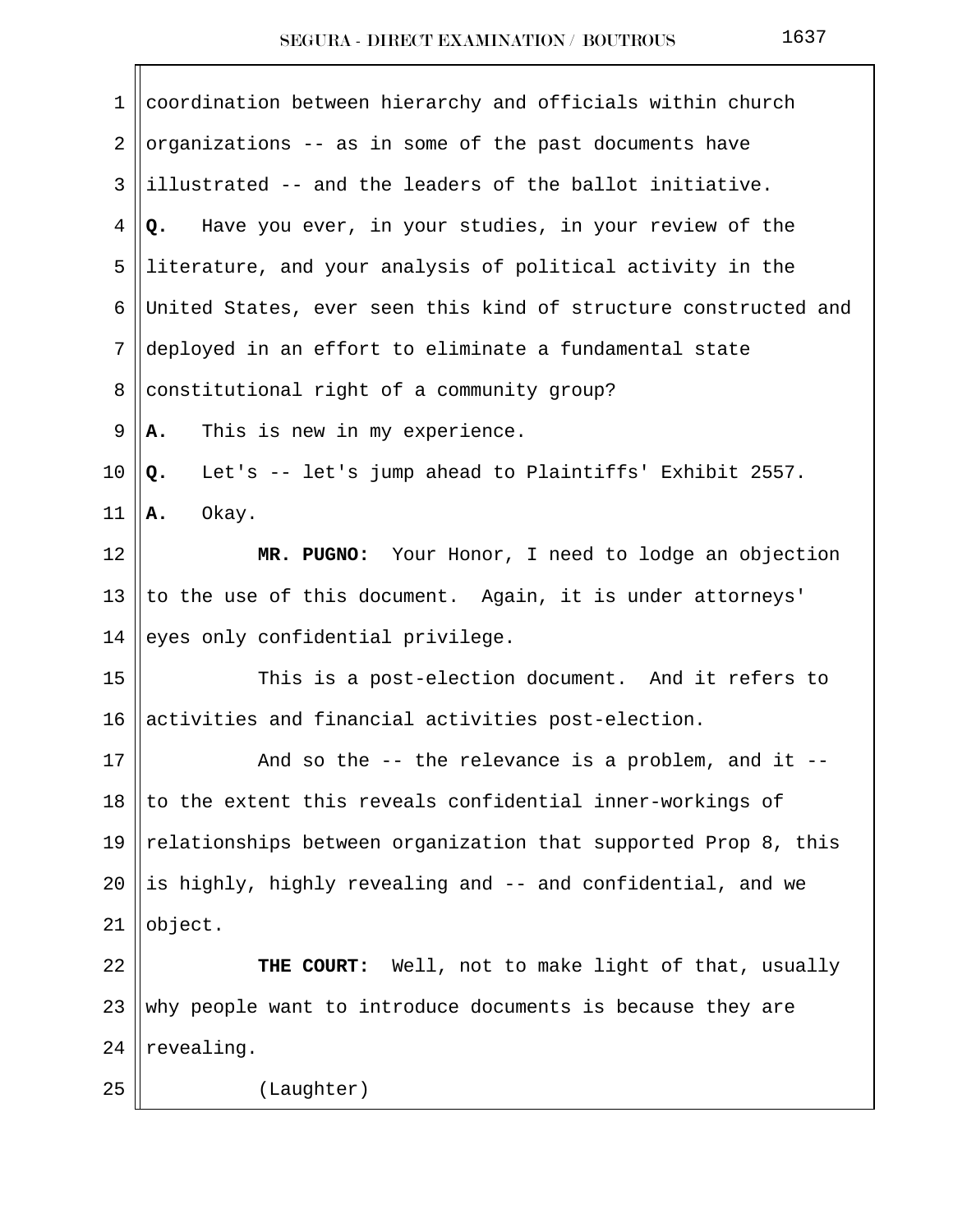| 1              | But it does appear that this is a communication                 |
|----------------|-----------------------------------------------------------------|
| $\overline{2}$ | amongst individuals who are part of the core group. Is that     |
| 3              | not correct, Mr. Boutrous?                                      |
| 4              | MR. BOUTROUS: It's a communication from someone                 |
| 5              | outside the core group, to people who are in the core group.    |
| 6              | Which $--$                                                      |
| 7              | THE COURT: Oh, I see.                                           |
| 8              | MR. BOUTROUS: Yes.                                              |
| 9              | THE COURT: I see.                                               |
| 10             | MR. BOUTROUS: The "from" line.                                  |
| 11             | THE COURT: The "from" line.                                     |
| 12             | MR. BOUTROUS: And, Your Honor, the foundation --                |
| 13             | there is no question this is an authentic document. It was      |
| 14             | sent to the -- you know, the entire -- basically, the entire    |
| 15             | executive committee, Mr. Dolejsi, Mr. Pugno himself,            |
| 16             | Mr. Jansson, Mr. Schubert, who is the political consultant,     |
| 17             | Jeff Flint, another political consultant. And it -- it -- and   |
| 18             | they are all copied on it.                                      |
| 19             | And the reason that it's relevant, without disclosing           |
| 20             | the full contents, is that it really shows the degree of        |
| 21             | connection between ProtectMarriage.com and the organization     |
| 22             | that sent this document, in terms of the funding.               |
| 23             | And the ProtectMarriage.com in this court before Your           |
| 24             | Honor, and in the depositions, and in other context, have taken |
| 25             | the position that these other organizations were not really     |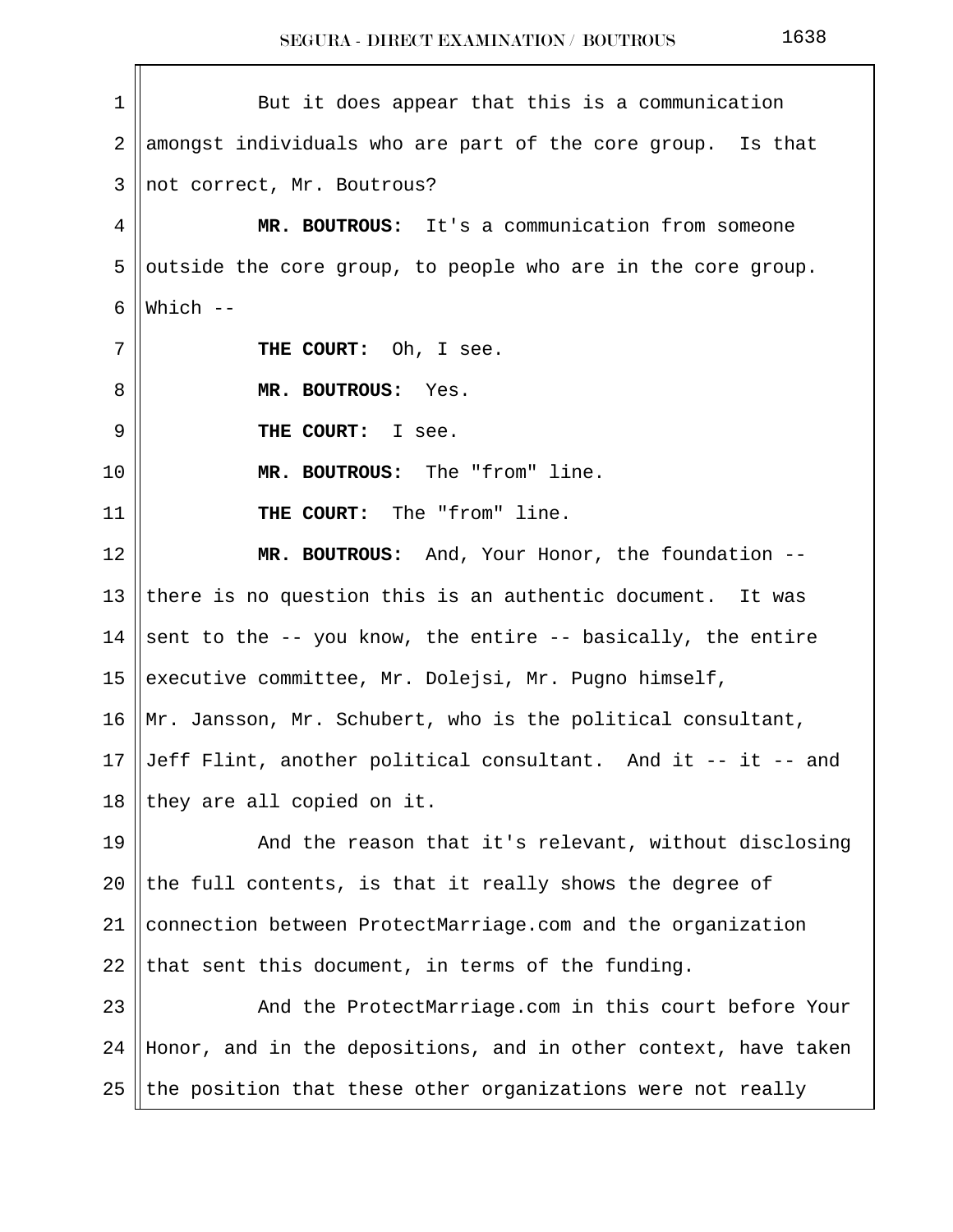$1 \parallel$  that connected to ProtectMarriage.com and the official  $2$  | campaign. 3 This document goes directly to that. And, as 4 || relevant to Professor Segura's testimony, demonstrates this 5 significant, broad coalition that was connected by not only the 6 same views about Proposition 8, but by an incredible 7 || fund-raising mechanism and relationships. 8 || So I think it's directly relevant. It was produced 9 ||by proponents of Proposition 8. It includes people outside the 10 core group. So I think it should  $-$  it should be admitted. 11 **MR. PUGNO:** Your Honor, maybe we can confirm the 12 Sender. If I could see an unredacted copy of this. 13 **MR. BOUTROUS:** I can show you that right now. Your 14 Honor, I could -- 15 **THE COURT:** Sure. 16 **MR. PUGNO:** Your Honor, the sender is a person 17 ||identified in Judge Spero's order of January 8 as a member of 18 the core group. Otherwise, we'll just state our continuing 19 || objection. 20 **THE COURT:** You say he was identified as part of the 21 || core group, the sender? 22 **MR. PUGNO:** Well, he was under seal. And he was 23 ||identified by the  $-$  by Judge Spero, by a reference to 24 paragraph and line number, as a member of the core group. Not 25 || by his -- his name doesn't appear in the order. It refers to a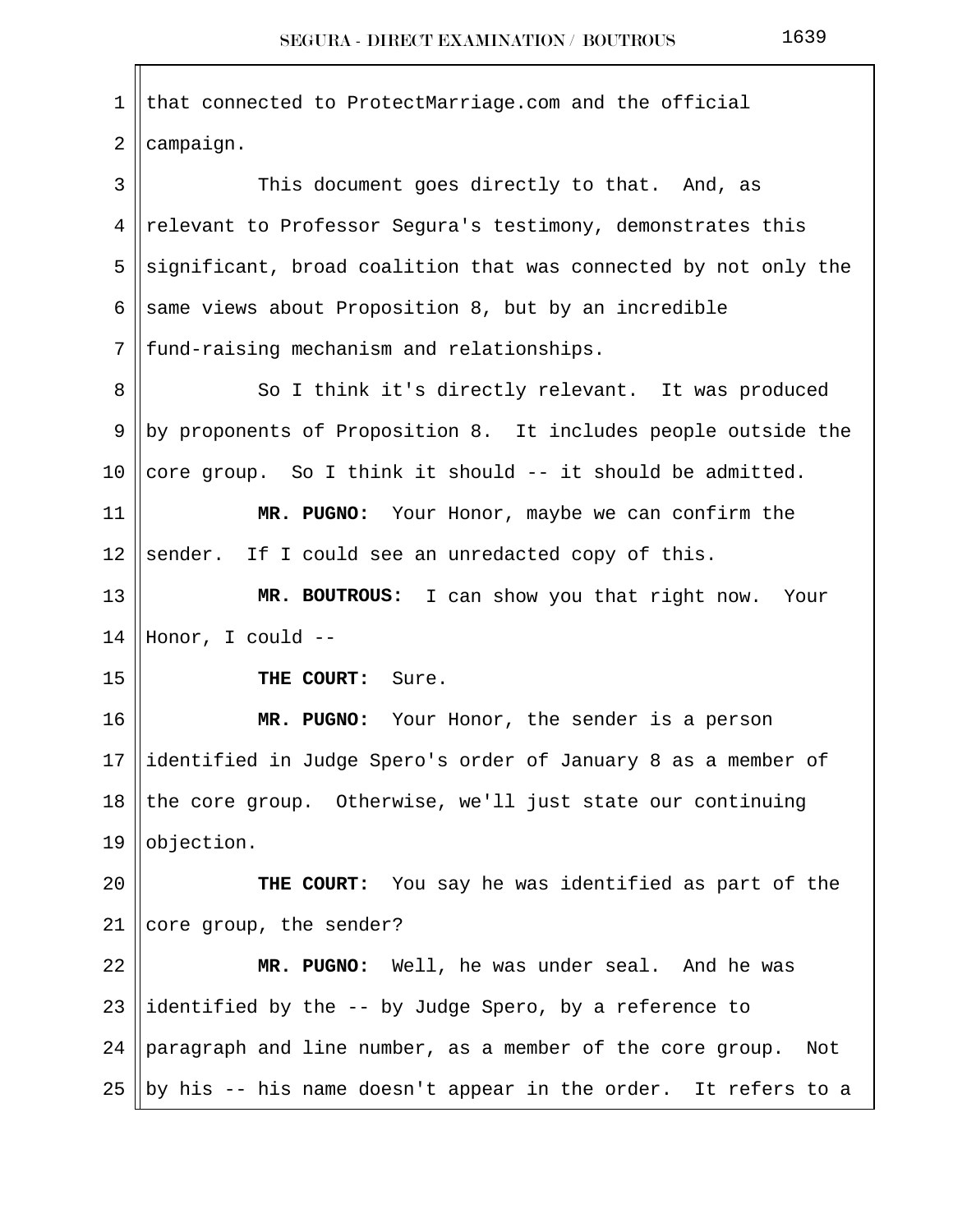1 sealed declaration. 2 **THE COURT:** You've lost me. 3 **MR. PUGNO:** There are six members of the -- 4 **THE COURT:** Did Spero include this individual as a 5 member of the core group? 6 **MR. PUGNO:** Yes, Your Honor. 7 **MR. BOUTROUS:** That one, Your Honor, I don't -- there 8 ||is, I think, one  $-$ - maybe a core group member or two that I 9  $\parallel$  don't even know about. But I would suggest there --10 **THE COURT:** Is this John Doe? 11 **MR. PUGNO:** No, it's not, Your Honor. 12 || Well, this morning's John Doe? 13 (Laughter) 14 **THE COURT:** John Doe 1. John Doe 2. 15 **MR. PUGNO:** I believe, Your Honor, that there were as 16 many as six individuals -- 17 **THE COURT:** How many? 18 **MR. PUGNO:** As many as six individuals that were 19 identified to Judge Spero, by John Doe 1, John Doe 2, or 20 Something in that nature, under a sealed declaration. 21 || The Mand the order which lists the members of the core 22 group includes those six individuals. And that is the  $23$  ||individual who sent this communication. 24 **THE COURT:** My inclination is to do this. I'm not 25 Sure I follow the John Doe business. But accepting Counsel's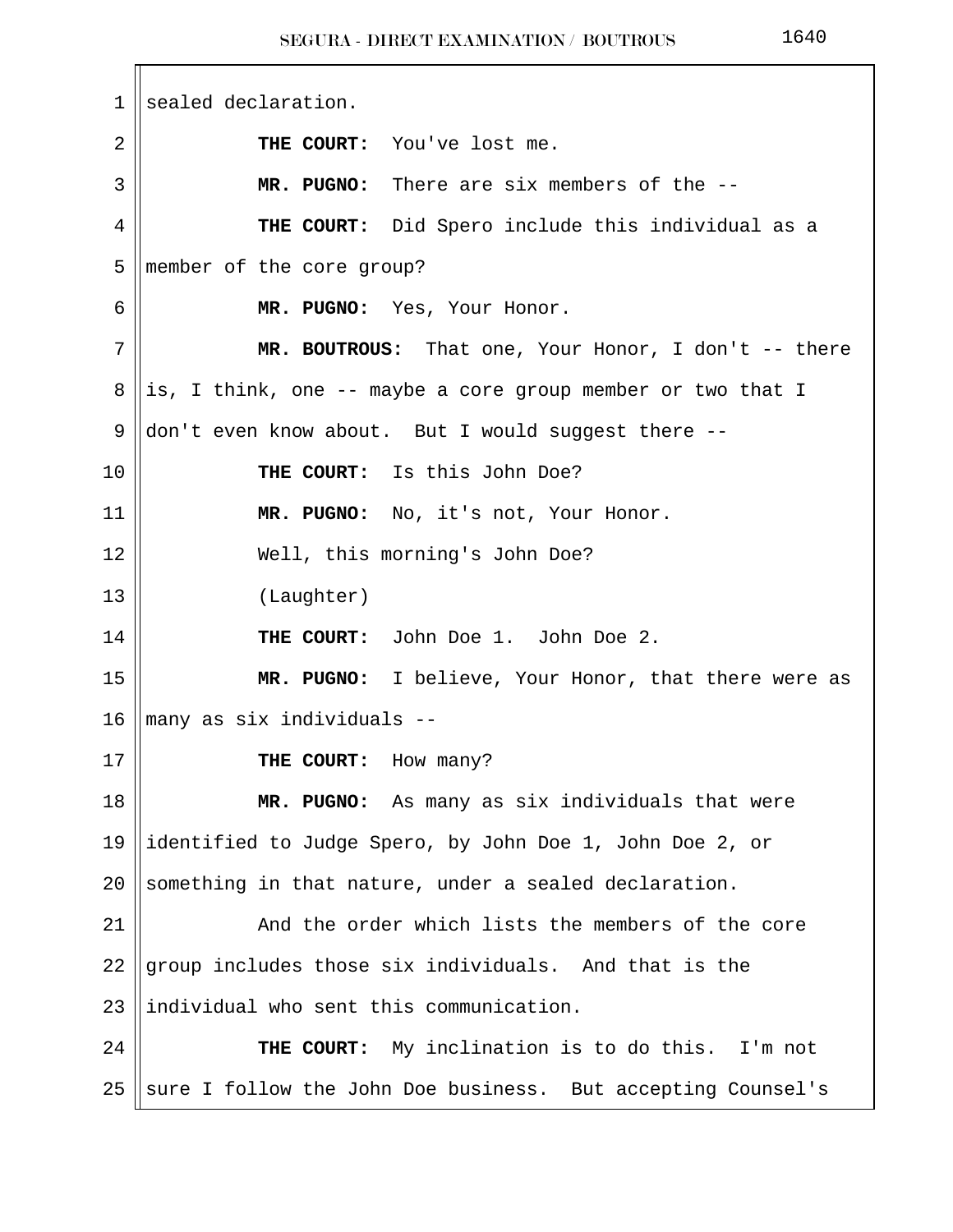| 1  | representation that the sender is a member of the core group,  |
|----|----------------------------------------------------------------|
| 2  | the document is a post-election document. The document is      |
| 3  | being offered to establish a connection between the religious  |
| 4  | organization and the campaign; that being a subject that I     |
| 5  | think, Mr. Boutrous, you have pursued and have introduced      |
| 6  | significant evidence on.                                       |
| 7  | So I will sustain an objection, basically, on                  |
| 8  | cumulative grounds.                                            |
| 9  | MR. PUGNO: Thank you, Your Honor.                              |
| 10 | MR. BOUTROUS:<br>Thank you, Your Honor.                        |
| 11 | And I just have a couple more documents here, Your             |
| 12 | Honor, that I think the next document, Plaintiffs' Exhibit     |
| 13 | 2561, this is one to which there is no objection, I'm pleased  |
| 14 | to announce.                                                   |
| 15 | BY MR. BOUTROUS:                                               |
| 16 | Professor Segura, is this a document that you have<br>Q.       |
| 17 | reviewed?                                                      |
| 18 | It is.<br>Α.                                                   |
| 19 | And did -- did it -- did you consider it in forming your<br>Q. |
| 20 | opinions, the opinions that you're giving here today?          |
| 21 | I did.<br>Α.                                                   |
| 22 | MR. BOUTROUS: Your Honor, I move admission of                  |
| 23 | Plaintiffs' Exhibit 2561.                                      |
| 24 | MR. THOMPSON: No objection, Your Honor.                        |
| 25 | THE COURT: Very well. Music to my ears,                        |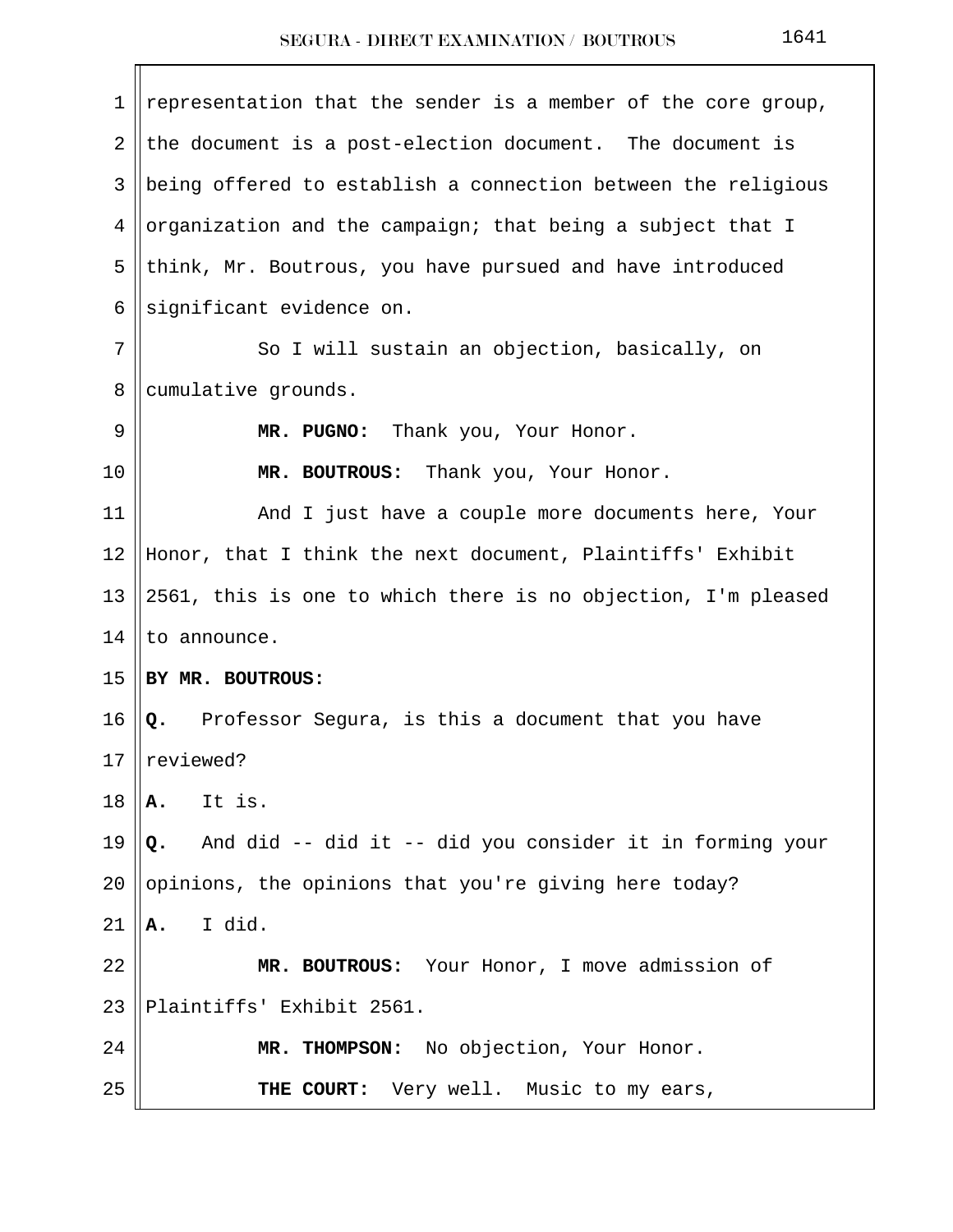$\mathbf{r}$ 

| $\mathbf 1$ | Mr. Thompson.                                                    |
|-------------|------------------------------------------------------------------|
| 2           | (Laughter)                                                       |
| 3           | (Plaintiffs' Exhibit 2561 received in evidence.)                 |
| 4           | MR. BOUTROUS: That was refreshing.                               |
| 5           | If we could publish Plaintiffs' 561 please.                      |
| 6           | (Document displayed.)                                            |
| 7           | BY MR. BOUTROUS:                                                 |
| 8           | Professor Segura, briefly, what is it about this document<br>Q.  |
| 9           | that reflects on political power, in your view?                  |
| 10          | Going to the heart of the matter, the last sentence of the<br>Α. |
| 11          | first paragraph reads, quote:                                    |
| 12          | "You may know that the Mormons have been out                     |
| 13          | walking neighborhoods the past two Saturdays,                    |
| 14          | with about 20,000 total volunteers."                             |
| 15          | And why is that important in evaluating the political<br>Q.      |
| 16          | power in this context?                                           |
| 17          | Again, I -- I would suggest that any political consultant<br>А.  |
| 18          | would be thrilled to have 20,000 precinct walkers on any given   |
| 19          | Saturday.                                                        |
| 20          | So I think it speaks to the -- the breadth and size              |
| 21          | of the opposition to gay and lesbian interests.                  |
| 22          | Please turn to Plaintiffs' Exhibit 2562.<br>Q.                   |
| 23          | Is Plaintiffs' Exhibit 2562 a document you reviewed              |
| 24          | over the last week, in connection with your testimony?           |
| 25          | It is.                                                           |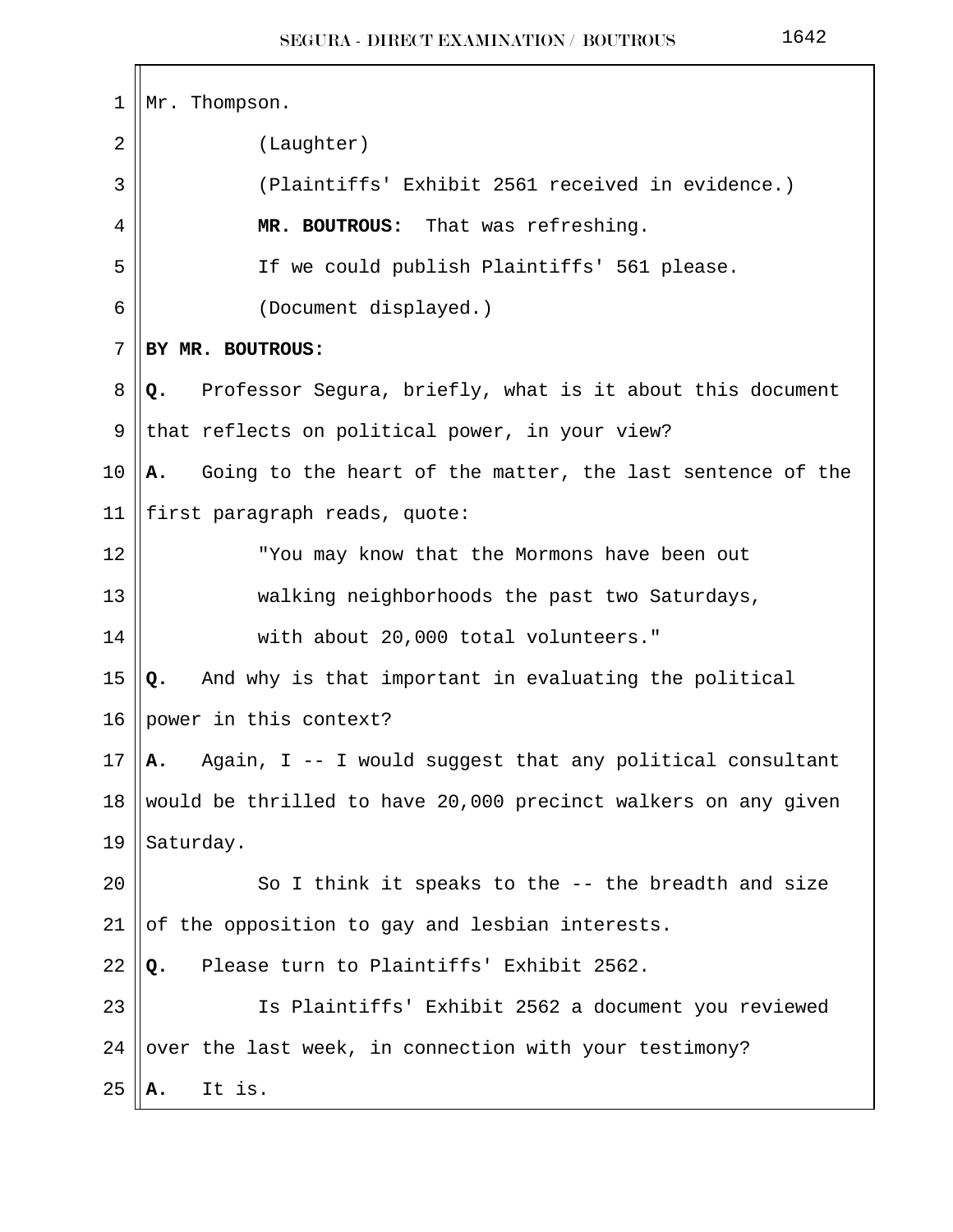| 1  | MR. BOUTROUS: Your Honor, I move admission of this             |
|----|----------------------------------------------------------------|
| 2  | document, Plaintiffs' Exhibit 2562. It's another document that |
| 3  | was produced by the proponents over the last week.             |
| 4  | MR. THOMPSON: No objection beyond our standing                 |
| 5  | objections, Your Honor.                                        |
| 6  | THE COURT: Thank you, Mr. Thompson. Very well.                 |
| 7  | (Plaintiffs' Exhibit 2562 received in evidence.)               |
| 8  | MR. BOUTROUS: Please publish this exhibit.                     |
| 9  | (Document displayed.)                                          |
| 10 | BY MR. BOUTROUS:                                               |
| 11 | And I would like to direct, the witness just to expedite<br>Q. |
| 12 | things, to the second page. Actually, let me ask, go to the    |
| 13 | first page.                                                    |
| 14 | What is this document, Professor, in your                      |
| 15 | understanding, if you could describe it?                       |
| 16 | Uhm, it appears to be an e-mail from the chair of<br>Α.        |
| 17 | ProtectMarriage.com, to others, dealing with some issue        |
| 18 | regarding how designated gifts take place to the campaign.     |
| 19 | Then, let's go to the next page. And are there -- is<br>Q.     |
| 20 | there anything on this page that caught your eye as you        |
| 21 | evaluated the issue of political power?                        |
| 22 | There are three things. The first would be everything<br>Α.    |
| 23 | under the numeral 1.                                           |
| 24 | What is it about that portion of the document that's<br>Q.     |
| 25 | relevant to what you're talking about today?                   |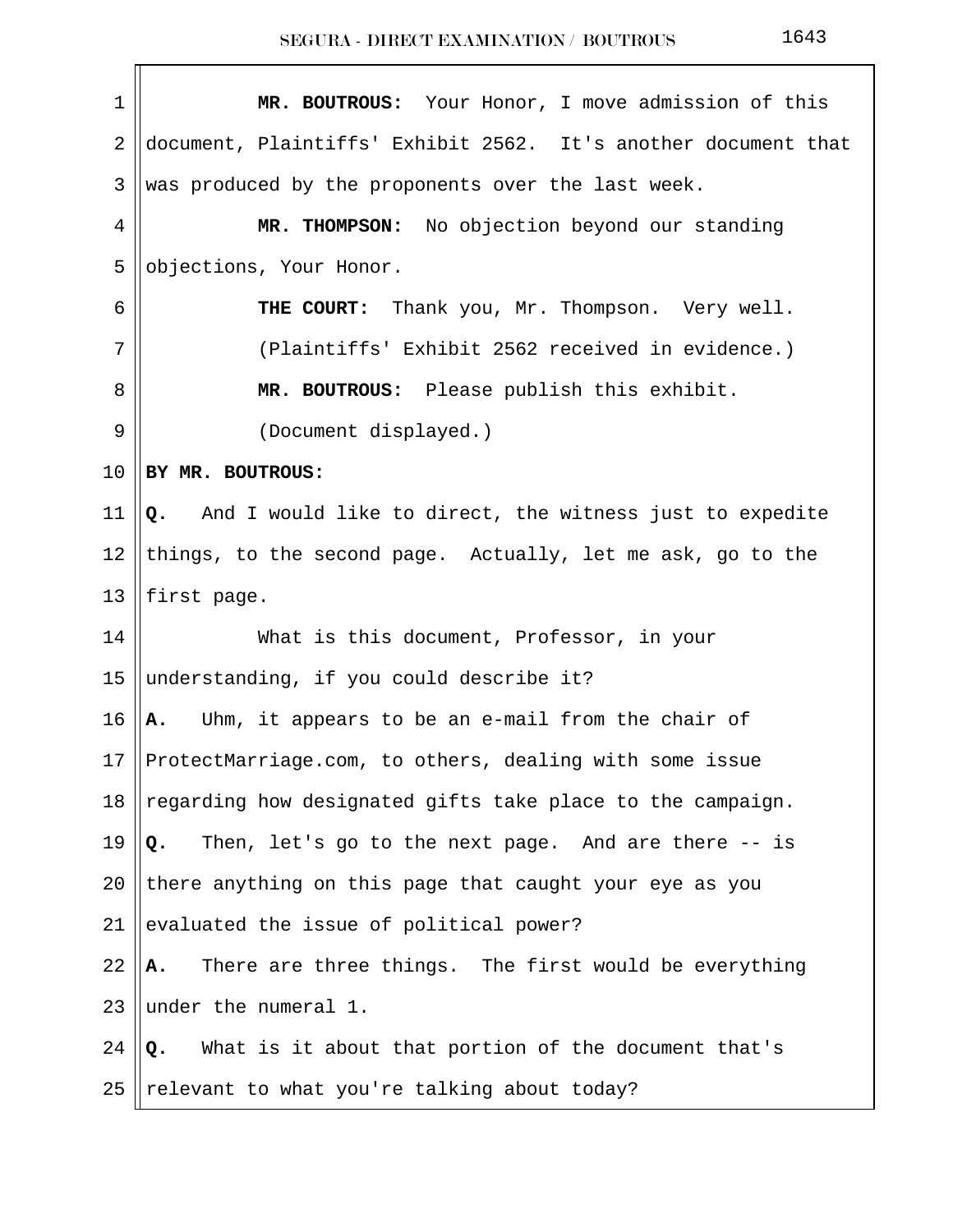| 1  | Numeral 1 recounts the early organizational efforts,<br>Α.      |
|----|-----------------------------------------------------------------|
| 2  | largely among evangelicals to get church leadership involved in |
| 3  | the campaign, and reports that in these very, very large        |
| 4  | teleconferences when sort of message -- the message that the    |
| 5  | campaign wanted to send through the pulpit was -- was           |
| 6  | discussed, there were 1700 participants in June, and 3,000      |
| 7  | participants in July of 2008.                                   |
| 8  | And the third bullet point suggests that their goal             |
| 9  | was to have as many as 5,000 California pastors participate in  |
| 10 | one of these calls.                                             |
| 11 | Thank you. And, finally, Plaintiffs' Exhibit 2598.<br>Q.        |
| 12 | Please turn to that exhibit.                                    |
| 13 | MR. BOUTROUS: And, Your Honor, in conversations with            |
| 14 | Mr. Pugno, there are a couple of names in this that I'm happy   |
| 15 | to redact, that we missed. I will refrain from publishing       |
| 16 | them. But, other than that, I don't believe there's an          |
| 17 | objection to this document, and would move its admission.       |
| 18 | It's another one, a document produced by the                    |
| 19 | proponents.                                                     |
| 20 | MR. THOMPSON: Subject to the redaction, no                      |
| 21 | objection, Your Honor.                                          |
| 22 | THE COURT: Very well. 2598 is admitted.                         |
| 23 | Yes, go ahead.                                                  |
| 24 | (Plaintiffs' Exhibit 2598 received in evidence.)                |
| 25 | Thank you, Your Honor.<br>MR. BOUTROUS:                         |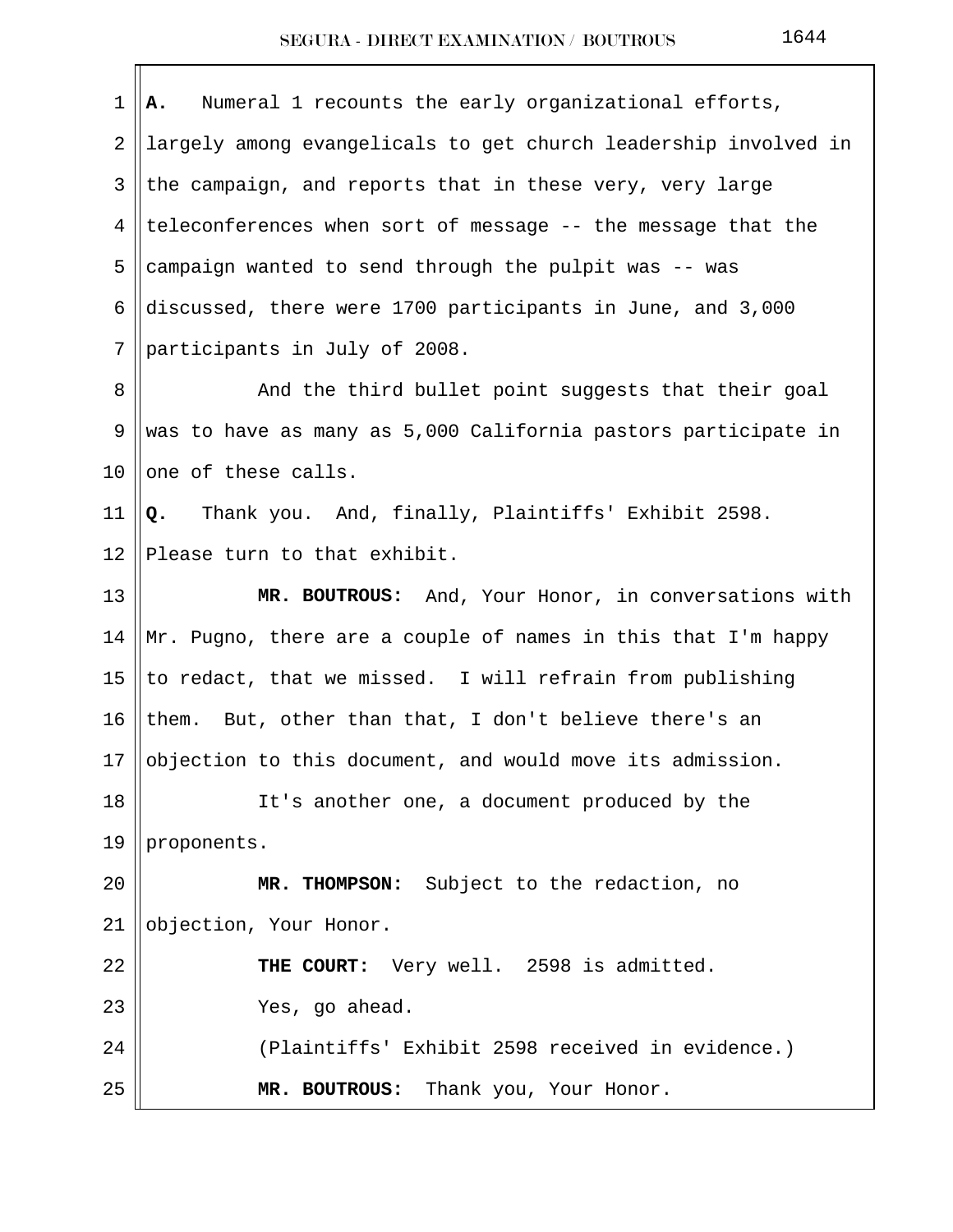| 1  | BY MR. BOUTROUS:                                                |
|----|-----------------------------------------------------------------|
| 2  | Professor Segura, since there's this redaction issue, I'm<br>Q. |
| 3  | not going to put this up on the screen.                         |
| 4  | What is this document, and what is it about it that             |
| 5  | sheds light, in your view, on the political power issue?        |
| 6  | It appears to be a fund-raising letter. And it's to<br>А.       |
| 7  | someone who has given generously to the Family Research Council |
| 8  | in the past.                                                    |
| 9  | And the reason I found it interesting was it $-$ it             |
| 10 | suggests a -- a coordination of potential donor bases, a sort   |
| 11 | of sharing of sort of people with capacity, as endowment folks  |
| 12 | like to say, who -- who are potentially able to give.           |
| 13 | In that regard, could you turn to the very last page,<br>Q.     |
| 14 | which is stamped 009699.                                        |
| 15 | Uh-huh.<br>Α.                                                   |
| 16 | Q. At the top of the page, the sentence that begins, "We have   |
| 17 | $\mathsf{l}$ the.<br>Ш                                          |
| 18 | Yes.<br>А.                                                      |
| 19 | Could you read that, and then give me your impressions on<br>Q. |
| 20 | that, in terms of political power.                              |
| 21 | (As read)<br>Α.                                                 |
| 22 | "We have the political and financial support                    |
| 23 | of groups such as Focus on the Family, Family                   |
| 24 | Research Council, American Family                               |
| 25 | Association, The Arlington Group, and many                      |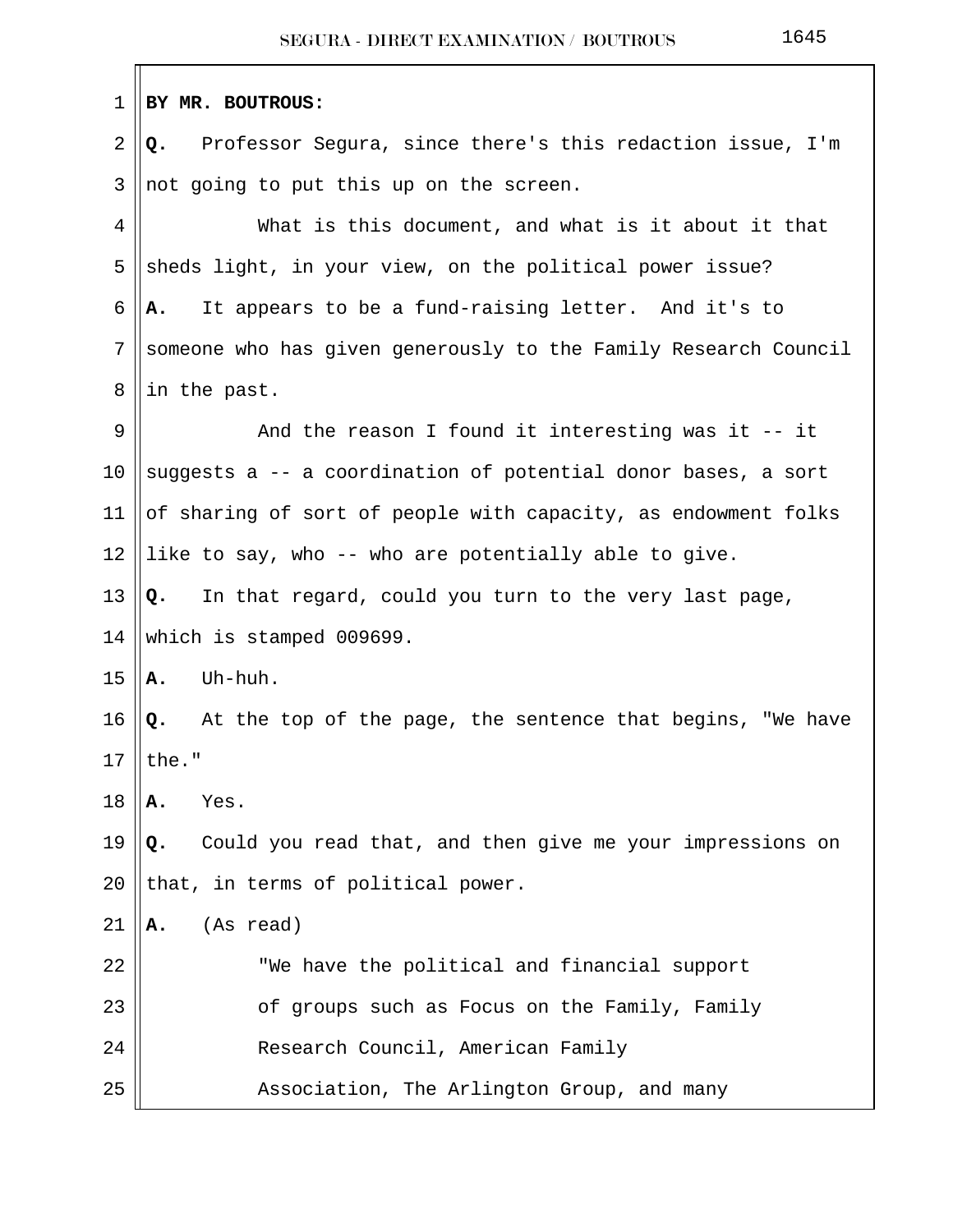| 1          | others."                                                         |
|------------|------------------------------------------------------------------|
| $\sqrt{2}$ | And are those significant groups, in terms of political<br>Q.    |
| 3          | power in the United States, when banded together?                |
| 4          | Separately and together, each of them are a fairly<br>А.         |
| 5          | powerful interest group representing the evangelical movement    |
| 6          | in national politics.                                            |
| 7          | Based on the factors that you've described today, as well<br>Q.  |
| 8          | as the manifestations that you described earlier this morning,   |
| 9          | relating to political powerlessness, what is your opinion        |
| 10         | regarding the political powerlessness of gay men and lesbians    |
| 11         | in the United States and in California?                          |
| 12         | My opinion is that when we take together the moments of<br>А.    |
| 13         | legislative victory, the moments of legislative defeat, the      |
| 14         | presence of ballot initiatives, the absence of statutory or      |
| 15         | constitutional protection, the presence of statutory or          |
| 16         | constitutional disadvantage, and a host of circumstances,        |
| 17         | including small numbers, public hostility, hostility of elected  |
| 18         | officials, and a clearly well-integrated, nationally prominent,  |
| 19         | organized opposition, I conclude that gays and lesbians lack     |
| 20         | the sufficient power necessary to protect themselves in the      |
| 21         | political system.                                                |
| 22         | Now, I have two principal lines of questioning for you, as<br>Q. |
| 23         | we finish things off here.                                       |
| 24         | The first is, I would like you to explain whether you            |
| 25         | conducted any comparison with the political power of gay men     |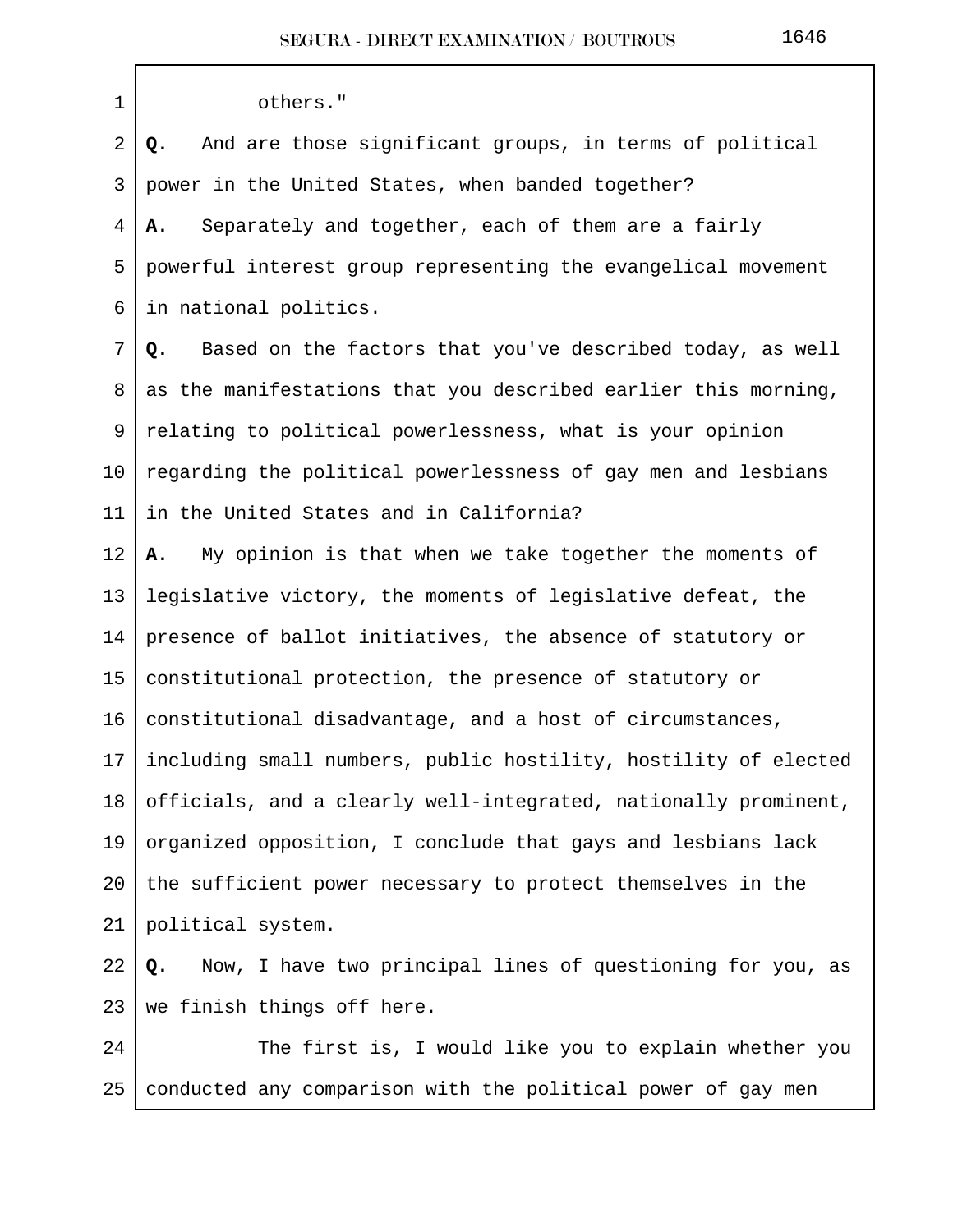| 1              | and lesbians with other -- other groups in society, including   |
|----------------|-----------------------------------------------------------------|
| $\overline{2}$ | women, African Americans.                                       |
| 3              | I did.<br>Α.                                                    |
| 4              | What were your conclusions regarding the comparison, in<br>Q.   |
| 5              | terms of the relative political power between gay men and       |
| 6              | lesbians, on the one hand, and women in the 1970s, for example? |
| 7              | So I -- I'll begin with the conclusion. I concluded that,<br>A. |
| 8              | relative to the position of women in the early 1970s, gay men   |
| 9              | and lesbians are more disadvantaged today than women were in    |
| 10             | the 1970s.                                                      |
| 11             | For starters, women constituted then and constitute             |
| 12             | today a majority of the population. And were they so            |
| 13             | motivated, they could determine most if not all political       |
| 14             | outcomes.                                                       |
| 15             | Second, while there were certainly sexism -- and I              |
| 16             | wouldn't want to, you know, understate the importance of that   |
| 17             | historically -- being a woman is not inherently controversial.  |
| 18             | Families don't hate their daughters. In fact, women are quite   |
| 19             | beloved by many, many people.                                   |
| 20             | Third, there were women in public office.                       |
| 21             | (Laughter)                                                      |
| 22             | Some of whom are men, some of whom are women.                   |
| 23             | (Laughter)                                                      |
| 24             | There were women in public office.                              |
| 25             | But, perhaps most importantly, there was already                |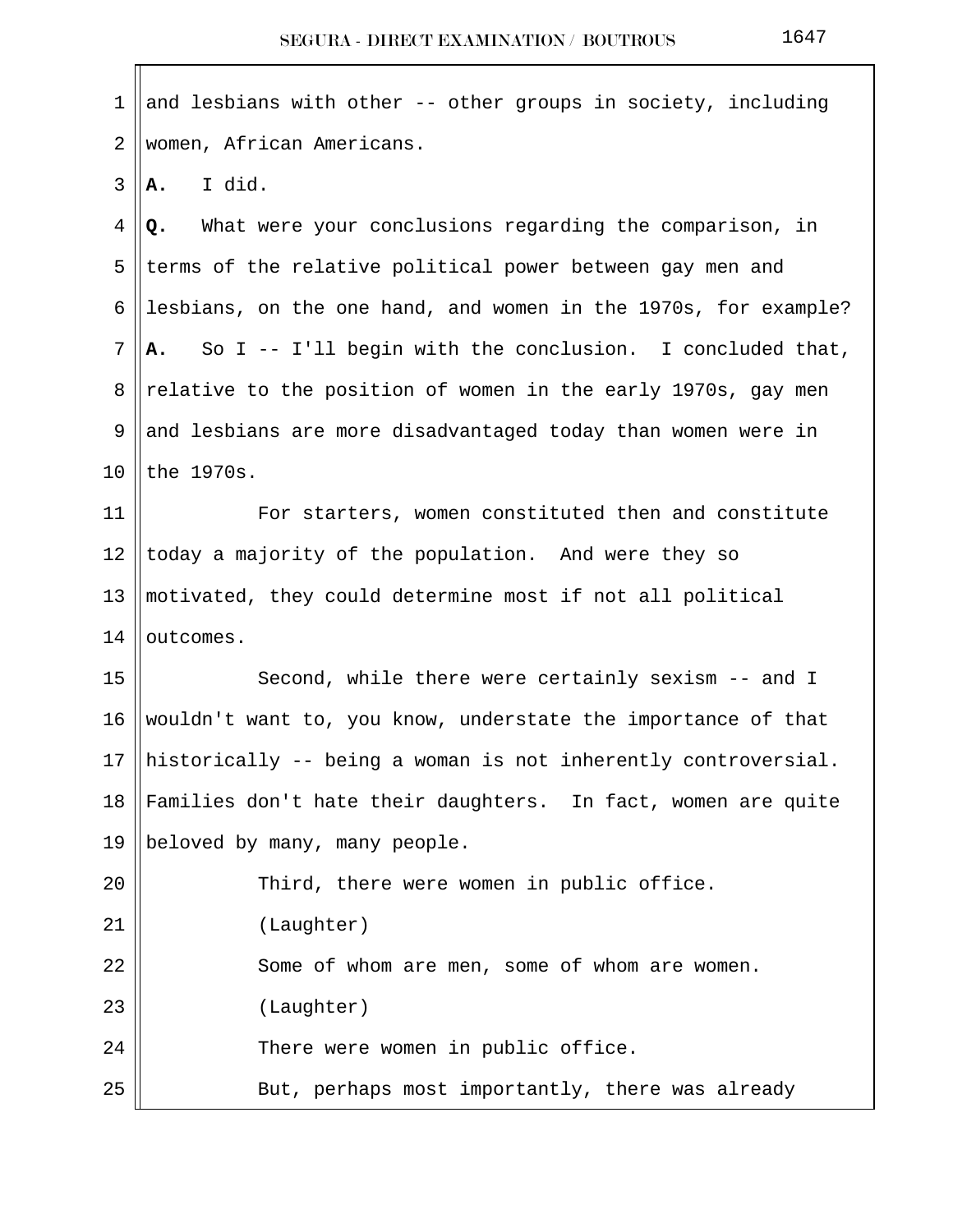| 1              | statutory protection. The 1963 Equal Pay Act, certain           |
|----------------|-----------------------------------------------------------------|
| $\overline{2}$ | provisions of the 1964 Civil Rights Act, clearly protected      |
| 3              | women at the federal level.                                     |
| 4              | So, in addition to having more political power, more            |
| 5              | votes, less or no hostility, there is also the matter that they |
| 6              | enjoyed statutory protection.                                   |
| 7              | What were your conclusions regarding the relative<br>Q.         |
| 8              | political power between gay men and lesbians on the one hand,   |
| 9              | and African Americans on the other hand, before the Civil       |
| 10             | Rights Act of 1964?                                             |
| 11             | This is a -- this is a comparison which is a little bit<br>Α.   |
| 12             | more complex to explain, so I would want to try to separate out |
| 13             | the political circumstances on the one hand from the social and |
| 14             | economic circumstances on the other.                            |
| 15             | Let me begin by saying that being an African American           |
| 16             | prior to the enactment of civil rights legislation was a very   |
| 17             | difficult thing to do in this country. And the quality of life  |
| 18             | and the day-to-day experiences of African Americans,            |
| 19             | particularly in the south, is something that we should take     |
| 20             | quite seriously as historically quite damaging.                 |
| 21             | That notwithstanding, I would turn my focus to the              |
| 22             | political circumstances, which is what I was asked to evaluate. |
| 23             | At the time that suspect classification was extended            |
| 24             | to cover racial and ethnic minorities, there were three         |
| 25             | amendments to the United States Constitution that formally      |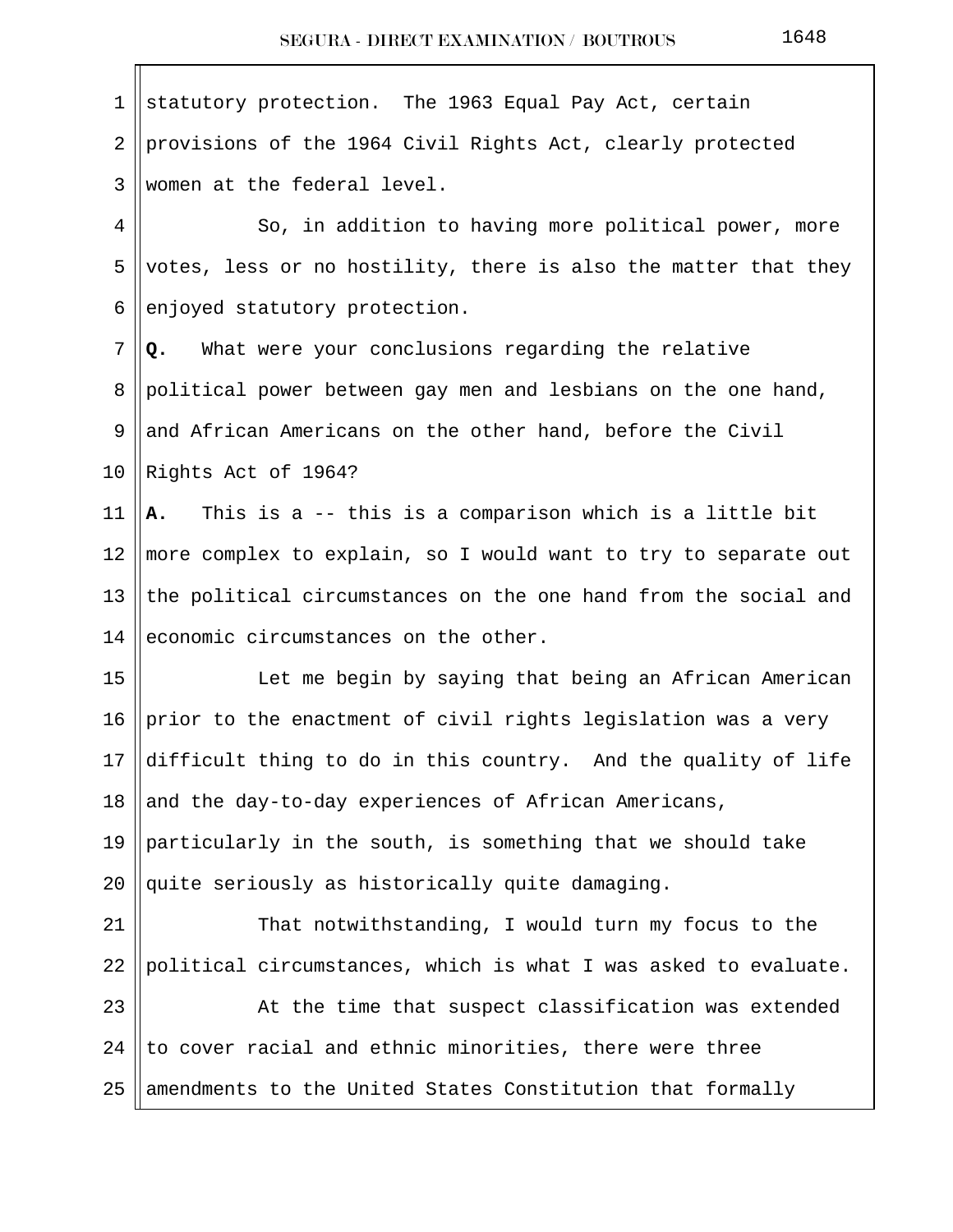| 1          | established civil equality for racial and ethnic minorities.    |
|------------|-----------------------------------------------------------------|
| $\sqrt{2}$ | Admittedly, these were not enforced. Admittedly,                |
| 3          | there was all sorts of statutory nonsense that took place in    |
| 4          | the wake of those amendments. But the establishment, at the     |
| 5          | Constitutional level, of equality was complete.                 |
| 6          | There were any number of statutes that had taken                |
| 7          | place to protect the interest of African Americans. All of the  |
| 8          | New Deal legislation, for example, was explicitly race neutral, |
| 9          | and made a point of -- of making it clear that                  |
| 10         | African Americans were entitled to the activities of the New    |
| 11         | Deal.                                                           |
| 12         | Immediately prior to the second World War,                      |
| 13         | President Roosevelt issued Executive Order 8803, which          |
| 14         | prohibited the government contracting, the War Department       |
| 15         | especially, with any business that was engaged in               |
| 16         | discriminatory practices against African Americans.             |
| 17         | And, of course, the government is the largest single            |
| 18         | purchaser of all products in this society, so that had a fairly |
| 19         | substantial ripple effect in the manufacturing sector.          |
| 20         | And in 1948, President Truman desegregated the                  |
| 21         | United States military.                                         |
| 22         | So, again, I think it would be fair to say that                 |
| 23         | socioeconomic conditions were very bad for African Americans in |
| 24         | the middle part of the 20th century. But there were a number    |
| 25         | of instances of statutory protection and even                   |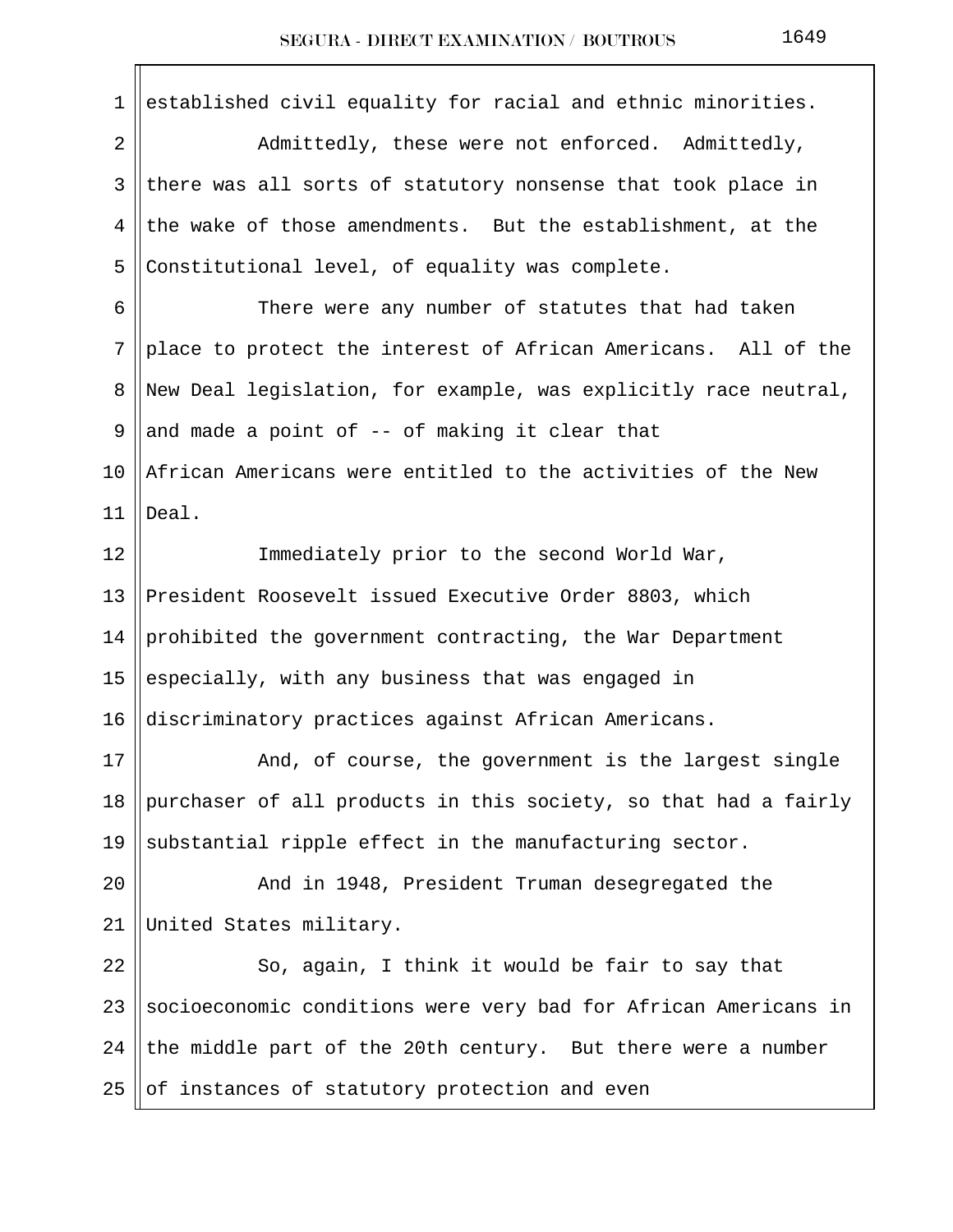| $\mathbf 1$ | constitutionally-established equality that African Americans    |
|-------------|-----------------------------------------------------------------|
| 2           | enjoyed. And, at that point, it was the -- the civil rights     |
| 3           | movement was an effort to bring the social reality in           |
| 4           | countenance with the constitutional establishment.              |
| 5           | By contrast, gays and lesbians are in a different               |
| 6           | position. So they're subject to statutory disadvantage.         |
| 7           | Some would suggest that gays and lesbians aren't as             |
| 8           | oppressed as African Americans were, and there might be good    |
| 9           | reason to suggest that that's true for at least some gays and   |
| 10          | lesbians in more open social environments.                      |
| 11          | But the hour is moving in the opposite direction. So            |
| 12          | in 1990, there was not a single constitutional establishment of |
| 13          | inequality for gays and lesbians, and today there are -- in     |
| 14          | about three-fifths of the states, there is                      |
| 15          | constitutionally-established inequality.                        |
| 16          | So as a constitutional matter, gays and lesbians are            |
| 17          | moving in the opposite direction than African Americans were in |
| 18          | the 1940s.                                                      |
| 19          | How about group size, in terms of African Americans and<br>Q.   |
| 20          | gay men and lesbians, in terms of populating jurisdictions?     |
| 21          | So, African Americans in the 1940s were approximately 10<br>А.  |
| 22          | or 11 percent of the national population. Today, that number    |
| 23          | is closer to 13 percent.                                        |
| 24          | That varies quite widely by jurisdiction. There are             |
| 25          | a number of southern states where the black population is well  |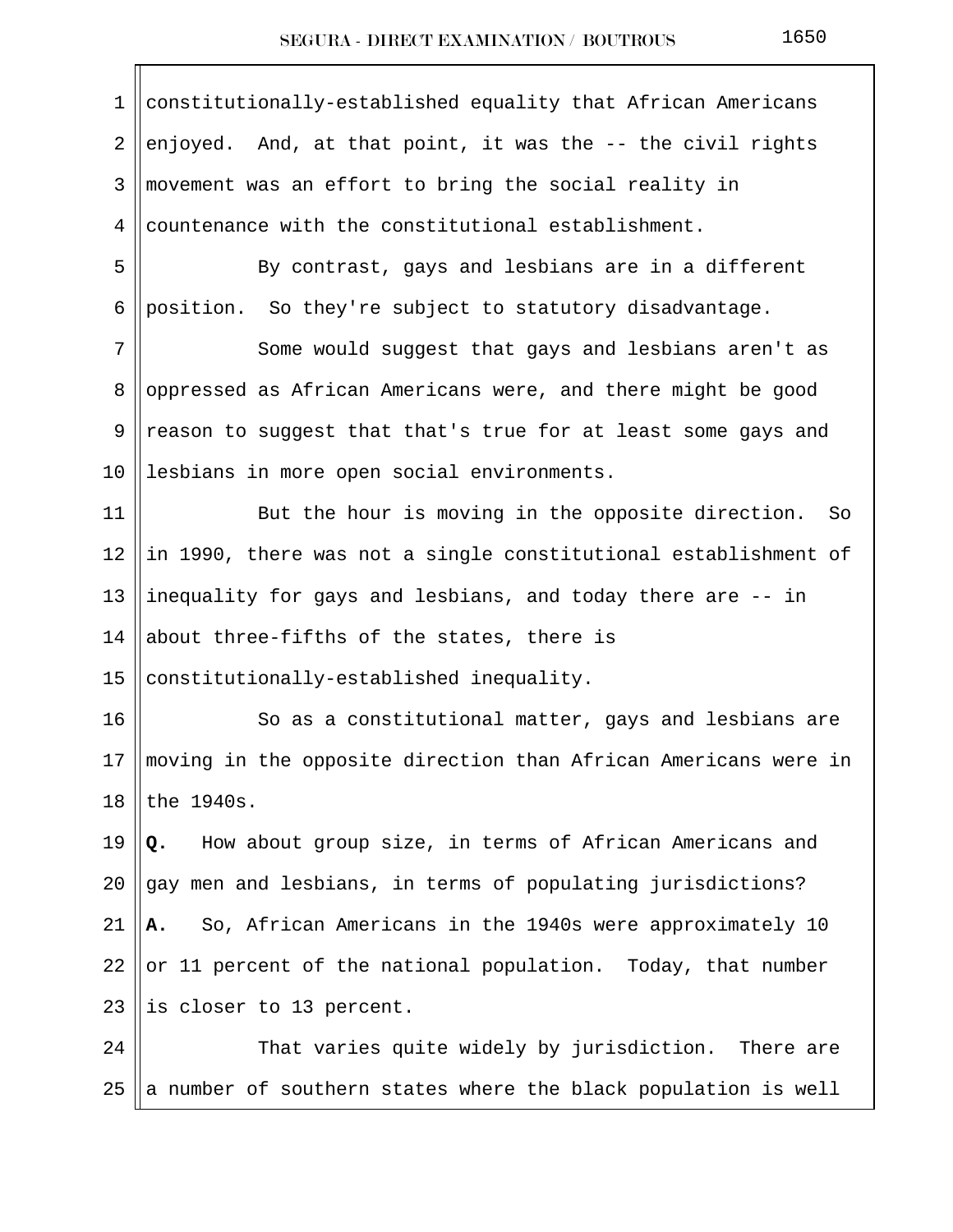1 north of 30 percent. In some cases around 40 percent. 2 Certainly, many cities in which African Americans are a  $3$  ||majority of the population. 4 By contrast, there is no jurisdiction with which I'm 5 || familiar -- there might be, you know, a small resort town here 6 or there, but there's no jurisdiction of any size, with which I  $7$  am familiar, that has a gay majority. 8 **Q.** Bringing us forward to today, how do the manifestations of 9 political powerlessness of African Americans compare to the 10 manifestations of political powerlessness of gay men and 11 lesbians? 12 **A.** So thinking a little bit more broadly about the subject 13 matter of race and ethnicity, there are now 69 persons of color 14 serving in the House of Representatives. There have been as 15 || many as four senators. 16 || That's not the case right now. Some people left to 17 || join the administration. 18 || And so, obviously, that compares favorably to the six 19  $\parallel$  gay and lesbians who have ever served, and the three who 20  $\alpha$  currently serve in the House of Representatives. 21 || Minorities are elected to public office in many parts 22  $\vert$  of the United States. The 1965 Voting Rights Act, and 23  $\beta$  particularly the judicial implementation of Section 2, as it 24 Was amended in 1982, have provided numerous opportunities for 25 persons of color to elect members of their community to public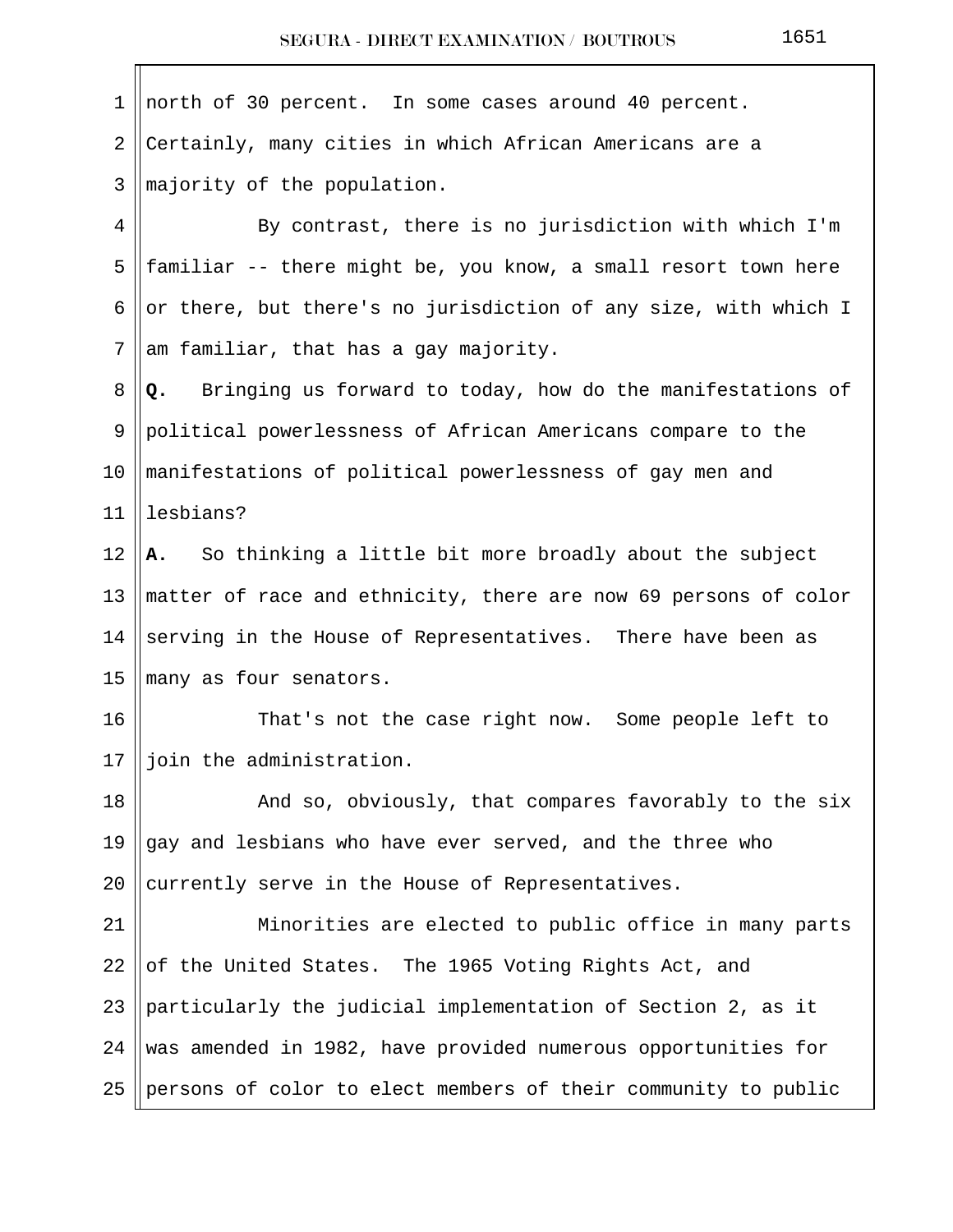| 1  | office.                                                        |
|----|----------------------------------------------------------------|
| 2  | And, in fact, have even been interpreted as an                 |
| 3  | affirmative responsibility, particularly under                 |
| 4  | Section-5-covered jurisdictions, that they have to provide     |
| 5  | opportunities for racial and ethnic minorities to vote for     |
| 6  | first-choice candidates.                                       |
| 7  | How about the presidency?<br>Q.                                |
| 8  | Oh, yeah, there's that.<br>Α.                                  |
| 9  | (Laughter)                                                     |
| 10 | We do have our first Hawaiian president. But,                  |
| 11 | obviously, the election of an African American to the          |
| 12 | presidency is a big deal.                                      |
| 13 | I would also go so far as to say, however -- and I             |
| 14 | don't want to provide the impression that I don't think        |
| 15 | African Americans and the category of race and ethnicity isn't |
| 16 | still of significant concern in our society. And, indeed, a    |
| 17 | significant portion of my scholarship addresses that.<br>Just  |
| 18 | that in terms of political power today, compared to gays and   |
| 19 | lesbians, they are doing quite well.                           |
| 20 | Finally, I would like to display demonstrative number 8,<br>Q. |
| 21 | and ask, Professor Segura, whether you have any opinions       |
| 22 | regarding the deposition and report and opinions expressed by  |
| 23 | proponents' proffered expert on political power, Dr. Miller.   |
| 24 | So $--$ I do.<br>А.                                            |
| 25 | Your Honor, we would object that the<br>MR. THOMPSON:          |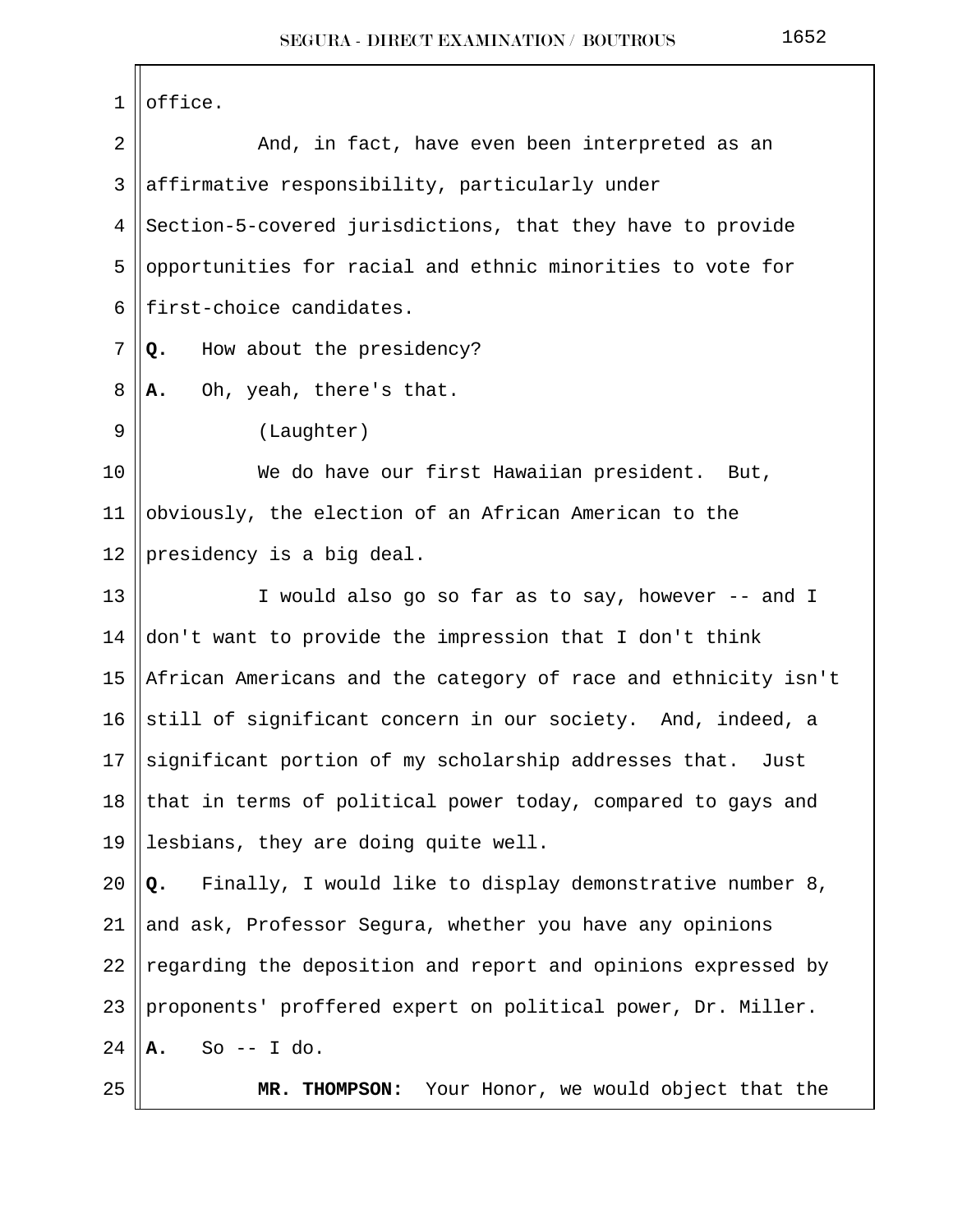$1$  witness has not put in any report that addresses 2 Professor Miller's analysis. And we haven't had an opportunity  $3$  || to depose him on it. 4 **THE COURT:** Well, I assume, Mr. Boutrous, you had the 5 Westness read Mr. Miller's deposition. 6 **MR. BOUTROUS:** He attended it, Your Honor. 7 **THE COURT:** He attended it? 8 **MR. BOUTROUS:** Yes. 9 **THE COURT:** Objection overruled. 10 **BY MR. BOUTROUS:** 11 **Q.** Professor Segura, if you could give us kind of the broad 12 || outlines of your critique of Dr. Miller's opinions and 13  $\parallel$  approach. 14 **A.** Sure. 15 || Professor Miller approached the question of political 16 power of gays and lesbians somewhat differently than I did. 17 || And in his deposition, a number of things became clear about 18  $\parallel$  both his analytical structure and the breadth of the 19  $\parallel$  information that he considered. 20 || The first point is that Professor Miller, frankly, 21 doesn't know anything about gay and lesbian politics. 22 | During the course of his deposition, he could not 23  $\parallel$  identify many of the critical historical figures in the early 24  $\beta$  part of the movement; was not familiar with political science 25 || work, including very prominent political science work that had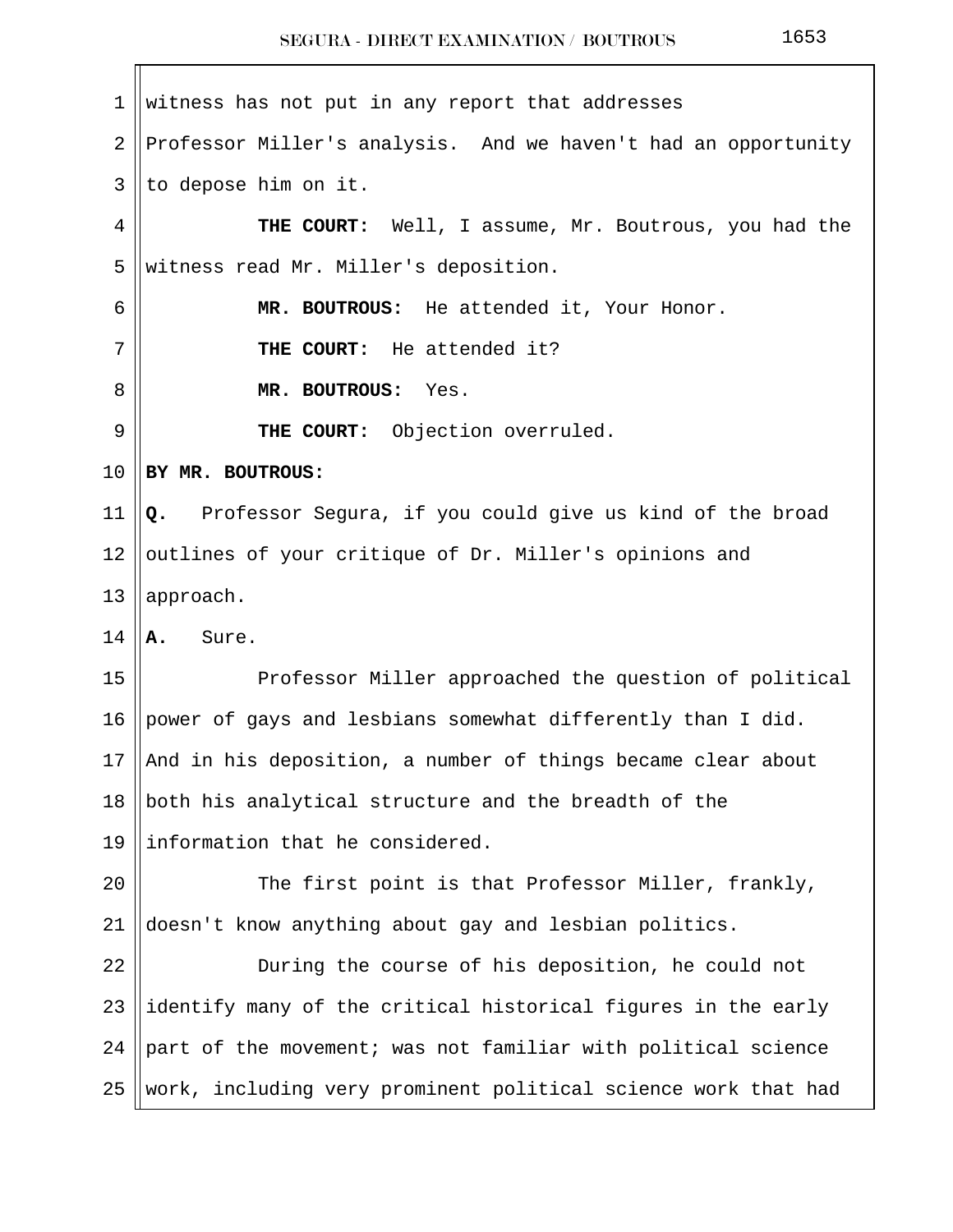| 1              | focused on gays and lesbians.                                    |
|----------------|------------------------------------------------------------------|
| $\overline{2}$ | He was aware of some judicial scholarship on gays and            |
| 3              | lesbians because that is -- is his field of endeavor, but, even  |
| 4              | there, wasn't familiar with some of the key pieces on -- on how  |
| 5              | political science would address gays and lesbians.               |
| 6              | It was also curious that he was unfamiliar, at all,              |
| 7              | with the political science work on prejudice; of which there is  |
| 8              | an enormous amount, and of which was well-known.                 |
| 9              | How about his -- sorry.<br>Q.                                    |
| 10             | Go ahead.<br>Α.                                                  |
| 11             | How about his knowledge concerning the presence or absence<br>Q. |
| 12             | of legal protections relating to gay men and lesbians?           |
| 13             | Uhm, I think it's fair to say that Professor Miller did<br>Α.    |
| 14             | not look beyond the boundaries of California.                    |
| 15             | He focused exclusively on California statute.<br>And             |
| 16             | when he was asked about other states, he had almost no answer    |
| 17             | for anything. And, in fact, even proceeded to suggest that he    |
| 18             | would be shocked if it were the case that a majority of the      |
| 19             | states have no legal protections for gays and lesbians. Which,   |
| 20             | of course, is the case.                                          |
| 21             | When asked how many of the top ten states don't have             |
| 22             | any protection, he didn't know the answer.                       |
| 23             | With respect to the protections that have been passed            |
| 24             | in California, he actually didn't really know the legislative    |
| 25             | history of most of those, as well.                               |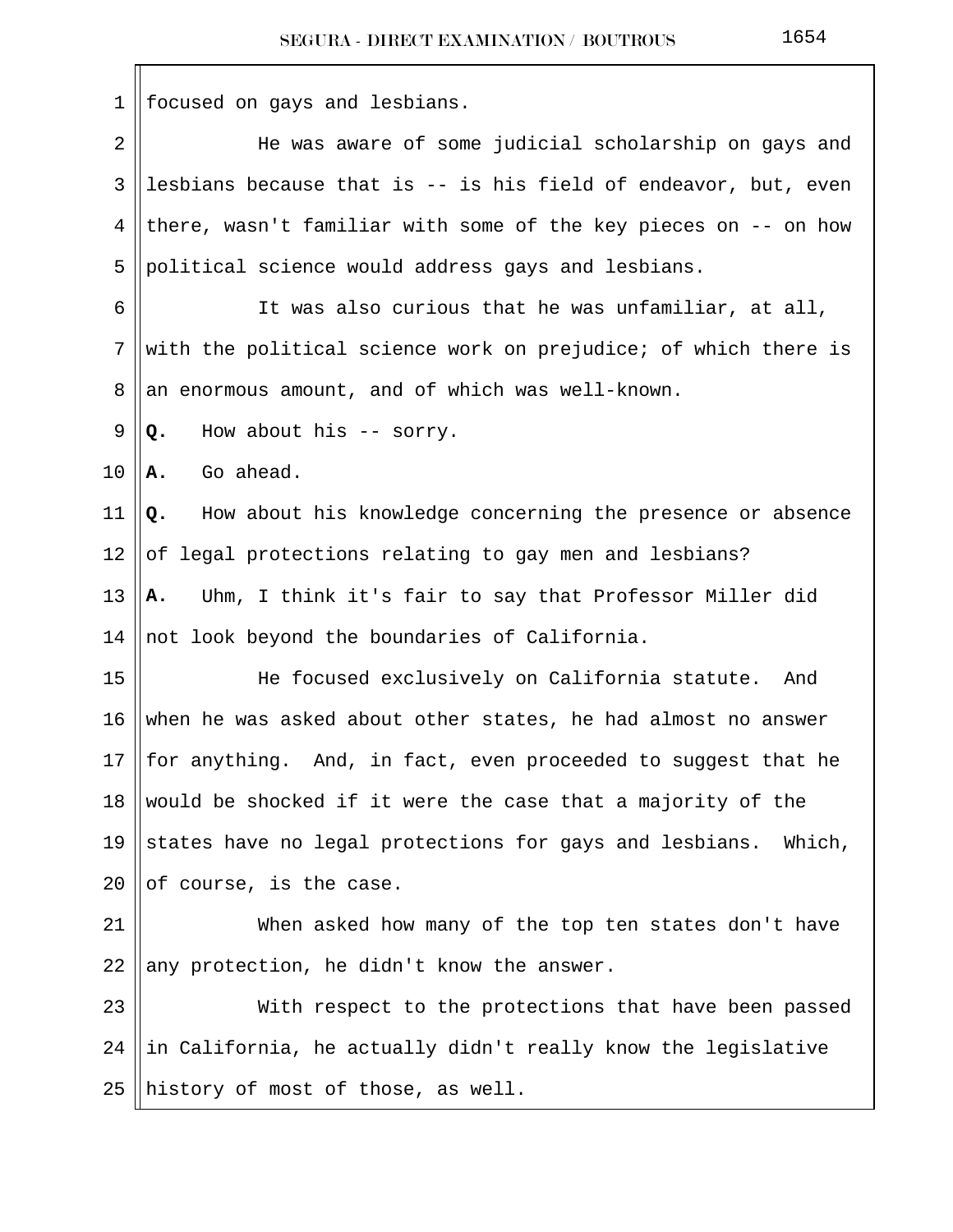| $1\,$          | So it was -- it was really quite striking how little            |
|----------------|-----------------------------------------------------------------|
| $\overline{2}$ | information he had on this.                                     |
| 3              | To put it in starkest terms, in 29 states, there is             |
| 4              | no anti-discrimination protection for gays and lesbians.<br>And |
| 5              | Professor Miller concluded that gays and lesbians possessed     |
| 6              | political power, without being aware of that fact.              |
| 7              | Did you agree with Professor Miller's definition of<br>Q.       |
| 8              | political power as he applied it in reaching his opinions?      |
| 9              | There were a couple of problems with Miller's definition<br>Α.  |
| 10             | of power. First, what there was of a definition was actually    |
| 11             | quite vague. And he was asked about it in deposition.           |
| 12             | He arrived at a definition that said that a group had           |
| 13             | political power if they received a fair hearing from the        |
| 14             | lawmakers.                                                      |
| 15             | But he -- there was no investigation in his report as           |
| 16             | to whether or not gays and lesbians had in fact received a fair |
| 17             | hearing from the lawmakers.                                     |
| 18             | And, of course, this is an initiative process.<br>So            |
| 19             | who are the lawmakers? The lawmakers are the proponents of the  |
| 20             | ballot initiative and the voters.                               |
| 21             | So in the absence of any investigation, I don't                 |
| 22             | understand how, even under his definition, he could conclude    |
| 23             | that the threshold for political power had been met.            |
| 24             | But in the case of the statutory enactments, where he           |
| 25             | wanted to say, well, these -- these pieces of legislation       |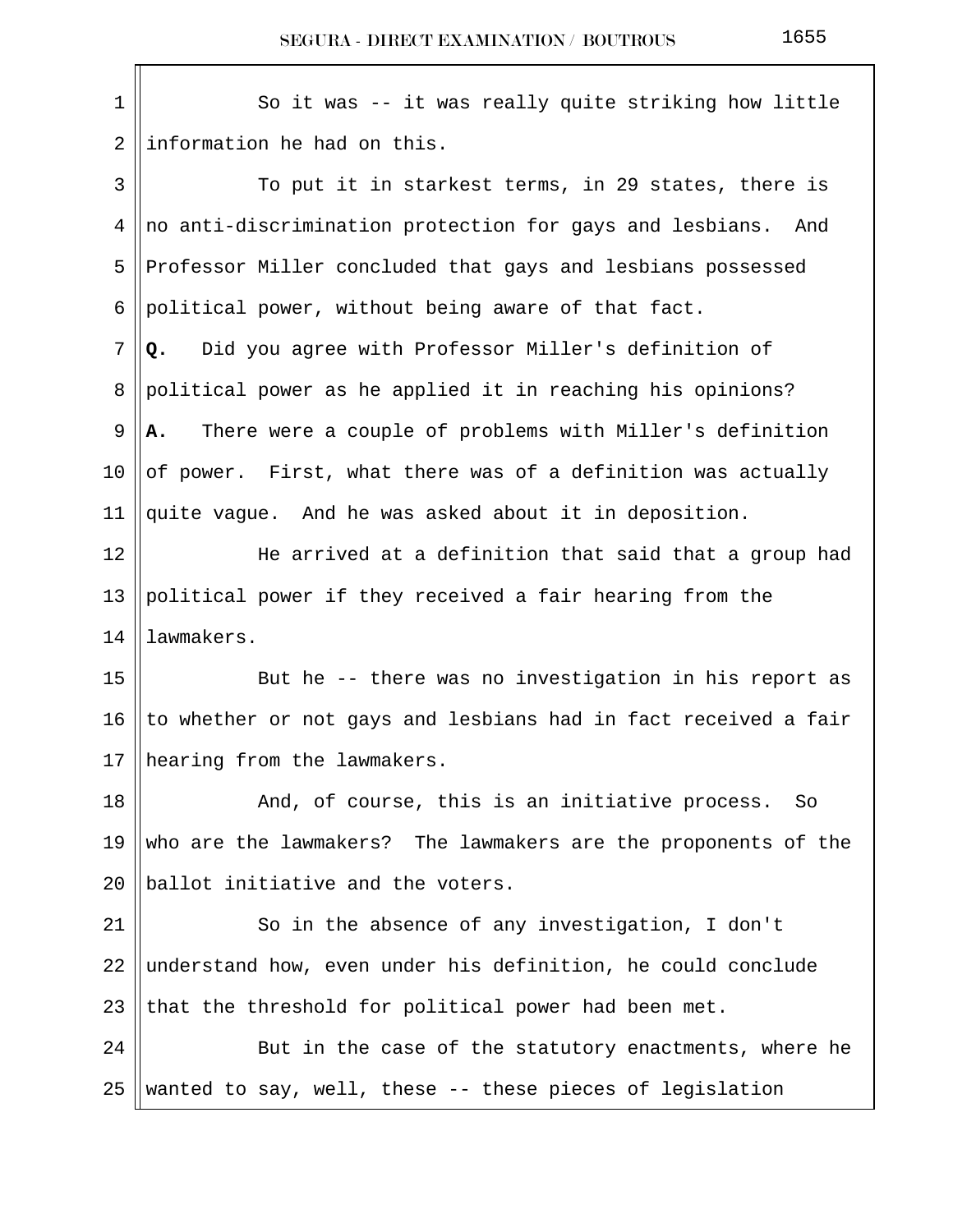1 constituted evidence of political power, some of those pieces 2 of legislation were actually pursuant to court cases that  $-$ -3 decisions that had already been handed down. 4 And the attorney deposing him actually asked him, so, 5 are  $-$  are favorable court decisions an element of political 6 || power? And he said yes. 7 Well, judicial intervention on -- on behalf of 8 ||insular minorities cannot be considered an element of political 9  $\parallel$  power, in a fair sense, if the measure of political power is 10 what we're using to decide whether or not judicial intervention 11 || is appropriate. 12 **Q.** Finally, Professor Segura, how did Dr. Miller's testimony 13  $\parallel$  and report square with his own writings regarding ballot 14 initiatives? 15 **A.** Professor Miller's scholarship focuses on how the 16  $\parallel$  judiciary has reacted to ballot initiatives. So he spent a 17  $\parallel$  fair amount of time researching those. 18 || The his actual published research, he has suggested, 19  $\parallel$  first, that ballot initiatives are very likely to result in bad 20  $\parallel$  law because they are not as deliberative as the legislative 21 || process, and that ballot initiatives frequently target 22 minorites. 23 And on both of those things, I'm highly inclined to  $24$  agree with him. 25 **MR. BOUTROUS:** No further questions, Your Honor.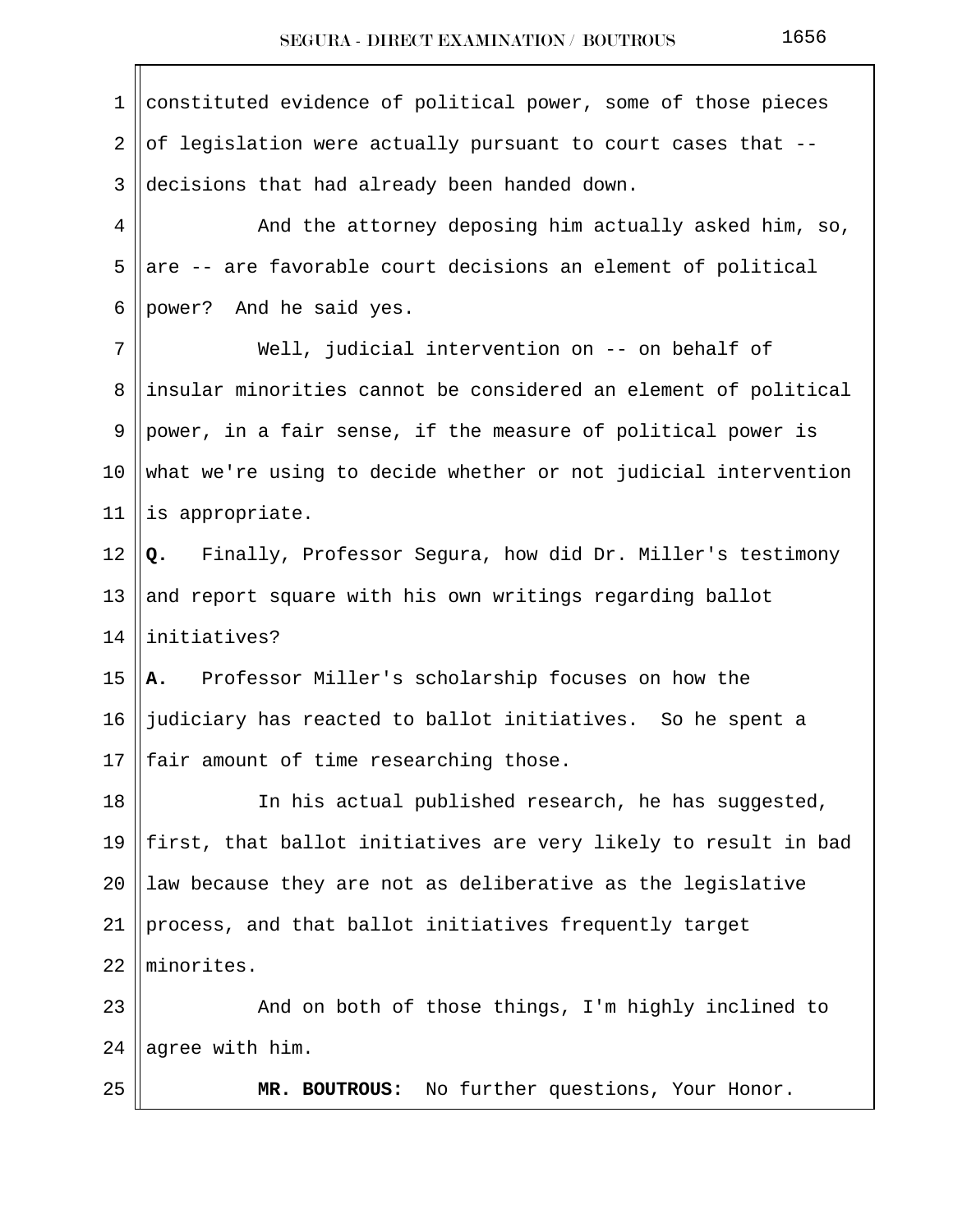| $\mathbf 1$    | THE COURT: Very well. Mr. Thompson, you may                      |
|----------------|------------------------------------------------------------------|
| $\overline{2}$ | cross-examine.                                                   |
| 3              | CROSS EXAMINATION                                                |
| 4              | BY MR. THOMPSON:                                                 |
| 5              | Good afternoon, Professor.<br>Q.                                 |
| 6              | Mr. Thompson.<br>Α.                                              |
| 7              | Nice to see you, sir.<br>Q.                                      |
| 8              | Now, of the ten largest cities in the United States,             |
| 9              | how many of them have protections against discrimination,        |
| 10             | against gays and lesbians; do you know?                          |
| 11             | I -- I don't have an encyclopedic knowledge of that, but I<br>Α. |
| 12             | would suspect the number is probably in the eight or nine        |
| 13             | range; that it's quite common. Municipal enactments, of          |
| 14             | course, have limitations.                                        |
| 15             | Now, you live in California; is that correct?<br>Q.              |
| 16             | I do.<br>Α.                                                      |
| $17\,$         | And you donated money to the No On 8 campaign; is that<br>Q.     |
| 18             | correct?                                                         |
| 19             | I did.<br>Α.                                                     |
| 20             | And do you recall that about eight days after the Prop 8<br>Q.   |
| 21             | campaign, you participated in a panel discussion at Stanford     |
| 22             | with Simon Jackson?                                              |
| 23             | Simon Jackman.<br>Α.                                             |
| 24             | Jackman?<br>Q.                                                   |
| 25             | I participated in a course lecture with Simon Jackman.           |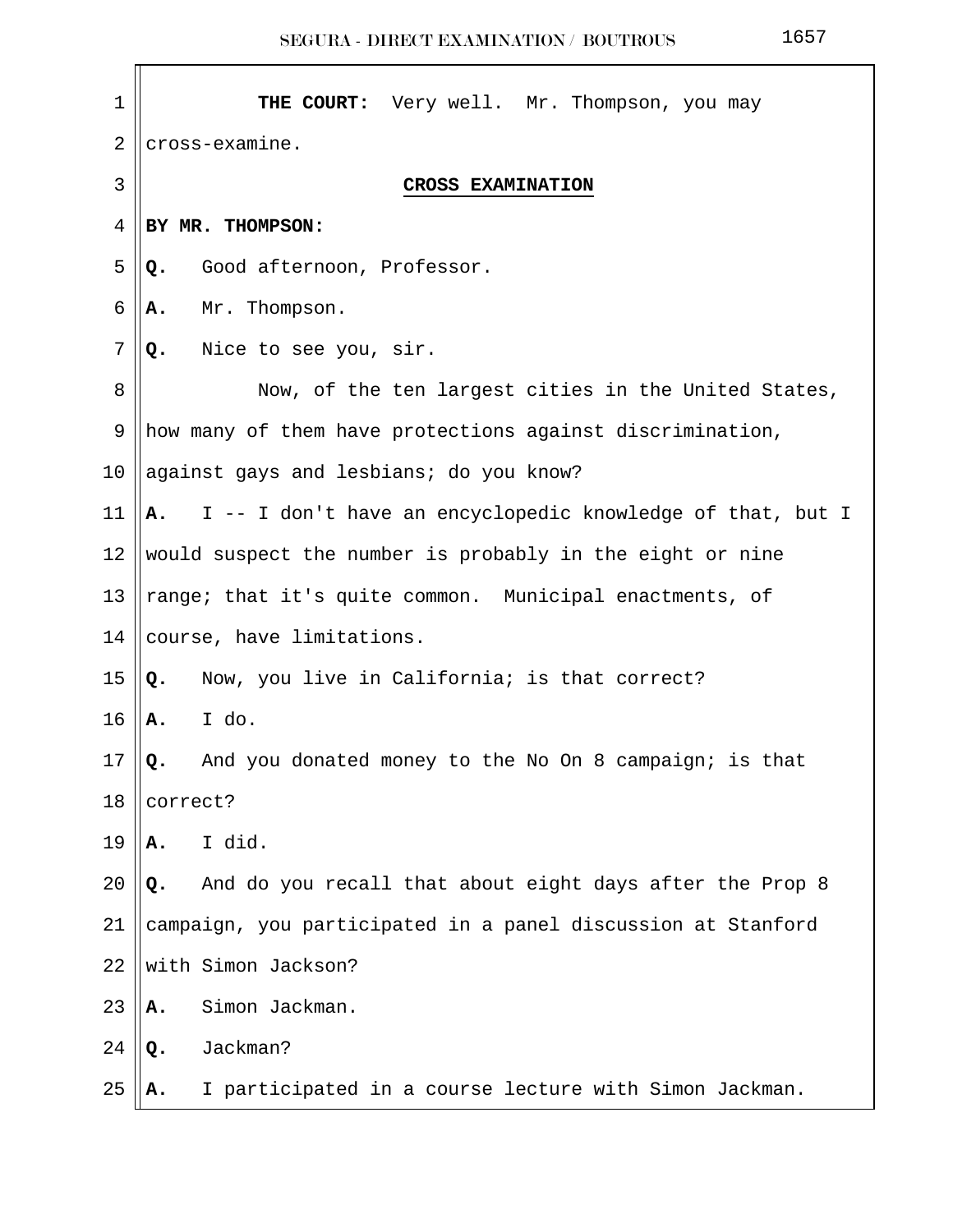| $\mathbf 1$    | And do you recall that the subject of Prop 8 came<br>Okay.<br>Q. |
|----------------|------------------------------------------------------------------|
| $\overline{2}$ | up during that discussion?                                       |
| 3              | It certainly did.<br>А.                                          |
| 4              | And do you recall your colleague saying that you felt very<br>Q. |
| 5              | strongly about Prop 8?                                           |
| 6              | I don't remember exactly what he said. I don't have it<br>Α.     |
| 7              | committed to memory. It wouldn't surprise me.                    |
| 8              | You do feel very strongly about Prop 8, don't you?<br>Q.         |
| 9              | I believe in the equality of persons under the law.<br>And<br>Α. |
| 10             | as a consequence, the constitutional establishment of            |
| 11             | inequality is something I find deeply offensive.                 |
| 12             | And I'd like to nail down some terms that you used during<br>Q.  |
| 13             | your direct.                                                     |
| 14             | When an individual answering a poll is asked about               |
| 15             | gays or lesbians, a variety of things might enter their mind;    |
| 16             | is that correct?                                                 |
| 17             | Presumably, yes.<br>Α.                                           |
| 18             | It might mean sexual conduct to some, correct?<br>Q.             |
| 19             | It may.<br>Α.                                                    |
| 20             | Or it could be some sort of behavioral trappings of what<br>Q.   |
| 21             | the person might stereotypically believe to be gay or lesbian,   |
| 22             | correct?                                                         |
| 23             | It may.<br>Α.                                                    |
| 24             | Or it may be associated with an individual person, a<br>Q.       |
| 25             | member of the family or co-worker, correct?                      |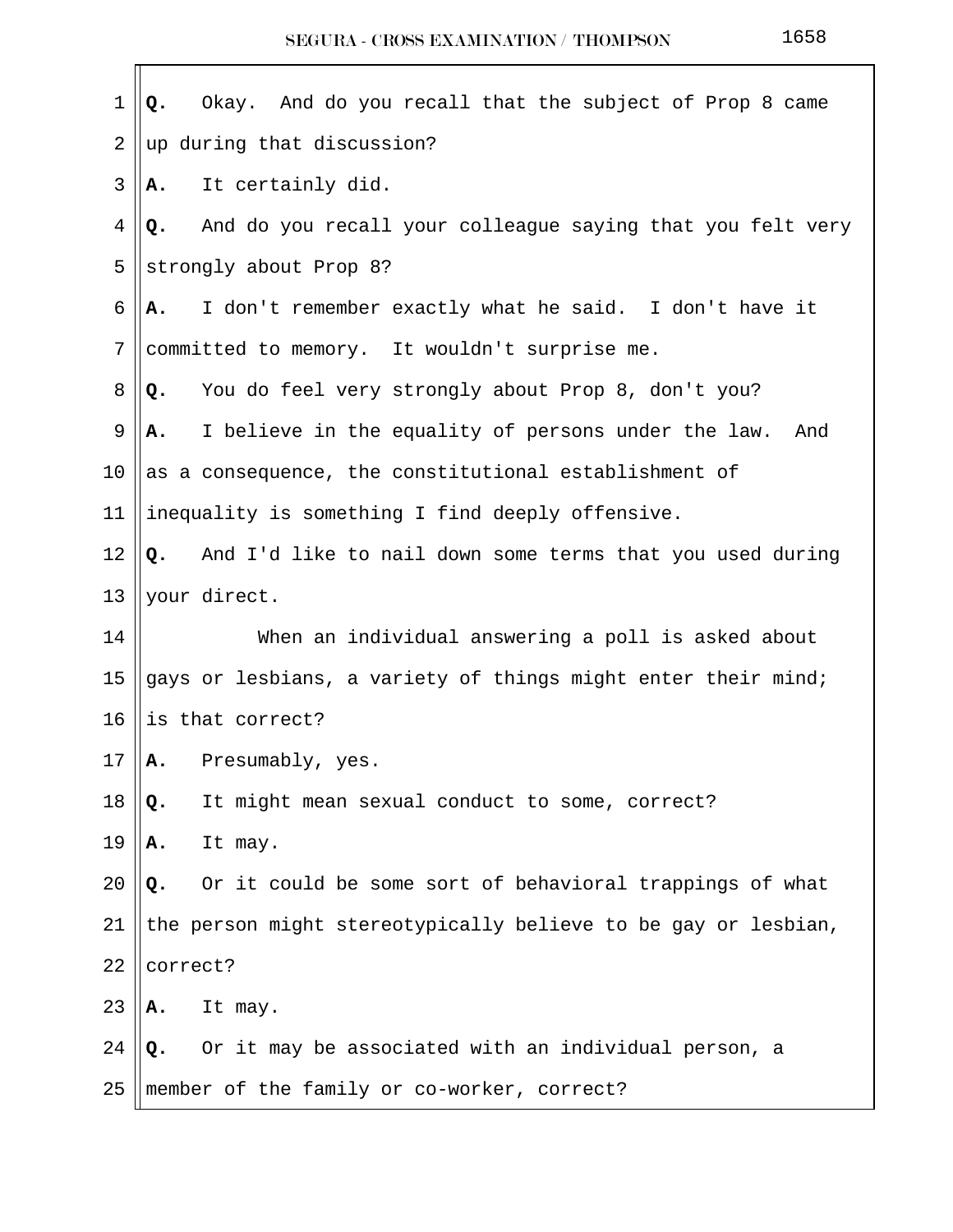| 1              | That's correct.<br>Α.                                            |
|----------------|------------------------------------------------------------------|
| $\overline{2}$ | It is really hard to say what jumps into someone's mind<br>Q.    |
| 3              | when they hear the term "gay or lesbian," correct?               |
| 4              | Hard to say in the sense that there's more than one notion<br>А. |
| 5              | that could enter their mind. We could define the universe of     |
| 6              | likely items that would be considered by a respondent, so        |
| 7              | that's not particularly hard to say.                             |
| 8              | But to ask what any individual is thinking of when he            |
| 9              | or she answers the question, it could be a fairly limited set    |
| 10             | of options.                                                      |
| 11             | All right. Now let's talk about the definition of<br>Q.          |
| 12             | political power. The exercise of power, in your opinion, is      |
| 13             | moving someone from opposition or fence-sitting into your own    |
| 14             | column, correct?                                                 |
| 15             | Uhm, that would be part of it. Another possibility would<br>Α.   |
| 16             | be persuading them to stand down, to no longer oppose, even if   |
| 17             | they themselves haven't changed their opinion. Or it may be      |
| 18             | mustering the political forces necessary to circumvent them.     |
| 19             | And under your definition of power, if the group had<br>Q.       |
| 20             | power, it would be able to cajole or compel members of the       |
| 21             | legislature to produce an outcome that they may not have been    |
| 22             | predisposed to produce, correct?                                 |
| 23             | That would be part of it. I would also want to be<br>Α.          |
| 24             | concerned about secure. So it's not just achieving an outcome    |
| 25             | but sort of securing it from likely reversal.                    |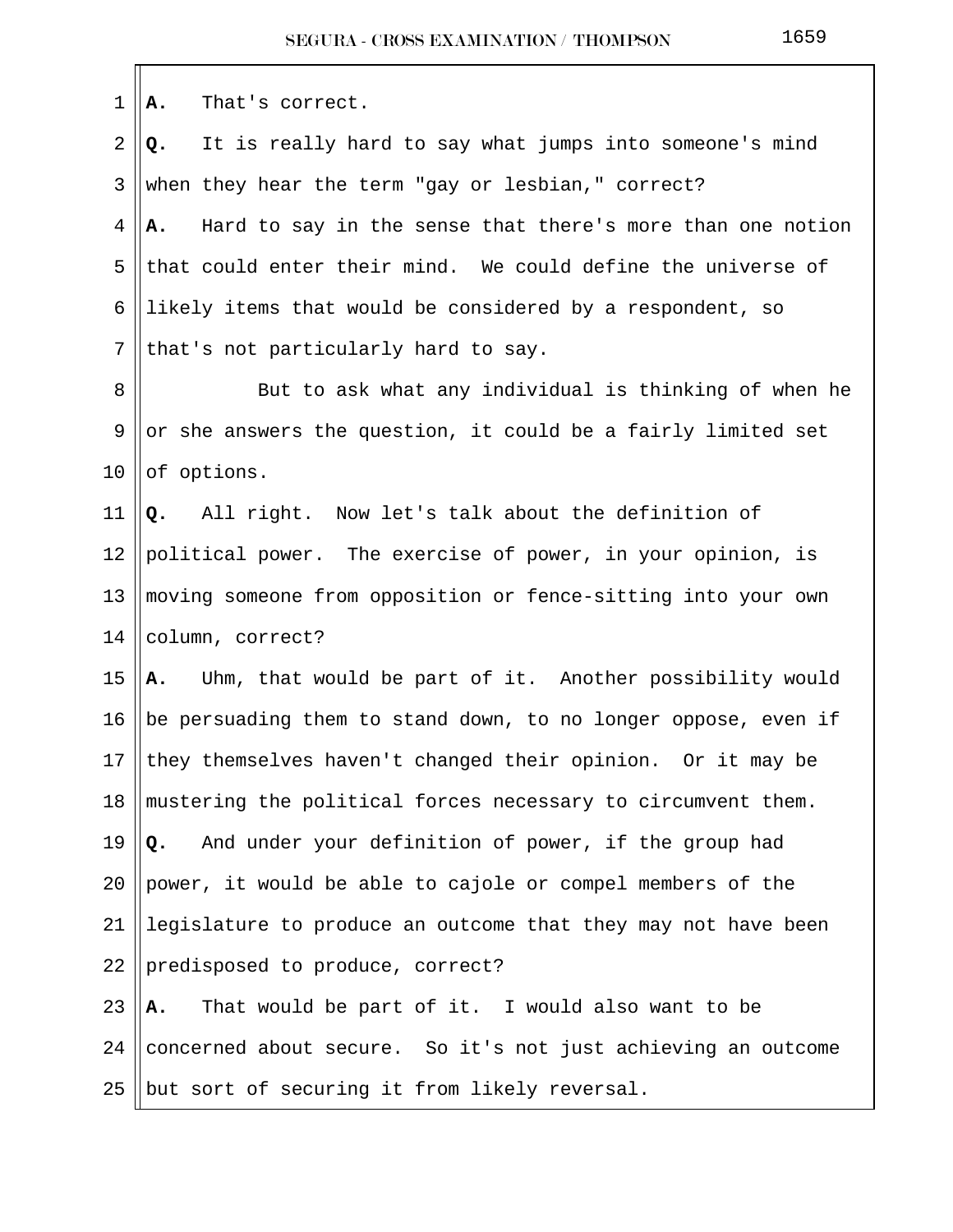| $\mathbf 1$     | And you believe that gays and lesbians have to rely almost<br>Q. |
|-----------------|------------------------------------------------------------------|
| $\overline{2}$  | exclusively on allies who are regularly shown to be              |
| 3               | insufficiently strong or reliable to achieve or protect their    |
| 4               | interests, correct?                                              |
| 5               | I believe as a general proposition that that's true, that<br>А.  |
| 6               | there are allies, even reliable allies. But that if we looked    |
| $7\phantom{.}$  | across the universe of potential allies, that the number of      |
| 8               | allies is smaller than is necessary, and that many of those      |
| 9               | allies are unreliable.                                           |
| 10              | Q. And applying your definition of political power, you          |
| 11              | believe the NAACP had had a meaningful degree of political       |
| 12              | power even when Newt Gingrich was the Speaker of the House,      |
| 13              | correct?                                                         |
| 14              | I think it is the case that they had less power when Newt<br>A.  |
| 15              | Gingrich was the Speaker than when the Democrats controlled the  |
| 16              | House of Representatives. But even under those circumstances,    |
| 17 <sup>1</sup> | I would say that they had a fair degree of influence.            |
| 18              | All right.<br>Q.                                                 |
| 19              | MR. THOMPSON: Your Honor, we'd like to pass out some             |
| 20              | binders, if we may?                                              |
| 21              | THE COURT: Very well.                                            |
| 22              | MR. THOMPSON: Thank you, Your Honor.                             |
| 23              | THE COURT: I wondered where the binders were.                    |
| 24              | (Laughter)                                                       |
| 25              | May I approach, Your Honor?<br>MR. THOMPSON:                     |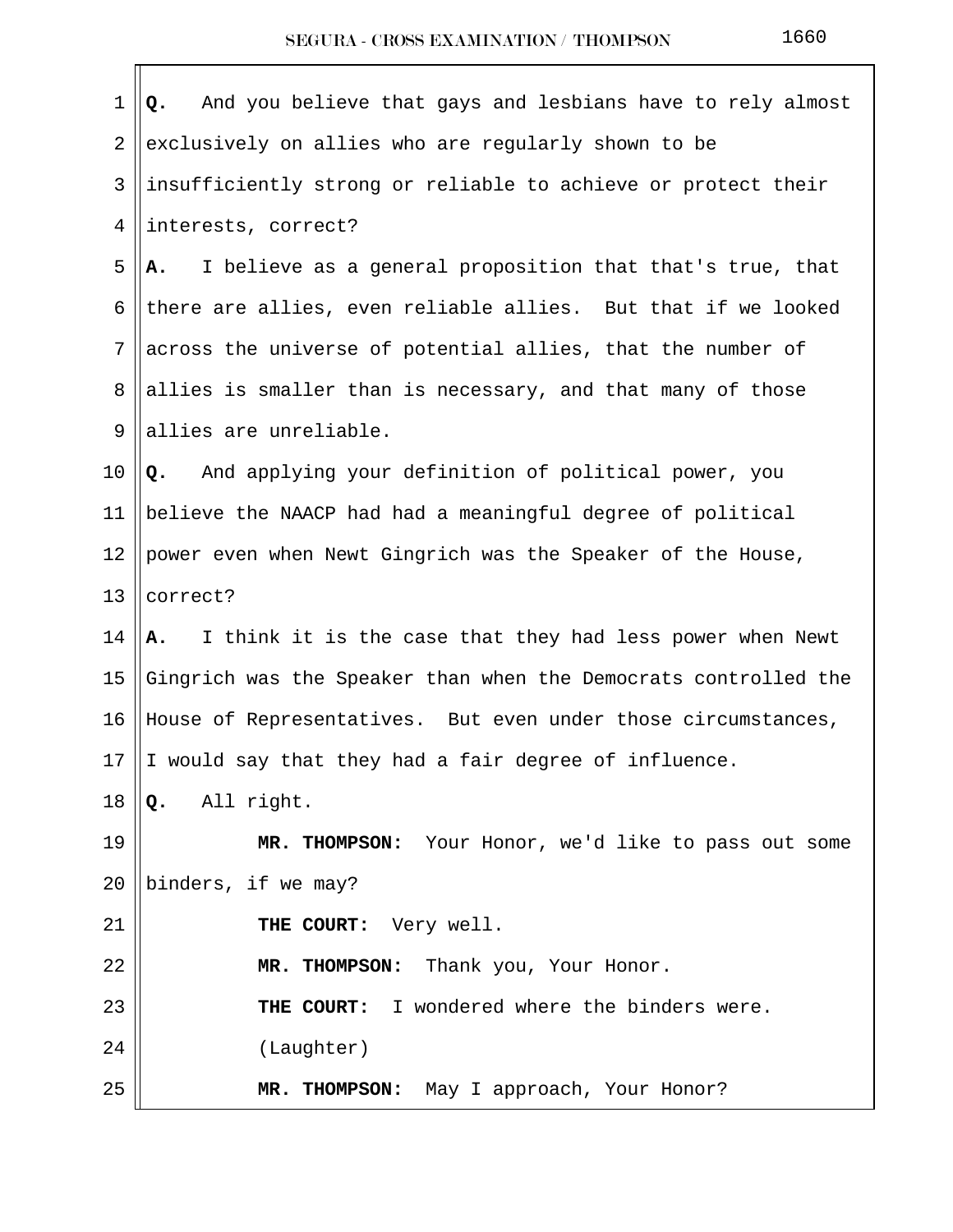| $\mathbf 1$ | THE COURT: You may.                                           |
|-------------|---------------------------------------------------------------|
| 2           | BY MR. THOMPSON:                                              |
| 3           | Professor, I'd like to direct your attention to tab 7.<br>Q.  |
| 4           | And in particular -- this is the 2007 annual report of the    |
| 5           | Human Rights Campaign. It's DIX1330.                          |
| 6           | And the Human Rights Campaign is a leading gay rights         |
| 7           | advocacy group; is that correct?                              |
| 8           | That's correct.<br>Α.                                         |
| 9           | And I'd like to direct your attention to page 4 of this<br>Q. |
| 10          | document. It's actually the sixth page of the exhibit. It has |
| 11          | a little 4 in the bottom left-hand column.                    |
| 12          | I'm there.<br>Α.                                              |
| 13          | Okay. And directing your attention to the third<br>Q.         |
| 14          | paragraph, it says in the second sentence:                    |
| 15          | "We were named by the well-respected national                 |
| 16          | journal the single most effective nonunion                    |
| $17\,$      | progressive organization working in the 2006                  |
| 18          | midterm elections."                                           |
| 19          | Using your definition of political power, do you              |
| 20          | think the Human Rights Campaign had a meaningful degree of    |
| 21          | political power in the 2006 midterm elections?                |
| 22          | I do not.<br>Α.                                               |
| 23          | All right. And in the next sentence the annual report<br>Q.   |
| 24          | says:                                                         |
| 25          | "We played a decisive role in electing                        |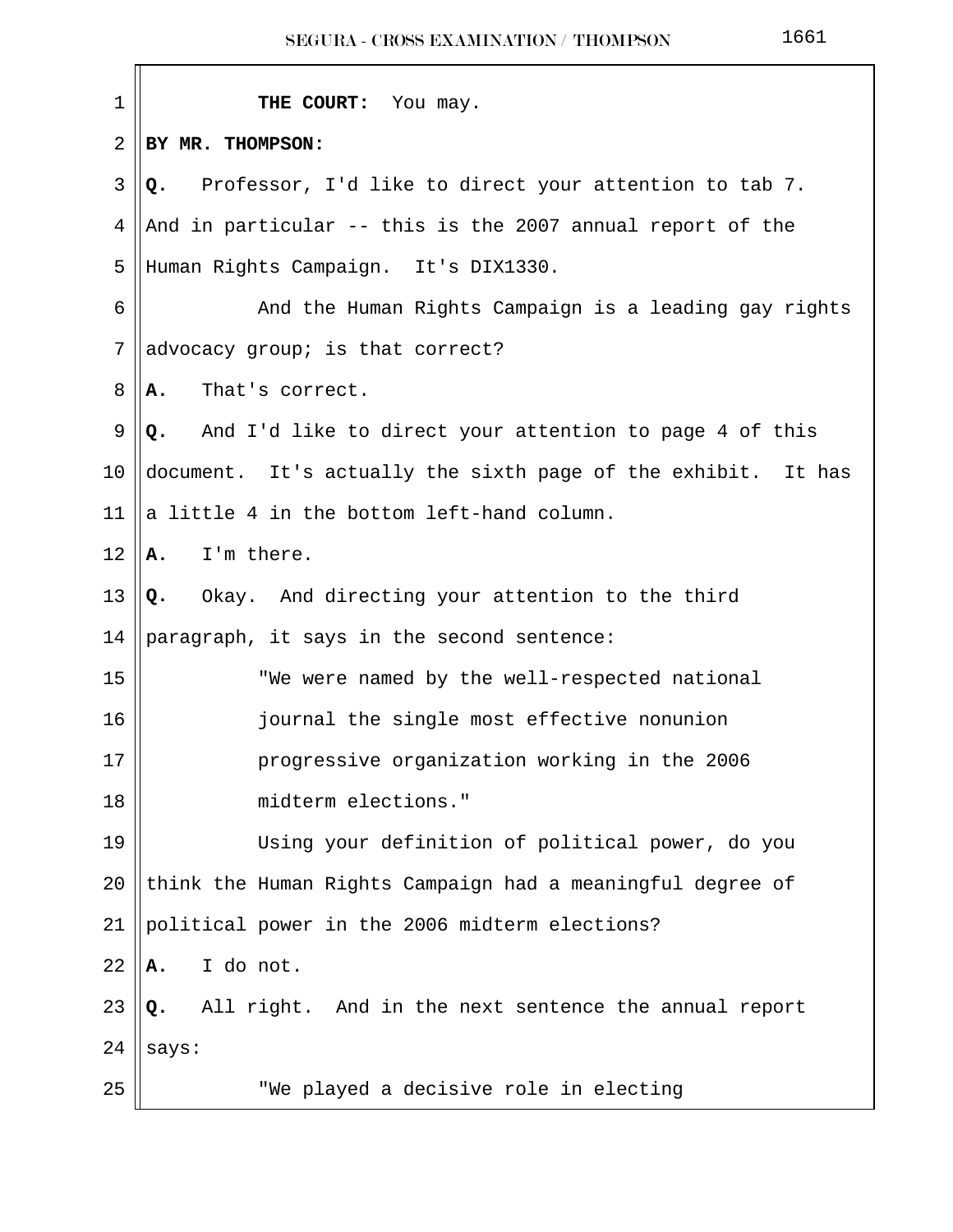| $\mathbf 1$    | fair-minded majorities to the U.S. House and                    |  |
|----------------|-----------------------------------------------------------------|--|
| $\overline{2}$ | Senate, and to legislatures from Oregon to                      |  |
| 3              | New Hampshire."                                                 |  |
| 4              | But using your definition of political power, you               |  |
| 5              | don't believe the Human Rights Campaign has a meaningful degree |  |
| 6              | of political power, correct?                                    |  |
| 7              | I don't.<br>А.                                                  |  |
| 8              | And in California the incoming speaker is John Perez; is<br>Q.  |  |
| 9              | that correct?                                                   |  |
| 10             | That's correct.<br>А.                                           |  |
| 11             | Of the Assembly?<br>Q.                                          |  |
| 12             | Yes.<br>Α.                                                      |  |
| 13             | I think he's already taken office; hasn't<br>THE COURT:         |  |
| 14             | he?                                                             |  |
| 15             | He may have, actually.<br>THE WITNESS:                          |  |
| 16             | Thank you, Your Honor.<br>MR. THOMPSON:                         |  |
| 17             | BY MR. THOMPSON:                                                |  |
| 18             | And Mr. Perez is openly gay; is that correct?<br>Q.             |  |
| 19             | That's my understanding.<br>Α.                                  |  |
| 20             | And he was unanimously elected to the speakership of the<br>Q.  |  |
| 21             | California Assembly, is that correct, by the Democratic caucus? |  |
| 22             | After the alternative candidates withdrew, yes.<br>Α.           |  |
| 23             | And -- but under your definition of political power, gays<br>Q. |  |
| 24             | and lesbians do not have a meaningful degree of political power |  |
| 25             | in the California Assembly, even though the speaker is openly   |  |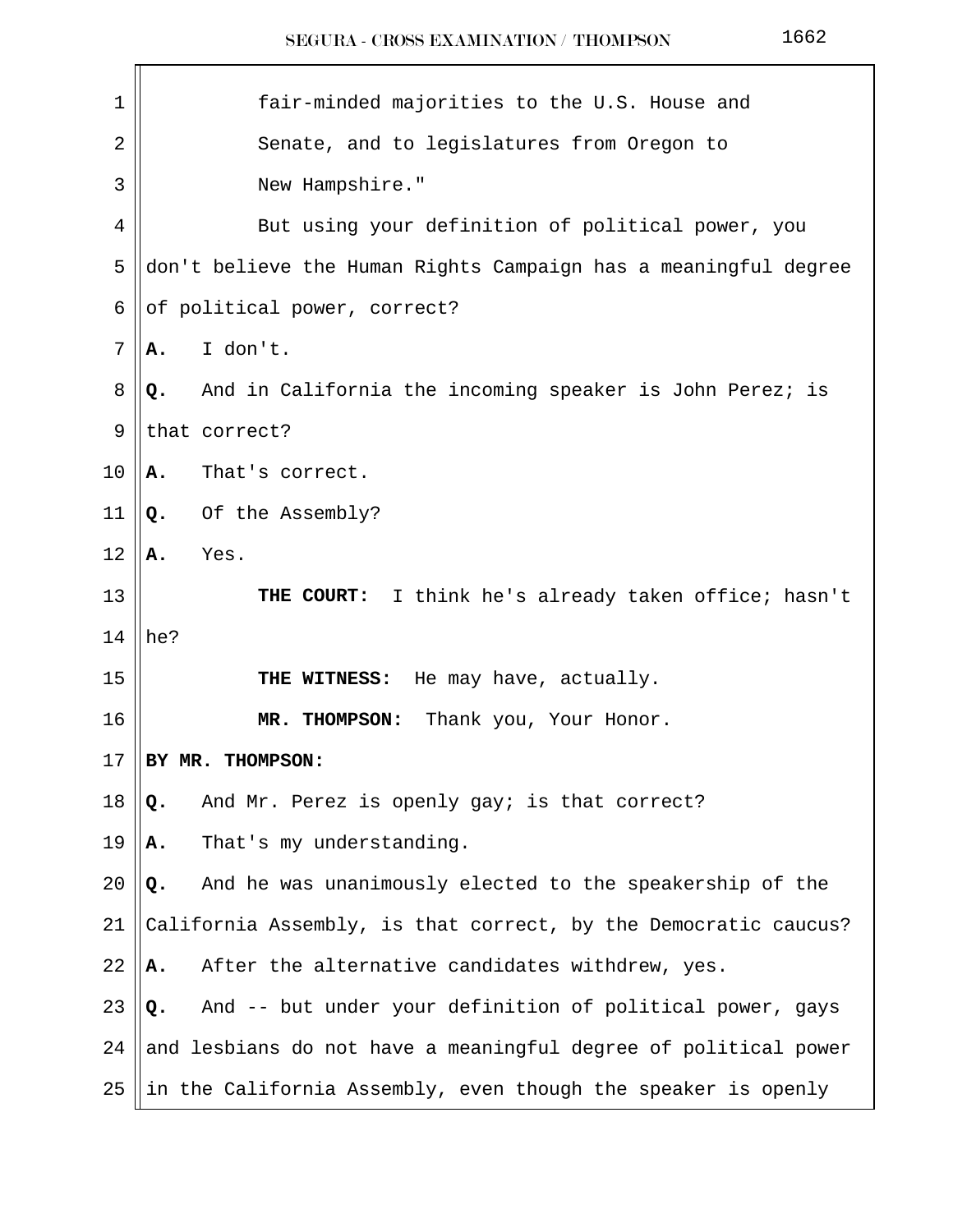| 1              |          | gay, correct?                                                  |
|----------------|----------|----------------------------------------------------------------|
| $\overline{2}$ | А.       | That's correct, because, again, outcome does not reveal        |
| 3              | process. |                                                                |
| 4              | Q.       | Applying your definition of political power, Biblical          |
| 5              |          | literalists have more political power in the California        |
| 6              |          | legislature than the gay and lesbian community, correct?       |
| 7              | Α.       | If we looked at their representation among the elected         |
| 8              |          | officials, that would be my conclusion.                        |
| 9              | Q.       | And if we look at outcomes, would that be your conclusion,     |
| 10             | as well? |                                                                |
| 11             | А.       | Again, outcomes are a particularly difficult thing to rely     |
| 12             |          | upon because we have to understand how the outcome came about. |
| 13             |          | Q. Well, if we look at domestic partnerships, the gay and      |
| 14             |          | lesbian community supported those in 1999 in California,       |
| 15             | correct? |                                                                |
| 16             | Α.       | That would be my assumption, yes.                              |
| 17             | Q.       | And the Biblical literalists opposed it, correct?              |
| 18             | Α.       | That's correct.                                                |
| 19             | Q.       | And the gay and lesbian community won that fight, correct?     |
| 20             | Α.       | Again, process matters. But, yes, the answer to that is:       |
| 21             |          | That's correct.                                                |
| 22             | Q.       | And then in 2003, there was an expansion of the domestic       |
| 23             |          | partnership law in California, correct?                        |
| 24             | Α.       | That's what I understand.                                      |
| 25             | Q.       | And the gay and lesbian community supported that               |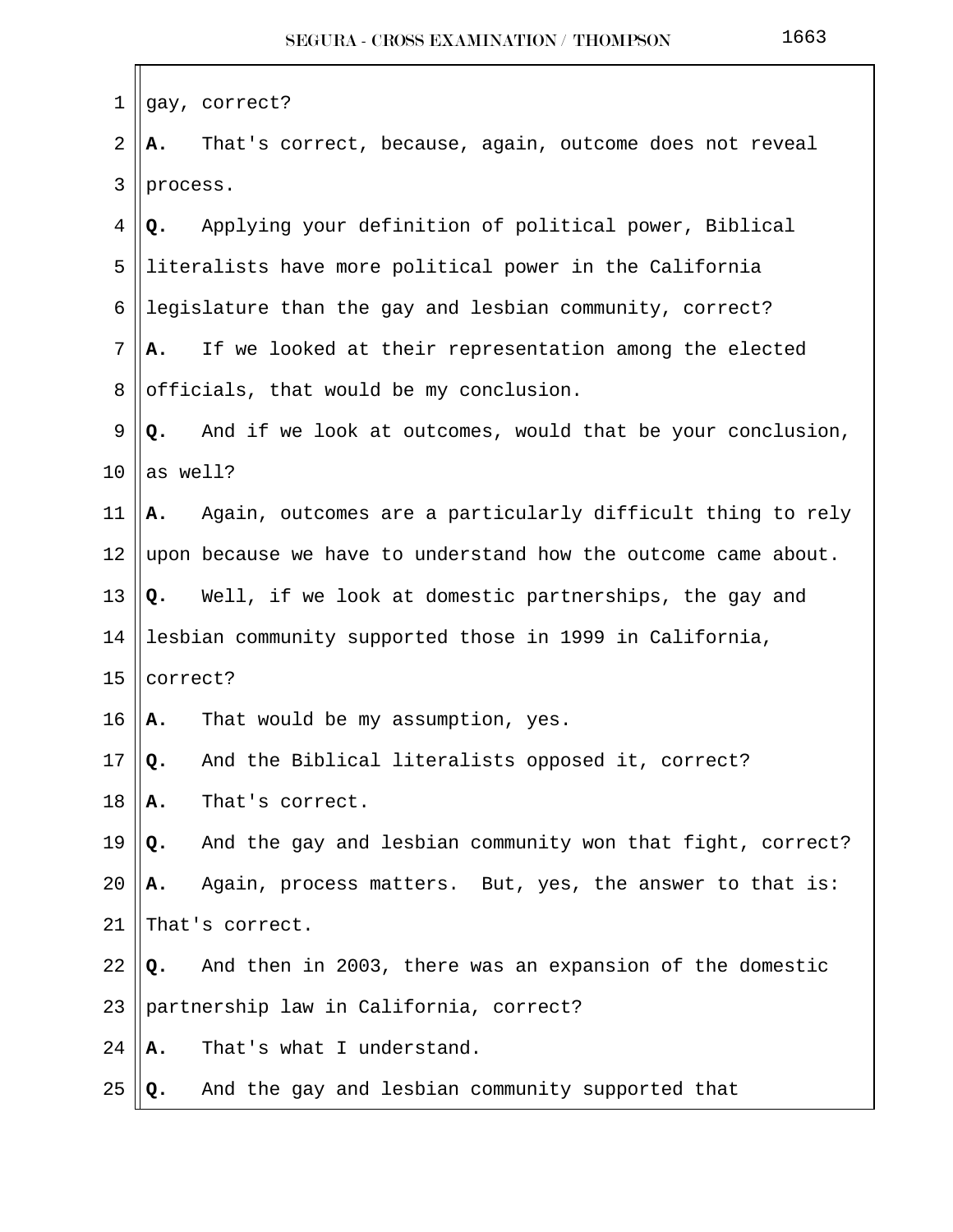| 1  | expansion?                                                      |
|----|-----------------------------------------------------------------|
| 2  | I'm sure they did.<br>Α.                                        |
| 3  | And the Biblical literalists opposed it?<br>Q.                  |
| 4  | I would assume.<br>Α.                                           |
| 5  | And even though the gay and lesbian community won that<br>Q.    |
| 6  | fight, you say they have less power in the California           |
| 7  | legislature than Biblical literalists, correct?                 |
| 8  | I say that they have less power in the California<br>Α.         |
| 9  | legislature because they're less represented.<br>Their          |
| 10 | representation is augmented by Democratic control. Should       |
| 11 | there be Republican control, they would have no power,          |
| 12 | whatsoever.                                                     |
| 13 | If a group is successful in getting legal protections<br>Q.     |
| 14 | against discrimination aimed at that group, that would be a     |
| 15 | positive factor that you would weigh in assessing political     |
| 16 | power, correct?                                                 |
| 17 | It would be a positive factor with the consideration that<br>Α. |
| 18 | the discrimination exists in the first place.                   |
| 19 | And gays and lesbians in California have many legal<br>Q.       |
| 20 | protections against discrimination, correct?                    |
| 21 | Uhm, I'm sorry, "many"? I don't under- -- you'd have to<br>Α.   |
| 22 | be specific about what that term means.                         |
| 23 | Well, haven't there been over 50 pieces of legislation<br>Q.    |
| 24 | over the last ten years, that have sought to protect the legal  |
| 25 | rights of gays and lesbians in California?                      |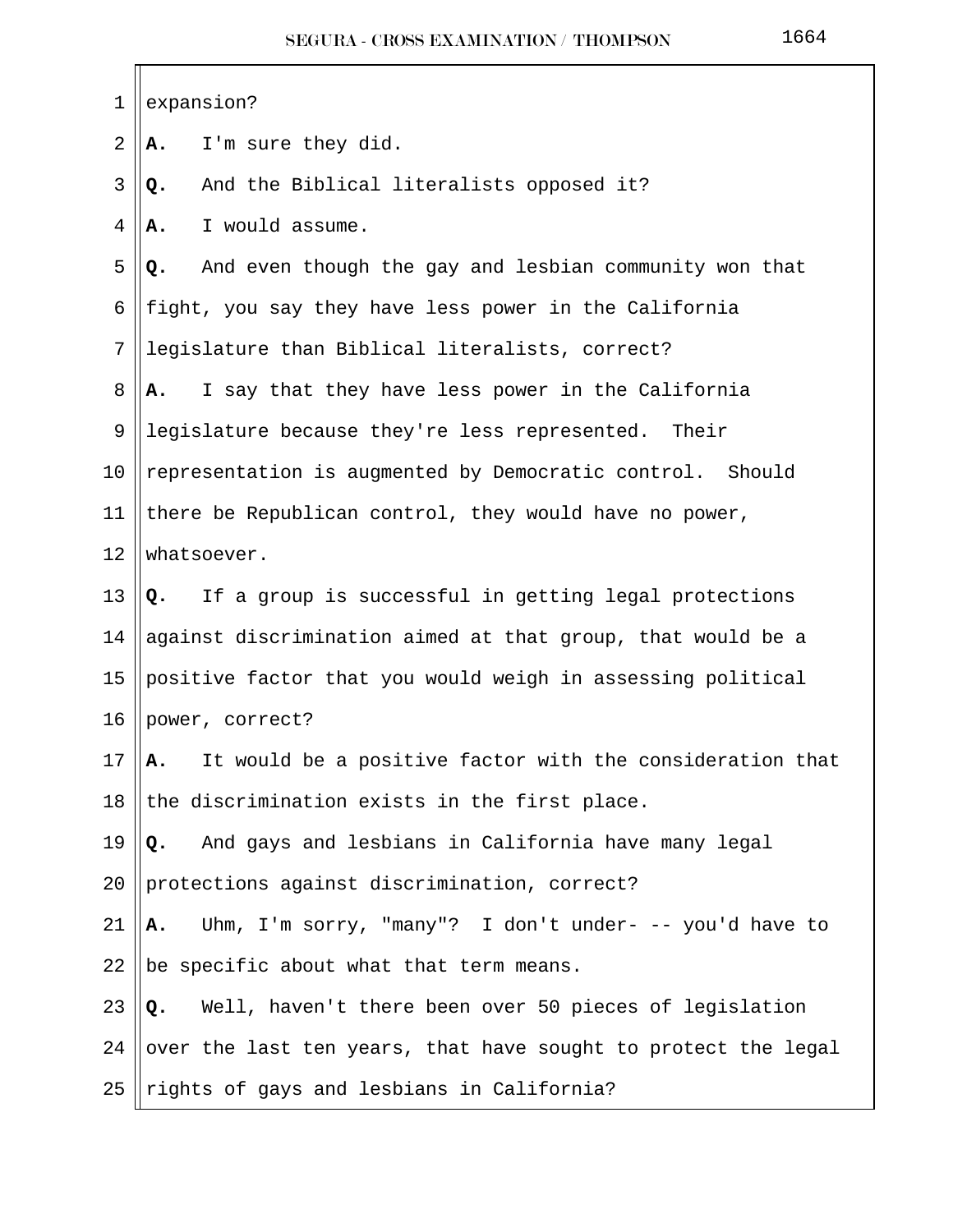$1 \parallel A$ . I don't think it would be a fair statement to say that in  $2 \parallel 50$  cases, the interests of gays and lesbians were codified into  $3$  |  $1$ aw. 4 || I think it would be fair to say that there are 5 ||anti-discrimination lines in at least 50 pieces of legislation. 6 || Now, you are correct that some of those pieces of 7 || legislation did, in fact, grant protection from discrimination 8 || to gays and lesbians. And as I indicated in my direct, some of  $9$  || that was in response to court decisions. 10 **Q.** Can you identify any state in the union that has more 11 legal protections for gays and lesbians than California?  $12 \parallel \mathbf{A}$ . I cannot. 13 **Q.** Using your definition of political power, can you give any 14 examples of the Hispanic community in Congress exercising 15 || political power during the last ten years? 16 **A.** Uhm, well, I could think of the role they may have played 17  $\parallel$  in attempting to stop immigration legislation when the current 18  $\parallel$  minority was the majority. 19 || They certainly played a role in rallying forces to 20  $\parallel$  stop the attempt to criminalize the presence in the 21 United States of undocumented persons. That would be an  $22$  | example. 23 **Q.** Any other examples? 24 **A.** Uhm, I'm sure if I thought for a while, I could. 25 **Q.** Now, in New Hampshire, gays and lesbians have secured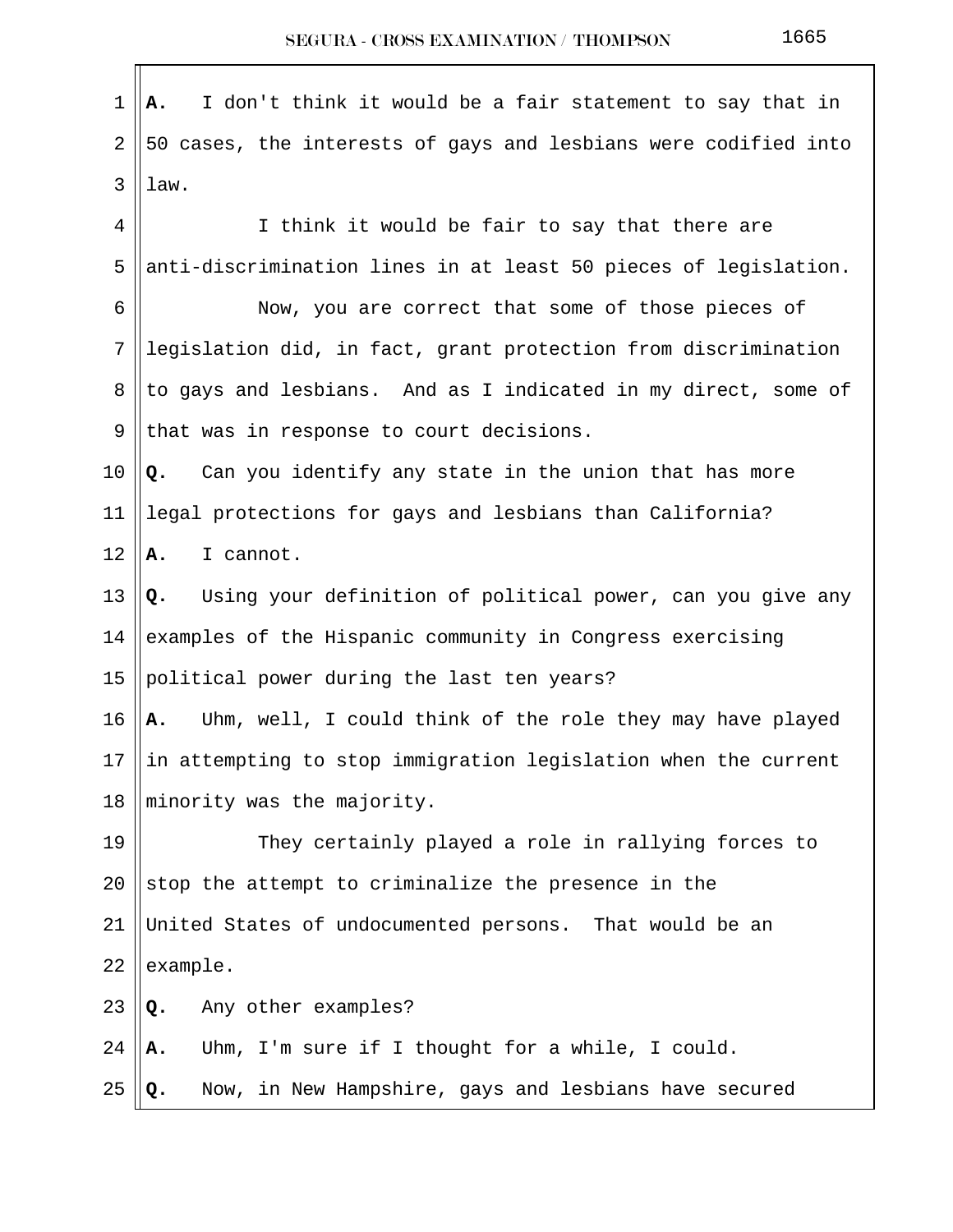1 || through the legislative process the right to same-sex marriage,  $2$  | correct?

 $3 \parallel \mathbf{A}$ . That's my understanding, yes.

 4 **Q.** But using your definition of political power, your initial 5 || reaction would be that gays and lesbians do not have a 6 meaningful degree of political power in New Hampshire, correct? 7 **A.** Uhm, that would be my initial reaction because I would 8 need to understand the legislative history and the legislative 9 circumstances surrounding the enactment of that protection. I 10 Would also want to know whether or not that protection is 11 || likely to be subject to reversal.

 **Q.** And so do you have an opinion on whether gays and lesbians  $\parallel$  in New Hampshire have a meaningful degree of political power? **A.** I don't have sufficient information in my hand to answer  $\vert$  that.

16 **Q.** And in Vermont, gays and lesbians have secured through the 17 legislative process the right to same-sex marriage, correct? 18 **A.** Uhm, again, I'm uncomfortable with this notion that gays 19  $\parallel$  and lesbians have "secured." The Vermont legislature has, in 20 || fact, passed same-sex marriage legislation. That's my 21 understanding.

 $\left\| \mathbf{Q}_{\bullet} \right\|$  At the urging of the gay and lesbian community? **A.** Well, certainly not with their opposition, but they 24 ||weren't in a position to compel the legislature to do so, but ||certainly they asked.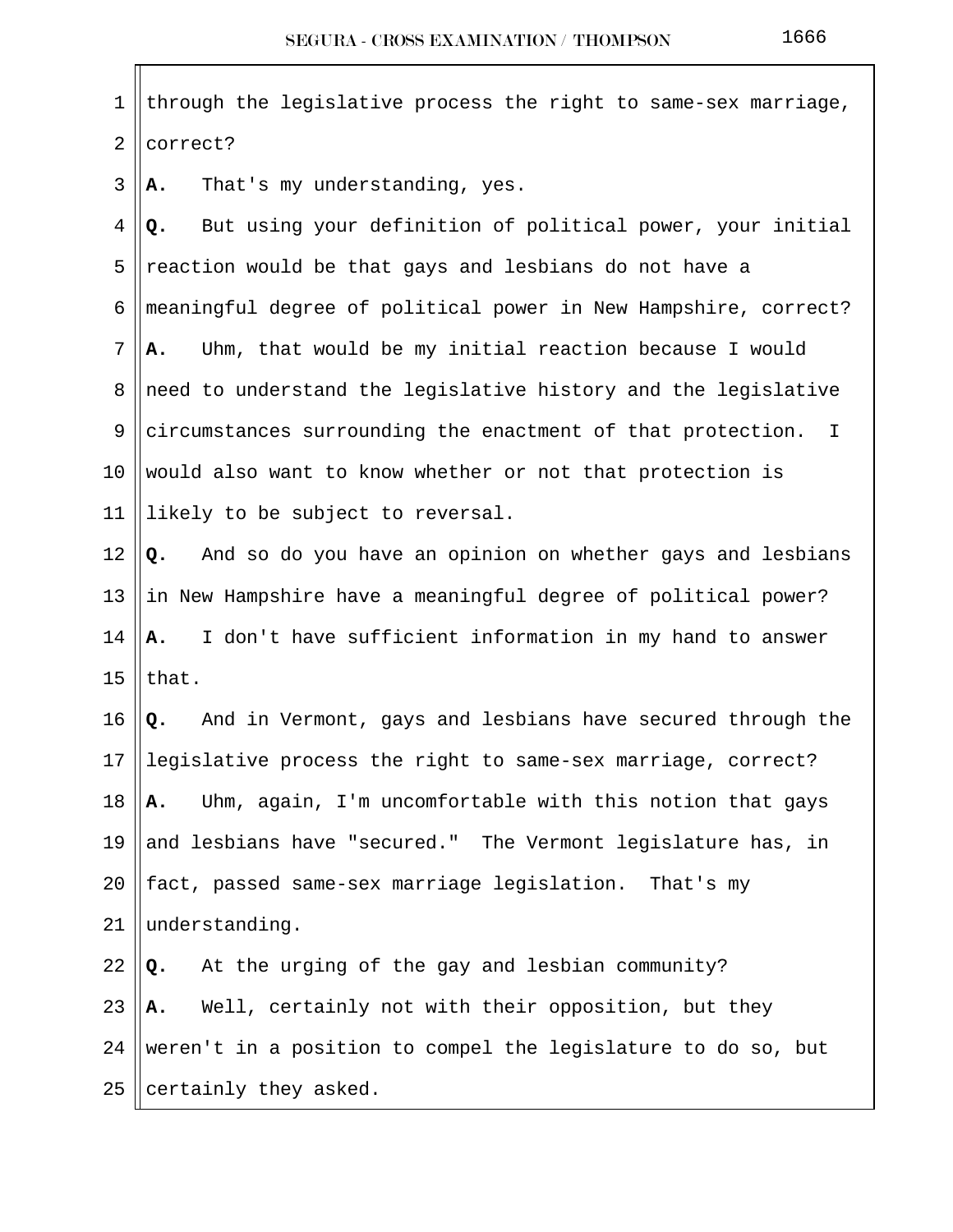| $\mathbf{1}$ | But using your definition of political power, you would<br>Q.    |
|--------------|------------------------------------------------------------------|
| 2            | suggest that gays and lesbians do not have a meaningful degree   |
| 3            | of political power in Vermont, correct?                          |
| 4            | Again, it would be difficult for me to make a full-length<br>А.  |
| 5            | statement about the circumstances in Vermont without knowing     |
| 6            | the legislative history and the circumstances of gays and        |
| 7            | lesbians in the various state and county governments.            |
| 8            | I also want to reiterate that my understanding of                |
| 9            | political power is very nationally oriented. That is, that       |
| 10           | those gays and lesbians newly enfranchised with the right to     |
| 11           | marry in New Hampshire and Vermont don't have those marriages    |
| 12           | recognized by the federal government.                            |
| 13           | Nor can the domestic partners registered in                      |
| 14           | California visit ill domestic partners in Nevada or Louisiana.   |
| 15           | There's no guarantee those rights are accepted.                  |
| 16           | So we need to think of this not solely on a                      |
| 17           | jurisdiction-by-jurisdiction basis, but also across layers of    |
| 18           | government.                                                      |
| 19           | Well, is a jurisdiction-by-jurisdiction basis irrelevant<br>Q.   |
| 20           | to your analysis?                                                |
| 21           | It's not irrelevant, but we certainly would have to<br>Α.        |
| 22           | consider both.                                                   |
| 23           | Now, gays and lesbians have the right to marry in<br>Okay.<br>Q. |
| 24           | Massachusetts, correct?                                          |
| 25           | That is correct.<br>А.                                           |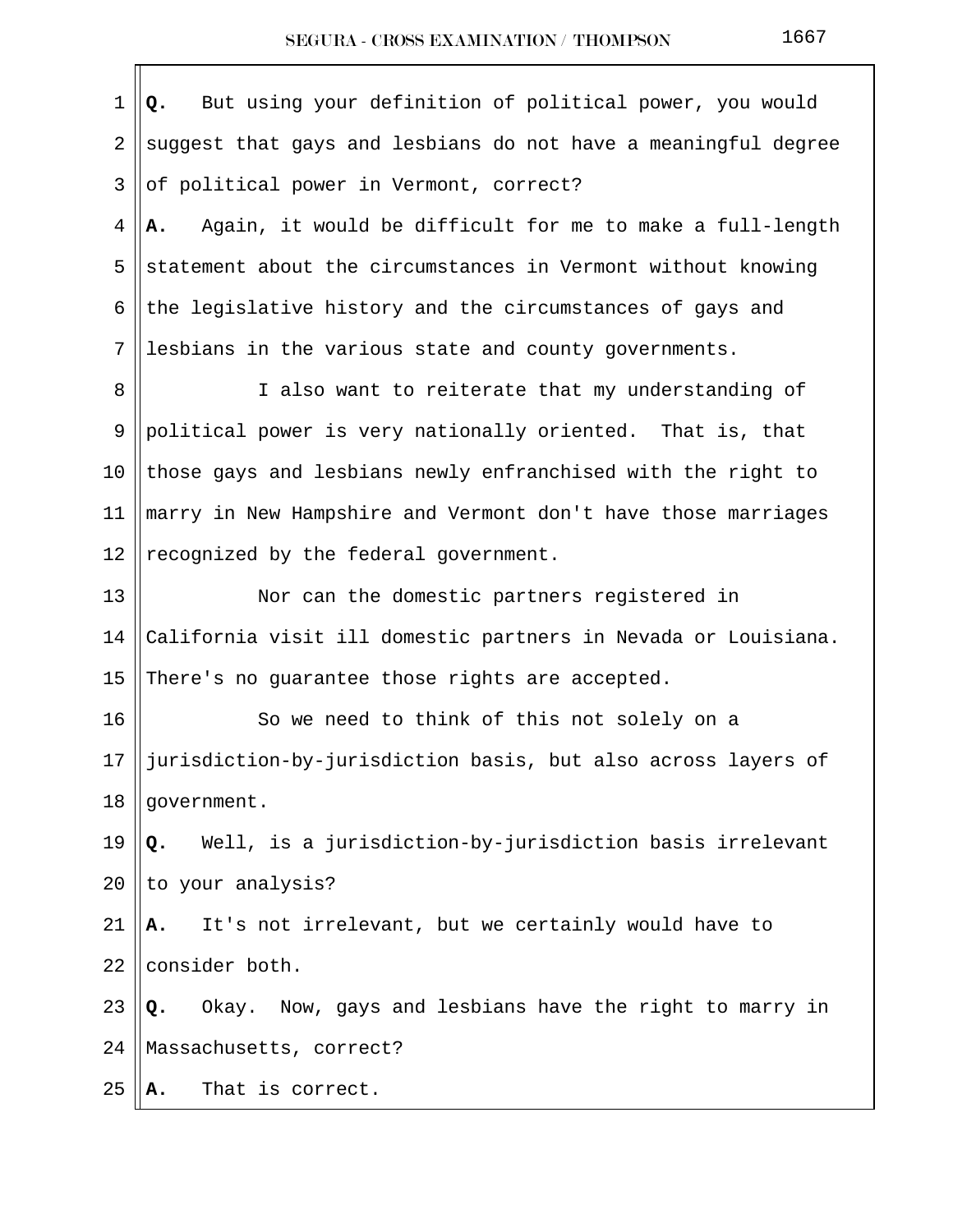| 1  | And gays and lesbians were able to defeat an effort to<br>Q.     |
|----|------------------------------------------------------------------|
| 2  | restore the traditional definition of marriage in                |
| 3  | Massachusetts, correct?                                          |
| 4  | A. "Defeat" is an interesting term. My understanding was         |
| 5  | that in the legislature there was some maneuvering to prevent    |
| 6  | it from coming up for a vote.                                    |
| 7  | I'm sorry, I don't have an exhaustive command of the             |
| 8  | Massachusetts legislature.                                       |
| 9  | Q. And at present in Massachusetts, there is no effort to        |
| 10 | repeal same-sex marriage, because any such effort would be       |
| 11 | futile, correct?                                                 |
| 12 | Again, I don't know if I could conclude that. I would<br>А.      |
| 13 | think as long as the Democrats retained the majority in the      |
| 14 | commonwealth lower house, that it would be difficult to do       |
| 15 | that. But $I - - I$ can't say for sure that there would be none. |
| 16 | But using your definition of political power, gays and<br>Q.     |
| 17 | lesbians do not have a meaningful degree of political power in   |
| 18 | Massachusetts, correct?                                          |
| 19 | To the extent that they, mustering their own resources,<br>Α.    |
| 20 | cannot defend their basic rights and that those rights do not    |
| 21 | travel with them across state lines, no, they do not.            |
| 22 | And would the same answer obtain for Connecticut, that<br>Q.     |
| 23 | even though there's same-sex marriage, under your definition,    |
| 24 | gays and lesbians do not have a meaningful degree of political   |
| 25 | power in Connecticut?                                            |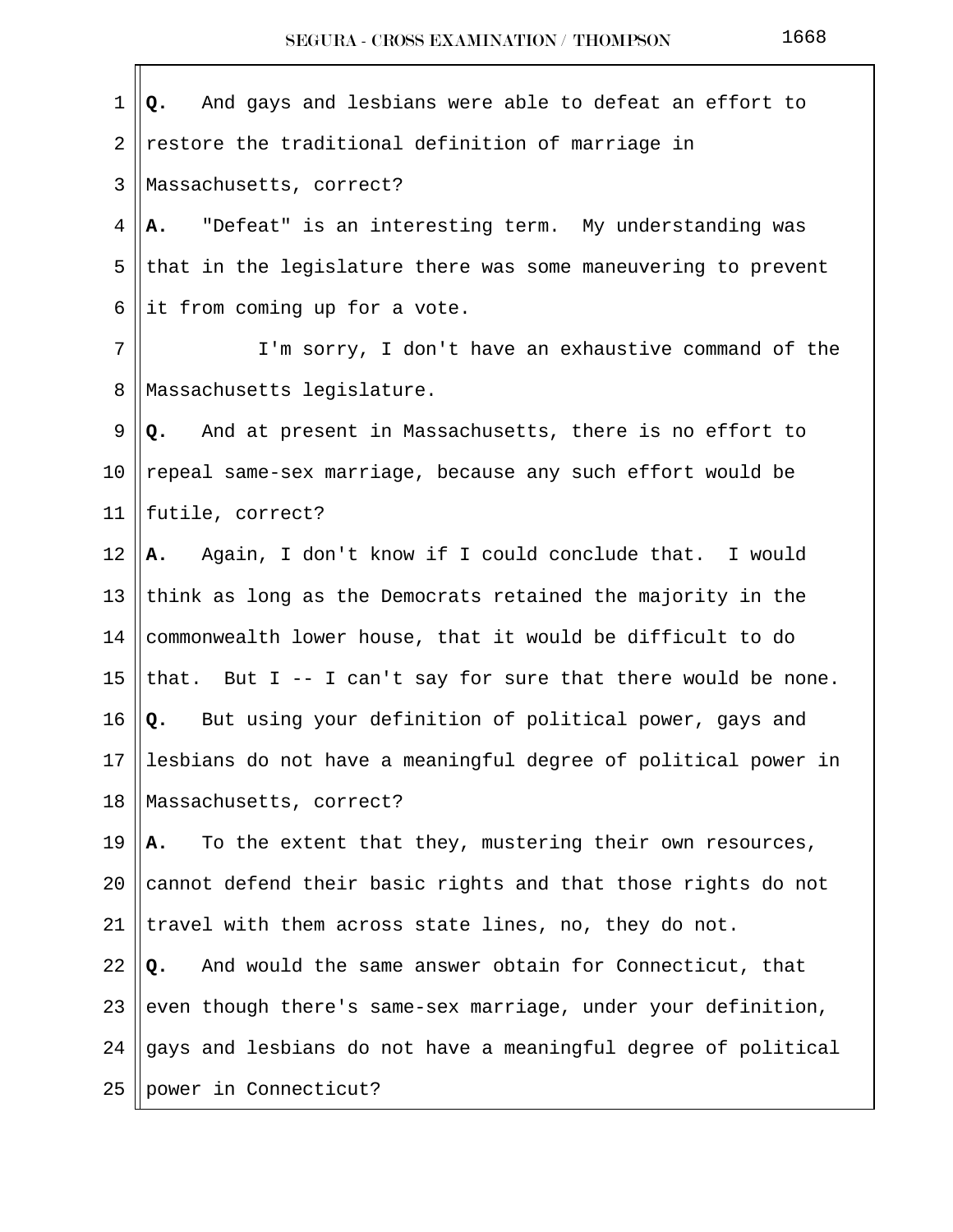| 1              | Α.       | And Iowa.                                                      |
|----------------|----------|----------------------------------------------------------------|
| $\overline{2}$ |          | (Laughter)                                                     |
| 3              | Q.       | Okay. Thank you.                                               |
| 4              |          | In Washington, D.C, the D.C. City Council passed a             |
| 5              |          | bill that would legalize same-sex marriage in the District of  |
| 6              |          | Columbia, correct?                                             |
| 7              | А.       | That's my understanding.                                       |
| 8              | Q.       | But using your definition of political power, gays and         |
| 9              |          | lesbians do not have a meaningful degree of political power in |
| 10             |          | Washington, D.C, correct?                                      |
| 11             | Α.       | Again, thinking of the context moving across levels of         |
| 12             |          | government, I would say that no gay and lesbian in the         |
| 13             |          | United States enjoys a meaningful degree of political power.   |
| 14             | Q.       | And in Houston, where there's an openly lesbian mayor,         |
| 15             |          | your opinion would be that there's not a meaningful degree of  |
| 16             |          | political power in Houston for gays and lesbians; is that      |
| 17             | correct? |                                                                |
| 18             | Α.       | Nor are there even domestic partner benefits for city          |
| 19             |          | employees, so that is correct.                                 |
| 20             | Q.       | Now, Mayor Sanders has testified that two out of the eight     |
| 21             |          | city council members in San Diego are openly gay. Are you      |
| 22             |          | aware of that?                                                 |
| 23             | Α.       | I am.                                                          |
| 24             | Q.       | And Mayor Sanders, himself, is an ally of the LGBT             |
| 25             |          | community, correct?                                            |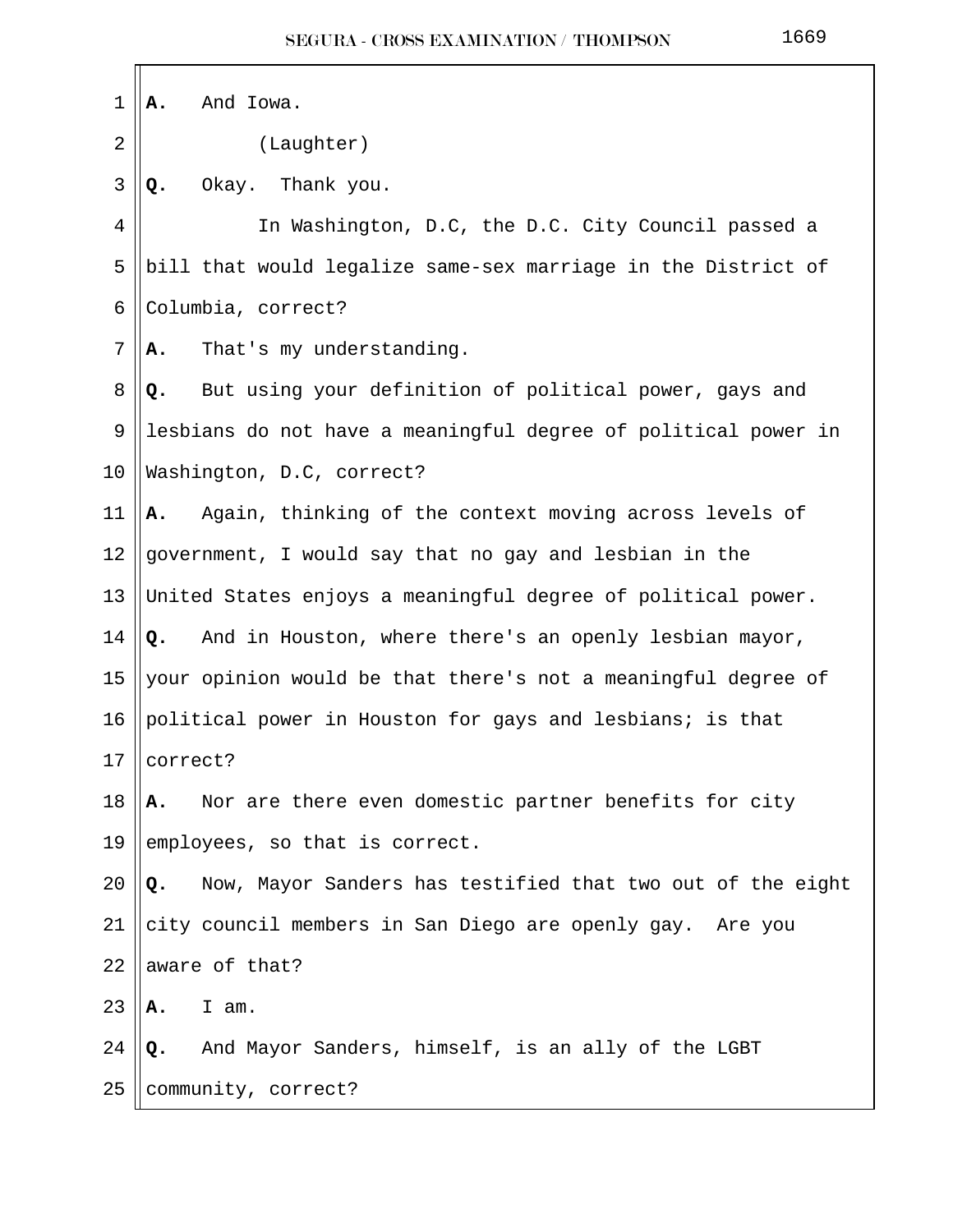| 1  | I would say that he is today, yes.<br>Α.                          |
|----|-------------------------------------------------------------------|
| 2  | And using your definition of political power, gays and<br>Q.      |
| 3  | lesbians do not have a meaning full degree of political power     |
| 4  | in San Diego, correct?                                            |
| 5  | That is correct, because gays and lesbians in San Diego -<br>А.   |
| 6  | in two ways. Gays and lesbians in San Diego remain                |
| 7  | constitutionally established as second-class citizens.            |
| 8  | And, as Mayor Sanders testified, the gay and lesbian              |
| 9  | group in San Diego is not sufficiently powerful to prompt fear    |
| 10 | or any sort of compliance from its legislators.                   |
| 11 | And turning your attention to tab 15, please, in your<br>Q.       |
| 12 | binder.                                                           |
| 13 | Uh-huh.<br>Α.                                                     |
| 14 | There is a New York Times --<br>$Q_{\bullet}$                     |
| 15 | MR. THOMPSON: Oh, and, by the way, Your Honor, I                  |
| 16 | believe I neglected to request permission to move into evidence   |
| 17 | DIX1330, which is the Human Rights Campaign annual report of      |
| 18 | 2007.                                                             |
| 19 | MR. BOUTROUS: No objection, Your Honor.                           |
| 20 | THE COURT: Very well. 1330 is admitted.                           |
| 21 | (Defendants' Exhibit 1330 received in evidence.)                  |
| 22 | BY MR. THOMPSON:                                                  |
| 23 | And turning your attention to tab 13 in your binder,<br>Q.        |
| 24 | Professor, it's DIX2554. This is a New York Times article         |
| 25 | entitled "Gay Candidates Get Support That Causes May Not."<br>And |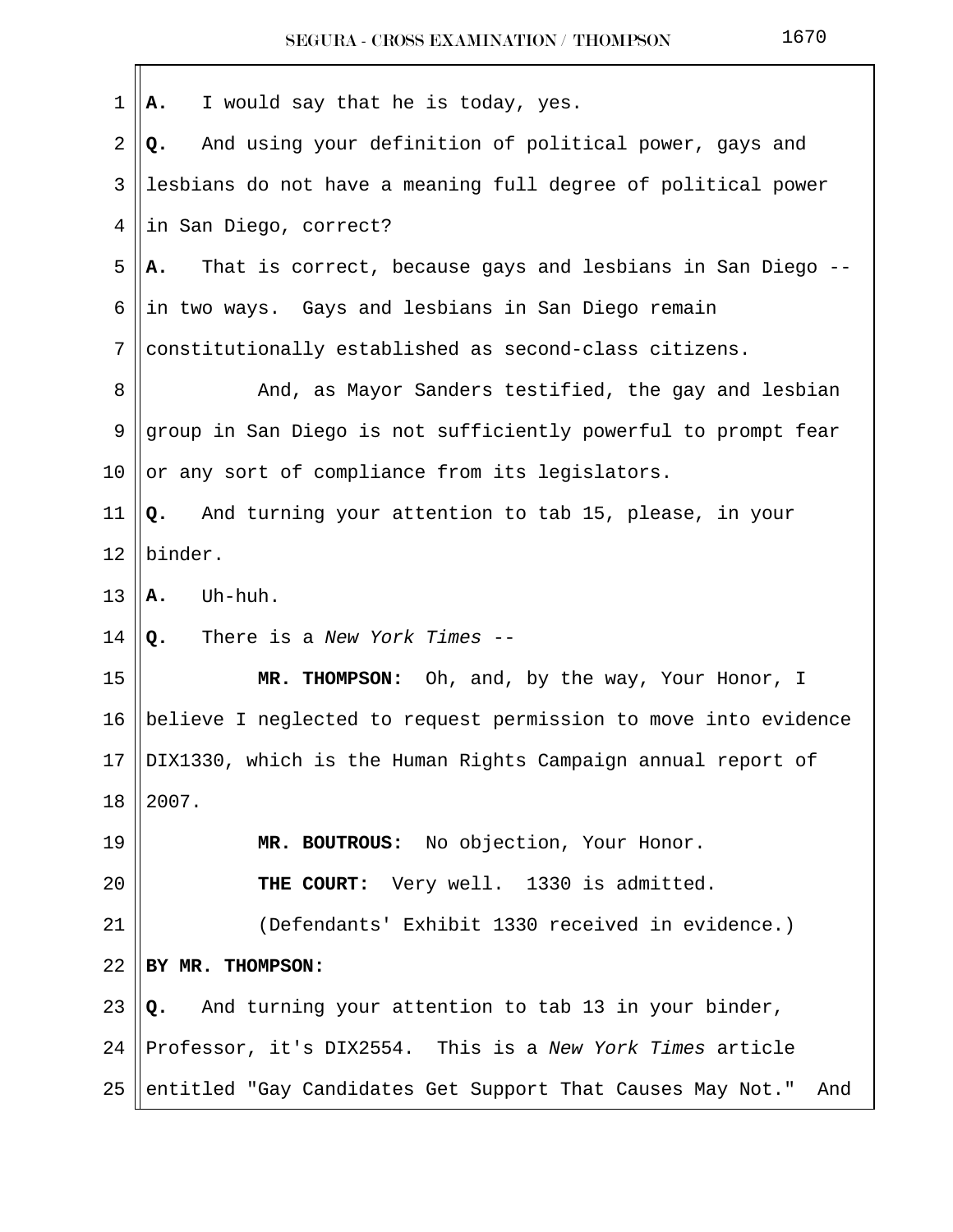| 1      | it's dated December 28, 2009.                                   |
|--------|-----------------------------------------------------------------|
| 2      | And in the fifth paragraph, it states:                          |
| 3      | "There are currently at least 445 openly gay                    |
| 4      | and lesbian people holding elected office in                    |
| 5      | the United States, up from 257 eight years                      |
| 6      | ago."                                                           |
| 7      | And are those numbers accurate, to the best of your             |
| 8      | knowledge?                                                      |
| 9      | I have no basis on which to evaluate them. I have no<br>А.      |
| 10     | reason to believe that they're inaccurate.                      |
| 11     | Didn't you have numbers like that in your opening report?<br>Q. |
| 12     | I did, but my numbers were disaggregated by level of<br>А.      |
| 13     | government.                                                     |
| 14     | Q. And turning to the third paragraph from the bottom, it       |
| 15     | talks about:                                                    |
| 16     | "Charles Pugh, an openly gay former                             |
| $17\,$ | broadcaster, swept to victory as city council                   |
| 18     | president in Detroit in his first bid for                       |
| 19     | public office."                                                 |
| 20     | Using your definition of "political power," gays and            |
| 21     | lesbians do not have a meaningful degree of political power in  |
| 22     | Detroit, even though the president of the city council is       |
| 23     | openly gay, correct?                                            |
| 24     | That would be correct, because I would look at the<br>А.        |
| 25     | preferences of the remaining members of the city council, the   |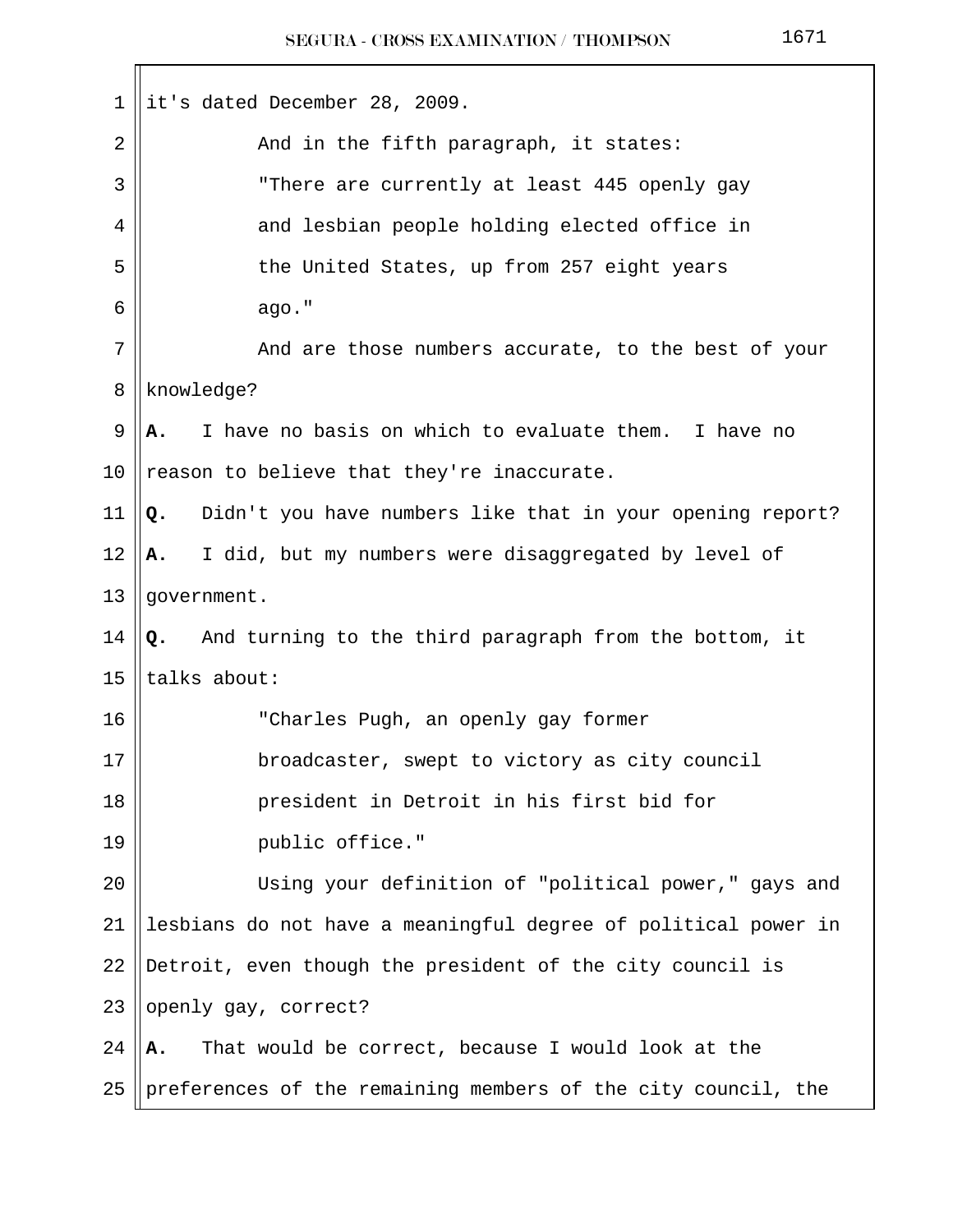| 1      | attitudes of the State of Michigan's legislature, the absence     |
|--------|-------------------------------------------------------------------|
| 2      | of any form of non-discrimination legislation in Michigan, and    |
| 3      | the absence of protective legislation at the federal level.       |
| 4      | So residents of the City of Detroit reside not just               |
| 5      | in Detroit, but in Wayne County, in Michigan, in the United       |
| 6      | States.                                                           |
| 7      | Now, if we turn to the second page of this article, which<br>Q.   |
| 8      | is actually the third page behind the tab, we can see that in     |
| 9      | the seventh paragraph it starts, "In Detroit."                    |
| 10     | Yes.<br>Α.                                                        |
| 11     | Q.<br>It says:                                                    |
| 12     | "In Detroit Mr. Pugh's sexuality never became                     |
| 13     | an issue in his race for city council.                            |
| 14     | Quote, I thought I would be attacked during                       |
| 15     | the campaign for being gay, close quote, he                       |
| 16     | said in an interview. I wasn't. It was a                          |
| $17\,$ | pleasant surprise."                                               |
| 18     | Isn't it true that in many big cities it's in                     |
| 19     | increasingly irrelevant whether a candidate is gay or lesbian?    |
| 20     | I think that would depend on which big city. So I<br>А.           |
| 21     | would -- I would respond to this in two ways.                     |
| 22     | First, the candidate did expect to be attacked for                |
| 23     | his sexuality.                                                    |
| 24     | And, second, in the previous example you mentioned in             |
| 25     | the City of Houston, her sexuality was very much at issue.<br>Her |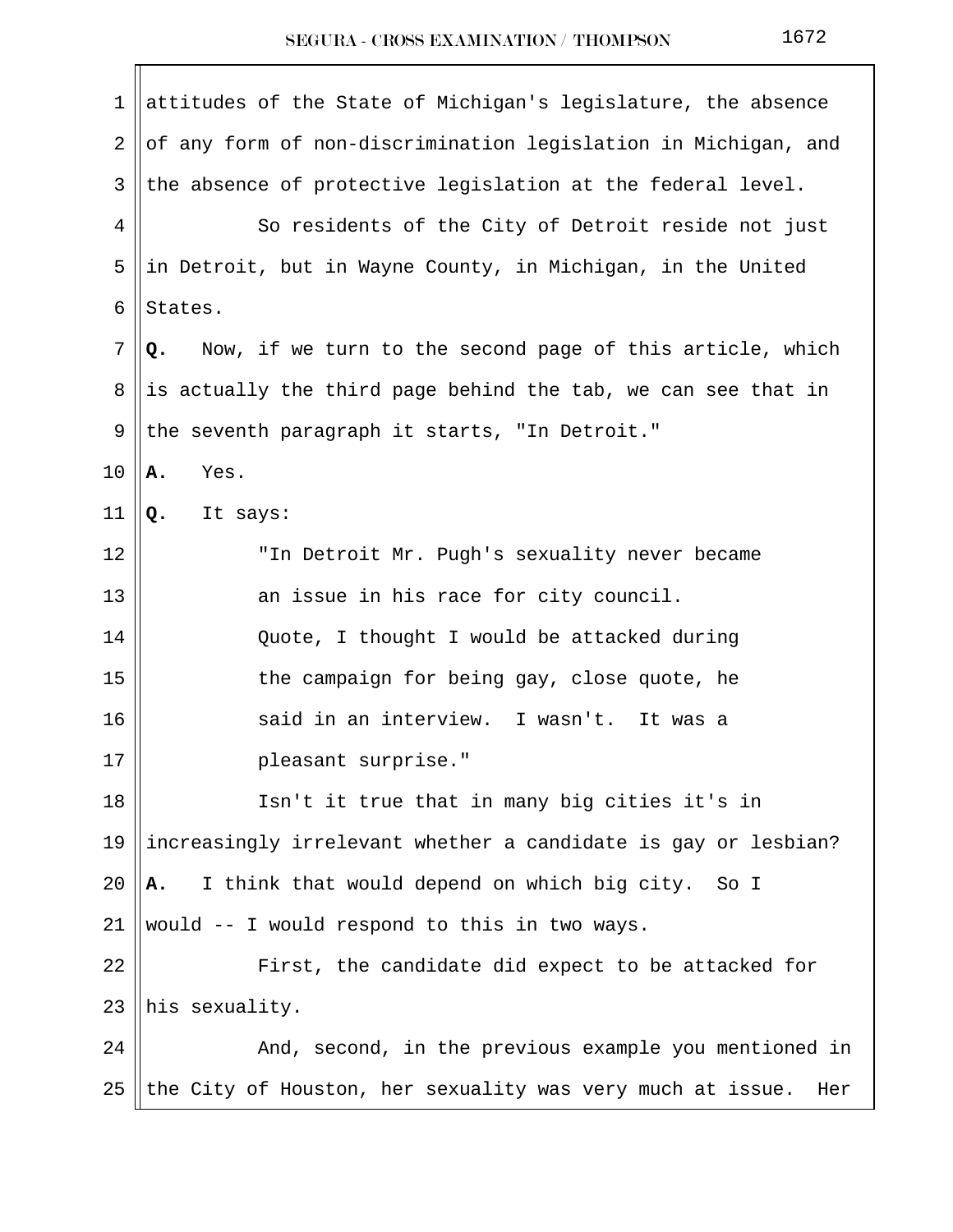| 1  | opponent used it to try to diminish her support.                 |
|----|------------------------------------------------------------------|
| 2  | So I don't think it is the case that being gay or                |
| 3  | lesbian is a footnote of no interest to voters in many big       |
| 4  | cities. There are certainly big cities where it is less          |
| 5  | important than it might previously have been or than in other    |
| 6  | cities, but I don't think it's fair to say that it is an         |
| 7  | insignificant element of a candidate's identity today.           |
| 8  | MR. THOMPSON: Your Honor, we would move the                      |
| 9  | admission of DIX-2554.                                           |
| 10 | MR. BOUTROUS: Your Honor, I'm going to object on                 |
| 11 | hearsay grounds. I have no objection to it coming in for the     |
| 12 | fact of the article, but not for the truth of the matter         |
| 13 | asserted.                                                        |
| 14 | MR. THOMPSON: Your Honor, it relates to a                        |
| 15 | legislative fact.                                                |
| 16 | THE COURT: I think the witness has opened the door               |
| 17 | to this. 2554 will be admitted.                                  |
| 18 | (Defendants' Exhibit 2554 received in evidence.)                 |
| 19 | MR. THOMPSON: Thank you, your Honor.                             |
| 20 | BY MR. THOMPSON:                                                 |
| 21 | Turning your attention, Professor, to tab 16, this is a<br>Q.    |
| 22 | story in the Atlanta Journal Constitution dated October 10,      |
| 23 | It's entitled "Gay Votes Can Make A Difference."<br>2009.<br>And |
| 24 | it's an interview with Jeff Graham, the executive director of    |
| 25 | Georgia Equality, one of the largest gay advocacy and lobbying   |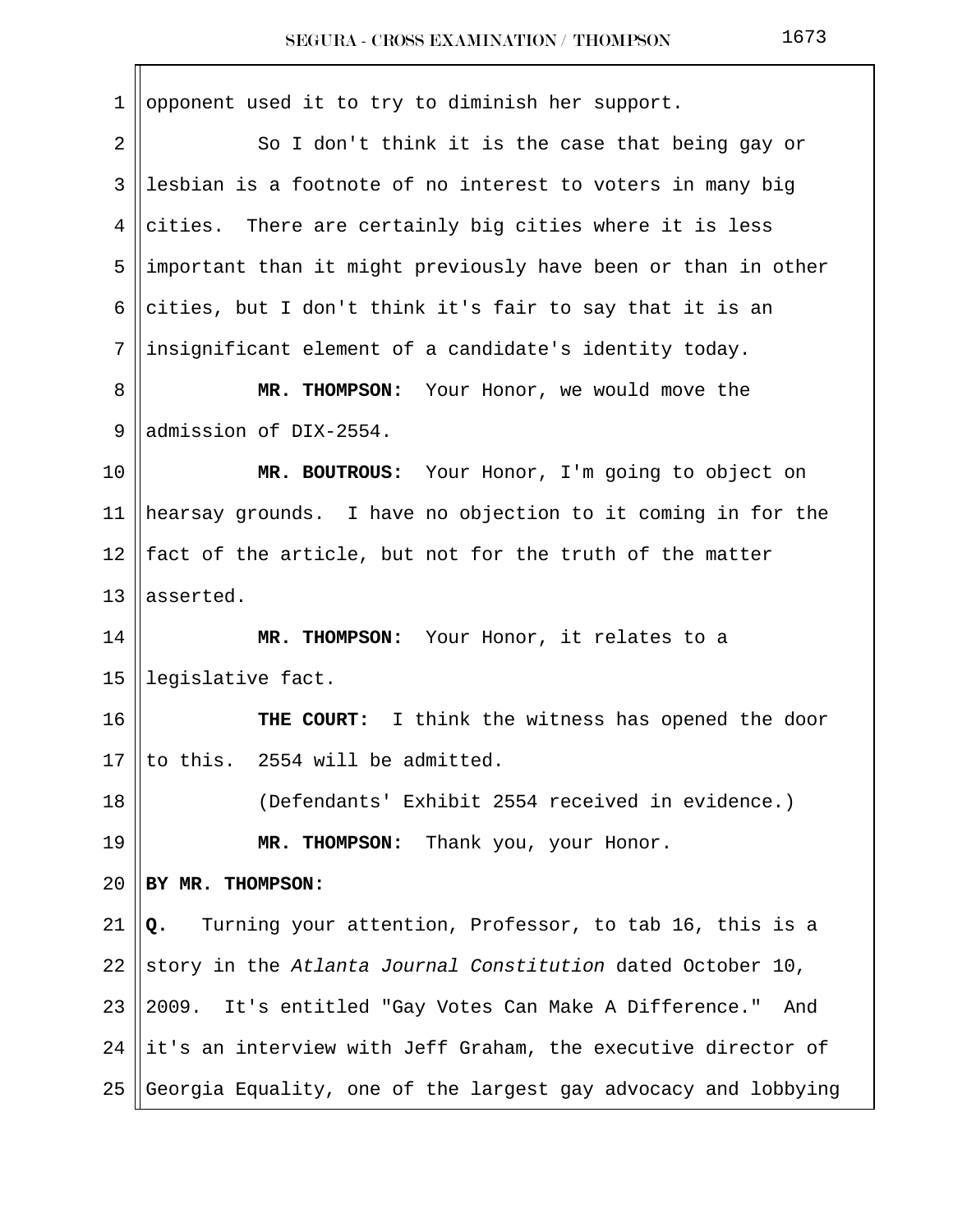| $\mathbf{1}$ | groups in the state.                                           |
|--------------|----------------------------------------------------------------|
| 2            | And if you turn your attention to the fourth                   |
| 3            | paragraph from the bottom, he provides the following answer to |
| 4            | a question:                                                    |
| 5            | "I think we have certainly seen in the last                    |
| 6            | 20 years that I have lived here there have                     |
| 7            | been a number of close elections and runoff                    |
| 8            | scenarios when both the winners and the                        |
| 9            | losers have conceded that strength of the                      |
| 10           | LGBT vote was a deciding factor in those                       |
| 11           | races. When you have a voting history that                     |
| 12           | goes back 20 years or more, the political                      |
| 13           | establishment begins to realize that it                        |
| 14           | actually is a vote that can make a                             |
| 15           | difference."                                                   |
| 16           | But using your definition of political power, gays             |
| 17           | and lesbians don't have a meaningful degree of political power |
| 18           | in Atlanta, correct?                                           |
| 19           | That's correct. And I would actually go on to suggest<br>Α.    |
| 20           | that there are a number of problems with the claims being made |
| 21           | here.                                                          |
| 22           | The first problem is that this claim is being made by          |
| 23           | an advocate for a gay and lesbian action organization.<br>Not  |
| 24           | surprisingly, as you can imagine yourself, advocates for       |
| 25           | organizations want to present the power of their organization  |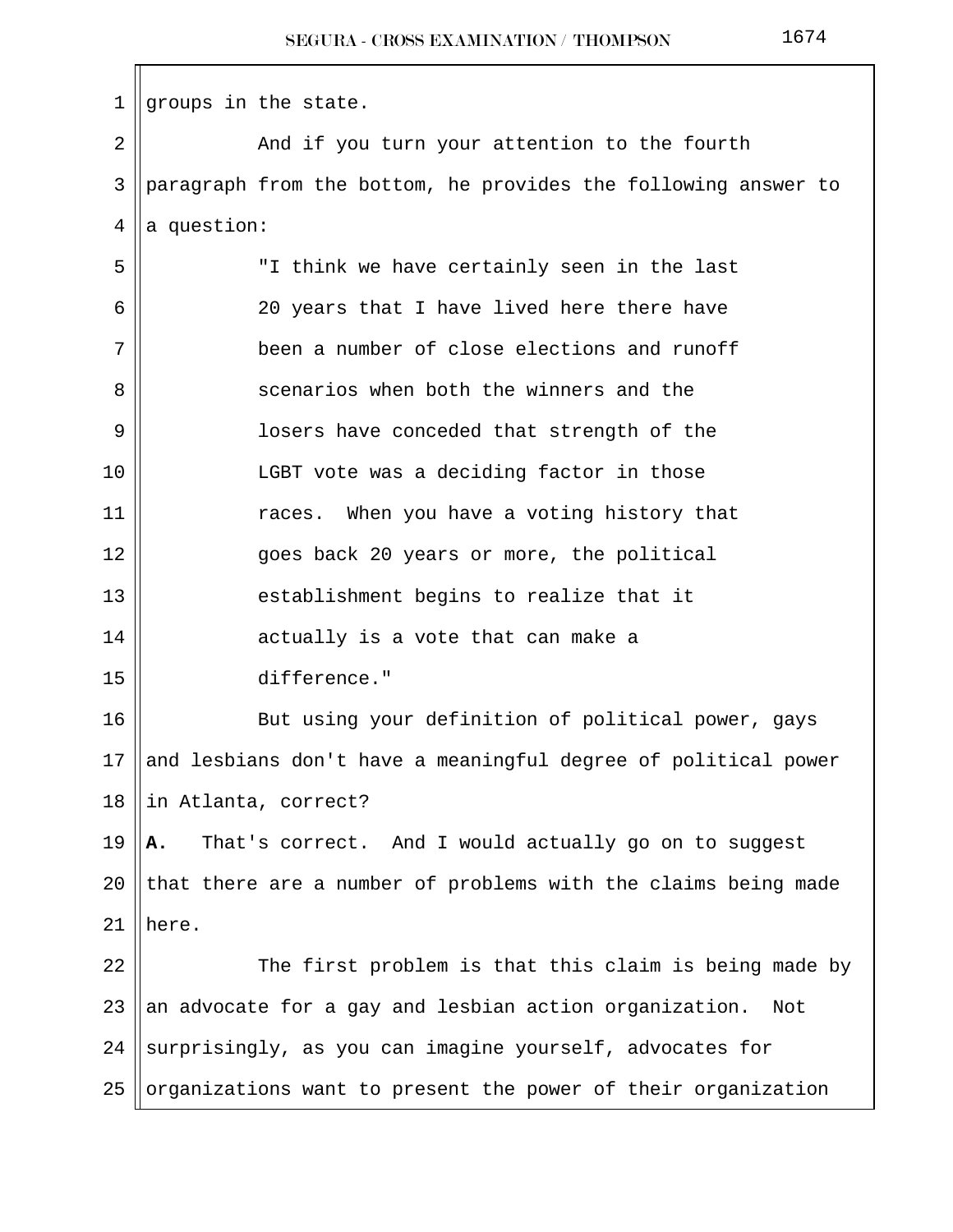| 1  | in the most positive light, because their job is to raise money |  |  |  |
|----|-----------------------------------------------------------------|--|--|--|
| 2  | and to mobilize forces on behalf of the group.                  |  |  |  |
| 3  | People historically don't give money to the, "Donate            |  |  |  |
| 4  | to us, we are very unlikely to make a difference."              |  |  |  |
| 5  | (Laughter.)                                                     |  |  |  |
| 6  | So the strategy that he would use -- and, indeed, any<br>А.     |  |  |  |
| 7  | advocate would use -- would be to overstate to the extent       |  |  |  |
| 8  | possible the political influence you have.                      |  |  |  |
| 9  | Now, actually, I know a little bit about Atlanta.<br>So         |  |  |  |
| 10 | Atlanta, of course, was one of the locations where there were   |  |  |  |
| 11 | violent attacks on a gay bar by an individual who was           |  |  |  |
| 12 | subsequently identified as potentially involved in the Olympics |  |  |  |
| 13 | bombing, you will all recall.                                   |  |  |  |
| 14 | I also know that Georgia is one of the top 10 states            |  |  |  |
| 15 | that does not have an anti-discrimination provision in its      |  |  |  |
| 16 | state statute.                                                  |  |  |  |
| 17 | So I don't think we can look at the certainly                   |  |  |  |
| 18 | well-intended boast of a political advocate and conclude that   |  |  |  |
| 19 | this is a convincing analysis of the political circumstances in |  |  |  |
| 20 | the City of Atlanta's politics.                                 |  |  |  |
| 21 | Isn't it true that in the most recent runoff for mayor,<br>Q.   |  |  |  |
| 22 | both candidates were actively seeking the vote of the LGBT      |  |  |  |
| 23 | community?                                                      |  |  |  |
| 24 | That may well be the case. It still doesn't mean that the<br>Α. |  |  |  |
| 25 | group is determinative of the outcome or that they have         |  |  |  |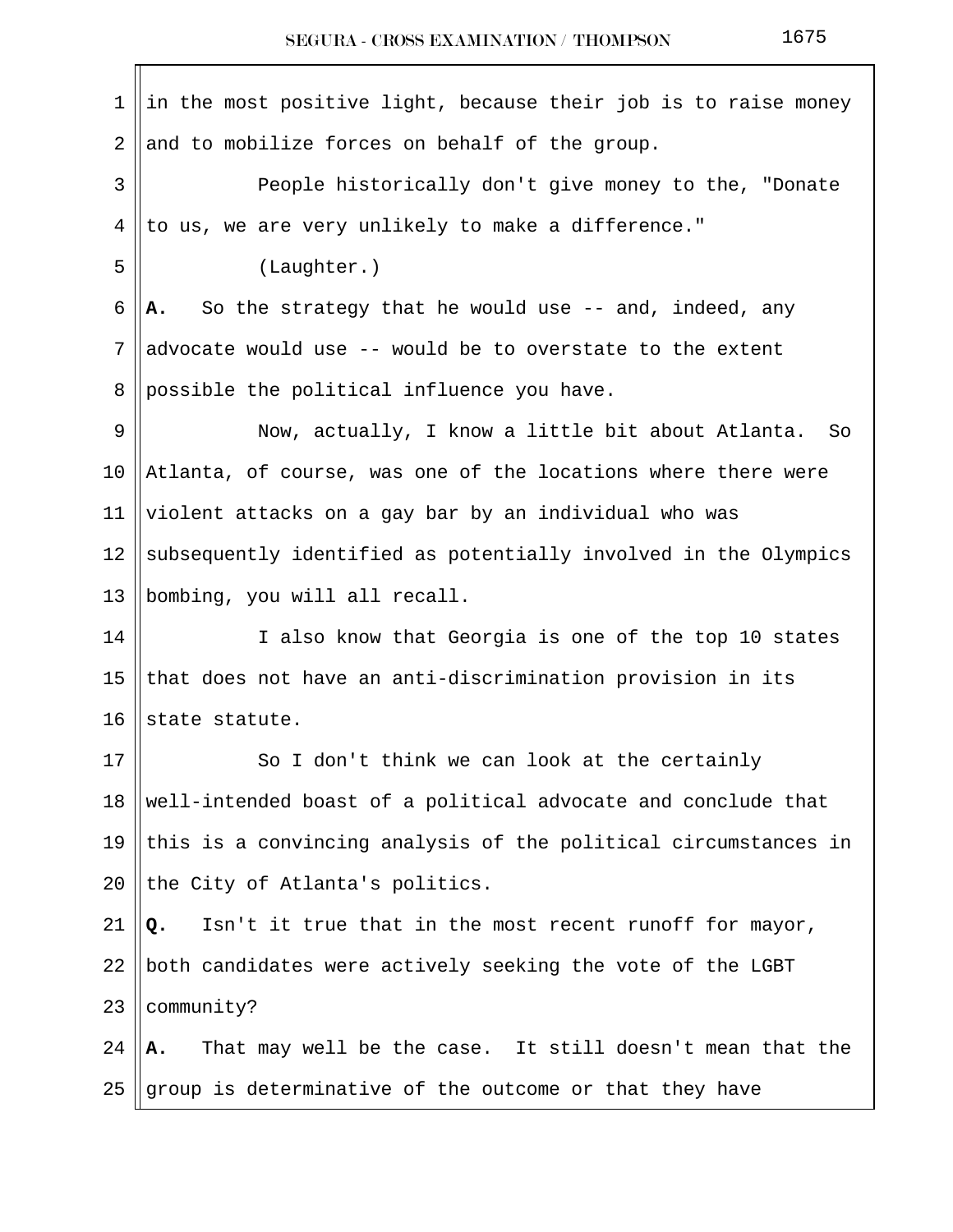| $\mathbf 1$ | particular important input on matters of city policy.           |
|-------------|-----------------------------------------------------------------|
| 2           | Let's look at the sources of political power. I think you<br>Q. |
| 3           | identified several.                                             |
| 4           | One of them would be money, correct? That's a source            |
| 5           | of political power in the United States?                        |
| 6           | Yes.<br>Α.                                                      |
| 7           | And that's one of the ways to cajole a legislator, is to<br>Q.  |
| 8           | make campaign contributions to him or her, correct?             |
| 9           | Or threaten to make contributions to his or her potential<br>Α. |
| $10 \,$     | opponent.                                                       |
| 11          | Either way, you can get power that way?<br>Q.                   |
| 12          | Yes.<br>Α.                                                      |
| 13          | Q. And for some groups their biggest political resource is      |
| 14          | their cash, correct?                                            |
| 15          | Yes, but I think that that varies a little bit by group.<br>Α.  |
| 16          | So, for example, things like trade associations. When we think  |
| 17          | of groups representing groups of corporations, they don't       |
| 18          | really have voters to mobilize. So money is their contribution  |
| 19          | to the political system.                                        |
| 20          | In other cases votes are actually a much bigger deal.           |
| 21          | So we can think of some demographic groups who turn out to vote |
| 22          | in large numbers, even though they don't have a particularly    |
| 23          | great amount of resources.                                      |
| 24          | So it's an uneven balance, and it just depends on the           |
| 25          | type of group. It varies from group to group.                   |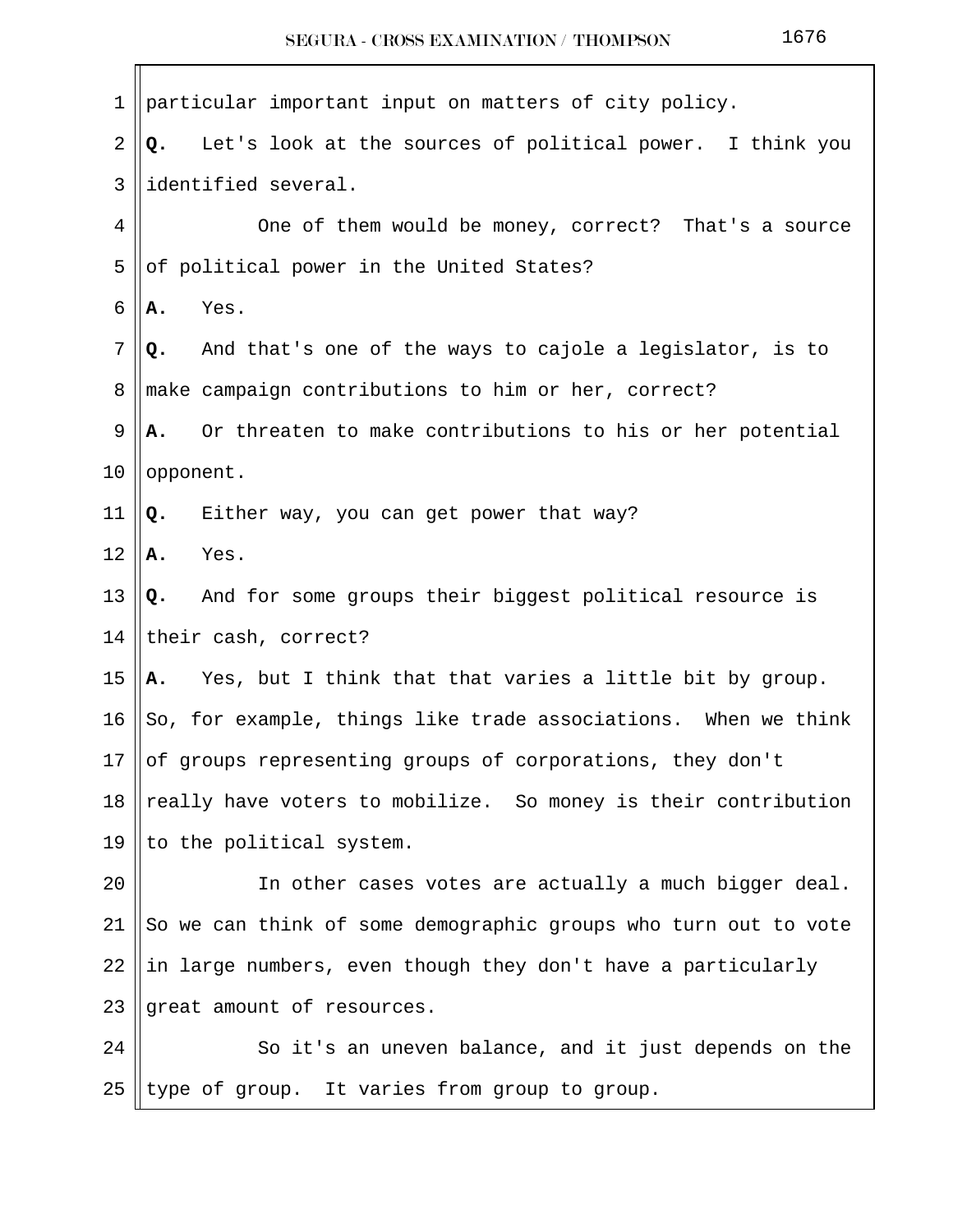| 1  | And some groups have a meaningful degree of political<br>Q.      |
|----|------------------------------------------------------------------|
| 2  | power largely because of their financial resources, correct?     |
| 3  | I would -- I would be willing to agree with that, yeah.<br>А.    |
| 4  | In assessing the political power of a group, the size of<br>Q.   |
| 5  | the group is clearly an important factor, correct?               |
| 6  | Clearly.<br>Α.                                                   |
| 7  | And in terms of other factors that might be as important,<br>Q.  |
| 8  | one such other factor would be financial resources because they  |
| 9  | play such a large role in the political system, correct?         |
| 10 | That's correct.<br>Α.                                            |
| 11 | And the LGBT community and their allies outraised the Yes<br>Q.  |
| 12 | On 8 groups, correct?                                            |
| 13 | In nominal dollars donated to the campaign fund tracked by<br>А. |
| 14 | the FPPC, that's correct.                                        |
| 15 | They raised approximately 43 million, the No On 8 groups<br>Q.   |
| 16 | did, is that correct?                                            |
| 17 | That's my understanding.<br>А.                                   |
| 18 | And the Yes On 8 groups raised approximately 40 million,<br>Q.   |
| 19 | is that correct?                                                 |
| 20 | In nominal dollars, yes, that's my understanding.<br>А.          |
| 21 | Q. All right. And now let's turn to tab 18, which is             |
| 22 | DIX-1329. It's the 2008 annual report for the human rights       |
| 23 | campaign.                                                        |
| 24 | And I would like to direct your attention to page 14.            |
| 25 | The page numbers appear at the bottom left-hand part of the      |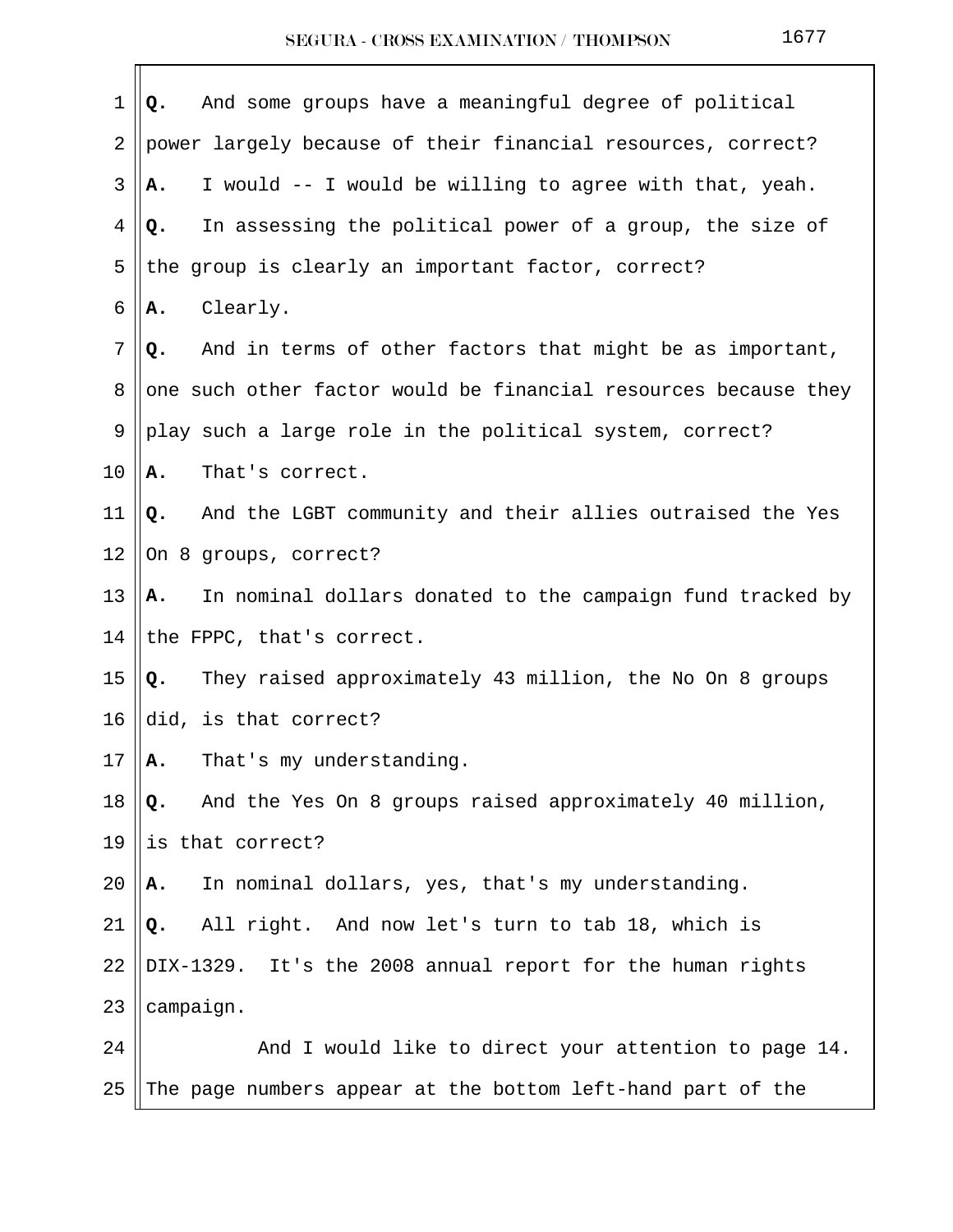| 1              | page in microscopic font?                                       |  |
|----------------|-----------------------------------------------------------------|--|
| $\overline{2}$ | Microscopic print.<br>Α.                                        |  |
| 3              | Tell me when you are there, sir.<br>Q.                          |  |
| 4              | To the extent I can see it, I am there.<br>А.                   |  |
| 5              | And turning your attention to the right-hand series of<br>Q.    |  |
| 6              | numbers under "Revenue and Support," it lists total revenue and |  |
| 7              | support, \$45.97 million for the year 2008; do you see that?    |  |
| 8              | Yes.<br>Α.                                                      |  |
| 9              | All right. And that's a lot more than the NAACP raised in<br>Q. |  |
| 10             | 2008, isn't it?                                                 |  |
| 11             | I have no idea.<br>Α.                                           |  |
| 12             | MR. THOMPSON: Your Honor, we would move the                     |  |
| 13             | admission of DIX-1329.                                          |  |
| 14             | MR. BOUTROUS: No objection, your Honor.                         |  |
| 15             | 1329 is admitted.<br>THE COURT:                                 |  |
| 16             | (Defendants' Exhibit 1329 received in evidence.)                |  |
| 17             | BY MR. THOMPSON:                                                |  |
| 18             | Political participation in the form of resource<br>Q.           |  |
| 19             | contributions is a luxury item in economic terms, correct?      |  |
| 20             | So if you have scarce resources and you need to<br>Yes.<br>Α.   |  |
| 21             | allocate them across food, rent, health insurance, then         |  |
| 22             | political contributions for most people would rank lower on the |  |
| 23             | list.                                                           |  |
| 24             | Than food?<br>Q.                                                |  |
| 25             | Than food.<br>А.                                                |  |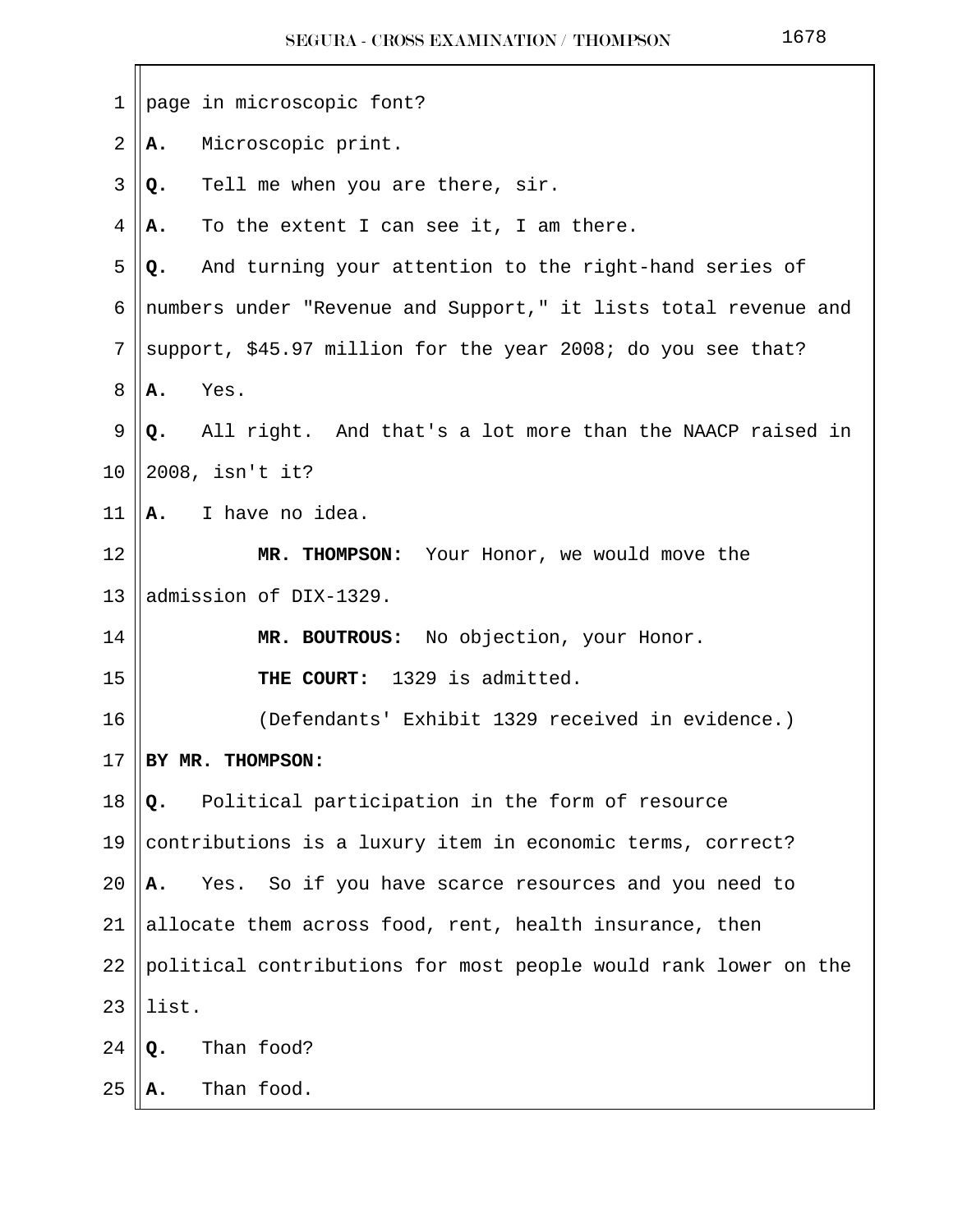| $\mathbf 1$    | You would want to look at the disposable income of<br>Q.         |  |
|----------------|------------------------------------------------------------------|--|
| $\overline{2}$ | individuals in a group to know their ability to contribute       |  |
| 3              | financially, correct?                                            |  |
| 4              | That would be one issue you would look at, that's correct.<br>Α. |  |
| 5              | But you have not undertaken an economic analysis of what<br>Q.   |  |
| 6              | the disposable income available to gays and lesbians is in the   |  |
| 7              | United States, correct?                                          |  |
| 8              | I have not.<br>Α.                                                |  |
| 9              | You do not have an opinion as to what the median income is<br>Q. |  |
| 10             | for gay men in the United States, correct?                       |  |
| 11             | I do not.<br>Α.                                                  |  |
| 12             | And you do not have an opinion as to what the median<br>Q.       |  |
| 13             | income is for lesbians in the United States, correct?            |  |
| 14             | No.<br>Α.                                                        |  |
| 15             | And you do not have an opinion on whether gays and<br>Q.         |  |
| 16             | lesbians have less disposable income than heterosexuals,         |  |
| 17             | correct?                                                         |  |
| 18             | I don't have an opinion on that.<br>Α.                           |  |
| 19             | But one factor that affects the level of disposable income<br>Q. |  |
| 20             | is the number of dependents in a household, because that --      |  |
| 21             | dependents absorb resources, correct?                            |  |
| 22             | That's true.<br>Α.                                               |  |
| 23             | And it's true that on average gay male couples are less<br>Q.    |  |
| 24             | likely to have children in their household than heterosexual     |  |
| 25             | couples, correct?                                                |  |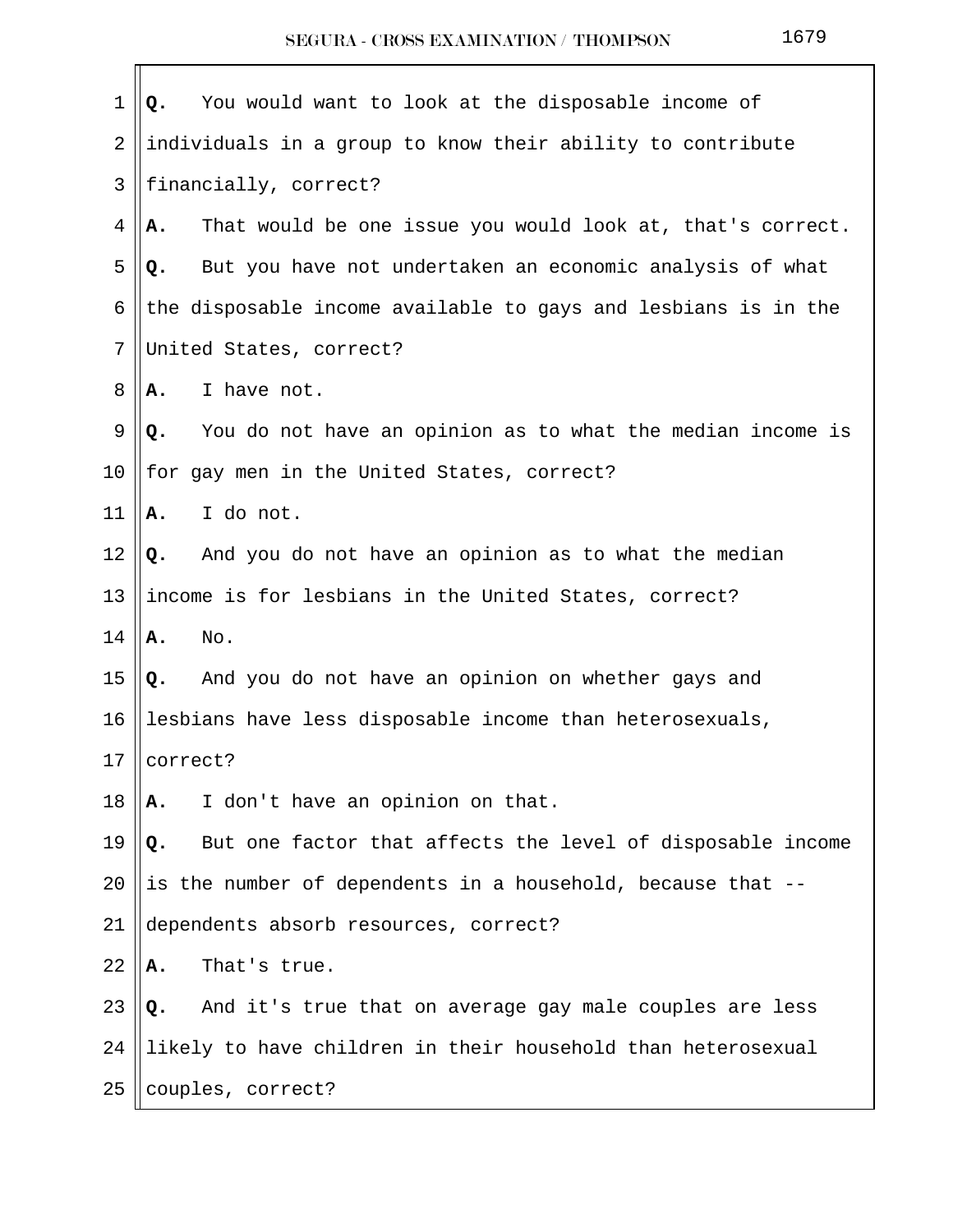1 **A.** That seems likely. 2 **Q.** And, in fact, I'd like to direct your attention to tab 19, 3 Which is DIX-1162. This is a report authored by Lee Badgett  $4$  || and others, March, 2009. 5 And directing your attention to page six, top of the 6 || page, it states: 7 || Tabout half, 48.7, of married couples have 8 || children under 18 years old, compared to 9 27.3 percent of lesbian couples and 10 || 11.3 percent of gay male couples." 11 || And you don't have any reason to doubt those numbers,  $12$  do you? 13 **A.** I don't know their source, so I can't speak to them in any  $14$  way. 15 **MR. THOMPSON:** Your Honor, we would move the 16 admission of DIX-1162. 17 **MR. BOUTROUS:** No objection, your Honor. 18 **THE COURT:** Very well. 1162 is admitted. 19 (Defendants' Exhibit 1162 received in evidence.) 20 **BY MR. THOMPSON:**  21  $\|\mathbf{Q}_{\bullet}\|$  But you would agree that the number of gays and lesbians  $22$  who actually make contributions to political causes is quite  $23$  ||high, correct? 24 **A.** I would have to ask, quite high with respect to what? So 25  $\parallel$ if you are asking as a percentage of the known population of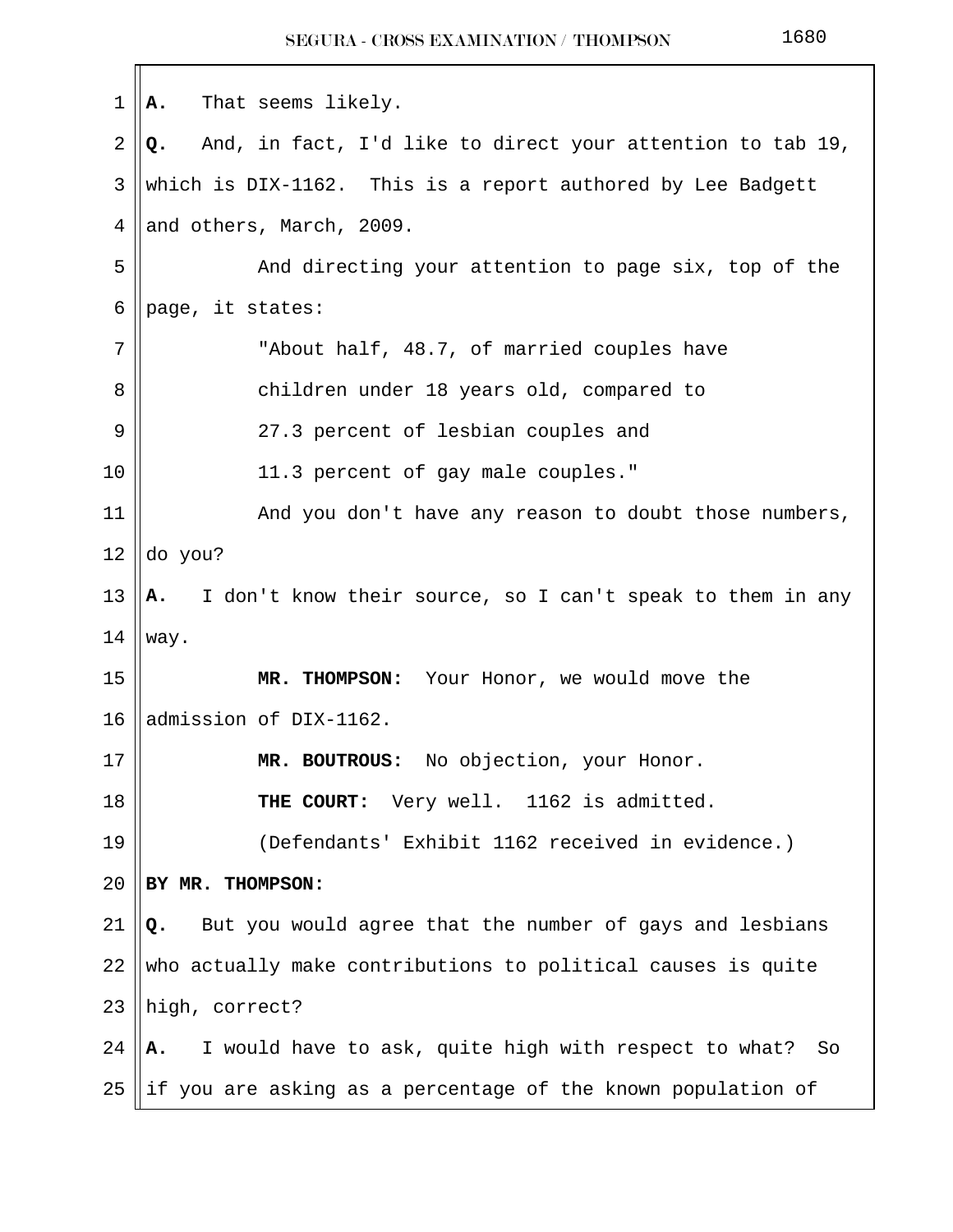| 1  | the group, while I haven't undertaken an analysis of that, my   |
|----|-----------------------------------------------------------------|
| 2  | suspicion would be that that's correct. That among gays and     |
| 3  | lesbians we could observe, a higher proportion of them would    |
| 4  | give money to politics, for all the reasons we have already     |
| 5  | discussed here today, the frequency with which their identity   |
| 6  | is a source of political contestation.                          |
| 7  | The relative size of the contributions and the                  |
| 8  | relative numbers of individuals giving contributions, I'm less  |
| 9  | confident about. Because gays are such a small portion of the   |
| 10 | population, a very small group of people has to make an awful   |
| 11 | lot of donations.                                               |
| 12 | Now, you would agree though that the internet has made it<br>Q. |
| 13 | easier for gays and lesbians to mobilize politically, correct?  |
| 14 | I believe that the internet has made it easier for<br>A.        |
| 15 | everyone to mobilize politically.                               |
| 16 | Political scientists have seldom observed such a                |
| 17 | change in political circumstances as we have in the last 20     |
| 18 | years.                                                          |
| 19 | But isn't it -- the internet particularly useful for<br>Q.      |
| 20 | groups who wish to remain invisible?                            |
| 21 | I would think that it certainly makes life a little bit<br>Α.   |
| 22 | simpler for them, that's true.                                  |
| 23 | Now, with the \$43 million that the No On 8 groups were<br>Q.   |
| 24 | able to raise, did they spend a lot of that on TV ads?          |
| 25 | I actually don't know the internal workings on the<br>No<br>Α.  |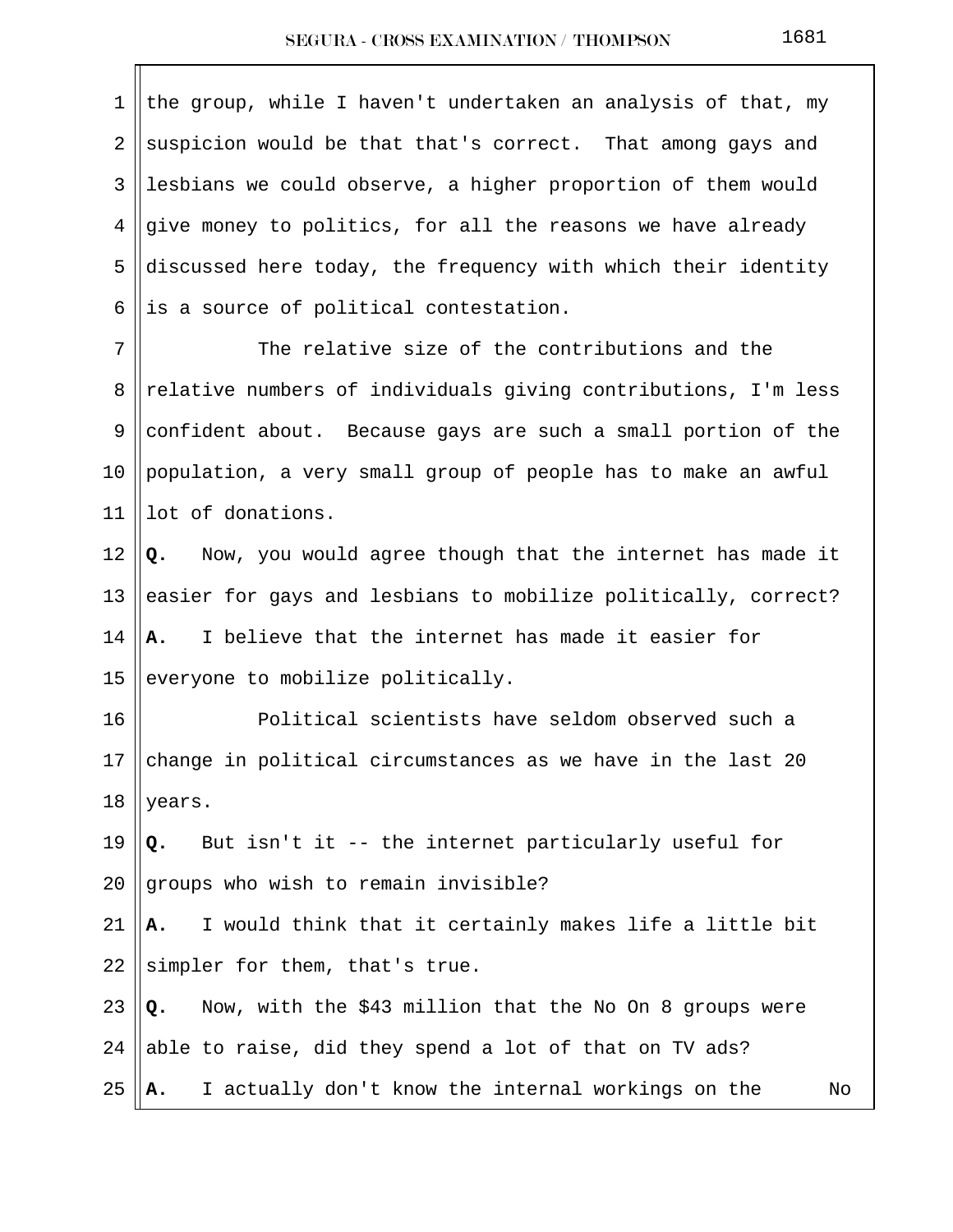| 1  | On 8 campaign. My own perusal of the television suggests that    |  |  |  |
|----|------------------------------------------------------------------|--|--|--|
| 2  | they spent a fair amount of money on television, yes.            |  |  |  |
| 3  | And they were able to get their message out to the voters,<br>Q. |  |  |  |
| 4  | to get the voters' attention; is that fair to say?               |  |  |  |
| 5  | They were able to get a message out. The reason I'm a<br>Α.      |  |  |  |
| 6  | little bit caution here is that campaign activities take place   |  |  |  |
| 7  | in a variety of different contexts. So some of them are an       |  |  |  |
| 8  | advertising. Some of them are precinct walking. Some of them     |  |  |  |
| 9  | are get-out-to-vote efforts immediately before and on election   |  |  |  |
| 10 | Some of them are absentee ballot efforts.<br>day.                |  |  |  |
| 11 | So when I look at the total amount of effort put                 |  |  |  |
| 12 | forward, it's much harder to say whether or not the campaign     |  |  |  |
| 13 | feels it was conducted effectively or whether they would do      |  |  |  |
| 14 | things differently or whatever.                                  |  |  |  |
| 15 | I think it is fair to say that many Californians saw             |  |  |  |
| 16 | a commercial on the subject of Prop 8 from the No campaign.      |  |  |  |
| 17 | Now, let's turn our attention to access.<br>Q.                   |  |  |  |
| 18 | You would agree that it's a good thing for a group in            |  |  |  |
| 19 | terms of its political power if it has regular access to         |  |  |  |
| 20 | important political figures, correct?                            |  |  |  |
| 21 | That would depend on a definition of "access," which I<br>Α.     |  |  |  |
| 22 | believe we have to be careful in defining.                       |  |  |  |
| 23 | So "access" implies the meaningful opportunity to                |  |  |  |
| 24 | strongly signal to a decision maker what your preferences are    |  |  |  |
| 25 | and to have that decision maker responded to that cue.           |  |  |  |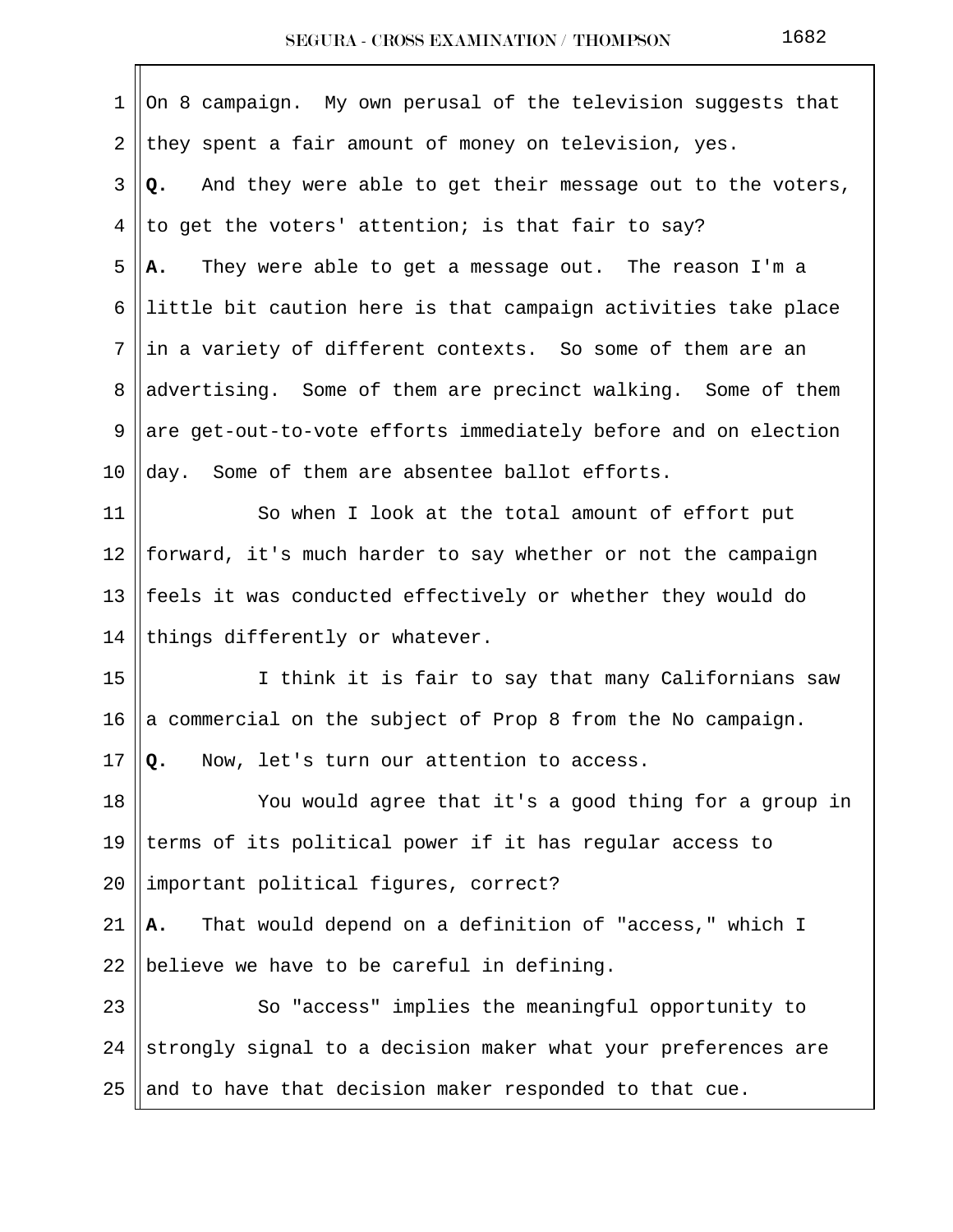| 1              | Nevertheless, certainly meeting with an elected                  |  |  |
|----------------|------------------------------------------------------------------|--|--|
| $\overline{2}$ | official is better for the group than not meeting with the       |  |  |
| 3              | elected official.                                                |  |  |
| 4              | Access to federal officeholders is the most valuable favor<br>Q. |  |  |
| 5              | that a party is able to give in exchange for large donations,    |  |  |
| 6              | correct?                                                         |  |  |
| $7\phantom{.}$ | Hmm, I'm inclined to agree with that, but I'm trying to<br>А.    |  |  |
| 8              | think if there are other things within the law -- boundaries of  |  |  |
| 9              | the law that a party could agree to provide in exchange for a    |  |  |
| 10             | contribution. So, it seems reasonable.                           |  |  |
| 11             | All right. And access in itself shows that in a general<br>Q.    |  |  |
| 12             | sense an officeholder favors someone or that someone has         |  |  |
| 13             | influence on the officeholder, correct?                          |  |  |
| 14             | MR. BOUTROUS: Objection, your Honor. Compound                    |  |  |
| 15             | question.                                                        |  |  |
| 16             | MR. THOMPSON: All right. I'll break it apart.                    |  |  |
| 17             | BY MR. THOMPSON:                                                 |  |  |
| 18             | Access in itself shows that in a general sense an<br>Q.          |  |  |
| 19             | officeholder favors someone, correct?                            |  |  |
| 20             | No.<br>Α.                                                        |  |  |
| 21             | Or, access shows in a general sense that someone has<br>Q.       |  |  |
| 22             | influence on the officeholder, correct?                          |  |  |
| 23             | I'm going to say no again. And the reason I'm resistant<br>Α.    |  |  |
| 24             | to both of those things is that there's a fine tradition in      |  |  |
| 25             | both Washington and Sacramento of providing access to both       |  |  |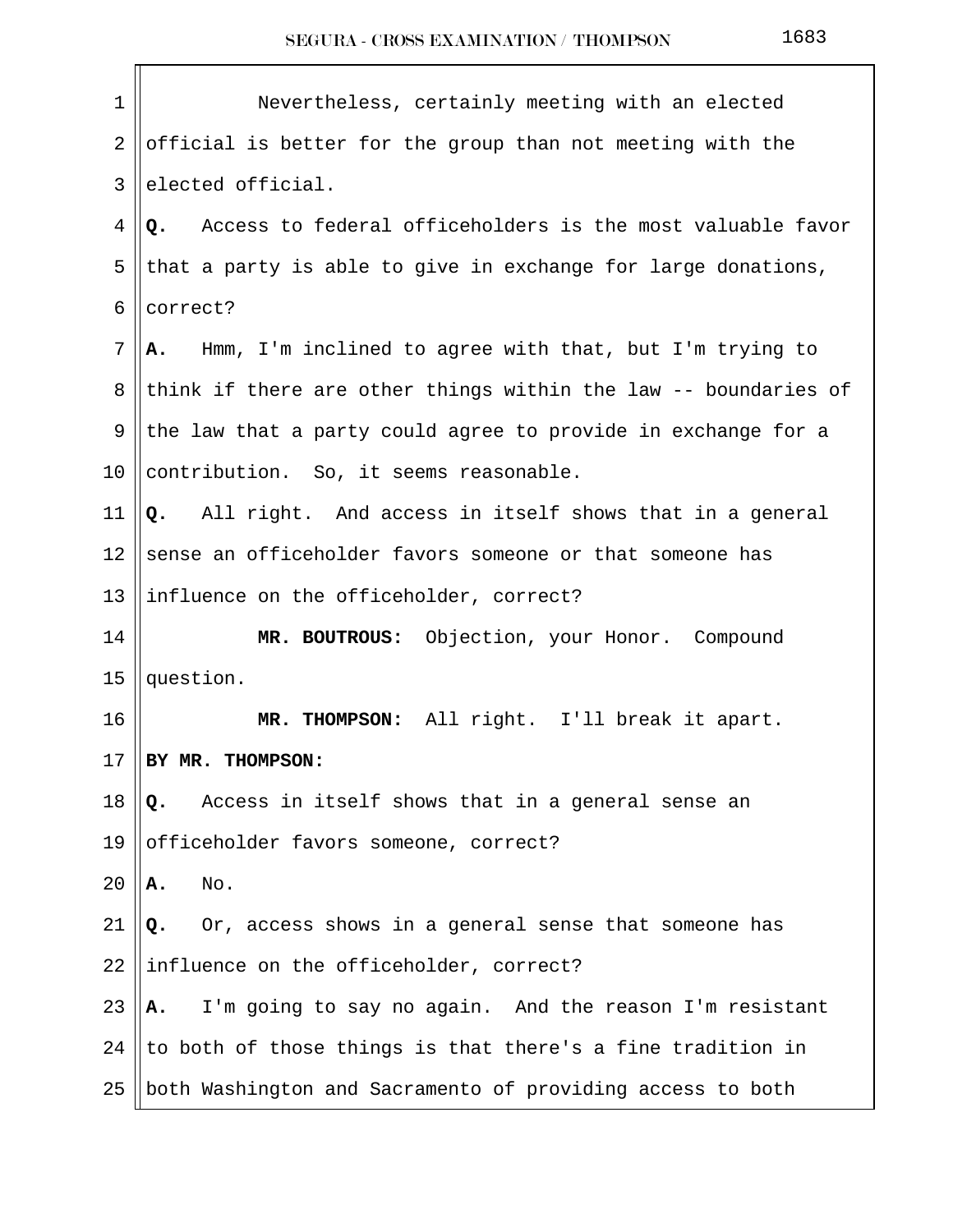| $\mathbf 1$    | sides in order to accept their contributions, et cetera.        |
|----------------|-----------------------------------------------------------------|
| 2              | So it's not clear that just access alone suggests               |
| 3              | that the person favors your viewpoint.                          |
| 4              | Q. You can't identify a single issue on which the leaders of    |
| 5              | the LGBT community have been unable to get a hearing before     |
| 6              | Nancy Pelosi on, correct, during her speakership?               |
| $7\phantom{.}$ | Of course, I don't know the private communications in<br>А.     |
| 8              | Speaker Pelosi's office, so as a factual matter I don't know    |
| 9              | the answer to the question.                                     |
| 10             | If you are asking me do I believe that gays and                 |
| 11             | lesbians are able to meet with Speaker Pelosi, I would assume   |
| 12             | that that is so. She's a Democratic representative              |
| 13             | representing the City and County of San Francisco, so it would  |
| 14             | seem unlikely that she would refuse to meet them.               |
| 15             | And she has been vocally supportive of a number of              |
| 16             | gay issues, though. She is now -- she is resisting bringing     |
| 17             | some things to a vote, but I think that that's a -- that's what |
| 18             | I know about that.                                              |
| 19             | All right. Now, I would like to direct your attention to<br>Q.  |
| 20             | tab 20 in your binder.                                          |
| 21             | Okay.<br>Α.                                                     |
| 22             | And do you have a chart before you?<br>Q.                       |
| 23             | I do.<br>Α.                                                     |
| 24             | And you spoke in terms of political power, that one thing<br>Q. |
| 25             | you need to assess is the feeling that the general public has   |
|                |                                                                 |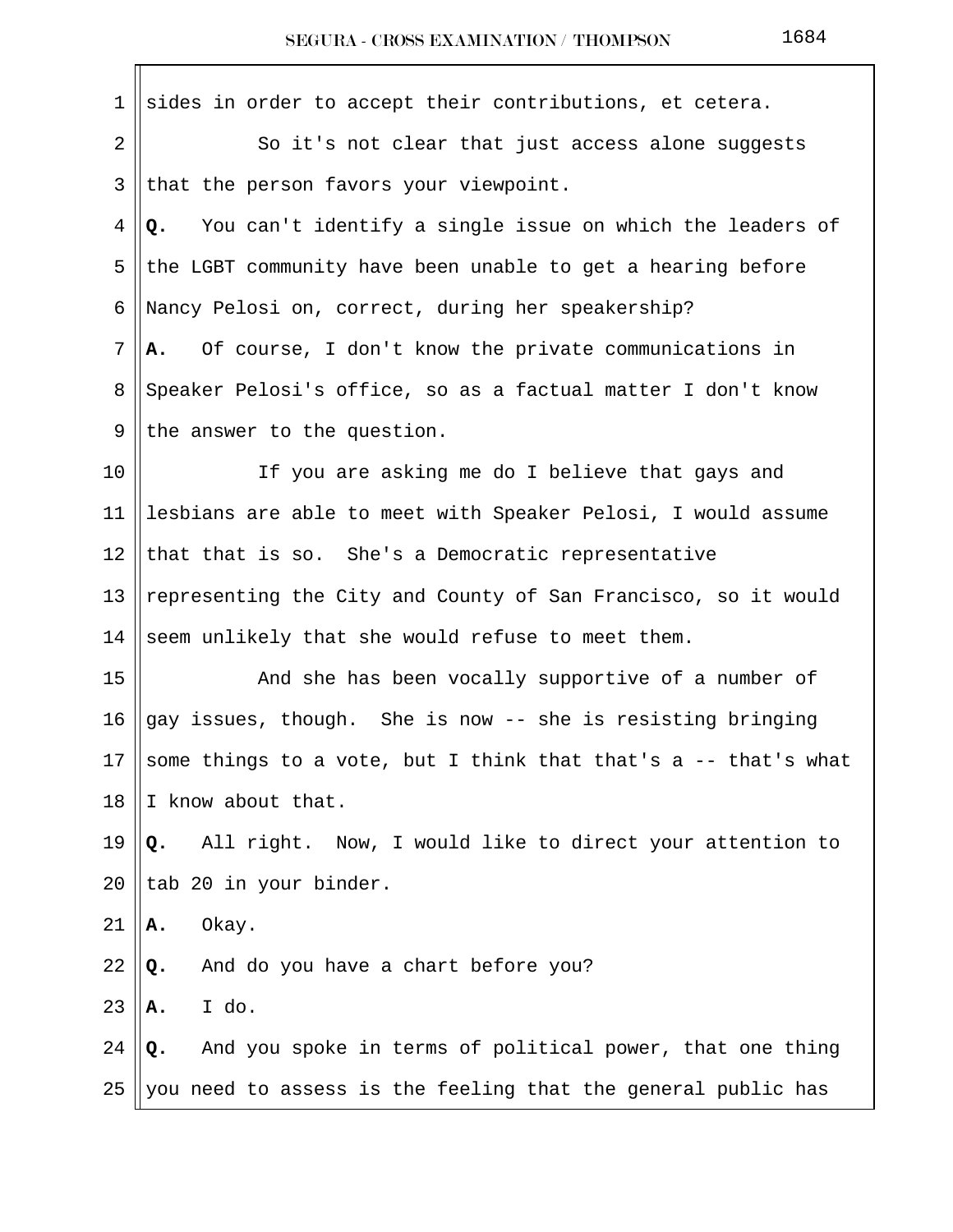| $\mathbf 1$    |                                         | towards a group, correct?                                       |
|----------------|-----------------------------------------|-----------------------------------------------------------------|
| $\overline{2}$ | Α.                                      | Correct.                                                        |
| 3              | Q.                                      | And you made reference to a feeling thermometer, correct?       |
| 4              | Α.                                      | That's correct.                                                 |
| 5              | Q.                                      | And if we look at this chart, we can see that in the sixth      |
| 6              |                                         | column it says "GL Mean Temp." And that's the temperature for   |
| 7              | the gay and lesbian community, correct? |                                                                 |
| 8              | Α.                                      | That's correct.                                                 |
| 9              | Q.                                      | And in 1984 it stood at 30, is that right?                      |
| 10             | А.                                      | Because I can't see the wording of the questions, I don't       |
| 11             |                                         | know for sure that it's always the same question. But if you    |
| 12             |                                         | represent to me that it is, then, yes, it appears that the mean |
| 13             |                                         | thermometer score was 30 in 1984.                               |
| 14             | Q.                                      | And today it's at 49.4, correct?                                |
| 15             | Α.                                      | That's correct.                                                 |
| 16             | Q.                                      | And so that we see that there's been a consistent trend in      |
| 17             |                                         | terms of a more favorable, more warm feeling towards gays and   |
| 18             |                                         | lesbians in the United States over the last 25 years, correct?  |
| 19             | Α.                                      | Correct, with a footnote; and that is that there is a           |
| 20             |                                         | possibility of a secular trend in the feeling thermometers of   |
| 21             |                                         | all respondents on all groups. So I would want to net that      |
| 22             |                                         | out. Because I don't have all that data at my hands, I          |
| 23             |                                         | can't -- I can't do it out of thin air.                         |
| 24             |                                         | But there could be a secular trend in favor of                  |
| 25             |                                         | warmness; but it is the case that those numbers have gone up,   |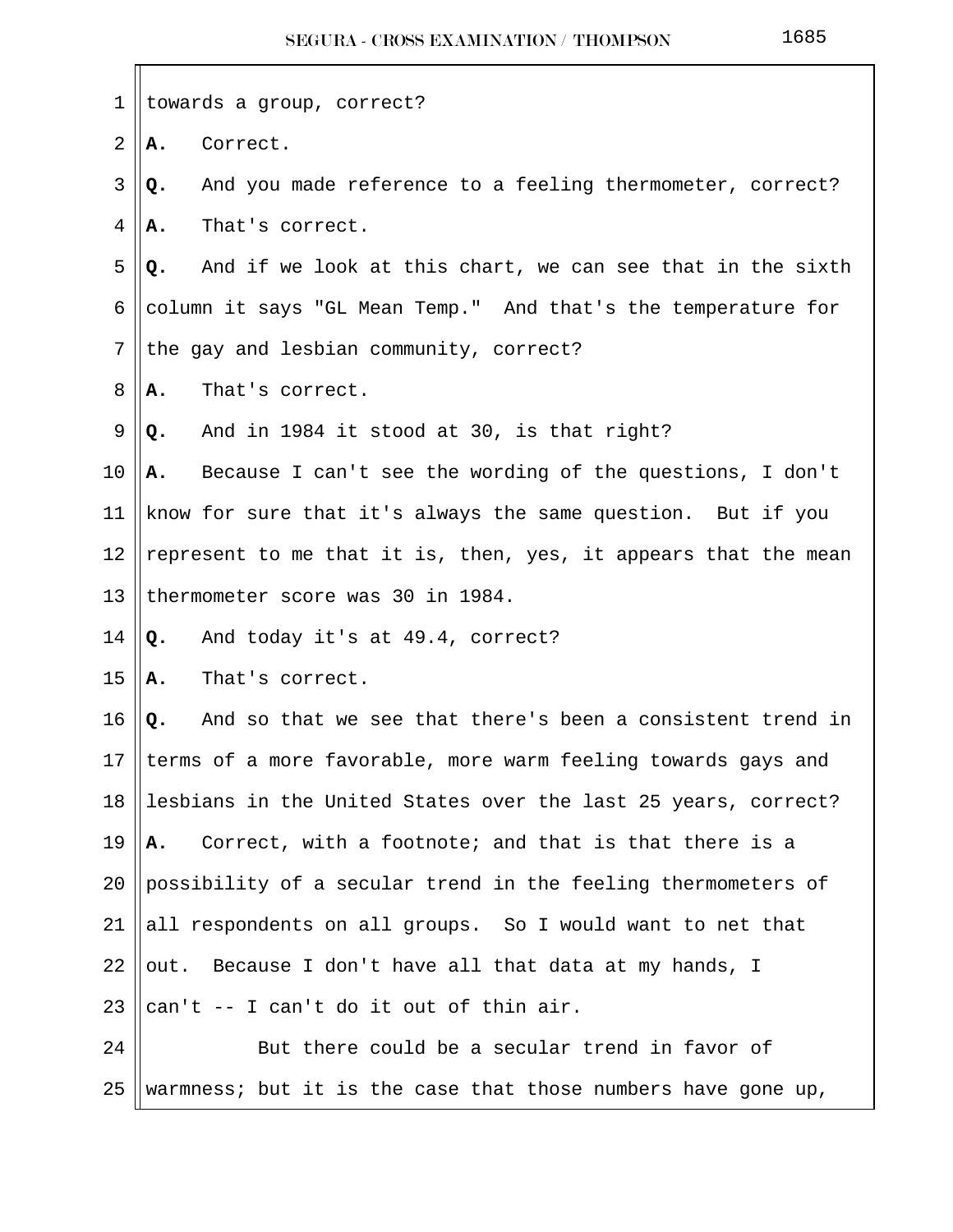| $\mathbf 1$ | yes.                                                             |  |  |
|-------------|------------------------------------------------------------------|--|--|
| 2           | <b>THE COURT:</b> Is that in the form of global warming?         |  |  |
| 3           | (Laughter.)                                                      |  |  |
| 4           | THE WITNESS:<br>Among the electorate, your Honor, yes.           |  |  |
| 5           | We like everybody better now.                                    |  |  |
| 6           | BY MR. THOMPSON:                                                 |  |  |
| 7           | Now, let's talk about allies. You referenced the<br>Q.           |  |  |
| 8           | importance of allies during your direct testimony, correct?      |  |  |
| 9           | I did.<br>Α.                                                     |  |  |
| 10          | Q. And you would agree that allies can be a source of            |  |  |
| 11          | political power, correct?                                        |  |  |
| 12          | Umm, yes, with constraints. So not every ally is in the<br>А.    |  |  |
| 13          | position to provide the assistance of the group needs at a       |  |  |
| 14          | particular time. So it's going to be particular to the area of   |  |  |
| 15          | contestation.                                                    |  |  |
| 16          | For example, a state legislative ally can't help you             |  |  |
| 17          | in Congress, as a simple example.                                |  |  |
| 18          | And, then, the second would be that some allies are              |  |  |
| 19          | more reliable than others, as I have indicated.                  |  |  |
| 20          | And, in your opinion, an ally is a group or individual who<br>Q. |  |  |
| 21          | is repeatedly embracing the gay position from the perspective    |  |  |
| 22          | of gays and lesbians, correct?                                   |  |  |
| 23          | Umm, I would go a step further and say that an ally is an<br>Α.  |  |  |
| 24          | individual or group who are willing to expend political capital  |  |  |
| 25          | on behalf of that position, not merely embrace it.               |  |  |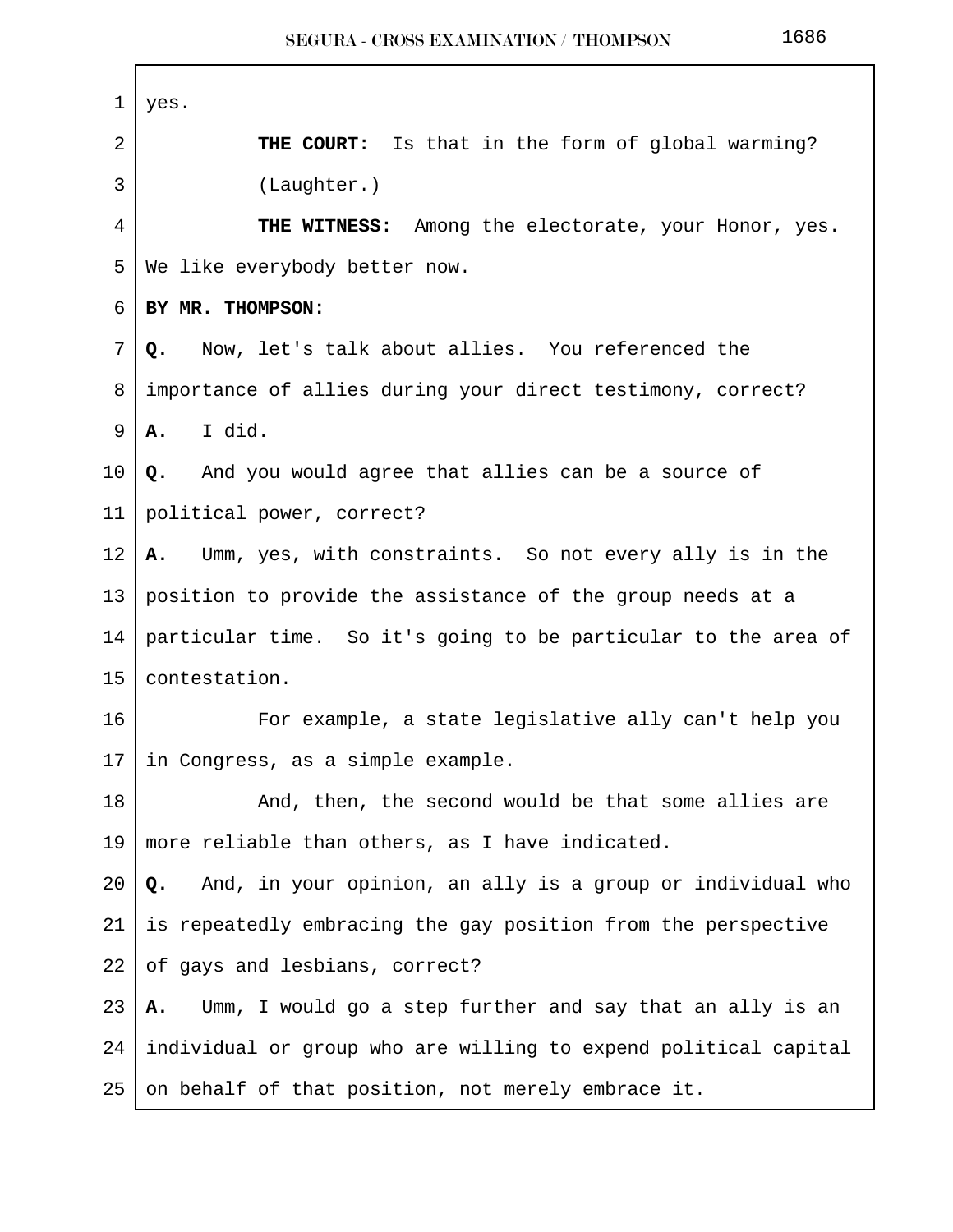| $\mathbf 1$    | And I would like to actually -- I think this will be the<br>Q.  |
|----------------|-----------------------------------------------------------------|
| $\overline{2}$ | only time I make you do this -- go back in your binder, for     |
| 3              | which I apologize, but back to tab 14.                          |
| 4              | And this is a book entitled Gays And Lesbians In the            |
| 5              | Democratic Process. And you contributed a chapter to this       |
| 6              | book, is that right?                                            |
| 7              | I did.<br>Α.                                                    |
| 8              | And we can see it on the third page, behind the tab, your<br>Q. |
| 9              | chapter is called "Institutions Matter, Local Electoral Laws,   |
| $10 \,$        | Gay and Lesbian Representation and Coalition Building Across    |
| 11             | Minority Communities, " correct?                                |
| 12             | That's correct.<br>А.                                           |
| 13             | And I would like to direct your attention to page 236.<br>Q.    |
| 14             | Okay.<br>Α.                                                     |
| 15             | And the last paragraph on the page starts:<br>Q.                |
| 16             | "The value of coalition building is clearly                     |
| $17\,$         | not lost on the gay and lesbian leadership,                     |
| 18             | who have worked for years to build                              |
| 19             | partnerships with racial and ethnic groups,                     |
| 20             | friendly religious groups, such as Jews,                        |
| 21             | organized labor, and other organized                            |
| 22             | interests."                                                     |
| 23             | And that's a true statement, correct?                           |
| 24             | Yes.<br>А.                                                      |
| 25             | Now, I would like to direct your attention to tab<br>Okay.      |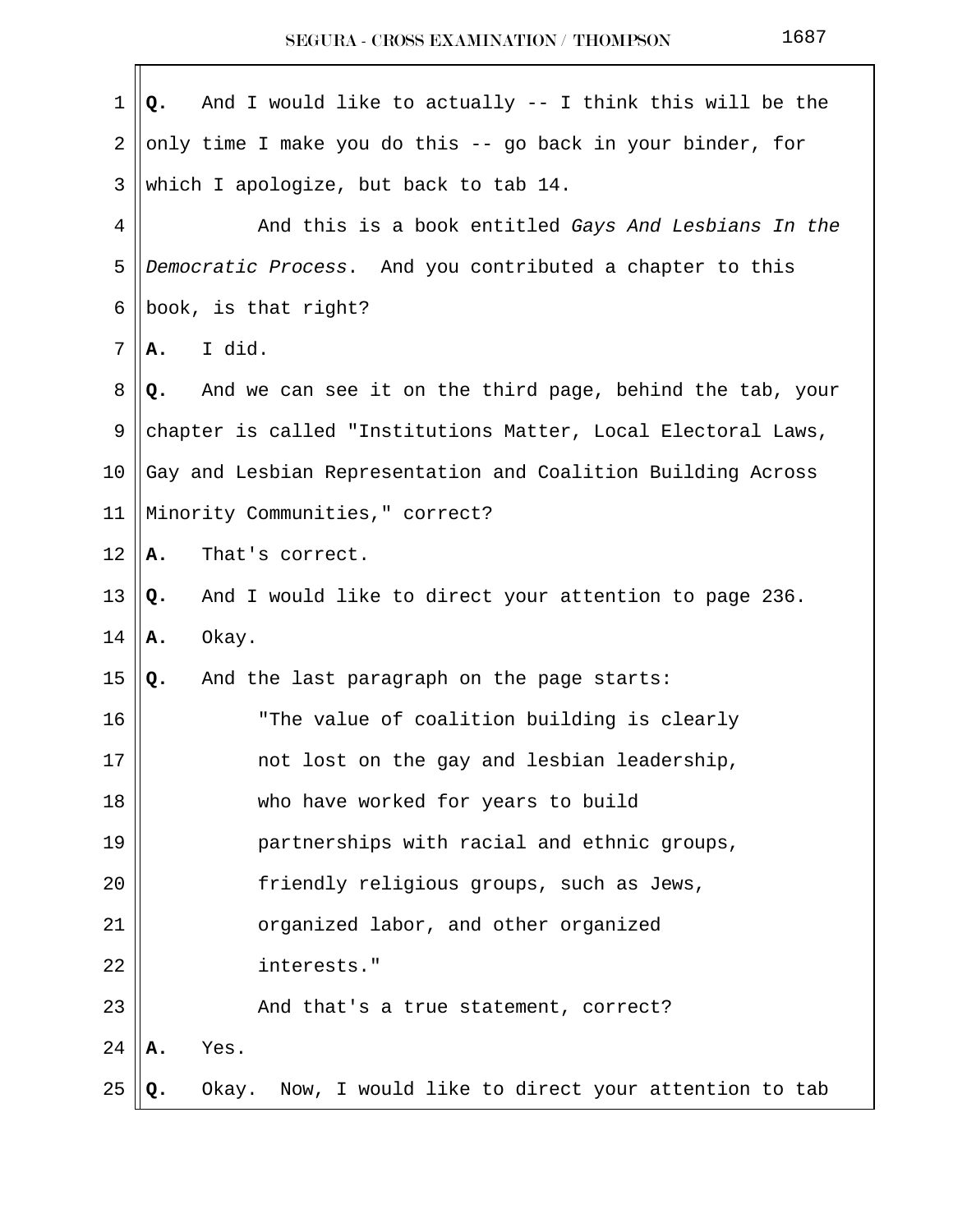|--|--|--|--|

| 1  | 21 in your binder, which is DIX-1331 --                          |
|----|------------------------------------------------------------------|
| 2  | I'm sorry. Tab number again?<br>Α.                               |
| 3  | Tab 21.<br>Q.                                                    |
| 4  | Thank you.<br>Α.                                                 |
| 5  | It's DIX-1331, which is the Human Rights Campaign Annual<br>Q.   |
| 6  | Report for 2009.                                                 |
| 7  | I'm there.<br>Α.                                                 |
| 8  | And it starts on the second page of this document in all<br>Q.   |
| 9  | caps:                                                            |
| 10 | "FINALLY, with strong allies in the White                        |
| 11 | House and Capitol Hill and across the                            |
| 12 | country."                                                        |
| 13 | Would you agree that the Obama administration is more            |
| 14 | favorable to the political interests of gays and lesbians than   |
| 15 | the Bush administration was?                                     |
| 16 | So that -- that was a nice little switch.<br>Α.                  |
| 17 | So I would agree, yes, that Obama is more favorable              |
| 18 | than Bush, though I think the degree of difference is far        |
| 19 | smaller than most progressive voters anticipated.                |
| 20 | I would not agree with the capitalized notion that               |
| 21 | finally there are strong allies, et cetera.                      |
| 22 | Let's turn to page five of this document, and to the first<br>Q. |
| 23 | bullet point which says:                                         |
| 24 | "The President launched a national Aids                          |
| 25 | strategy and set key goals to lower the                          |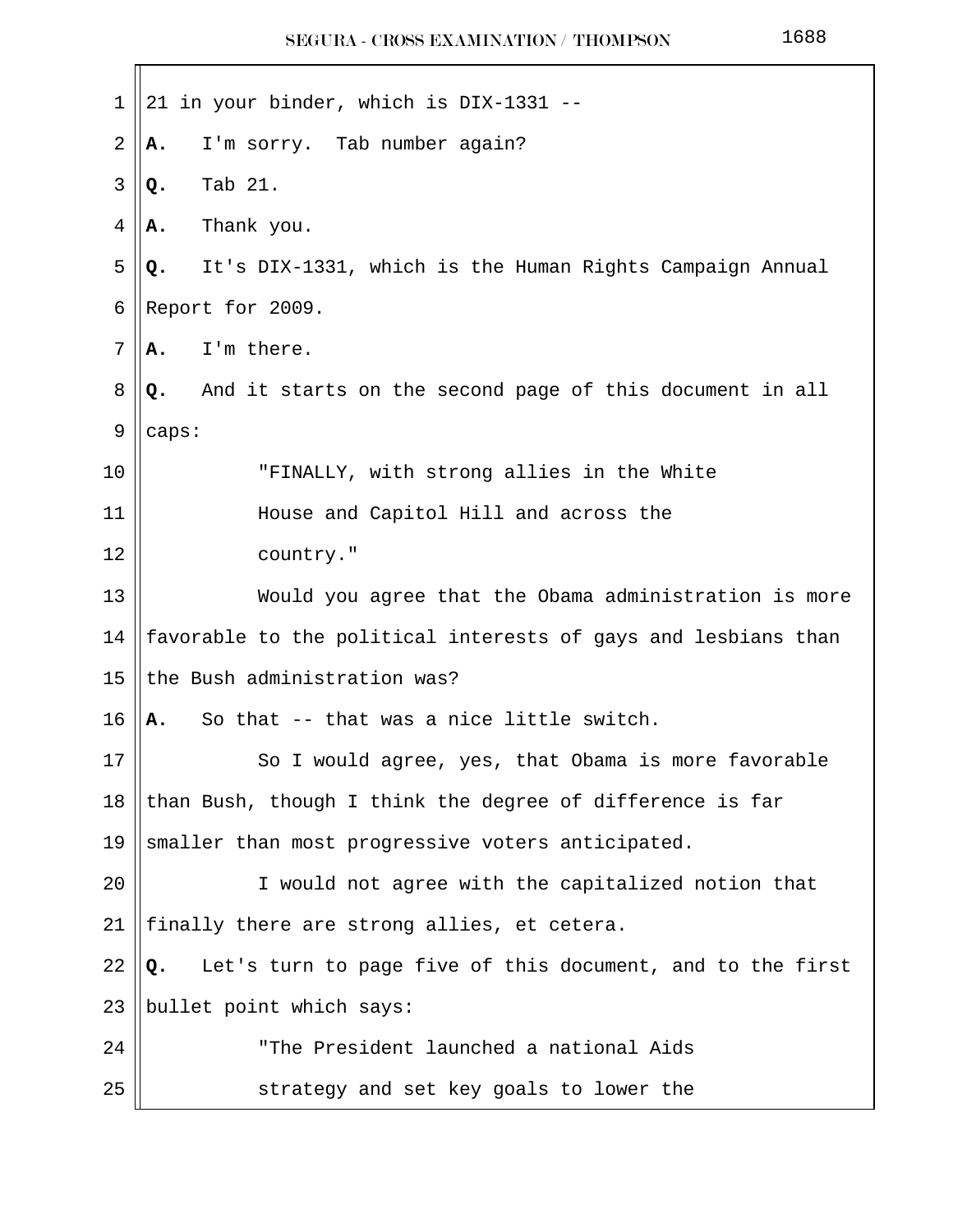| 1  | number of new HIV infections, increase the                     |
|----|----------------------------------------------------------------|
| 2  | number of people receiving care and reduce                     |
| 3  | racial disparities."                                           |
| 4  | And that's evidence that President Obama is an ally            |
| 5  | of the LGBT community, correct?                                |
| 6  | It strikes me that that is not a particularly persuasive<br>Α. |
| 7  | point, because -- for a number of reasons.                     |
| 8  | The first is that an equally plausible explanation is          |
| 9  | that the president is an ally of public health.                |
| 10 | Second, and this is going to sound strange, but                |
| 11 | actually HIV prevention, particularly in the lesser developed  |
| 12 | world, was an area of strength for President Bush.<br>In fact, |
| 13 | it's one of the more laudable aspects of his administration    |
| 14 | that groups both gay and straight gave him substantial credit  |
| 15 | for.                                                           |
| 16 | So I don't -- I'm not able to evaluate the Bush                |
| 17 | administration's anti-HIV strategy vis-a-vis the Obama's, but  |
| 18 | it's not clear on its face that this is necessarily a big step |
| 19 | on behalf of gays.                                             |
| 20 | Do you know what this is talking about? Are you familiar<br>Q. |
| 21 | with the initiatives and strategies that are referenced here?  |
| 22 | The specifics of them, no, I'm not.<br>Α.                      |
| 23 | Okay. And now let's turn to the second bullet point:<br>Q.     |
| 24 | "We are on our way to eliminating the HIV                      |
| 25 | To get here HRC lobbied Congress<br>travel ban.                |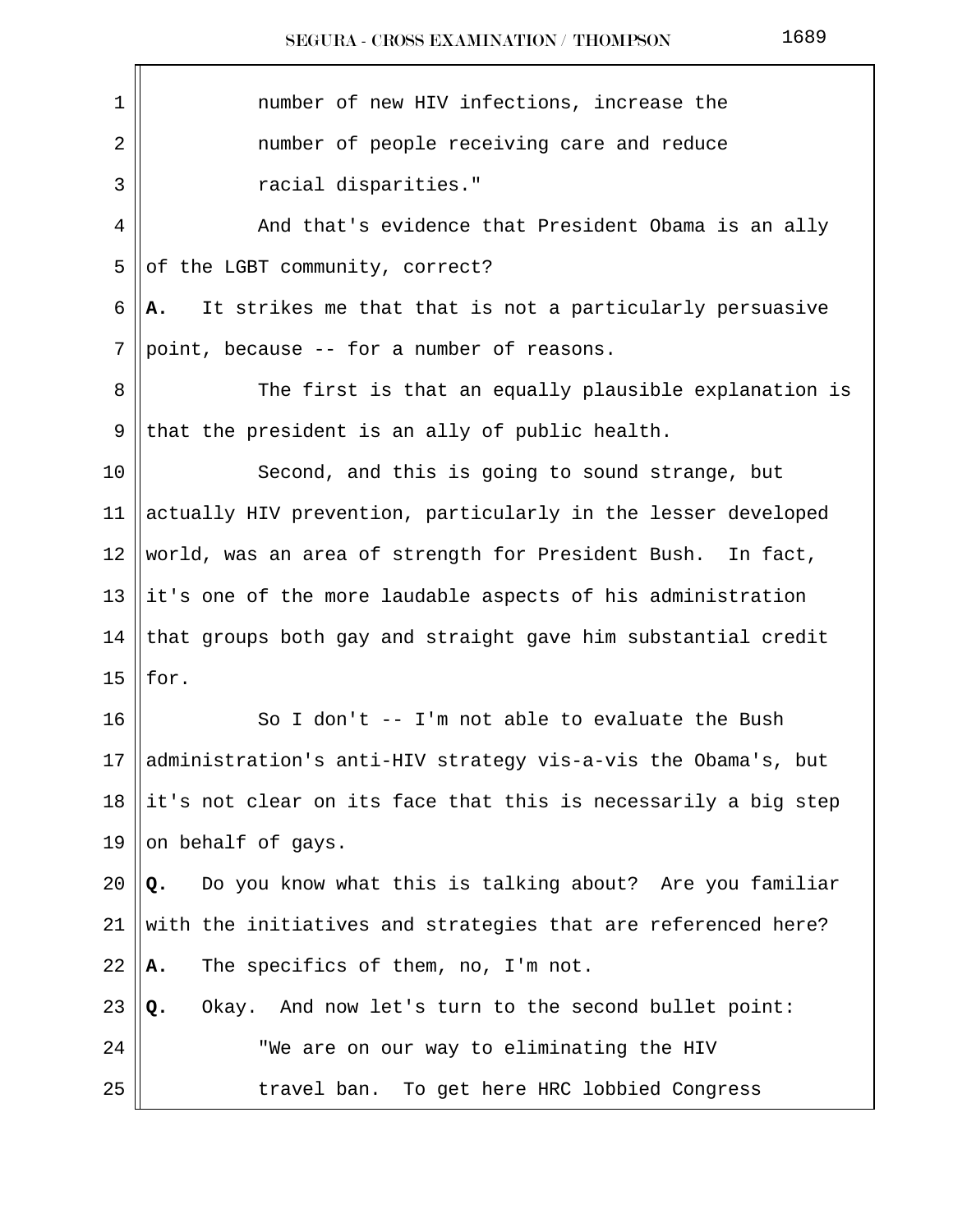| SEGURA - CROSS EXAMINATION / THOMPSON |  | 1690 |
|---------------------------------------|--|------|
|---------------------------------------|--|------|

| 1       | effectively, resulting in the vote that paved                   |
|---------|-----------------------------------------------------------------|
| 2       | the way. Then when the Department of Health                     |
| 3       | and Human Services issued a proposed                            |
| 4       | regulation, HRC members submitted 17,000 of                     |
| 5       | the 19,000 public comments that HHS received.                   |
| 6       | Soon the process will be complete and the                       |
| 7       | discriminatory ban will be gone."                               |
| 8       | And that's been something that the LGBT community has           |
| 9       | sought, correct?                                                |
| 10      | That is something that the LGBT community has sought in<br>А.   |
| 11      | concert with the scientific community.                          |
| 12      | And that's evidence of the political power of the LGBT<br>Q.    |
| 13      | community, correct?                                             |
| 14      | I would not go quite so far. So the first is that we are<br>A., |
| 15      | talking about a letter writing campaign to an administrative    |
| 16      | oversight agency, which is not a particularly highly salient    |
| $17 \,$ | undertaking. Kind of flies under the political radar.           |
| 18      | The second is that there was huge pressure on the               |
| 19      | part of university medical centers receiving NIH grants to      |
| 20      | eliminate the HIV travel ban because it put U.S. Aids           |
| 21      | researchers, who are among the world's leading Aids             |
| 22      | researchers, in the uncomfortable position of not being able to |
| 23      | host the international Aids conference in the United States     |
| 24      | because individuals with HIV could not actually attend.         |
| 25      | So there was a lot of different forms of public                 |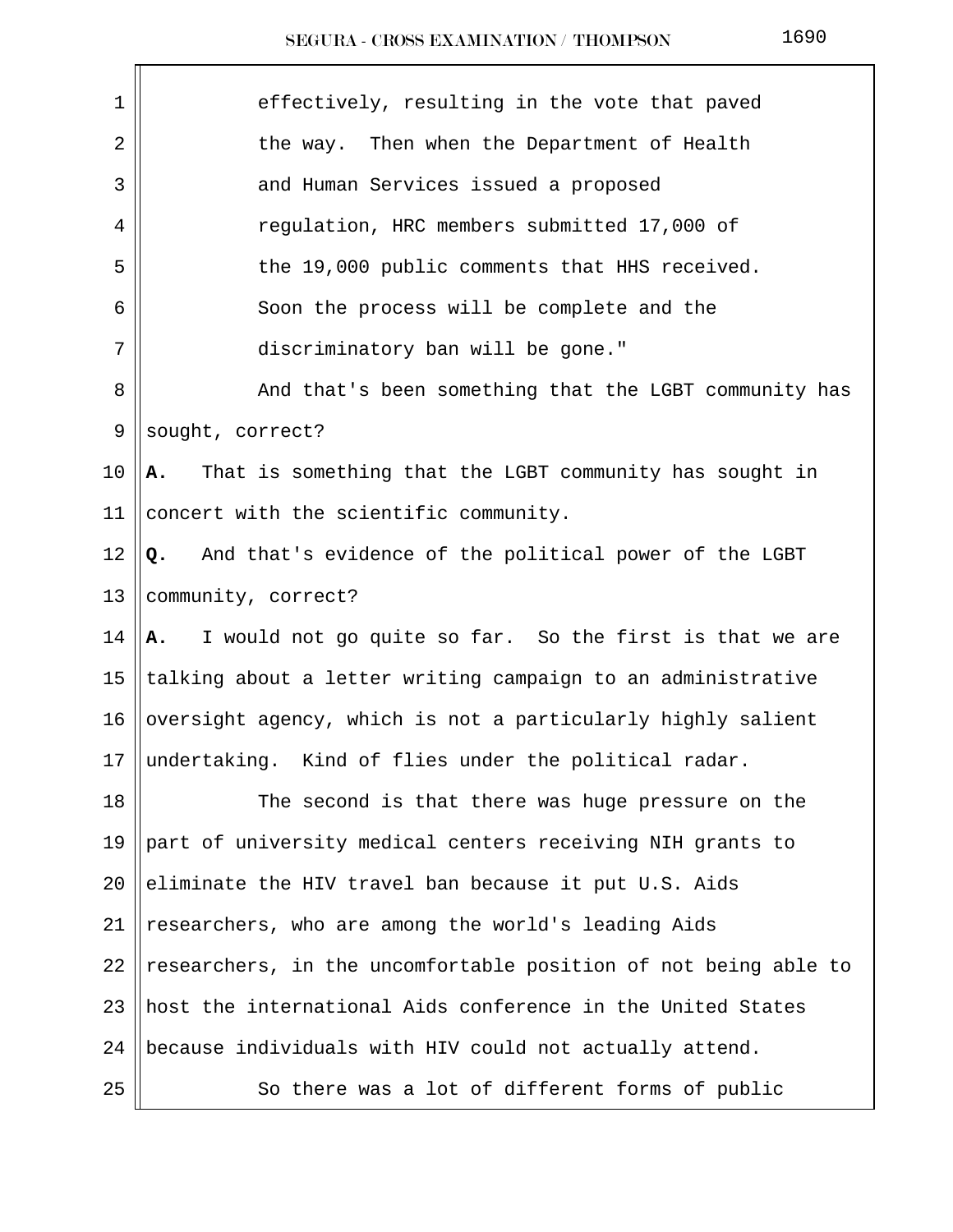| 1              | pressure on this issue prior to the proposed regulation change, |
|----------------|-----------------------------------------------------------------|
| $\overline{2}$ | which did, in fact, go into effect.                             |
| $\mathfrak{Z}$ | And turning to the next bullet point, it says:<br>Q.            |
| 4              | "We advocated for the administration to ban                     |
| 5              | discrimination on the basis of gender                           |
| 6              | identity in the nation's largest work force,                    |
| 7              | the federal government, and they did."                          |
| 8              | And that's something that the LGBT community has                |
| 9              | sought, correct?                                                |
| 10             | It is something that they sought.<br>Α.                         |
| 11             | And it's evidence of the political power of the LGBT<br>Q.      |
| 12             | community, correct?                                             |
| 13             | It is certainly one outcome that would weigh positively.<br>A.  |
| 14             | My understanding was that this was done in the form of a        |
| 15             | presidential directive, so I'm not sure of the legislative      |
| 16             | vibrancy of this, if it will survive this administration; but   |
| 17             | it's certainly a positive consideration.                        |
| 18             | MR. THOMPSON: Your Honor, would it be possible to               |
| 19             | take a short break?                                             |
| 20             | You mention lunch and breaks and so<br>THE COURT:               |
| 21             | forth, Mr. Thompson. I think we are all grateful for your       |
| 22             | suggestions.                                                    |
| 23             | Thank you, your Honor.<br>MR. THOMPSON:                         |
| 24             | THE COURT: Why don't we take 10 minutes? Is that                |
| 25             | enough?                                                         |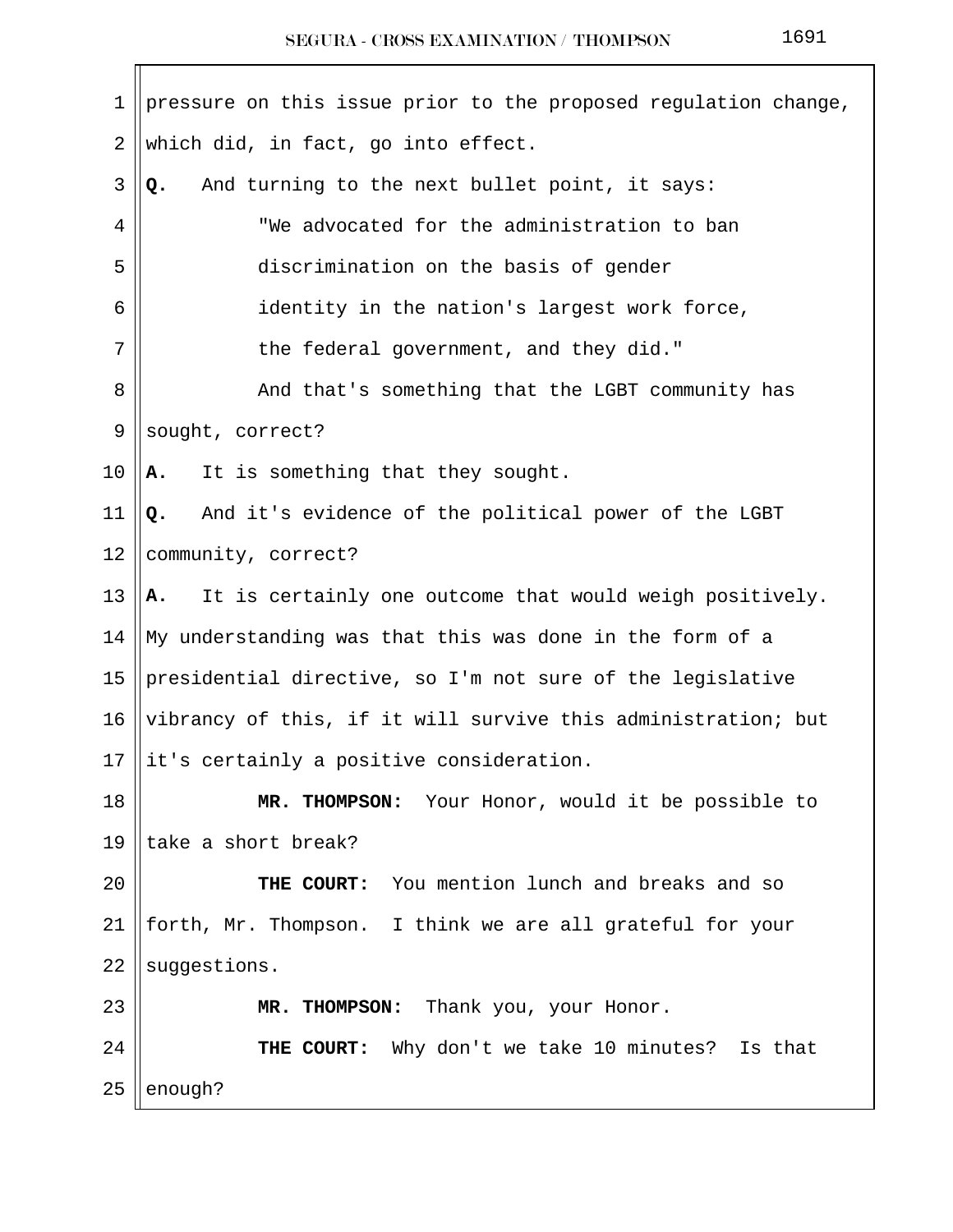| 1  | MR. THOMPSON: Yes. Thank you, your Honor.                                      |
|----|--------------------------------------------------------------------------------|
| 2  | (Whereupon there was a recess in the proceedings                               |
| 3  | from $3:10$ p.m. until $3:25$ p.m.)                                            |
| 4  | THE COURT: Very well, Mr. Thompson. I trust the                                |
| 5  | break helped shorten your cross-examination.                                   |
| 6  | MR. THOMPSON: Yes, your Honor. Thank you.                                      |
| 7  | Now, we would like to move the admission of DIX-1331,                          |
| 8  | which was the document we were just discussing, the Human                      |
| 9  | Rights Campaign Annual Report.                                                 |
| 10 | MR. BOUTROUS: Your Honor, I just -- I want to                                  |
| 11 | object. I'm a little concerned that at some point proponents                   |
| 12 | are going to cite these documents as somehow stating truthful                  |
| 13 | facts. They haven't called witnesses on these issues,                          |
| 14 | statements in these documents. They are opinion. They are                      |
| 15 | hearsay.                                                                       |
| 16 | I don't think we have an objection to judicial notice                          |
|    | 17 $\parallel$ so they are available to the Court to refer to, but I do object |
| 18 | to this type of document going into substantive evidence.                      |
| 19 | THE COURT: I understand your position. The witness                             |
| 20 | is being asked about these documents.                                          |
| 21 | I think in fairness for all parties and the                                    |
| 22 | completeness of the record, it's appropriate to admit these.                   |
| 23 | The testimony is what it is. And I realize that                                |
| 24 | these statements are not -- do not necessarily establish the                   |
| 25 | truth of the content, but they certainly provide a basis for of                |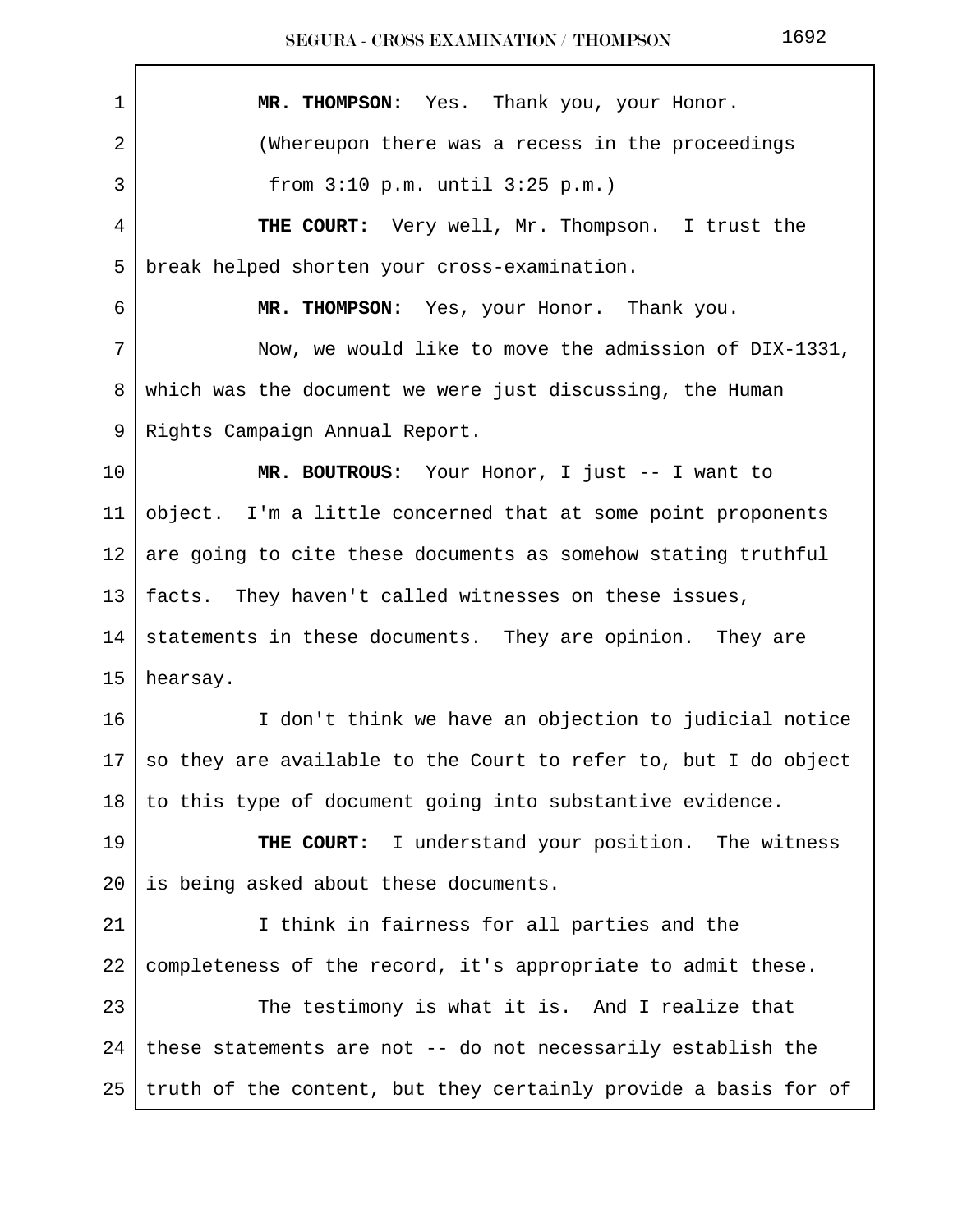| 1  | the witness's testimony and the witness's cross-examination by   |
|----|------------------------------------------------------------------|
| 2  | Mr. Thompson, so I think it's appropriate.                       |
| 3  | And however they are characterized, as either                    |
| 4  | admitted or judicial notice, I think is essentially immaterial.  |
| 5  | MR. THOMPSON: Thank you, your Honor.                             |
| 6  | (Defendants' Exhibit 1331 received in evidence)                  |
| 7  | BY MR. THOMPSON:                                                 |
| 8  | So we would like to, with the Court's permission, play a<br>Q.   |
| 9  | short clip from a speech from President Obama. I would like      |
| 10 | you to watch this clip and react.                                |
| 11 | THE COURT: Well, this is the 20th of January, isn't              |
| 12 | it?                                                              |
| 13 | (Videotape played in open court.)                                |
| 14 | BY MR. THOMPSON:                                                 |
| 15 | Using your definition of a political ally, does President<br>Q.  |
| 16 | Obama, does he count as a political ally to the gay and lesbian  |
| 17 | community?                                                       |
| 18 | Given my concerns about the unreliability of allies in the<br>Α. |
| 19 | illustrations I have used, I think President Obama is, perhaps,  |
| 20 | the best illustration of an ally who cannot be counted upon, an  |
| 21 | ally whose rhetoric far exceeds his actions.                     |
| 22 | Surely, you would agree that there's a difference                |
| 23 | between giving a nice speech and actually accomplishing some     |
| 24 | sort of policy change.                                           |
| 25 | You believe, in fact, that President Obama is, at best,<br>Q.    |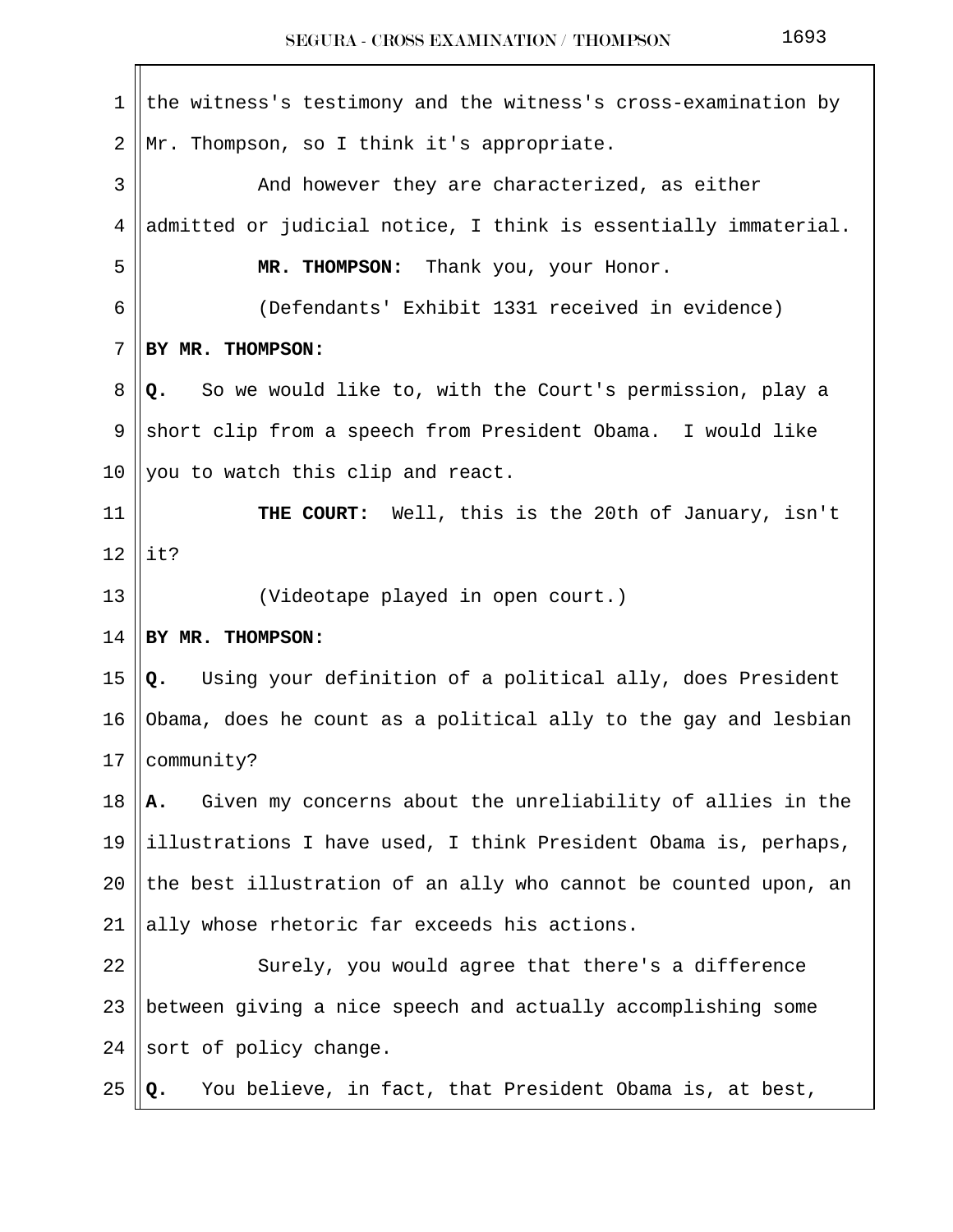| $\mathbf 1$ | lukewarm and maybe even indifferent to gay rights, correct?     |
|-------------|-----------------------------------------------------------------|
| 2           | I believe that he has some significant reservations about<br>Α. |
| 3           | the issue, particularly on same-sex marriage. He articulated    |
| 4           | repeatedly during the 2008 campaign that he was not in favor of |
| 5           | same-sex marriage.                                              |
| 6           | Since his inauguration into office, there has been no           |
| 7           | administrative action on suspending discharges under "Don't     |
| 8           | ask, Don't tell."                                               |
| 9           | His words notwithstanding, the Employment                       |
| 10          | Nondiscrimination Act is not on its way to final passage.       |
| 11          | He has -- his administration has defended the Defense           |
| 12          | of Marriage Act in court and continues to do so in multiple     |
| 13          | lawsuits.                                                       |
| 14          | When the Prop 8 sister resolution emerged in the                |
| 15          | State of Maine, he -- Organizing For America, which is the      |
| 16          | remnants of his campaign from a year ago, sent emails into      |
| 17          | Maine asking for them to make calls into the New Jersey and     |
| 18          | Virginia gubernatorial races, but without a single mention of   |
| 19          | the same-sex ballot initiative that was on the ballot at the    |
| 20          | very same time. The same was true for the Washington state      |
| 21          | initiative.                                                     |
| 22          | So, in fact, most gay activists with whose work I am            |
| 23          | familiar and the leadership of most gay organizations, with the |
| 24          | possible exception of the Human Rights Campaign notably, feel   |
| 25          | that President Obama has been particularly disappointing as an  |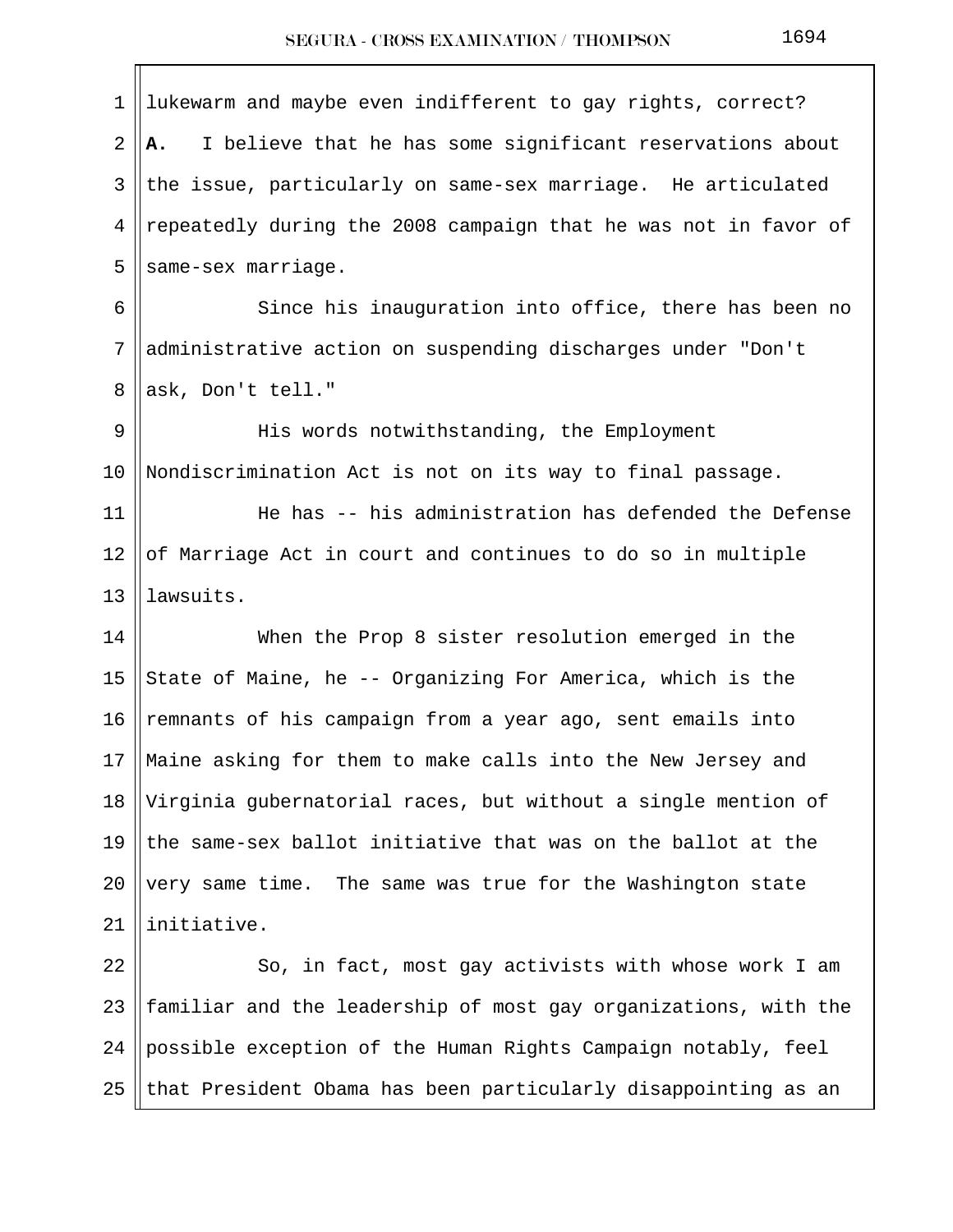| 1  | erstwhile ally.                                                  |
|----|------------------------------------------------------------------|
| 2  | Now, he did sign the hate crimes legislation, correct?<br>Q.     |
| 3  | He did sign the Defense Authorization Act on which hate<br>А.    |
| 4  | crimes was an amendment, yes.                                    |
| 5  | And then he had a signing ceremony in the rose garden,<br>Q.     |
| 6  | correct?                                                         |
| 7  | He did.<br>А.                                                    |
| 8  | And in determining whether President Obama was an ally of<br>Q.  |
| 9  | gays and lesbians, one thing you would look to is whether he     |
| 10 | has spoken publicly about the adverse treatment of gays and      |
| 11 | lesbians in society, correct?                                    |
| 12 | That's correct. And on that dimension, President Obama is<br>Α.  |
| 13 | a very good speechmaker.                                         |
| 14 | And another factor you would consider in assessing whether<br>Q. |
| 15 | President Obama was an ally of gays and lesbians is whether he   |
| 16 | had introduced legislation on behalf of LGBT political goals,    |
| 17 | correct?                                                         |
| 18 | Well, strictly speaking, of course, the administration<br>Α.     |
| 19 | doesn't introduce legislation; but, yes, if his administration   |
| 20 | was working with an author on the Hill to submit a piece of      |
| 21 | legislation that he pledges upfront to sign, that would be a     |
| 22 | positive factor to consider.                                     |
| 23 | And he has pledged to sign the Employment<br>Q.                  |
| 24 | Nondiscrimination Act, correct?                                  |
| 25 | He has.<br>I heard the video.<br>А.                              |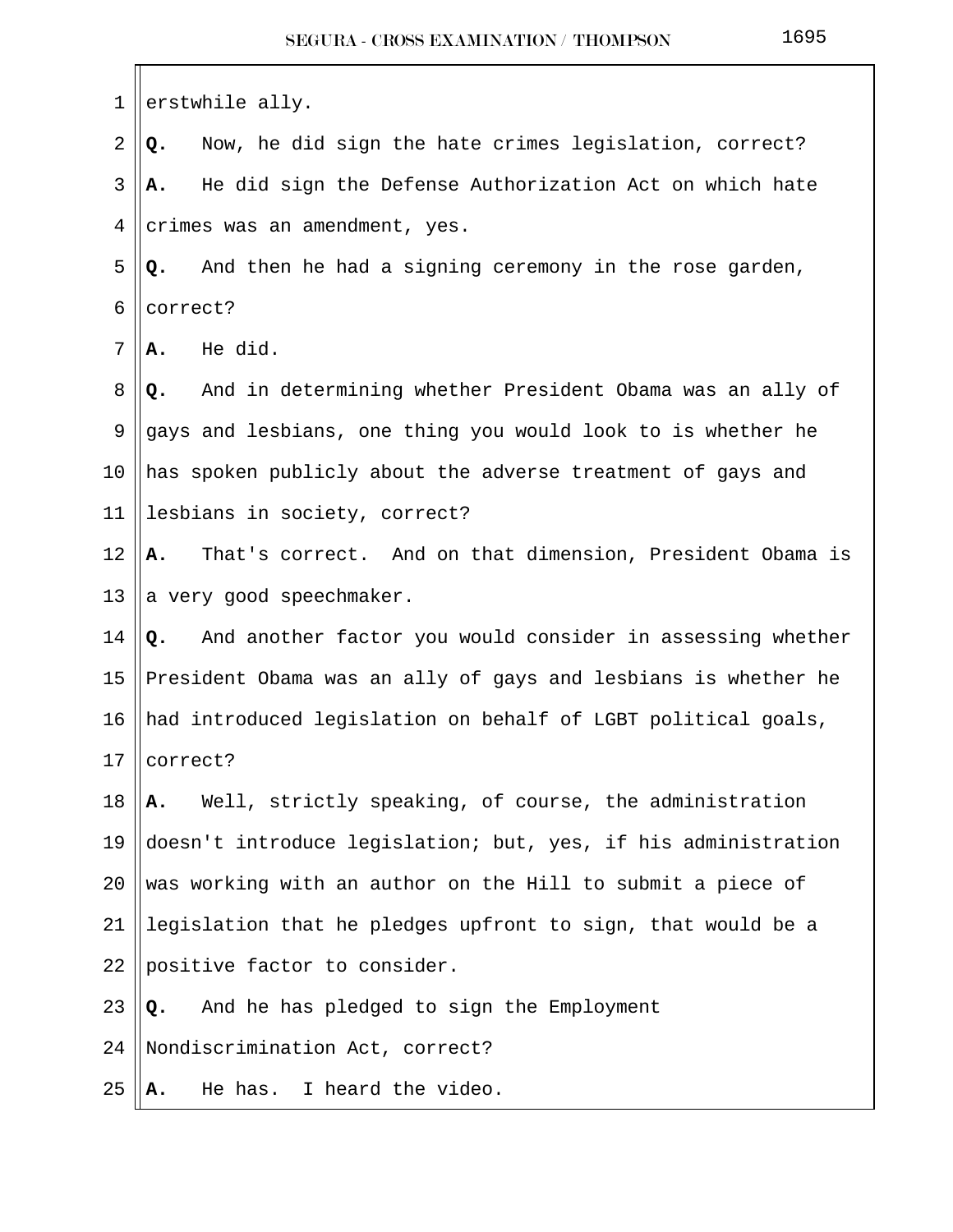| $\mathbf 1$    | And that's passed the House of Representatives, correct?<br>Q.   |  |
|----------------|------------------------------------------------------------------|--|
| $\overline{2}$ | It has.<br>Α.                                                    |  |
| 3              | Now, using your definition of ally, Senator Feinstein is<br>Q.   |  |
| 4              | only a soft ally of gays and lesbians, correct?                  |  |
| 5              | I think given her -- the record over the course of her<br>Α.     |  |
| 6              | political career, that's the way I would describe it.            |  |
| 7              | And in considering whether gays and lesbians have reliable<br>Q. |  |
| 8              | allies, you would define a reliable ally as one who, when faced  |  |
| 9              | with political threat, when faced with alternative agenda        |  |
| 10             | items, is willing to set side alternative items and sale into    |  |
| 11             | stiff winds in order to act on behalf of gays and lesbians,      |  |
| 12             | correct?                                                         |  |
| 13             | I think that that would be one aspect I would want to<br>Α.      |  |
| 14             | consider.                                                        |  |
| 15             | For example, as the opinion polls in support of the              |  |
| 16             | Democratic administration have waned over the course of the      |  |
| 17             | last 12 months, the speaker -- who, as we recall from the        |  |
| 18             | earlier question represents the City and County of               |  |
| 19             | San Francisco -- the speaker has indicated that particularly     |  |
| 20             | controversial social matters, including gay rights issues, that  |  |
| 21             | the House of Representatives would not take them up until the    |  |
| 22             | Senate acted first. That's an example of not wanting to sale     |  |
| 23             | into stiff winds.                                                |  |
| 24             | Another example might be, for example, the setting               |  |
| 25             | aside of any question of the "Don't ask, Don't tell" or Defense  |  |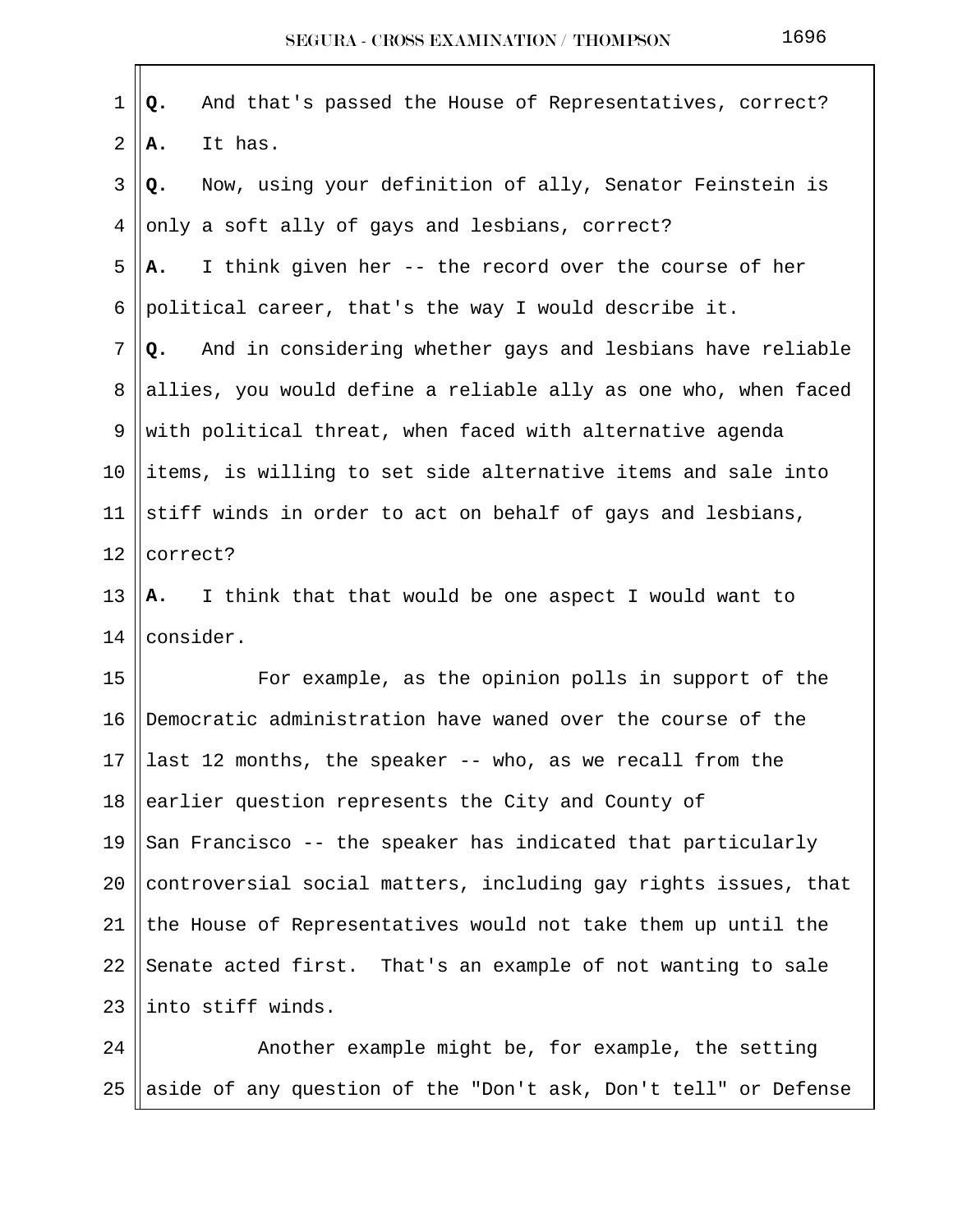| 1  | of Marriage Act issues until after the economy or healthcare is  |
|----|------------------------------------------------------------------|
| 2  | dealt with, et cetera.                                           |
| 3  | So one of the tropes that people would use to not                |
| 4  | enact protections for gays and lesbians is that there are other  |
| 5  | priorities or to do so would endanger our coalition behind Bill  |
| 6  | X or Bill Y.                                                     |
| 7  | And so this is a fairly constant refrain, that gay               |
| 8  | and lesbian advocacy leaders hear when they are asking for       |
| 9  | legislation to be moved forward.                                 |
| 10 | Q. Now, using your definition of "reliable political ally,"      |
| 11 | you are not even sure the ACLU would qualify as a reliable       |
| 12 | ally, correct?                                                   |
| 13 | A. Well, I'm actually willing to concede that the ACLU is a      |
| 14 | pretty reliable ally, because sailing into stiff winds appears   |
| 15 | to be what they are willing to do.                               |
| 16 | That's not to say that they have never shrank from an            |
| 17 | issue, they may have. But I think they are probably more         |
| 18 | reliable than most other groups.                                 |
| 19 | But when I asked you during your deposition -- and I would<br>Q. |
| 20 | like to direct your attention to, I believe, it's tab three of   |
| 21 | your binder and page 88.                                         |
| 22 | We were talking about the definition of reliability              |
| 23 | on 88, line six. And then towards end of 88 you mention that     |
| 24 | there may be some allies who are willing to pay costs to         |
| 25 | support gay and lesbian causes.                                  |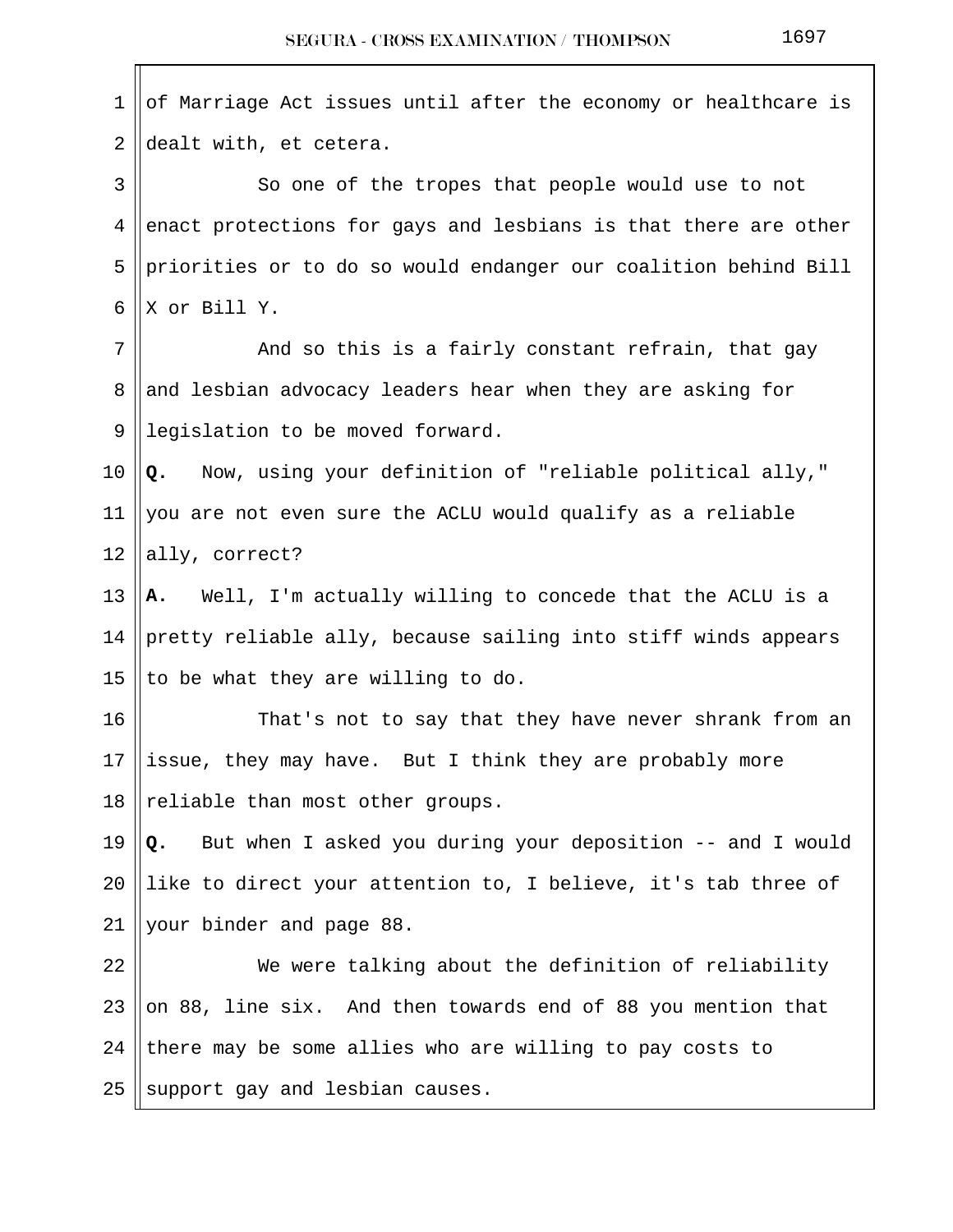| 1  | And then when we go to 89, I said:                               |
|----|------------------------------------------------------------------|
| 2  | "QUESTION: Well, now, you said very few.                         |
| 3  | "ANSWER: Well, I said there could be                             |
| 4  | individuals in my answer.                                        |
| 5  | "QUESTION:<br>Okay.                                              |
| 6  | "ANSWER: But in terms of large organized                         |
| 7  | forces in the society, maybe the American                        |
| 8  | Civil Liberties Union, I don't know. I mean,                     |
| 9  | I'm struggling. I'm sure if I spent all day,                     |
| 10 | I could probably think of an ally or two."                       |
| 11 | And you gave that testimony, correct?                            |
| 12 | I did, which I believe is consistent with what I just<br>Α.      |
| 13 | said; that the ACLU is probably an ally, yeah.                   |
| 14 | Now, you don't have sufficient information to know whether<br>Q. |
| 15 | Speaker Pelosi meets your definition of a reliable ally,         |
| 16 | correct?                                                         |
| 17 | I don't have maybe all the pertinent information. I would<br>Α.  |
| 18 | see her as more likely than not an ally, but her level of        |
| 19 | reliability I would condition by her responsibility and desire   |
| 20 | to protect the Democratic majority and, perhaps, put off         |
| 21 | controversial votes.                                             |
| 22 | And that could be a sound strategy even from the<br>Q.           |
| 23 | perspective of the LGBT community, correct?                      |
| 24 | Well, that depends. It could be a sound strategy if it<br>Α.     |
| 25 | creates the opportunity for the majority to live to fight        |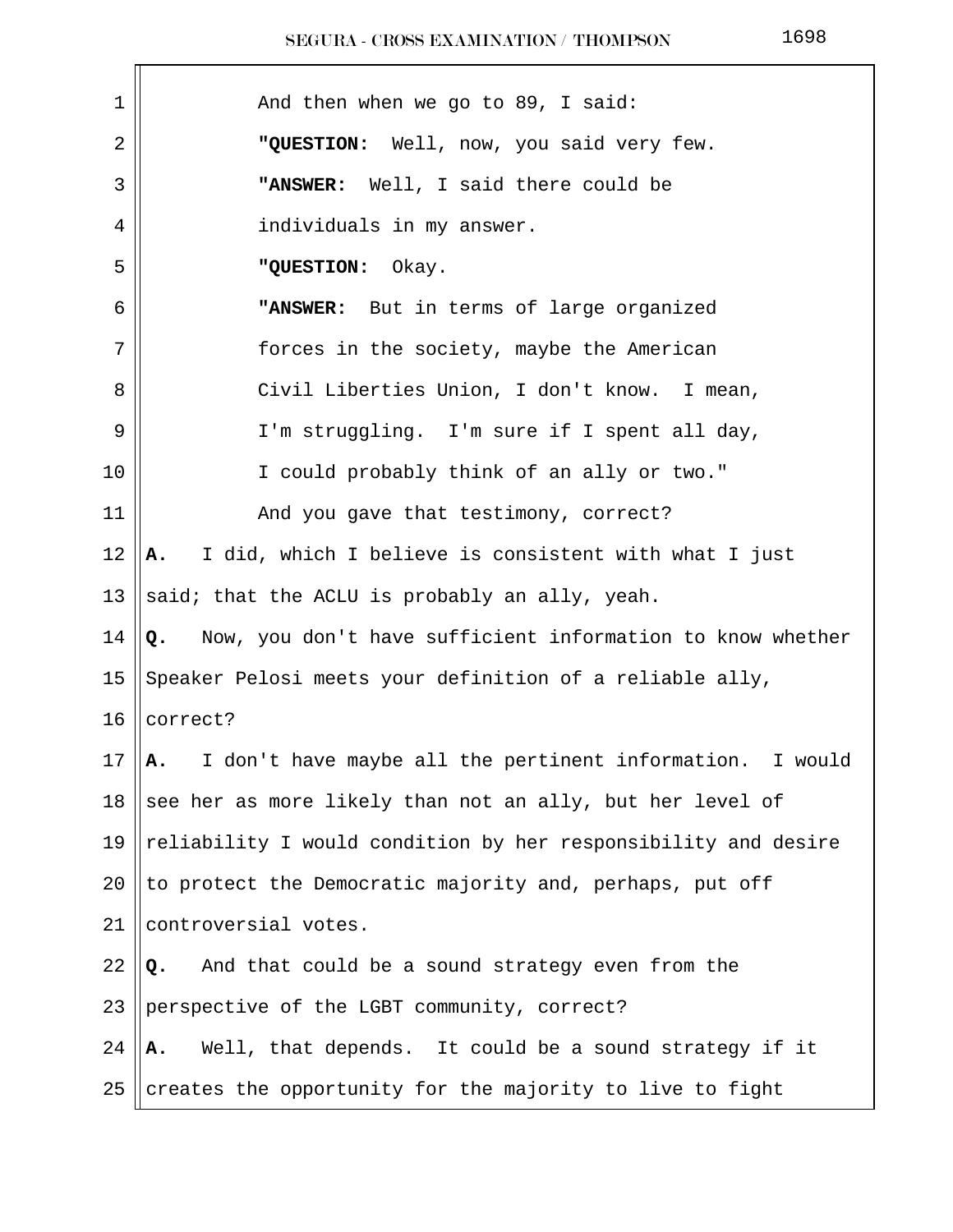| 1  | another day.                                                     |  |  |
|----|------------------------------------------------------------------|--|--|
| 2  | Alternatively, it could be -- and I think there is               |  |  |
| 3  | some evidence to suggest -- that by delaying certain priorities  |  |  |
| 4  | of court constituencies or groups that you have a long-term      |  |  |
| 5  | representational relationship with, that, in fact, on the claim  |  |  |
| 6  | that you do so to live to fight another day, that when the next  |  |  |
| 7  | day comes, you are no longer there and so the -- the             |  |  |
| 8  | legislative priority was sacrificed for no gain.                 |  |  |
| 9  | So I think it remains an open question, whether this             |  |  |
| 10 | is a sound strategy or not.                                      |  |  |
| 11 | All right. Now, let's talk about the importance of the<br>Q.     |  |  |
| 12 | media.                                                           |  |  |
| 13 | The media can be important in terms of figuring out              |  |  |
| 14 | the political power of a group, correct? It's relationship to    |  |  |
| 15 | the media?                                                       |  |  |
| 16 | Α.<br>You would have to be a little bit more specific, I'm       |  |  |
| 17 | afraid, to which media you are speaking.                         |  |  |
| 18 | Well, television could be important to -- the way in which<br>Q. |  |  |
| 19 | a group is portrayed on television could be important?           |  |  |
| 20 | Entertainment television or news?<br>А.                          |  |  |
| 21 | News.<br>Q.                                                      |  |  |
| 22 | Television news?<br>Α.                                           |  |  |
| 23 | Yes.<br>Q.                                                       |  |  |
| 24 | I would say that TV news might be relevant.<br>Yes.<br>Α.        |  |  |
| 25 | Okay. And one of the materials you deemed relevant in<br>Q.      |  |  |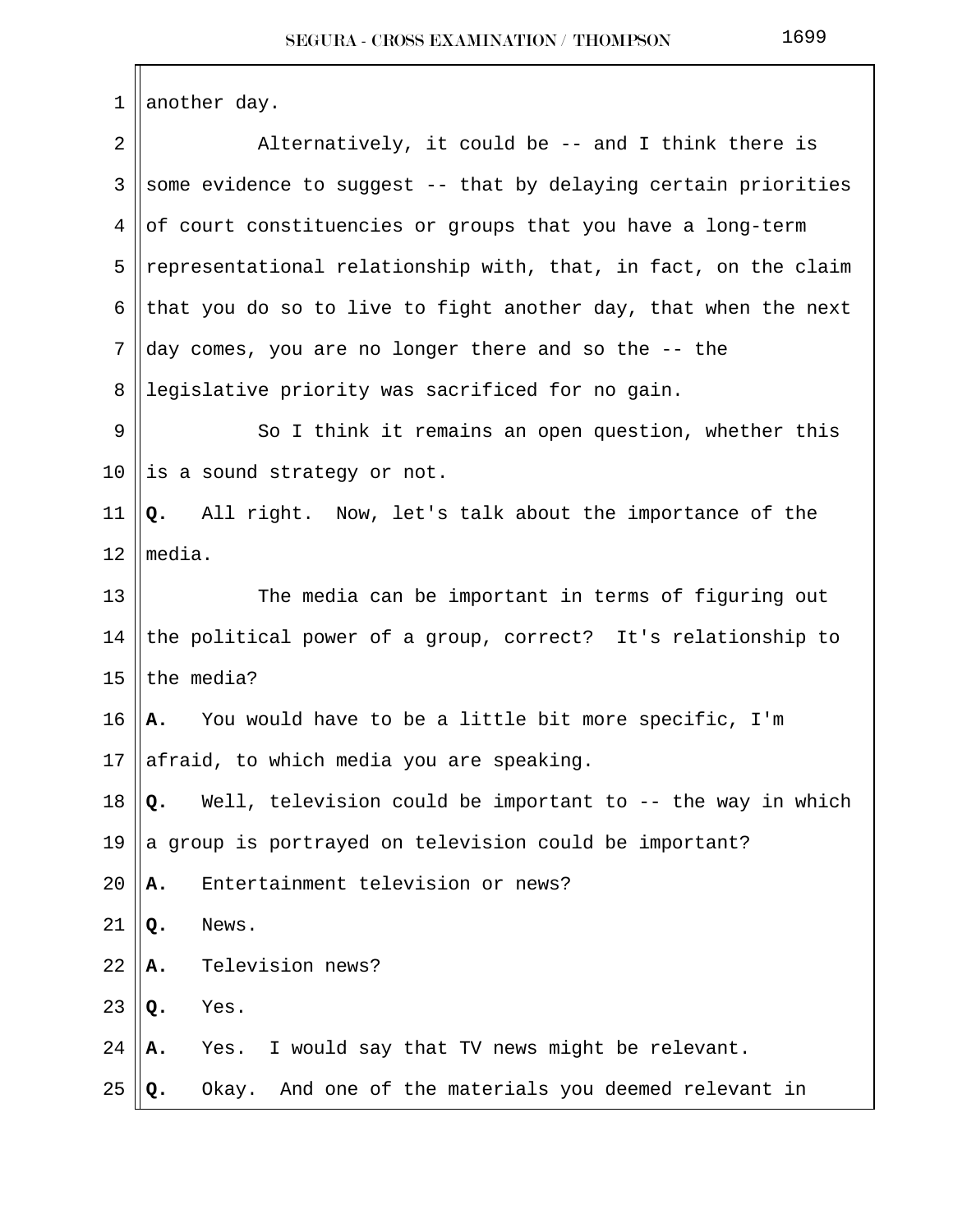| 1              | this case is a book by John Zaller entitled The Nature and       |
|----------------|------------------------------------------------------------------|
| $\overline{2}$ | Origins of Mass Opinion, correct?                                |
| 3              | That's correct.<br>А.                                            |
| 4              | And I would like to direct your attention to tab 23, which<br>Q. |
| 5              | has the first few chapters of that book, which is DIX-296.       |
| 6              | And the thesis of Mr. Zaller is that public opinion              |
| 7              | responds more directly to lead cues than bubbling up from the    |
| 8              | masses, correct?                                                 |
| 9              | That's a fair version, yeah.<br>А.                               |
| 10             | Q. And you would agree that he is right in the general sense     |
| 11             | that the stories that the media covers raises the salience of    |
| 12             | an issue, correct?                                               |
| 13             | A. Within constraints, yes. There are some issues that,          |
| 14             | whether the media covers or not, remain present; and then there  |
| 15             | are some issues that the media might devote a lot of attention   |
| 16             | to, and even political leads might cure a great deal that the    |
| 17             | public never buys on to. So it's certainly not a perfect         |
| 18             | relationship.                                                    |
| 19             | But, in general, if the media covers a story more                |
| 20             | frequently and with greater intensity, the public is likely to   |
| 21             | respond by thinking it more important.                           |
| 22             | MR. THOMPSON: Your Honor, we move the admission of               |
| 23             | DIX-296.                                                         |
| 24             | MR. BOUTROUS: No objection, your Honor.                          |
| 25             | THE COURT: Very well. DIX-296 is admitted.                       |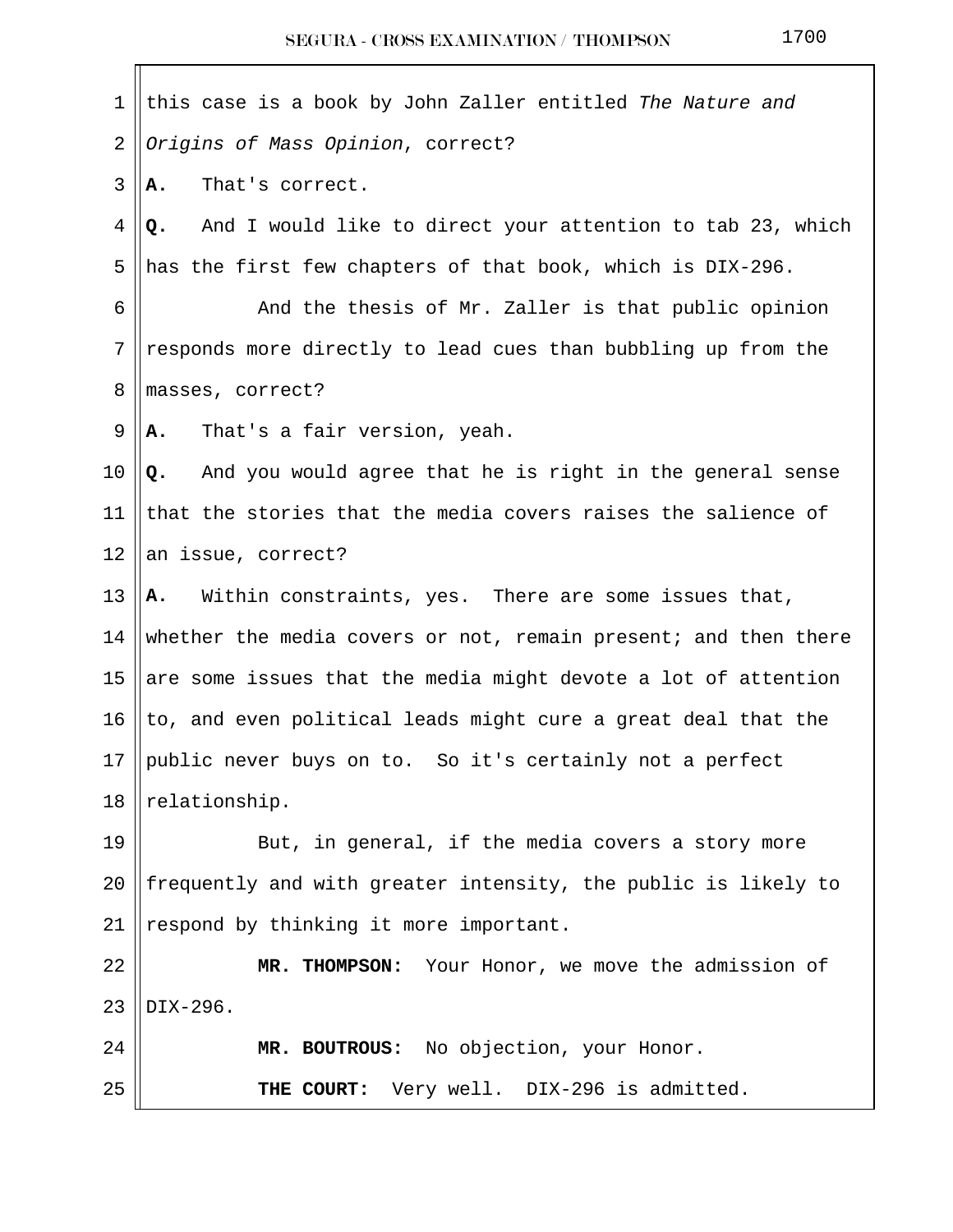| $\mathbf 1$ | (Defendants' Exhibit 296 received in evidence.)                |  |  |
|-------------|----------------------------------------------------------------|--|--|
| 2           | MR. THOMPSON: Excellent.                                       |  |  |
| 3           | BY MR. THOMPSON:                                               |  |  |
| 4           | And turning to the next tab, Professor. This is an<br>Q.       |  |  |
| 5           | article entitled Minority Group Interests and Political        |  |  |
| 6           | Representation - Gay Elected Officials in the Policy Process.  |  |  |
| 7           | And it's DIX-1102.                                             |  |  |
| 8           | And this was an article you considered?                        |  |  |
| 9           | I'm sorry. I -- my next tab is a 2005 report by the HRC.<br>Α. |  |  |
| 10          | Okay. Let me -- and if the binder is missing that<br>Q.        |  |  |
| 11          | information, we can provide that later.                        |  |  |
| 12          | Okay. So you are under tab A.<br>Α.                            |  |  |
| 13          | Yes, sir.<br>Q.                                                |  |  |
| 14          | Okay. I'm with you.<br>Α.                                      |  |  |
| 15          | And this is an article you considered in reaching your<br>Q.   |  |  |
| 16          | opinions in this case, correct?                                |  |  |
| 17          | One of several, yes.<br>А.                                     |  |  |
| 18          | All right. And I would like to direct your attention to<br>Q.  |  |  |
| 19          | page 575, the second paragraph. And the article states here:   |  |  |
| 20          | "Most important, gay political representation                  |  |  |
| 21          | significantly influences the adoption of                       |  |  |
| 22          | domestic partner benefits. However, unlike                     |  |  |
| 23          | the registration model, it is not the most                     |  |  |
| 24          | influential factor. Instead, elite support                     |  |  |
| 25          | has the greatest influence."                                   |  |  |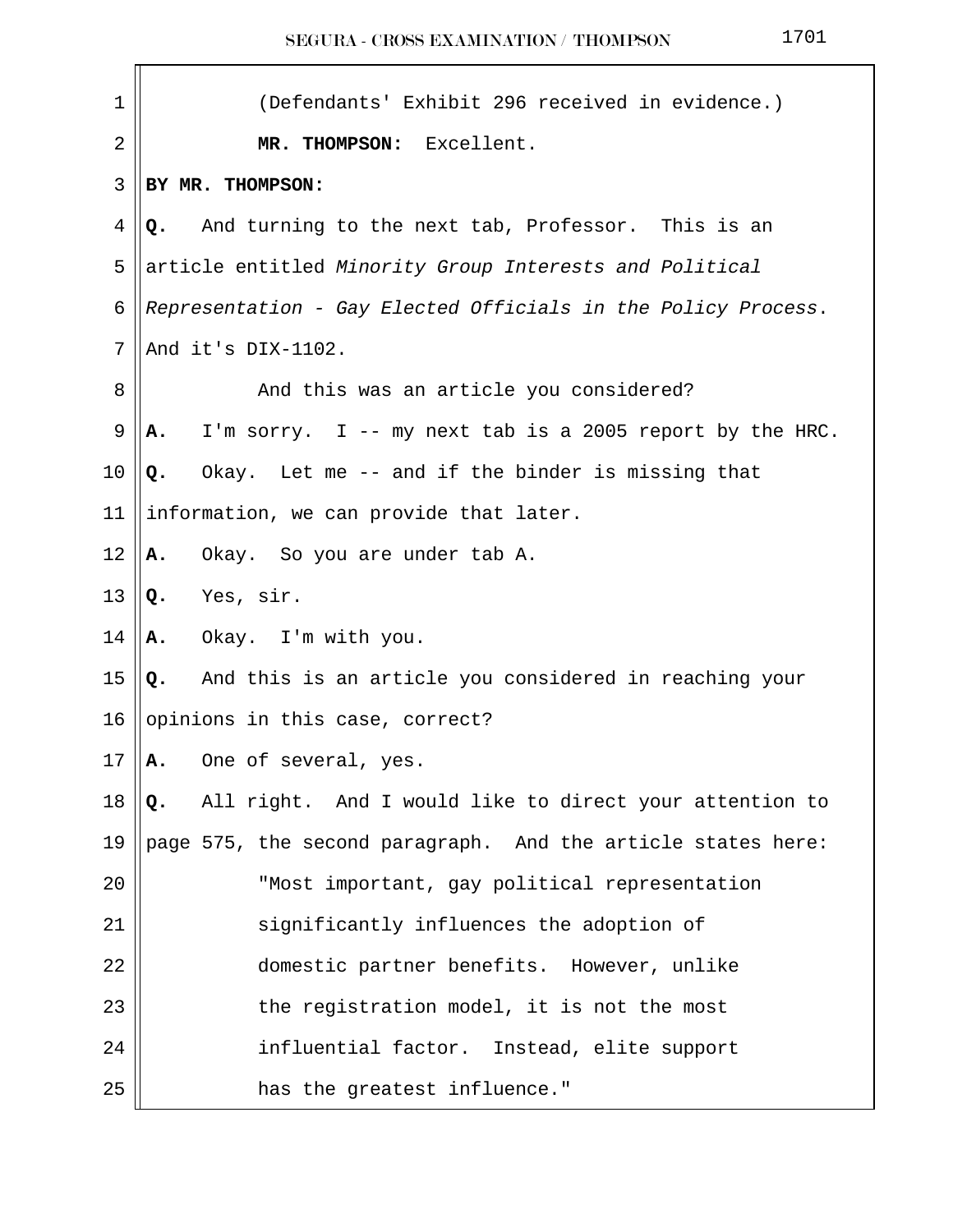| $\mathbf 1$ | Is that consistent with the point Zaller is making?                |  |  |
|-------------|--------------------------------------------------------------------|--|--|
| $\sqrt{2}$  | It would be consistent, but unless I look at the results<br>Α.     |  |  |
| 3           | directly, I'm going to have a tough time giving you a sort of      |  |  |
| 4           | specific response to the claim.                                    |  |  |
| 5           | MR. THOMPSON: Your Honor, we would move the                        |  |  |
| 6           | admission of DIX-1102.                                             |  |  |
| 7           | MR. BOUTROUS: No objection, your Honor.                            |  |  |
| 8           | Though I will make a standing objection concerning                 |  |  |
| 9           | the hearsay nature of these documents, but I will not make it      |  |  |
| 10          | again.                                                             |  |  |
| 11          | THE COURT: Very well. 1102 is admitted.                            |  |  |
| 12          | (Defendants' Exhibit 1102 received in evidence.)                   |  |  |
| 13          | MR. THOMPSON: Thank you, your Honor.                               |  |  |
| 14          | BY MR. THOMPSON:                                                   |  |  |
| 15          | Now, Professor, you would agree that the frequency of<br>Q.        |  |  |
| 16          | media coverage has increased in recent years for issues            |  |  |
| 17          | relating to gays and lesbians, correct?                            |  |  |
| 18          | I would. I'm still grappling with your last question.<br>Α.        |  |  |
| 19          | But, yes, I would agree that media coverage is higher.             |  |  |
| 20          | And, therefore, the salience or the visibility of the gay<br>Q.    |  |  |
| 21          | and lesbian community, at least on that dimension, has             |  |  |
| 22          | increased, correct?                                                |  |  |
| 23          | That's probably true, yes.<br>Α.                                   |  |  |
| 24          | And I would like to direct your attention to tab 24.<br>This<br>Q. |  |  |
| 25          | is the Human Rights Campaign 2005 Annual Report.<br>It's           |  |  |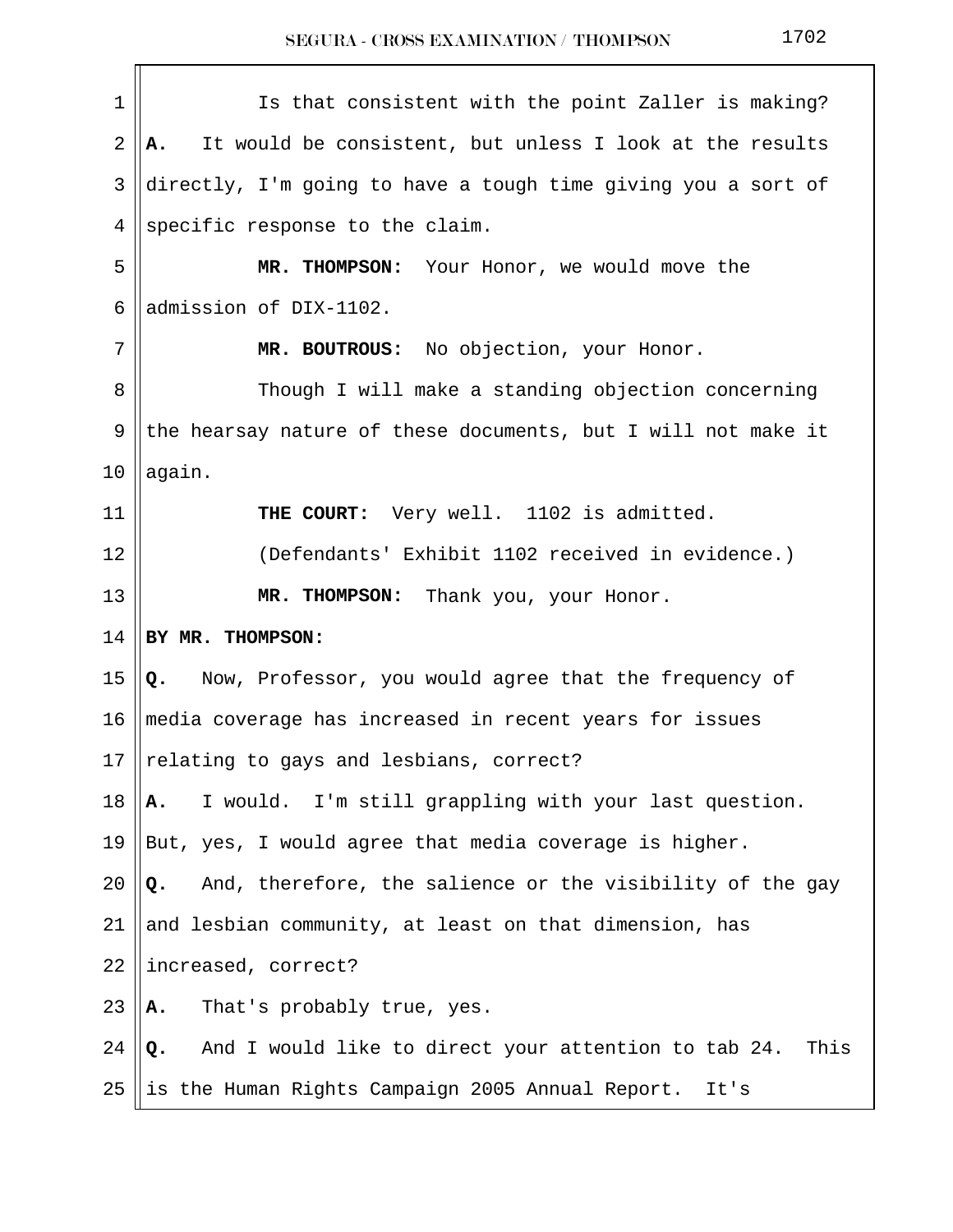| 1            | DIX-1327.                                                        |
|--------------|------------------------------------------------------------------|
| 2            | And I would like to direct your attention to page 19.            |
| $\mathbf{3}$ | And the pagination appears in the upper right-hand corner of     |
| 4            | the even pages. We did not paginate it.                          |
| 5            | I see.<br>А.                                                     |
| 6            | Are you there, sir?<br>Q.                                        |
| 7            | I'm with you.<br>Α.                                              |
| 8            | In the second paragraph on page 19 it states.<br>Q.              |
| 9            | "In 2005 our message of fairness has reached                     |
| 10           | 90 percent of Americans with a quote in at                       |
| 11           | least one newspaper every day."                                  |
| 12           | And that would be an indication that the gay and                 |
| 13           | lesbian community is able to get its message out through the     |
| 14           | media on a regular basis, correct?                               |
| 15           | It would be a claim that the gay and lesbian community can<br>А. |
| 16           | get its message out on a regular basis.                          |
| 17           | Do you have any basis to dispute that claim?<br>$\mathsf{o}$ .   |
| 18           | Oh, yes.<br>А.                                                   |
| 19           | (Laughter.)                                                      |
| 20           | You don't think that they are getting a quote in the paper<br>Q. |
| 21           | once a day?                                                      |
| 22           | I believe they are getting a quote in the paper once a<br>А.     |
| 23           | day.                                                             |
| 24           | Okay. That's what they claim here.<br>Q.                         |
| 25           | Well, no. Their claim is that 90 percent of Americans<br>Α.      |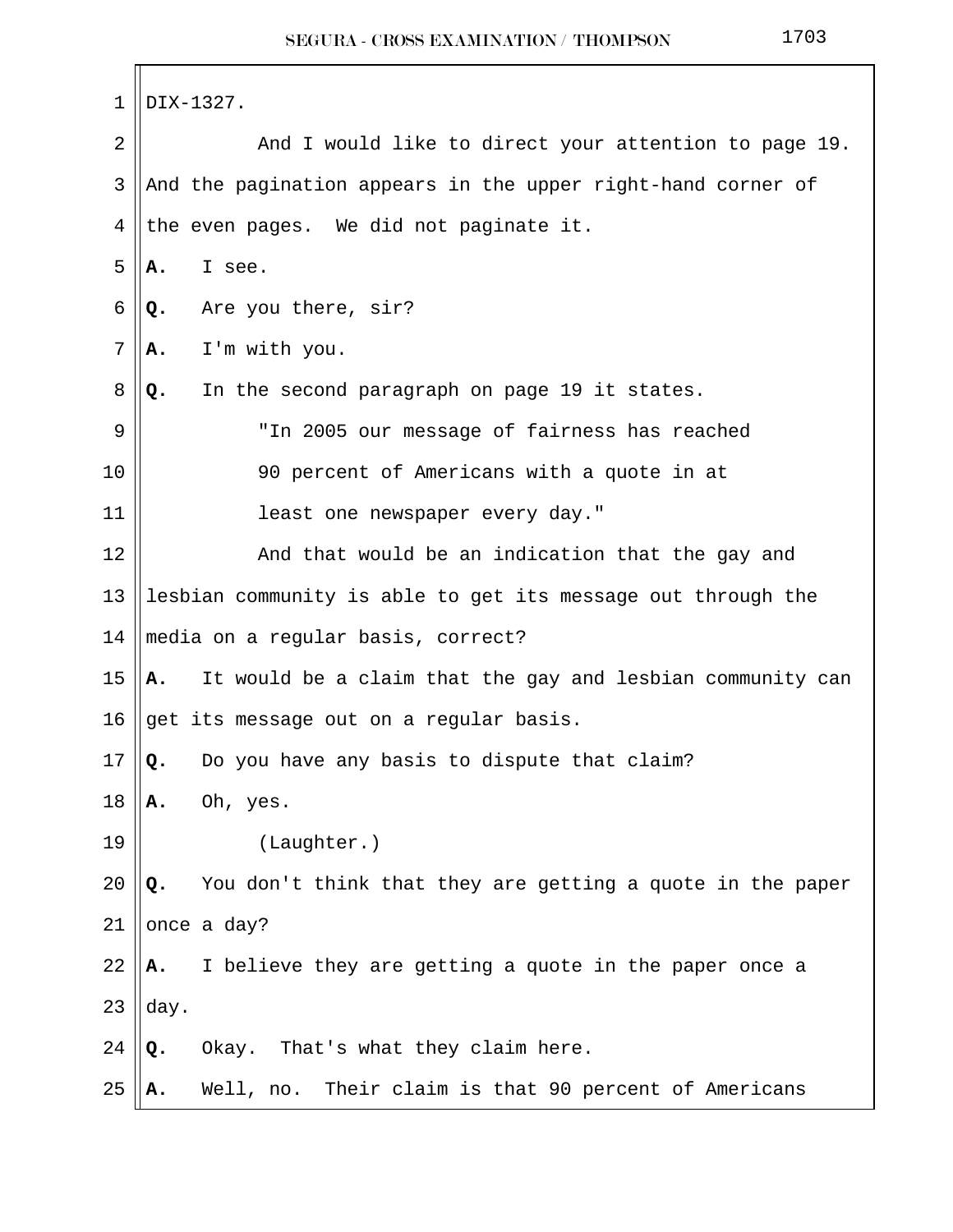| 1              | have seen the quote.                                             |
|----------------|------------------------------------------------------------------|
| $\overline{2}$ | It has reached 90 percent of Americans now?<br>Q.                |
| 3              | Newspaper readership in the United States is significantly<br>А. |
| 4              | below 50 percent of the population.                              |
| 5              | So newspaper media is certainly -- and, certainly,               |
| 6              | news stories about gays and lesbians is not likely to yield a    |
| 7              | 90 percent contact rate.                                         |
| 8              | Now, does that mean that newspapers serving                      |
| 9              | localities that have 90 percent of the population have           |
| 10             | published at least one quote about gays and lesbians?            |
| 11             | Absolutely.                                                      |
| 12             | But does it mean that 90 percent of Americans have               |
| 13             | been reached with the HRC message? I think we have political     |
| 14             | advocates again advertising their importance.                    |
| 15             | MR. THOMPSON: Your Honor, we would move the                      |
| 16             | admission of DIX-1327.                                           |
| 17             | THE COURT: Very well. 1327 is admitted.                          |
| 18             | (Defendants' Exhibit 1327 received in evidence.)                 |
| 19             | BY MR. THOMPSON:                                                 |
| 20             | And during the year and a half that you have lived in this<br>Q. |
| 21             | area, you can't recall any editorial from the San Francisco      |
| 22             | Chronicle that was hostile to the interests of gays and          |
| 23             | lesbians, correct?                                               |
| 24             | I do not read the Chronicle every day, but I would find it<br>А. |
| 25             | unlikely.                                                        |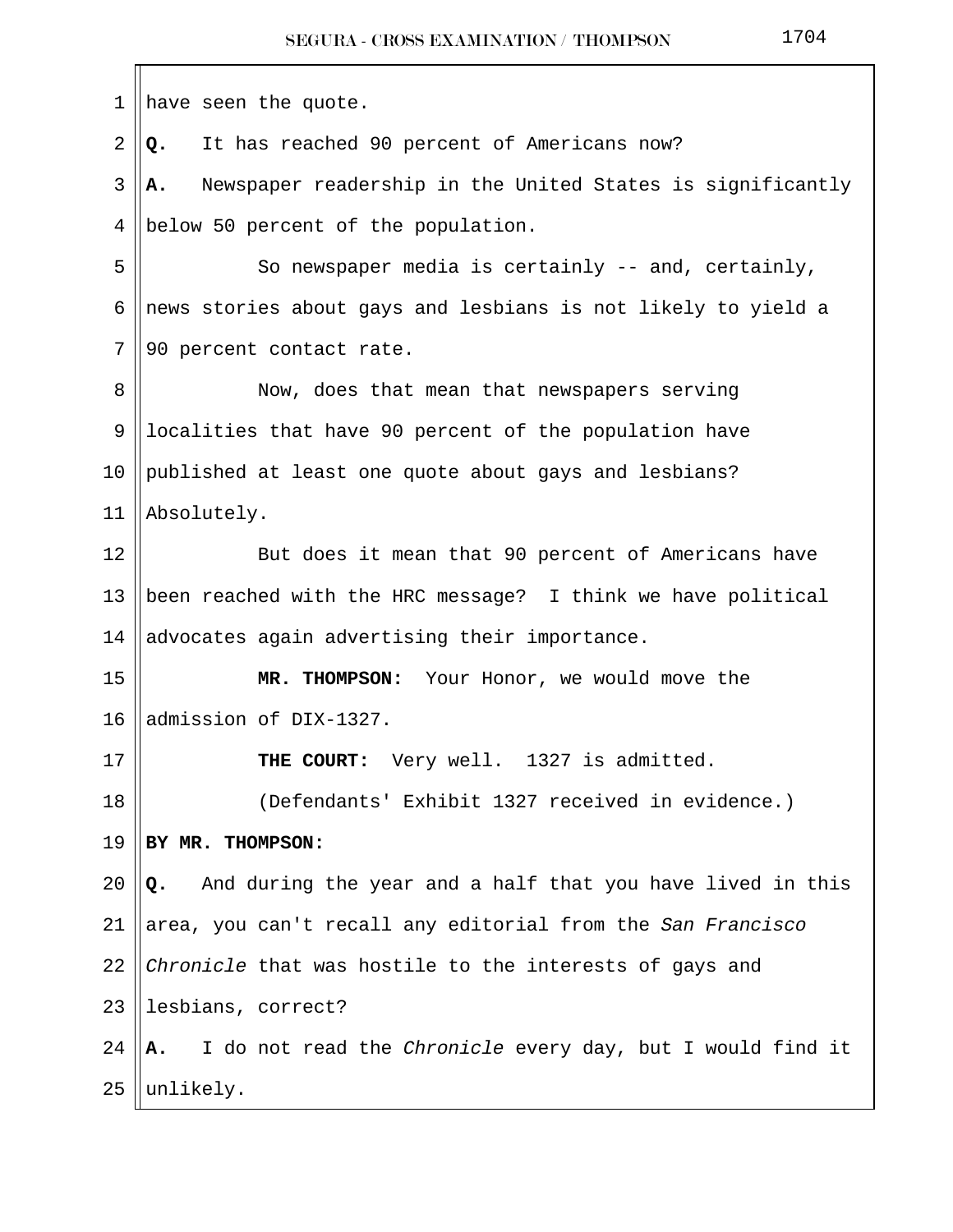| $\mathbf 1$    | But you do read the New York Times, correct?<br>Q.              |  |
|----------------|-----------------------------------------------------------------|--|
| $\overline{2}$ | Again, not every day, but I read it fairly frequently,<br>А.    |  |
| 3              | yes.                                                            |  |
| 4              | And in the last 10 years you don't recall any instance in<br>Q. |  |
| 5              | which the New York Times took a hostile position to the         |  |
| 6              | interests of gays and lesbians, correct?                        |  |
| 7              | I don't recall one.<br>А.                                       |  |
| 8              | You do recall editorials in the New York Times advocating<br>Q. |  |
| 9              | for the dissolution of "Don't ask, Don't tell," correct?        |  |
| 10             | I do.<br>Α.                                                     |  |
| 11             | And advocating for the Employment Nondiscrimination Act,<br>Q.  |  |
| 12             | correct?                                                        |  |
| 13             | Yes.<br>Α.                                                      |  |
| 14             | Q. And I would like to direct your attention to the next tab,   |  |
| 15             | which is DIX-1323. And it's the Human Rights Campaign Annual    |  |
| 16             | Report for the year ended March 31, 2000.                       |  |
| 17             | And turning your attention to page three, which is              |  |
| 18             | the fifth page behind the tab, the third paragraph from the     |  |
| 19             | bottom, the second sentence states:                             |  |
| 20             | "Reporters and editorial boards view our                        |  |
| 21             | advocacy as common sense rather than special                    |  |
| 22             | interest."                                                      |  |
| 23             | Is that a true statement that editorial boards view             |  |
| 24             | the positions of the gay and lesbian political community as     |  |
| 25             | common sense?                                                   |  |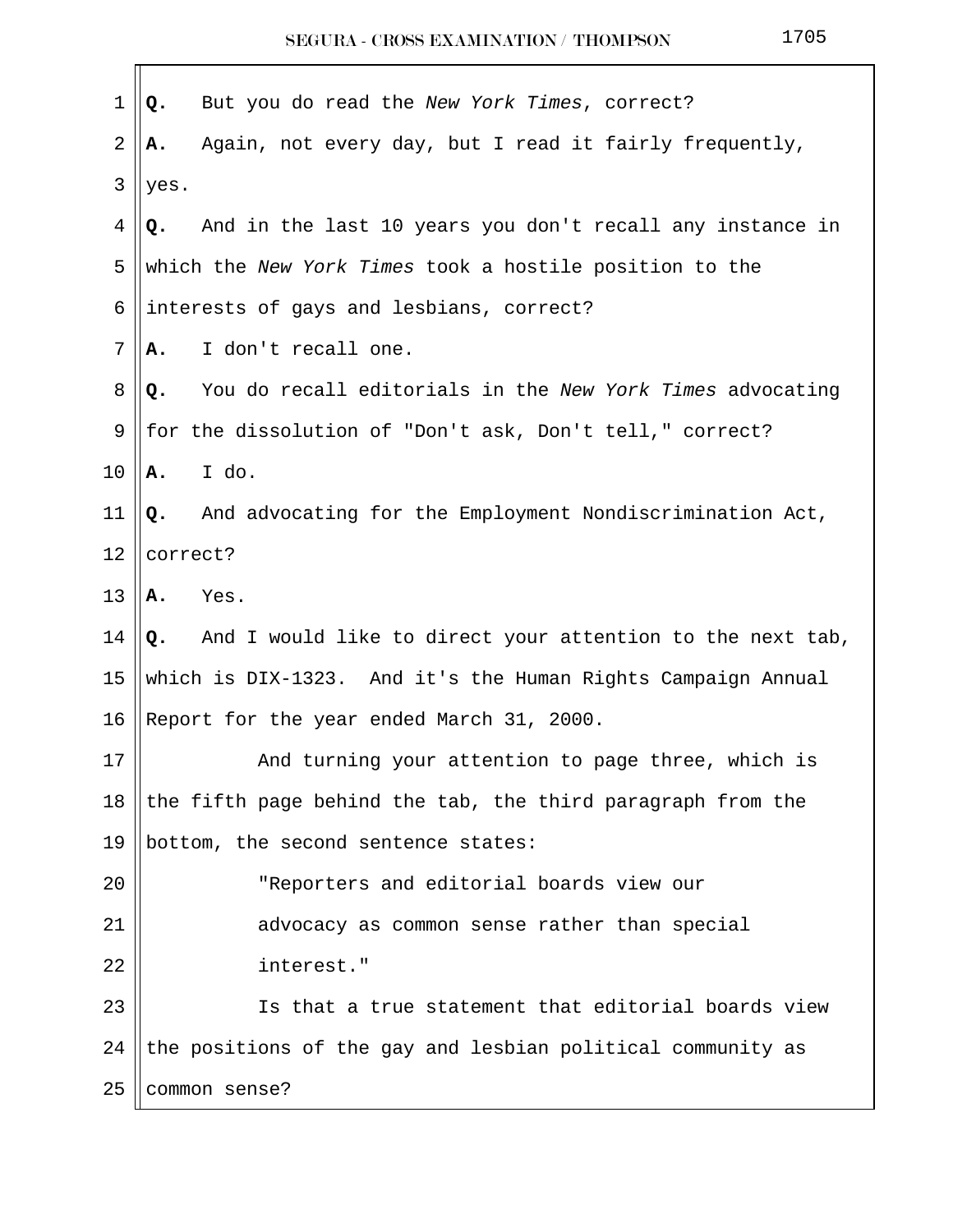$1 \parallel A$ . It's a blanket statement. And like most academics, I am 2 deeply uncomfortable with blanket statement. 3 || I would be willing to represent that it would be my 4 ||belief, my belief in the absence of analysis, that the majority  $5 \parallel$  of editorial boards, with some regional variation accounted 6 || for, probably tend to favor some protections for gays and 7 lesbians. 8 || T don't believe that that's uniform across the issue. 9 So you would have more editorial boards, for example, favoring 10  $\parallel$  a hate crimes law than a nondiscrimination law, and more 11  $\parallel$  favoring a nondiscrimination law than same-sex marriage, for 12  $|$  example. 13 I also think that there would be dramatic variation 14  $\parallel$  by region. So there would be parts of the country where this 15 || would clearly not be true.  $16$  So I quess I'm -- I'm at a loss for information to 17 evaluate this, but it strikes me as particularly overbroad. 18 **MR. THOMPSON:** Your Honor, we would move of the 19 ||admission of DIX-1323. 20 **THE COURT:** Very well. 1323 is admitted. 21 (Defendants' Exhibit 1323 received in evidence) 22 **THE COURT:** And remind me, Mr. Thompson, what page  $23$  were you looking at? 24 **MR. THOMPSON:** I was looking at page three, your  $25$  | Honor.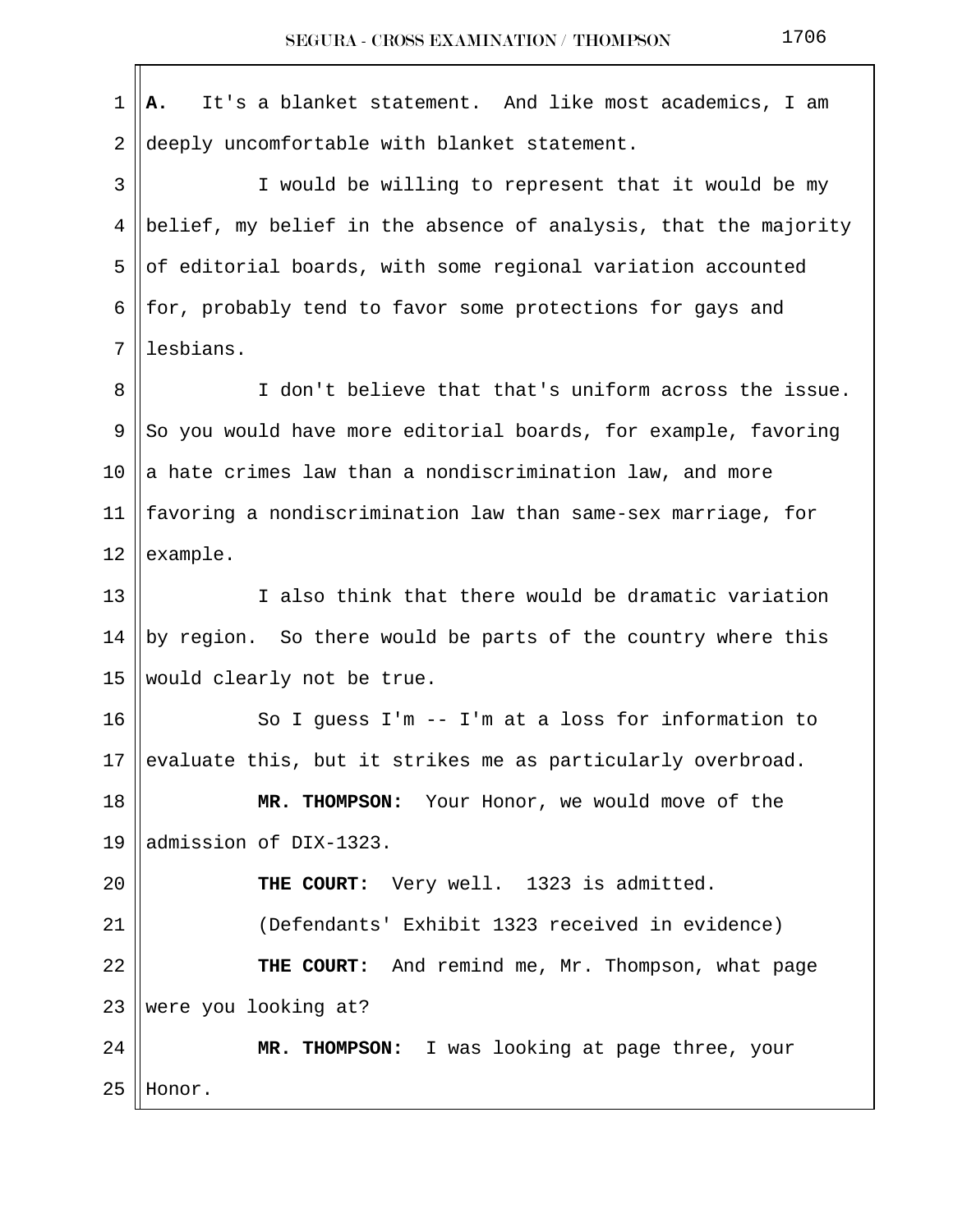| 1              | THE COURT: Page?                                                 |
|----------------|------------------------------------------------------------------|
| $\overline{2}$ | MR. THOMPSON: Page three. We have Xeroxed the                    |
| 3              | cover, so it's actually the fifth page in the exhibit.           |
| 4              | THE COURT: But it's marked page three?                           |
| 5              | MR. THOMPSON: Yes, your Honor.                                   |
| 6              | THE COURT: Thank you, sir.                                       |
| 7              | MR. THOMPSON: Certainly.                                         |
| 8              | BY MR. THOMPSON:                                                 |
| 9              | And now directing your attention, Professor Segura, to tab<br>Q. |
| 10             | 26.                                                              |
| 11             | This is an editorial from the New York Times dated               |
| 12             | September 29, 2008, and it's entitled "Preserving California's   |
| 13             | Constitution."                                                   |
| 14             | And in the third paragraph it -- and it's addressing             |
| 15             | Proposition 8.                                                   |
| 16             | And in the third paragraph the third sentence says:              |
| $17\,$         | "It is our fervent hope that Californians                        |
| 18             | will reject this mean-spirited attempt to                        |
| 19             | embed second-class treatment of one group of                     |
| 20             | citizens in the state constitution."                             |
| 21             | Is it fair to say that the New York Times                        |
| 22             | emphatically supports the rights of gays and lesbians to marry?  |
| 23             | Well, I would certainly conclude from this editorial that<br>Α.  |
| 24             | they certainly fervently oppose Proposition 8.                   |
| 25             | I would assume, in the absence of an editorial to the            |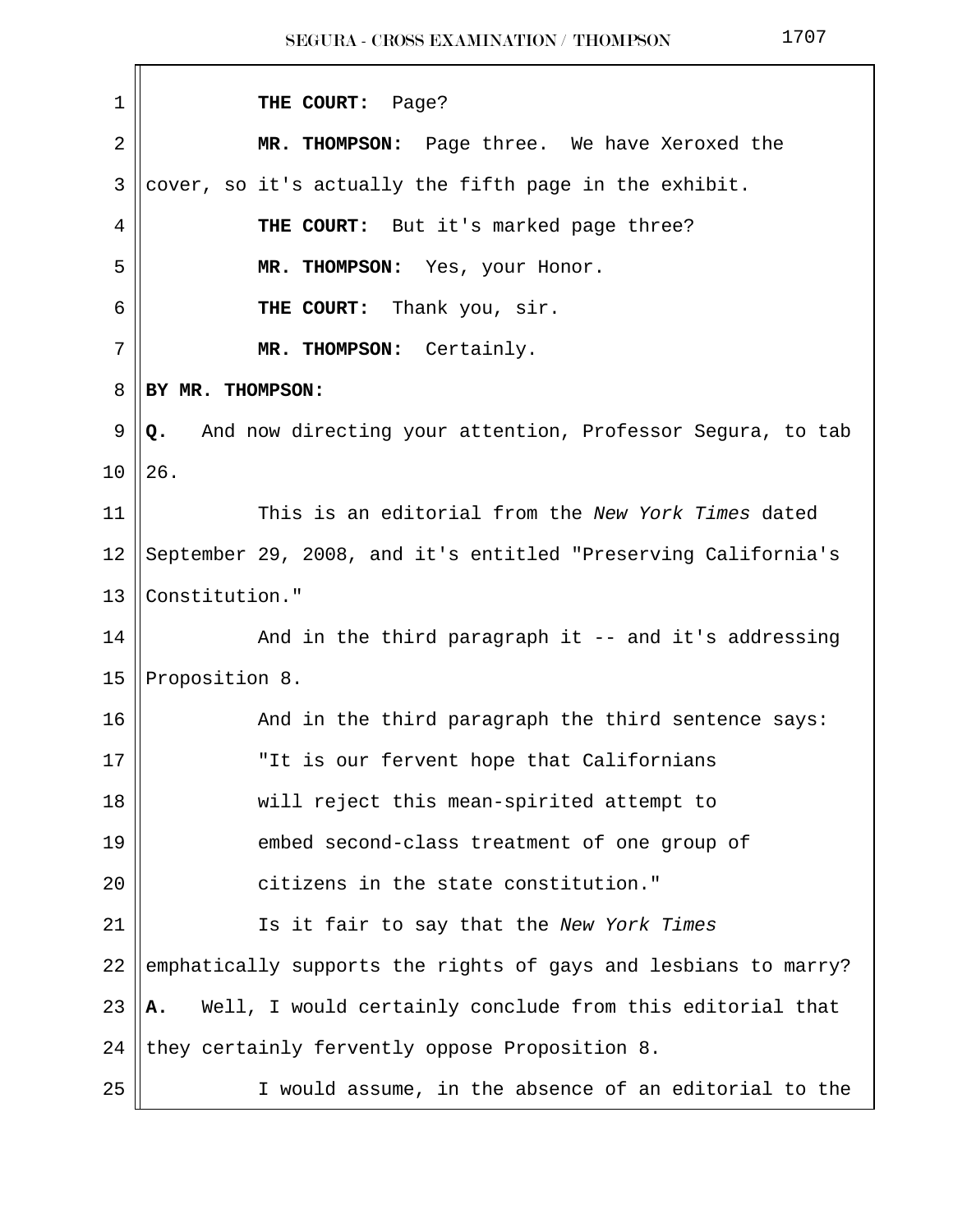|--|--|--|--|

| contrary, that they would extend that to other states as well.   |
|------------------------------------------------------------------|
| And let's turn your attention to tab 33.<br>Q.                   |
| I'm there.<br>А.                                                 |
| And this is a document that appeared on the L.A. Times,<br>Q.    |
| one of their blogs.                                              |
| And in the first bullet point under the picture there            |
| is a quote from the L.A. times editorial, and it says:           |
| "It's the same sentence as in 2000, only                         |
| marriage between a man and a woman is valid                      |
| or recognized in California. Yet, the issue                      |
| that will be put before voters November 4th                      |
| is radically different. This time the                            |
| wording would be used to rescind an existing                     |
| constitutional right to marry. We fervently                      |
| hope that voters, whatever their personal or                     |
| religious convictions, will shudder at such a                    |
| step and vote no on Proposition 8."                              |
| And is this a reflects that the L.A. Times                       |
| emphatically supported the No On 8 campaign?                     |
| It would appear to be a reflection of both the L.A.<br>Α.        |
| Times's support for the No On 8 campaign and the fondness for    |
| the word "fervently" in editorials.                              |
| (Laughter.)                                                      |
| Now, another factor that is a source of political power is<br>Q. |
| the cohesion and size of a political group, correct?             |
|                                                                  |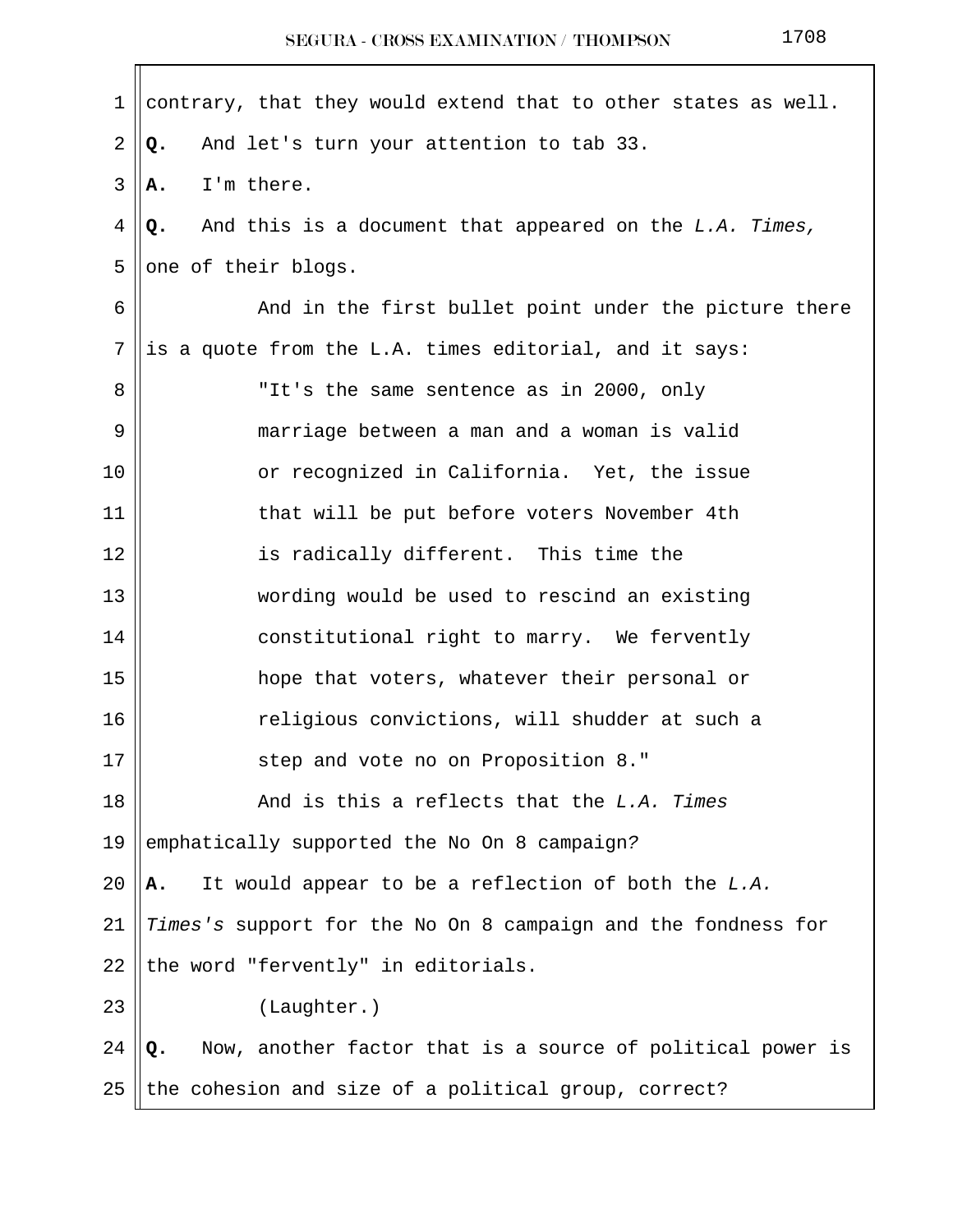$1 \parallel A$ . I think that's true. 2 **Q.** And you believe that four to seven percent of the U.S. 3 population is openly gay or lesbian, correct? 4 **A.** Umm, as you and I discussed during my deposition, there is 5 a broad scholarly disagreement over the size of the gay and 6 | lesbian population. 7 || And I believe my answer in deposition is the same one 8 I will give now, which is that it is my belief that the answer 9 is somewhere between four and seven percent based on some 10 marketing polling that I have observed, places that are not 11 particularly political, so we tend to get a few more honest 12 lanswers. 13 || I have seen numbers as low as two and as high as ten, 14 || both of which I think to be unlikely, were sort of too 15 conservative and too permissive. 16 || So I think four to seven is a more accurate estimate, 17  $\|$ but, again, that's based on reading literally dozens of stabs 18  $\parallel$  at this in both the scholarly's and the marketing literature. 19 **Q.** All right. And that doesn't include bisexuals, correct? 20 **A.** No, no. 21 **Q.** With respect to the percentage of the U.S. population that  $22$  ||is predominantly bisexual, you've only seen numbers in the  $23$  || neighborhood of two percent, correct? 24 **A.** Two percent or even less. But, again, that's another 25 || number that has some definitional problems with it.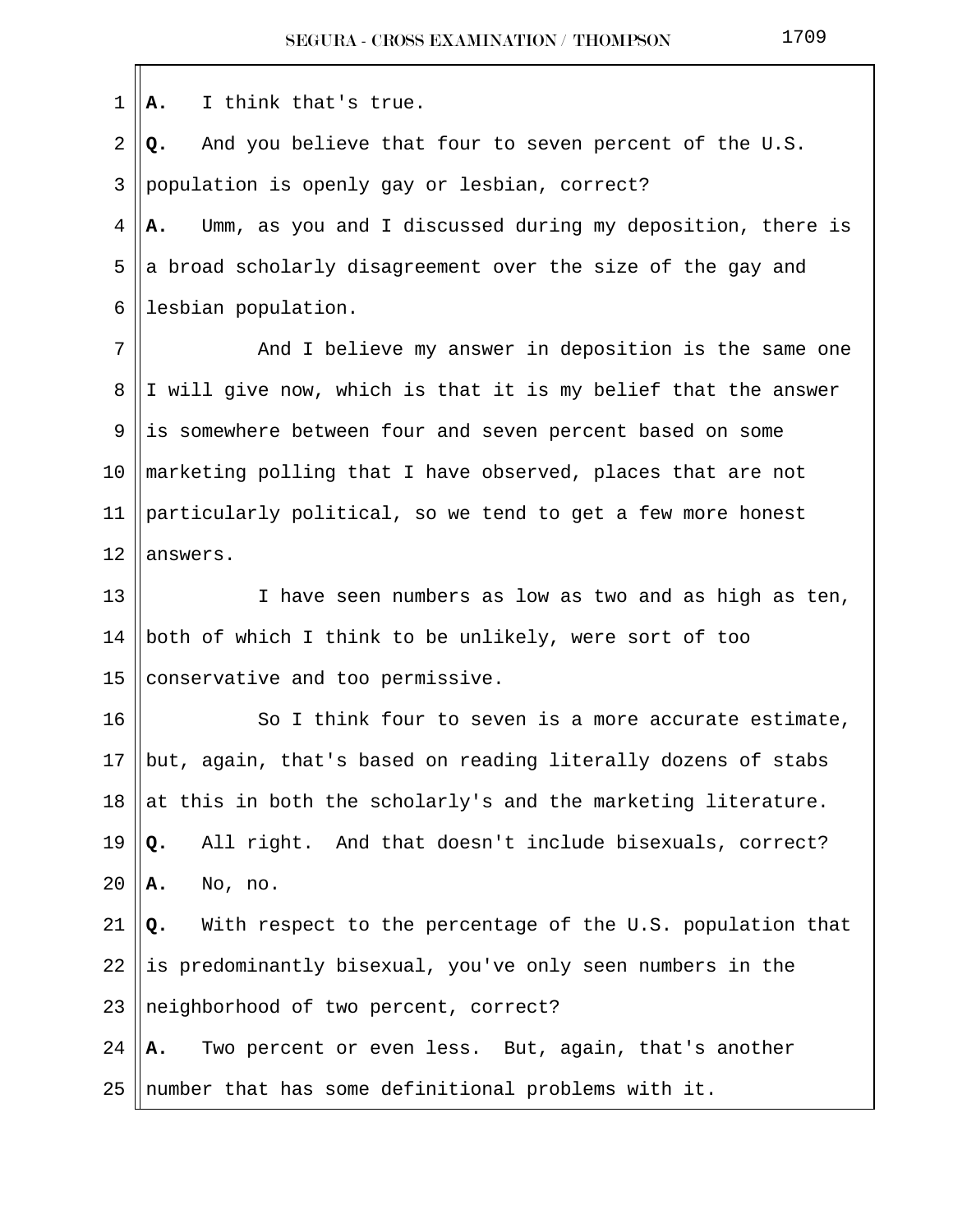| $\mathbf 1$ | So I know the Court heard some testimony yesterday on           |
|-------------|-----------------------------------------------------------------|
| 2           | this issue, but is a bisexual someone who has only engaged in   |
| 3           | sex with alternating partners or do -- are we defining it in -- |
| 4           | with their sexual behavior in the last year or the last five    |
| 5           | years?                                                          |
| 6           | So I think that's a little bit more of a porous                 |
| 7           | category, a little bit harder to define.                        |
| 8           | In terms of cohesion, 23 percent of gays and lesbians are<br>Q. |
| 9           | estimated to have voted in favor of George W. Bush in 2004,     |
| 10          | correct?                                                        |
| 11          | That's correct, yes.<br>Α.                                      |
| 12          | Q. So, in fact, gays and lesbians are much less politically     |
| 13          | cohesive than African-Americans, correct?                       |
| 14          | As a practical matter, it's hard to imagine a single<br>A.      |
| 15          | political group that is not less cohesive than                  |
| 16          | African-Americans, who vote Democratic somewhere between 89 and |
| 17          | 95 percent in most elections.                                   |
| 18          | So 77 percent voting Democrat and 23 percent voting             |
| 19          | Republican would be less cohesive than African-Americans, a     |
| 20          | significant degree more cohesive than Latinos, and certainly    |
| 21          | than Anglos.                                                    |
| 22          | A small group can be politically powerful, correct?<br>Q.       |
| 23          | It depends on what you mean by "group." Are we talking<br>Α.    |
| 24          | about a demographic group here? Are we talking about, like, an  |
| 25          | organization or association?                                    |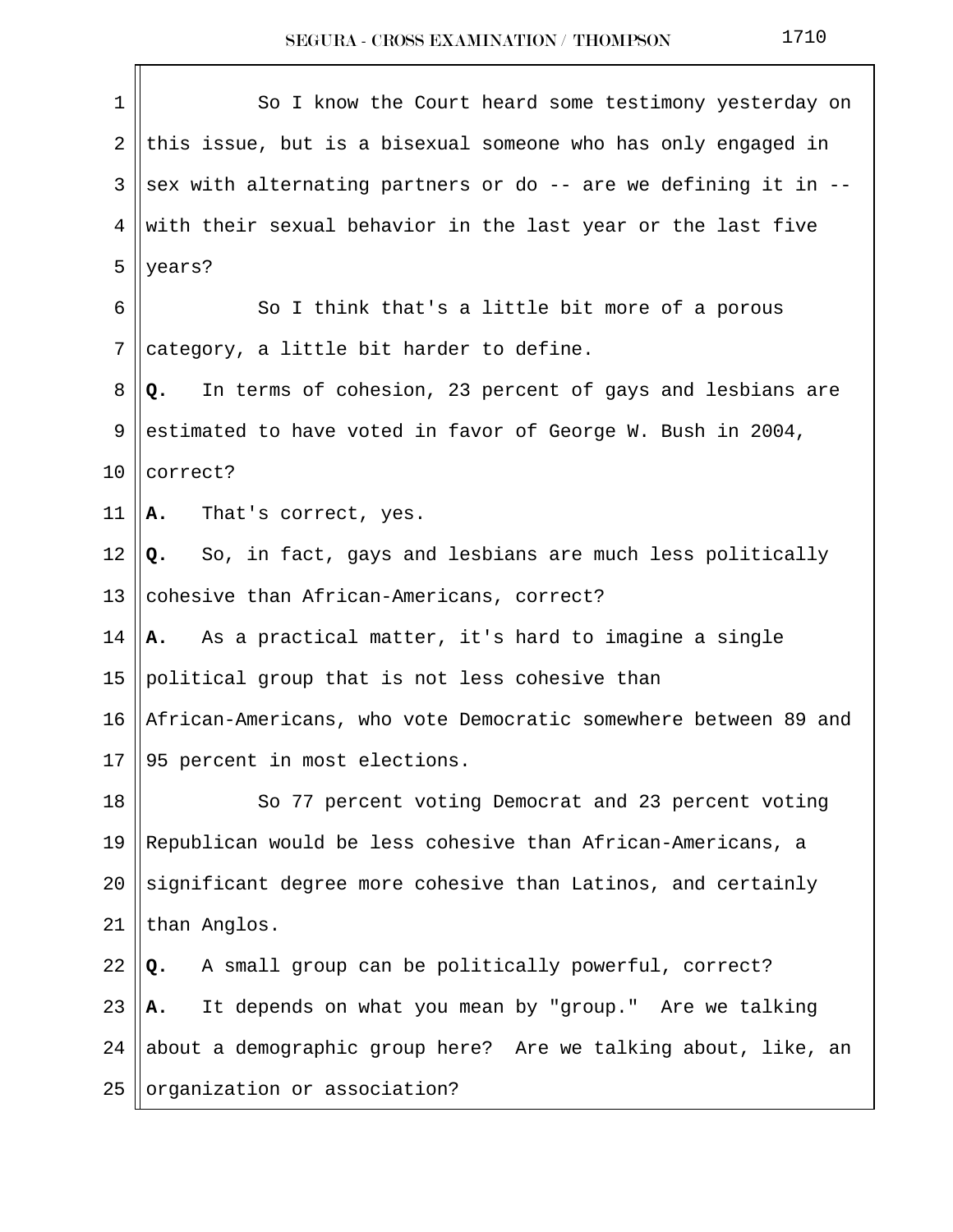| $\mathbf 1$ | Q. Well, a small demographic group can be politically          |
|-------------|----------------------------------------------------------------|
| 2           | powerful. The Jewish community has a meaningful degree of      |
| 3           | political power in the United States, correct?                 |
| 4           | I would say the Jewish community has a meaningful degree<br>Α. |
| 5           | of political power based on their representation in public     |
| 6           | office and their resources.                                    |
| 7           | But I'm not sure -- I haven't undertaken an analysis           |
| 8           | of that community, but that would be my conclusion, at least,  |
| 9           | at the of -- without anything about it a lot.                  |
| 10          | And a small group could be powerful in a closely divided<br>Q. |
| 11          | electorate, correct?                                           |
| 12          | A. Well, that's always true. So the closer an election, the    |
| 13          | more likely it is that smaller segments of the population can  |
| 14          | make a difference. For a group to make a credible claim that   |
| 15          | they played a role in the outcome of the election, the margin  |
| 16          | within the group would have to exceed the margin of victory    |
| 17          | overall.                                                       |
| 18          | So when then Senator Obama and Senator Clinton were<br>Q.      |
| 19          | battling it out for the Democratic primary, they both actively |
| 20          | sought the support of the gay and lesbian community, correct?  |
| 21          | I think it's fair to say that that's true. I think it's<br>Α.  |
| 22          | also fair to say that in the very close primary contest, they  |
| 23          | actively sought the support of every person with a pulse and a |
| 24          | voter registration card.                                       |
| 25          | But they had special attention to the gay and lesbian<br>Q.    |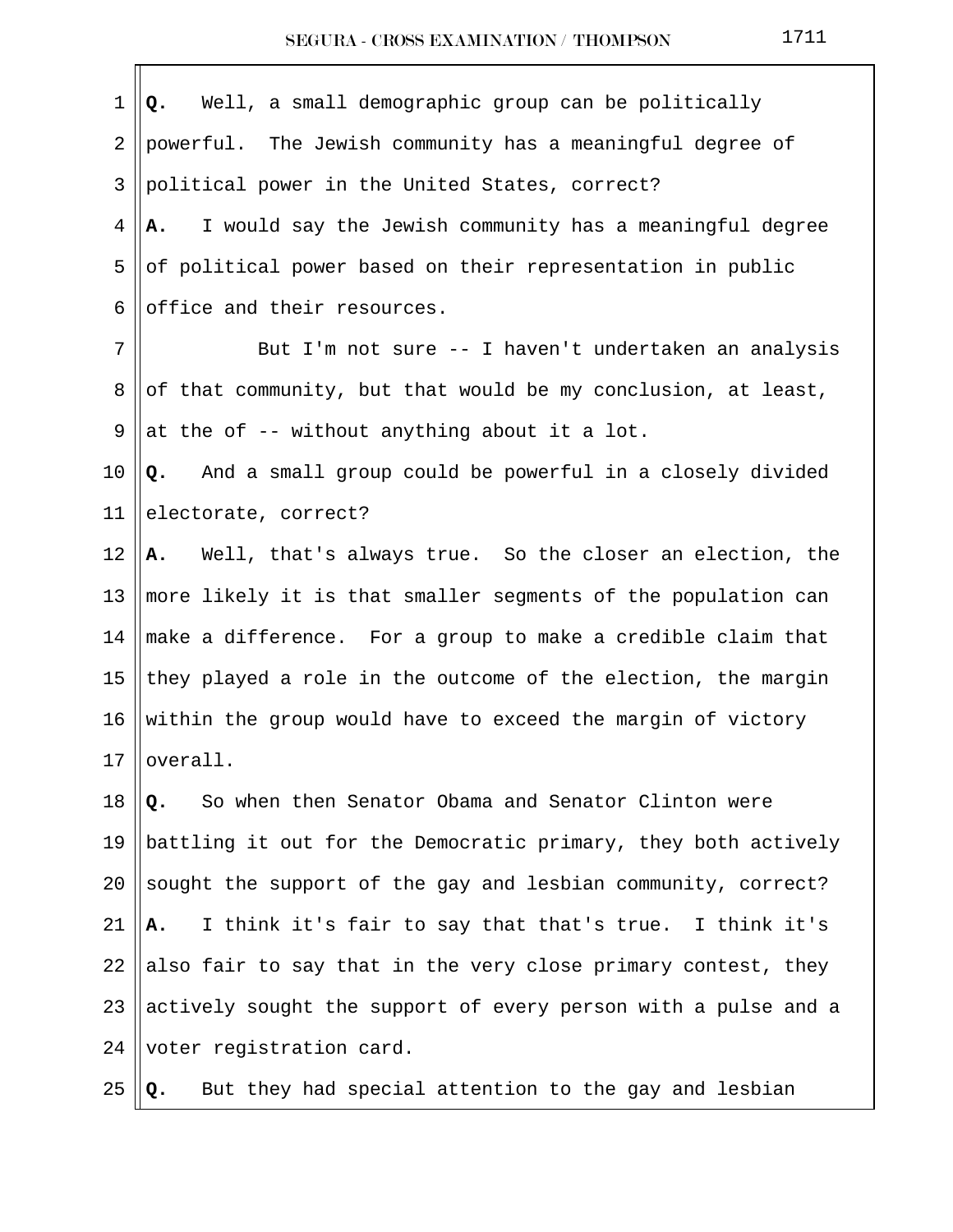| $\mathbf 1$    | community because of the financial resources, correct?          |
|----------------|-----------------------------------------------------------------|
| $\overline{2}$ | By "special attention," are you suggesting that they paid<br>A. |
| 3              | more attention to gays and lesbians than they did to other      |
| 4              | Democratic constituencies? Because I actually don't know that   |
| 5              | to be true.                                                     |
| 6              | Well, to anyone with a pulse. In other words, they<br>Q.        |
| $7\phantom{.}$ | weren't indifferent. You just said, Oh, well they wanted        |
| 8              | everyone with a pulse.                                          |
| 9              | Isn't it true that they were more focused on the gay            |
| 10             | and lesbian community than just anyone with a pulse off the     |
| 11             | street?                                                         |
| 12             | I don't have evidence of that. I mean, I -- I think it<br>A.    |
| 13             | would certainly would be fair to say that both then Senator     |
| 14             | Obama and then Senator Clinton actively courted organized       |
| 15             | labor, actively courted gays and lesbians, actively courted     |
| 16             | environmentalists, African-Americans, Latinos, et cetera.       |
| 17             | It's the term "special" that I'm reacting to, I'm               |
| 18             | afraid, because the term "special" appears to suggest that they |
| 19             | paid more attention to gays and lesbians than to other          |
| 20             | Democratic constituencies, and I actually just don't know that  |
| 21             | to be true.                                                     |
| 22             | Are the gay and lesbian community, is that a Democratic<br>Q.   |
| 23             | constituency?                                                   |
| 24             | I think by any measure it's a majority Democratic<br>А.         |
| 25             | constituency, yes.                                              |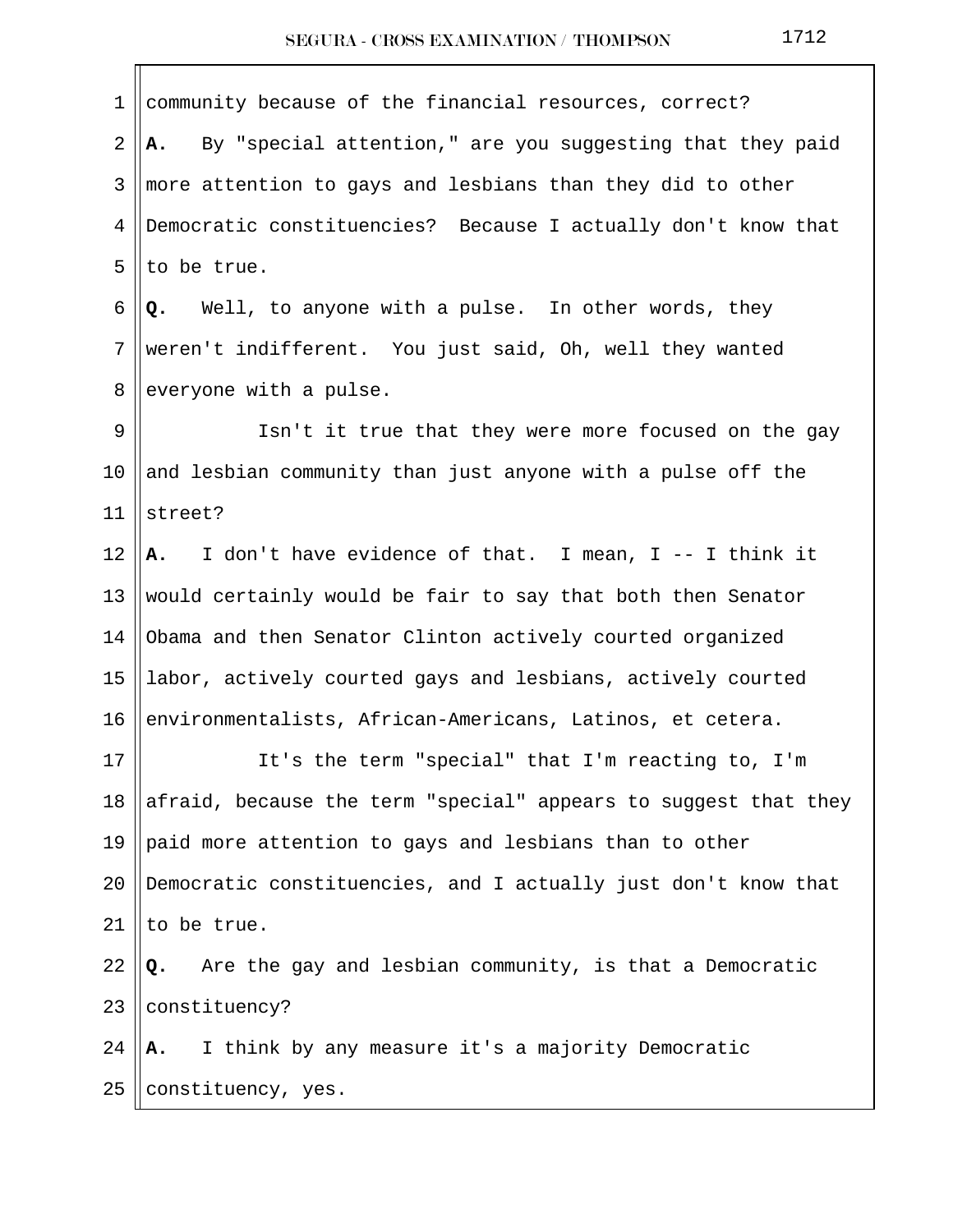1 **Q.** All right. Now, persuasion can also be a source of  $2$  | political power, correct? 3 **A.** That's a more complex question. So Dahl speaks about 4 persuasion and he identifies persuasion as one of the weakest  $5$  || forms of political power. 6 || Persuasion has multiple components to it. So it is 7 more than merely a group saying, Please, pass a piece of 8 || legislation for us, or, It's the right thing to do. 9 Persuasion involves -- particularly for this 10 ||instance  $-$ - the need to identify an external deeply-held norm 11 ||in the society to which you can appeal. 12 || So, for example, this society has norms of equality 13 || or norms of fairness. And in order for persuasion to be used, 14 what a group would have to do is say, you know, We all believe 15  $\parallel$  in equality. We all believe in fairness. Those norms should 16 apply to us. And if you apply those norms to us, then you 17 should change your vote and be persuaded of the rightness of  $18$  our position. 19 || So persuasion actually relies not only on the 20 ||oratorical skills of the group, but, also, the degree to which 21  $\parallel$  the audience holds the deeply-internalized norms about what the 22 Society thinks and is willing to assign the  $-$  include the 23  $\parallel$  subject group in those norms.

24 || It's a much more tenuous undertaking and for that 25 || purpose, I think, that's why Dahl sees it as the weakest form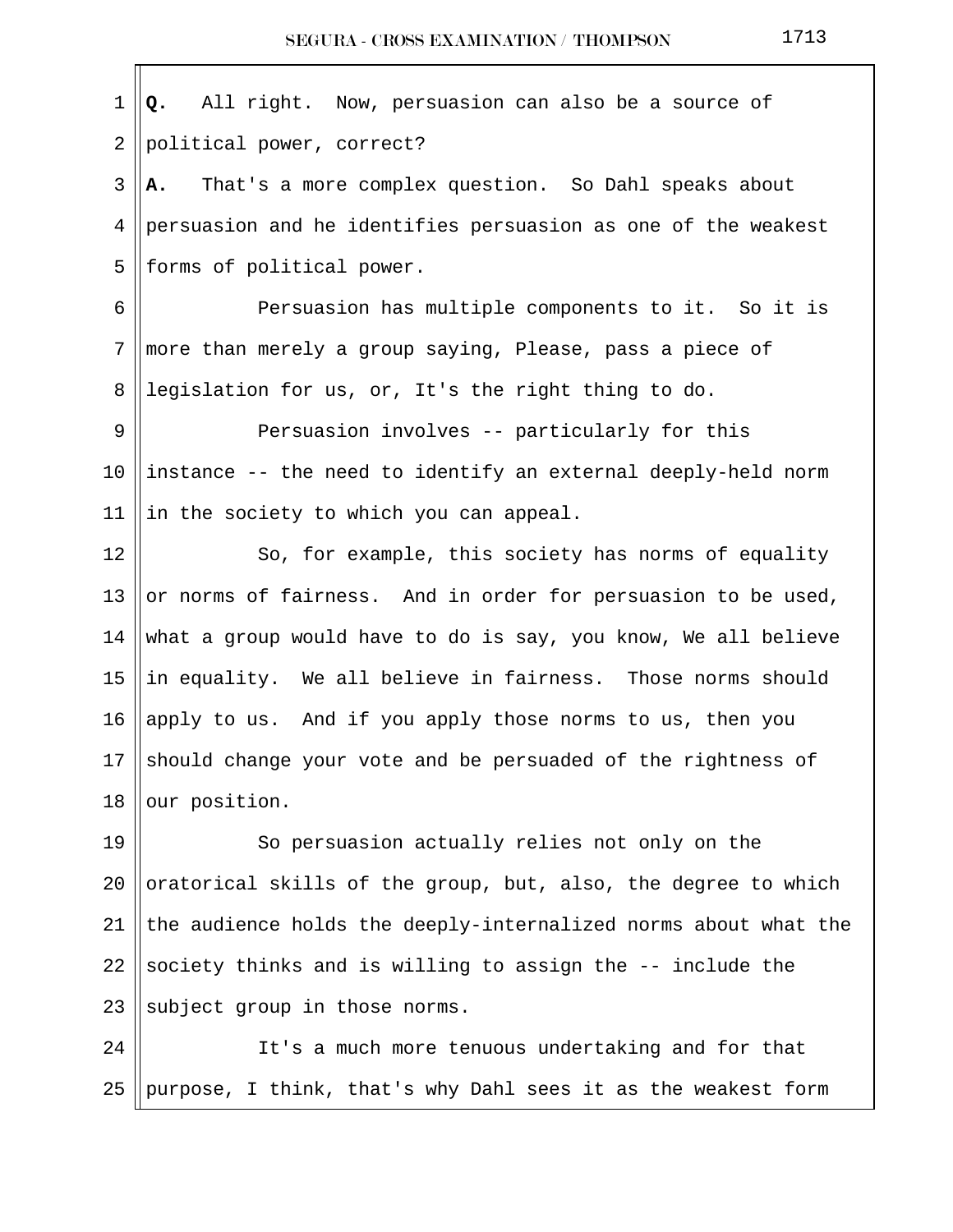| 1       | of power.                                                        |
|---------|------------------------------------------------------------------|
| 2       | But you would agree a group might cajole a legislator by<br>Q.   |
| 3       | appealing to a societal norm of justice or fairness, correct?    |
| 4       | I would if believe that a group would certainly make the<br>А.   |
| 5       | effort and may actually yield some number of changed cards,      |
| 6       | yes.                                                             |
| 7       | And the abolitionists in the 19th century were able to<br>Q.     |
| 8       | make claims on norms of fairness, correct?                       |
| 9       | They were, but I wouldn't look at that as the principal<br>Α.    |
| $10 \,$ | source of power for the abolitionists.                           |
| 11      | Q. But you would agree that among the strategies that the        |
| 12      | black civil rights movement used was an intellectual or          |
| 13      | idea-based appeal to the internalized national norm of           |
| 14      | fairness, correct?                                               |
| 15      | I believe that that was a strategy, but it would hardly be<br>А. |
| 16      | the most important or even the most frequently used.             |
| $17$    | If we peruse the history of the black civil rights               |
| 18      | movement, African-American activists fighting for their civil    |
| 19      | rights engaged in a whole host of strategies, including          |
| 20      | boycotts of businesses, boycotts of the Montgomery bus line,     |
| 21      | sit-down strikes at southern lunch counters, freedom rides       |
| 22      | where northerners -- northern blacks and northern whites --      |
| 23      | boarded buses and road into the south to defy the segregation    |
| 24      | of southern facilities; a strategy that took them into the       |
| 25      | courts, a strategy that took them into the television sets.      |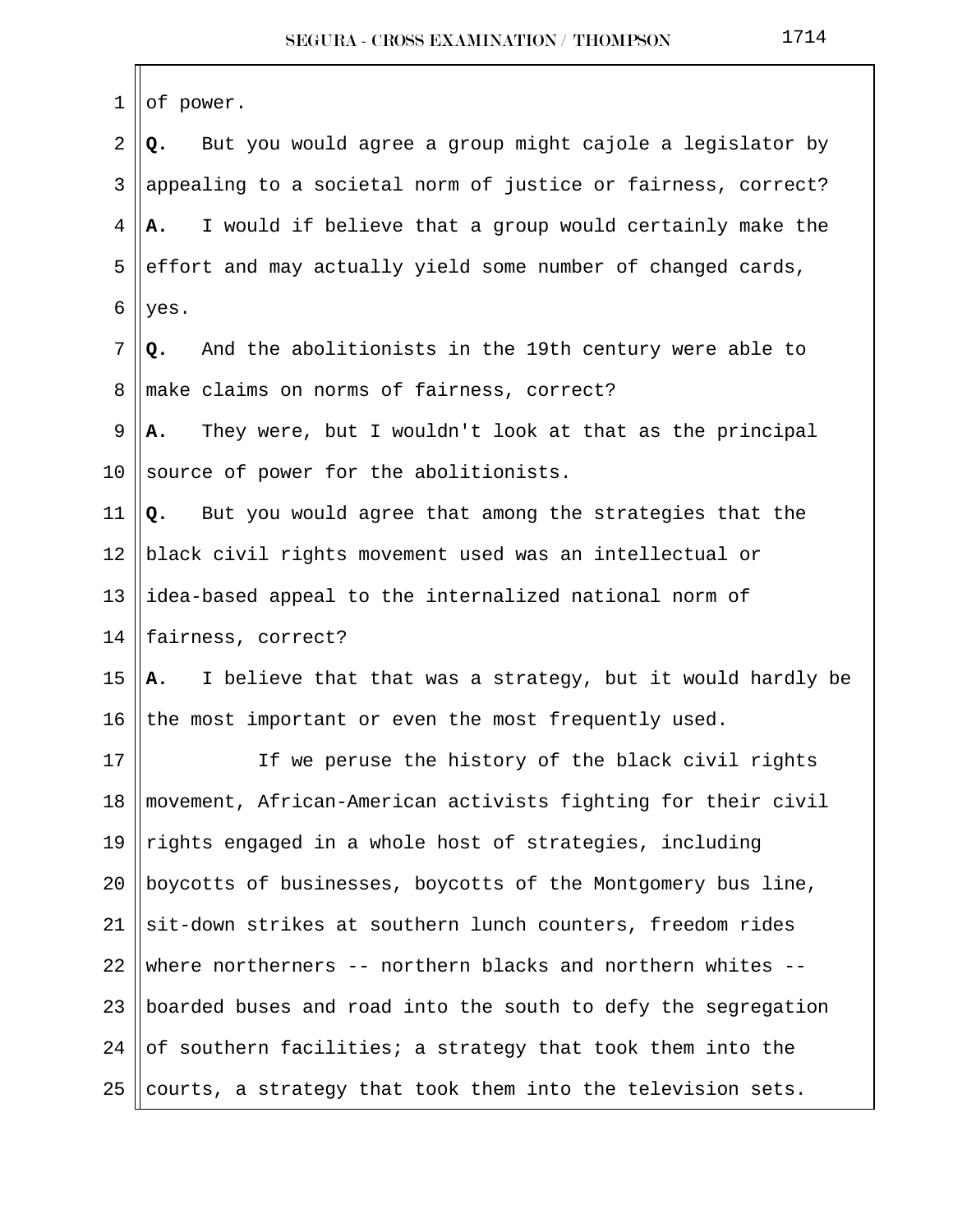| 1  | Serendipity, frankly, played a role. One of the                      |
|----|----------------------------------------------------------------------|
| 2  | reasons we have the Voting Rights Act is that the attack by          |
| 3  | Alabama officials on African-American activists at the Edmund        |
| 4  | Pettus Bridge happened to be televised live by CBS and spill         |
| 5  | into people's living rooms.                                          |
| 6  | So there are many more strategies and tactics used by                |
| 7  | the black civil rights movement. Certainly, the idea of              |
| 8  | justice played an important role. It was not the only role.          |
| 9  | And gays and lesbians make appeals to the norm of fairness<br>Q.     |
| 10 | in pursuing their political agenda, correct?                         |
| 11 | Yes, they do.<br>Α.                                                  |
| 12 | Q. And such appeals to fairness may, in fact, persuade some          |
| 13 | number of people, correct?                                           |
| 14 | They may, in fact, persuade some number of people, yes.<br><b>A.</b> |
| 15 | Now, in terms of sources of political power, another would<br>Q.     |
| 16 | be tactics. The tactics that a group uses can have                   |
| 17 | ramifications for the amount of power they have, correct?            |
| 18 | Yes, with the following qualification. Sometimes<br>Α.               |
| 19 | tactic -- you are suggesting that tactics shape how much power       |
| 20 | a group has, and I would think that normally the causal arrow        |
| 21 | is in the reverse; that how much power a group has really            |
| 22 | shapes the tactics that they choose.                                 |
| 23 | So I wouldn't put a causal relationship in the way                   |
| 24 | that you are suggesting.                                             |
| 25 | Are you saying that tactics are irrelevant to the<br>Q.              |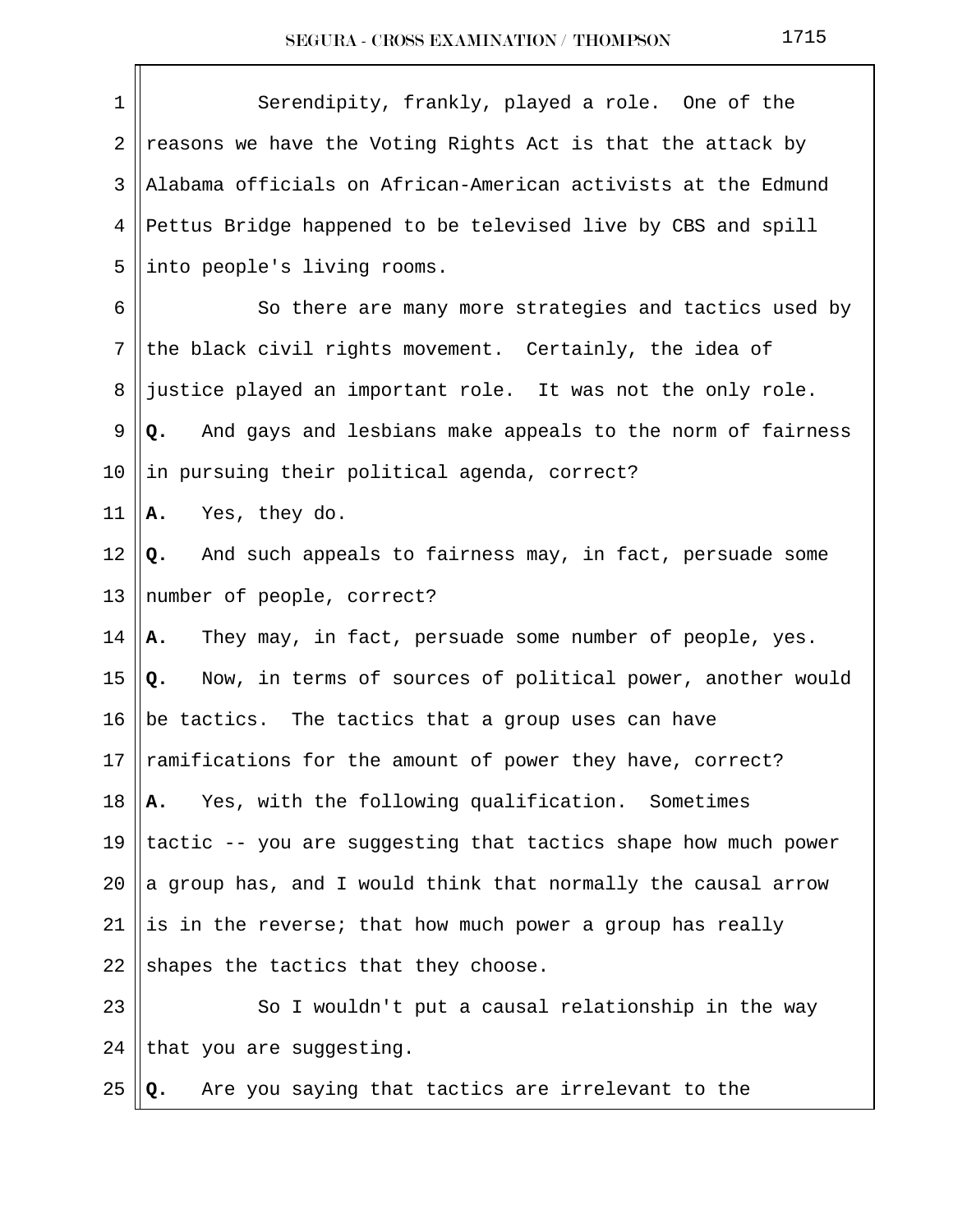| 1              | political power of a group?                                      |
|----------------|------------------------------------------------------------------|
| $\overline{2}$ | I did not. I said that there was a non-recursive<br>Α.           |
| 3              | relationship.                                                    |
| 4              | Well, you've read press reports suggesting that the<br>Q.        |
| 5              | No On 8 people themselves felt like they did not do a            |
| 6              | particularly good job on reaching out to blacks and Latinos,     |
| 7              | correct?                                                         |
| 8              | I have read reports suggesting that they felt like they<br>А.    |
| 9              | had maybe not done the best outreach there, yes.                 |
| 10             | And you have no reason to doubt those reports, correct?<br>Q.    |
| 11             | I don't know enough about the internal organization of the<br>Α. |
| 12             | Prop 8 campaign, but I have no reason to question it.            |
| 13             | Q. All right. Now, let's talk about how violence pertains to     |
| 14             | the political power of a group.                                  |
| 15             | In the Democratic process, violence is usually                   |
| 16             | negatively perceived, correct?                                   |
| 17             | A. That is usually the case, yes.                                |
| 18             | And within a Democratic process, violence historically<br>Q.     |
| 19             | backfires, correct?                                              |
| 20             | Yes, depending on the willingness of external authorities<br>Α.  |
| 21             | to become involved.                                              |
| 22             | So there have been moments, frankly, when violence               |
| 23             | was effectively used, for example, by segregationists around     |
| 24             | the turn of the century, the Klan and others, to disenfranchise  |
| 25             | large numbers of people.                                         |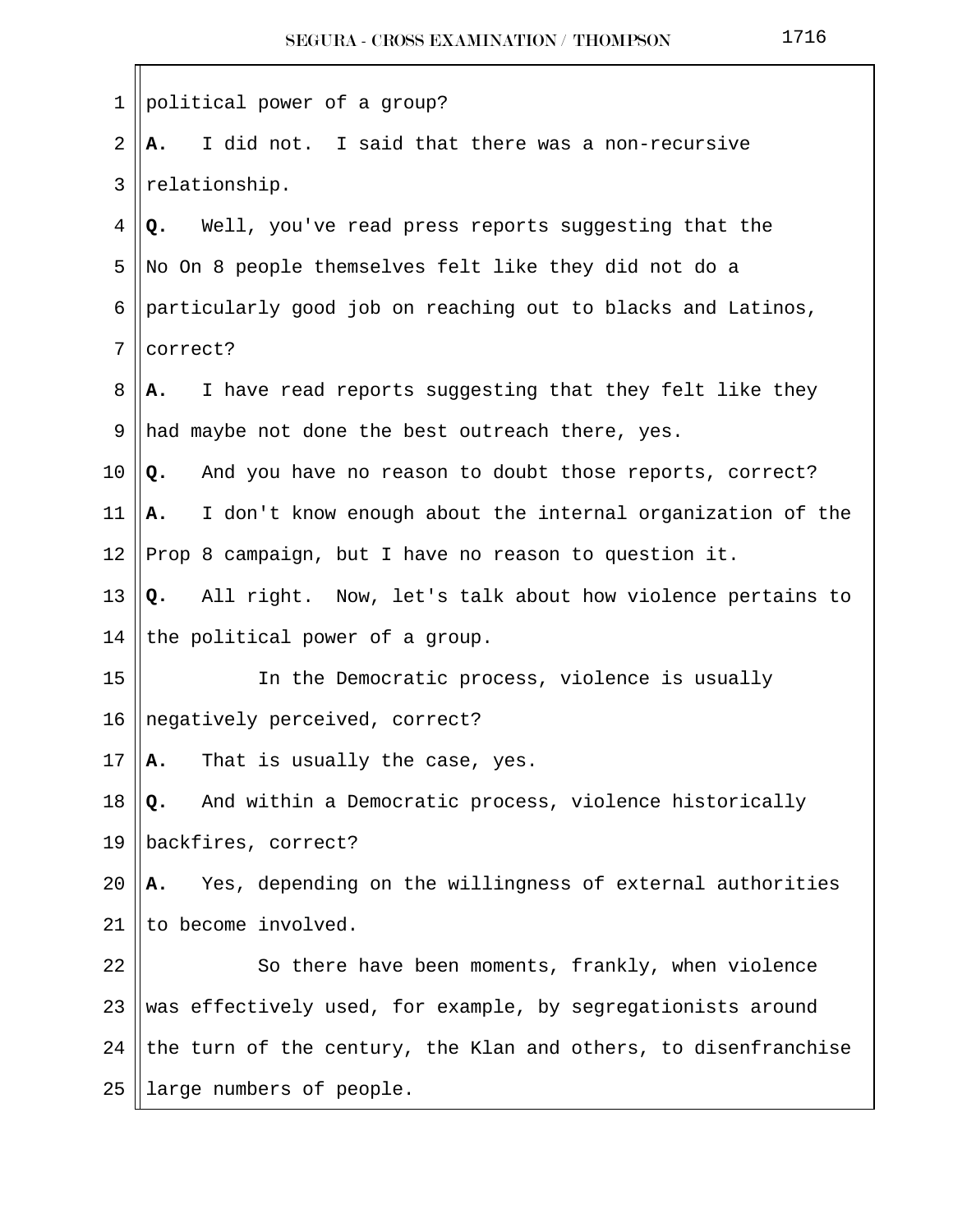| $1\,$          | So there have been unfortunate moments in our history           |
|----------------|-----------------------------------------------------------------|
| $\overline{2}$ | when political forces have used violence to actually achieve    |
| 3              | their goals.                                                    |
| 4              | As a general question, I think I would certainly not            |
| 5              | favor it and I think it's a fundamentally anti-Democratic thing |
| 6              | to do.                                                          |
| 7              | Sympathy is a tool to help secure political outcomes by<br>Q.   |
| 8              | seeking to activate internalized norms of fairness and equity,  |
| 9              | correct?                                                        |
| 10             | Again, a qualified yes. And the reason is that certainly<br>Α.  |
| 11             | the audience, in this case the electorate, being sympathetic to |
| 12             | your goals or to your personal circumstances is better than     |
| 13             | their being hostile.                                            |
| 14             | But the way you say sympathy as a tactic suggests               |
| 15             | that there is sort of a premeditation that a particular         |
| 16             | political force goes out and maybe, I don't know, cries         |
| 17             | "Whoa is me" on the corner.                                     |
| 18             | Sympathy as a tactic is something I'm having a little           |
| 19             | bit of trouble wrapping my mind around.                         |
| 20             | Well, if a group is trying to use an appeal to an<br>Q.         |
| 21             | internalized norm of fairness or equity, the moment it engages  |
| 22             | in violence, much of that appeal dissipates; "yes" or "no"?     |
| 23             | Well, again, these are matters of degrees. So it was<br>Α.      |
| 24             | certainly of the case during the black civil rights movement,   |
| 25             | that there was a very strong emphasis on non-violence in order  |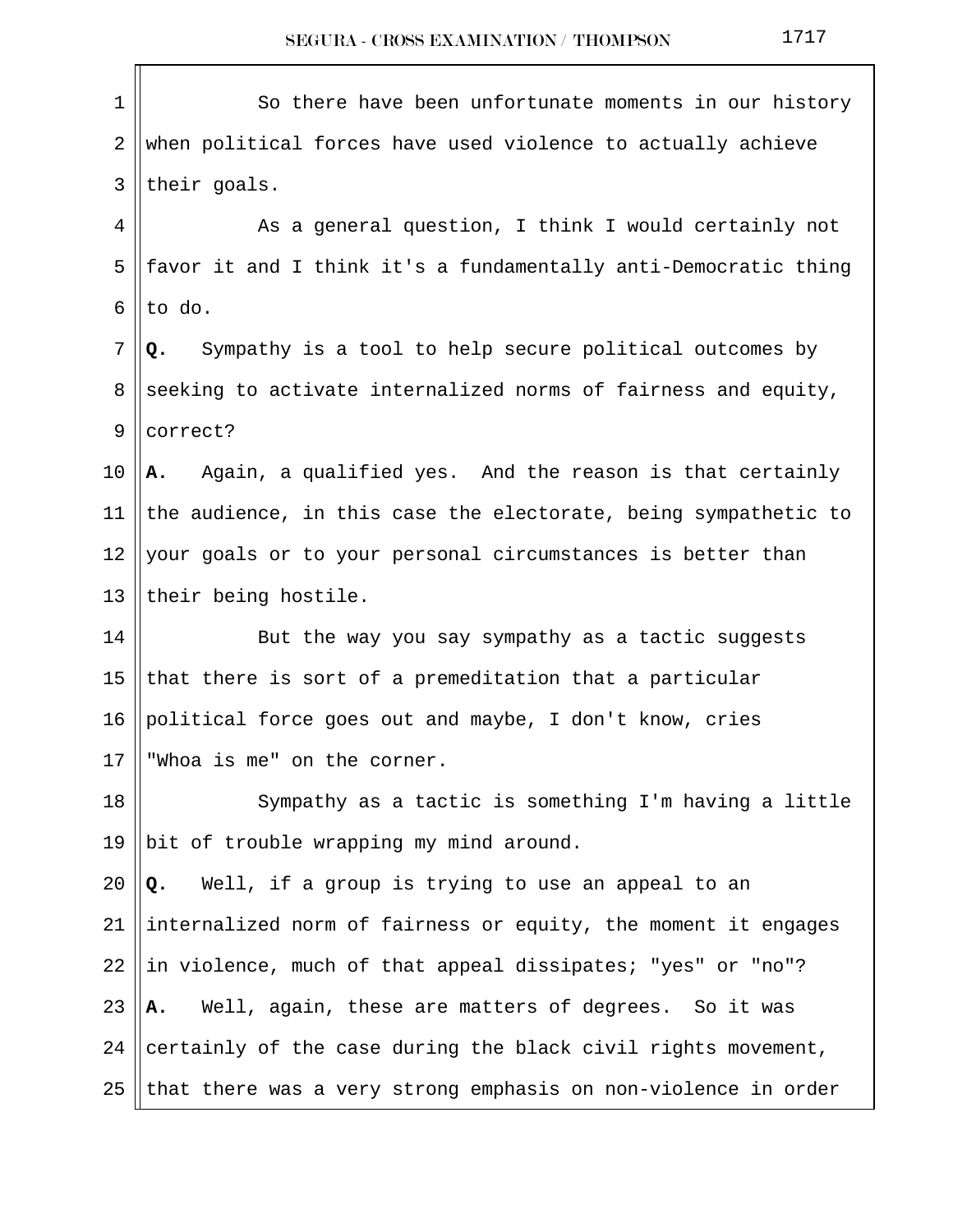| $\mathbf 1$    | to retain the positive support of white northerners, for          |
|----------------|-------------------------------------------------------------------|
| $\overline{2}$ | example.                                                          |
| 3              | So in general, if the group is enjoying sympathy,                 |
| 4              | then violence could ameliorate that sympathy to some agree.<br>It |
| 5              | would depend on how much violence and who it was directed at      |
| 6              | and the circumstances under which it arose and whatnot.           |
| 7              | Well, I would like to direct your attention to your<br>Q.         |
| 8              | deposition in this case, and to page 190, line 13. This should    |
| 9              | appear behind tab three in your binder.                           |
| 10             | Yes.<br>Α.                                                        |
| 11             | Okay. And so if we look at page 190, line 13, you<br>Q.           |
| 12             | said:                                                             |
| 13             | In the Democratic process violence<br>"ANSWER:                    |
| 14             | is usually negatively received; that in some                      |
| 15             | respects" -- if we go back to your question                       |
| 16             | about ideas -- "if a group is trying to use                       |
| $17\,$         | an appeal to an internalized norm of fairness                     |
| 18             | or equity, the moment it engages in violence,                     |
| 19             | much of that appeal dissipates."                                  |
| 20             | And you gave that testimony, correct?                             |
| 21             | I did.<br>Α.                                                      |
| 22             | Okay.<br>Now $--$<br>Q.                                           |
| 23             | THE COURT: How are you doing on time, Mr. Thompson?               |
| 24             | MR. THOMPSON: Well, your Honor, I appreciate                      |
| 25             | Professor Segura's fulsome answers. I'm not getting "yes" or      |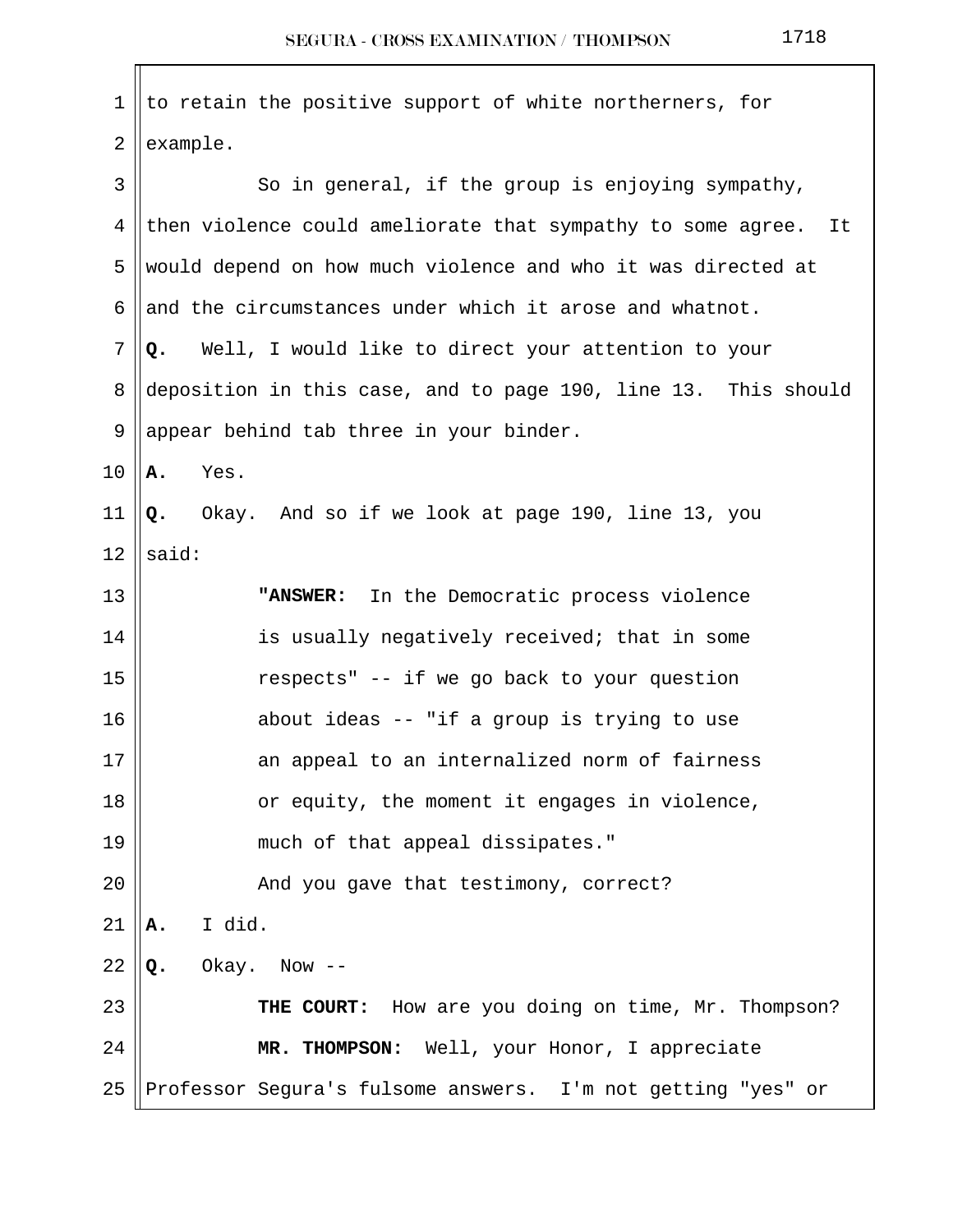| 1              | "no" answers, so I'm running behind schedule and I'm afraid     |
|----------------|-----------------------------------------------------------------|
| $\overline{2}$ | there is no possible way that I could finish this evening.      |
| 3              | Well, can you get in another half hour?<br>THE COURT:           |
| 4              | MR. THOMPSON: I'm happy to keep going, your Honor.              |
| 5              | Absolutely.                                                     |
| 6              | BY MR. THOMPSON:                                                |
| 7              | Now, so one of the political resources that a group may<br>Q.   |
| 8              | have is goodwill, correct?                                      |
| 9              | Correct.<br>Α.                                                  |
| 10             | All right. And if we are looking at sources or barriers<br>Q.   |
| 11             | to political power, you would also want to look to see if a     |
| 12             | group had been disenfranchised, correct?                        |
| 13             | Yes.<br>Α.                                                      |
| 14             | Q. All right. And you are not aware of any specific form of     |
| 15             | intimidation aimed at prohibiting gays and lesbians from        |
| 16             | voting, correct?                                                |
| 17             | With the caveat that there may have been some number of<br>А.   |
| 18             | gays and lesbians who were kept out of the franchise as a       |
| 19             | consequence of felony charges associated with gay harassment in |
| 20             | the 50's and 60's. It is possible under those circumstances     |
| 21             | that some number of gay and lesbian voters lost their right to  |
| 22             | vote as a consequence of anti-gay enforcement policies in the   |
| 23             | states.                                                         |
| 24             | With that caveat, in the recent sense, there may have           |
| 25             | been an isolated incidence of intimidation with which I'm not   |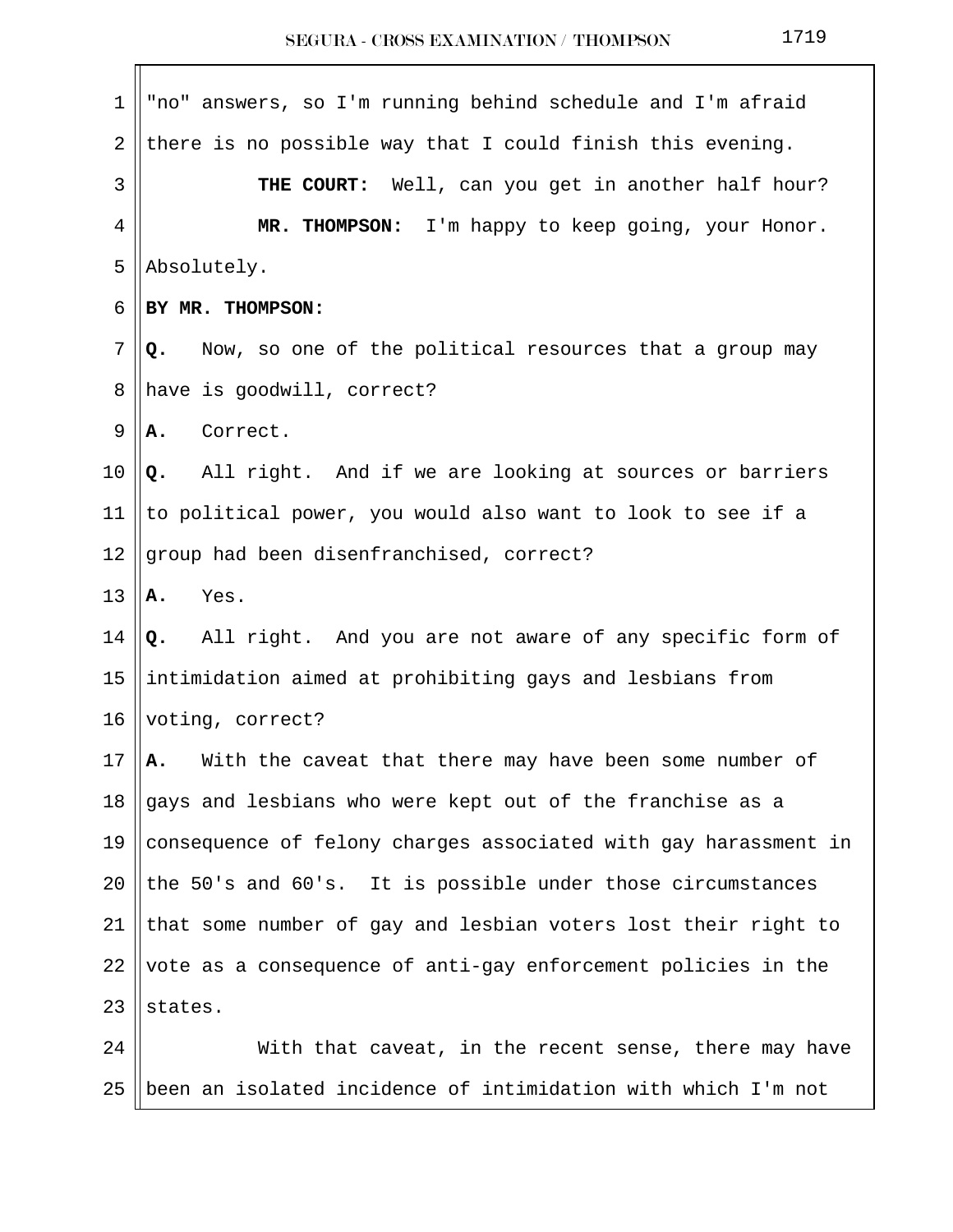| $\mathbf 1$    | familiar, but I don't know of a concerted effort to drive down         |
|----------------|------------------------------------------------------------------------|
| $\overline{2}$ | the gay electorate.                                                    |
| 3              | Q. You can't point to any such instance, let's say, in the             |
| 4              | last 30 years of any government official anywhere in the United        |
| 5              | States targeting gays and lesbians to disenfranchise them so           |
| 6              | they can't vote, correct?                                              |
| 7              | I don't have an example off the top of my head, so, no, I<br><b>A.</b> |
| 8              | cannot recall any.                                                     |
| 9              | Q. All right. Now, let's talk -- we have talked about the              |
| 10             | sources of political power. Let's talk about some of the               |
| 11             | indicia of political power.                                            |
| 12             | And would you agree that one reflection of political                   |
| 13             | power is a group's ability to convince Congress to allocate            |
| 14             | funds to issues that are important to the group?                       |
| 15             | Again, with the footnote that I would want to see evidence<br>Α.       |
| 16             | that the group was bringing resources and pressure to bear in          |
| 17             | order to get Congress to allocate funds it otherwise wouldn't          |
| 18             | have, yes. That would be a positive outcome that I would want          |
| 19             | to look at.                                                            |
| 20             | And in assessing the political power of a group, another<br>Q.         |
| 21             | factor you would look at would be the presence of statutory            |
| 22             | protections for their equality, correct?                               |
| 23             | Yes.<br>Α.                                                             |
| 24             | And you would also want to look at whether they had the<br>Q.          |
| 25             | ability to elect candidates of their choice, correct?                  |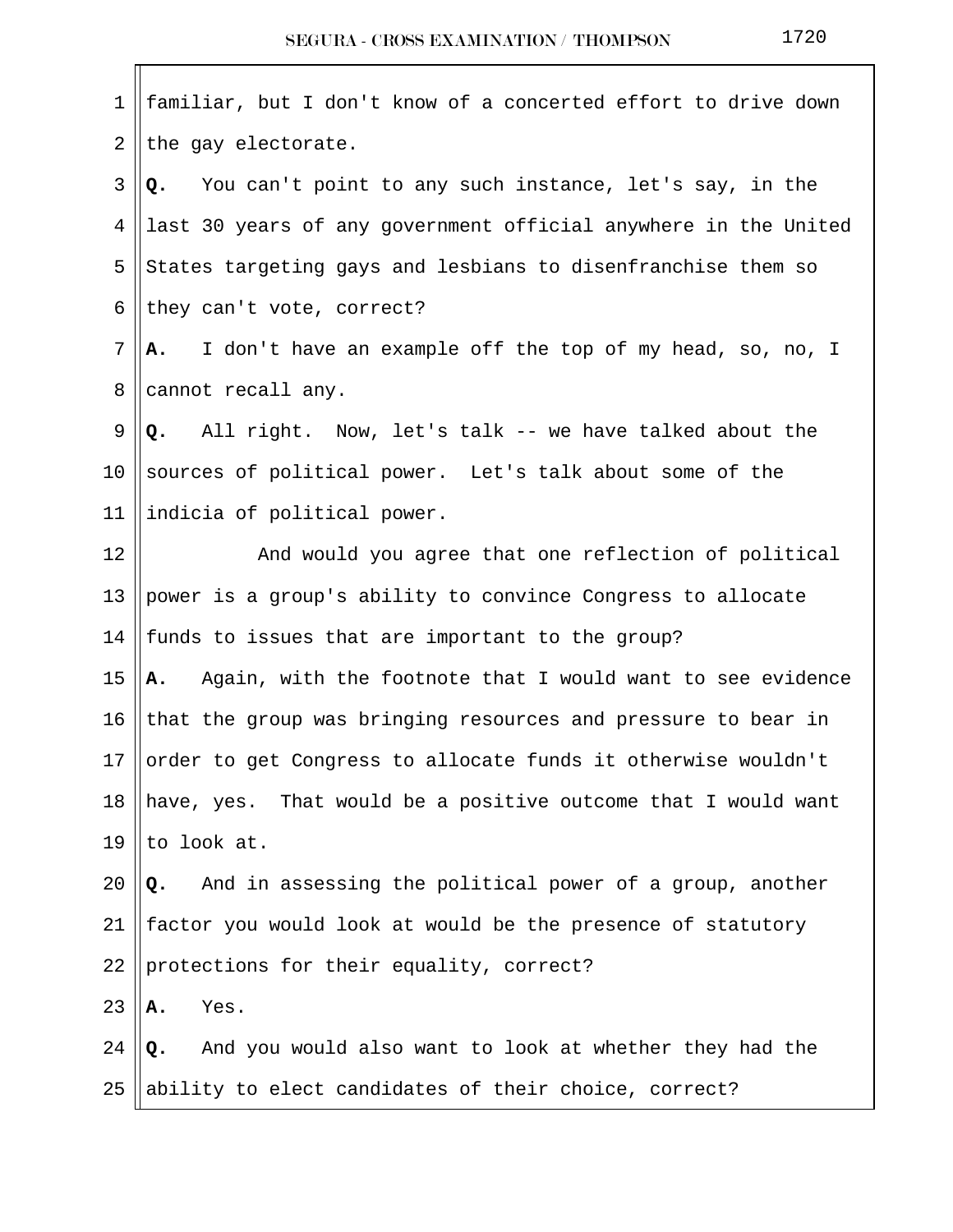| 1  | That would be a measure, yes.<br>Α.                              |
|----|------------------------------------------------------------------|
| 2  | All right. And with respect to the gay and lesbian<br>Q.         |
| 3  | community, you have not assumed that only a gay or lesbian       |
| 4  | could be a candidate of choice for the gay and lesbian           |
| 5  | community, correct?                                              |
| 6  | No, I am not.<br>Α.                                              |
| 7  | And the voting rights literature has always focused on the<br>Q. |
| 8  | notion of first choice without regard to the demographic         |
| 9  | characteristics of the candidate, correct?                       |
| 10 | That's correct.<br>Α.                                            |
| 11 | And in the California legislature there are four openly<br>Q.    |
| 12 | gay officials, correct?                                          |
| 13 | To the best of my knowledge, that number is correct.<br>Α.       |
| 14 | And that's out of 120, correct?<br>Q.                            |
| 15 | Yes, that's correct.<br>Α.                                       |
| 16 | And so that's 3.3 percent, if I'm doing my math right?<br>Q.     |
| 17 | I'm sorry. I can't do the math that quick in my head, but<br>А.  |
| 18 | if you represent that, I will take that on --                    |
| 19 | On redirect Mr. Boutrous can correct me.<br>Q.                   |
| 20 | Now, let's talk about political power in California.             |
| 21 | And is it true that Equality California is one of the leading    |
| 22 | gay rights groups in the State of California?                    |
| 23 | I, actually, can't really answer that because what do you<br>Α.  |
| 24 | mean by "leading gay rights groups"? There are a number of       |
| 25 | groups active.                                                   |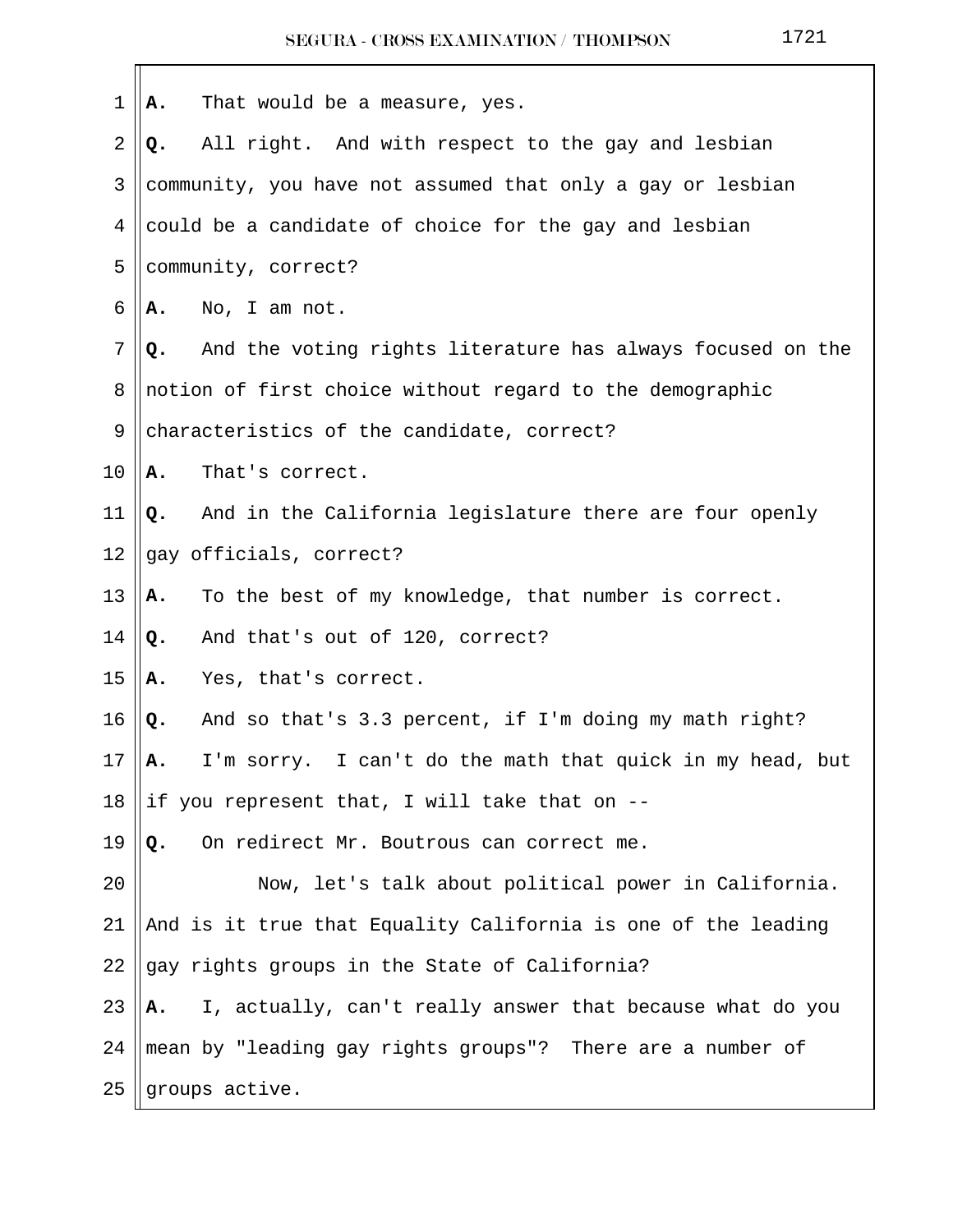| 1              | I would assume that Equality California is among the           |
|----------------|----------------------------------------------------------------|
| 2              | largest, if not the largest; but I don't have the basis -- I   |
| 3              | don't know the budget of every group in the state.             |
| $\overline{4}$ | Equality California raised more money for the No On 8<br>Q.    |
| 5              | campaign than any other group, is that right?                  |
| 6              | That sounds correct, yes.<br>Α.                                |
| 7              | Okay. Now, let's turn to tab 35, which is the 2009<br>Q.       |
| 8              | legislative scorecard for Equality California.                 |
| 9              | And directing your attention to the first page of              |
| 10             | text it says:                                                  |
| 11             | "Despite a tough legislative session and the                   |
| 12             | worst budget crisis in California history,                     |
| 13             | this year has been one of Equality                             |
| 14             | California's best yet in Sacramento.<br>We                     |
| 15             | passed a record 11 pieces of Equality                          |
| 16             | California-sponsored legislation that will                     |
| 17             | improve the lives of LGBT Californians."                       |
| 18             | Is it true that last year there were 11 pieces of              |
| 19             | legislation passed that were sought by the LGBT community?     |
| 20             | With the caveat that some of that legislation was, in<br>А.    |
| 21             | fact, non-binding resolutions that were senses of the          |
| 22             | legislature, then I have no reason to dispute their number.    |
| 23             | And so this was a good legislative session for the LGBT<br>Q.  |
| 24             | community, correct?                                            |
| 25             | I think that's a different question. So what constitutes<br>А. |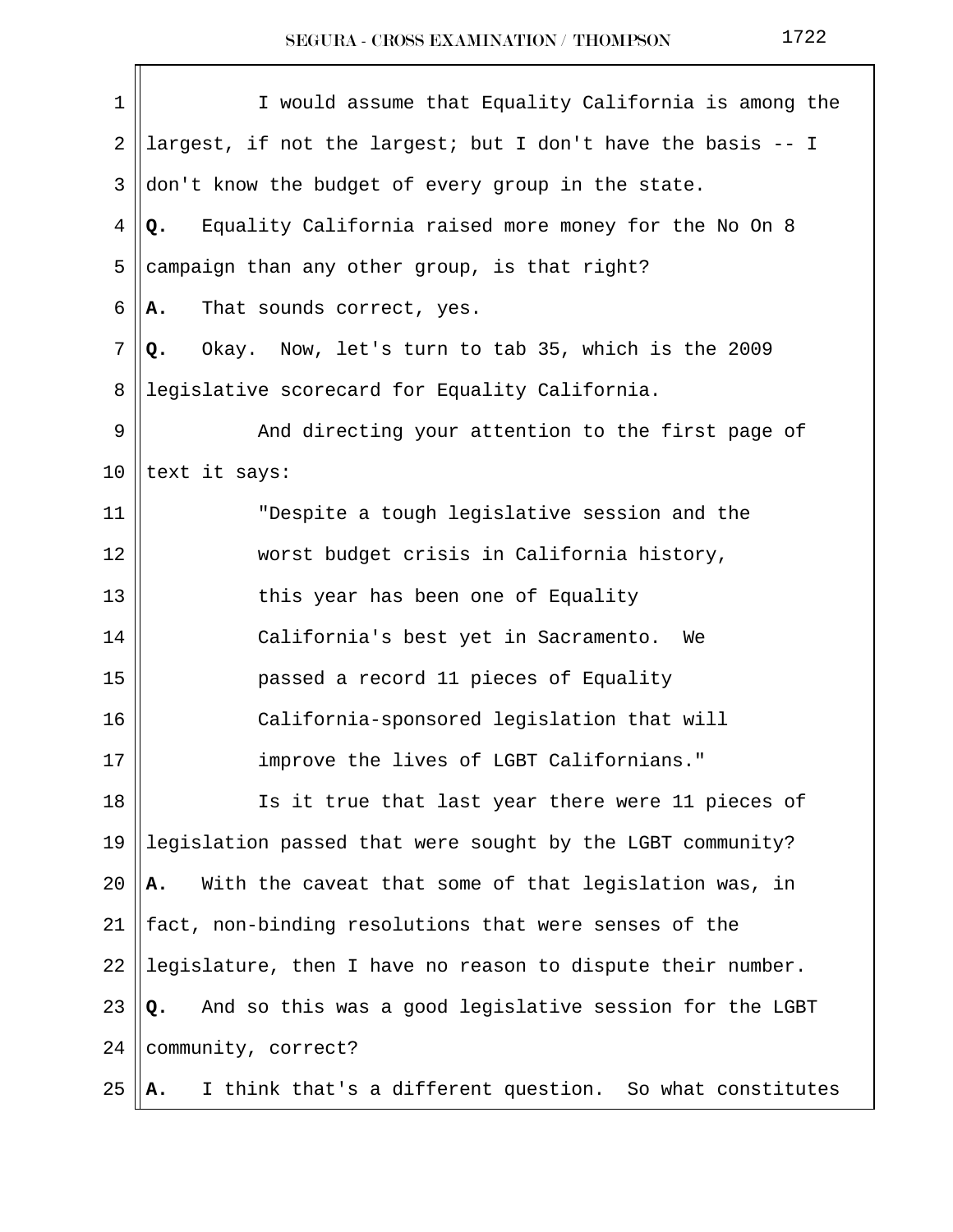$1$  as good legislative session is whether or not high priority  $2$  ||items were, in fact, acted upon in a positive sense and were  $3$  ||ultimately signed into law. 4 || So, again, I would have to know what the rate of bill 5 || passage was in all other years, what the number of bills passed 6  $\parallel$  in all other years was.  $7 \parallel$  I take on -- on faith that their report, that they 8 || feel pretty good about it; that they are happy with it. 9 **Q.** All right. Now, let's look at their scorecard that they 10  $\parallel$  give to different legislators. 11 || If we look at the Senate scorecard -- and you just 12 || flip the page  $-$ - it has ratings of 100 percent. And I'll 13 || represent to you that 21 out of 40, a majority of the 14 California Senate, has a 100 percent approval rating from 15 Equality California. 16 || Is it fair to assume that any state senator who 17 Teceives a 100 percent rating from Equality California is an 18  $\parallel$  ally of the LGBT community? 19 **A.** That would depend on which items were used to score. 20 || So, for example, we might find in a year where there 21 were several sort of procedural issues that came up, you could 22 get 100 percent from a particular representative; and in a 23 || subsequent year, in which maybe there was a much more 24 || contentious issue that came up, you would get less than  $25$  ||100 percent.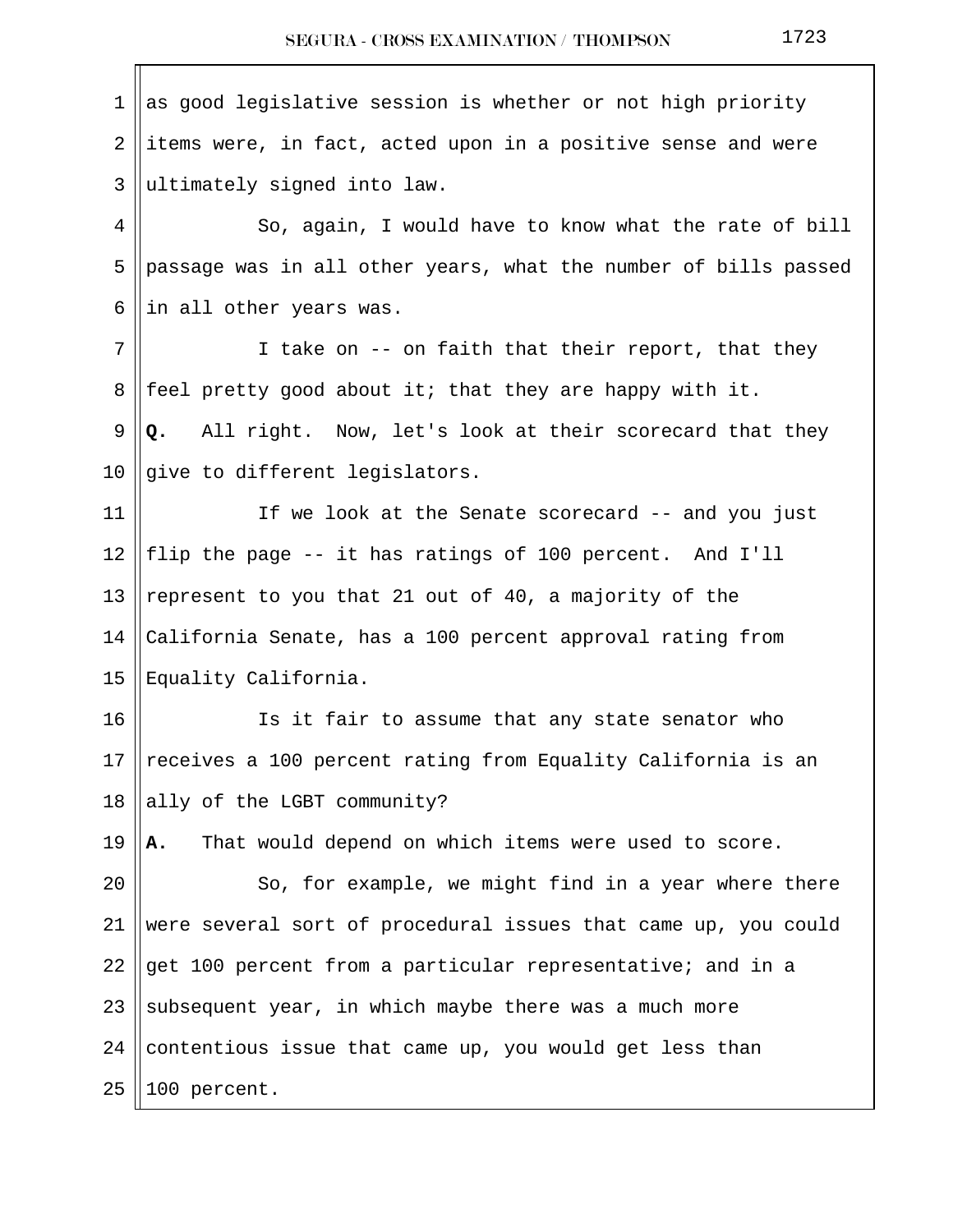| 1  | So it's important to always keep in mind that the               |
|----|-----------------------------------------------------------------|
| 2  | scorecard is relative to what the agenda was in the legislature |
| 3  | that year. Some agendas are more vexing than others.            |
| 4  | Q. Can you point to any of these legislators who received       |
| 5  | 100 percent rating and provide evidence that any of them are    |
| 6  | not allies of the LGBT community?                               |
| 7  | Again, I don't have the legislature and all of their<br>Α.      |
| 8  | activities committed to memory. I couldn't possibly.            |
| 9  | Q. Well, I'm just asking for one. Can you point to one piece    |
| 10 | of evidence that one of these individuals with a 100 percent    |
| 11 | rating is not an ally of the LGBT community?                    |
| 12 | I cannot. I can point to the fact that there is an awful<br>A.  |
| 13 | lot of zeros on the page as well; that the minority party,      |
| 14 | should they gain control of the Senate, would reverse many of   |
| 15 | the items that you've just identified.                          |
| 16 | All right. Now, let's turn to the assembly scorecard.<br>Q.     |
| 17 | And, again, I will represent to you that 41 out of the 80 --    |
| 18 | again a majority -- have a perfect 100 percent score.           |
| 19 | Can you point to any evidence that any of these                 |
| 20 | individuals who received a 100 percent rating were not allies   |
| 21 | of the LGBT community?                                          |
| 22 | Once again, no. I do not have an exhaustive command of<br>А.    |
| 23 | the behavior of each legislator.                                |
| 24 | Okay. Now, let's look at some other officials in the<br>Q.      |
| 25 | State of California. It's reasonable to assume that Barbara     |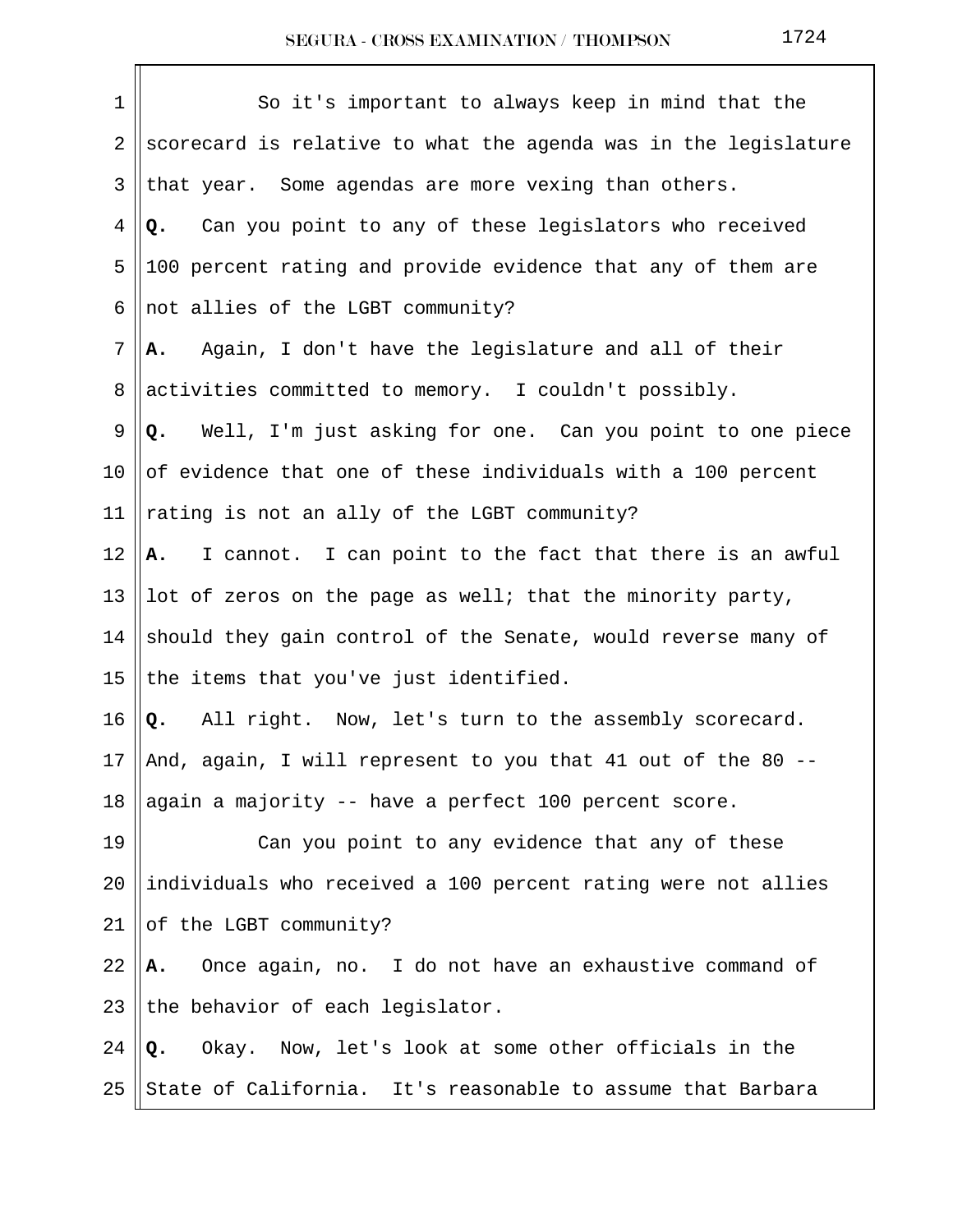| 1  | Boxer was a candidate-of-choice for gays and lesbians, correct?  |
|----|------------------------------------------------------------------|
| 2  | In a general election sense, I think the answer to that is<br>А. |
| 3  | yes. I don't remember the last time she had a meaningful         |
| 4  | primary challenge; maybe not since '92, when she was first       |
| 5  | elected.                                                         |
| 6  | Right. But in her recent elections, she has been a<br>Q.         |
| 7  | candidate-of-choice for the gay and lesbian community, correct?  |
| 8  | A. Yes, yes.                                                     |
| 9  | And Senator Dianne Feinstein's recent elections for U.S.<br>Q.   |
| 10 | Senate, she has been a candidate-of-choice for the gay and       |
| 11 | lesbian community, correct?                                      |
| 12 | Given the choices that they have been provided, yes.<br>Α.       |
| 13 | Right. I understand.<br>Q.                                       |
| 14 | And Attorney General Brown is the candidate-of-choice            |
| 15 | to be the next governor of California among gays and lesbians,   |
| 16 | correct?                                                         |
| 17 | Well, as we previously discussed, approximately 77 percent<br>Α. |
| 18 | of self-identified gays and lesbians identify as Democrats.      |
| 19 | And the last time I checked, he's the only Democrat in the       |
| 20 | field.                                                           |
| 21 | So I would assume that approximately 77 percent have             |
| 22 | a predisposition to support him.                                 |
| 23 | Can you identify any general election for state-wide<br>Q.       |
| 24 | office in California in the last 10 years where the LGBT         |
| 25 | community supported the Republican candidate rather than the     |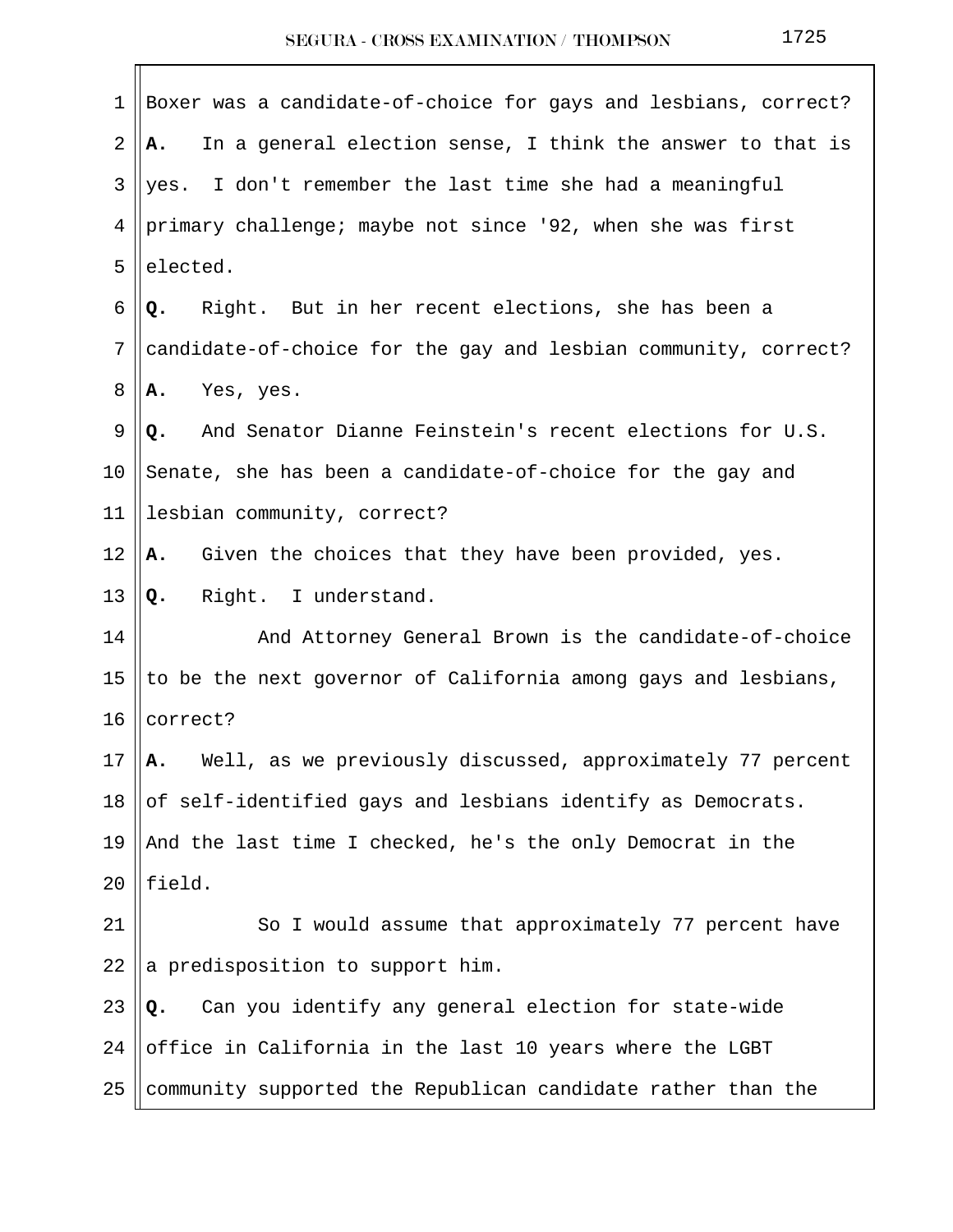| 1  | Democratic candidate?                                                     |
|----|---------------------------------------------------------------------------|
| 2  | I cannot.<br>Α.                                                           |
| 3  | And can you identify any Democrat running for state-wide<br>Q.            |
| 4  | office in California in the last 10 years who won the                     |
| 5  | Democratic primary over the opposition of the LGBT community?             |
| 6  | That I'm going to -- I'm afraid I have to plead ignorance<br>А.           |
| 7  | I lived external to the state from 2001 until 2008, so I<br>on.           |
| 8  | wasn't privy to primary politics here.                                    |
| 9  | Okay. So Senator Boxer is an ally of the gay and lesbian<br>Q.            |
| 10 | community, correct?                                                       |
| 11 | I think that's a fair assessment.<br>A.                                   |
| 12 | And let's talk about labor unions. Labor unions were part<br>Q.           |
| 13 | of the coalition, the Democratic coalition in the State of                |
| 14 | California, correct?                                                      |
| 15 | That's correct.<br>Α.                                                     |
| 16 | Q. And you would agree that there certainly have been a                   |
|    | 17    number of moments where labor unions supported the gay and          |
| 18 | lesbian political position on matters of concern to the                   |
| 19 | community, correct?                                                       |
| 20 | I believe a distinction I would want to make is that labor<br>Α.          |
| 21 | union leaders have supported a variety of issues of concern to            |
| 22 | the community.                                                            |
| 23 | You can't think of any instance in the last decade where<br>$Q_{\bullet}$ |
| 24 | labor unions have opposed the gay or lesbian community,                   |
| 25 | correct?                                                                  |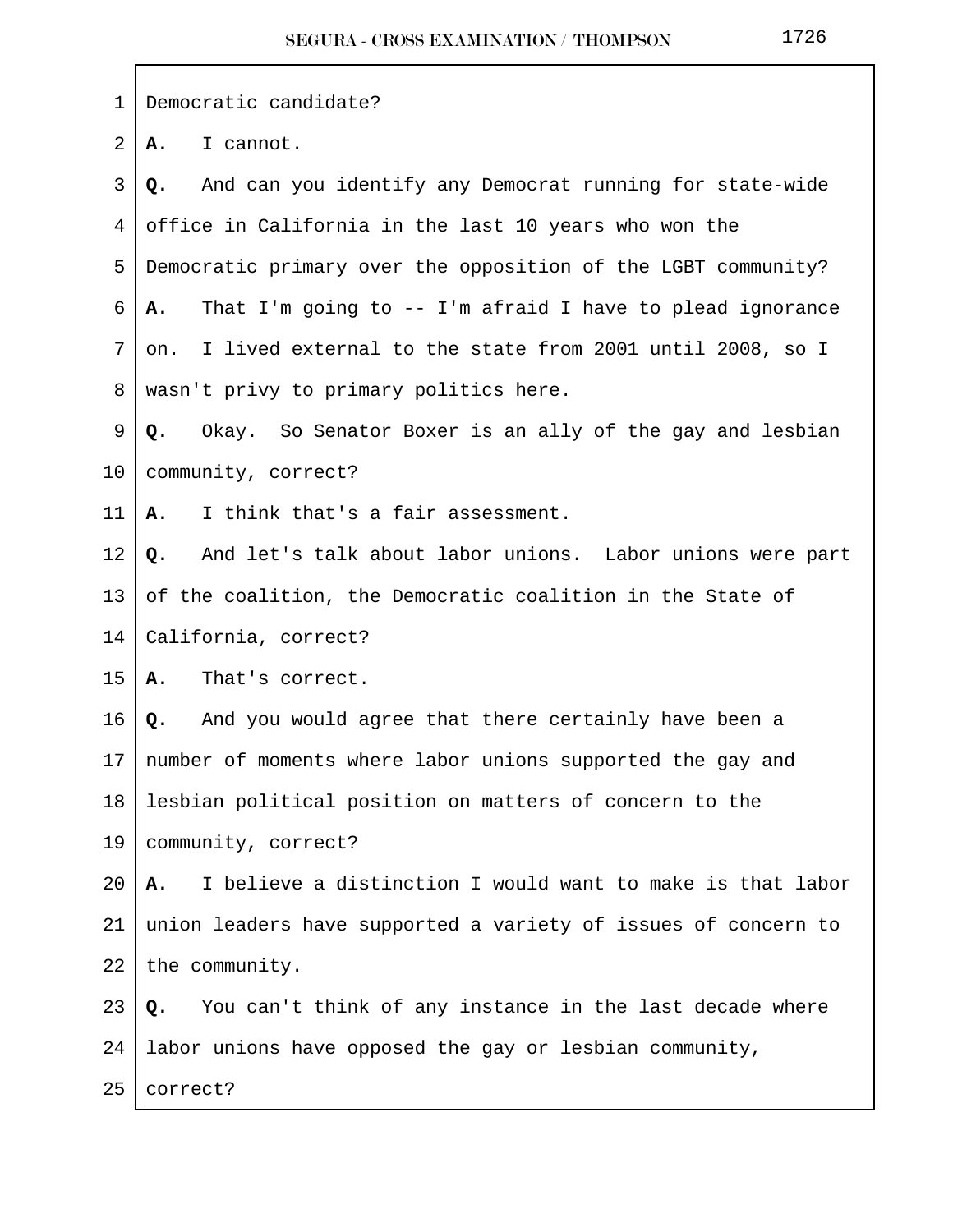| 1       | I cannot think of an instance where labor union leaders<br>Α.      |
|---------|--------------------------------------------------------------------|
| 2       | have opposed the gay and lesbian community.                        |
| 3       | The reason I'm differentiating these things is                     |
| 4       | there's a difference between a coalition built at the elite        |
| 5       | level and the mass behavior of voters. So while you could          |
| 6       | probably show me an endorsement of No On 8 from a particular       |
| 7       | union, I don't actually know how the rank and file of that         |
| 8       | union voted in November of 2008.                                   |
| 9       | And I would like to direct your attention to tab 41.<br>This<br>Q. |
| $10 \,$ | is a press release produced to us by Equality California.<br>It's  |
| 11      | dated October 6, 2008. It's DIX-2502.                              |
| 12      | And it says in the first paragraph:                                |
| 13      | "The Unite Here International Union on                             |
| 14      | Saturday made a \$100,000" -- presumably                           |
| 15      | contribution -- "to Equality California's No                       |
| 16      | on Proposition 8 campaign committee and                            |
| $17$    | announced its opposition to Prop 8, which                          |
| 18      | eliminates the right of same-sex couples to                        |
| 19      | marry in California."                                              |
| 20      | And then turning to the third paragraph it                         |
| 21      | says:                                                              |
| 22      | "'Endorsing the No On 8 campaign is                                |
| 23      | consistent with the long-held positions of                         |
| 24      | this union, ' said Cleve Jones."                                   |
| 25      | Do you have any reason to doubt that Mr. Jones's                   |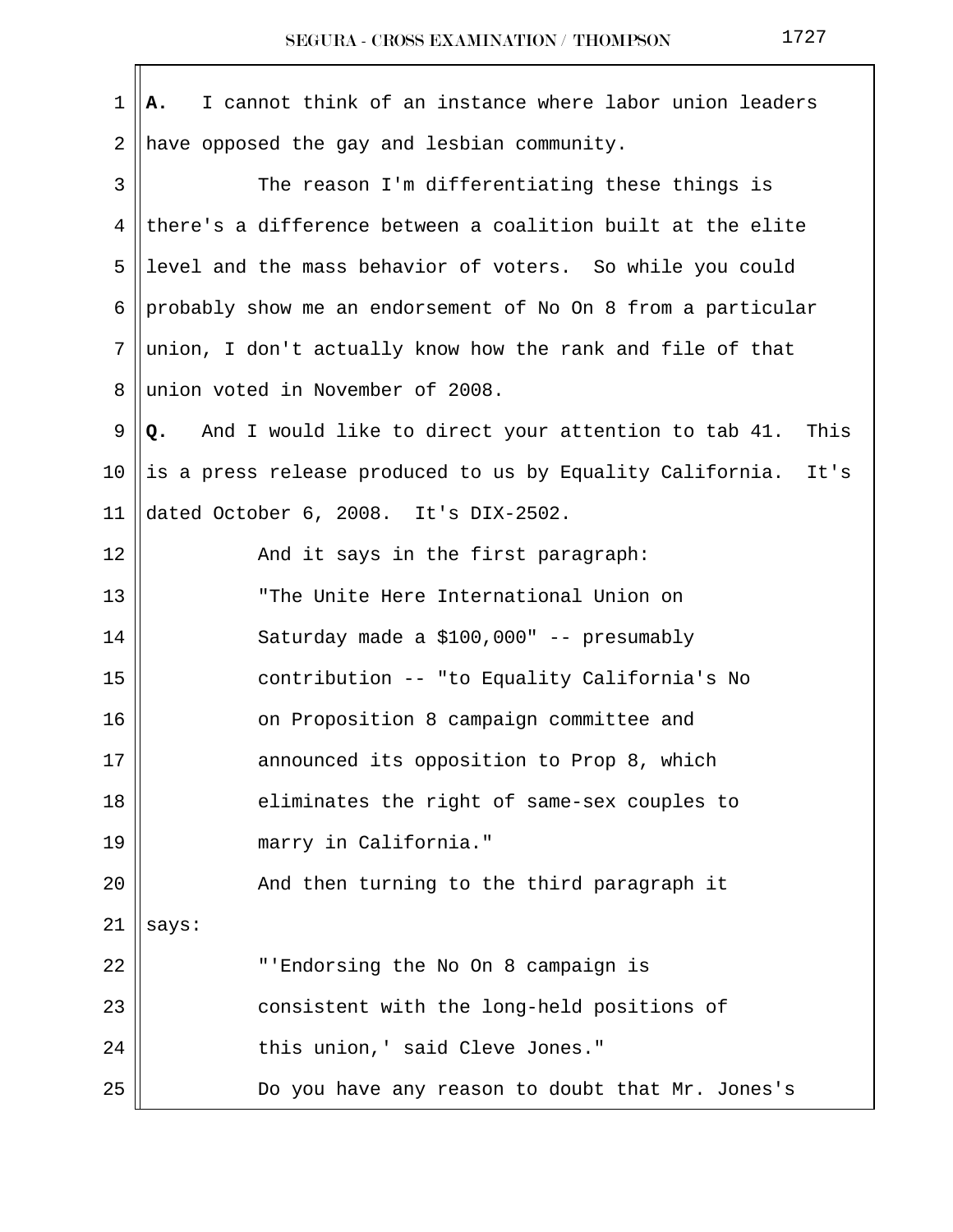| 1              | statement that supporting the rights of the gay and lesbian      |
|----------------|------------------------------------------------------------------|
| $\overline{2}$ | community was consistent with Unite Here, the international      |
| 3              | union?                                                           |
| 4              | I don't. And I'm actually not surprised to see Unite Here<br>А.  |
| 5              | endorsing the No On 8 campaign.                                  |
| 6              | Unite Here represents both needle trades and hotel               |
| 7              | and restaurant employees. And gays and lesbians are a somewhat   |
| 8              | larger percentage of the work force, particularly in the hotel   |
| 9              | and restaurant employees union, than they are in many other      |
| 10             | trade unions. So this is not surprising.                         |
| 11             | Okay. And then if we turn to the last paragraph, there's<br>Q.   |
| 12             | a statement by Geoff Kors, and he is the executive director of   |
| 13             | Equality California, is that right?                              |
| 14             | That's correct.<br>Α.                                            |
| 15             | And he states in the second to last sentence of this press<br>Q. |
| 16             | release:                                                         |
| 17             | "This contribution reflects the longstanding                     |
| 18             | relationship the LGBT community has had with                     |
| 19             | our union partners."                                             |
| 20             | And that's a fair statement, isn't it?                           |
| 21             | I presume it's a fair statement of his belief.<br>А.             |
| 22             | Well it's an accurate statement, is it not?<br>Q.                |
| 23             | Once again, I don't know that that's true. I think that<br>Α.    |
| 24             | it's fair to say that union leadership has been supportive of    |
| 25             | gay and lesbian causes in the state in recent decades.           |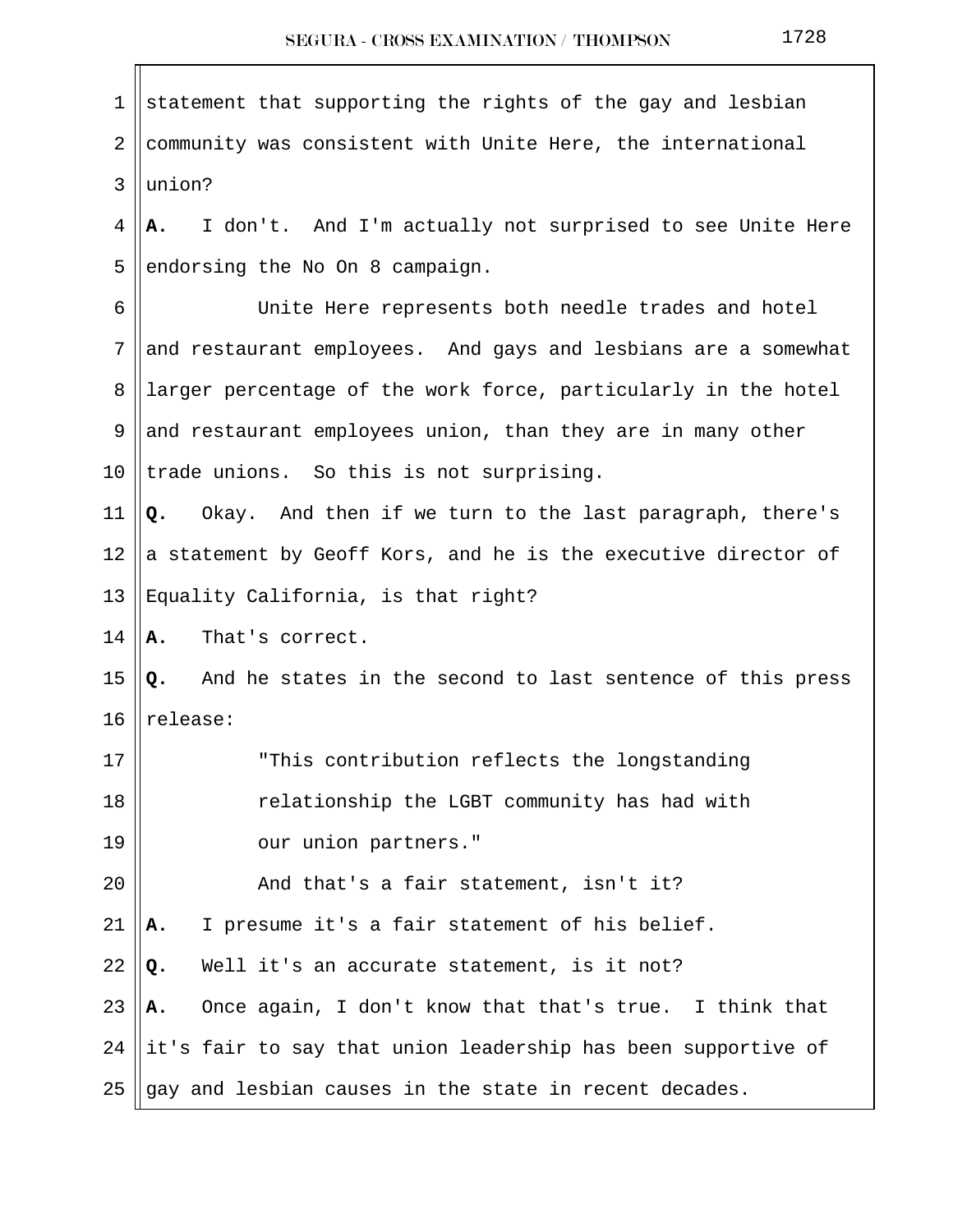| $\mathbf 1$    | And Mr. Kors is commenting on that, but you are                  |
|----------------|------------------------------------------------------------------|
| $\overline{2}$ | asking me to say whether or not there is a longstanding          |
| 3              | relationship between the community and the union's membership,   |
| 4              | I don't -- I don't really know that.                             |
| 5              | MR. THOMPSON: Your Honor, we would move the                      |
| 6              | admission of DIX-2502.                                           |
| 7              | <b>THE COURT:</b> Very well -- wait a minute, DIX --             |
| 8              | MR. THOMPSON: 2502, your Honor.                                  |
| 9              | THE COURT: Very well. DIX-2502?                                  |
| 10             | MR. THOMPSON: Yes, your Honor.                                   |
| 11             | (Defendants' Exhibit 2501 received in evidence.)                 |
| 12             | BY MR. THOMPSON:                                                 |
| 13             | Now, turning your attention to the next tab, Professor<br>Q.     |
| 14             | Segura, this is a printout of the union contributions that we    |
| 15             | pulled off of the California Secretary of State's website.       |
| 16             | Uh-huh.<br>Α.                                                    |
| 17             | If we did our math right, there was \$1.7 million worth of<br>Q. |
| 18             | contributions by unions to the No On 8 campaign.                 |
| 19             | Do you know of a single union that contributed money             |
| 20             | to the Yes On 8 campaign?                                        |
| 21             | I do not.<br>Α.                                                  |
| 22             | And does it surprise you that all of the unions that gave<br>Q.  |
| 23             | were giving to the No On 8 campaign?                             |
| 24             | When -- you didn't ask me. I don't know if any union gave<br>Α.  |
| 25             | to the Yes On 8 campaign. I haven't come across that. So it's    |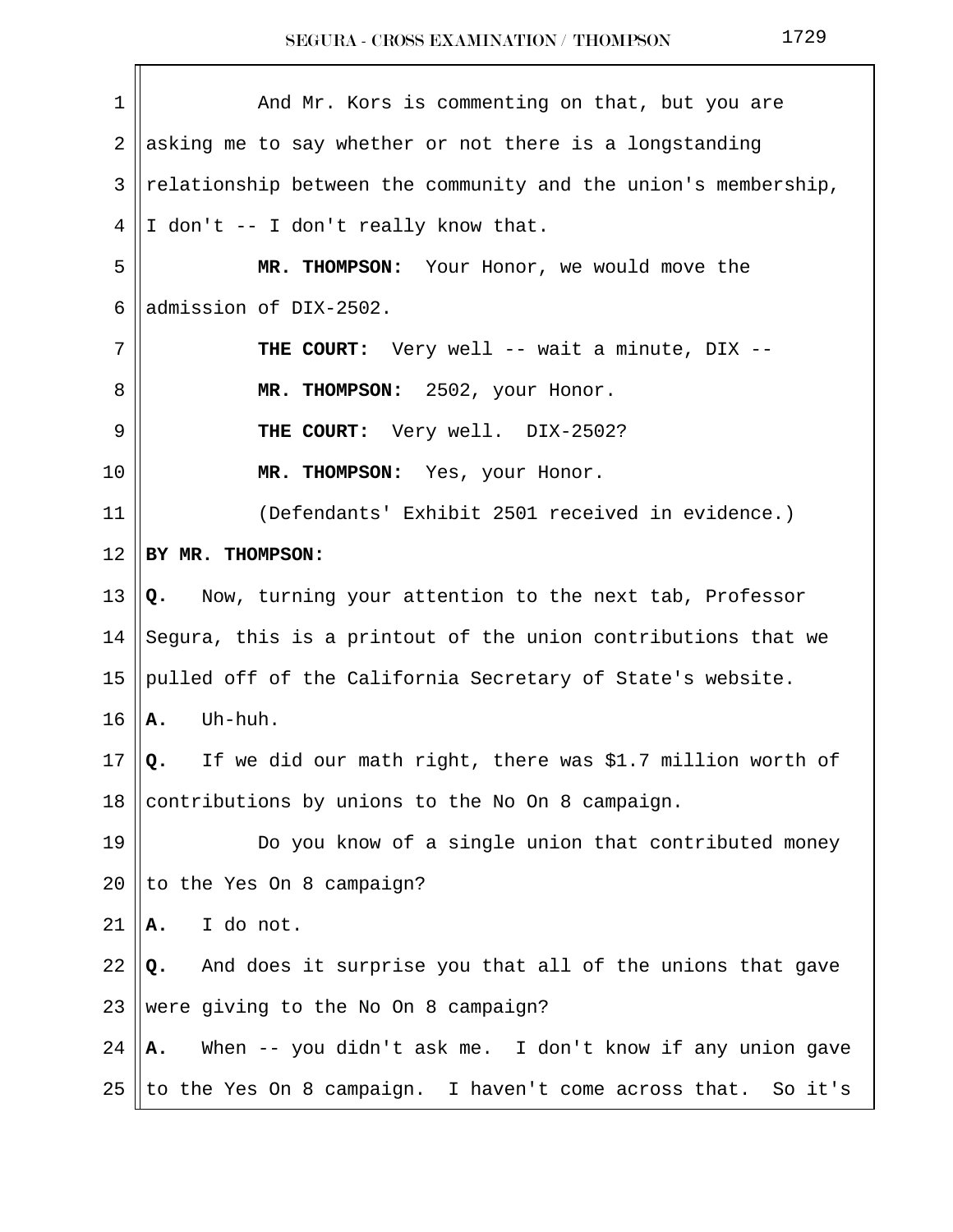| 1  | possible that one has.                                           |
|----|------------------------------------------------------------------|
| 2  | All right.<br>Q.                                                 |
| 3  | If I take as a given that all the union contributions went<br>А. |
| 4  | to No On 8, it does not surprise me, given the longstanding      |
| 5  | relationship between union leadership on the one hand and the    |
| 6  | gay and lesbian movement on the other.                           |
| 7  | All right. Well, now, let's turn your attention to the<br>Q.     |
| 8  | next tab in your binder. This is a story dated October 26,       |
| 9  | 2008 from the Sacramento Bee.                                    |
| 10 | And if we look at the last line on the page, the last            |
| 11 | sentence talks about influential Latinos, including the Los      |
| 12 | Angeles mayor. And can you help me with the pronunciation,       |
| 13 | Professor, Antonio?                                              |
| 14 | Villaraigosa.<br>Α.                                              |
| 15 | That's what I meant to say.<br>Q.                                |
| 16 | "and leaders of the United                                       |
| 17 | Farmworkers Union are spreading the word                         |
| 18 | that Proposition 8 is anti-civil rights."                        |
| 19 | Isn't it true that unions did not confine their                  |
| 20 | support to giving money, but their leadership was also out       |
| 21 | there actively working to defeat Proposition 8?                  |
| 22 | That's a blanket statement. I don't know of the actual<br>Α.     |
| 23 | activities of all the union leaders involved in the State of     |
| 24 | California. I couldn't speak to that.                            |
| 25 | Were there some union leaders who were active?<br>Yes.           |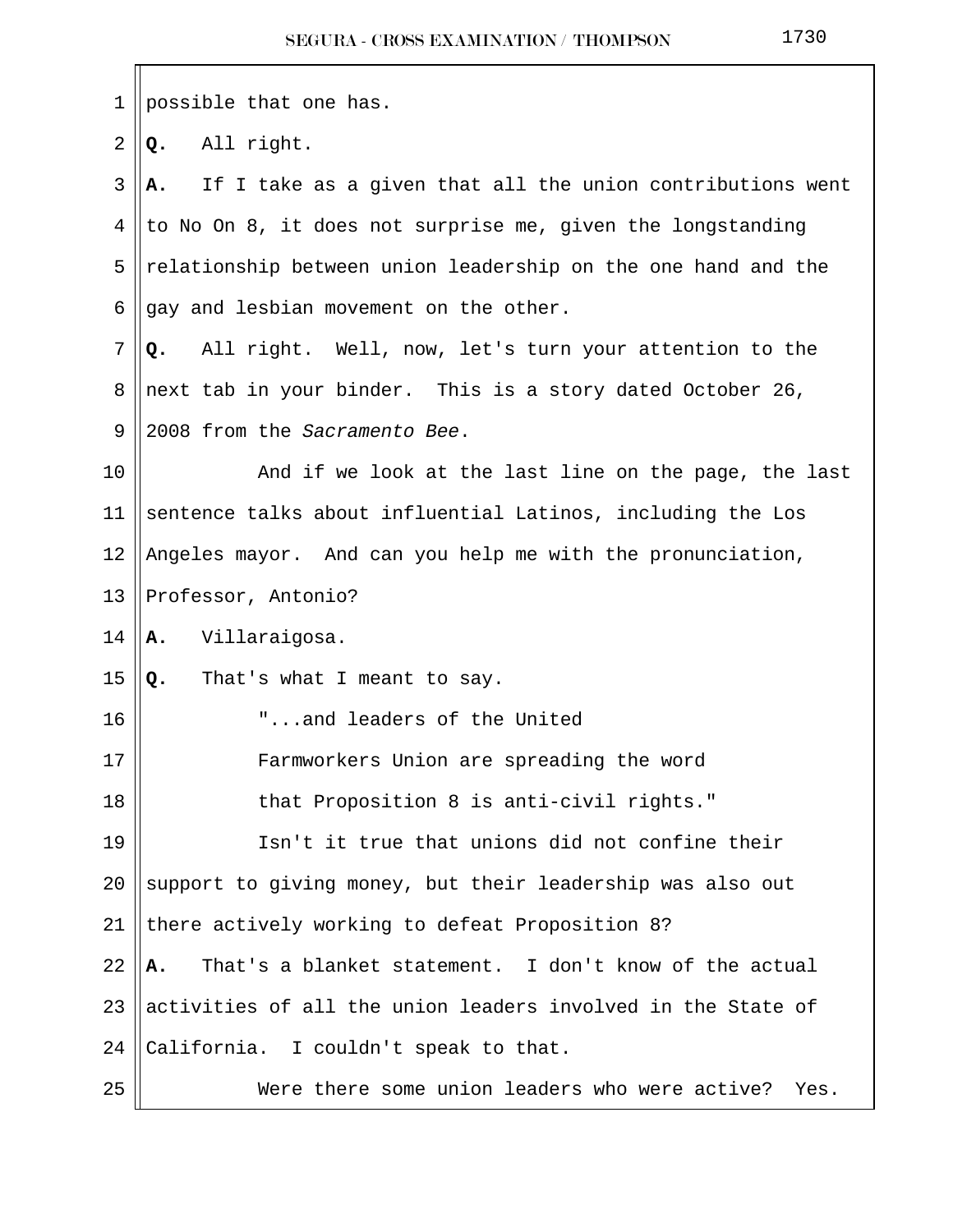| 1  | Active in opposing Proposition 8?<br>Q.                          |
|----|------------------------------------------------------------------|
| 2  | That's correct.<br>Α.                                            |
| 3  | And you can't identify any union leaders who were actively<br>Q. |
| 4  | supporting Proposition 8?                                        |
| 5  | No, I cannot.<br>Α.                                              |
| 6  | If we look at tech companies in California, you would<br>Q.      |
| 7  | agree that many of the Silicon Valley technology companies       |
| 8  | express pro-gay positions, correct?                              |
| 9  | I think it's fair to say that the Silicon Valley industry<br>Α.  |
| 10 | has intended to be more pro-civil rights on many dimensions,     |
| 11 | and this being one of them. I think that's a fair statement.     |
| 12 | All right. And large corporations in California have a<br>Q.     |
| 13 | meaningful degree of political power, correct?                   |
| 14 | They do, with respect to the issues that concern them.<br>A.     |
| 15 | So, for example, we might find that oil companies are            |
| 16 | particularly influential on environmental regulation, energy,    |
| 17 | pricing or some form of emissions control and things such as     |
| 18 | that.                                                            |
| 19 | Oil companies are not particularly influential on                |
| 20 | things like kindergarten policy or classroom size, for example.  |
| 21 | So we don't identify a group as being powerful and               |
| 22 | then they are powerful in all circumstances across all issues.   |
| 23 | They are powerful with respect to the issues that discern them.  |
| 24 | I think it would be fair to say that Silicon Valley              |
| 25 | firms and large corporations are powerful here, as they are      |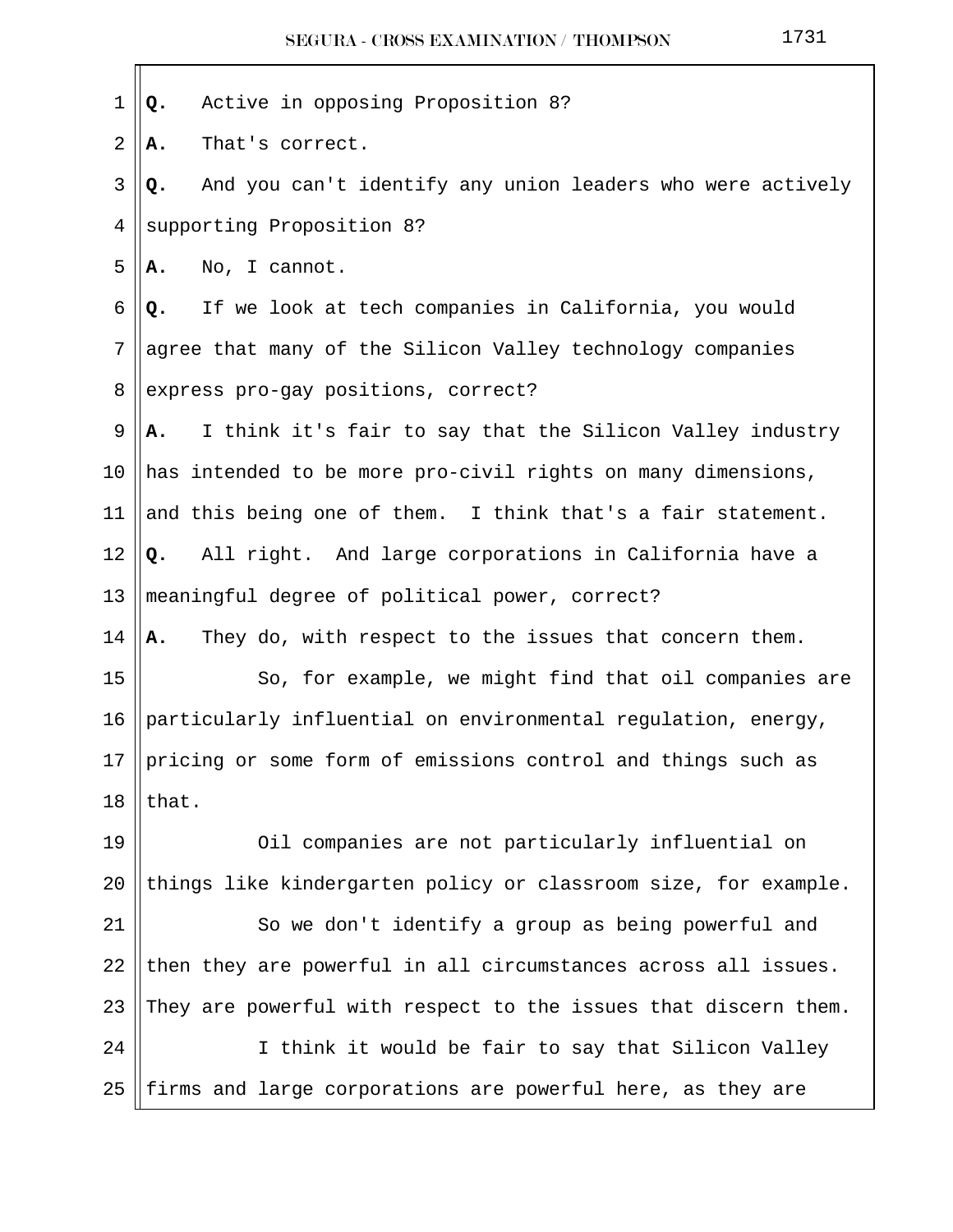| 1  | everywhere in the United States, in terms of having lots of     |  |  |  |  |  |
|----|-----------------------------------------------------------------|--|--|--|--|--|
| 2  | lobbyists and making lots of campaign contributions and things  |  |  |  |  |  |
| 3  | such as that.                                                   |  |  |  |  |  |
| 4  | And you were not aware of circumstances in which Silicon<br>Q.  |  |  |  |  |  |
| 5  | Valley technology companies have worked against the interests   |  |  |  |  |  |
| 6  | of gays and lesbians, correct?                                  |  |  |  |  |  |
| 7  | Again, I don't have an exhaustive list of their political<br>А. |  |  |  |  |  |
| 8  | behavior over time. I don't have an example to suggest that     |  |  |  |  |  |
| 9  | they haven't been.                                              |  |  |  |  |  |
| 10 | Okay. Now, let's -- I would like to direct your attention<br>Q. |  |  |  |  |  |
| 11 | to tab 44, which is the 2006 annual report of the Human Rights  |  |  |  |  |  |
| 12 | Campaign, and the --                                            |  |  |  |  |  |
| 13 | I'm beginning to think you are on their mailing list,<br>Α.     |  |  |  |  |  |
| 14 | Mr. Thompson.                                                   |  |  |  |  |  |
| 15 | My new favorite website.<br>Q.                                  |  |  |  |  |  |
| 16 | (Laughter.)                                                     |  |  |  |  |  |
| 17 | It's DIX-1328, and it's page 13. I would like to direct<br>Q.   |  |  |  |  |  |
| 18 | your attention to the last bullet point.                        |  |  |  |  |  |
| 19 | And tell me when you are there sir.                             |  |  |  |  |  |
| 20 | I'm there.<br>А.                                                |  |  |  |  |  |
| 21 | It says:<br>Q.                                                  |  |  |  |  |  |
| 22 | "Big businesses, like Microsoft, backed state                   |  |  |  |  |  |
| 23 | legislation that would protect GLBT workers.                    |  |  |  |  |  |
| 24 | Plus, more and more businesses are supporting                   |  |  |  |  |  |
| 25 | fair-minded legislators working to pass                         |  |  |  |  |  |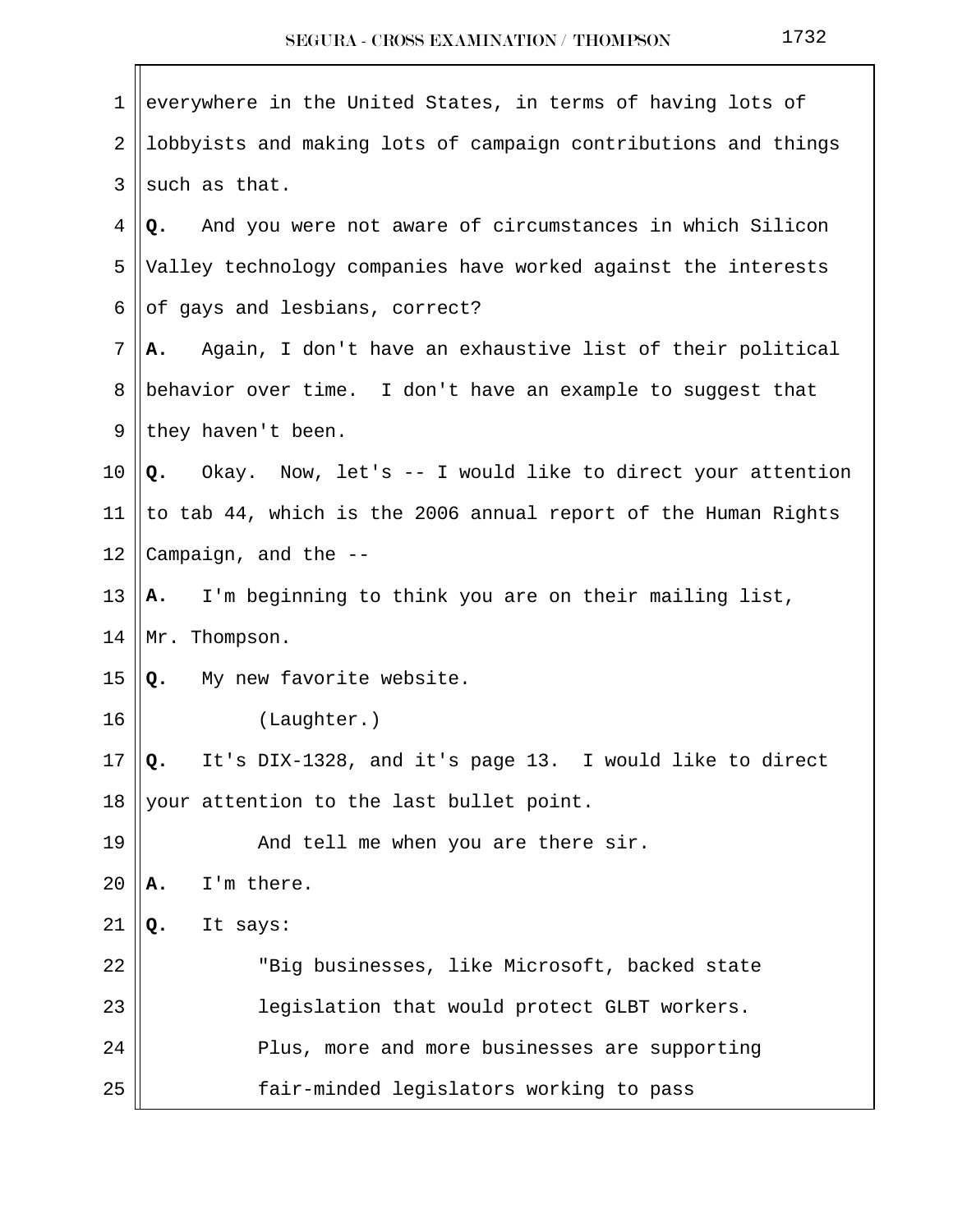1 || important bills for same-sex couples, as Nike 2 did when it backed a civil union's bill in 3 || The Oregon legislature in 2006." 4 || Do you have any reason to doubt these statements,  $5$  that Microsoft and Nike and other large corporations actively 6 are working for the rights of the LGBT community?  $7 \parallel \mathbf{A}$ . I would clarify the statement. So there would be a number 8 || of objections I would offer.  $9 \parallel$  The first is that, again, this is the advocacy 10 ||organization speaking on how wonderfully effective they are, 11 which is, of course, in their interests in order to maintain 12  $\parallel$  their membership and their contribution base. 13  $\parallel$  The second is that the statement itself sort of  $14$  ||illustrates its internal problem. By saying more and more 15 || businesses are supporting fair-minded legislators, what it's 16 Suggesting is that there are many businesses that do not. 17  $\vert$  Otherwise, we couldn't have any change. If they are suggesting 18 change, we couldn't have a uniform level of support. 19 The third is that it's not clear to me that each of 20  $\parallel$  these organizations are contributing to those legislators 21 because they support same-sex interests. We would want to 22  $\parallel$  investigate that. 23 || So those would be the things that I would sort of  $24$  ||throw in as a caveat. 25 || As a general rule, I would not object to the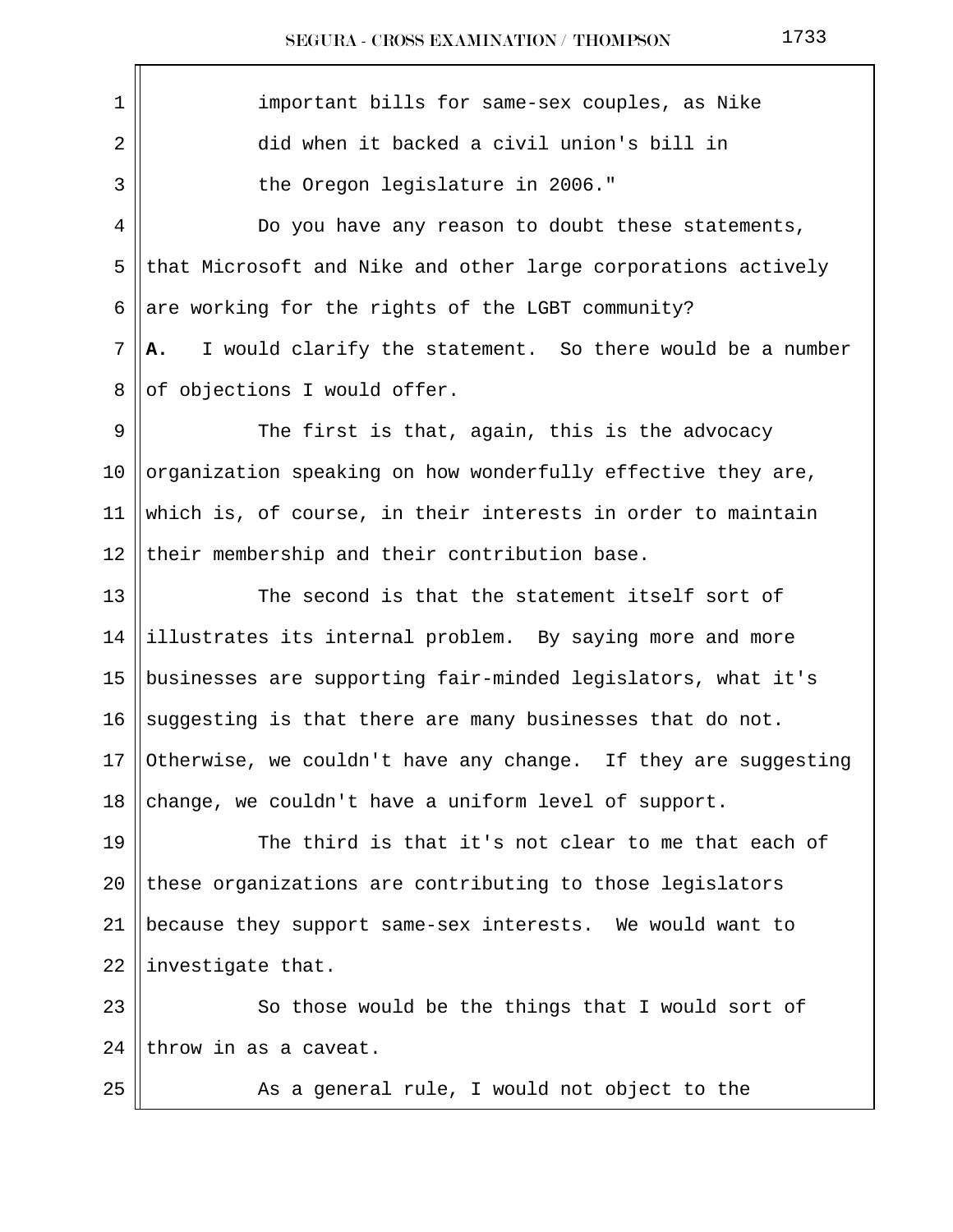1 statement that the trend in major businesses has moved from 2 ||opposition to neutrality to support in a number of instances.  $3 \parallel I$  don't have an estimation of what the distribution of that is. 4 **MR. THOMPSON:** Your Honor, we have come to a 5 convenient stopping point. I hate to be the one who looks like 6 a slacker here, always suggesting that we take breaks, but  $-$ 7 || THE COURT: I don't think anyone would make that 8 | suggestion. 9 || (Laughter.) 10 **MR. THOMPSON:** But if it's -- 11 **THE COURT:** Let me ask one question and then you can 12 || follow-up, if you like, and then Mr. Boutrous, also. One 13 question or, perhaps, one or two follow-on. 14 Does losing elections or failing to obtain 15 legislation denote political powerlessness to require 16 extraordinary protection against majoritarian political  $17$  | processes? 18 **THE WITNESS:** Losing an individual election, in my 19  $\parallel$  view, would not because in the Democratic process someone 20 llosses all contests. 21 || The initiative process, however, is a little bit 22  $\text{different}$  because it is the only circumstance where we put 23 ||individual rights up to a popular vote. 24 | So we have 150 or more instances in a decade and a 25  $\parallel$  half where anti-discrimination protections are voted on by the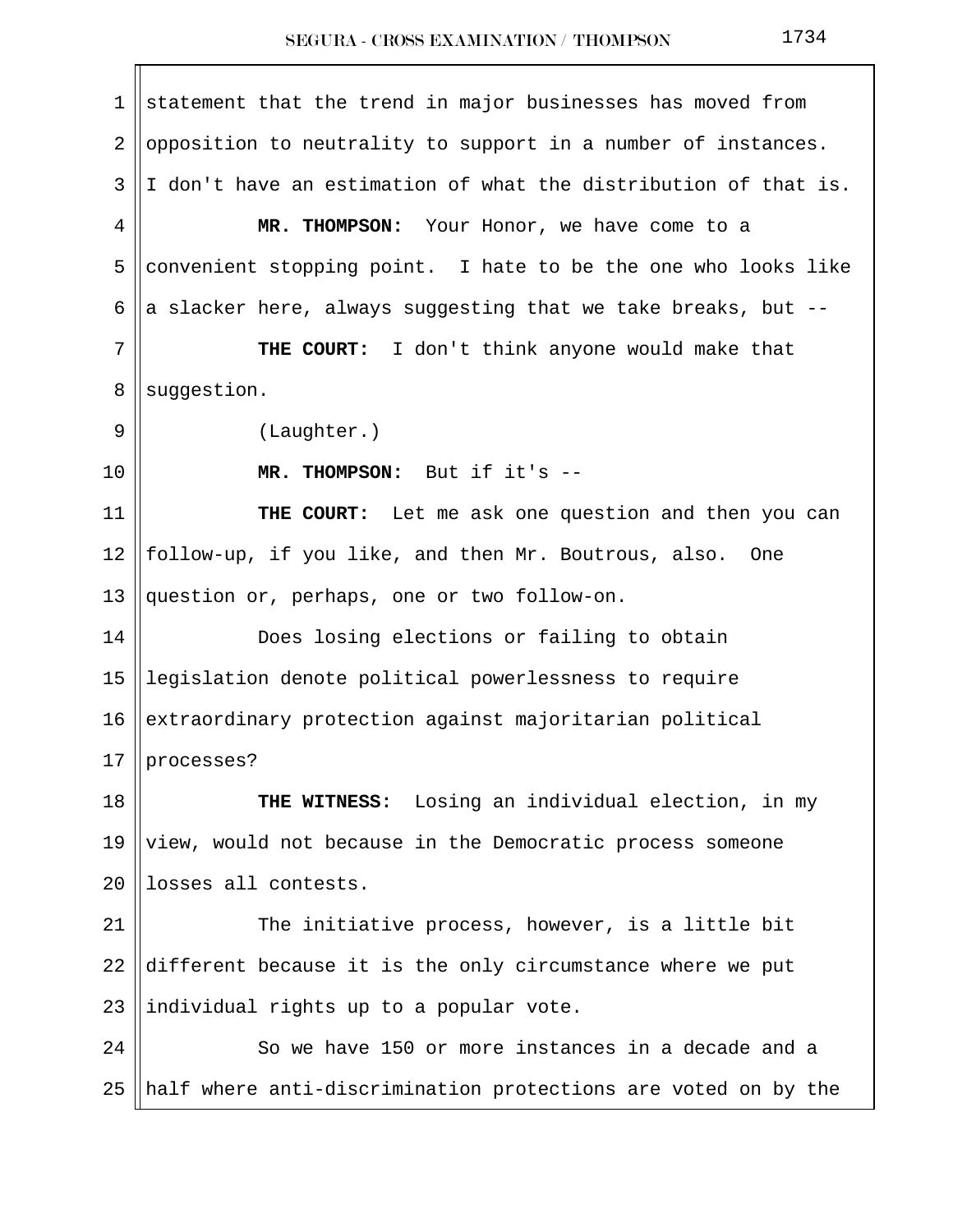1 population and overturned, even though the legislature or its  $2$  city council or county board had granted them. 3 We have uniform passage of constitutional amendments  $4$  to exclude one group of citizens from a civil institution. And 5 || that's extraordinary, in my view. 6 Now, does -- would each individual act by itself be 7 determinative of whether or not there should be judicial 8 ||intervention? I would say, just as I said to Mr. Thompson, 9 || that an outcome by itself is a piece of information, but we 10 Would want to know the context in which it passed. 11 || So if we look at the passage of a particular bill in 12 the Assembly, if we have the passage of a bill where the 13  $\parallel$  majority party votes for it and the minority party votes 14 against it, then we might reasonably expect that should that 15  $\parallel$  majority change, we could see a reversal on that. We could 16 || contrast that with an outcome which is bipartisan, for example. 17 We can see examples where a legislature passes a bill 18 and the public then files an initiative to overturn it. 19 || So I would want to look at the range of events rather 20 than a single event. And in my view when you look at the range 21  $\parallel$  of events that have occurred in terms of the, you know, public 22 voting directly on questions of gay and lesbian rights, that  $23$  ||their loss rates suggests that longstanding prejudice against 24  $\parallel$  gays and lesbians is shaping what their political opportunities  $25$  are.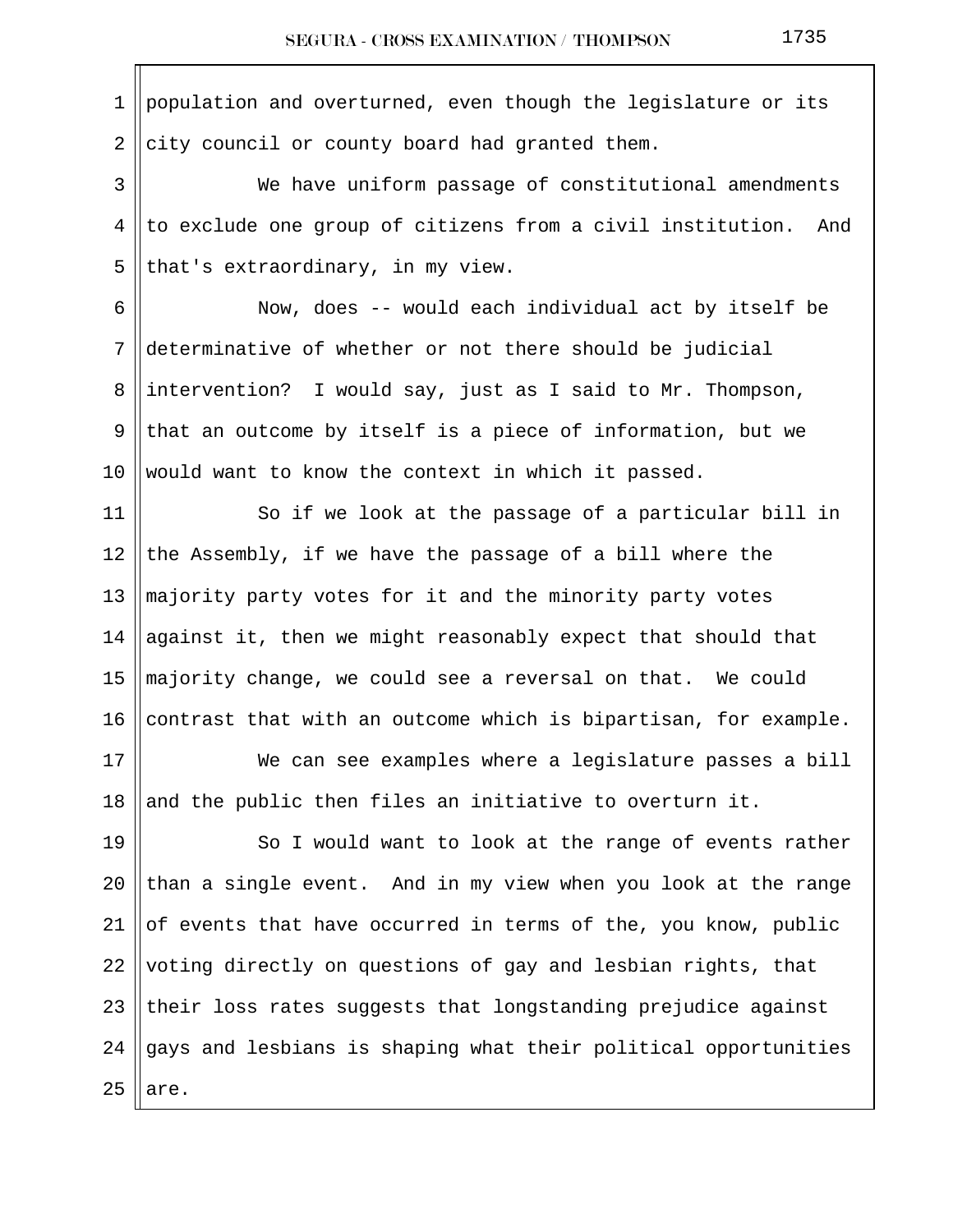| 1  | THE COURT: Follow-up, Mr. Thompson?                            |
|----|----------------------------------------------------------------|
| 2  | MR. THOMPSON: No follow-up, your Honor.                        |
| 3  | THE COURT: All right. Very well. Then why don't we             |
| 4  | break today at this point?                                     |
| 5  | How much longer do you have with Professor Segura?             |
| 6  | MR. THOMPSON: I think maybe, you know, an hour and a           |
| 7  | half more. So it depends on the length of the answers, of      |
| 8  | course, to some extent.                                        |
| 9  | THE COURT: Well, perhaps you can do as you have done           |
| 10 | before and spend some time this evening and hone those         |
| 11 | questions.                                                     |
| 12 | MR. THOMPSON: I will endeavor to do so, your Honor.            |
| 13 | THE COURT: So we can move along.                               |
| 14 | And with that, who do we expect as our witnesses               |
| 15 | tomorrow?                                                      |
| 16 | Mr. Boies?                                                     |
| 17 | MR. BOIES: Your Honor, we are working on that.                 |
| 18 | After this witness completes, we basically, for the completion |
| 19 | of our case, have probably two witnesses; Professor Hewitt and |
| 20 | Mr. Tam.                                                       |
| 21 | Professor Hewitt, who was planning to be our next              |
| 22 | witness, has been ill today and so if he can make it tomorrow, |
| 23 | we are going to put him on. Otherwise, we are going to go      |
| 24 | with -- I may be mispronouncing, it's Herek.                   |
| 25 | THE COURT:<br>Herek, yes.                                      |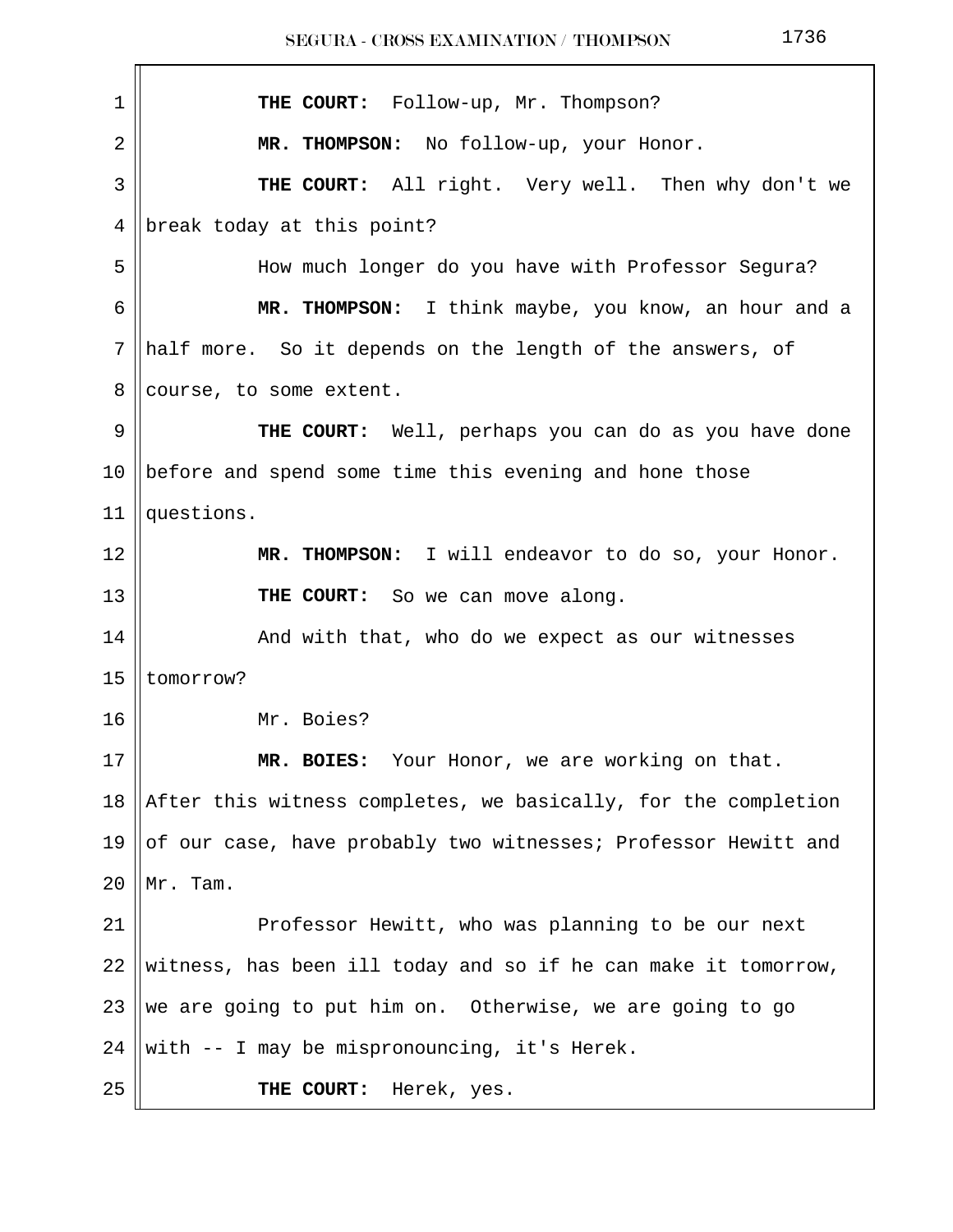| 1    | MR. BOIES: Herek. I'm pronouncing his name wrong.               |  |  |  |  |
|------|-----------------------------------------------------------------|--|--|--|--|
| 2    | Professor Herek is the one that is ill. If he is available, we  |  |  |  |  |
| 3    | would put him on following this witness. Other than that, we    |  |  |  |  |
| 4    | would put Mr. Tam on.                                           |  |  |  |  |
| 5    | But those are the two witnesses that we have, and               |  |  |  |  |
| 6    | then we have a number of documents to offer before we rest.     |  |  |  |  |
| 7    | THE COURT: Okay. And after those two witnesses                  |  |  |  |  |
| 8    | testify, do you plan to present any other live witnesses?       |  |  |  |  |
| 9    | MR. BOIES: We do not. Those are our two live                    |  |  |  |  |
| 10   | witnesses that we plan at the present time.                     |  |  |  |  |
| 11   | There is a possibility that we still may need to call           |  |  |  |  |
| 12   | Mr. Prentice to authenticate some materials, or one of the      |  |  |  |  |
| 13   | other people to authenticate materials.                         |  |  |  |  |
| 14   | But the only other live witnesses we would be calling           |  |  |  |  |
| 15   | would be just for the purposes of authentication of documents,  |  |  |  |  |
| 16   | which we hope we are going to work out without the necessity of |  |  |  |  |
| $17$ | $\parallel$ calling them.                                       |  |  |  |  |
| 18   | THE COURT: I understand that the magistrate judge               |  |  |  |  |
| 19   | has, I believe, resolved the matter that was discussed before   |  |  |  |  |
| 20   | the break this morning involving some of the documents.         |  |  |  |  |
| 21   | Can counsel inform me what that situation is?                   |  |  |  |  |
| 22   | MR. BOIES: I cannot, your Honor, but somebody --                |  |  |  |  |
| 23   | THE COURT: Mr. McGill, I think you were involved in             |  |  |  |  |
| 24   | that proceeding, were you, Mr. McGill?                          |  |  |  |  |
| 25   | MR. McGILL: Yes, your Honor, I was.                             |  |  |  |  |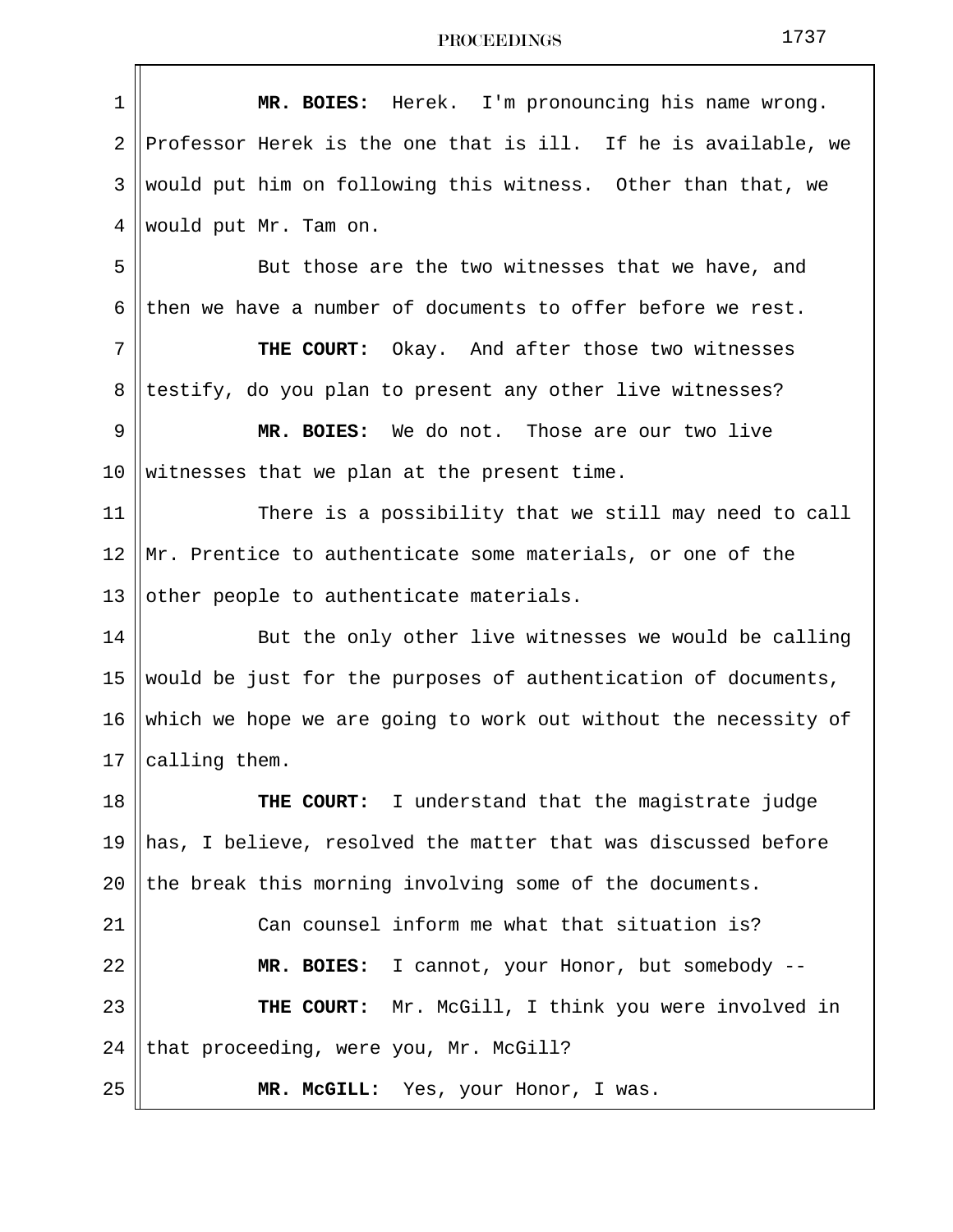1 || The motion to amend the core group order was -- as 2 your Honor indicated, was granted in part and denied in part. 3 || And the defendant-intervenors have produced, and we are 4 currently reviewing all of the documents that they were 5 Weithholding pursuant to that motion to amend that they had  $6$   $%$  made. 7 || THE COURT: Is it the plaintiffs' intention to 8 introduce some of those documents in their case in chief? 9 **MR. BOIES:** Obviously, your Honor, we are reviewing 10 the documents to see, but it is our intention to introduce some 11  $\parallel$  of those, if we can resolve the authentication issues before we  $12$  rest. 13 **THE COURT:** All right. Well, then, it's -- is it 14  $\parallel$  unduly optimistic to think that the plaintiff may rest 15  $|$  tomorrow? 16 **MR. BOIES:** Your Honor, I think it would be 17 || optimistic. I think it is possible, but I think it would be 18 ||optimistic. 19 || I think it is certain we will rest before the end of 20 || the day on Friday, but I think that with  $-$ - with the documents  $21$  that we're still getting and sort of working on parallel 22 || tracks, I think it will be challenging to finish tomorrow, but 23 We still think that's a possibility. 24 **THE COURT:** All right. Well, then, that means that 25 || under a very optimistic scenario, the defendants may be called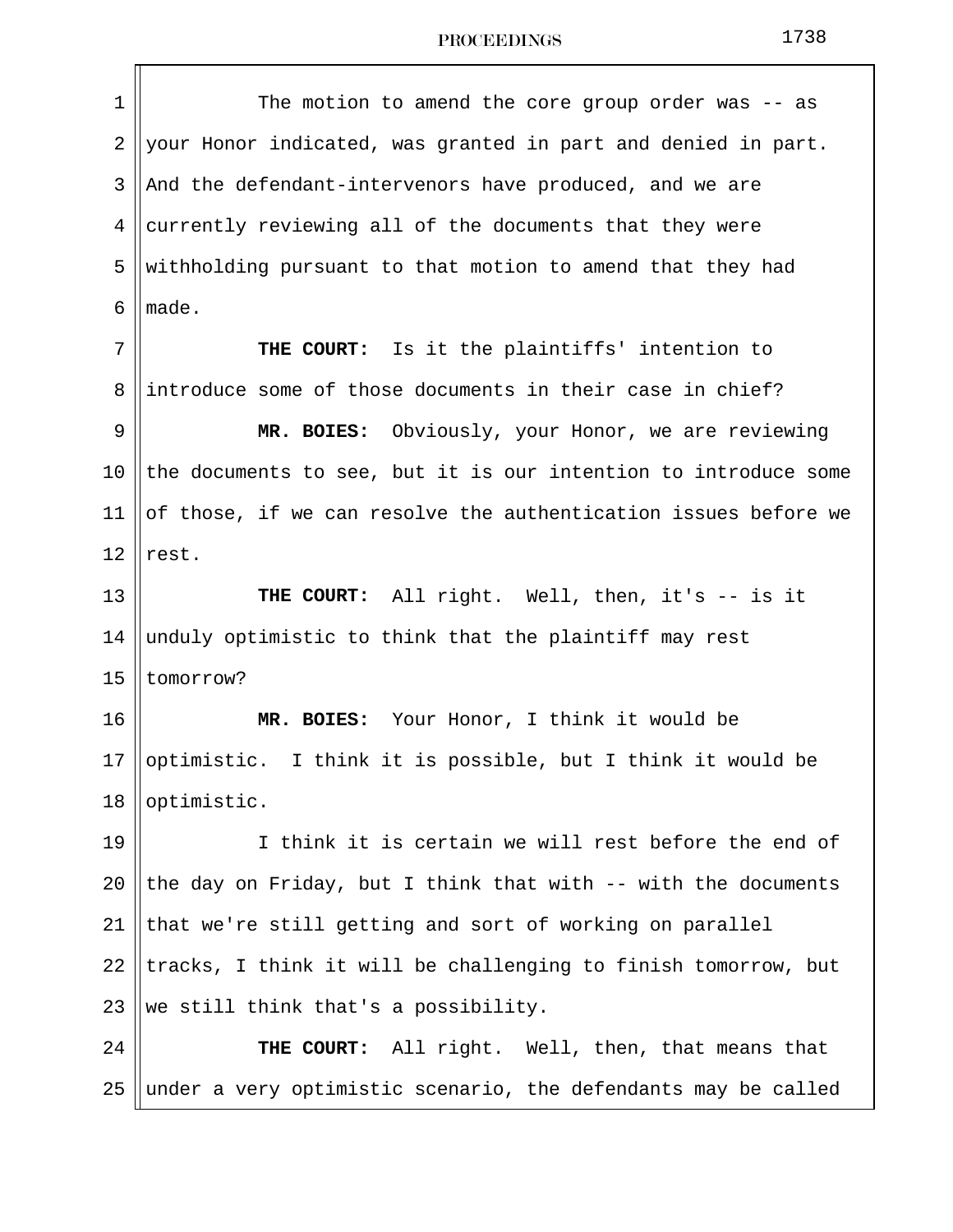| 1  | upon to begin their case tomorrow; and if not, in all          |  |  |  |  |  |
|----|----------------------------------------------------------------|--|--|--|--|--|
| 2  | probability on Friday?                                         |  |  |  |  |  |
| 3  | MR. THOMPSON: Yes, your Honor. We'll have Professor            |  |  |  |  |  |
| 4  | Ken Miller ready to go, your Honor. We would expect Friday     |  |  |  |  |  |
| 5  | morning, so.                                                   |  |  |  |  |  |
| 6  | THE COURT: Very well. All right.                               |  |  |  |  |  |
| 7  | Any housekeeping matters we need to attend to?                 |  |  |  |  |  |
| 8  | MR. BOUTROUS: Your Honor, just one issue to update             |  |  |  |  |  |
| 9  | the Court on.                                                  |  |  |  |  |  |
| 10 | The magistrate did deny the motion to quash -- deny            |  |  |  |  |  |
| 11 | the motion to quash that was filed by Pastor Garlow and Pastor |  |  |  |  |  |
| 12 | McPherson. So that was the other issue that he was addressing. |  |  |  |  |  |
| 13 | THE COURT: All right. Well, also, unless that's                |  |  |  |  |  |
| 14 | brought here, that should be the end of that matter.           |  |  |  |  |  |
| 15 | MR. BOUTROUS: Thank you, your Honor.                           |  |  |  |  |  |
| 16 | THE COURT: Very well, counsel. I will see you                  |  |  |  |  |  |
| 17 | bright and early tomorrow at 8:30.                             |  |  |  |  |  |
| 18 | (Whereupon at 4:34 p.m. further proceedings                    |  |  |  |  |  |
| 19 | in the above-entitled cause was adjourned                      |  |  |  |  |  |
| 20 | until Thursday, January 21, 2010 at 8:30 a.m.)                 |  |  |  |  |  |
| 21 |                                                                |  |  |  |  |  |
| 22 |                                                                |  |  |  |  |  |
| 23 |                                                                |  |  |  |  |  |
| 24 |                                                                |  |  |  |  |  |
| 25 |                                                                |  |  |  |  |  |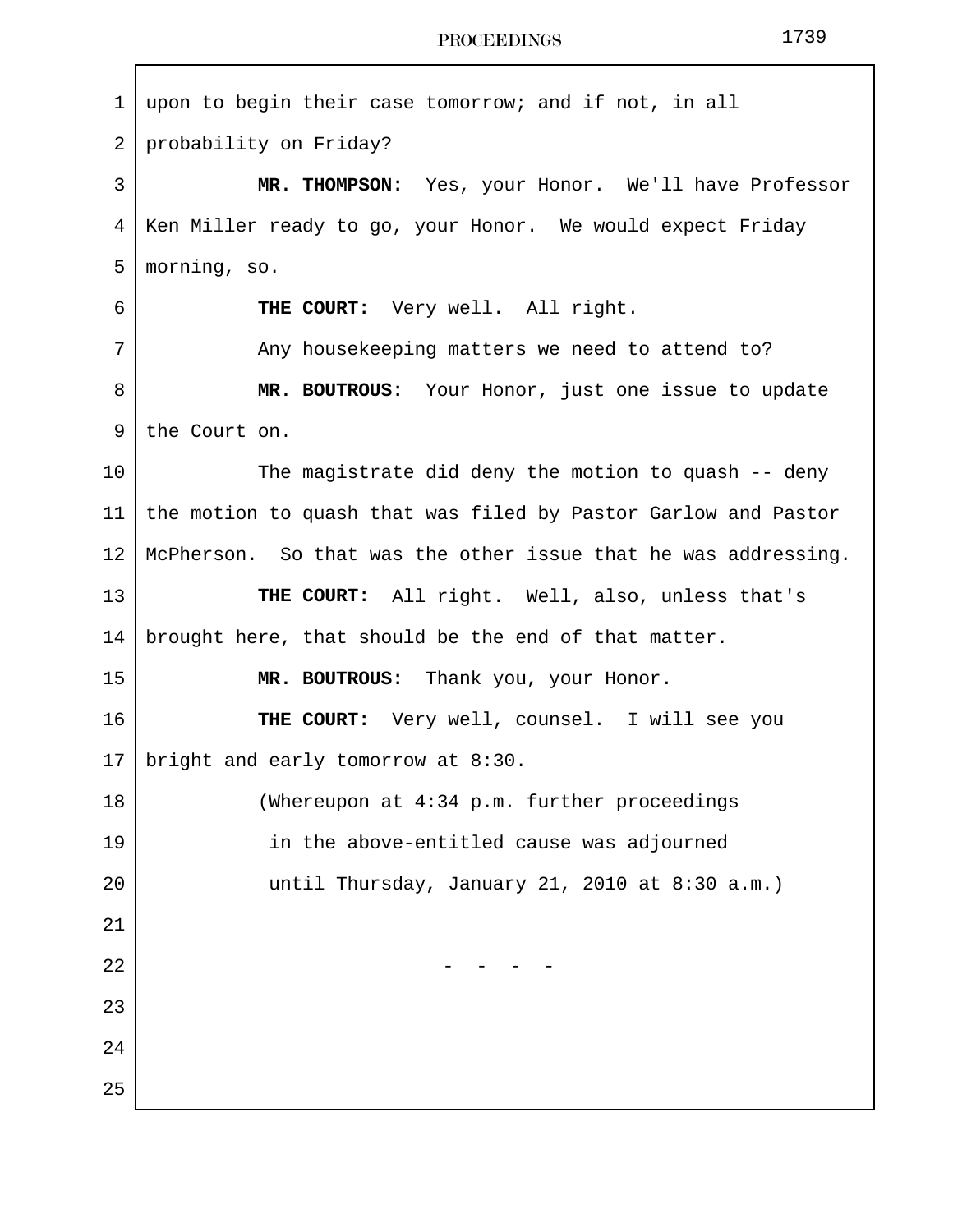## **I N D E X**

| PLAINTIFFS' WITNESSES                                                                                                                            | <b>PAGE</b>                  | VOL.                           |
|--------------------------------------------------------------------------------------------------------------------------------------------------|------------------------------|--------------------------------|
| NATHANSON, PAUL<br>Videotaped Deposition Excerpt                                                                                                 | 1500                         | 7                              |
| YOUNG, KATHERINE<br>Videotaped Deposition Excerpt                                                                                                | 1502                         | 7                              |
| KENDALL, RYAN<br>(SWORN)<br>Direct Examination by Mr. Flynn<br>Cross Examination by Mr. Campbell<br>Redirect Examination by Mr. Flynn            | 1504<br>1504<br>1516<br>1521 | 7<br>7<br>7<br>$7\overline{ }$ |
| SEGURA, GARY<br>(SWORN)<br>Direct Examination by Mr. Boutrous<br>Direct Examination Resumed by Mr. Boutrous<br>Cross Examination by Mr. Thompson | 1523<br>1524<br>1603<br>1657 | 7<br>7<br>7<br>7               |
|                                                                                                                                                  |                              |                                |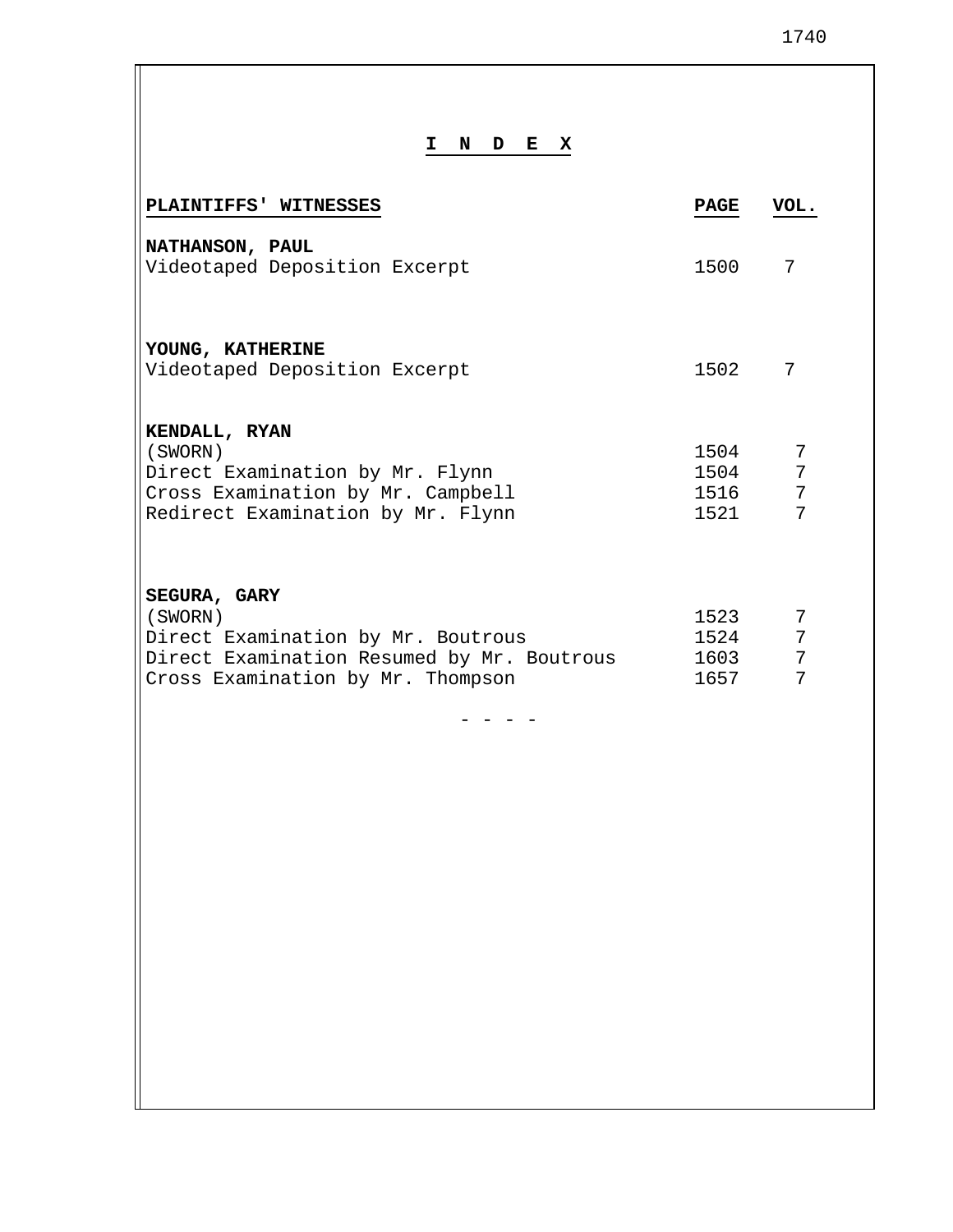|--|

|                                                                                                                                                    |                 | EXHIBITS |             |      |                                                                                                                                      |                                                                                   |
|----------------------------------------------------------------------------------------------------------------------------------------------------|-----------------|----------|-------------|------|--------------------------------------------------------------------------------------------------------------------------------------|-----------------------------------------------------------------------------------|
| PLAINTIFFS' EXHIBITS                                                                                                                               |                 |          | <b>IDEN</b> | VOL. | <b>EVID</b>                                                                                                                          | VOL.                                                                              |
| $489 - 494$<br>$831 - 844$<br>1550<br>2310<br>2314<br>2330<br>2334<br>2335<br>2544<br>2545<br>2552<br>2554<br>2555<br>2561<br>2562<br>2582<br>2598 |                 |          |             |      | 1531<br>1531<br>1587<br>1590<br>1592<br>1531<br>1501<br>1502<br>1502<br>1502<br>1610<br>1628<br>1633<br>1642<br>1643<br>1531<br>1644 | 7<br>7<br>7<br>7<br>7<br>7<br>7<br>7<br>7<br>7<br>7<br>7<br>7<br>7<br>7<br>7<br>7 |
|                                                                                                                                                    |                 |          |             |      |                                                                                                                                      |                                                                                   |
| <b>DEFENDANTS'</b><br>1102<br>1162<br>1323<br>1327<br>1329<br>1330<br>1331<br>2502<br>2554<br>296                                                  | <b>EXHIBITS</b> |          | <b>IDEN</b> | VOL. | <b>EVID</b><br>1702<br>1680<br>1706<br>1704<br>1678<br>1670<br>1693<br>1729<br>1673<br>1701                                          | VOL.<br>7<br>7<br>7<br>7<br>7<br>7<br>7<br>7<br>7<br>7                            |
|                                                                                                                                                    |                 |          |             |      |                                                                                                                                      |                                                                                   |

'n